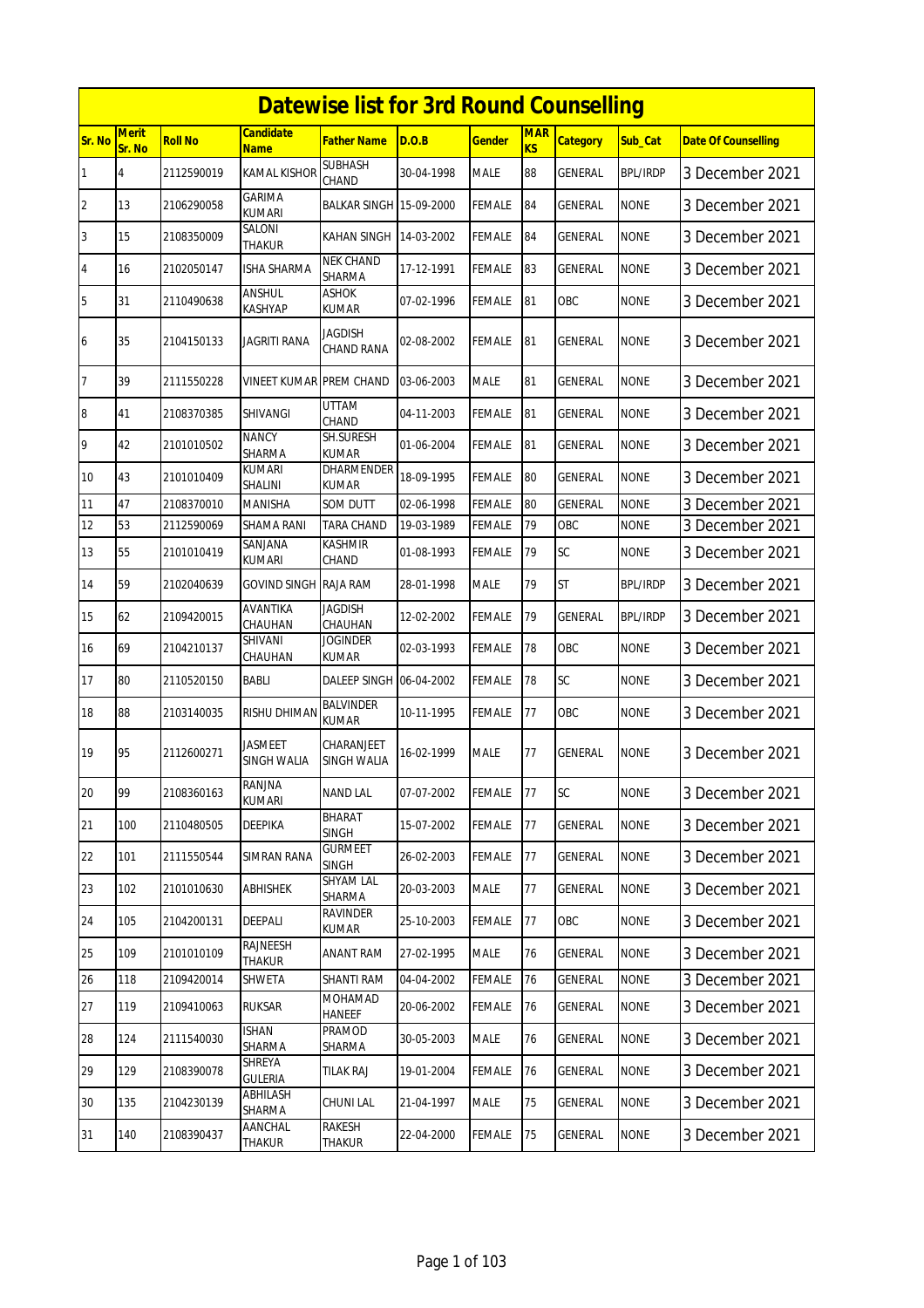|        | <b>Datewise list for 3rd Round Counselling</b><br>Candidate |                |                         |                                 |            |               |                  |                 |             |                            |  |  |
|--------|-------------------------------------------------------------|----------------|-------------------------|---------------------------------|------------|---------------|------------------|-----------------|-------------|----------------------------|--|--|
| Sr. No | <b>Merit</b><br>Sr. No                                      | <b>Roll No</b> | <b>Name</b>             | Father Name                     | D.O.B      | <b>Gender</b> | <b>MAR</b><br>KS | <b>Category</b> | Sub Cat     | <b>Date Of Counselling</b> |  |  |
| 32     | 146                                                         | 2109460038     | <b>ARUSHI</b><br>THAKUR | PREM<br>PRAKASH                 | 12-11-2001 | <b>FEMALE</b> | 75               | GENERAL         | <b>NONE</b> | 3 December 2021            |  |  |
| 33     | 152                                                         | 2112600420     | NAVJOT SINGH            | Gurdeep<br><b>SINGH</b>         | 17-10-2003 | <b>MALE</b>   | 75               | GENERAL         | <b>NONE</b> | 3 December 2021            |  |  |
| 34     | 153                                                         | 2101020526     | PARIKSHA<br>SHARMA      | RAJ KUMAR                       | 22-11-2003 | FEMALE        | 75               | GENERAL         | <b>NONE</b> | 3 December 2021            |  |  |
| 35     | 157                                                         | 2108350193     | PRIYA THAKUR            | PYAR CHAND                      | 10-10-1993 | <b>FEMALE</b> | 74               | GENERAL         | <b>NONE</b> | 3 December 2021            |  |  |
| 36     | 160                                                         | 2110490508     | KARISHMA                | LAL SINGH                       | 04-10-1995 | <b>FEMALE</b> | 74               | OBC             | <b>NONE</b> | 3 December 2021            |  |  |
| 37     | 162                                                         | 2112570606     | <b>KIRAN BALA</b>       | ROSHAN LAL<br>BHARWAL           | 01-08-1997 | <b>FEMALE</b> | 74               | GENERAL         | <b>NONE</b> | 3 December 2021            |  |  |
| 38     | 169                                                         | 2108370405     | CHIRANJI LAL            | <b>DEVI SINGH</b>               | 25-04-2002 | <b>MALE</b>   | 74               | SC              | <b>NONE</b> | 3 December 2021            |  |  |
| 39     | 175                                                         | 2108350073     | PALLAVI                 | <b>SURESH</b><br>KUMAR          | 19-07-2003 | <b>FEMALE</b> | 74               | GENERAL         | <b>NONE</b> | 3 December 2021            |  |  |
| 40     | 182                                                         | 2105250004     | <b>KAPIL DEV</b>        | Jagdish<br><b>SINGH</b>         | 10-02-1986 | <b>MALE</b>   | 73               | <b>ST</b>       | <b>NONE</b> | 3 December 2021            |  |  |
| 41     | 189                                                         | 2103130264     | INDU KUMARI             | RAMESH<br>CHAND                 | 20-01-1997 | <b>FEMALE</b> | 73               | OBC             | <b>NONE</b> | 3 December 2021            |  |  |
| 42     | 190                                                         | 2102060048     | PRIYANKA<br>SINGH       | <b>TILAK RAJ</b>                | 30-03-1997 | <b>FEMALE</b> | 73               | <b>GENERAL</b>  | <b>NONE</b> | 3 December 2021            |  |  |
| 43     | 191                                                         | 2109440098     | DIVYA THAKUR            | SURESH SINGH 11-10-1997         |            | <b>FEMALE</b> | 73               | <b>GENERAL</b>  | <b>NONE</b> | 3 December 2021            |  |  |
| 44     | 199                                                         | 2104150142     | ANKUSH<br>KUMAR         | ANIL KUMAR                      | 17-10-1999 | <b>MALE</b>   | 73               | SC              | <b>NONE</b> | 3 December 2021            |  |  |
| 45     | 203                                                         | 2103110222     | SHREYA                  | RANVIR SINGH 26-01-2001         |            | <b>FEMALE</b> | 73               | GENERAL         | <b>NONE</b> | 3 December 2021            |  |  |
| 46     | 208                                                         | 2108690077     | DEEPAK RAJ              | <b>NEK RAM</b>                  | 06-03-2003 | <b>MALE</b>   | 73               | GENERAL         | <b>NONE</b> | 3 December 2021            |  |  |
| 47     | 222                                                         | 2111560026     | REKHA<br>THAKUR         | ARJUN SINGH                     | 19-05-1996 | <b>FEMALE</b> | 72               | GENERAL         | <b>NONE</b> | 3 December 2021            |  |  |
| 48     | 223                                                         | 2110520036     | SATPAL                  | DHARAM<br><b>SINGH</b>          | 05-07-1996 | <b>MALE</b>   | 72               | GENERAL         | <b>NONE</b> | 3 December 2021            |  |  |
| 49     | 239                                                         | 2108400494     | <b>RIYA VERMA</b>       | NAGENDER<br><b>KUMAR</b>        | 23-01-2004 | <b>FEMALE</b> | 72               | OBC             | <b>NONE</b> | 3 December 2021            |  |  |
| 50     | 243                                                         | 2101010631     | KANISHKA                | RAJENDER<br>KUMAR               | 24-04-2004 | <b>FEMALE</b> | 72               | SC              | <b>NONE</b> | 3 December 2021            |  |  |
| 51     | 248                                                         | 2103120195     | <b>SHIVANI</b>          | ANGAT RANA                      | 17-07-1994 | <b>FEMALE</b> | 71               | OBC             | <b>NONE</b> | 3 December 2021            |  |  |
| 52     | 256                                                         | 2111530138     | VIKRAM<br>KUMAR         | <b>RAJINDER</b><br><b>KUMAR</b> | 22-12-1996 | <b>MALE</b>   | 71               | <b>GENERAL</b>  | <b>NONE</b> | 3 December 2021            |  |  |
| 53     | 267                                                         | 2109430161     | SAKSHI                  | PREM SINGH                      | 23-04-1999 | <b>FEMALE</b> | 71               | <b>GENERAL</b>  | <b>NONE</b> | 3 December 2021            |  |  |
| 54     | 272                                                         | 2110480443     | <b>NEHA THAKUR</b>      | <b>DEVENDER</b><br><b>SINGH</b> | 23-04-2000 | <b>FEMALE</b> | 71               | GENERAL         | <b>NONE</b> | 3 December 2021            |  |  |
| 55     | 278                                                         | 2110500041     | <b>ITOYL</b>            | NARESH<br>KUMAR                 | 02-07-2001 | <b>FEMALE</b> | 71               | <b>SC</b>       | <b>NONE</b> | 3 December 2021            |  |  |
| 56     | 281                                                         | 2107330034     | SONIKA                  | <b>GIAN CHAND</b>               | 31-05-2003 | <b>FEMALE</b> | 71               | ST              | <b>NONE</b> | 3 December 2021            |  |  |
| 57     | 282                                                         | 2104190064     | AKSHIT<br>Jamwal        | <b>ASHOK</b><br>KUMAR           | 11-07-2003 | <b>MALE</b>   | 71               | SC              | <b>NONE</b> | 3 December 2021            |  |  |
| 58     | 285                                                         | 2101020593     | simran                  | RAJ KUMAR                       | 26-09-2003 | <b>FEMALE</b> | 71               | SC              | <b>NONE</b> | 3 December 2021            |  |  |
| 59     | 292                                                         | 2103130273     | KANIKA                  | <b>LALIT KUMAR</b>              | 07-02-2004 | FEMALE        | 71               | GENERAL         | <b>NONE</b> | 3 December 2021            |  |  |
| 60     | 295                                                         | 2102050136     | TARUN<br>Thakur         | SHAM SINGH                      | 14-04-2004 | <b>MALE</b>   | 71               | <b>GENERAL</b>  | <b>NONE</b> | 3 December 2021            |  |  |
| 61     | 296                                                         | 2110490358     | SHAILESH<br>SHARMA      | DHIRAJ<br>KUMAR                 | 08-05-2004 | <b>MALE</b>   | 71               | GENERAL         | <b>NONE</b> | 3 December 2021            |  |  |
| 62     | 298                                                         | 2104230177     | Kuldeep<br>KUMAR        | <b>DILVER SINGH</b>             | 25-09-1990 | <b>MALE</b>   | 70               | ST              | <b>NONE</b> | 3 December 2021            |  |  |
| 63     | 300                                                         | 2106290544     | KANHIYA LAL             | DHALE RAM                       | 01-01-1994 | <b>MALE</b>   | 70               | SC              | <b>NONE</b> | 3 December 2021            |  |  |
| 64     | 301                                                         | 2112600183     | SHAWETA<br>SHARMA       | SITA RAM                        | 27-03-1994 | <b>FEMALE</b> | 70               | GENERAL         | <b>NONE</b> | 3 December 2021            |  |  |
| 65     | 306                                                         | 2110480157     | NEERAJ                  | SURESH                          | 11-07-1997 | <b>MALE</b>   | 70               | <b>SC</b>       | <b>NONE</b> | 3 December 2021            |  |  |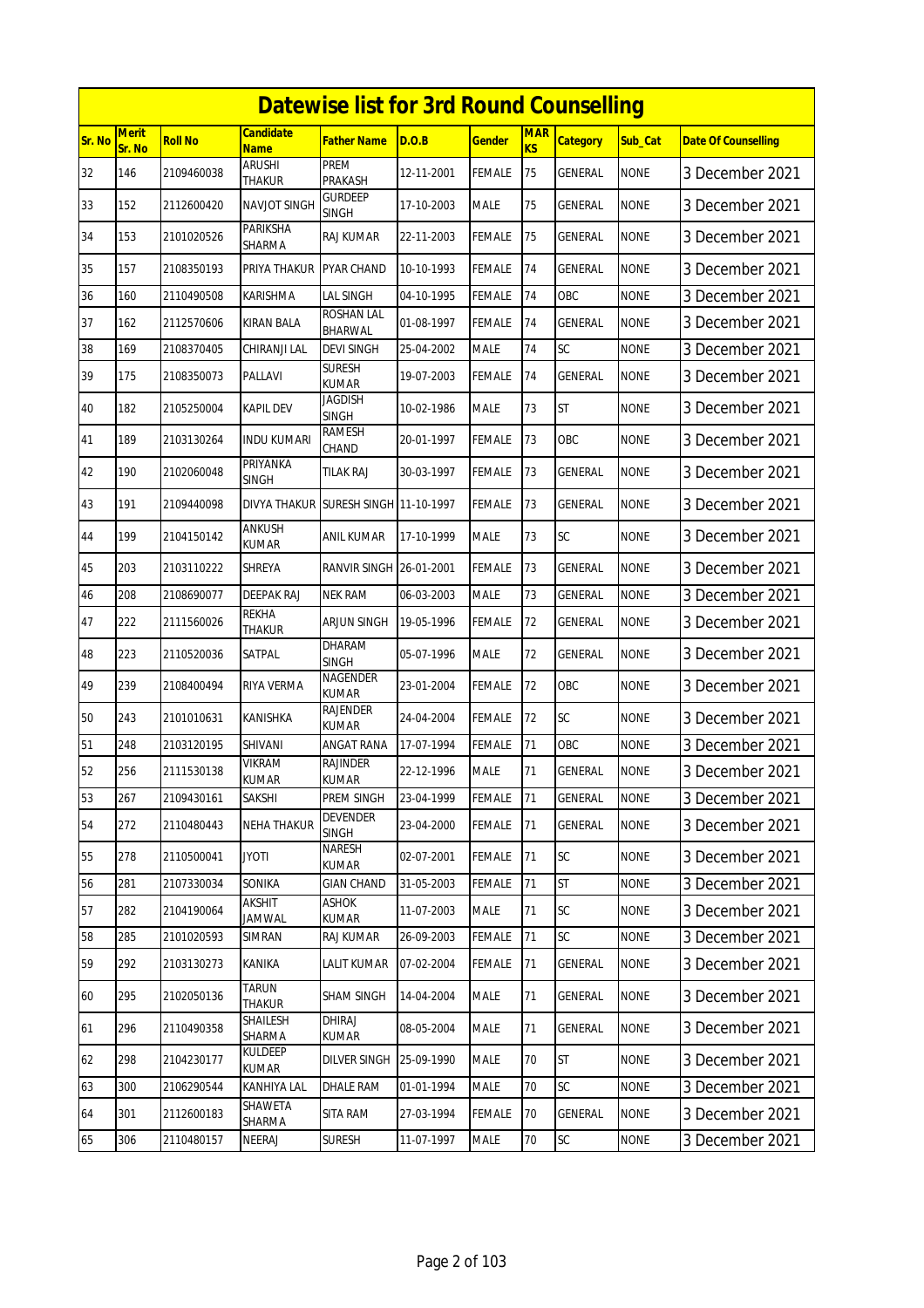|               | <b>Datewise list for 3rd Round Counselling</b> |                |                                 |                                 |            |               |                  |                 |                                                               |                            |  |
|---------------|------------------------------------------------|----------------|---------------------------------|---------------------------------|------------|---------------|------------------|-----------------|---------------------------------------------------------------|----------------------------|--|
| <b>Sr. No</b> | <b>Merit</b><br>Sr. No                         | <b>Roll No</b> | Candidate<br><b>Name</b>        | <b>Father Name</b>              | D.O.B      | <b>Gender</b> | <b>MAR</b><br>KS | <b>Category</b> | Sub Cat                                                       | <b>Date Of Counselling</b> |  |
| 66            | 313                                            | 2112570388     | KARAN<br>SHARMA                 | RAKESH<br><b>KUMAR</b>          | 09-01-2000 | <b>MALE</b>   | 70               | GENERAL         | <b>NONE</b>                                                   | 3 December 2021            |  |
| 67            | 316                                            | 2104160012     | RISHAV PATIAL                   | SANDEEP<br>SINGH                | 24-11-2000 | <b>MALE</b>   | 70               | GENERAL         | PHH                                                           | 3 December 2021            |  |
| 68            | 319                                            | 2111550036     | DEEPIKA<br>kumari               | <b>BASANT LAL</b>               | 12-04-2002 | FEMALE        | 70               | GENERAL         | <b>NONE</b>                                                   | 3 December 2021            |  |
| 69            | 322                                            | 2111530159     | <b>RUHIL THAKUR</b>             | <b>PARAS RAM</b>                | 01-01-2003 | <b>MALE</b>   | 70               | <b>GENERAL</b>  | <b>NONE</b>                                                   | 3 December 2021            |  |
| 70            | 324                                            | 2106270108     | KAPIL KUMAR                     | HARI KRISHAN                    | 06-05-2003 | MALE          | 70               | GENERAL         | <b>NONE</b>                                                   | 3 December 2021            |  |
| 71            | 329                                            | 2104160005     | VAISHALI RANA                   | <b>VIJAY KUMAR</b>              | 01-11-2003 | FEMALE        | 70               | GENERAL         | <b>NONE</b>                                                   | 3 December 2021            |  |
| 72            | 330                                            | 2104180029     | <b>RIYA MINHAS</b>              | RANVIR SINGH                    | 10-11-2003 | FEMALE        | 70               | GENERAL         | <b>NONE</b>                                                   | 3 December 2021            |  |
| 73            | 332                                            | 2108690088     | KARAN<br>THAKUR                 | JALAM SINGH                     | 04-02-2004 | <b>MALE</b>   | 70               | GENERAL         | <b>NONE</b>                                                   | 3 December 2021            |  |
| 74            | 333                                            | 2111550266     | ANJALI DEVI                     | KAMALJEET                       | 06-02-2004 | <b>FEMALE</b> | 70               | <b>GENERAL</b>  | <b>NONE</b>                                                   | 3 December 2021            |  |
| 75            | 338                                            | 2104150114     | <b>VISHAL</b><br><b>THAKUR</b>  | ROSHAN LAL                      | 02-02-1992 | <b>MALE</b>   | 69               | GENERAL         | <b>NONE</b>                                                   | 3 December 2021            |  |
| 76            | 347                                            | 2106290610     | NIRAT RAM                       | PARMA NAND                      | 30-11-1997 | <b>MALE</b>   | 69               | SC              | <b>NONE</b>                                                   | 3 December 2021            |  |
| 77            | 363                                            | 2106290676     | GEETANJALI                      | <b>SURENDER</b><br>PAL          | 02-12-2000 | FEMALE        | 69               | SC              | DEPENDEN<br><b>T/WARDS</b><br>OF EX-<br><b>SERVICEME</b><br>Ν | 3 December 2021            |  |
| 78            | 364                                            | 2109460075     | ANU DEVI                        | SOHAN LAL                       | 11-12-2000 | FEMALE        | 69               | GENERAL         | <b>NONE</b>                                                   | 3 December 2021            |  |
| 79            | 365                                            | 2111550410     | NEHA THAKUR                     | <b>AMAR NATH</b>                | 03-01-2001 | FEMALE        | 69               | GENERAL         | <b>NONE</b>                                                   | 3 December 2021            |  |
| 80            | 366                                            | 2103100083     | AKASH<br>BHARDWAJ               | <b>DEV RAJ</b>                  | 12-04-2001 | <b>MALE</b>   | 69               | GENERAL         | <b>NONE</b>                                                   | 3 December 2021            |  |
| 81            | 367                                            | 2109430168     | GULSHAN<br>KUMAR                | RAJA RAM                        | 21-12-2001 | <b>MALE</b>   | 69               | SC              | <b>NONE</b>                                                   | 3 December 2021            |  |
| 82            | 368                                            | 2108690054     | <b>JITENDER</b><br>Prasad       | PESH RAM                        | 14-01-2002 | <b>MALE</b>   | 69               | GENERAL         | <b>NONE</b>                                                   | 3 December 2021            |  |
| 83            | 370                                            | 2106270090     | DURGA DEVI                      | GYAN CHAND                      | 05-06-2002 | FEMALE        | 69               | SC              | <b>NONE</b>                                                   | 3 December 2021            |  |
| 84            | 374                                            | 2109430039     | ROHIT MEHTA                     | <b>KUNDAN LAL</b>               | 05-01-2003 | <b>MALE</b>   | 69               | SC              | <b>NONE</b>                                                   | 3 December 2021            |  |
| 85            | 377                                            | 2108350344     | SHEETAL<br>THAKUR               | <b>SURENDER</b><br><b>KUMAR</b> | 20-03-2003 | FEMALE        | 69               | GENERAL         | <b>NONE</b>                                                   | 3 December 2021            |  |
| 86            | 379                                            | 2110490578     | SAURAV<br>THAKUR                | <b>MOHAN</b><br><b>SINGH</b>    | 01-06-2003 | <b>MALE</b>   | 69               | GENERAL         | <b>NONE</b>                                                   | 3 December 2021            |  |
| 87            | 380                                            | 2108350247     | SAKSHI                          | MEHAR<br>CHAND                  | 21-06-2003 | <b>FEMALE</b> | 69               | OBC             | <b>NONE</b>                                                   | 3 December 2021            |  |
| 88            | 385                                            | 2105240009     | YOJANA NEGI                     | SANTOSH<br><b>KUMAR</b>         | 22-11-2003 | <b>FEMALE</b> | 69               | <b>ST</b>       | <b>NONE</b>                                                   | 3 December 2021            |  |
| 89            | 398                                            | 2112570586     | SONI                            | <b>RAM DASS</b>                 | 30-04-1995 | <b>FEMALE</b> | 68               | OBC             | <b>NONE</b>                                                   | 3 December 2021            |  |
| 90            | 400                                            | 2104160237     | PANKAJ<br><b>KAUNDAL</b>        | DES RAJ                         | 01-07-1995 | <b>MALE</b>   | 68               | SC              | <b>NONE</b>                                                   | 3 December 2021            |  |
| 91            | 402                                            | 2109460262     | <b>BHARAT</b>                   | <b>BABU RAM</b>                 | 23-12-1995 | <b>MALE</b>   | 68               | SC              | <b>NONE</b>                                                   | 3 December 2021            |  |
| 92            | 404                                            | 2109460299     | SAHIL GILL                      | <b>GULZAR GILL</b>              | 26-08-1996 | <b>MALE</b>   | 68               | SC              | <b>NONE</b>                                                   | 3 December 2021            |  |
| 93            | 406                                            | 2110480449     | PARVEEN<br><b>TOMAR</b>         | <b>SURAT SINGH</b>              | 25-07-1997 | <b>MALE</b>   | 68               | OBC             | <b>NONE</b>                                                   | 3 December 2021            |  |
| 94            | 407                                            | 2110490763     | RAJNEESH<br>SHARMA              | KANTHI RAM                      | 25-12-1997 | <b>MALE</b>   | 68               | OBC             | <b>NONE</b>                                                   | 3 December 2021            |  |
| 95            | 415                                            | 2109450073     | <b>KAVINDER</b><br><b>VERMA</b> | <b>MOHAN</b><br>SINGH VERMA     | 14-06-1999 | <b>MALE</b>   | 68               | GENERAL         | <b>NONE</b>                                                   | 3 December 2021            |  |
| 96            | 420                                            | 2108390217     | ALISHA<br>THAKUR                | SANT RAM                        | 23-04-2000 | <b>FEMALE</b> | 68               | <b>GENERAL</b>  | <b>BPL/IRDP</b>                                               | 3 December 2021            |  |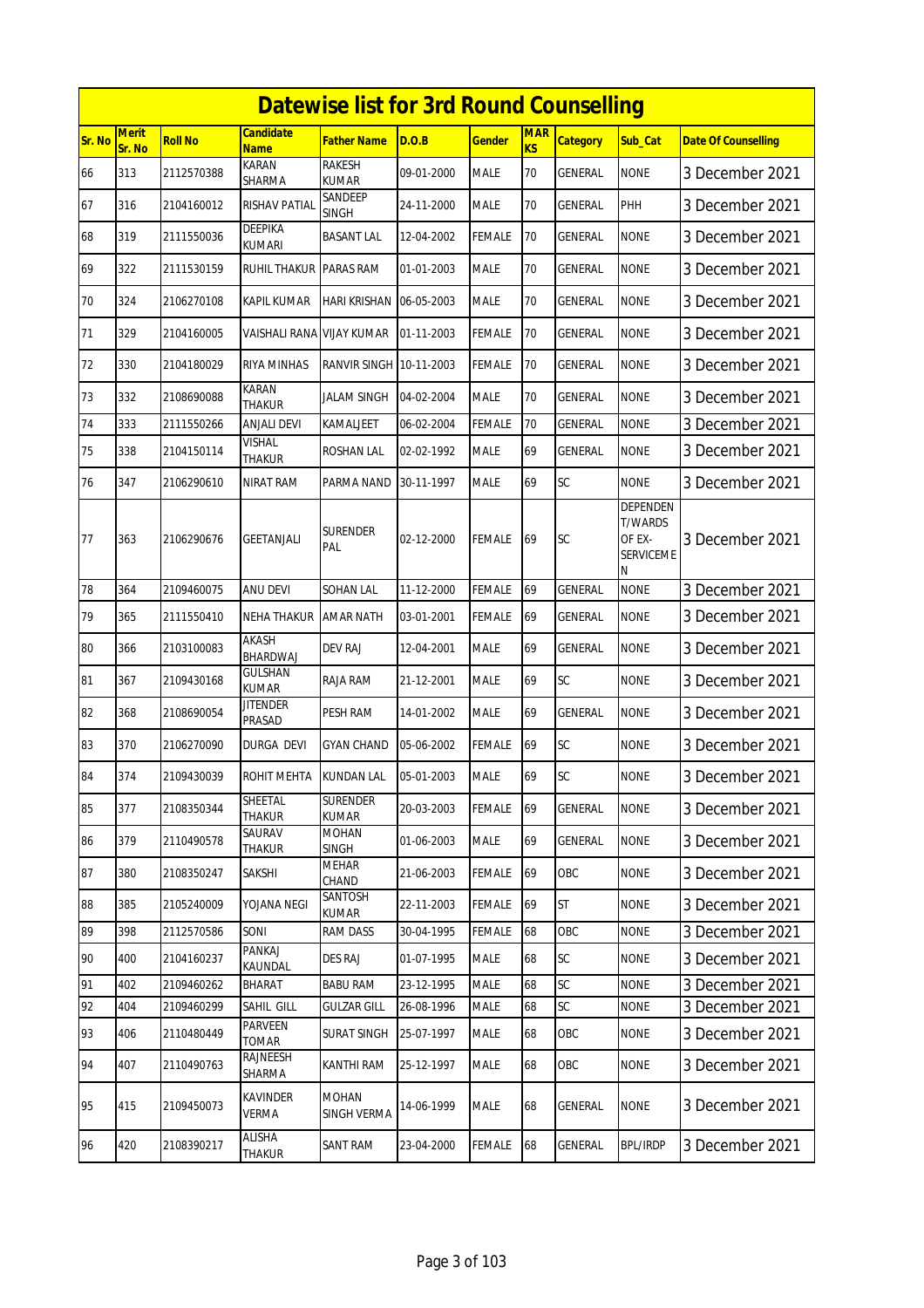|        | <b>Datewise list for 3rd Round Counselling</b> |                |                                  |                                |            |               |                  |                 |                 |                            |  |  |
|--------|------------------------------------------------|----------------|----------------------------------|--------------------------------|------------|---------------|------------------|-----------------|-----------------|----------------------------|--|--|
| Sr. No | Merit<br>Sr. No                                | <b>Roll No</b> | Candidate<br><b>Name</b>         | <b>Father Name</b>             | D.O.B      | <b>Gender</b> | <b>MAR</b><br>KS | <b>Category</b> | Sub Cat         | <b>Date Of Counselling</b> |  |  |
| 97     | 427                                            | 2106290213     | <b>RIZUL</b>                     | <b>KAMLESH</b><br><b>KUMAR</b> | 01-03-2002 | <b>FEMALE</b> | 68               | GENERAL         | <b>NONE</b>     | 3 December 2021            |  |  |
| 98     | 428                                            | 2102090040     | PAWAN<br>KUMAR                   | GOVIND RAM                     | 22-05-2002 | <b>MALE</b>   | 68               | <b>ST</b>       | <b>NONE</b>     | 3 December 2021            |  |  |
| 99     | 432                                            | 2101020457     | ANCHLA DEVI                      | <b>AMAR NATH</b>               | 12-05-2003 | FEMALE        | 68               | SC              | <b>BPL/IRDP</b> | 3 December 2021            |  |  |
| 100    | 434                                            | 2103120343     | AKANKSHA<br><b>SHRMA</b>         | <b>ASHOK</b><br><b>KUMAR</b>   | 11-07-2003 | FEMALE        | 68               | <b>GENERAL</b>  | <b>NONE</b>     | 3 December 2021            |  |  |
| 101    | 436                                            | 2109430073     | UJJAWAL<br>BHARDWAJ              | <b>SURENDER</b><br>SINGH       | 23-08-2003 | <b>MALE</b>   | 68               | GENERAL         | <b>NONE</b>     | 3 December 2021            |  |  |
| 102    | 439                                            | 2111550017     | ANKIT<br>CHAUDHARY               | <b>SARUP CHAND</b>             | 13-10-2003 | <b>MALE</b>   | 68               | <b>ST</b>       | <b>NONE</b>     | 3 December 2021            |  |  |
| 103    | 443                                            | 2111540050     | ADITI SHARMA                     | Rajesh<br>SHARMA               | 08-01-2004 | FEMALE        | 68               | GENERAL         | <b>NONE</b>     | 3 December 2021            |  |  |
| 104    | 456                                            | 2106270059     | SANGETA<br>THAKUR                | TARA CHAND                     | 01-08-1995 | FEMALE        | 67               | GENERAL         | <b>NONE</b>     | 3 December 2021            |  |  |
| 105    | 459                                            | 2110480323     | RADHIKA DEVI                     | <b>SINGHA RAM</b>              | 31-12-1996 | FEMALE        | 67               | SC              | <b>NONE</b>     | 3 December 2021            |  |  |
| 106    | 470                                            | 2112580046     | <b>JYOTI</b>                     | <b>NARENDER</b>                | 16-11-1999 | FEMALE        | 67               | OBC             | <b>NONE</b>     | 3 December 2021            |  |  |
| 107    | 473                                            | 2106290056     | <b>RAGHUVEER</b><br><b>SINGH</b> | RAMESHWAR<br>LAL               | 29-12-1999 | <b>MALE</b>   | 67               | GENERAL         | <b>NONE</b>     | 3 December 2021            |  |  |
| 108    | 483                                            | 2104150090     | AMIT                             | <b>BEHMI RAM</b>               | 11-04-2001 | <b>MALE</b>   | 67               | <b>ST</b>       | <b>NONE</b>     | 3 December 2021            |  |  |
| 109    | 486                                            | 2104150109     | PRIYANKA                         | KALI DASS                      | 03-01-2002 | <b>FEMALE</b> | 67               | <b>GENERAL</b>  | <b>NONE</b>     | 3 December 2021            |  |  |
| 110    | 492                                            | 2110480173     | SHIVANI                          | KAMLESH<br><b>KUMAR</b>        | 11-11-2002 | FEMALE        | 67               | SC              | <b>NONE</b>     | 3 December 2021            |  |  |
| 111    | 494                                            | 2104170173     | GAURAV                           | UTTAM<br>CHAND                 | 25-12-2002 | <b>MALE</b>   | 67               | <b>ST</b>       | <b>NONE</b>     | 3 December 2021            |  |  |
| 112    | 496                                            | 2104220011     | <b>AMIT</b><br>PATHANIA          | <b>AJMER SINGH</b>             | 16-04-2003 | <b>MALE</b>   | 67               | GENERAL         | <b>NONE</b>     | 3 December 2021            |  |  |
| 113    | 498                                            | 2104620114     | MINAKSHI<br>CHOUDHARY            | MADAN LAL                      | 03-08-2003 | FEMALE        | 67               | OBC             | <b>NONE</b>     | 3 December 2021            |  |  |
| 114    | 499                                            | 2101020727     | AASTHA<br>THAKUR                 | <b>RAJESH</b><br><b>THAKUR</b> | 26-08-2003 | FEMALE        | 67               | GENERAL         | <b>NONE</b>     | 3 December 2021            |  |  |
| 115    | 501                                            | 2103130188     | AKASHITA                         | <b>SATISH</b><br><b>KUMAR</b>  | 07-09-2003 | FEMALE        | 67               | SC              | <b>NONE</b>     | 3 December 2021            |  |  |
| 116    | 502                                            | 2103100175     | EKTA SHARMA                      | VIJAY KUMAR                    | 29-09-2003 | FEMALE        | 67               | GENERAL         | <b>NONE</b>     | 3 December 2021            |  |  |
| 117    | 505                                            | 2108400391     | ANKUSH<br><b>CHAUHAN</b>         | <b>NAND LAL</b>                | 31-12-2003 | <b>MALE</b>   | 67               | GENERAL         | <b>BPL/IRDP</b> | 3 December 2021            |  |  |
| 118    | 513                                            | 2101010105     | <b>PRANSHUL</b><br>SHARMA        | PIARE LAL<br>SHARMA            | 04-04-2004 | <b>MALE</b>   | 67               | GENERAL         | <b>NONE</b>     | 3 December 2021            |  |  |
| 119    | 518                                            | 2106290115     | <b>KHEM CHAND</b>                | <b>JAI RAM</b>                 | 06-05-1991 | <b>MALE</b>   | 66               | OBC             | <b>NONE</b>     | 3 December 2021            |  |  |
| 120    | 527                                            | 2108400484     | VISHAL DUHAL                     | CHET RAM                       | 20-05-1996 | <b>MALE</b>   | 66               | SC              | <b>NONE</b>     | 3 December 2021            |  |  |
| 121    | 536                                            | 2112600025     | <b>MANISH</b><br><b>KUMAR</b>    | KISHAN<br>CHAND                | 22-08-1998 | <b>MALE</b>   | 66               | SC              | <b>NONE</b>     | 3 December 2021            |  |  |
| 122    | 540                                            | 2104170067     | VIKAS<br>CHAUDHARY               | ROSHAN LAL                     | 15-01-1999 | <b>MALE</b>   | 66               | OBC             | <b>NONE</b>     | 3 December 2021            |  |  |
| 123    | 541                                            | 2110490371     | DIWAKAR<br>TOMAR                 | BALBIR SINGH                   | 22-01-1999 | <b>MALE</b>   | 66               | GENERAL         | <b>NONE</b>     | 3 December 2021            |  |  |
| 124    | 542                                            | 2108360011     | YOGENDER<br>KUMAR                | RAMLAL                         | 10-03-1999 | <b>MALE</b>   | 66               | GENERAL         | <b>NONE</b>     | 3 December 2021            |  |  |
| 125    | 543                                            | 2110490023     | KARAN<br>CHAUHAN                 | <b>RAJENDER</b><br>SINGH       | 20-06-1999 | <b>MALE</b>   | 66               | GENERAL         | <b>NONE</b>     | 3 December 2021            |  |  |
| 126    | 549                                            | 2106290391     | <b>RIMPA</b>                     | CHET RAM                       | 06-05-2000 | <b>FEMALE</b> | 66               | GENERAL         | <b>NONE</b>     | 3 December 2021            |  |  |
| 127    | 551                                            | 2106290507     | ABHISHEK                         | PRATAP SINGH 02-06-2000        |            | <b>MALE</b>   | 66               | GENERAL         | <b>NONE</b>     | 3 December 2021            |  |  |
| 128    | 553                                            | 2108370116     | KHUSHBOO<br>CHAUHAN              | RAMESH<br>kumar                | 14-08-2000 | <b>FEMALE</b> | 66               | SC              | <b>BPL/IRDP</b> | 3 December 2021            |  |  |
| 129    | 561                                            | 2106290375     | SUKANYA<br>Thakur                | SUNDER<br>SINGH                | 15-01-2002 | <b>FEMALE</b> | 66               | GENERAL         | <b>NONE</b>     | 3 December 2021            |  |  |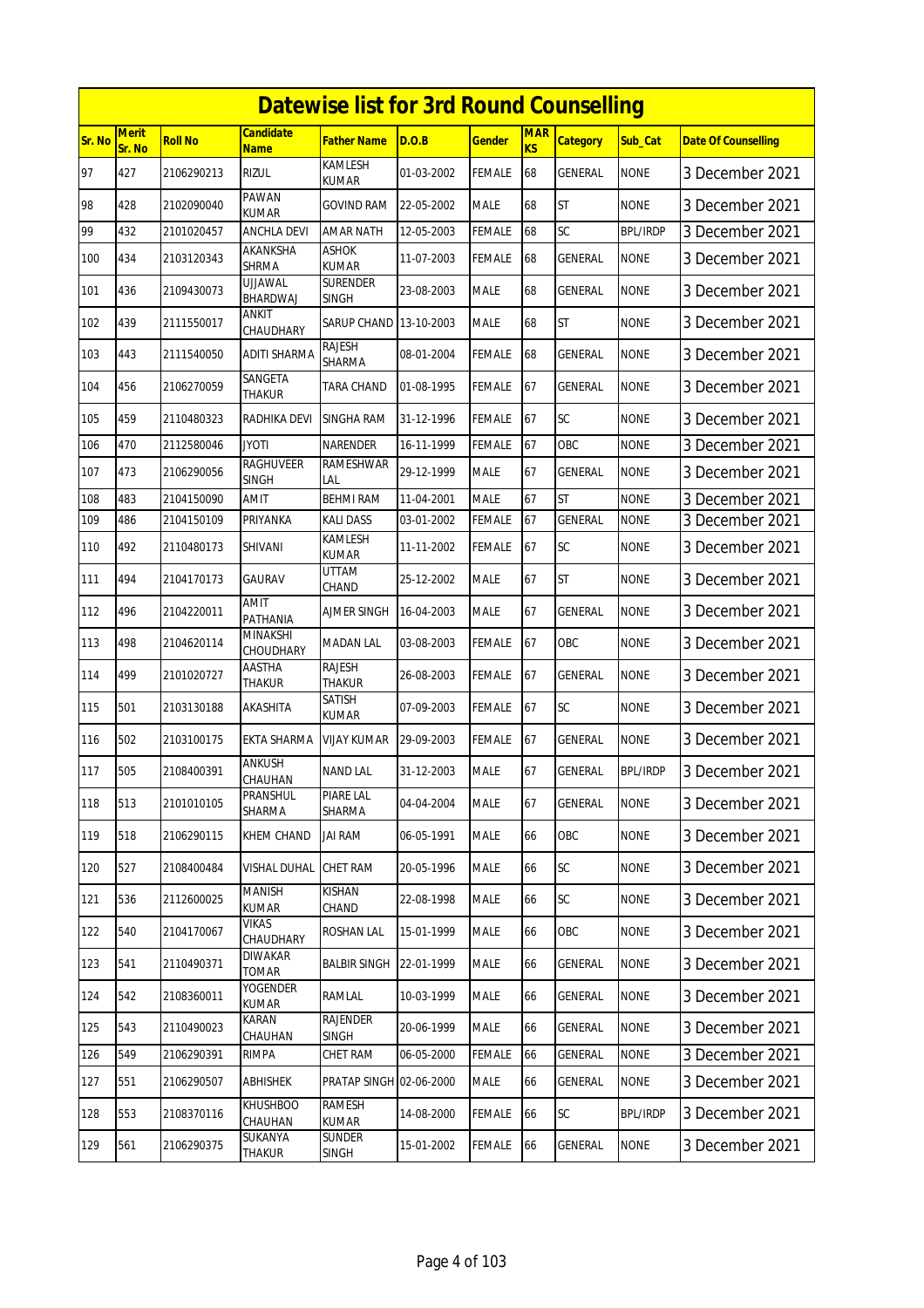|               | <b>Datewise list for 3rd Round Counselling</b> |                |                                  |                                         |            |               |                  |                 |                                                               |                            |  |  |
|---------------|------------------------------------------------|----------------|----------------------------------|-----------------------------------------|------------|---------------|------------------|-----------------|---------------------------------------------------------------|----------------------------|--|--|
| <b>Sr. No</b> | <b>Merit</b><br>Sr. No                         | <b>Roll No</b> | <b>Candidate</b><br>Name         | <b>Father Name</b>                      | D.O.B      | <b>Gender</b> | <b>MAR</b><br>KS | <b>Category</b> | Sub_Cat                                                       | <b>Date Of Counselling</b> |  |  |
| 130           | 564                                            | 2111530257     | <b>DUSHYANT</b><br>TANWAR        | <b>RAMESHTAN</b><br>WAR                 | 20-07-2002 | <b>MALE</b>   | 66               | <b>GENERAL</b>  | <b>NONE</b>                                                   | 3 December 2021            |  |  |
| 131           | 572                                            | 2108390083     | NIKITA<br>GULERIA                | SANSAR<br>CHAND                         | 07-02-2003 | <b>FEMALE</b> | 66               | GENERAL         | <b>NONE</b>                                                   | 3 December 2021            |  |  |
| 132           | 576                                            | 2103140024     | PRIYANSHU<br>SHARMA              | <b>SURESH</b><br><b>KUMAR</b><br>PATHAK | 11-05-2003 | <b>FEMALE</b> | 66               | GENERAL         | <b>NONE</b>                                                   | 3 December 2021            |  |  |
| 133           | 578                                            | 2111550427     | GAUTAM                           | DHIMAN                                  | 26-06-2003 | <b>MALE</b>   | 66               | SC              | <b>NONE</b>                                                   | 3 December 2021            |  |  |
| 134           | 582                                            | 2101010410     | <b>DIXIT NAYAK</b>               | <b>VIJAY LAL</b><br><b>NAYAK</b>        | 15-08-2003 | <b>MALE</b>   | 66               | OBC             | <b>NONE</b>                                                   | 3 December 2021            |  |  |
| 135           | 583                                            | 2108340102     | <b>KHUSHBOO</b><br><b>KAPOOR</b> | KAMAL<br><b>KISHORE</b>                 | 08-09-2003 | <b>FEMALE</b> | 66               | GENERAL         | <b>NONE</b>                                                   | 3 December 2021            |  |  |
| 136           | 584                                            | 2104150046     | KALPANA<br><b>JASWAL</b>         | <b>SURINDER</b><br><b>KUMAR</b>         | 29-09-2003 | <b>FEMALE</b> | 66               | GENERAL         | <b>NONE</b>                                                   | 3 December 2021            |  |  |
| 137           | 589                                            | 2109450036     | RAKHI                            | <b>PREM LAL</b>                         | 18-12-2003 | <b>FEMALE</b> | 66               | <b>GENERAL</b>  | <b>NONE</b>                                                   | 3 December 2021            |  |  |
| 138           | 591                                            | 2112570089     | NEHA THAKUR                      | <b>SURESH</b><br><b>KUMAR</b>           | 05-02-2004 | <b>FEMALE</b> | 66               | GENERAL         | <b>NONE</b>                                                   | 3 December 2021            |  |  |
| 139           | 595                                            | 2110510067     | SACHIN<br>CHAUHAN                | RATTAN<br><b>SINGH</b>                  | 29-04-2004 | <b>MALE</b>   | 66               | SC              | <b>NONE</b>                                                   | 3 December 2021            |  |  |
| 140           | 599                                            | 2101010123     | SAKSHAM<br>GOYAL                 | RAJ KUMAR                               | 15-05-2004 | <b>MALE</b>   | 66               | SC              | <b>NONE</b>                                                   | 3 December 2021            |  |  |
| 141           | 600                                            | 2104170188     | <b>AYUSHI</b>                    | <b>VIKRAM HANS</b>                      | 30-05-2004 | <b>FEMALE</b> | 66               | SC              | <b>NONE</b>                                                   | 3 December 2021            |  |  |
| 142           | 604                                            | 2101660286     | SHUBHAM<br>SHARMA                | SOM NATH                                | 10-04-1994 | <b>MALE</b>   | 65               | GENERAL         | <b>NONE</b>                                                   | 3 December 2021            |  |  |
| 143           | 612                                            | 2102060024     | SHEETAL DEVI                     | <b>JAGDISH</b>                          | 25-02-1998 | <b>FEMALE</b> | 65               | <b>ST</b>       | <b>NONE</b>                                                   | 3 December 2021            |  |  |
| 144           | 625                                            | 2102090032     | <b>HANS RAJ</b>                  | KHEM RAJ                                | 31-08-1999 | <b>MALE</b>   | 65               | SC              | <b>NONE</b>                                                   | 3 December 2021            |  |  |
| 145           | 627                                            | 2104210062     | <b>MANVI</b><br>SHARMA           | <b>SUMAN</b><br>SHARMA                  | 26-11-1999 | <b>FEMALE</b> | 65               | GENERAL         | <b>NONE</b>                                                   | 3 December 2021            |  |  |
| 146           | 628                                            | 2110480738     | GAUTAM<br>SHARMA                 | GIRDHARI LAL                            | 20-12-1999 | <b>MALE</b>   | 65               | OBC             | DEPENDEN<br><b>T/WARDS</b><br>OF EX-<br><b>SERVICEME</b><br>Ν | 3 December 2021            |  |  |
| 147           | 633                                            | 2108370047     | NITISH THAKUR                    | <b>GIRDHARI LAL</b>                     | 07-07-2000 | <b>MALE</b>   | 65               | GENERAL         | <b>BPL/IRDP</b>                                               | 3 December 2021            |  |  |
| 148           | 634                                            | 2110490083     | <b>MONIKA</b>                    | DARSHAN LAL 10-08-2000                  |            | <b>FEMALE</b> | 65               | OBC             | <b>NONE</b>                                                   | 3 December 2021            |  |  |
| 149           | 638                                            | 2107330041     | SATANVI<br>SHARMA                | <b>LAL PAT</b>                          | 29-03-2001 | FEMALE        | 65               | <b>ST</b>       | <b>NONE</b>                                                   | 3 December 2021            |  |  |
| 150           | 645                                            | 2103130057     | <b>MANEESH</b><br><b>THAKUR</b>  | <b>DESH RAJ</b><br><b>THAKUR</b>        | 22-07-2001 | <b>MALE</b>   | 65               | <b>GENERAL</b>  | <b>NONE</b>                                                   | 3 December 2021            |  |  |
| 151           | 648                                            | 2109460269     | DEVANSH<br><b>VERMA</b>          | <b>DHARMENDER</b><br>KUMAR              | 08-08-2001 | <b>MALE</b>   | 65               | GENERAL         | <b>NONE</b>                                                   | 3 December 2021            |  |  |
| 152           | 653                                            | 2112570149     | SAURABH<br>DHIMAN                | <b>SUNIL KUMAR 03-06-2002</b>           |            | <b>MALE</b>   | 65               | <b>SC</b>       | <b>NONE</b>                                                   | 3 December 2021            |  |  |
| 153           | 655                                            | 2108350066     | <b>NISHA</b>                     | SAJU RAM                                | 03-07-2002 | <b>FEMALE</b> | 65               | OBC             | <b>NONE</b>                                                   | 3 December 2021            |  |  |
| 154           | 656                                            | 2103130140     | <b>TAVISH MEHRA</b>              | RAJESH<br>MEHRA                         | 17-07-2002 | <b>MALE</b>   | 65               | OBC             | <b>NONE</b>                                                   | 3 December 2021            |  |  |
| 155           | 657                                            | 2108400278     | TUPENDRA                         | <b>BHAG SINGH</b>                       | 19-07-2002 | <b>FEMALE</b> | 65               | GENERAL         | <b>NONE</b>                                                   | 3 December 2021            |  |  |
| 156           | 660                                            | 2102040358     | <b>ROHIT</b>                     | SARNO                                   | 12-08-2002 | <b>MALE</b>   | 65               | <b>GENERAL</b>  | <b>NONE</b>                                                   | 3 December 2021            |  |  |
| 157           | 661                                            | 2110490053     | KAVITA                           | <b>BHUPENDER</b><br>SINGH               | 01-09-2002 | <b>FEMALE</b> | 65               | OBC             | <b>NONE</b>                                                   | 3 December 2021            |  |  |
| 158           | 663                                            | 2108400165     | CHIRANJI LAL                     | KULDEEP<br>CHAND                        | 16-11-2002 | <b>MALE</b>   | 65               | GENERAL         | <b>NONE</b>                                                   | 3 December 2021            |  |  |
| 159           | 664                                            | 2112600084     | anju                             | <b>SUKHDEV</b>                          | 20-02-2003 | <b>FEMALE</b> | 65               | GENERAL         | <b>BPL/IRDP</b>                                               | 3 December 2021            |  |  |
| 160           | 665                                            | 2109430019     | ASHWANI<br>Thakur                | NOYA RAM                                | 23-02-2003 | <b>MALE</b>   | 65               | GENERAL         | <b>NONE</b>                                                   | 3 December 2021            |  |  |
| 161           | 669                                            | 2101660188     | ANJALI DEVI                      | MEHAR SINGH 14-04-2003                  |            | <b>FEMALE</b> | 65               | GENERAL         | <b>NONE</b>                                                   | 3 December 2021            |  |  |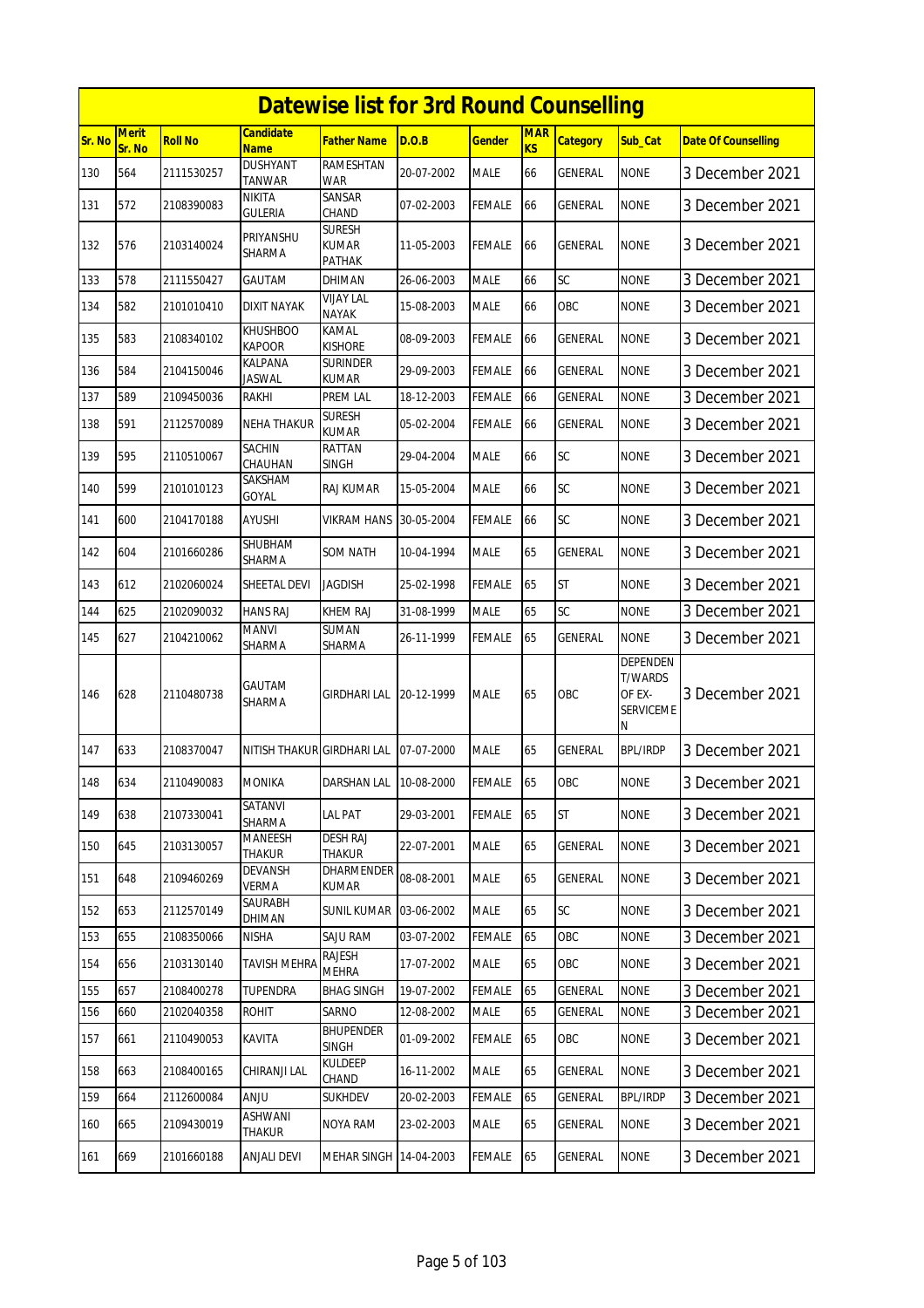|        | <b>Datewise list for 3rd Round Counselling</b> |                |                               |                                             |            |               |                  |                 |                 |                            |  |  |
|--------|------------------------------------------------|----------------|-------------------------------|---------------------------------------------|------------|---------------|------------------|-----------------|-----------------|----------------------------|--|--|
| Sr. No | <b>Merit</b><br>Sr. No                         | <b>Roll No</b> | Candidate<br><b>Name</b>      | <b>Father Name</b>                          | D.O.B      | <b>Gender</b> | <b>MAR</b><br>KS | <b>Category</b> | Sub_Cat         | <b>Date Of Counselling</b> |  |  |
| 162    | 673                                            | 2103130084     | ANSHIKA<br><b>THAKUR</b>      | SANJAY<br>KUMAR                             | 17-06-2003 | FEMALE        | 65               | GENERAL         | <b>NONE</b>     | 3 December 2021            |  |  |
| 163    | 675                                            | 2110480627     | HIMANI<br>SHARMA              | som dutt                                    | 02-07-2003 | <b>FEMALE</b> | 65               | GENERAL         | <b>NONE</b>     | 3 December 2021            |  |  |
| 164    | 677                                            | 2108390253     | <b>MUKUL</b><br>SHARMA        | KULWANT<br>CHAND                            | 31-07-2003 | <b>MALE</b>   | 65               | GENERAL         | <b>NONE</b>     | 3 December 2021            |  |  |
| 165    | 683                                            | 2103130193     | DEEPIKA DIPAL                 | SUBHASH<br>CHAND                            | 25-10-2003 | <b>FEMALE</b> | 65               | GENERAL         | <b>NONE</b>     | 3 December 2021            |  |  |
| 166    | 686                                            | 2111560206     | <b>MUSKAN</b>                 | RAMRAJ                                      | 26-11-2003 | <b>FEMALE</b> | 65               | SC              | <b>NONE</b>     | 3 December 2021            |  |  |
| 167    | 693                                            | 2102080115     | SAHIL THAKUR                  | <b>AMAR SINGH</b>                           | 05-06-2004 | <b>MALE</b>   | 65               | GENERAL         | <b>NONE</b>     | 3 December 2021            |  |  |
| 168    | 702                                            | 2112570273     | GANESH<br>KUMAR               | MADAN LAL                                   | 21-05-1993 | <b>MALE</b>   | 64               | OBC             | <b>NONE</b>     | 3 December 2021            |  |  |
| 169    | 705                                            | 2112570001     | SHUBHAM                       | PAWAN<br><b>KUMAR</b>                       | 11-07-1994 | <b>MALE</b>   | 64               | <b>GENERAL</b>  | <b>NONE</b>     | 3 December 2021            |  |  |
| 170    | 711                                            | 2110480226     | RAHUL                         | KUNDAN<br><b>SINGH</b>                      | 25-04-1997 | <b>MALE</b>   | 64               | GENERAL         | <b>NONE</b>     | 3 December 2021            |  |  |
| 171    | 713                                            | 2108680174     | MANOJ<br>KUMAR                | CHAMAN LAL<br>SHARMA                        | 06-08-1997 | <b>MALE</b>   | 64               | <b>GENERAL</b>  | <b>NONE</b>     | 3 December 2021            |  |  |
| 172    | 715                                            | 2103120025     | AKSHEY<br>DHALARIA            | SUNIL KUMAR                                 | 18-11-1997 | <b>MALE</b>   | 64               | GENERAL         | <b>NONE</b>     | 3 December 2021            |  |  |
| 173    | 721                                            | 2109410220     | PARUL                         | SOHAN SINGH                                 | 11-11-1998 | FEMALE        | 64               | GENERAL         | <b>NONE</b>     | 3 December 2021            |  |  |
| 174    | 723                                            | 2106290211     | ANSHUL<br><b>KUMAR</b>        | <b>DEEN DYAL</b>                            | 01-02-1999 | <b>MALE</b>   | 64               | GENERAL         | <b>NONE</b>     | 3 December 2021            |  |  |
| 175    | 724                                            | 2110480094     | NEERAJ SINGH                  | <b>RAM LAL</b>                              | 16-03-1999 | <b>MALE</b>   | 64               | GENERAL         | <b>BPL/IRDP</b> | 3 December 2021            |  |  |
| 176    | 729                                            | 2110480092     | <b>DINESH</b><br><b>KUMAR</b> | KULDEEP<br>SINGH                            | 15-08-1999 | <b>MALE</b>   | 64               | SC              | <b>BPL/IRDP</b> | 3 December 2021            |  |  |
| 177    | 734                                            | 2108350362     | SANDEEP<br>KUMAR              | JEET SINGH                                  | 28-01-2000 | <b>MALE</b>   | 64               | OBC             | <b>NONE</b>     | 3 December 2021            |  |  |
| 178    | 736                                            | 2108390356     | PRATIKSHA<br>KUMARI           | SANTOSH<br><b>KUMAR</b>                     | 22-02-2000 | FEMALE        | 64               | GENERAL         | <b>NONE</b>     | 3 December 2021            |  |  |
| 179    | 738                                            | 2102040332     | <b>ARPNA</b>                  | KAILASH<br>CHAND                            | 28-02-2000 | <b>FEMALE</b> | 64               | GENERAL         | <b>NONE</b>     | 3 December 2021            |  |  |
| 180    | 739                                            | 2103130157     | KRITIKA<br>SHARMA             | MANOJ<br>kumar                              | 28-03-2000 | FEMALE        | 64               | <b>GENERAL</b>  | <b>NONE</b>     | 3 December 2021            |  |  |
| 181    | 744                                            | 2110520058     | <b>RIMPU</b>                  | <b>BHINDER</b><br><b>SINGH</b>              | 01-10-2000 | <b>FEMALE</b> | 64               | <b>GENERAL</b>  | <b>NONE</b>     | 3 December 2021            |  |  |
| 182    | 746                                            | 2112580113     | <b>GULSHAN</b><br>SHARMA      | KAMAL DEV                                   | 18-10-2000 | <b>MALE</b>   | 64               | GENERAL         | <b>NONE</b>     | 3 December 2021            |  |  |
| 183    | 747                                            | 2108390232     | <b>MUKESH</b><br>VERMA        | <b>RAM PAL</b>                              | 23-10-2000 | <b>MALE</b>   | 64               | OBC             | <b>NONE</b>     | 3 December 2021            |  |  |
| 184    | 748                                            | 2111540024     | DHEERAJ<br>SHARMA             | Virender<br>SHARMA                          | 26-12-2000 | <b>MALE</b>   | 64               | GENERAL         | <b>NONE</b>     | 3 December 2021            |  |  |
| 185    | 750                                            | 2109470041     | ANJALI<br>SHARMA              | MATA RAM                                    | 16-01-2001 | <b>FEMALE</b> | 64               | GENERAL         | <b>NONE</b>     | 3 December 2021            |  |  |
| 186    | 756                                            | 2102040074     | VINOD KUMAR                   | <b>BUDHIYA</b>                              | 29-12-2001 | <b>MALE</b>   | 64               | GENERAL         | <b>BPL/IRDP</b> | 3 December 2021            |  |  |
| 187    | 759                                            | 2101660146     | HIMANSHU<br>rana              | <b>SURJEET</b><br>KUMAR                     | 24-02-2002 | MALE          | 64               | OBC             | <b>NONE</b>     | 3 December 2021            |  |  |
| 188    | 760                                            | 2102040060     | AASTHA<br>DUNERIA             | KAMALJEET<br><b>SINGH</b><br><b>DUNERIA</b> | 01-03-2002 | FEMALE        | 64               | GENERAL         | <b>NONE</b>     | 3 December 2021            |  |  |
| 189    | 761                                            | 2102090005     | KEWAL KUMAR BALVANT           |                                             | 10-08-2002 | <b>MALE</b>   | 64               | SC              | BPL/IRDP        | 3 December 2021            |  |  |
| 190    | 765                                            | 2111530160     | YANA THAKUR                   | <b>RAM LAL</b>                              | 01-01-2003 | <b>FEMALE</b> | 64               | GENERAL         | <b>NONE</b>     | 3 December 2021            |  |  |
| 191    | 766                                            | 2103110226     | VINAYAK<br>SHARMA             | RAJESH<br>SHARMA                            | 15-01-2003 | <b>MALE</b>   | 64               | GENERAL         | <b>NONE</b>     | 3 December 2021            |  |  |
| 192    | 767                                            | 2101020437     | <b>NIKHIL</b><br>SHARMA       | SURENDER<br>kumar<br>SHARMA                 | 19-01-2003 | <b>MALE</b>   | 64               | GENERAL         | <b>NONE</b>     | 3 December 2021            |  |  |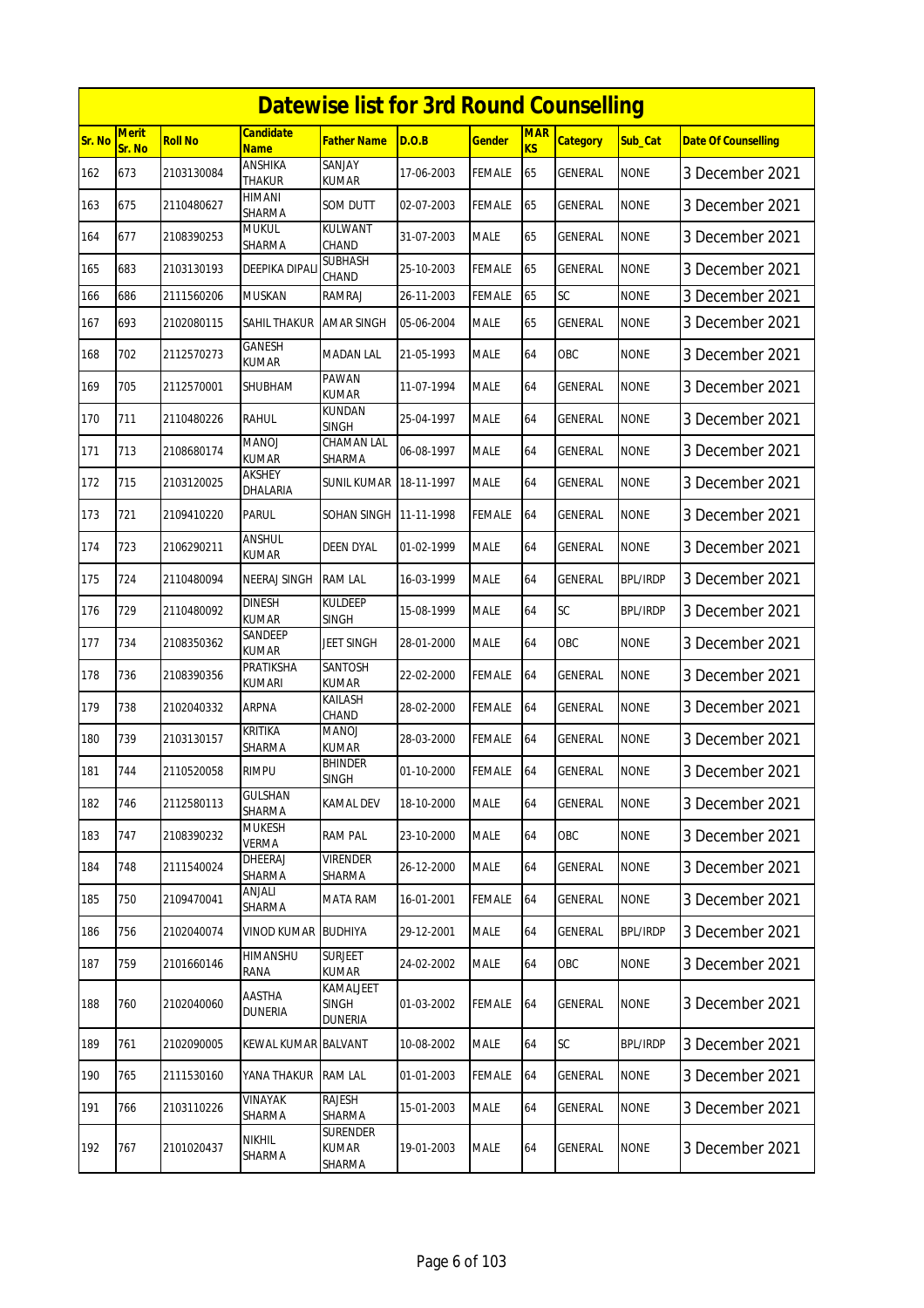|        | <b>Datewise list for 3rd Round Counselling</b> |                |                                            |                                         |            |               |                  |                 |                                                                      |                            |  |  |
|--------|------------------------------------------------|----------------|--------------------------------------------|-----------------------------------------|------------|---------------|------------------|-----------------|----------------------------------------------------------------------|----------------------------|--|--|
| Sr. No | <b>Merit</b><br>Sr. No                         | <b>Roll No</b> | <b>Candidate</b><br><b>Name</b>            | Father Name                             | D.O.B      | Gender        | <b>MAR</b><br>KS | <b>Category</b> | Sub_Cat                                                              | <b>Date Of Counselling</b> |  |  |
| 193    | 770                                            | 2111560476     | <b>ISHWAR SINGH</b>                        | <b>DHARAM</b><br><b>SINGH</b>           | 02-05-2003 | <b>MALE</b>   | 64               | GENERAL         | <b>BPL/IRDP</b>                                                      | 3 December 2021            |  |  |
| 194    | 771                                            | 2109430169     | KRISHAN KANT                               | RAJA RAM                                | 05-05-2003 | <b>MALE</b>   | 64               | SC              | <b>NONE</b>                                                          | 3 December 2021            |  |  |
| 195    | 773                                            | 2112570224     | <b>MOHIT</b><br>KANWAR                     | <b>SURESH SINGH 11-05-2003</b>          |            | <b>MALE</b>   | 64               | GENERAL         | <b>NONE</b>                                                          | 3 December 2021            |  |  |
| 196    | 776                                            | 2112590096     | ANCHAL<br><b>THAKUR</b>                    | <b>SUBHASH</b><br>CHAND                 | 01-08-2003 | <b>FEMALE</b> | 64               | GENERAL         | <b>NONE</b>                                                          | 3 December 2021            |  |  |
| 197    | 779                                            | 2108400002     | GUNJAN<br>SHARMA                           | <b>KRISHAN</b><br>KUMAR                 | 09-09-2003 | FEMALE        | 64               | GENERAL         | <b>NONE</b>                                                          | 3 December 2021            |  |  |
| 198    | 780                                            | 2103130064     | KANAN<br>SHARMA                            | VIPIN KUMAR                             | 10-09-2003 | <b>FEMALE</b> | 64               | GENERAL         | <b>NONE</b>                                                          | 3 December 2021            |  |  |
| 199    | 786                                            | 2110480844     | CHANCHAL<br>kumari                         | <b>JAIINDER</b><br>SINGH                | 24-10-2003 | <b>FEMALE</b> | 64               | GENERAL         | <b>NONE</b>                                                          | 3 December 2021            |  |  |
| 200    | 787                                            | 2108380128     | RUCHI THAKUR                               | <b>BIRENDER</b><br><b>KUMAR</b>         | 03-12-2003 | <b>FEMALE</b> | 64               | <b>GENERAL</b>  | <b>DEPENDEN</b><br><b>T/WARDS</b><br>OF EX-<br><b>SERVICEME</b><br>N | 3 December 2021            |  |  |
| 201    | 788                                            | 2101010024     | NAVYA                                      | LALIT KUMAR                             | 04-12-2003 | <b>FEMALE</b> | 64               | GENERAL         | <b>NONE</b>                                                          | 3 December 2021            |  |  |
| 202    | 793                                            | 2106300028     | <b>RIJUL VYAS</b>                          | KHEKH BALBIR 21-12-2003                 |            | <b>MALE</b>   | 64               | <b>GENERAL</b>  | <b>NONE</b>                                                          | 3 December 2021            |  |  |
| 203    | 795                                            | 2103120359     | RITIKA<br>SHARMA                           | <b>RAKESH</b><br><b>KUMAR</b><br>SHARMA | 12-01-2004 | <b>FEMALE</b> | 64               | GENERAL         | <b>NONE</b>                                                          | 3 December 2021            |  |  |
| 204    | 800                                            | 2112570185     | <b>ABHISHEK</b><br>SINGH<br><b>BHULLAR</b> | SANJEEV<br><b>KUMAR</b>                 | 03-04-2004 | <b>MALE</b>   | 64               | GENERAL         | <b>NONE</b>                                                          | 3 December 2021            |  |  |
| 205    | 802                                            | 2103100051     | ASTHA<br>KAPLESH                           | SATISH<br>KUMAR                         | 16-05-2004 | <b>FEMALE</b> | 64               | OBC             | <b>NONE</b>                                                          | 3 December 2021            |  |  |
| 206    | 810                                            | 2111530076     | MADHU<br><b>SHARMA</b>                     | <b>SUSHEEL</b><br>KUMAR<br>SHARMA       | 11-11-1990 | <b>FEMALE</b> | 63               | <b>GENERAL</b>  | <b>NONE</b>                                                          | 3 December 2021            |  |  |
| 207    | 815                                            | 2104150014     | SHUBHAM                                    | NEK CHAND                               | 28-01-1994 | <b>MALE</b>   | 63               | <b>GENERAL</b>  | <b>NONE</b>                                                          | 3 December 2021            |  |  |
| 208    | 816                                            | 2112590029     | KUMARI JYOTI                               | PREM JEET                               | 20-07-1994 | FEMALE        | 63               | <b>GENERAL</b>  | <b>NONE</b>                                                          | 3 December 2021            |  |  |
| 209    | 817                                            | 2101010190     | SHIVANI                                    | RAKESH<br><b>KUMAR</b>                  | 25-10-1994 | <b>FEMALE</b> | 63               | <b>GENERAL</b>  | <b>NONE</b>                                                          | 3 December 2021            |  |  |
| 210    | 819                                            | 2108350411     | VARSHA                                     | RANJEET<br><b>SINGH</b>                 | 11-09-1995 | <b>FEMALE</b> | 63               | GENERAL         | <b>NONE</b>                                                          | 3 December 2021            |  |  |
| 211    | 820                                            | 2110480857     | YOGESH<br>SHARMA                           | RAVI DUTT<br>SHARMA                     | 10-10-1995 | <b>MALE</b>   | 63               | OBC             | <b>NONE</b>                                                          | 3 December 2021            |  |  |
| 212    | 825                                            | 2102040115     | RINKAL<br>kumari                           | AMRO RAM                                | 25-12-1997 | <b>FEMALE</b> | 63               | GENERAL         | <b>NONE</b>                                                          | 3 December 2021            |  |  |
| 213    | 829                                            | 2110490764     | VIJAY TOMAR                                | KALYAN SINGH 05-07-1998                 |            | <b>MALE</b>   | 63               | <b>SC</b>       | <b>NONE</b>                                                          | 3 December 2021            |  |  |
| 214    | 832                                            | 2108370069     | SHIKSHA DEVI                               | <b>BHIM DEV</b>                         | 26-11-1998 | <b>FEMALE</b> | 63               | <b>GENERAL</b>  | <b>NONE</b>                                                          | 3 December 2021            |  |  |
| 215    | 833                                            | 2108370568     | YAMINI DEVI                                | SHER SINGH                              | 25-01-1999 | <b>FEMALE</b> | 63               | <b>GENERAL</b>  | <b>NONE</b>                                                          | 3 December 2021            |  |  |
| 216    | 835                                            | 2111560387     | SAPNA                                      | <b>BHAGWAN</b><br><b>SINGH</b>          | 05-02-1999 | <b>FEMALE</b> | 63               | <b>GENERAL</b>  | <b>NONE</b>                                                          | 3 December 2021            |  |  |
| 217    | 838                                            | 2111530014     | <b>DIMPLE</b>                              | RAM LAL<br>SHARMA                       | 27-03-1999 | <b>FEMALE</b> | 63               | GENERAL         | <b>NONE</b>                                                          | 3 December 2021            |  |  |
| 218    | 840                                            | 2109450151     | <b>DIKSHA</b>                              | NARENDER<br>KUMAR                       | 07-06-1999 | FEMALE        | 63               | <b>GENERAL</b>  | <b>NONE</b>                                                          | 3 December 2021            |  |  |
| 219    | 843                                            | 2108350185     | <b>MUNISH</b><br>KUMAR                     | PREM SINGH                              | 12-10-1999 | <b>MALE</b>   | 63               | GENERAL         | <b>NONE</b>                                                          | 3 December 2021            |  |  |
| 220    | 844                                            | 2110480495     | BHARTI<br>PANWAR                           | AMAR SINGH                              | 24-11-1999 | <b>FEMALE</b> | 63               | <b>GENERAL</b>  | <b>NONE</b>                                                          | 3 December 2021            |  |  |
| 221    | 846                                            | 2101020166     | NEHA DEVI                                  | <b>SUNIL DUTT</b><br>RANA               | 01-01-2000 | <b>FEMALE</b> | 63               | OBC             | <b>NONE</b>                                                          | 3 December 2021            |  |  |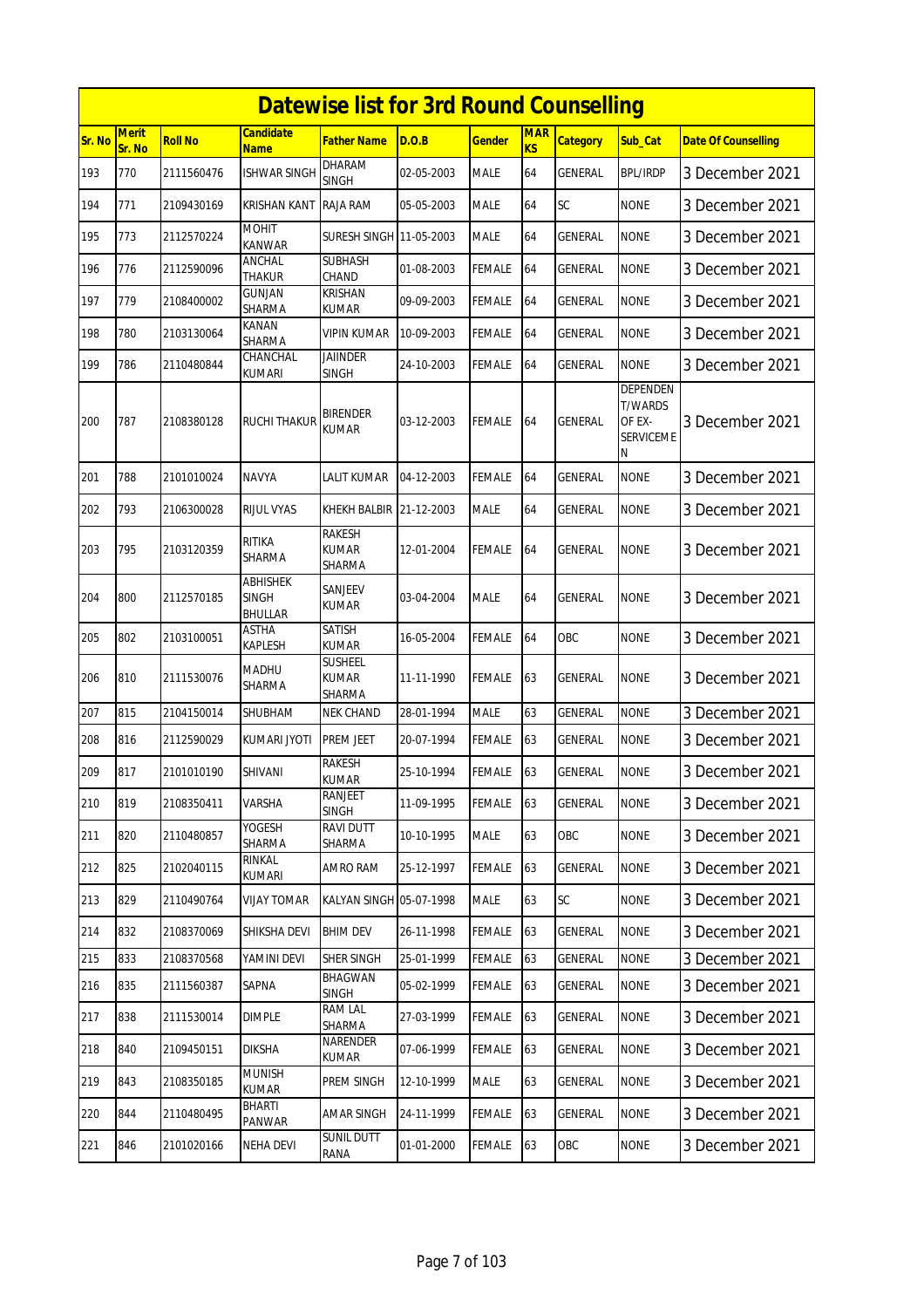|               | <b>Datewise list for 3rd Round Counselling</b> |                |                            |                                 |            |               |                  |                 |                 |                            |  |  |
|---------------|------------------------------------------------|----------------|----------------------------|---------------------------------|------------|---------------|------------------|-----------------|-----------------|----------------------------|--|--|
| <b>Sr. No</b> | <b>Merit</b><br>Sr. No                         | <b>Roll No</b> | Candidate<br><b>Name</b>   | <b>Father Name</b>              | D.O.B      | <b>Gender</b> | <b>MAR</b><br>KS | <b>Category</b> | Sub Cat         | <b>Date Of Counselling</b> |  |  |
| 222           | 847                                            | 2110480553     | <b>ATUL</b><br>CHAUHAN     | RANJEET<br><b>SINGH</b>         | 01-01-2000 | <b>MALE</b>   | 63               | GENERAL         | <b>NONE</b>     | 3 December 2021            |  |  |
| 223           | 848                                            | 2106300003     | DIVYANSHU<br>THAKUR        | HARISH<br>CHANDER               | 07-01-2000 | <b>MALE</b>   | 63               | GENERAL         | <b>NONE</b>     | 3 December 2021            |  |  |
| 224           | 849                                            | 2110520068     | SHALINI<br>CHAUHAN         | DHYAN SINGH                     | 14-01-2000 | FEMALE        | 63               | GENERAL         | <b>NONE</b>     | 3 December 2021            |  |  |
| 225           | 851                                            | 2110480300     | KARAN<br>CHAUHAN           | <b>JITENDER</b><br><b>SINGH</b> | 08-04-2000 | <b>MALE</b>   | 63               | GENERAL         | <b>NONE</b>     | 3 December 2021            |  |  |
| 226           | 852                                            | 2108680352     | HANS RAJ                   | ROSHAN LAL                      | 11-04-2000 | <b>MALE</b>   | 63               | SC              | <b>BPL/IRDP</b> | 3 December 2021            |  |  |
| 227           | 855                                            | 2111530193     | SHUBHAM                    | KAMAL NAIN                      | 20-07-2000 | <b>MALE</b>   | 63               | GENERAL         | <b>NONE</b>     | 3 December 2021            |  |  |
| 228           | 861                                            | 2110490852     | YOGITA<br>CHAUHAN          | KAMAL SINGH                     | 23-10-2000 | FEMALE        | 63               | GENERAL         | <b>NONE</b>     | 3 December 2021            |  |  |
| 229           | 862                                            | 2110480001     | SAKSHI ATTRI               | <b>JAI SINGH</b>                | 13-02-2001 | <b>FEMALE</b> | 63               | <b>GENERAL</b>  | <b>NONE</b>     | 3 December 2021            |  |  |
| 230           | 864                                            | 2104170164     | ANMOL                      | SATISH<br>KUMAR                 | 02-04-2001 | FEMALE        | 63               | SC              | <b>NONE</b>     | 3 December 2021            |  |  |
| 231           | 865                                            | 2106280015     | MANISHA NEGI               | <b>HEERA LAL</b><br>NEGI        | 01-05-2001 | FEMALE        | 63               | GENERAL         | <b>NONE</b>     | 3 December 2021            |  |  |
| 232           | 869                                            | 2101010165     | <b>PULKIT</b>              | <b>INDER PAL</b>                | 25-05-2002 | <b>MALE</b>   | 63               | SC              | <b>BPL/IRDP</b> | 3 December 2021            |  |  |
| 233           | 871                                            | 2103110073     | ABHISHEK<br>SINGH NEGI     | <b>HARNAM</b><br><b>SINGH</b>   | 24-07-2002 | <b>MALE</b>   | 63               | GENERAL         | <b>NONE</b>     | 3 December 2021            |  |  |
| 234           | 872                                            | 2107320020     | dipti                      | MR. RAKESH<br>KUMAR             | 16-08-2002 | FEMALE        | 63               | <b>ST</b>       | <b>NONE</b>     | 3 December 2021            |  |  |
| 235           | 875                                            | 2109450010     | PRERNA<br>THAKUR           | Vinod<br>THAKUR                 | 24-10-2002 | FEMALE        | 63               | GENERAL         | <b>NONE</b>     | 3 December 2021            |  |  |
| 236           | 876                                            | 2108360030     | munish<br>KUMAR            | LAL SINGH                       | 02-12-2002 | <b>MALE</b>   | 63               | GENERAL         | <b>NONE</b>     | 3 December 2021            |  |  |
| 237           | 877                                            | 2109440008     | SANSKRITI                  | <b>ASHOK</b>                    | 04-12-2002 | <b>FEMALE</b> | 63               | GENERAL         | <b>NONE</b>     | 3 December 2021            |  |  |
| 238           | 880                                            | 2110500130     | GAURAV                     | LEKH RAJ                        | 07-03-2003 | MALE          | 63               | SC              | <b>NONE</b>     | 3 December 2021            |  |  |
| 239           | 881                                            | 2101010395     | UJJWAL<br>SHARMA           | DEVENDER<br><b>KUMAR</b>        | 11-03-2003 | <b>MALE</b>   | 63               | GENERAL         | <b>NONE</b>     | 3 December 2021            |  |  |
| 240           | 883                                            | 2101010406     | POOJA                      | Parmod<br>KUMAR                 | 20-03-2003 | FEMALE        | 63               | GENERAL         | <b>NONE</b>     | 3 December 2021            |  |  |
| 241           | 886                                            | 2109440031     | ANUSHKA<br>DHALTA          | <b>HARDYAL</b><br>DHALTA        | 18-04-2003 | FEMALE        | 63               | GENERAL         | <b>NONE</b>     | 3 December 2021            |  |  |
| 242           | 887                                            | 2108340207     | PRIYANKA                   | BHAWANI<br>SINGH                | 15-05-2003 | FEMALE        | 63               | GENERAL         | <b>NONE</b>     | 3 December 2021            |  |  |
| 243           | 888                                            | 2103100202     | <b>NAMAN</b><br>BANYAL     | ANIL BANYAL                     | 31-05-2003 | <b>MALE</b>   | 63               | <b>GENERAL</b>  | <b>NONE</b>     | 3 December 2021            |  |  |
| 244           | 891                                            | 2101020702     | AKRIT KUMAR                | PREM LAL                        | 15-06-2003 | <b>MALE</b>   | 63               | SC              | <b>NONE</b>     | 3 December 2021            |  |  |
| 245           | 896                                            | 2104230080     | ARSHIYA<br>SHARMA          | <b>VIJAY</b><br><b>UPADHYAI</b> | 10-09-2003 | <b>FEMALE</b> | 63               | <b>GENERAL</b>  | <b>NONE</b>     | 3 December 2021            |  |  |
| 246           | 897                                            | 2108350260     | <b>DIPESH</b><br>THAKUR    | KEHAR SINGH                     | 25-09-2003 | <b>MALE</b>   | 63               | GENERAL         | <b>NONE</b>     | 3 December 2021            |  |  |
| 247           | 899                                            | 2101020578     | VAIBHAV<br>CHAUHAN         | <b>BRIJ LAL</b>                 | 15-10-2003 | <b>MALE</b>   | 63               | <b>GENERAL</b>  | <b>NONE</b>     | 3 December 2021            |  |  |
| 248           | 903                                            | 2109450029     | DEVYANI                    | SH.PAPENDER<br>PRAKASH          | 03-12-2003 | <b>FEMALE</b> | 63               | GENERAL         | <b>NONE</b>     | 3 December 2021            |  |  |
| 249           | 905                                            | 2101660346     | ABHYAM                     | SURENDER<br>PAUL                | 02-01-2004 | <b>MALE</b>   | 63               | OBC             | <b>NONE</b>     | 3 December 2021            |  |  |
| 250           | 907                                            | 2101020369     | <b>BRIJESH</b><br>BHARDWAJ | NARENDER<br><b>KUMAR</b>        | 17-02-2004 | <b>MALE</b>   | 63               | GENERAL         | <b>NONE</b>     | 3 December 2021            |  |  |
| 251           | 908                                            | 2104230079     | ARUN<br>PATHANIA           | SURESH<br>KUMAR                 | 17-02-2004 | MALE          | 63               | GENERAL         | <b>NONE</b>     | 3 December 2021            |  |  |
| 252           | 911                                            | 2108680271     | TARUN<br>SHARMA            | LAL CHAND                       | 11-03-2004 | <b>MALE</b>   | 63               | <b>GENERAL</b>  | <b>NONE</b>     | 3 December 2021            |  |  |
| 253           | 914                                            | 2110480812     | PALAK PREET                | <b>NANT RAM</b>                 | 04-04-2004 | <b>FEMALE</b> | 63               | SC              | <b>NONE</b>     | 3 December 2021            |  |  |
| 254           | 917                                            | 2111530078     | <b>AJAY KUMAR</b>          | KAMAL<br>PRAKASH                | 20-04-2004 | <b>MALE</b>   | 63               | SC              | <b>NONE</b>     | 3 December 2021            |  |  |
| 255           | 918                                            | 2110510163     | PARIKSHA                   | BALIYA                          | 21-05-2004 | FEMALE        | 63               | $\mathsf{SC}$   | <b>NONE</b>     | 3 December 2021            |  |  |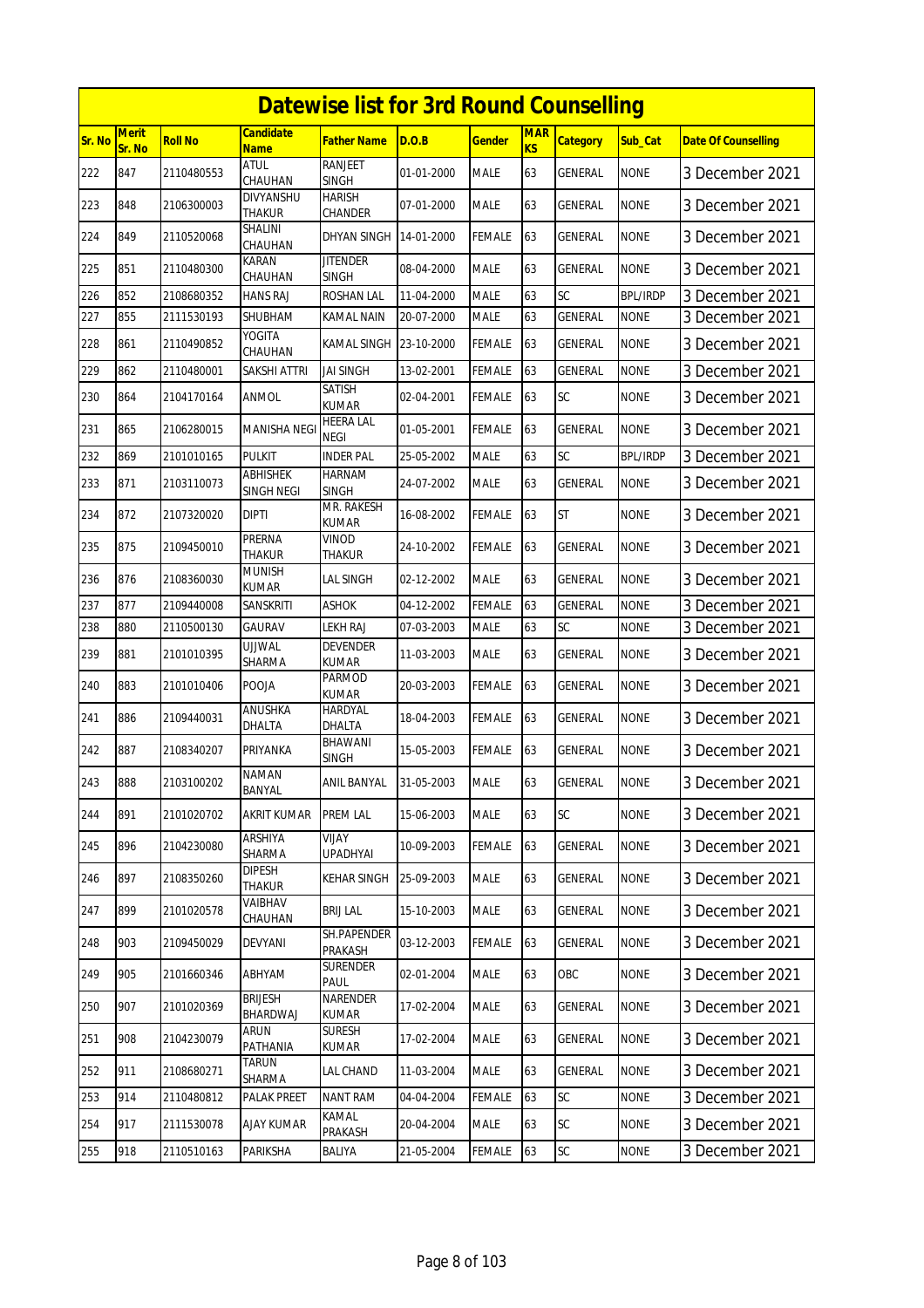|        | <b>Datewise list for 3rd Round Counselling</b><br><b>Candidate</b> |                |                                 |                                 |            |               |                         |                 |                 |                            |  |  |
|--------|--------------------------------------------------------------------|----------------|---------------------------------|---------------------------------|------------|---------------|-------------------------|-----------------|-----------------|----------------------------|--|--|
| Sr. No | <b>Merit</b><br>Sr. No                                             | <b>Roll No</b> | <b>Name</b>                     | <b>Father Name</b>              | D.O.B      | <b>Gender</b> | <b>MAR</b><br><b>KS</b> | <b>Category</b> | Sub Cat         | <b>Date Of Counselling</b> |  |  |
| 256    | 921                                                                | 2111560331     | AANCHAL<br><b>THAKUR</b>        | <b>HARI MOHAN</b>               | 18-04-1992 | <b>FEMALE</b> | 62                      | <b>GENERAL</b>  | <b>NONE</b>     | 3 December 2021            |  |  |
| 257    | 923                                                                | 2104200055     | nikhil<br>DHIMAN                | <b>RAMESH</b><br>CHAND          | 28-11-1992 | <b>MALE</b>   | 62                      | GENERAL         | <b>NONE</b>     | 3 December 2021            |  |  |
| 258    | 924                                                                | 2108370527     | RAMANA DEVI                     | <b>KHEM CHAND</b>               | 16-01-1993 | <b>FEMALE</b> | 62                      | GENERAL         | <b>SPORTS</b>   | 3 December 2021            |  |  |
| 259    | 926                                                                | 2103130085     | SHALINI<br><b>SHARMA</b>        | SUDERSHAN<br><b>SHARMA</b>      | 26-06-1993 | <b>FEMALE</b> | 62                      | <b>GENERAL</b>  | <b>NONE</b>     | 3 December 2021            |  |  |
| 260    | 927                                                                | 2110510205     | REENA                           | <b>RAJENDER</b><br><b>SINGH</b> | 22-07-1993 | <b>FEMALE</b> | 62                      | GENERAL         | <b>NONE</b>     | 3 December 2021            |  |  |
| 261    | 929                                                                | 2111560096     | <b>DHARAM PAL</b>               | <b>HUKMI RAM</b>                | 04-01-1995 | <b>MALE</b>   | 62                      | GENERAL         | <b>NONE</b>     | 3 December 2021            |  |  |
| 262    | 930                                                                | 2110480018     | <b>RENU</b><br>CHAUHAN          | <b>RAJENDER</b><br><b>SINGH</b> | 24-01-1995 | <b>FEMALE</b> | 62                      | GENERAL         | <b>NONE</b>     | 3 December 2021            |  |  |
| 263    | 932                                                                | 2108370522     | YOGESH<br>THAKUR                | <b>KISHAN</b><br>CHAND          | 06-05-1996 | <b>MALE</b>   | 62                      | GENERAL         | <b>NONE</b>     | 3 December 2021            |  |  |
| 264    | 935                                                                | 2109460173     | <b>HEM LATA</b>                 | <b>MAHENDER</b><br><b>KUMAR</b> | 09-10-1996 | <b>FEMALE</b> | 62                      | <b>GENERAL</b>  | <b>NONE</b>     | 3 December 2021            |  |  |
| 265    | 937                                                                | 2109460010     | RAJAT                           | <b>RAJENDER</b>                 | 27-03-1997 | <b>MALE</b>   | 62                      | GENERAL         | <b>NONE</b>     | 3 December 2021            |  |  |
| 266    | 939                                                                | 2112600250     | <b>NIDHI</b>                    | YUDHVIR<br><b>SINGH</b>         | 03-07-1997 | <b>FEMALE</b> | 62                      | GENERAL         | <b>NONE</b>     | 3 December 2021            |  |  |
| 267    | 940                                                                | 2104190046     | <b>DEEPIKA</b>                  | <b>MAHINDER</b><br><b>SINGH</b> | 29-01-1998 | <b>FEMALE</b> | 62                      | GENERAL         | <b>NONE</b>     | 3 December 2021            |  |  |
| 268    | 944                                                                | 2109460034     | <b>KULDEEP</b><br><b>KUMAR</b>  | <b>NARESH</b><br><b>KUMAR</b>   | 19-08-1998 | <b>MALE</b>   | 62                      | SC              | <b>NONE</b>     | 3 December 2021            |  |  |
| 269    | 945                                                                | 2102060067     | VIKAS THAKUR                    | <b>MOHINDER</b><br>lal          | 26-09-1998 | <b>MALE</b>   | 62                      | GENERAL         | <b>NONE</b>     | 3 December 2021            |  |  |
| 270    | 946                                                                | 2104230151     | <b>DIKSHA</b><br><b>NARYAL</b>  | VINOD KUMAR 20-10-1998          |            | <b>FEMALE</b> | 62                      | GENERAL         | <b>NONE</b>     | 3 December 2021            |  |  |
| 271    | 947                                                                | 2106270023     | SHEETAL<br><b>THAKUR</b>        | <b>DEVENDER</b><br><b>KUMAR</b> | 07-11-1998 | <b>FEMALE</b> | 62                      | GENERAL         | <b>NONE</b>     | 3 December 2021            |  |  |
| 272    | 948                                                                | 2109460058     | PRAKASH<br>RANA                 | <b>DEVI RAM</b>                 | 10-12-1998 | <b>MALE</b>   | 62                      | GENERAL         | <b>NONE</b>     | 3 December 2021            |  |  |
| 273    | 949                                                                | 2112570256     | PRIYA THAKUR                    | <b>RANJEET</b><br><b>SINGH</b>  | 27-12-1998 | <b>FEMALE</b> | 62                      | <b>GENERAL</b>  | <b>NONE</b>     | 3 December 2021            |  |  |
| 274    | 952                                                                | 2104170235     | SURAJ SINGH                     | <b>CHOKAS RAM</b>               | 05-04-1999 | <b>MALE</b>   | 62                      | <b>ST</b>       | <b>NONE</b>     | 3 December 2021            |  |  |
| 275    | 953                                                                | 2103110084     | <b>AMIT KUMAR</b>               | <b>JAGDISH</b><br>CHAND         | 18-04-1999 | <b>MALE</b>   | 62                      | SC              | <b>NONE</b>     | 3 December 2021            |  |  |
| 276    | 955                                                                | 2112600318     | PAYAL THAKUR                    | SURESH<br>KUMAR                 | 25-10-1999 | <b>FEMALE</b> | 62                      | GENERAL         | <b>NONE</b>     | 3 December 2021            |  |  |
| 277    | 956                                                                | 2110510001     | <b>SURENDER</b><br><b>KUMAR</b> | KANTHI RAM                      | 02-11-1999 | <b>MALE</b>   | 62                      | OBC             | <b>NONE</b>     | 3 December 2021            |  |  |
| 278    | 959                                                                | 2108370316     | MANISH<br>KUMAR                 | <b>BODH RAJ</b>                 | 31-01-2000 | <b>MALE</b>   | 62                      | GENERAL         | <b>NONE</b>     | 3 December 2021            |  |  |
| 279    | 964                                                                | 2108400210     | ANITA                           | <b>JAI RAM</b>                  | 28-07-2000 | <b>FEMALE</b> | 62                      | SC              | <b>NONE</b>     | 3 December 2021            |  |  |
| 280    | 966                                                                | 2106290370     | <b>NARENDER</b><br><b>KUMAR</b> | <b>CHOBE RAM</b>                | 09-08-2000 | <b>MALE</b>   | 62                      | <b>GENERAL</b>  | <b>NONE</b>     | 3 December 2021            |  |  |
| 281    | 967                                                                | 2108370203     | BHARTI<br>SAKLANI               | <b>RAVINDER</b><br>SINGH        | 14-10-2000 | <b>FEMALE</b> | 62                      | GENERAL         | <b>NONE</b>     | 3 December 2021            |  |  |
| 282    | 973                                                                | 2111540052     | <b>SAMRITI</b><br>THAKUR        | <b>INDER SINGH</b>              | 30-12-2000 | <b>FEMALE</b> | 62                      | GENERAL         | <b>NONE</b>     | 3 December 2021            |  |  |
| 283    | 976                                                                | 2110480640     | PRITIKA<br>CHAUHAN              | <b>RAJENDER</b><br><b>SINGH</b> | 06-04-2001 | <b>FEMALE</b> | 62                      | GENERAL         | <b>NONE</b>     | 3 December 2021            |  |  |
| 284    | 978                                                                | 2109460174     | <b>JAY VERMA</b>                | <b>HET RAM</b><br>VERMA         | 09-06-2001 | <b>MALE</b>   | 62                      | <b>GENERAL</b>  | <b>NONE</b>     | 3 December 2021            |  |  |
| 285    | 979                                                                | 2104150008     | VISHAL                          | <b>BISHAN DAS</b>               | 26-06-2001 | MALE          | 62                      | OBC             | <b>BPL/IRDP</b> | 3 December 2021            |  |  |
| 286    | 984                                                                | 2109450011     | <b>NIKHIL</b><br>CHAUHAN        | <b>HEM PRAKASH 23-09-2001</b>   |            | <b>MALE</b>   | 62                      | <b>SC</b>       | <b>NONE</b>     | 3 December 2021            |  |  |
| 287    | 986                                                                | 2108350351     | <b>DIKSHA</b>                   | <b>JOGINDER</b>                 | 12-11-2001 | <b>FEMALE</b> | 62                      | GENERAL         | <b>BPL/IRDP</b> | 3 December 2021            |  |  |
| 288    | 987                                                                | 2109450070     | RAHUL<br>SHANDIL                | PRADEEP<br>KUMAR                | 03-02-2002 | <b>MALE</b>   | 62                      | SC              | <b>NONE</b>     | 3 December 2021            |  |  |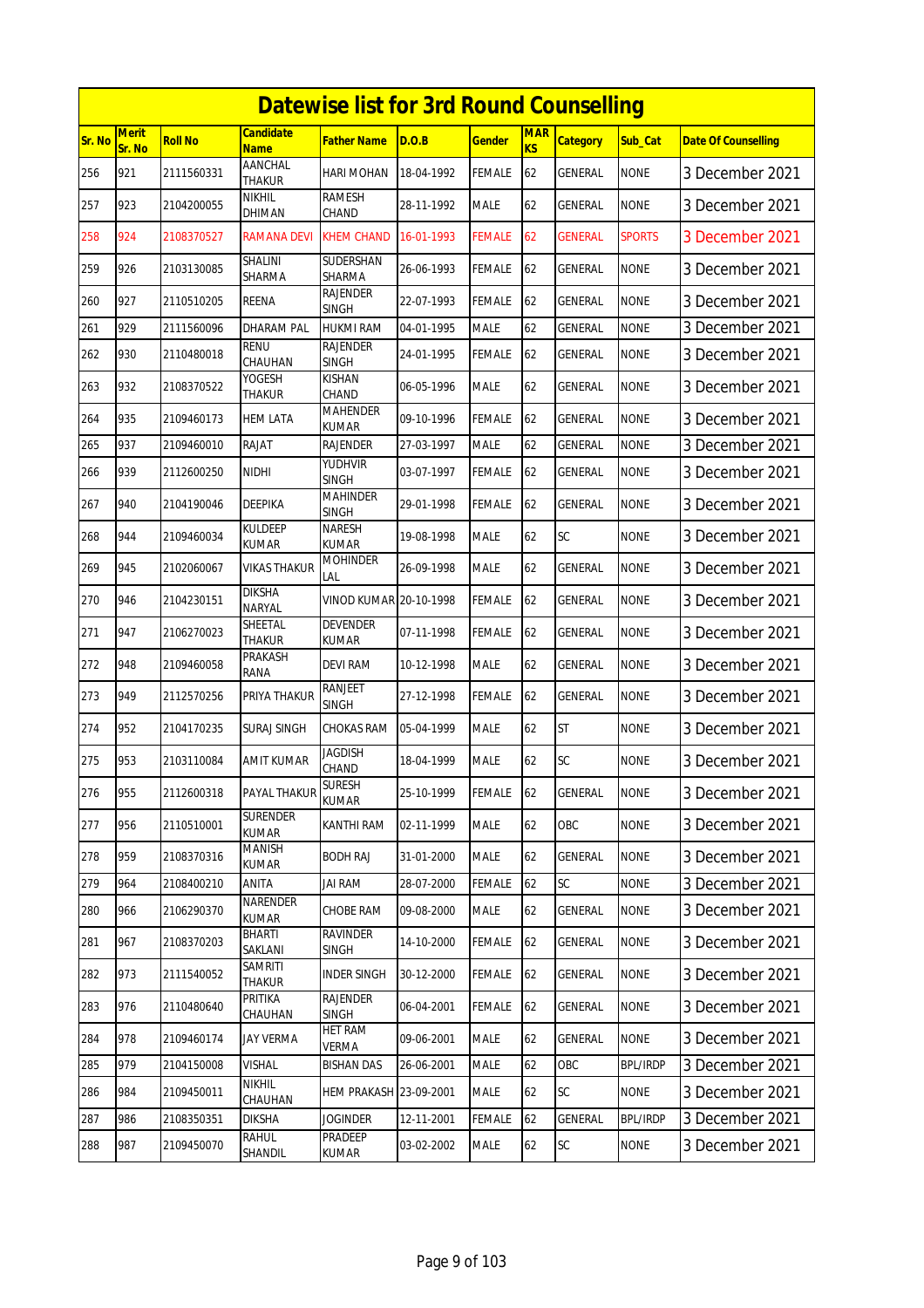|               | <b>Datewise list for 3rd Round Counselling</b> |                |                                 |                                            |            |               |                              |                 |                                                               |                            |  |  |
|---------------|------------------------------------------------|----------------|---------------------------------|--------------------------------------------|------------|---------------|------------------------------|-----------------|---------------------------------------------------------------|----------------------------|--|--|
| <b>Sr. No</b> | Merit<br>Sr. No                                | <b>Roll No</b> | <b>Candidate</b><br><b>Name</b> | <b>Father Name</b>                         | D.O.B      | <b>Gender</b> | <b>MAR</b><br>K <sub>S</sub> | <b>Category</b> | Sub_Cat                                                       | <b>Date Of Counselling</b> |  |  |
| 289           | 989                                            | 2101020636     | ANJALI                          | <b>SATISH</b><br><b>KUMAR</b>              | 14-03-2002 | <b>FEMALE</b> | 62                           | <b>GENERAL</b>  | <b>NONE</b>                                                   | 3 December 2021            |  |  |
| 290           | 991                                            | 2103140033     | <b>MRIDVI</b><br>SHARMA         | ABINASH<br>SHARMA                          | 27-07-2002 | <b>FEMALE</b> | 62                           | GENERAL         | <b>NONE</b>                                                   | 3 December 2021            |  |  |
| 291           | 993                                            | 2108350140     | <b>ARUN</b><br>CHOUDHARY        | OM PRAKASH                                 | 03-09-2002 | <b>MALE</b>   | 62                           | OBC             | <b>NONE</b>                                                   | 3 December 2021            |  |  |
| 292           | 995                                            | 2108360141     | KARTIK<br><b>KAPOOR</b>         | KANSHI RAM                                 | 15-12-2002 | <b>MALE</b>   | 62                           | SC              | <b>NONE</b>                                                   | 3 December 2021            |  |  |
| 293           | 999                                            | 2111560404     | KUMARI SHALU JAGAT RAM          |                                            | 01-03-2003 | FEMALE        | 62                           | SC              | <b>NONE</b>                                                   | 3 December 2021            |  |  |
| 294           | 1000                                           | 2112570455     | <b>KARAN</b><br>DADHWAL         | <b>MANOJ</b><br><b>KUMAR</b>               | 15-03-2003 | <b>MALE</b>   | 62                           | GENERAL         | <b>NONE</b>                                                   | 3 December 2021            |  |  |
| 295           | 1001                                           | 2101660090     | KIRTI SHARMA                    | SANDEEP<br><b>KUMAR</b>                    | 02-04-2003 | <b>FEMALE</b> | 62                           | GENERAL         | <b>NONE</b>                                                   | 3 December 2021            |  |  |
| 296           | 1002                                           | 2108610008     | SHUBHAM<br><b>SHARMA</b>        | KAMLESH<br><b>KUMAR</b>                    | 07-04-2003 | <b>MALE</b>   | 62                           | <b>GENERAL</b>  | <b>NONE</b>                                                   | 3 December 2021            |  |  |
| 297           | 1003                                           | 2111530100     | BHUVNESHWA<br>RI                | <b>MANSA RAM</b>                           | 22-04-2003 | FEMALE        | 62                           | GENERAL         | <b>NONE</b>                                                   | 3 December 2021            |  |  |
| 298           | 1004                                           | 2110480544     | VANSHIKA                        | SH.NARESH<br><b>KUMAR</b>                  | 05-06-2003 | <b>FEMALE</b> | 62                           | SC              | <b>NONE</b>                                                   | 3 December 2021            |  |  |
| 299           | 1005                                           | 2111560282     | GALAXY                          | <b>ASHWANI</b><br><b>KUMAR</b>             | 17-06-2003 | <b>FEMALE</b> | 62                           | GENERAL         | <b>NONE</b>                                                   | 3 December 2021            |  |  |
| 300           | 1006                                           | 2103110161     | GAGAN<br>SHARMA                 | RAJENDER<br><b>KUMAR</b>                   | 21-06-2003 | <b>MALE</b>   | 62                           | GENERAL         | <b>NONE</b>                                                   | 3 December 2021            |  |  |
| 301           | 1008                                           | 2109410130     | KHUSHBU                         | <b>RAJENDER</b><br>SINGH                   | 15-07-2003 | <b>FEMALE</b> | 62                           | <b>SC</b>       | DEPENDEN<br><b>T/WARDS</b><br>OF EX-<br><b>SERVICEME</b><br>Ν | 3 December 2021            |  |  |
| 302           | 1010                                           | 2103100185     | <b>TAMANNA</b><br>SHARMA        | <b>SUNIL KUMAR</b>                         | 22-07-2003 | <b>FEMALE</b> | 62                           | GENERAL         | <b>NONE</b>                                                   | 3 December 2021            |  |  |
| 303           | 1011                                           | 2108390113     | PRIYANKA<br>SHARMA              | PAWAN<br><b>KUMAR</b>                      | 02-08-2003 | <b>FEMALE</b> | 62                           | GENERAL         | <b>NONE</b>                                                   | 3 December 2021            |  |  |
| 304           | 1013                                           | 2109450102     | ANKITA<br>SHARMA                | <b>JOGINDER</b><br>SHARMA                  | 18-08-2003 | <b>FEMALE</b> | 62                           | GENERAL         | <b>NONE</b>                                                   | 3 December 2021            |  |  |
| 305           | 1015                                           | 2108370627     | MEENAKSHI                       | ANUP KUMAR                                 | 21-10-2003 | <b>FEMALE</b> | 62                           | GENERAL         | <b>NONE</b>                                                   | 3 December 2021            |  |  |
| 306           | 1016                                           | 2101660152     | PALLAVI<br>THAKUR               | SANJEEV<br><b>KUMAR</b>                    | 15-11-2003 | <b>FEMALE</b> | 62                           | GENERAL         | <b>NONE</b>                                                   | 3 December 2021            |  |  |
| 307           | 1020                                           | 2110490768     | <b>ARSHIT</b><br>SHARMA         | KAMAL<br>SHARMA                            | 21-11-2003 | <b>MALE</b>   | 62                           | <b>GENERAL</b>  | <b>NONE</b>                                                   | 3 December 2021            |  |  |
| 308           | 1022                                           | 2101020361     | AKSHITA<br>GAUTAM               | SANTOSH<br><b>KUMAR</b>                    | 07-12-2003 | <b>FEMALE</b> | 62                           | GENERAL         | <b>NONE</b>                                                   | 3 December 2021            |  |  |
| 309           | 1025                                           | 2111530224     | <b>SAMRITI</b><br>KANWAR        | <b>RAJESHWAR</b><br><b>SINGH</b><br>KANWAR | 17-12-2003 | <b>FEMALE</b> | 62                           | GENERAL         | <b>NONE</b>                                                   | 3 December 2021            |  |  |
| 310           | 1026                                           | 2106290253     | SAHIL                           | <b>HIRA LAL</b>                            | 02-01-2004 | <b>MALE</b>   | 62                           | <b>GENERAL</b>  | <b>NONE</b>                                                   | 3 December 2021            |  |  |
| 311           | 1027                                           | 2110490020     | <b>SHWETA</b><br>CHAUDHARY      | RAKESH<br>KUMAR                            | 15-01-2004 | <b>FEMALE</b> | 62                           | OBC             | <b>NONE</b>                                                   | 3 December 2021            |  |  |
| 312           | 1031                                           | 2104170088     | SAHIL KUMAR                     | RAJU RAM                                   | 24-02-2004 | MALE          | 62                           | SC              | <b>NONE</b>                                                   | 3 December 2021            |  |  |
| 313           | 1032                                           | 2108360064     | DEEPA KUMARI JIYA LAL           |                                            | 12-03-2004 | <b>FEMALE</b> | 62                           | GENERAL         | <b>NONE</b>                                                   | 3 December 2021            |  |  |
| 314           | 1034                                           | 2108690028     | KAVITA                          | <b>YUV RAJ</b>                             | 26-03-2004 | <b>FEMALE</b> | 62                           | <b>GENERAL</b>  | <b>NONE</b>                                                   | 3 December 2021            |  |  |
| 315           | 1036                                           | 2107330030     | ANKITA                          | <b>RAJENDER</b><br>PRASAD                  | 11-04-2004 | <b>FEMALE</b> | 62                           | <b>ST</b>       | <b>NONE</b>                                                   | 3 December 2021            |  |  |
| 316           | 1042                                           | 2106290263     | <b>BOBBY</b><br><b>THIMSON</b>  | DHAYAN<br><b>SINGH</b>                     | 17-01-1989 | <b>MALE</b>   | 61                           | <b>ST</b>       | <b>NONE</b>                                                   | 3 December 2021            |  |  |
| 317           | 1043                                           | 2108390101     | <b>BABITA</b><br>KUMARI         | <b>JAGAR NATH</b>                          | 11-10-1990 | <b>FEMALE</b> | 61                           | <b>SC</b>       | <b>NONE</b>                                                   | 3 December 2021            |  |  |
| 318           | 1044                                           | 2104710018     | SHAKUNTLA<br>DEVI               | SANSAR<br>CHAND                            | 06-05-1991 | <b>FEMALE</b> | 61                           | GENERAL         | <b>NONE</b>                                                   | 3 December 2021            |  |  |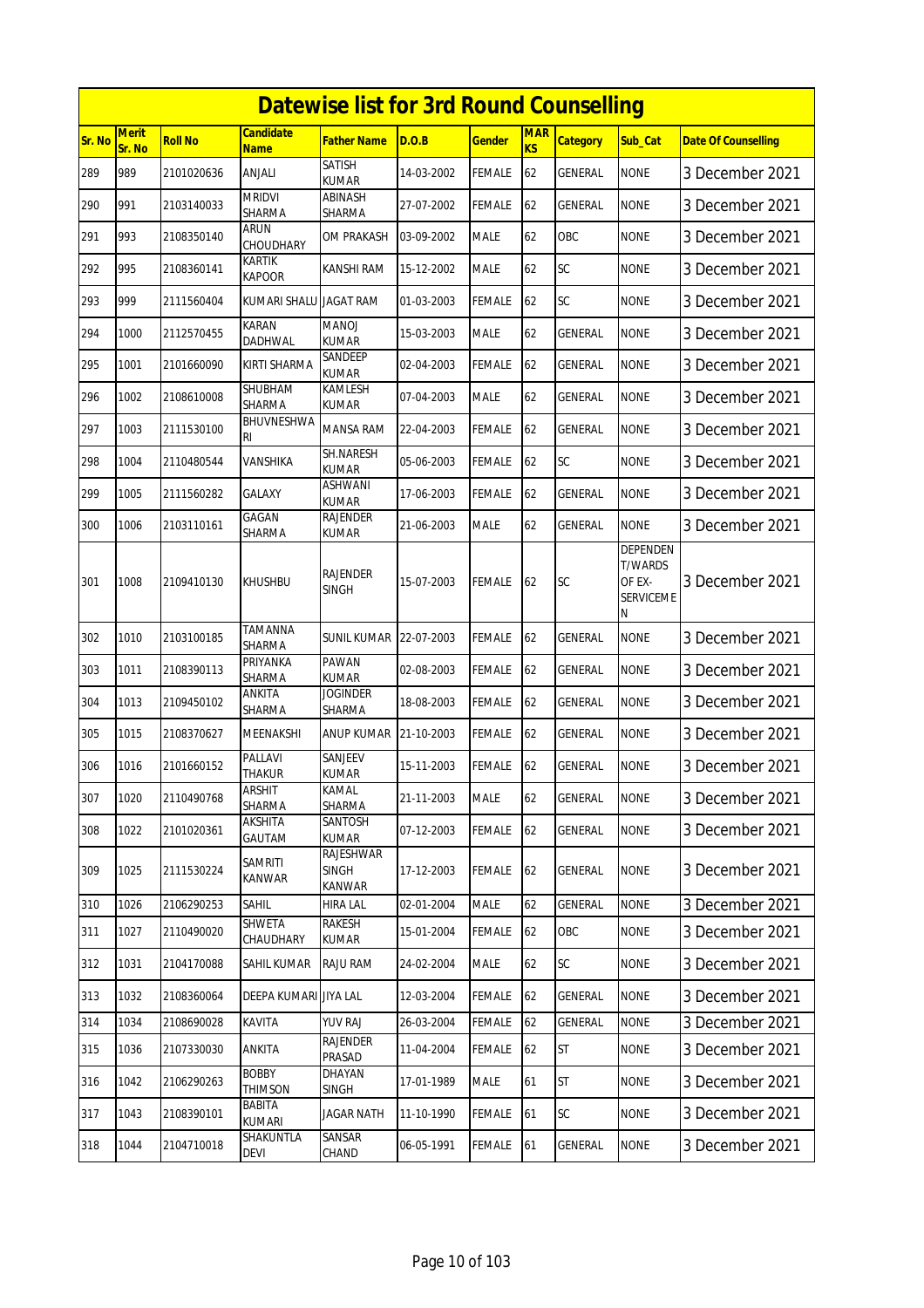|        |                        |                |                                 | <b>Datewise list for 3rd Round Counselling</b> |            |               |                  |                 |             |                            |
|--------|------------------------|----------------|---------------------------------|------------------------------------------------|------------|---------------|------------------|-----------------|-------------|----------------------------|
| Sr. No | <b>Merit</b><br>Sr. No | <b>Roll No</b> | <b>Candidate</b><br><b>Name</b> | Father Name                                    | D.O.B      | Gender        | <b>MAR</b><br>KS | <b>Category</b> | Sub Cat     | <b>Date Of Counselling</b> |
| 319    | 1048                   | 2110520214     | PRANAV                          | YASH PAL<br><b>SINGH</b>                       | 10-02-1993 | MALE          | 61               | OBC             | <b>NONE</b> | 3 December 2021            |
| 320    | 1053                   | 2104150130     | SHIVANI<br><b>KUMARI</b>        | SH. KALI DASS                                  | 04-03-1996 | FEMALE        | 61               | OBC             | <b>NONE</b> | 3 December 2021            |
| 321    | 1054                   | 2106290114     | HEENA<br>THAKUR                 | TEJA SINGH                                     | 24-04-1996 | FEMALE        | 61               | GENERAL         | <b>NONE</b> | 3 December 2021            |
| 322    | 1056                   | 2103120339     | KAMINI<br>THAKUR                | <b>SURINDER</b><br>SINGH DOGRA                 | 11-06-1996 | FEMALE        | 61               | GENERAL         | <b>NONE</b> | 3 December 2021            |
| 323    | 1057                   | 2110490495     | <b>ABHINASH</b><br>SHARMA       | PAWAN<br><b>KUMAR</b>                          | 10-08-1996 | MALE          | 61               | GENERAL         | <b>NONE</b> | 3 December 2021            |
| 324    | 1058                   | 2106290440     | ANUJ THAKUR                     | <b>GHANSHYAM</b><br><b>SINGH</b>               | 28-10-1996 | <b>MALE</b>   | 61               | GENERAL         | <b>NONE</b> | 3 December 2021            |
| 325    | 1059                   | 2110480446     | <b>AMIT KUMAR</b>               | RAMESH<br>CHAND                                | 15-11-1996 | <b>MALE</b>   | 61               | GENERAL         | <b>NONE</b> | 3 December 2021            |
| 326    | 1063                   | 2108400041     | <b>AJAY SINGH</b>               | AMRIT SINGH                                    | 08-02-1997 | MALE          | 61               | GENERAL         | <b>NONE</b> | 3 December 2021            |
| 327    | 1064                   | 2108390020     | <b>KUMARI</b><br>SHIVANI        | <b>RAJENDER</b><br>PRASHAD                     | 05-03-1997 | <b>FEMALE</b> | 61               | OBC             | <b>NONE</b> | 3 December 2021            |
| 328    | 1065                   | 2103110059     | <b>DEEPIKA</b><br>SHARMA        | <b>DINESHWAR</b><br><b>KUMAR</b>               | 23-07-1997 | FEMALE        | 61               | GENERAL         | <b>NONE</b> | 3 December 2021            |
| 329    | 1066                   | 2111530148     | <b>KIRAN BALA</b>               | HARISH<br>CHAND                                | 19-11-1997 | FEMALE        | 61               | GENERAL         | <b>NONE</b> | 3 December 2021            |
| 330    | 1067                   | 2104230083     | SAVITA DEVI                     | VIJAY KUMAR                                    | 08-12-1997 | FEMALE        | 61               | OBC             | <b>NONE</b> | 3 December 2021            |
| 331    | 1075                   | 2110480484     | SAPNA                           | KALYAN SINGH 04-12-1998                        |            | FEMALE        | 61               | GENERAL         | <b>NONE</b> | 3 December 2021            |
| 332    | 1077                   | 2109450133     | BHAWANI<br>SHARMA               | <b>SOHAN LAL</b><br>SHARMA                     | 20-12-1998 | FEMALE        | 61               | GENERAL         | <b>NONE</b> | 3 December 2021            |
| 333    | 1079                   | 2111560178     | HIMANI                          | <b>DEVENDER</b><br>KUMAR                       | 30-01-1999 | FEMALE        | 61               | GENERAL         | <b>NONE</b> | 3 December 2021            |
| 334    | 1080                   | 2109430046     | <b>AJAY</b>                     | <b>ROOP LAL</b>                                | 01-03-1999 | MALE          | 61               | SC              | <b>NONE</b> | 3 December 2021            |
| 335    | 1081                   | 2112570516     | KAVITA<br><b>KUMARI</b>         | DARSHAN<br><b>SINGH</b>                        | 16-03-1999 | FEMALE        | 61               | GENERAL         | <b>NONE</b> | 3 December 2021            |
| 336    | 1082                   | 2104170039     | MANOJ<br><b>KUMAR</b>           | SHANTI RAM                                     | 05-04-1999 | <b>MALE</b>   | 61               | <b>SC</b>       | <b>NONE</b> | 3 December 2021            |
| 337    | 1084                   | 2109460147     | <b>KALPNA</b>                   | <b>CHET RAM</b>                                | 28-05-1999 | FEMALE        | 61               | SC              | <b>NONE</b> | 3 December 2021            |
| 338    | 1086                   | 2106280060     | <b>MANISHA</b><br><b>KUMARI</b> | CHHAVINDER<br>SINGH                            | 26-06-1999 | <b>FEMALE</b> | 61               | <b>GENERAL</b>  | <b>NONE</b> | 3 December 2021            |
| 339    | 1087                   | 2103110158     | ANKITA<br><b>KUMARI</b>         | Joginder<br><b>SINGH</b>                       | 08-07-1999 | FEMALE        | 61               | GENERAL         | <b>NONE</b> | 3 December 2021            |
| 340    | 1088                   | 2101010481     | AKSHAY<br>SANKHYAN              | <b>GOPAL RAM</b>                               | 18-07-1999 | MALE          | 61               | GENERAL         | <b>NONE</b> | 3 December 2021            |
| 341    | 1089                   | 2111540032     | DIKSHA VERMA                    | <b>AMAR SINGH</b>                              | 01-08-1999 | <b>FEMALE</b> | 61               | <b>GENERAL</b>  | <b>NONE</b> | 3 December 2021            |
| 342    | 1091                   | 2108340012     | SAPNA<br><b>KUMARI</b>          | <b>INDER SINGH</b>                             | 02-09-1999 | <b>FEMALE</b> | 61               | GENERAL         | <b>NONE</b> | 3 December 2021            |
| 343    | 1092                   | 2106290141     | <b>VIKAS BHALLA</b>             | DEV RAJ                                        | 12-12-1999 | MALE          | 61               | <b>GENERAL</b>  | <b>NONE</b> | 3 December 2021            |
| 344    | 1093                   | 2108350149     | ANJALI                          | RAJU                                           | 26-12-1999 | <b>FEMALE</b> | 61               | SC              | <b>NONE</b> | 3 December 2021            |
| 345    | 1094                   | 2110490419     | <b>DIVYA</b>                    | <b>RAGHUVEER</b><br><b>SINGH</b>               | 08-01-2000 | FEMALE        | 61               | GENERAL         | <b>NONE</b> | 3 December 2021            |
| 346    | 1095                   | 2110480351     | <b>TINA KUMARI</b>              | <b>SANT RAM</b>                                | 28-01-2000 | <b>FEMALE</b> | 61               | GENERAL         | <b>NONE</b> | 3 December 2021            |
| 347    | 1097                   | 2112600426     | RAGHAV<br><b>MINHAS</b>         | NARINDER<br><b>SINGH</b>                       | 23-03-2000 | MALE          | 61               | GENERAL         | <b>NONE</b> | 3 December 2021            |
| 348    | 1098                   | 2110480739     | PREETIKA<br>THAKUR              | <b>JASWANT</b><br>SINGH                        | 24-04-2000 | <b>FEMALE</b> | 61               | GENERAL         | <b>NONE</b> | 3 December 2021            |
| 349    | 1099                   | 2106290094     | AMITA<br>THAKUR                 | <b>TEK CHAND</b>                               | 03-05-2000 | <b>FEMALE</b> | 61               | <b>GENERAL</b>  | <b>NONE</b> | 3 December 2021            |
| 350    | 1101                   | 2101010425     | POOJA                           | PRITAM                                         | 24-05-2000 | <b>FEMALE</b> | 61               | SC              | <b>NONE</b> | 3 December 2021            |
| 351    | 1103                   | 2111560008     | SHIVANI                         | RAJENDER<br>KUMAR                              | 14-08-2000 | <b>FEMALE</b> | 61               | OBC             | <b>NONE</b> | 3 December 2021            |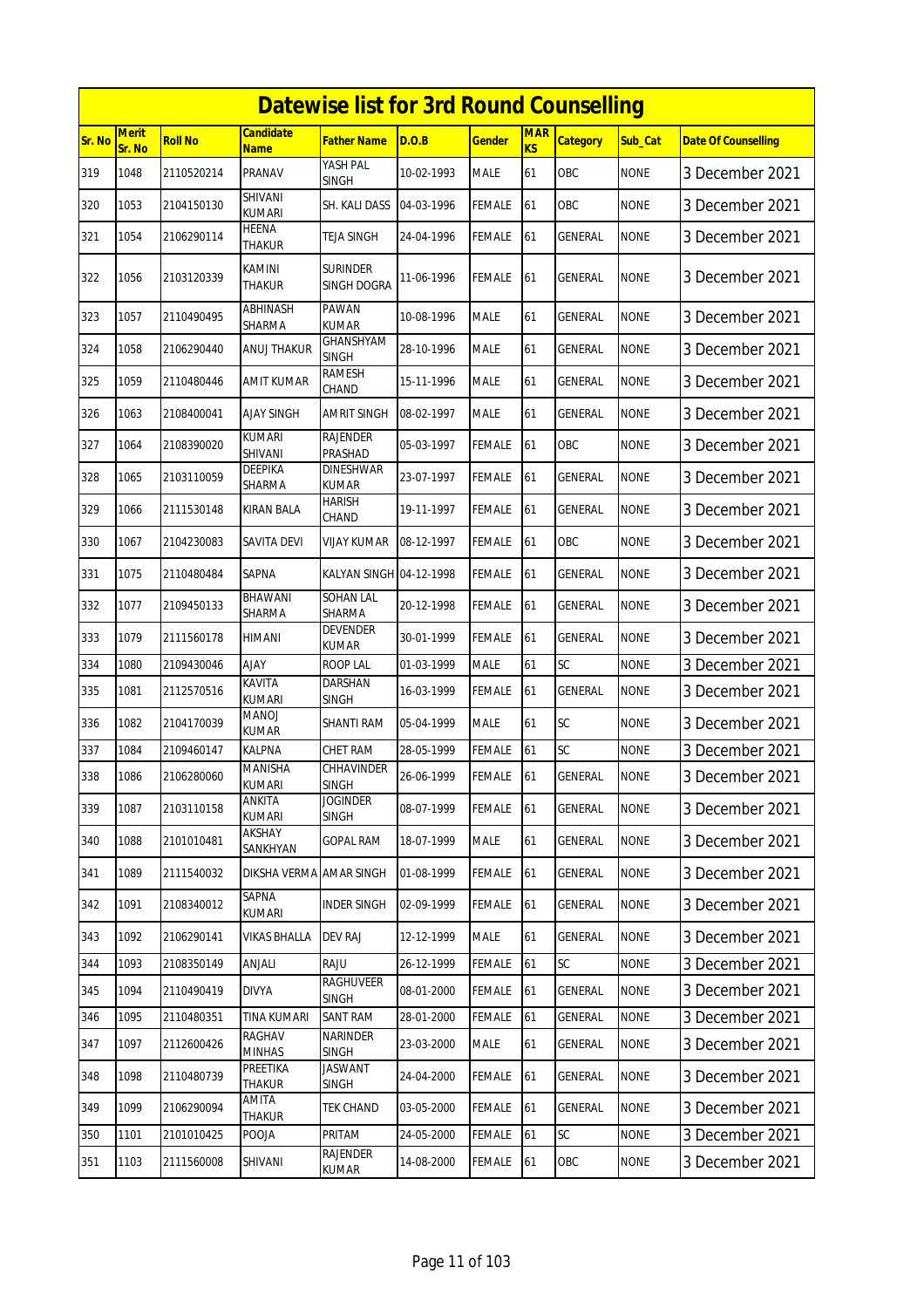|        | <b>Datewise list for 3rd Round Counselling</b> |                |                           |                                    |            |               |                  |                 |                                                               |                            |  |  |
|--------|------------------------------------------------|----------------|---------------------------|------------------------------------|------------|---------------|------------------|-----------------|---------------------------------------------------------------|----------------------------|--|--|
| Sr. No | <b>Merit</b><br>Sr. No                         | <b>Roll No</b> | Candidate<br><b>Name</b>  | <b>Father Name</b>                 | D.O.B      | Gender        | <b>MAR</b><br>KS | <b>Category</b> | Sub_Cat                                                       | <b>Date Of Counselling</b> |  |  |
| 352    | 1106                                           | 2106290038     | PAWAN                     | AJAY KUMAR                         | 16-11-2000 | <b>MALE</b>   | 61               | GENERAL         | <b>NONE</b>                                                   | 3 December 2021            |  |  |
| 353    | 1107                                           | 2108360048     | MEERA DEVI                | KHEM SINGH                         | 23-11-2000 | FEMALE        | 61               | GENERAL         | none                                                          | 3 December 2021            |  |  |
| 354    | 1110                                           | 2109410033     | mr. Sanjay<br>KUMAR       | AH. LAYAK<br>ram                   | 10-02-2001 | <b>MALE</b>   | 61               | GENERAL         | <b>NONE</b>                                                   | 3 December 2021            |  |  |
| 355    | 1112                                           | 2108370278     | YAMNA DEVI                | <b>MAAN SINGH</b>                  | 16-05-2001 | <b>FEMALE</b> | 61               | GENERAL         | <b>NONE</b>                                                   | 3 December 2021            |  |  |
| 356    | 1114                                           | 2108370240     | HIMANI<br>THAKUR          | BHAV DEV                           | 27-06-2001 | <b>FEMALE</b> | 61               | GENERAL         | <b>NONE</b>                                                   | 3 December 2021            |  |  |
| 357    | 1115                                           | 2110480170     | NIKHIL KUMAR              | KAMLESH<br><b>KUMAR</b>            | 07-07-2001 | <b>MALE</b>   | 61               | SC              | <b>NONE</b>                                                   | 3 December 2021            |  |  |
| 358    | 1116                                           | 2109460357     | RAKSHA                    | JEET RAM                           | 04-08-2001 | FEMALE        | 61               | SC              | <b>NONE</b>                                                   | 3 December 2021            |  |  |
| 359    | 1123                                           | 2110480626     | TANIYA                    | PRAVEEN<br>KUMAR                   | 31-03-2002 | FEMALE        | 61               | GENERAL         | <b>NONE</b>                                                   | 3 December 2021            |  |  |
| 360    | 1124                                           | 2107330043     | TRISHNA                   | RAMESH<br>KUMAR                    | 01-04-2002 | FEMALE        | 61               | <b>ST</b>       | <b>NONE</b>                                                   | 3 December 2021            |  |  |
| 361    | 1125                                           | 2110490169     | NIDHI SHARMA              | NARENDER<br><b>DUTT</b>            | 27-05-2002 | FEMALE        | 61               | GENERAL         | <b>NONE</b>                                                   | 3 December 2021            |  |  |
| 362    | 1127                                           | 2111560414     | HIMANSHI                  | HUKAM<br>CHAND                     | 13-06-2002 | FEMALE        | 61               | SC              | <b>NONE</b>                                                   | 3 December 2021            |  |  |
| 363    | 1128                                           | 2106290419     | RUCHI THAKUR DINA NATH    |                                    | 01-07-2002 | FEMALE        | 61               | GENERAL         | <b>NONE</b>                                                   | 3 December 2021            |  |  |
| 364    | 1129                                           | 2111560438     | SAHIL KASHYAP             | <b>DHANI RAM</b><br><b>KASHYAP</b> | 04-07-2002 | <b>MALE</b>   | 61               | SC              | <b>NONE</b>                                                   | 3 December 2021            |  |  |
| 365    | 1130                                           | 2109460031     | <b>PARUL THAKUF</b>       | Virender<br><b>KUMAR</b>           | 22-07-2002 | FEMALE        | 61               | GENERAL         | <b>NONE</b>                                                   | 3 December 2021            |  |  |
| 366    | 1131                                           | 2110490009     | ARYAN BANSAL              | KHUSHI RAM                         | 24-07-2002 | MALE          | 61               | GENERAL         | <b>NONE</b>                                                   | 3 December 2021            |  |  |
| 367    | 1134                                           | 2106270042     | <b>MAHESH</b><br>THAKUR   | KHAYALE RAM                        | 17-10-2002 | <b>MALE</b>   | 61               | <b>GENERAL</b>  | <b>NONE</b>                                                   | 3 December 2021            |  |  |
| 368    | 1135                                           | 2101020515     | PALLAVI<br>kumari         | BALDEV SINGH 31-10-2002            |            | <b>FEMALE</b> | 61               | GENERAL         | <b>NONE</b>                                                   | 3 December 2021            |  |  |
| 369    | 1136                                           | 2109460235     | NIDHI                     | ISHWAR GARG 06-11-2002             |            | FEMALE        | 61               | SC              | <b>BPL/IRDP</b>                                               | 3 December 2021            |  |  |
| 370    | 1137                                           | 2112600380     | Surbhi                    | DEEPAK JOSHI                       | 11-12-2002 | FEMALE        | 61               | GENERAL         | <b>NONE</b>                                                   | 3 December 2021            |  |  |
| 371    | 1138                                           | 2104160202     | upender<br>RANA           | RAJESH<br>KUMAR                    | 13-12-2002 | <b>MALE</b>   | 61               | GENERAL         | <b>NONE</b>                                                   | 3 December 2021            |  |  |
| 372    | 1142                                           | 2101020017     | <b>STAKSHI</b><br>VARDHAN | HOSHIYAR<br><b>SINGH</b>           | 28-01-2003 | FEMALE        | 61               | SC              | <b>NONE</b>                                                   | 3 December 2021            |  |  |
| 373    | 1146                                           | 2103110171     | <b>ALISHA RAWAT</b>       | <b>MEHAR SINGH</b>                 | 20-05-2003 | FEMALE        | 61               | GENERAL         | <b>NONE</b>                                                   | 3 December 2021            |  |  |
| 374    | 1152                                           | 2103100105     | <b>KRITIKA</b><br>BANYAL  | <b>MANJEET</b><br><b>SINGH</b>     | 17-08-2003 | <b>FEMALE</b> | 61               | <b>GENERAL</b>  | <b>NONE</b>                                                   | 3 December 2021            |  |  |
| 375    | 1154                                           | 2107330018     | GAURAV<br><b>KUMAR</b>    | <b>DINESH</b><br>KUMAR             | 03-09-2003 | <b>MALE</b>   | 61               | ST              | EX-<br>N                                                      | SERVICEME 3 December 2021  |  |  |
| 376    | 1158                                           | 2104630081     | RADHIKA<br><b>GUPTA</b>   | ASHEESH<br>GUPTA                   | 17-10-2003 | <b>FEMALE</b> | 61               | GENERAL         | <b>NONE</b>                                                   | 3 December 2021            |  |  |
| 377    | 1159                                           | 2108360120     | <b>AMIT KUMAR</b>         | DEVENDER<br>KUMAR                  | 20-10-2003 | <b>MALE</b>   | 61               | SC              | DEPENDEN<br><b>T/WARDS</b><br>OF EX-<br><b>SERVICEME</b><br>N | 3 December 2021            |  |  |
| 378    | 1161                                           | 2110510168     | <b>SUSHILA</b>            | <b>SURESH</b><br>kumar             | 31-10-2003 | <b>FEMALE</b> | 61               | SC              | <b>NONE</b>                                                   | 3 December 2021            |  |  |
| 379    | 1163                                           | 2106290520     | DAMINI                    | <b>JOGINDER</b><br>SONI            | 03-12-2003 | <b>FEMALE</b> | 61               | <b>GENERAL</b>  | <b>NONE</b>                                                   | 3 December 2021            |  |  |
| 380    | 1169                                           | 2109460203     | AKHIL KUMAR<br>SHARMA     | JYOTI<br>PRAKASH                   | 17-02-2004 | <b>MALE</b>   | 61               | GENERAL         | <b>NONE</b>                                                   | 3 December 2021            |  |  |
| 381    | 1170                                           | 2105240014     | <b>VIPUL</b>              | SANDEEP<br><b>KUMAR</b>            | 19-02-2004 | <b>MALE</b>   | 61               | <b>ST</b>       | <b>NONE</b>                                                   | 3 December 2021            |  |  |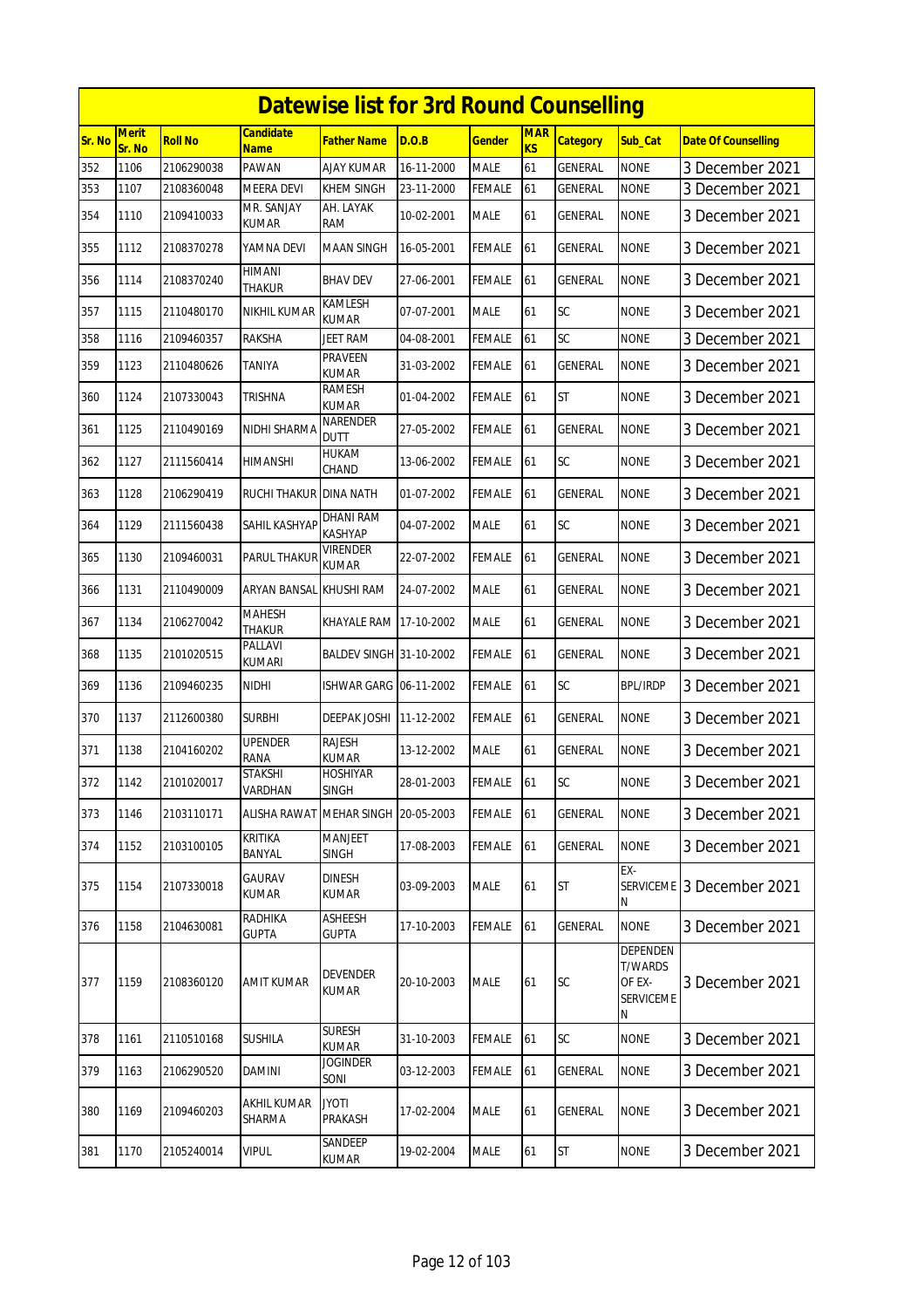|        |                        |                |                                 | <b>Datewise list for 3rd Round Counselling</b> |            |               |                  |                 |                                                                      |                            |
|--------|------------------------|----------------|---------------------------------|------------------------------------------------|------------|---------------|------------------|-----------------|----------------------------------------------------------------------|----------------------------|
| Sr. No | <b>Merit</b><br>Sr. No | <b>Roll No</b> | <b>Candidate</b><br><b>Name</b> | Father Name                                    | D.O.B      | Gender        | <b>MAR</b><br>KS | <b>Category</b> | Sub Cat                                                              | <b>Date Of Counselling</b> |
| 382    | 1171                   | 2105250010     | <b>SAKSHI</b>                   | RAM KEDAR                                      | 21-02-2004 | FEMALE        | 61               | <b>ST</b>       | <b>NONE</b>                                                          | 3 December 2021            |
| 383    | 1173                   | 2104710001     | VAISHNAVI<br>SHARMA             | <b>AJAY SHARMA</b>                             | 02-03-2004 | FEMALE        | 61               | GENERAL         | PHH                                                                  | 3 December 2021            |
| 384    | 1175                   | 2109470087     | <b>MITALI</b><br>CHANDEL        | <b>PARVEEN</b><br>CHANDEL                      | 11-03-2004 | FEMALE        | 61               | GENERAL         | <b>NONE</b>                                                          | 3 December 2021            |
| 385    | 1176                   | 2103100005     | <b>AKRITI</b>                   | <b>RAJESH</b><br>KUMAR                         | 19-04-2004 | <b>FEMALE</b> | 61               | <b>SC</b>       | <b>NONE</b>                                                          | 3 December 2021            |
| 386    | 1183                   | 2103130006     | <b>VIKRAM</b><br><b>KATOCH</b>  | JANAK CHAND 04-07-1983                         |            | MALE          | 60               | GENERAL         | EX-<br><b>SERVICEME</b><br>N                                         | 3 December 2021            |
| 387    | 1184                   | 2104640002     | SURJEET SINGH BALBIR SINGH      |                                                | 13-04-1984 | MALE          | 60               | <b>GENERAL</b>  | EX-<br><b>SERVICEME</b><br>Ν                                         | 3 December 2021            |
| 388    | 1185                   | 2101020619     | ANJU KUMARI                     | SHANKAR<br><b>DASS</b>                         | 28-03-1988 | FEMALE        | 60               | SC              | <b>NONE</b>                                                          | 3 December 2021            |
| 389    | 1188                   | 2103120270     | <b>HEM LATA</b>                 | RIKHI RAM                                      | 20-05-1991 | FEMALE        | 60               | SC              | <b>NONE</b>                                                          | 3 December 2021            |
| 390    | 1189                   | 2110480296     | POOJA RANI                      | <b>DALIP SINGH</b>                             | 16-10-1991 | <b>FEMALE</b> | 60               | <b>GENERAL</b>  | <b>NONE</b>                                                          | 3 December 2021            |
| 391    | 1190                   | 2101020464     | <b>INDU BALA</b>                | <b>SURJIT SINGH</b>                            | 08-05-1993 | FEMALE        | 60               | GENERAL         | <b>DEPENDEN</b><br><b>T/WARDS</b><br>OF EX-<br><b>SERVICEME</b><br>Ν | 3 December 2021            |
| 392    | 1195                   | 2108390349     | <b>NEHA</b>                     | SURENDER<br>KUMAR                              | 03-01-1995 | FEMALE        | 60               | GENERAL         | <b>NONE</b>                                                          | 3 December 2021            |
| 393    | 1197                   | 2102040113     | <b>ANITA DEVI</b>               | CHAD                                           | 13-07-1995 | FEMALE        | 60               | <b>ST</b>       | <b>NONE</b>                                                          | 3 December 2021            |
| 394    | 1198                   | 2108390320     | <b>DIPESH VERMA</b>             | PRAKASH<br>CHAND                               | 15-08-1995 | <b>MALE</b>   | 60               | OBC             | <b>NONE</b>                                                          | 3 December 2021            |
| 395    | 1199                   | 2102080043     | KEWAL KUMAR                     | CHAMAN<br><b>SINGH</b>                         | 08-12-1995 | MALE          | 60               | SC              | <b>NONE</b>                                                          | 3 December 2021            |
| 396    | 1200                   | 2110490563     | ANILA                           | RANJEET<br><b>SINGH</b>                        | 18-01-1996 | <b>MALE</b>   | 60               | OBC             | <b>NONE</b>                                                          | 3 December 2021            |
| 397    | 1201                   | 2104210032     | GOURAV<br><b>GULERIA</b>        | <b>CHAIN SINGH</b>                             | 16-02-1996 | <b>MALE</b>   | 60               | <b>GENERAL</b>  | <b>NONE</b>                                                          | 3 December 2021            |
| 398    | 1203                   | 2109410068     | <b>NAVEEN NEGI</b>              | <b>GOPI CHAND</b>                              | 06-03-1996 | MALE          | 60               | <b>ST</b>       | <b>NONE</b>                                                          | 3 December 2021            |
| 399    | 1204                   | 2109410023     | <b>MANISHA</b>                  | <b>RAN SINGH</b>                               | 01-06-1996 | FEMALE        | 60               | GENERAL         | <b>NONE</b>                                                          | 3 December 2021            |
| 400    | 1205                   | 2108390010     | AJAY KUMAR                      | <b>BRAHM DASS</b>                              | 15-09-1996 | MALE          | 60               | SC              | <b>NONE</b>                                                          | 3 December 2021            |
| 401    | 1207                   | 2106280034     | PRASANNA<br><b>DEVI</b>         | <b>HEM SINGH</b>                               | 01-12-1996 | <b>FEMALE</b> | 60               | <b>GENERAL</b>  | <b>NONE</b>                                                          | 3 December 2021            |
| 402    | 1208                   | 2108390465     | <b>BANDANA</b><br><b>KUMARI</b> | SH. RAKESH<br>KUMAR                            | 10-12-1996 | <b>FEMALE</b> | 60               | <b>GENERAL</b>  | <b>NONE</b>                                                          | 3 December 2021            |
| 403    | 1209                   | 2110490680     | KUMARI<br>POONAM                | KHAJAN SINGH 15-01-1997                        |            | FEMALE        | 60               | GENERAL         | <b>NONE</b>                                                          | 3 December 2021            |
| 404    | 1211                   | 2103120281     | SHRESTHA<br>KUMARI              | <b>BALBIR SINGH</b>                            | 15-05-1997 | <b>FEMALE</b> | 60               | GENERAL         | <b>NONE</b>                                                          | 3 December 2021            |
| 405    | 1216                   | 2104160079     | AKASH RANA                      | <b>NARINDER</b><br>SINGH RANA                  | 09-10-1997 | MALE          | 60               | GENERAL         | <b>BPL/IRDP</b>                                                      | 3 December 2021            |
| 406    | 1219                   | 2104200146     | <b>ABHISHEK</b><br><b>KUMAR</b> | <b>VIJAY KUMAR</b>                             | 27-10-1997 | <b>MALE</b>   | 60               | OBC             | <b>NONE</b>                                                          | 3 December 2021            |
| 407    | 1220                   | 2106290223     | ANJALI<br>Thakur                | HARI SINGH                                     | 30-11-1997 | FEMALE        | 60               | GENERAL         | <b>NONE</b>                                                          | 3 December 2021            |
| 408    | 1222                   | 2109430173     | <b>ROHIT</b>                    | NARESH<br>CHAND                                | 25-01-1998 | <b>MALE</b>   | 60               | <b>SC</b>       | <b>NONE</b>                                                          | 3 December 2021            |
| 409    | 1223                   | 2109650018     | VAISHALI<br>VERMA               | <b>BHOOPENDER</b><br>VERMA                     | 01-03-1998 | FEMALE        | 60               | GENERAL         | <b>NONE</b>                                                          | 3 December 2021            |
| 410    | 1227                   | 2101010077     | KAVITA<br>SHARMA                | <b>HIRA LAL</b>                                | 16-08-1998 | FEMALE        | 60               | <b>GENERAL</b>  | <b>NONE</b>                                                          | 3 December 2021            |
| 411    | 1228                   | 2110480559     | SHAILJA                         | FATEH SINGH<br><b>TOMAR</b>                    | 19-09-1998 | <b>FEMALE</b> | 60               | <b>GENERAL</b>  | <b>NONE</b>                                                          | 3 December 2021            |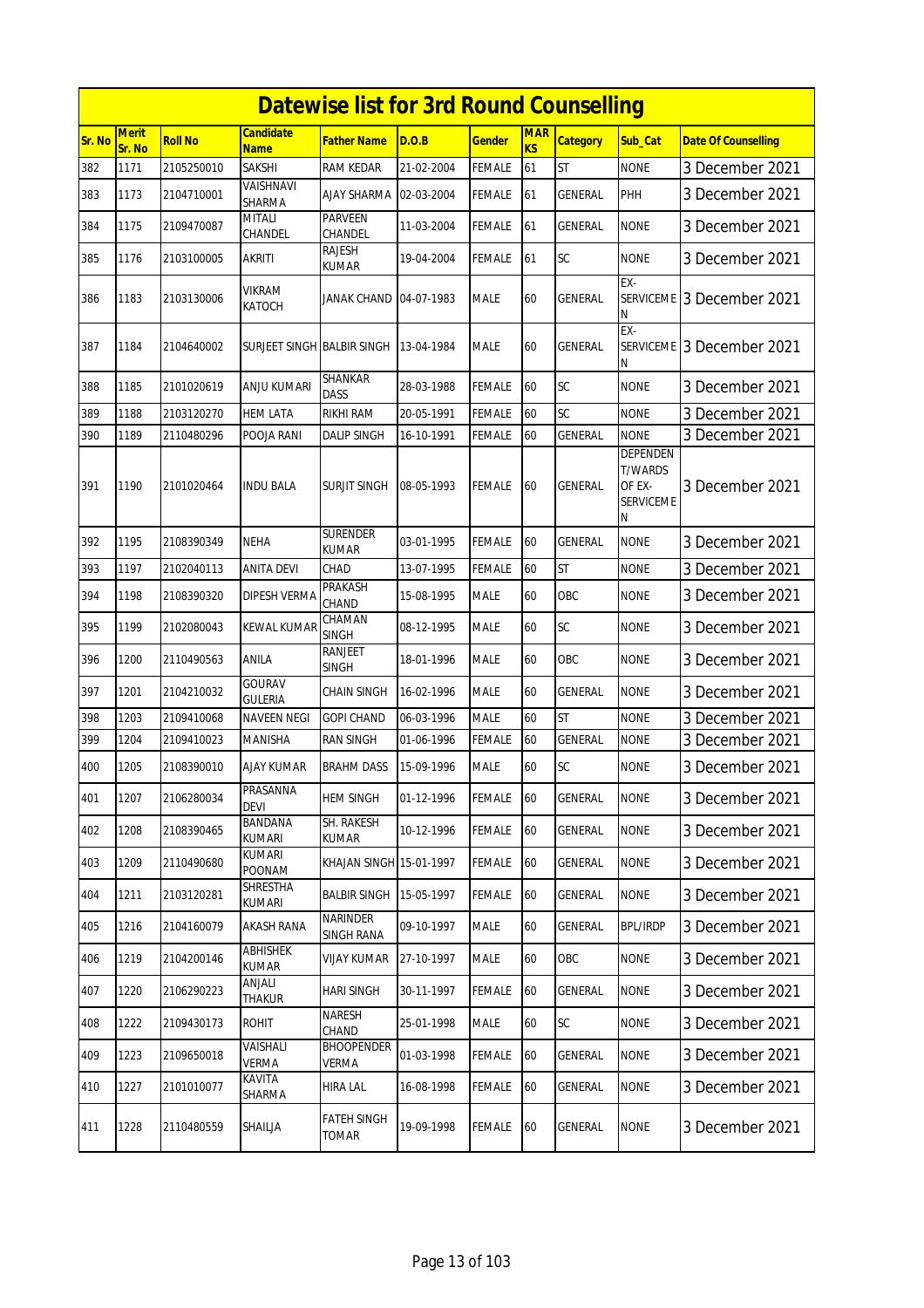|        | <b>Datewise list for 3rd Round Counselling</b> |                |                               |                                         |            |               |                              |                 |                 |                            |  |  |
|--------|------------------------------------------------|----------------|-------------------------------|-----------------------------------------|------------|---------------|------------------------------|-----------------|-----------------|----------------------------|--|--|
| Sr. No | Merit<br>Sr. No                                | <b>Roll No</b> | Candidate<br><b>Name</b>      | <b>Father Name</b>                      | D.O.B      | <b>Gender</b> | <b>MAR</b><br>K <sub>S</sub> | <b>Category</b> | Sub_Cat         | <b>Date Of Counselling</b> |  |  |
| 412    | 1229                                           | 2106270033     | MEENAKSHI<br>THAKUR           | <b>RAM CHAND</b>                        | 21-11-1998 | <b>FEMALE</b> | 60                           | GENERAL         | <b>NONE</b>     | 3 December 2021            |  |  |
| 413    | 1233                                           | 2108350331     | PRINCE                        | OM PRAKASH                              | 13-01-1999 | <b>MALE</b>   | 60                           | OBC             | none            | 3 December 2021            |  |  |
| 414    | 1235                                           | 2101020657     | ABHISHEK<br><b>KUMAR</b>      | <b>RAJ KUMAR</b>                        | 21-01-1999 | <b>MALE</b>   | 60                           | GENERAL         | <b>NONE</b>     | 3 December 2021            |  |  |
| 415    | 1236                                           | 2110480448     | PRAVEEN<br>TOMAR              | <b>SURAT SINGH</b>                      | 26-01-1999 | <b>MALE</b>   | 60                           | <b>GENERAL</b>  | <b>NONE</b>     | 3 December 2021            |  |  |
| 416    | 1237                                           | 2108370467     | BHUPENDRA<br><b>KUMARI</b>    | jai ram                                 | 12-02-1999 | <b>FEMALE</b> | 60                           | GENERAL         | <b>NONE</b>     | 3 December 2021            |  |  |
| 417    | 1241                                           | 2112580200     | VISHAL SINGH<br><b>DYAL</b>   | SOHAN SINGH                             | 07-06-1999 | <b>MALE</b>   | 60                           | OBC             | <b>NONE</b>     | 3 December 2021            |  |  |
| 418    | 1242                                           | 2101020360     | DEEPAK<br>SHARMA              | <b>SURESH</b><br><b>KUMAR</b>           | 15-06-1999 | <b>MALE</b>   | 60                           | GENERAL         | <b>NONE</b>     | 3 December 2021            |  |  |
| 419    | 1243                                           | 2110480268     | <b>MAMTA DEVI</b>             | <b>MAHENDER</b><br><b>SINGH</b>         | 18-06-1999 | <b>FEMALE</b> | 60                           | SC              | <b>NONE</b>     | 3 December 2021            |  |  |
| 420    | 1244                                           | 2110480282     | <b>MANISHA</b><br>PANWAR      | NEHAR SINGH                             | 26-06-1999 | <b>FEMALE</b> | 60                           | OBC             | <b>NONE</b>     | 3 December 2021            |  |  |
| 421    | 1246                                           | 2111550094     | SUKHVINDER<br><b>SINGH</b>    | <b>GURDASS</b>                          | 12-07-1999 | <b>MALE</b>   | 60                           | SC              | <b>NONE</b>     | 3 December 2021            |  |  |
| 422    | 1248                                           | 2110480283     | MANISHA<br>PANWAR             | NAIN SINGH                              | 04-08-1999 | <b>FEMALE</b> | 60                           | GENERAL         | <b>NONE</b>     | 3 December 2021            |  |  |
| 423    | 1250                                           | 2106290532     | <b>SHIWANGI</b><br>SANGLA     | SANJAY<br>SANGLA                        | 30-09-1999 | <b>FEMALE</b> | 60                           | <b>ST</b>       | <b>NONE</b>     | 3 December 2021            |  |  |
| 424    | 1251                                           | 2108380021     | NISHA KUMARI LAL SINGH        |                                         | 09-10-1999 | <b>FEMALE</b> | 60                           | <b>OBC</b>      | <b>BPL/IRDP</b> | 3 December 2021            |  |  |
| 425    | 1256                                           | 2101020095     | <b>AKSHAY</b><br><b>KUMAR</b> | RAKESH<br><b>KUMAR</b>                  | 17-01-2000 | <b>MALE</b>   | 60                           | GENERAL         | <b>NONE</b>     | 3 December 2021            |  |  |
| 426    | 1257                                           | 2106290103     | <b>KUMARI</b><br>SAPNA        | SHRAVAN<br><b>KUMAR</b>                 | 30-01-2000 | <b>FEMALE</b> | 60                           | <b>GENERAL</b>  | <b>NONE</b>     | 3 December 2021            |  |  |
| 427    | 1259                                           | 2108350269     | SHWETA                        | <b>BUDHI SINGH</b>                      | 19-02-2000 | <b>FEMALE</b> | 60                           | GENERAL         | <b>NONE</b>     | 3 December 2021            |  |  |
| 428    | 1263                                           | 2103100081     | SHALU KUMARI DESH RAJ         |                                         | 25-04-2000 | <b>FEMALE</b> | 60                           | <b>GENERAL</b>  | <b>NONE</b>     | 3 December 2021            |  |  |
| 429    | 1264                                           | 2108340234     | DHANESHWARI<br><b>DEVI</b>    | <b>KEHAR SINGH</b>                      | 18-06-2000 | <b>FEMALE</b> | 60                           | GENERAL         | <b>BPL/IRDP</b> | 3 December 2021            |  |  |
| 430    | 1265                                           | 2112570105     | PRIYANKA DEV                  | <b>JASWANT</b><br><b>SINGH</b>          | 07-07-2000 | <b>FEMALE</b> | 60                           | SC              | <b>NONE</b>     | 3 December 2021            |  |  |
| 431    | 1267                                           | 2110490595     | <b>SAHIL PUNDIR</b>           | <b>DHANVEER</b><br><b>PUNDIR</b>        | 25-07-2000 | MALE          | 60                           | GENERAL         | <b>NONE</b>     | 3 December 2021            |  |  |
| 432    | 1268                                           | 2106280196     | BHUVNESHWA<br>RI              | <b>TEJA SINGH</b>                       | 06-09-2000 | <b>FEMALE</b> | 60                           | SC              | <b>NONE</b>     | 3 December 2021            |  |  |
| 433    | 1269                                           | 2104200168     | ABHISHEK<br>DHIMAN            | <b>KISHAN</b><br>CHAND                  | 12-09-2000 | <b>MALE</b>   | 60                           | OBC             | <b>NONE</b>     | 3 December 2021            |  |  |
| 434    | 1270                                           | 2110480179     | ASHLESHA<br>THAKUR            | <b>DESH RAJ</b>                         | 24-09-2000 | FEMALE        | 60                           | GENERAL         | <b>NONE</b>     | 3 December 2021            |  |  |
| 435    | 1273                                           | 2110480480     | PRIYANKA<br>THAKUR            | <b>DALIP SINGH</b>                      | 12-10-2000 | <b>FEMALE</b> | 60                           | GENERAL         | <b>NONE</b>     | 3 December 2021            |  |  |
| 436    | 1274                                           | 2109460131     | <b>DIMPLE</b>                 | <b>KEWAL RAM</b>                        | 25-12-2000 | <b>FEMALE</b> | 60                           | GENERAL         | <b>NONE</b>     | 3 December 2021            |  |  |
| 437    | 1277                                           | 2104710019     | SHILPA                        | BALDEV SINGH 25-04-2001                 |            | <b>FEMALE</b> | 60                           | OBC             | <b>NONE</b>     | 3 December 2021            |  |  |
| 438    | 1278                                           | 2111560194     | CHARUL<br>SHARMA              | RAJESH<br><b>KUMAR</b><br><b>RAMOUL</b> | 30-05-2001 | <b>FEMALE</b> | 60                           | GENERAL         | <b>NONE</b>     | 3 December 2021            |  |  |
| 439    | 1281                                           | 2112580164     | Sahil                         | NARESH<br>KUMAR                         | 17-11-2001 | <b>MALE</b>   | 60                           | OBC             | <b>NONE</b>     | 3 December 2021            |  |  |
| 440    | 1284                                           | 2108380046     | ANKITA<br><b>BARWAL</b>       | <b>BIRI SINGH</b>                       | 18-01-2002 | <b>FEMALE</b> | 60                           | <b>GENERAL</b>  | <b>NONE</b>     | 3 December 2021            |  |  |
| 441    | 1285                                           | 2108680469     | SARITA                        | <b>SOHAN LAL</b>                        | 18-01-2002 | <b>FEMALE</b> | 60                           | ST              | <b>NONE</b>     | 3 December 2021            |  |  |
| 442    | 1286                                           | 2110490310     | KAJAL                         | SHAMBHU<br>NATH                         | 20-01-2002 | <b>FEMALE</b> | 60                           | GENERAL         | <b>NONE</b>     | 3 December 2021            |  |  |
| 443    | 1287                                           | 2110520062     | <b>RITU</b>                   | <b>SURTU</b>                            | 28-01-2002 | <b>FEMALE</b> | 60                           | SC              | <b>NONE</b>     | 3 December 2021            |  |  |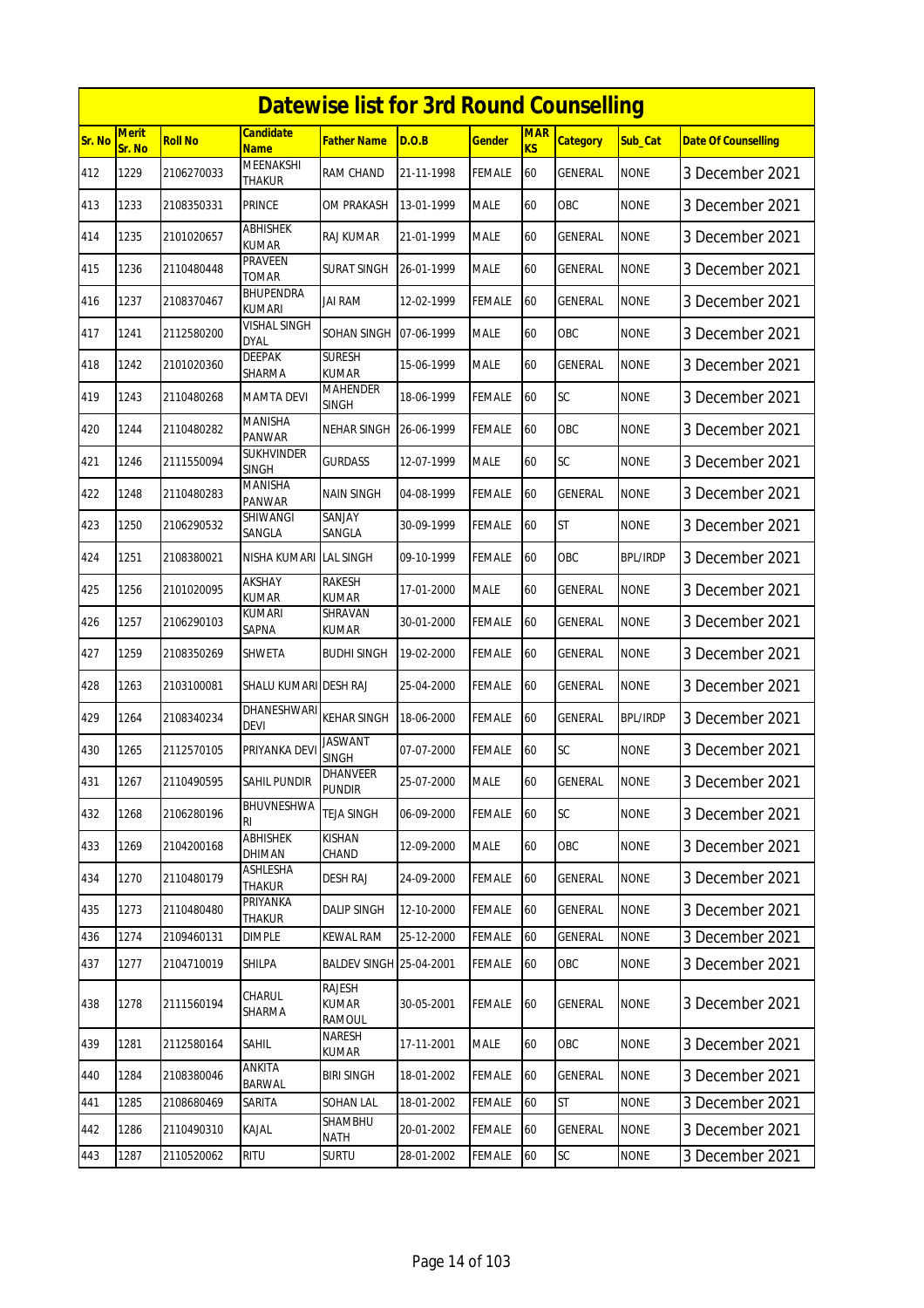|        | <b>Datewise list for 3rd Round Counselling</b> |                |                          |                                 |            |               |                  |                 |                 |                            |  |  |
|--------|------------------------------------------------|----------------|--------------------------|---------------------------------|------------|---------------|------------------|-----------------|-----------------|----------------------------|--|--|
| Sr. No | Merit<br>Sr. No                                | <b>Roll No</b> | Candidate<br><b>Name</b> | <b>Father Name</b>              | D.O.B      | <b>Gender</b> | <b>MAR</b><br>KS | <b>Category</b> | Sub_Cat         | <b>Date Of Counselling</b> |  |  |
| 444    | 1289                                           | 2101670011     | <b>KESHAV</b><br>SHARMA  | SHYAM LAL                       | 16-05-2002 | <b>MALE</b>   | 60               | <b>GENERAL</b>  | <b>BPL/IRDP</b> | 3 December 2021            |  |  |
| 445    | 1290                                           | 2106290255     | SANDHYA                  | HIRA LAL                        | 02-06-2002 | <b>FEMALE</b> | 60               | <b>GENERAL</b>  | <b>NONE</b>     | 3 December 2021            |  |  |
| 446    | 1292                                           | 2101020513     | MANUPAMA                 | <b>SURESH</b><br>CHAND          | 02-09-2002 | FEMALE        | 60               | SC              | <b>NONE</b>     | 3 December 2021            |  |  |
| 447    | 1294                                           | 2110490756     | KUMARI ANJU              | SHANTI<br>PRASAD                | 20-09-2002 | FEMALE        | 60               | <b>GENERAL</b>  | <b>NONE</b>     | 3 December 2021            |  |  |
| 448    | 1296                                           | 2108350238     | PALLVI VERMA             | BAHADUR<br>SINGH                | 02-11-2002 | FEMALE        | 60               | SC              | <b>NONE</b>     | 3 December 2021            |  |  |
| 449    | 1297                                           | 2104160022     | <b>RUCHIKA RANA</b>      | <b>SUDESH</b><br>KUMAR          | 12-11-2002 | FEMALE        | 60               | GENERAL         | <b>NONE</b>     | 3 December 2021            |  |  |
| 450    | 1301                                           | 2109440075     | PURNIMA<br><b>AZAD</b>   | RAJEEV AZAD                     | 25-01-2003 | <b>FEMALE</b> | 60               | GENERAL         | <b>NONE</b>     | 3 December 2021            |  |  |
| 451    | 1302                                           | 2103130046     | ANUSHKA<br>SINGH         | <b>BHAWANI</b><br>SINGH         | 10-02-2003 | FEMALE        | 60               | GENERAL         | <b>NONE</b>     | 3 December 2021            |  |  |
| 452    | 1303                                           | 2109460003     | <b>BABITA VERMA</b>      | MOHAN LAL<br><b>VERMA</b>       | 10-02-2003 | FEMALE        | 60               | <b>GENERAL</b>  | <b>BPL/IRDP</b> | 3 December 2021            |  |  |
| 453    | 1305                                           | 2104160098     | SIMRAN                   | <b>MADAN LAL</b>                | 25-03-2003 | FEMALE        | 60               | GENERAL         | <b>NONE</b>     | 3 December 2021            |  |  |
| 454    | 1306                                           | 2101010036     | AMIT KUMAR<br>NADDA      | SARWAN<br><b>NADDA</b>          | 02-04-2003 | <b>MALE</b>   | 60               | <b>GENERAL</b>  | <b>NONE</b>     | 3 December 2021            |  |  |
| 455    | 1313                                           | 2107330029     | PEMA YURON               | <b>SATISH</b>                   | 25-05-2003 | <b>FEMALE</b> | 60               | <b>ST</b>       | <b>NONE</b>     | 3 December 2021            |  |  |
| 456    | 1319                                           | 2108390115     | NEHA DEVI                | <b>DIWAN</b><br>CHAND           | 30-09-2003 | FEMALE        | 60               | <b>GENERAL</b>  | <b>NONE</b>     | 3 December 2021            |  |  |
| 457    | 1320                                           | 2102040764     | POOJA KUMARI GYAN CHAND  |                                 | 04-10-2003 | FEMALE        | 60               | SC              | <b>NONE</b>     | 3 December 2021            |  |  |
| 458    | 1324                                           | 2101020420     | SHALU                    | ASHWANI<br><b>KUMAR</b>         | 18-11-2003 | FEMALE        | 60               | GENERAL         | <b>NONE</b>     | 3 December 2021            |  |  |
| 459    | 1326                                           | 2104200129     | <b>SHAVI THAKUR</b>      | <b>RAJEEV</b><br><b>KUMAR</b>   | 06-12-2003 | <b>FEMALE</b> | 60               | <b>GENERAL</b>  | <b>NONE</b>     | 3 December 2021            |  |  |
| 460    | 1334                                           | 2101010046     | ARTI DEVI                | JAGAT PAL                       | 18-02-2004 | <b>FEMALE</b> | 60               | <b>GENERAL</b>  | <b>NONE</b>     | 3 December 2021            |  |  |
| 461    | 1336                                           | 2109410115     | <b>MEHAK</b><br>CHAUHAN  | PADAM SINGH 26-02-2004          |            | FEMALE        | 60               | GENERAL         | <b>NONE</b>     | 3 December 2021            |  |  |
| 462    | 1338                                           | 2108370471     | YAMINI                   | <b>DINESH</b><br><b>KUMAR</b>   | 15-03-2004 | FEMALE        | 60               | GENERAL         | <b>NONE</b>     | 3 December 2021            |  |  |
| 463    | 1340                                           | 2101010145     | SUNAKSHI<br><b>GUPTA</b> | SUNIL GUPTA                     | 01-04-2004 | FEMALE        | 60               | GENERAL         | <b>NONE</b>     | 3 December 2021            |  |  |
| 464    | 1341                                           | 2108390258     | <b>AKSHIT KUMAR</b>      | BHAGWAN<br><b>DASS</b>          | 07-05-2004 | <b>MALE</b>   | 60               | GENERAL         | <b>NONE</b>     | 3 December 2021            |  |  |
| 465    | 1343                                           | 2109460214     | PRITI                    | <b>LEKH RAJ</b>                 | 29-05-2004 | <b>FEMALE</b> | 60               | SC              | <b>NONE</b>     | 3 December 2021            |  |  |
| 466    | 1346                                           | 2110490831     | <b>HEMLATA</b>           | <b>SUNDER</b><br>SINGH          | 04-05-1990 | <b>FEMALE</b> | 59               | OBC             | <b>NONE</b>     | 3 December 2021            |  |  |
| 467    | 1348                                           | 2108370204     | <b>JAI CHAND</b>         | MAAN SINGH                      | 03-06-1991 | <b>MALE</b>   | 59               | SC              | <b>NONE</b>     | 3 December 2021            |  |  |
| 468    | 1351                                           | 2110480529     | ANITA DEVI               | <b>LAL SINGH</b>                | 25-10-1994 | <b>FEMALE</b> | 59               | SC              | <b>NONE</b>     | 3 December 2021            |  |  |
| 469    | 1352                                           | 2110520079     | KULDEEP<br>SHARMA        | MANI RAM                        | 02-01-1995 | <b>MALE</b>   | 59               | OBC             | <b>NONE</b>     | 3 December 2021            |  |  |
| 470    | 1353                                           | 2106290149     | RAHUL<br><b>CHAUHAN</b>  | RAM NATH                        | 05-07-1995 | <b>MALE</b>   | 59               | SC              | <b>NONE</b>     | 3 December 2021            |  |  |
| 471    | 1356                                           | 2108370407     | <b>JAIVASHEE</b>         | <b>RAJENDER</b><br>PRASAD       | 26-11-1995 | <b>FEMALE</b> | 59               | GENERAL         | <b>NONE</b>     | 3 December 2021            |  |  |
| 472    | 1357                                           | 2109460012     | NEHA KUMARI              | DESH RAJ<br>RAGHU               | 05-06-1996 | <b>FEMALE</b> | 59               | SC              | <b>NONE</b>     | 3 December 2021            |  |  |
| 473    | 1358                                           | 2107330055     | ROHIT KUMAR              | SHAM LAL                        | 10-06-1996 | <b>MALE</b>   | 59               | ST              | <b>NONE</b>     | 3 December 2021            |  |  |
| 474    | 1359                                           | 2110480017     | POOJA<br>CHAUHAN         | <b>RAJENDER</b><br><b>SINGH</b> | 11-07-1996 | <b>FEMALE</b> | 59               | <b>GENERAL</b>  | <b>NONE</b>     | 3 December 2021            |  |  |
| 475    | 1360                                           | 2102080035     | LEKH RAJ                 | RAM CHAND                       | 14-07-1996 | <b>MALE</b>   | 59               | GENERAL         | <b>NONE</b>     | 3 December 2021            |  |  |
| 476    | 1361                                           | 2108350253     | <b>BANTI DEVI</b>        | RAM DHAN                        | 25-10-1996 | <b>FEMALE</b> | 59               | SC              | <b>NONE</b>     | 3 December 2021            |  |  |
| 477    | 1362                                           | 2108370582     | <b>KAVITA DEVI</b>       | KISHAN<br>CHAND                 | 26-12-1996 | <b>FEMALE</b> | 59               | SC              | <b>NONE</b>     | 3 December 2021            |  |  |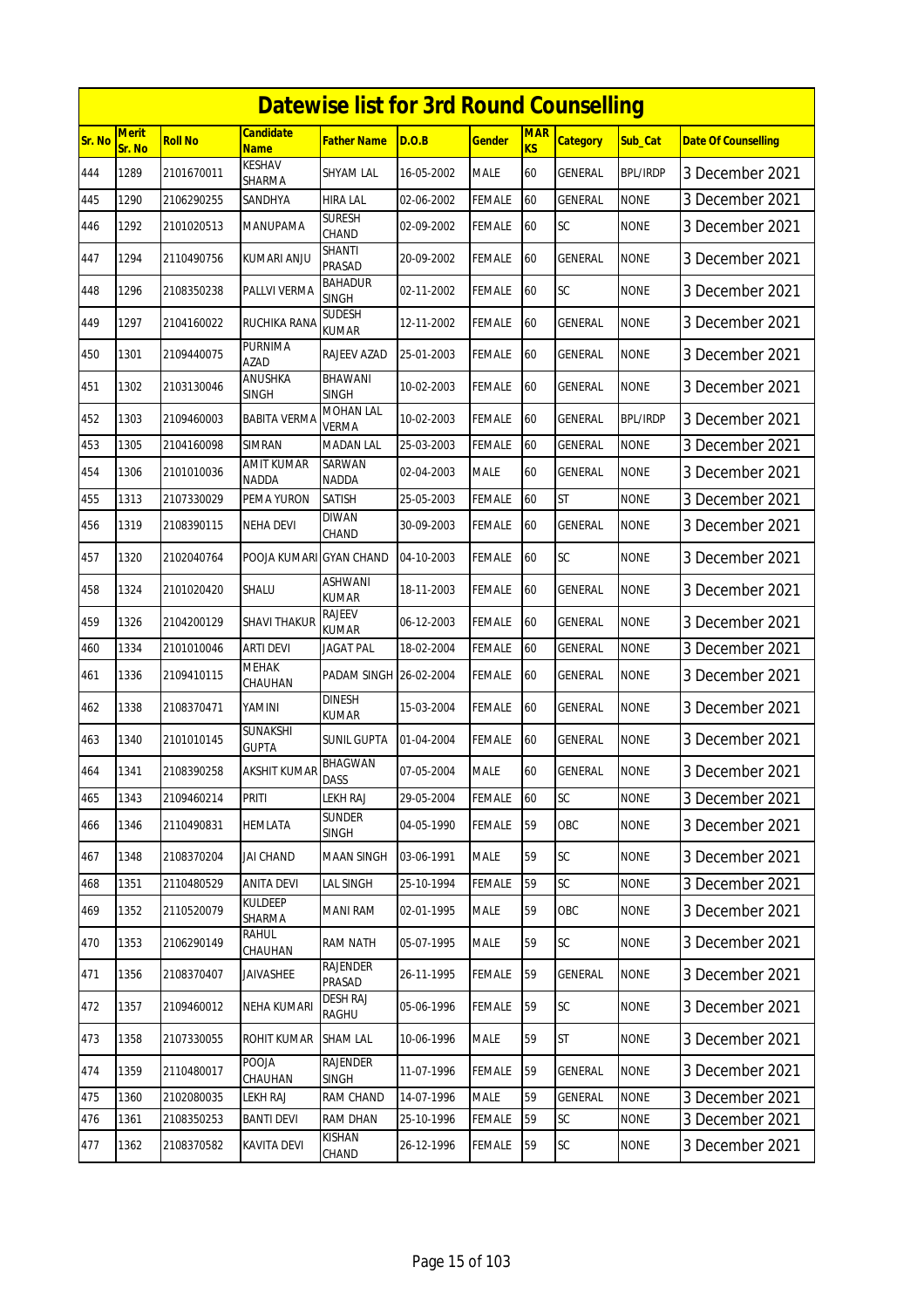|        | <b>Datewise list for 3rd Round Counselling</b><br><b>Merit</b><br><b>Candidate</b><br><b>MAR</b> |                |                                |                                      |            |               |    |                 |                 |                            |  |  |  |
|--------|--------------------------------------------------------------------------------------------------|----------------|--------------------------------|--------------------------------------|------------|---------------|----|-----------------|-----------------|----------------------------|--|--|--|
| Sr. No | Sr. No                                                                                           | <b>Roll No</b> | <b>Name</b>                    | <b>Father Name</b>                   | D.O.B      | <b>Gender</b> | KS | <b>Category</b> | Sub Cat         | <b>Date Of Counselling</b> |  |  |  |
| 478    | 1363                                                                                             | 2110480441     | <b>BAL KRISHAN</b>             | <b>GOVIND</b>                        | 02-03-1997 | <b>MALE</b>   | 59 | SC              | <b>NONE</b>     | 3 December 2021            |  |  |  |
| 479    | 1365                                                                                             | 2108390362     | BABITA<br><b>KUMARI</b>        | PREM SINGH                           | 19-10-1997 | <b>FEMALE</b> | 59 | SC              | <b>BPL/IRDP</b> | 3 December 2021            |  |  |  |
| 480    | 1368                                                                                             | 2102040103     | <b>ANITA KUMARI</b>            | VIJAY<br>SHANKAR                     | 01-01-1998 | <b>FEMALE</b> | 59 | <b>ST</b>       | <b>NONE</b>     | 3 December 2021            |  |  |  |
| 481    | 1369                                                                                             | 2102040233     | ANSHUL<br><b>KUMAR</b>         | <b>AMAR SINGH</b>                    | 05-01-1998 | <b>MALE</b>   | 59 | <b>GENERAL</b>  | <b>NONE</b>     | 3 December 2021            |  |  |  |
| 482    | 1370                                                                                             | 2109460172     | SHIVANI<br>RANOT               | <b>DEVI DUTT</b>                     | 23-04-1998 | <b>FEMALE</b> | 59 | SC              | <b>NONE</b>     | 3 December 2021            |  |  |  |
| 483    | 1373                                                                                             | 2110490761     | <b>AJAY TOMAR</b>              | KALYAN SINGH 05-07-1998              |            | <b>MALE</b>   | 59 | SC              | <b>NONE</b>     | 3 December 2021            |  |  |  |
| 484    | 1376                                                                                             | 2102040163     | PALLAVI<br>KUMARI              | tilak Raj                            | 25-08-1998 | <b>FEMALE</b> | 59 | SC              | <b>NONE</b>     | 3 December 2021            |  |  |  |
| 485    | 1377                                                                                             | 2109460052     | <b>MADHVI</b><br><b>THAKUR</b> | <b>BALDEV SINGH</b><br><b>THAKUR</b> | 18-09-1998 | <b>FEMALE</b> | 59 | <b>GENERAL</b>  | <b>NONE</b>     | 3 December 2021            |  |  |  |
| 486    | 1378                                                                                             | 2110480270     | <b>NAVEEN</b><br><b>TOMAR</b>  | <b>JAGDISH</b><br>CHAND              | 15-01-1999 | <b>MALE</b>   | 59 | <b>GENERAL</b>  | <b>NONE</b>     | 3 December 2021            |  |  |  |
| 487    | 1379                                                                                             | 2110480229     | PRITI TOMAR                    | <b>SURENDER</b><br><b>SINGH</b>      | 28-02-1999 | <b>FEMALE</b> | 59 | GENERAL         | <b>NONE</b>     | 3 December 2021            |  |  |  |
| 488    | 1380                                                                                             | 2112600142     | PRIYANKA DEV                   | <b>SUSHIL</b><br>KUMAR               | 05-03-1999 | <b>FEMALE</b> | 59 | OBC             | <b>NONE</b>     | 3 December 2021            |  |  |  |
| 489    | 1381                                                                                             | 2101010017     | <b>MONIKA DEVI</b>             | <b>JAI SINGH</b>                     | 18-03-1999 | <b>FEMALE</b> | 59 | <b>GENERAL</b>  | <b>NONE</b>     | 3 December 2021            |  |  |  |
| 490    | 1384                                                                                             | 2104150072     | AMARJEET                       | <b>GIAN SINGH</b>                    | 02-04-1999 | <b>MALE</b>   | 59 | OBC             | <b>NONE</b>     | 3 December 2021            |  |  |  |
| 491    | 1385                                                                                             | 2110480708     | TAMNNA<br>THAKUR               | <b>KULWANT</b><br><b>SINGH</b>       | 04-04-1999 | <b>FEMALE</b> | 59 | <b>GENERAL</b>  | <b>NONE</b>     | 3 December 2021            |  |  |  |
| 492    | 1386                                                                                             | 2102040106     | <b>RASHU DEVI</b>              | PARKASH<br>CHAND                     | 06-04-1999 | <b>FEMALE</b> | 59 | <b>ST</b>       | <b>NONE</b>     | 3 December 2021            |  |  |  |
| 493    | 1388                                                                                             | 2110490798     | SHEETAL                        | <b>MAMRAJ</b>                        | 12-09-1999 | <b>FEMALE</b> | 59 | GENERAL         | <b>NONE</b>     | 3 December 2021            |  |  |  |
| 494    | 1390                                                                                             | 2102060051     | ANKITA SINGH                   | <b>TILAK RAJ</b>                     | 20-10-1999 | <b>FEMALE</b> | 59 | <b>GENERAL</b>  | <b>NONE</b>     | 3 December 2021            |  |  |  |
| 495    | 1391                                                                                             | 2111560142     | NEHA THAKUR                    | <b>JAIPAL</b><br><b>THAKUR</b>       | 17-11-1999 | FEMALE        | 59 | GENERAL         | <b>NONE</b>     | 3 December 2021            |  |  |  |
| 496    | 1392                                                                                             | 2112600269     | <b>POONAM</b><br>CHAUDHARY     | <b>RAM KUMAR</b>                     | 05-12-1999 | <b>FEMALE</b> | 59 | OBC             | <b>NONE</b>     | 3 December 2021            |  |  |  |
| 497    | 1394                                                                                             | 2110490828     | ROSE PARVEEN                   | ASLAM<br>AHMED                       | 19-12-1999 | <b>FEMALE</b> | 59 | OBC             | <b>BPL/IRDP</b> | 3 December 2021            |  |  |  |
| 498    | 1396                                                                                             | 2102040344     | <b>AJEET KUMAR</b>             | <b>TULLA RAM</b>                     | 01-01-2000 | <b>MALE</b>   | 59 | <b>SC</b>       | <b>NONE</b>     | 3 December 2021            |  |  |  |
| 499    | 1397                                                                                             | 2102060037     | RAVINDER<br><b>KUMAR</b>       | JASPAL                               | 16-01-2000 | <b>MALE</b>   | 59 | <b>ST</b>       | <b>NONE</b>     | 3 December 2021            |  |  |  |
| 500    | 1398                                                                                             | 2103110156     | ANSHUL<br>THAKUR               | SHASHI KANT                          | 17-01-2000 | <b>MALE</b>   | 59 | <b>GENERAL</b>  | <b>NONE</b>     | 3 December 2021            |  |  |  |
| 501    | 1399                                                                                             | 2108380182     | ANJU DEVI                      | LALCHAND                             | 06-02-2000 | <b>FEMALE</b> | 59 | GENERAL         | <b>NONE</b>     | 3 December 2021            |  |  |  |
| 502    | 1402                                                                                             | 2108370289     | MANISHA<br><b>KUMARI</b>       | PRAKASH<br>CHAND                     | 02-05-2000 | <b>FEMALE</b> | 59 | OBC             | <b>NONE</b>     | 3 December 2021            |  |  |  |
| 503    | 1403                                                                                             | 2102050036     | <b>ARTI DEVI</b>               | <b>CHAIN SINGH</b>                   | 26-05-2000 | <b>FEMALE</b> | 59 | <b>ST</b>       | <b>NONE</b>     | 3 December 2021            |  |  |  |
| 504    | 1404                                                                                             | 2109410103     | PRITHAVI RAJ<br>SAMTA          | <b>DEEP RAM</b><br>SAMTA             | 06-06-2000 | <b>MALE</b>   | 59 | GENERAL         | <b>NONE</b>     | 3 December 2021            |  |  |  |
| 505    | 1406                                                                                             | 2108690003     | <b>KUSHAL</b><br>CHAND         | RAM RATTAN                           | 19-10-2000 | <b>MALE</b>   | 59 | <b>SC</b>       | <b>NONE</b>     | 3 December 2021            |  |  |  |
| 506    | 1408                                                                                             | 2110480814     | <b>NIKHIL THAKUF</b>           | RAMESH<br>KUMAR                      | 26-11-2000 | <b>MALE</b>   | 59 | GENERAL         | <b>NONE</b>     | 3 December 2021            |  |  |  |
| 507    | 1409                                                                                             | 2108380108     | SHABNAM                        | YOG RAJ                              | 05-12-2000 | <b>FEMALE</b> | 59 | <b>GENERAL</b>  | <b>NONE</b>     | 3 December 2021            |  |  |  |
| 508    | 1411                                                                                             | 2108400330     | <b>LALITA DEVI</b>             | <b>FATEH SINGH</b>                   | 05-01-2001 | <b>FEMALE</b> | 59 | GENERAL         | <b>NONE</b>     | 3 December 2021            |  |  |  |
| 509    | 1412                                                                                             | 2102040720     | AKSHAY<br>HANJAN               | PRITAM                               | 11-01-2001 | <b>MALE</b>   | 59 | OBC             | <b>NONE</b>     | 3 December 2021            |  |  |  |
| 510    | 1414                                                                                             | 2102040727     | <b>VIKAS</b>                   | CHAMAN<br>SINGH                      | 25-02-2001 | <b>MALE</b>   | 59 | <b>SC</b>       | <b>NONE</b>     | 3 December 2021            |  |  |  |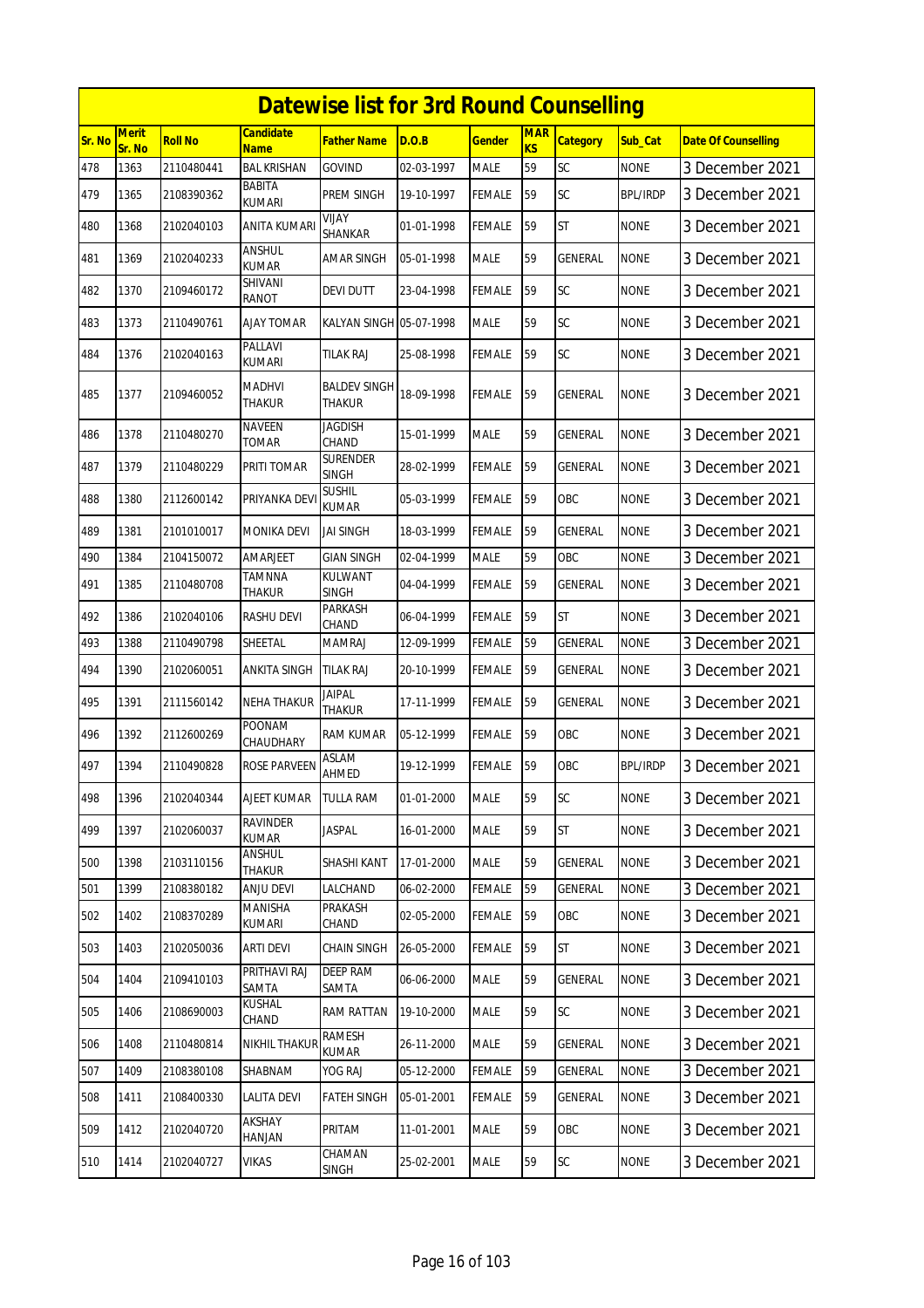|               |                        |                |                                              | <b>Datewise list for 3rd Round Counselling</b> |            |               |                              |                 |                 |                            |
|---------------|------------------------|----------------|----------------------------------------------|------------------------------------------------|------------|---------------|------------------------------|-----------------|-----------------|----------------------------|
| <b>Sr. No</b> | <b>Merit</b><br>Sr. No | <b>Roll No</b> | <b>Candidate</b><br><b>Name</b>              | Father Name                                    | D.O.B      | <b>Gender</b> | <b>MAR</b><br>K <sub>S</sub> | <b>Category</b> | Sub_Cat         | <b>Date Of Counselling</b> |
| 511           | 1417                   | 2108680162     | GEETANJALI<br><b>SHARMA</b>                  | <b>PAWAN</b><br>KUMAR                          | 08-07-2001 | <b>FEMALE</b> | 59                           | <b>GENERAL</b>  | <b>NONE</b>     | 3 December 2021            |
| 512           | 1419                   | 2106290090     | ASHMITA<br>THAKUR                            | KRISHAN LAL                                    | 21-08-2001 | <b>FEMALE</b> | 59                           | GENERAL         | <b>NONE</b>     | 3 December 2021            |
| 513           | 1420                   | 2112570556     | SHAMIM                                       | <b>MOHD SHARIF</b>                             | 21-08-2001 | FEMALE        | 59                           | <b>ST</b>       | <b>NONE</b>     | 3 December 2021            |
| 514           | 1422                   | 2104210114     | RAHUL KUMAR                                  | <b>RAMESH</b><br><b>KUMAR</b>                  | 08-09-2001 | <b>MALE</b>   | 59                           | <b>SC</b>       | <b>NONE</b>     | 3 December 2021            |
| 515           | 1423                   | 2102040378     | AMIT KUMAR                                   | <b>KAKU RAM</b>                                | 13-09-2001 | <b>MALE</b>   | 59                           | <b>ST</b>       | <b>BPL/IRDP</b> | 3 December 2021            |
| 516           | 1424                   | 2112580127     | MEENAKSHI<br><b>DEVI</b>                     | <b>JASWANT</b><br>SINGH                        | 02-10-2001 | <b>FEMALE</b> | 59                           | SC              | <b>NONE</b>     | 3 December 2021            |
| 517           | 1425                   | 2108380047     | RIYA THAKUR                                  | <b>KIKAR SINGH</b>                             | 05-10-2001 | <b>FEMALE</b> | 59                           | GENERAL         | <b>NONE</b>     | 3 December 2021            |
| 518           | 1426                   | 2104700050     | SHIVAM                                       | LATE MULKH<br>RAJ                              | 09-10-2001 | <b>MALE</b>   | 59                           | OBC             | <b>NONE</b>     | 3 December 2021            |
| 519           | 1427                   | 2103130313     | NIKITA                                       | <b>RAJIV</b>                                   | 15-10-2001 | <b>FEMALE</b> | 59                           | GENERAL         | <b>NONE</b>     | 3 December 2021            |
| 520           | 1428                   | 2104160238     | KOMAL                                        | <b>ASHOK</b><br>KUMAR                          | 28-01-2002 | <b>FEMALE</b> | 59                           | SC              | <b>NONE</b>     | 3 December 2021            |
| 521           | 1429                   | 2104230188     | SAKSHI<br>KOUNDAL                            | <b>VINOD KUMAR</b>                             | 15-02-2002 | FEMALE        | 59                           | SC              | <b>NONE</b>     | 3 December 2021            |
| 522           | 1432                   | 2111540049     | <b>GUDIA</b>                                 | <b>ASHOK</b><br>KUMAR                          | 22-04-2002 | <b>FEMALE</b> | 59                           | GENERAL         | <b>NONE</b>     | 3 December 2021            |
| 523           | 1435                   | 2101660117     | Sahil<br>CHANDEL                             | ANIL PAL                                       | 19-06-2002 | <b>MALE</b>   | 59                           | GENERAL         | <b>NONE</b>     | 3 December 2021            |
| 524           | 1437                   | 2109430003     | <b>MITALI</b><br><b>BRAHMVERCH</b><br>ESVINI | <b>NISHI KANT</b>                              | 10-07-2002 | <b>FEMALE</b> | 59                           | GENERAL         | <b>NONE</b>     | 3 December 2021            |
| 525           | 1438                   | 2102040388     | PAMESH<br>KUMAR                              | THAKRU                                         | 05-08-2002 | <b>MALE</b>   | 59                           | <b>ST</b>       | <b>NONE</b>     | 3 December 2021            |
| 526           | 1441                   | 2104230007     | PRINCE                                       | RAJEEV<br><b>KUMAR</b>                         | 09-09-2002 | <b>MALE</b>   | 59                           | <b>SC</b>       | <b>NONE</b>     | 3 December 2021            |
| 527           | 1446                   | 2110490573     | <b>RUPALI</b>                                | <b>SURESH</b><br><b>KUMAR</b>                  | 30-12-2002 | <b>FEMALE</b> | 59                           | OBC             | <b>BPL/IRDP</b> | 3 December 2021            |
| 528           | 1448                   | 2103120341     | <b>AMISHA</b><br>BEGUM                       | ALI<br>MOHAMMAD                                | 02-01-2003 | <b>FEMALE</b> | 59                           | <b>ST</b>       | <b>NONE</b>     | 3 December 2021            |
| 529           | 1449                   | 2109450015     | HEENA                                        | SH. RAMESH<br>CHAND                            | 17-01-2003 | <b>FEMALE</b> | 59                           | SC              | <b>NONE</b>     | 3 December 2021            |
| 530           | 1450                   | 2109430087     | RITIK SNATU                                  | <b>JAGDISH</b><br>SNATU                        | 01-02-2003 | MALE          | 59                           | GENERAL         | <b>NONE</b>     | 3 December 2021            |
| 531           | 1457                   | 2104210158     | AYUSH                                        | NARINDER<br><b>KUMAR</b>                       | 12-05-2003 | <b>MALE</b>   | 59                           | OBC             | <b>NONE</b>     | 3 December 2021            |
| 532           | 1461                   | 2106280065     | <b>VIPUL KUMAR</b>                           | <b>DHARMENDER</b><br><b>KUMAR</b>              | 25-08-2003 | <b>MALE</b>   | 59                           | GENERAL         | <b>NONE</b>     | 3 December 2021            |
| 533           | 1462                   | 2102040733     | <b>GULSHAN</b><br>SHARMA                     | <b>DARBARI LAL</b>                             | 08-09-2003 | <b>MALE</b>   | 59                           | ST              | <b>NONE</b>     | 3 December 2021            |
| 534           | 1463                   | 2101670045     | PRIYANKA                                     | RANJEET<br><b>SINGH</b>                        | 13-09-2003 | <b>FEMALE</b> | 59                           | GENERAL         | <b>NONE</b>     | 3 December 2021            |
| 535           | 1470                   | 2102030127     | ANKIT KUMAR                                  | PAWAN<br>KUMAR                                 | 13-10-2003 | <b>MALE</b>   | 59                           | <b>ST</b>       | <b>NONE</b>     | 3 December 2021            |
| 536           | 1471                   | 2108390468     | BANDNA<br><b>THAKUR</b>                      | SAKENDER<br>SINGH                              | 14-10-2003 | <b>FEMALE</b> | 59                           | <b>GENERAL</b>  | <b>NONE</b>     | 3 December 2021            |
| 537           | 1472                   | 2102040611     | ABHAY<br>THAKUR                              | KARTAR SINGH 15-10-2003                        |            | MALE          | 59                           | GENERAL         | <b>NONE</b>     | 3 December 2021            |
| 538           | 1476                   | 2101020269     | PRERNA                                       | <b>SURJEET</b><br><b>SINGH</b>                 | 28-11-2003 | <b>FEMALE</b> | 59                           | <b>SC</b>       | <b>NONE</b>     | 3 December 2021            |
| 539           | 1477                   | 2102050037     | ADARSH<br><b>KUMAR</b>                       | <b>KEWAL</b><br><b>KUMAR</b>                   | 28-11-2003 | <b>MALE</b>   | 59                           | <b>SC</b>       | <b>NONE</b>     | 3 December 2021            |
| 540           | 1478                   | 2110480713     | <b>DIKSHA</b>                                | <b>GIAN CHAND</b>                              | 30-11-2003 | <b>FEMALE</b> | 59                           | SC              | <b>NONE</b>     | 3 December 2021            |
| 541           | 1481                   | 2110510004     | <b>JYOTI</b><br><b>DIKSHA</b>                | <b>HANS DEV</b>                                | 11-12-2003 | <b>FEMALE</b> | 59                           | GENERAL         | <b>NONE</b>     | 3 December 2021            |
| 542           | 1483                   | 2101010496     | SHARMA                                       | <b>BALDEV</b>                                  | 03-01-2004 | <b>FEMALE</b> | 59                           | GENERAL         | <b>NONE</b>     | 3 December 2021            |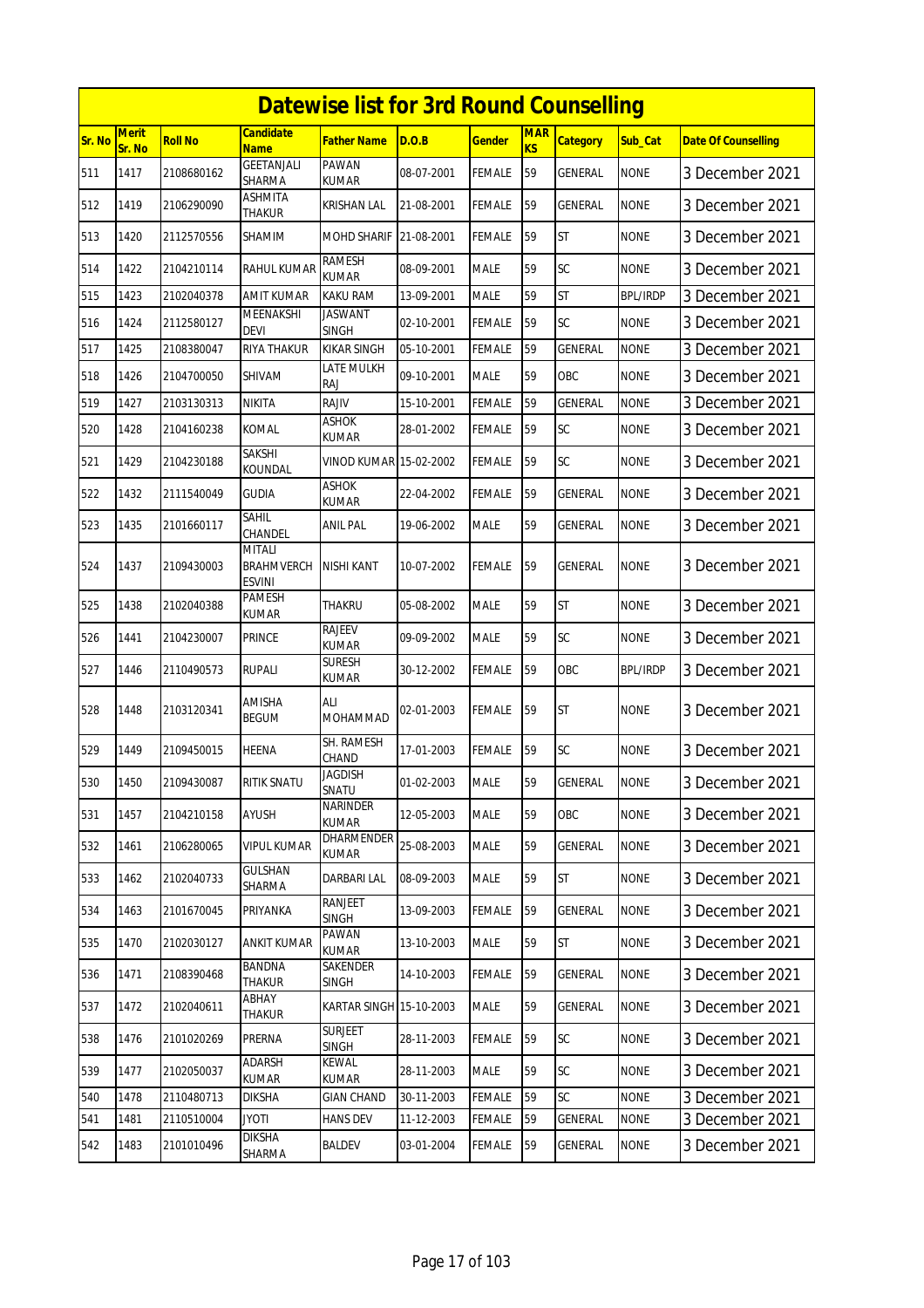|        | <b>Datewise list for 3rd Round Counselling</b> |                |                                 |                                      |            |               |                  |                 |                                                               |                            |  |  |
|--------|------------------------------------------------|----------------|---------------------------------|--------------------------------------|------------|---------------|------------------|-----------------|---------------------------------------------------------------|----------------------------|--|--|
| Sr. No | Merit<br>Sr. No                                | <b>Roll No</b> | <b>Candidate</b><br><b>Name</b> | <b>Father Name</b>                   | D.O.B      | Gender        | <b>MAR</b><br>KS | <b>Category</b> | <b>Sub Cat</b>                                                | <b>Date Of Counselling</b> |  |  |
| 543    | 1485                                           | 2102040424     | CHHAVI<br>kumari                | <b>RAVI KUMAR</b>                    | 07-01-2004 | FEMALE        | 59               | SC              | <b>NONE</b>                                                   | 3 December 2021            |  |  |
| 544    | 1488                                           | 2111550393     | <b>MONA DEVI</b>                | SODHI RAM                            | 15-01-2004 | FEMALE        | 59               | <b>ST</b>       | <b>NONE</b>                                                   | 3 December 2021            |  |  |
| 545    | 1491                                           | 2101660105     | ROHIT KUMAR                     | MANOHAR LAL 13-02-2004               |            | MALE          | 59               | OBC             | <b>BPL/IRDP</b>                                               | 3 December 2021            |  |  |
| 546    | 1494                                           | 2103140064     | SAKSHI                          | ASHWANI<br><b>KUMAR</b>              | 03-03-2004 | FEMALE        | 59               | <b>GENERAL</b>  | <b>BPL/IRDP</b>                                               | 3 December 2021            |  |  |
| 547    | 1495                                           | 2108390208     | PALAK<br>SHARMA                 | <b>KRISHAN</b><br>CHAND<br>SHARMA    | 12-03-2004 | FEMALE        | 59               | GENERAL         | DEPENDEN<br><b>T/WARDS</b><br>OF EX-<br><b>SERVICEME</b><br>Ν | 3 December 2021            |  |  |
| 548    | 1501                                           | 2101660014     | ANSHUL<br>DHIMAN                | <b>SURENDER</b><br><b>KUMAR</b>      | 01-05-2004 | <b>MALE</b>   | 59               | SC              | <b>NONE</b>                                                   | 3 December 2021            |  |  |
| 549    | 1504                                           | 2110480798     | NIKITA<br>THAKUR                | <b>JITENDER</b><br>SINGH             | 05-06-2004 | FEMALE        | 59               | <b>GENERAL</b>  | <b>NONE</b>                                                   | 3 December 2021            |  |  |
| 550    | 1506                                           | 2110490600     | <b>DINESH</b><br>KUMAR          | <b>DALIP SINGH</b>                   | 04-11-1982 | MALE          | 58               | SC              | EX-<br><b>SERVICEME</b><br>Ν                                  | 3 December 2021            |  |  |
| 551    | 1508                                           | 2112590087     | RAJEEV KUMAR CHARAN DASS        |                                      | 17-05-1984 | <b>MALE</b>   | 58               | OBC             | EX-<br><b>SERVICEME</b><br>N                                  | 3 December 2021            |  |  |
| 552    | 1509                                           | 2101010490     | RAJ KAMAL                       | <b>JEET RAM</b><br><b>KAMAL</b>      | 15-07-1985 | <b>FEMALE</b> | 58               | SC              | <b>SPORTS</b>                                                 | 3 December 2021            |  |  |
| 553    | 1514                                           | 2106290083     | KARAN SINGH                     | <b>GURDIYAL</b><br><b>SINGH</b>      | 20-02-1994 | <b>MALE</b>   | 58               | GENERAL         | <b>NONE</b>                                                   | 3 December 2021            |  |  |
| 554    | 1516                                           | 2110480036     | SULTAN SINGH                    | JEEVAN SINGH 17-08-1994              |            | <b>MALE</b>   | 58               | GENERAL         | <b>NONE</b>                                                   | 3 December 2021            |  |  |
| 555    | 1517                                           | 2104230098     | ANITA DEVI                      | KANSHI RAM                           | 04-04-1995 | FEMALE        | 58               | OBC             | <b>BPL/IRDP</b>                                               | 3 December 2021            |  |  |
| 556    | 1520                                           | 2110490004     | ANURAG<br>SHARMA                | <b>MAMRAJ</b><br>SHARMA              | 30-10-1995 | FEMALE        | 58               | OBC             | <b>NONE</b>                                                   | 3 December 2021            |  |  |
| 557    | 1522                                           | 2108680116     | NEELAM<br>KUMARI                | <b>KEWAL RAM</b>                     | 17-12-1995 | FEMALE        | 58               | GENERAL         | <b>NONE</b>                                                   | 3 December 2021            |  |  |
| 558    | 1525                                           | 2110490735     | RAVINA                          | <b>RAN SINGH</b>                     | 03-05-1996 | FEMALE        | 58               | GENERAL         | <b>NONE</b>                                                   | 3 December 2021            |  |  |
| 559    | 1526                                           | 2101020617     | KOMAL<br>kumari                 | <b>RAJ KUMAR</b>                     | 05-06-1996 | FEMALE        | 58               | SC              | <b>NONE</b>                                                   | 3 December 2021            |  |  |
| 560    | 1528                                           | 2110510174     | ARCHANA<br>kumari               | LEKH RAM                             | 03-12-1996 | <b>FEMALE</b> | 58               | ОВС             | <b>NONE</b>                                                   | 3 December 2021            |  |  |
| 561    | 1529                                           | 2108380087     | PUSHPENDER<br>THAKUR            | <b>RAVINDER</b><br><b>KUMAR</b>      | 29-01-1997 | <b>MALE</b>   | 58               | <b>GENERAL</b>  | <b>NONE</b>                                                   | 3 December 2021            |  |  |
| 562    | 1530                                           | 2109470061     | POONAM                          | <b>ANANT RAM</b>                     | 12-03-1997 | <b>FEMALE</b> | 58               | SC              | <b>NONE</b>                                                   | 3 December 2021            |  |  |
| 563    | 1531                                           | 2110510017     | YASHWANT<br>SINGH               | <b>CHET SINGH</b>                    | 19-04-1997 | <b>MALE</b>   | 58               | <b>GENERAL</b>  | <b>NONE</b>                                                   | 3 December 2021            |  |  |
| 564    | 1533                                           | 2110510078     | KRISHNA<br>KUMARI               | <b>BALAK RAM</b>                     | 12-08-1997 | <b>FEMALE</b> | 58               | <b>SC</b>       | <b>NONE</b>                                                   | 3 December 2021            |  |  |
| 565    | 1535                                           | 2110490531     | MANISHA                         | <b>RAM BHAJ</b>                      | 07-12-1997 | FEMALE        | 58               | <b>GENERAL</b>  | <b>NONE</b>                                                   | 3 December 2021            |  |  |
| 566    | 1537                                           | 2101020221     | AMAN KUMAR                      | <b>PYARE LAL</b>                     | 14-02-1998 | MALE          | 58               | GENERAL         | <b>BPL/IRDP</b>                                               | 3 December 2021            |  |  |
| 567    | 1538                                           | 2108370039     | KHILENDRA<br>KUMARI             | <b>GIRDHARI LAL</b><br><b>THAKUR</b> | 07-05-1998 | FEMALE        | 58               | GENERAL         | <b>NONE</b>                                                   | 3 December 2021            |  |  |
| 568    | 1539                                           | 2102090120     | SHAVANI                         | <b>BALVANT</b>                       | 17-05-1998 | <b>FEMALE</b> | 58               | <b>SC</b>       | <b>NONE</b>                                                   | 3 December 2021            |  |  |
| 569    | 1544                                           | 2106290431     | UTTAM CHAND                     | <b>KISHAN</b><br>CHAND               | 24-10-1998 | <b>MALE</b>   | 58               | <b>GENERAL</b>  | <b>NONE</b>                                                   | 3 December 2021            |  |  |
| 570    | 1546                                           | 2108400464     | <b>LIJIT KUMAR</b>              | <b>VIRENDER</b><br>KUMAR             | 29-12-1998 | <b>MALE</b>   | 58               | GENERAL         | <b>NONE</b>                                                   | 3 December 2021            |  |  |
| 571    | 1547                                           | 2105240003     | DIMPLE                          | DIWAN<br>CHAND                       | 10-02-1999 | <b>FEMALE</b> | 58               | ST              | <b>BPL/IRDP</b>                                               | 3 December 2021            |  |  |
| 572    | 1548                                           | 2101010494     | KIRAN                           | RAJENDER<br><b>SINGH</b>             | 08-03-1999 | FEMALE        | 58               | GENERAL         | BPL/IRDP                                                      | 3 December 2021            |  |  |
| 573    | 1554                                           | 2106290089     | <b>JYOTI KIRAN</b>              | RAJ PAL                              | 20-06-1999 | <b>FEMALE</b> | 58               | GENERAL         | <b>NONE</b>                                                   | 3 December 2021            |  |  |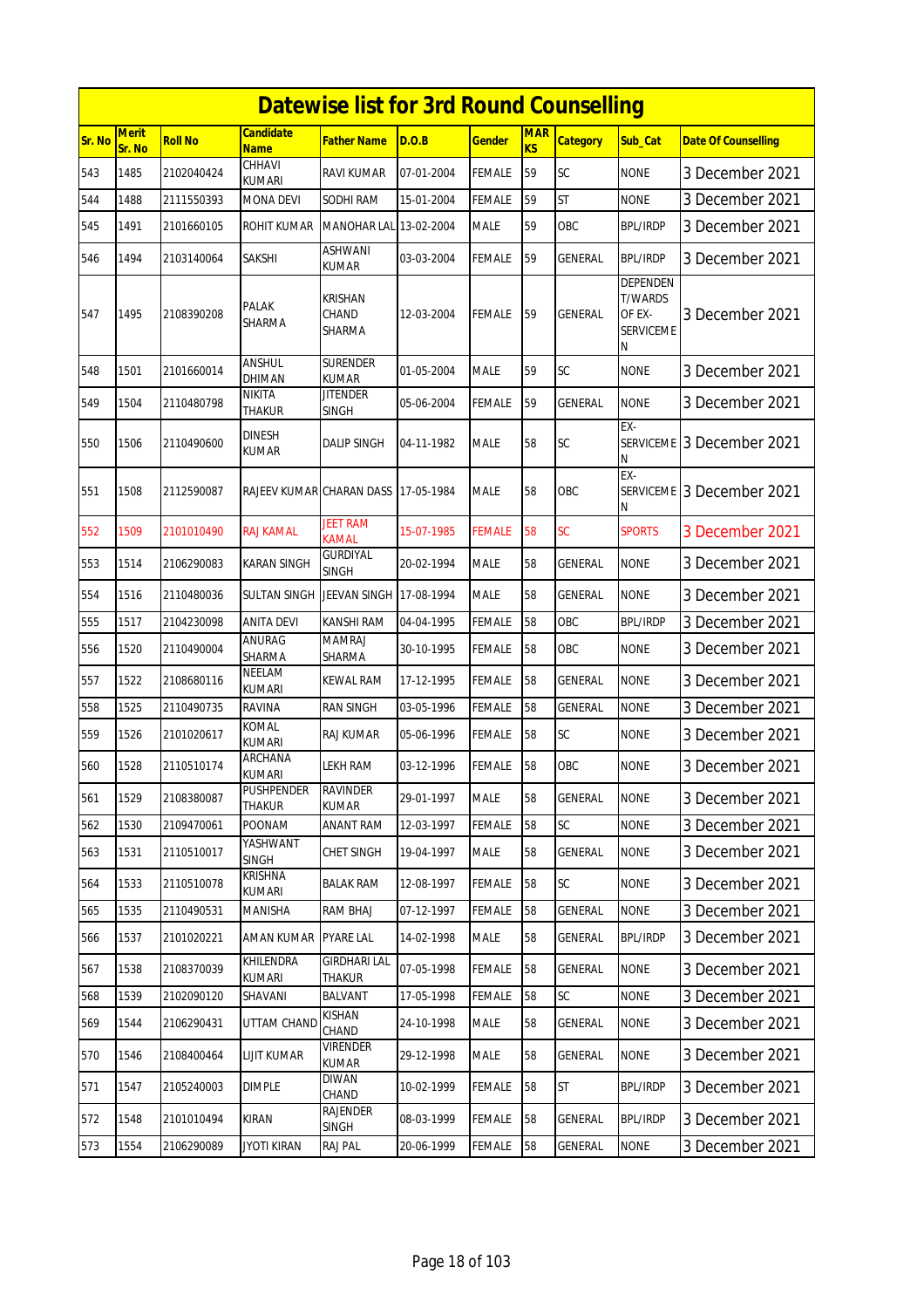|        | <b>Datewise list for 3rd Round Counselling</b> |                |                                 |                                           |            |               |                  |                 |                 |                            |  |  |
|--------|------------------------------------------------|----------------|---------------------------------|-------------------------------------------|------------|---------------|------------------|-----------------|-----------------|----------------------------|--|--|
| Sr. No | <b>Merit</b><br>Sr. No                         | <b>Roll No</b> | <b>Candidate</b><br><b>Name</b> | <b>Father Name</b>                        | D.O.B      | <b>Gender</b> | <b>MAR</b><br>KS | <b>Category</b> | Sub Cat         | <b>Date Of Counselling</b> |  |  |
| 574    | 1555                                           | 2102040118     | <b>DIMPLE</b><br>KUMARI         | <b>SUKH RAM</b>                           | 04-07-1999 | <b>FEMALE</b> | 58               | <b>ST</b>       | <b>NONE</b>     | 3 December 2021            |  |  |
| 575    | 1556                                           | 2108390368     | AANCHAL                         | LALIT KUMAR                               | 04-07-1999 | <b>FEMALE</b> | 58               | GENERAL         | <b>NONE</b>     | 3 December 2021            |  |  |
| 576    | 1557                                           | 2110490154     | <b>MANISHA</b>                  | <b>RAMESH</b><br>CHAND                    | 16-07-1999 | <b>FEMALE</b> | 58               | GENERAL         | <b>NONE</b>     | 3 December 2021            |  |  |
| 577    | 1561                                           | 2102040469     | KAPIL KUMAR                     | <b>YOGRAJ</b>                             | 28-10-1999 | <b>MALE</b>   | 58               | <b>GENERAL</b>  | <b>BPL/IRDP</b> | 3 December 2021            |  |  |
| 578    | 1564                                           | 2106280153     | CHANDNI                         | <b>RAM NATH</b>                           | 23-11-1999 | <b>FEMALE</b> | 58               | <b>GENERAL</b>  | <b>NONE</b>     | 3 December 2021            |  |  |
| 579    | 1566                                           | 2108340167     | KIRAN KUMARI                    | <b>HOSHIYAR</b><br><b>SINGH</b>           | 23-12-1999 | <b>FEMALE</b> | 58               | GENERAL         | <b>NONE</b>     | 3 December 2021            |  |  |
| 580    | 1569                                           | 2102040121     | <b>ASHUTOSH</b>                 | CHAMAN LAL                                | 27-01-2000 | <b>MALE</b>   | 58               | SC              | <b>NONE</b>     | 3 December 2021            |  |  |
| 581    | 1570                                           | 2102040071     | SHIPALI                         | <b>MADAN LAL</b>                          | 28-01-2000 | <b>FEMALE</b> | 58               | GENERAL         | <b>BPL/IRDP</b> | 3 December 2021            |  |  |
| 582    | 1572                                           | 2103130330     | SAURAV                          | <b>AJEET KUMAR</b>                        | 05-03-2000 | <b>MALE</b>   | 58               | OBC             | <b>NONE</b>     | 3 December 2021            |  |  |
| 583    | 1573                                           | 2112580026     | <b>ANKITA</b>                   | RAJ KUMAR                                 | 12-03-2000 | <b>FEMALE</b> | 58               | SC              | <b>NONE</b>     | 3 December 2021            |  |  |
| 584    | 1574                                           | 2106290165     | OMA DEVI                        | LUHARU RAM                                | 16-04-2000 | <b>FEMALE</b> | 58               | GENERAL         | <b>NONE</b>     | 3 December 2021            |  |  |
| 585    | 1577                                           | 2104220026     | <b>SAPNA</b><br><b>KUMARI</b>   | SAGAR SINGH                               | 18-05-2000 | <b>FEMALE</b> | 58               | <b>ST</b>       | <b>NONE</b>     | 3 December 2021            |  |  |
| 586    | 1579                                           | 2110480078     | ANKITA                          | <b>JAG MOHAN</b>                          | 07-06-2000 | <b>FEMALE</b> | 58               | OBC             | <b>NONE</b>     | 3 December 2021            |  |  |
| 587    | 1580                                           | 2101010620     | <b>NEHA</b><br>KAUSHAL          | <b>RANJEET</b><br><b>SINGH</b><br>KAUSHAL | 16-06-2000 | <b>FEMALE</b> | 58               | SC              | <b>NONE</b>     | 3 December 2021            |  |  |
| 588    | 1585                                           | 2101010244     | <b>SUSHMA DEVI</b>              | <b>RAMESH</b><br><b>KUMAR</b>             | 11-09-2000 | <b>FEMALE</b> | 58               | GENERAL         | <b>NONE</b>     | 3 December 2021            |  |  |
| 589    | 1588                                           | 2106270071     | RITIK THAKUR                    | <b>CHUNI LAL</b>                          | 01-10-2000 | <b>MALE</b>   | 58               | GENERAL         | <b>NONE</b>     | 3 December 2021            |  |  |
| 590    | 1589                                           | 2110490125     | <b>RAVINA</b><br><b>KAPOOR</b>  | <b>RANDEEP</b><br><b>SINGH</b>            | 18-10-2000 | <b>FEMALE</b> | 58               | <b>GENERAL</b>  | <b>NONE</b>     | 3 December 2021            |  |  |
| 591    | 1590                                           | 2101660180     | <b>JYOTI SHARMA</b>             | <b>MAHENDER</b><br>SHARMA                 | 04-11-2000 | <b>FEMALE</b> | 58               | GENERAL         | <b>BPL/IRDP</b> | 3 December 2021            |  |  |
| 592    | 1593                                           | 2104210043     | SHALU                           | OM PRAKASH                                | 01-01-2001 | <b>FEMALE</b> | 58               | OBC             | <b>NONE</b>     | 3 December 2021            |  |  |
| 593    | 1595                                           | 2111560041     | ANKITA DEVI                     | <b>GULAB SINGH</b>                        | 01-02-2001 | <b>FEMALE</b> | 58               | GENERAL         | <b>NONE</b>     | 3 December 2021            |  |  |
| 594    | 1596                                           | 2101010509     | SHUBHAM<br>SHARMA               | <b>PARDEEP</b><br><b>KUMAR</b>            | 18-02-2001 | <b>MALE</b>   | 58               | <b>GENERAL</b>  | <b>NONE</b>     | 3 December 2021            |  |  |
| 595    | 1599                                           | 2110480166     | NARESH<br><b>KUMAR</b>          | PARAS RAM                                 | 16-03-2001 | <b>MALE</b>   | 58               | GENERAL         | <b>NONE</b>     | 3 December 2021            |  |  |
| 596    | 1600                                           | 2108360038     | NISHA KUMARI                    | <b>TIKHU RAM</b>                          | 24-03-2001 | FEMALE        | 58               | GENERAL         | <b>BPL/IRDP</b> | 3 December 2021            |  |  |
| 597    | 1604                                           | 2110480020     | <b>RINKU</b><br>SHARMA          | <b>PRATAP</b><br>SINGH <sup>®</sup>       | 19-04-2001 | <b>MALE</b>   | 58               | OBC             | <b>BPL/IRDP</b> | 3 December 2021            |  |  |
| 598    | 1605                                           | 2101660263     | SIKANDER<br>Thakur              | <b>RAJESH</b><br>KUMAR                    | 24-04-2001 | <b>MALE</b>   | 58               | GENERAL         | <b>NONE</b>     | 3 December 2021            |  |  |
| 599    | 1607                                           | 2102060069     | ABHISHEK<br>KUMAR               | <b>BHURU RAM</b>                          | 12-07-2001 | <b>MALE</b>   | 58               | GENERAL         | <b>BPL/IRDP</b> | 3 December 2021            |  |  |
| 600    | 1608                                           | 2109410160     | SHREYA                          | <b>VIRENDER</b><br><b>SINGH</b>           | 10-08-2001 | <b>FEMALE</b> | 58               | GENERAL         | NONE            | 3 December 2021            |  |  |
| 601    | 1609                                           | 2110480293     | ANSHUL<br>SHARMA                | <b>ASHOK</b><br>SHARMA                    | 12-09-2001 | <b>MALE</b>   | 58               | OBC             | <b>NONE</b>     | 3 December 2021            |  |  |
| 602    | 1613                                           | 2110480667     | SHIVANI                         | RANDEV<br><b>SINGH TOMAR</b>              | 21-11-2001 | <b>FEMALE</b> | 58               | GENERAL         | <b>NONE</b>     | 3 December 2021            |  |  |
| 603    | 1616                                           | 2109460358     | PRAGUN<br><b>DINKER</b>         | CHANDER<br>PRAKASH<br><b>DINKER</b>       | 10-12-2001 | <b>MALE</b>   | 58               | SC              | <b>NONE</b>     | 3 December 2021            |  |  |
| 604    | 1618                                           | 2109430009     | PRASHANT<br>SHARMA              | VISHAL MANI<br>SHARMA                     | 03-01-2002 | <b>MALE</b>   | 58               | GENERAL         | <b>NONE</b>     | 3 December 2021            |  |  |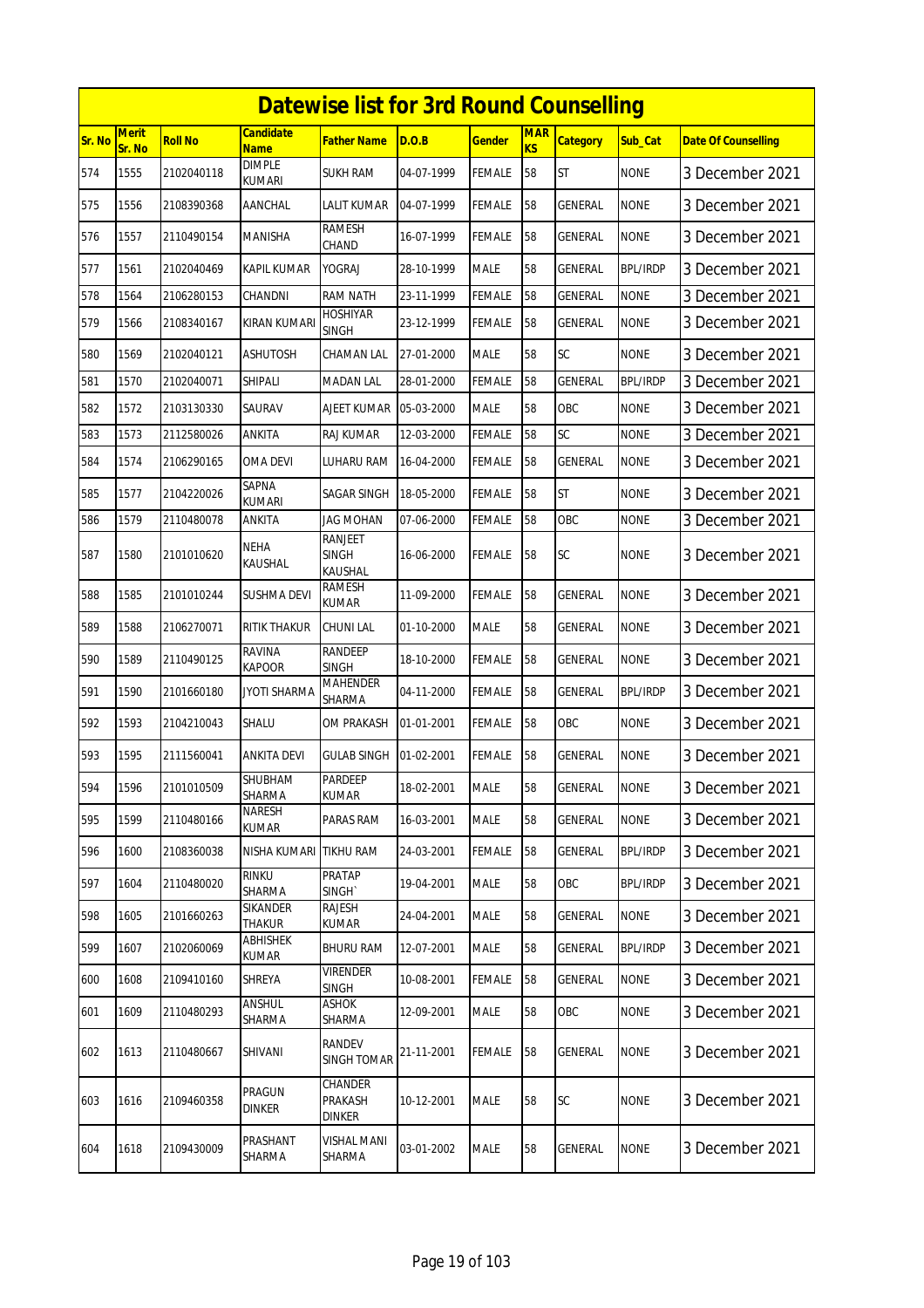|        |                 |                |                                 | <b>Datewise list for 3rd Round Counselling</b> |            |               |                         |                 |                                                               |                            |
|--------|-----------------|----------------|---------------------------------|------------------------------------------------|------------|---------------|-------------------------|-----------------|---------------------------------------------------------------|----------------------------|
| Sr. No | Merit<br>Sr. No | <b>Roll No</b> | <b>Candidate</b><br><b>Name</b> | <b>Father Name</b>                             | D.O.B      | <b>Gender</b> | <b>MAR</b><br><b>KS</b> | <b>Category</b> | Sub Cat                                                       | <b>Date Of Counselling</b> |
| 605    | 1619            | 2111550039     | <b>ABHISHEK</b>                 | <b>RAJ KUMAR</b>                               | 09-01-2002 | <b>MALE</b>   | 58                      | SC              | <b>NONE</b>                                                   | 3 December 2021            |
| 606    | 1620            | 2102040419     | <b>BHAN SINGH</b>               | CHATRO RAM                                     | 02-02-2002 | <b>MALE</b>   | 58                      | SC              | <b>BPL/IRDP</b>                                               | 3 December 2021            |
| 607    | 1622            | 2106290003     | VIKAS THAKUR                    | <b>VIRENDER</b><br>KUMAR                       | 20-02-2002 | <b>MALE</b>   | 58                      | GENERAL         | <b>NONE</b>                                                   | 3 December 2021            |
| 608    | 1623            | 2109410049     | ANKUSH                          | <b>BHINDER LAL</b>                             | 24-04-2002 | <b>MALE</b>   | 58                      | <b>GENERAL</b>  | <b>BPL/IRDP</b>                                               | 3 December 2021            |
| 609    | 1626            | 2104620017     | ANKITA                          | <b>NARESH</b><br><b>KUMAR</b>                  | 02-08-2002 | <b>FEMALE</b> | 58                      | <b>OBC</b>      | <b>NONE</b>                                                   | 3 December 2021            |
| 610    | 1631            | 2101010428     | KOMAL<br>SHARMA                 | PRAKASH<br>CHAND                               | 27-10-2002 | <b>FEMALE</b> | 58                      | <b>GENERAL</b>  | <b>NONE</b>                                                   | 3 December 2021            |
| 611    | 1632            | 2104220038     | VRISHABH<br><b>BEHAL</b>        | SOM RAJ                                        | 30-10-2002 | <b>MALE</b>   | 58                      | <b>SC</b>       | DEPENDEN<br><b>T/WARDS</b><br>OF EX-<br><b>SERVICEME</b><br>Ν | 3 December 2021            |
| 612    | 1633            | 2108370396     | PRERANA NEGI                    | <b>LOKENDER</b><br>SINGH NEGI                  | 12-11-2002 | <b>FEMALE</b> | 58                      | <b>ST</b>       | <b>NONE</b>                                                   | 3 December 2021            |
| 613    | 1638            | 2112570204     | NEHA KUMARI                     | SANJAY<br><b>KUMAR</b>                         | 05-02-2003 | <b>FEMALE</b> | 58                      | OBC             | <b>NONE</b>                                                   | 3 December 2021            |
| 614    | 1639            | 2109460111     | PRATEEK                         | RAJESH<br>KUMAR                                | 10-02-2003 | <b>MALE</b>   | 58                      | SC              | <b>NONE</b>                                                   | 3 December 2021            |
| 615    | 1640            | 2111560017     | KESHAV<br>SHARMA                | BHIMA NAND                                     | 13-03-2003 | <b>MALE</b>   | 58                      | GENERAL         | <b>NONE</b>                                                   | 3 December 2021            |
| 616    | 1641            | 2101010265     | VANDNA DEVI                     | <b>BHIM LAL</b>                                | 18-03-2003 | <b>FEMALE</b> | 58                      | GENERAL         | <b>NONE</b>                                                   | 3 December 2021            |
| 617    | 1643            | 2106280001     | <b>RICHA THAKUR</b>             | <b>BHAG SINGH</b>                              | 02-04-2003 | <b>FEMALE</b> | 58                      | <b>GENERAL</b>  | <b>NONE</b>                                                   | 3 December 2021            |
| 618    | 1644            | 2108400180     | SUNIL KUMAR                     | RAM LAL                                        | 05-04-2003 | <b>MALE</b>   | 58                      | OBC             | <b>NONE</b>                                                   | 3 December 2021            |
| 619    | 1646            | 2110480417     | LAKSHYA<br>THAKUR               | <b>NIRMAL</b><br><b>THAKUR</b>                 | 01-05-2003 | <b>MALE</b>   | 58                      | <b>GENERAL</b>  | <b>NONE</b>                                                   | 3 December 2021            |
| 620    | 1648            | 2108350262     | <b>MUSKAN</b>                   | <b>HEM RAJ</b>                                 | 04-06-2003 | <b>FEMALE</b> | 58                      | <b>GENERAL</b>  | <b>NONE</b>                                                   | 3 December 2021            |
| 621    | 1649            | 2108350080     | <b>SURBHI</b>                   | <b>DAN SINGH</b>                               | 06-06-2003 | <b>FEMALE</b> | 58                      | <b>GENERAL</b>  | <b>BPL/IRDP</b>                                               | 3 December 2021            |
| 622    | 1652            | 2103130323     | KANIKA                          | LEKH RAJ                                       | 10-07-2003 | <b>FEMALE</b> | 58                      | OBC             | <b>NONE</b>                                                   | 3 December 2021            |
| 623    | 1656            | 2108360029     | CHETAN                          | <b>HET RAM</b>                                 | 21-07-2003 | <b>MALE</b>   | 58                      | SC              | <b>NONE</b>                                                   | 3 December 2021            |
| 624    | 1657            | 2101020081     | ANJALI<br><b>KUMARI</b>         | <b>CHUNI LAL</b>                               | 27-07-2003 | <b>FEMALE</b> | 58                      | <b>SC</b>       | <b>NONE</b>                                                   | 3 December 2021            |
| 625    | 1658            | 2111550517     | <b>SHRUTI</b><br>PANDEY         | <b>VIVEK PANDEY 01-08-2003</b>                 |            | <b>FEMALE</b> | 58                      | GENERAL         | <b>NONE</b>                                                   | 3 December 2021            |
| 626    | 1659            | 2110490318     | YOGESH<br>TOMAR                 | ATTAR SINGH                                    | 07-08-2003 | <b>MALE</b>   | 58                      | GENERAL         | <b>NONE</b>                                                   | 3 December 2021            |
| 627    | 1661            | 2108370506     | <b>SIMRAN KAUR</b>              | <b>BALJEET</b><br><b>SINGH</b>                 | 22-08-2003 | <b>FEMALE</b> | 58                      | <b>SC</b>       | <b>NONE</b>                                                   | 3 December 2021            |
| 628    | 1663            | 2104170105     | <b>ADITI RANA</b>               | MADAN<br><b>MOHAN RANA</b>                     | 25-08-2003 | <b>FEMALE</b> | 58                      | GENERAL         | <b>NONE</b>                                                   | 3 December 2021            |
| 629    | 1664            | 2108370355     | pooja devi                      | MANOHAR LAL 29-08-2003                         |            | FEMALE        | 58                      | GENERAL         | <b>NONE</b>                                                   | 3 December 2021            |
| 630    | 1666            | 2108370375     | PRANJAL                         | <b>GOPAL SINGH</b>                             | 02-09-2003 | <b>MALE</b>   | 58                      | <b>GENERAL</b>  | <b>NONE</b>                                                   | 3 December 2021            |
| 631    | 1667            | 2101020092     | <b>EKTA</b>                     | <b>UDAY SINGH</b>                              | 04-09-2003 | <b>FEMALE</b> | 58                      | <b>GENERAL</b>  | <b>NONE</b>                                                   | 3 December 2021            |
| 632    | 1668            | 2108400072     | KAMINI                          | <b>BELI RAM</b>                                | 20-09-2003 | <b>FEMALE</b> | 58                      | <b>SC</b>       | <b>NONE</b>                                                   | 3 December 2021            |
| 633    | 1669            | 2103100154     | <b>RAKSHIT</b><br><b>BHARTI</b> | MEHAR<br>CHAND                                 | 05-10-2003 | <b>MALE</b>   | 58                      | <b>SC</b>       | <b>NONE</b>                                                   | 3 December 2021            |
| 634    | 1670            | 2103140040     | ANSHUMAN<br><b>KAUNDAL</b>      | <b>DEEPAK</b><br>KAUNDAL                       | 15-10-2003 | <b>MALE</b>   | 58                      | SC              | <b>NONE</b>                                                   | 3 December 2021            |
| 635    | 1671            | 2101020006     | SHWETA<br>SHARMA                | <b>RAMPAL</b><br>SANKHYAN                      | 16-10-2003 | FEMALE        | 58                      | <b>GENERAL</b>  | <b>BPL/IRDP</b>                                               | 3 December 2021            |
| 636    | 1672            | 2110520087     | KARISHMA                        | SITA RAM                                       | 25-10-2003 | FEMALE        | 58                      | OBC             | <b>NONE</b>                                                   | 3 December 2021            |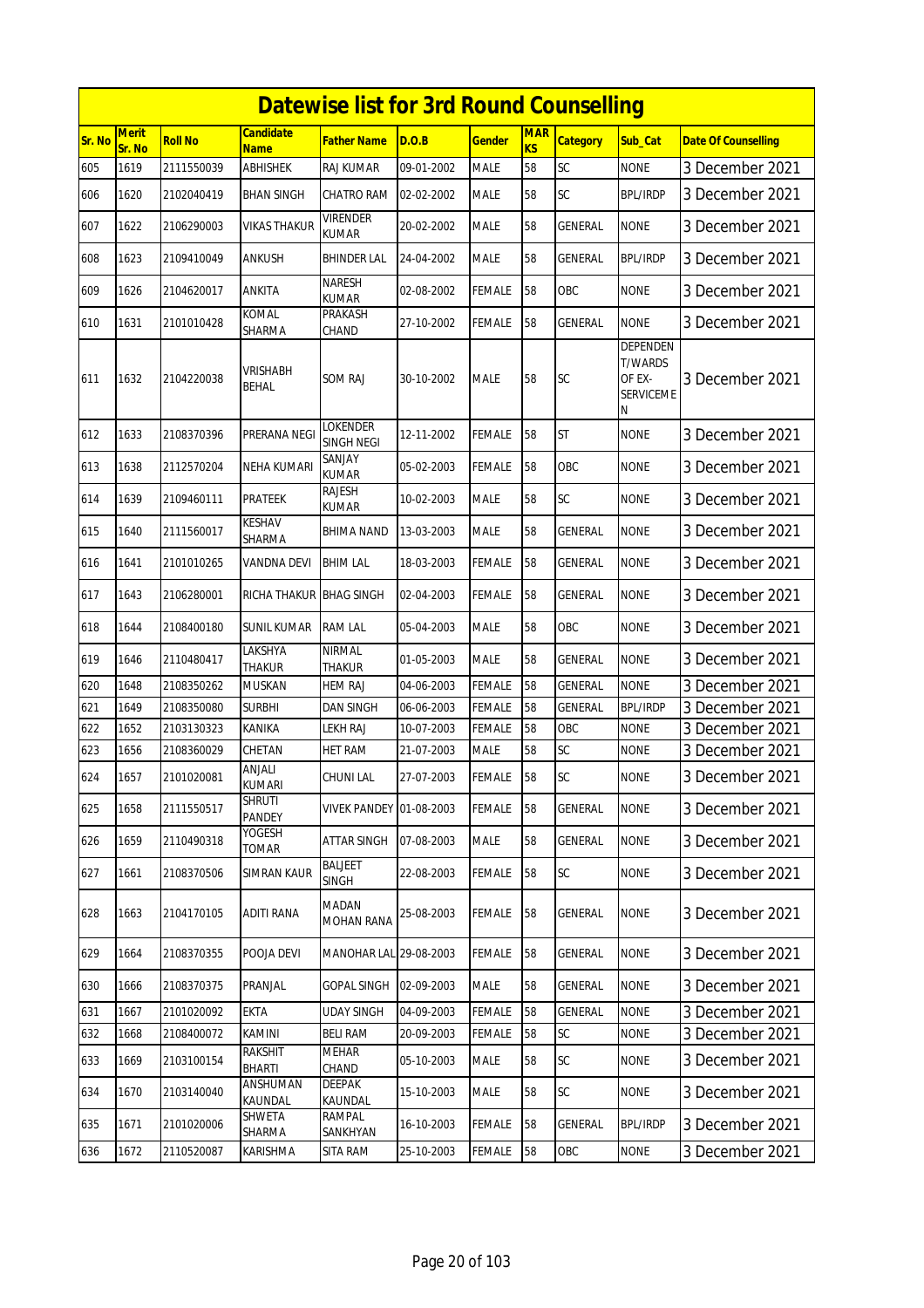|        |                 |                |                                 | <b>Datewise list for 3rd Round Counselling</b> |            |               |                  |                 |                 |                            |
|--------|-----------------|----------------|---------------------------------|------------------------------------------------|------------|---------------|------------------|-----------------|-----------------|----------------------------|
| Sr. No | Merit<br>Sr. No | <b>Roll No</b> | Candidate<br><b>Name</b>        | <b>Father Name</b>                             | D.O.B      | <b>Gender</b> | <b>MAR</b><br>KS | <b>Category</b> | Sub Cat         | <b>Date Of Counselling</b> |
| 637    | 1673            | 2103120383     | <b>DHRUV</b><br>SHARMA          | <b>ASHOK</b><br><b>KUMAR</b>                   | 03-11-2003 | <b>MALE</b>   | 58               | GENERAL         | <b>NONE</b>     | 3 December 2021            |
| 638    | 1675            | 2104150027     | ANJALI<br>THAKUR                | RANJEET<br>SINGH                               | 04-11-2003 | FEMALE        | 58               | GENERAL         | <b>NONE</b>     | 3 December 2021            |
| 639    | 1676            | 2108400173     | POOJA                           | <b>EGRAJ</b>                                   | 10-11-2003 | FEMALE        | 58               | <b>GENERAL</b>  | <b>NONE</b>     | 3 December 2021            |
| 640    | 1677            | 2110480164     | MANALIKA                        | SOHAN LAL                                      | 18-11-2003 | FEMALE        | 58               | SC              | <b>NONE</b>     | 3 December 2021            |
| 641    | 1684            | 2103120207     | SONALI                          | KARAM<br>CHAND                                 | 17-12-2003 | FEMALE        | 58               | SC              | <b>NONE</b>     | 3 December 2021            |
| 642    | 1685            | 2108360138     | ANJANA<br>KUMARI                | KHEM RAJ                                       | 17-12-2003 | FEMALE        | 58               | SC              | <b>NONE</b>     | 3 December 2021            |
| 643    | 1686            | 2101670028     | NISHA RANI                      | SHAKTI RAM                                     | 20-12-2003 | FEMALE        | 58               | SC              | <b>NONE</b>     | 3 December 2021            |
| 644    | 1688            | 2101010551     | <b>SARISTHI</b><br><b>GUPTA</b> | <b>MANISH</b><br><b>KUMAR</b><br><b>GUPTA</b>  | 28-12-2003 | FEMALE        | 58               | GENERAL         | <b>NONE</b>     | 3 December 2021            |
| 645    | 1691            | 2109460143     | ADARSH<br>BHARDWAJ              | VED PRAKASH                                    | 06-01-2004 | <b>MALE</b>   | 58               | <b>OBC</b>      | <b>NONE</b>     | 3 December 2021            |
| 646    | 1696            | 2109450039     | DEEPIKA<br>SHARMA               | HEMRAJ                                         | 26-01-2004 | FEMALE        | 58               | GENERAL         | <b>BPL/IRDP</b> | 3 December 2021            |
| 647    | 1698            | 2112580041     | Surbhi                          | <b>ISHWAR DASS</b>                             | 27-01-2004 | FEMALE        | 58               | OBC             | <b>NONE</b>     | 3 December 2021            |
| 648    | 1699            | 2108400017     | SHAGUN                          | RAKESH<br><b>KUMAR</b>                         | 30-01-2004 | FEMALE        | 58               | <b>GENERAL</b>  | <b>NONE</b>     | 3 December 2021            |
| 649    | 1700            | 2111530204     | <b>MANISH DUTT</b>              | MAHESH DUTT 07-02-2004                         |            | <b>MALE</b>   | 58               | SC              | <b>NONE</b>     | 3 December 2021            |
| 650    | 1701            | 2110480231     | NIKITA                          | <b>BHARAT</b><br><b>SINGH</b>                  | 13-02-2004 | FEMALE        | 58               | GENERAL         | <b>NONE</b>     | 3 December 2021            |
| 651    | 1702            | 2108350436     | <b>RITIK</b>                    | MADHO<br>PRASAD                                | 16-02-2004 | <b>MALE</b>   | 58               | GENERAL         | <b>NONE</b>     | 3 December 2021            |
| 652    | 1704            | 2108350242     | TANIKSHA                        | TABIYAT<br>KUMAR                               | 18-02-2004 | FEMALE        | 58               | GENERAL         | <b>NONE</b>     | 3 December 2021            |
| 653    | 1705            | 2110490616     | ARYAN<br>SHARMA                 | dinesh<br>CHAND                                | 19-02-2004 | <b>MALE</b>   | 58               | OBC             | <b>NONE</b>     | 3 December 2021            |
| 654    | 1706            | 2111560158     | <b>DIVYA</b><br>SHARMA          | SANDEEP                                        | 23-02-2004 | FEMALE        | 58               | GENERAL         | BPL/IRDP        | 3 December 2021            |
| 655    | 1707            | 2104230054     | PRIYANKA<br>THAKUR              | <b>BALWANT</b><br><b>SINGH</b>                 | 12-03-2004 | <b>FEMALE</b> | 58               | <b>GENERAL</b>  | <b>NONE</b>     | 3 December 2021            |
| 656    | 1708            | 2108380243     | <b>VIPUL</b>                    | CHAMAN LAL                                     | 16-03-2004 | <b>MALE</b>   | 58               | GENERAL         | <b>NONE</b>     | 3 December 2021            |
| 657    | 1710            | 2101010621     | AMAN<br>KAUSHAL                 | <b>RANJEET</b><br><b>SINGH</b><br>KAUSHAL      | 06-04-2004 | <b>MALE</b>   | 58               | SC              | <b>NONE</b>     | 3 December 2021            |
| 658    | 1712            | 2101660243     | RIYA                            | ANIL KUMAR                                     | 11-04-2004 | <b>FEMALE</b> | 58               | GENERAL         | <b>BPL/IRDP</b> | 3 December 2021            |
| 659    | 1714            | 2106290161     | AASTHA                          | <b>JAGAR NATH</b>                              | 26-05-2004 | <b>FEMALE</b> | 58               | GENERAL         | <b>NONE</b>     | 3 December 2021            |
| 660    | 1715            | 2102040580     | <b>KUMARI</b><br>SHEETAL        | <b>SHIV KUMAR</b>                              | 30-05-2004 | <b>FEMALE</b> | 58               | <b>ST</b>       | <b>NONE</b>     | 3 December 2021            |
| 661    | 1718            | 2104200128     | <b>SURJEET KAUR</b>             | <b>SEWA SINGH</b>                              | 28-07-1984 | FEMALE        | 57               | SC              | <b>NONE</b>     | 3 December 2021            |
| 662    | 1719            | 2103110230     | ANUJ KUMAR                      | <b>GIAN CHAND</b>                              | 08-07-1987 | <b>MALE</b>   | 57               | SC              | <b>NONE</b>     | 3 December 2021            |
| 663    | 1721            | 2111560342     | AMIT KUMAR<br>CHANDEL           | ROSHAN LAL<br>CHANDEL                          | 26-12-1988 | <b>MALE</b>   | 57               | SC              | <b>NONE</b>     | 3 December 2021            |
| 664    | 1722            | 2103110012     | KANCHAN<br>kumari               | RAJENDER<br>PAUL                               | 09-02-1990 | FEMALE        | 57               | GENERAL         | <b>NONE</b>     | 3 December 2021            |
| 665    | 1723            | 2108370055     | ASHA KUMARI                     | <b>GOPAL SINGH</b>                             | 15-05-1991 | <b>FEMALE</b> | 57               | <b>ST</b>       | <b>NONE</b>     | 3 December 2021            |
| 666    | 1725            | 2109460089     | PRIYA                           | <b>MELA RAM</b>                                | 17-08-1991 | FEMALE        | 57               | SC              | <b>NONE</b>     | 3 December 2021            |
| 667    | 1726            | 2104230131     | Shilpa                          | KASHMIR<br><b>SINGH</b>                        | 12-07-1992 | <b>FEMALE</b> | 57               | <b>GENERAL</b>  | <b>NONE</b>     | 3 December 2021            |
| 668    | 1727            | 2104220134     | <b>NEHA THAKUR</b>              | ANCHAL<br>THAKUR                               | 19-11-1992 | FEMALE        | 57               | GENERAL         | <b>NONE</b>     | 3 December 2021            |
| 669    | 1729            | 2110480114     | PRIYANKA<br>RAWAT               | MAN SINGH                                      | 07-03-1993 | FEMALE        | 57               | GENERAL         | <b>NONE</b>     | 3 December 2021            |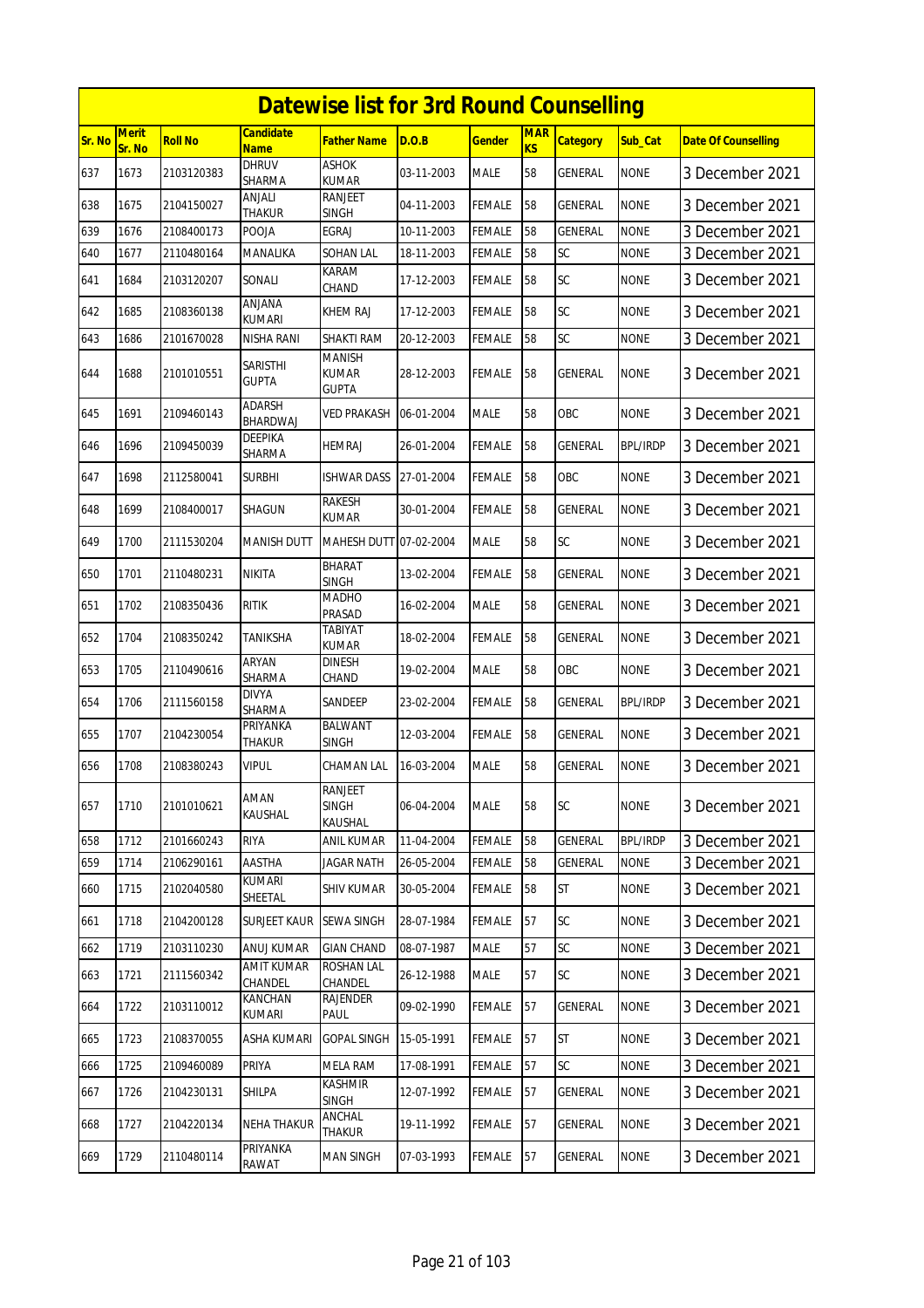|        |                        |                |                                 | <b>Datewise list for 3rd Round Counselling</b> |            |               |                  |                 |                                                        |                            |
|--------|------------------------|----------------|---------------------------------|------------------------------------------------|------------|---------------|------------------|-----------------|--------------------------------------------------------|----------------------------|
| Sr. No | <b>Merit</b><br>Sr. No | <b>Roll No</b> | <b>Candidate</b><br>Name        | <b>Father Name</b>                             | D.O.B      | <b>Gender</b> | <b>MAR</b><br>KS | <b>Category</b> | Sub Cat                                                | <b>Date Of Counselling</b> |
| 670    | 1730                   | 2106290326     | <b>GOVIND SINGH</b>             | <b>SHER SINGH</b>                              | 31-08-1993 | <b>MALE</b>   | 57               | GENERAL         | <b>NONE</b>                                            | 3 December 2021            |
| 671    | 1731                   | 2101660287     | PULKIT<br>SHARMA                | RAM CHAND                                      | 30-11-1993 | <b>MALE</b>   | 57               | GENERAL         | <b>NONE</b>                                            | 3 December 2021            |
| 672    | 1733                   | 2110490461     | REENA KUMARI                    | BALBEER<br><b>SINGH</b>                        | 01-03-1994 | <b>FEMALE</b> | 57               | SC              | <b>NONE</b>                                            | 3 December 2021            |
| 673    | 1735                   | 2110480659     | <b>REETA DEVI</b>               | UJAGAR SINGH 09-10-1994                        |            | <b>FEMALE</b> | 57               | <b>GENERAL</b>  | <b>NONE</b>                                            | 3 December 2021            |
| 674    | 1736                   | 2110480030     | SHIV KUMAR                      | <b>JASWANT</b><br><b>SINGH</b>                 | 12-11-1994 | <b>MALE</b>   | 57               | SC              | <b>NONE</b>                                            | 3 December 2021            |
| 675    | 1737                   | 2111560517     | SITA DEVI                       | <b>BALA RAM</b>                                | 09-12-1994 | <b>FEMALE</b> | 57               | SC              | <b>NONE</b>                                            | 3 December 2021            |
| 676    | 1738                   | 2108370201     | SHUBHAM<br>BHARTI               | PRAKASH<br>CHAND                               | 19-01-1995 | <b>MALE</b>   | 57               | SC              | none                                                   | 3 December 2021            |
| 677    | 1739                   | 2108370020     | SANVI SAKLANI                   | <b>SHER SINGH</b>                              | 12-03-1995 | <b>FEMALE</b> | 57               | GENERAL         | <b>NONE</b>                                            | 3 December 2021            |
| 678    | 1740                   | 2101010106     | <b>ABHISHEK</b><br><b>KUMAR</b> | <b>AMAR NATH</b>                               | 28-03-1995 | <b>MALE</b>   | 57               | <b>GENERAL</b>  | <b>NONE</b>                                            | 3 December 2021            |
| 679    | 1742                   | 2104150100     | POOJA DEVI                      | <b>SHIV RAM</b>                                | 01-06-1995 | <b>FEMALE</b> | 57               | GENERAL         | <b>NONE</b>                                            | 3 December 2021            |
| 680    | 1746                   | 2104230104     | <b>NAMITA</b><br>DHADWAL        | <b>BALVINDER</b><br><b>SINGH</b><br>DHADWAL    | 20-05-1996 | <b>FEMALE</b> | 57               | GENERAL         | <b>NONE</b>                                            | 3 December 2021            |
| 681    | 1747                   | 2102040196     | <b>MANESH</b>                   | <b>CHAIN LAL</b>                               | 02-06-1996 | <b>MALE</b>   | 57               | GENERAL         | <b>BPL/IRDP</b>                                        | 3 December 2021            |
| 682    | 1749                   | 2110480149     | <b>MAMRAJ</b><br>CHAUHAN        | TOTA RAM                                       | 16-12-1996 | <b>MALE</b>   | 57               | GENERAL         | <b>NONE</b>                                            | 3 December 2021            |
| 683    | 1750                   | 2106290104     | NEELAM                          | <b>DINESH</b><br><b>KUMAR</b>                  | 20-12-1996 | <b>FEMALE</b> | 57               | <b>ST</b>       | <b>NONE</b>                                            | 3 December 2021            |
| 684    | 1751                   | 2106290499     | <b>DIMPI</b>                    | <b>CHET RAM</b>                                | 26-12-1996 | <b>FEMALE</b> | 57               | <b>GENERAL</b>  | <b>BPL/IRDP</b>                                        | 3 December 2021            |
| 685    | 1752                   | 2111560307     | SAVITA VERMA                    | <b>DEVENDER</b><br><b>SINGH</b>                | 12-01-1997 | FEMALE        | 57               | GENERAL         | <b>NONE</b>                                            | 3 December 2021            |
| 686    | 1754                   | 2110480200     | DHEERAJ<br><b>KUMAR</b>         | RAMJATAN                                       | 04-03-1997 | <b>MALE</b>   | 57               | <b>SC</b>       | <b>NONE</b>                                            | 3 December 2021            |
| 687    | 1755                   | 2101020634     | <b>ASHISH</b><br><b>KUMAR</b>   | <b>JAGDISH</b><br>CHAND                        | 17-03-1997 | <b>MALE</b>   | 57               | <b>GENERAL</b>  | DEPENDEN<br>T/WARDS<br>OF EX-<br><b>SERVICEME</b><br>Ν | 3 December 2021            |
| 688    | 1756                   | 2111560083     | <b>MANISHA</b><br><b>VERMA</b>  | <b>VIRENDER</b><br><b>VERMA</b>                | 11-06-1997 | <b>FEMALE</b> | 57               | <b>GENERAL</b>  | <b>NONE</b>                                            | 3 December 2021            |
| 689    | 1757                   | 2110480455     | ROHIT                           | <b>MANGI RAM</b>                               | 11-12-1997 | <b>MALE</b>   | 57               | <b>GENERAL</b>  | <b>NONE</b>                                            | 3 December 2021            |
| 690    | 1759                   | 2110480029     | NARENDER<br>CHAUHAN             | <b>MADAN</b><br>CHAUHAN                        | 25-12-1997 | <b>MALE</b>   | 57               | GENERAL         | <b>NONE</b>                                            | 3 December 2021            |
| 691    | 1760                   | 2110500022     | ASHISH<br><b>KUMAR</b>          | <b>VIRENDER</b><br><b>SINGH</b>                | 15-02-1998 | <b>MALE</b>   | 57               | SC              | <b>NONE</b>                                            | 3 December 2021            |
| 692    | 1762                   | 2110480707     | <b>LALIT KUMAR</b>              | <b>RAMNATH</b>                                 | 03-03-1998 | <b>MALE</b>   | 57               | SC              | <b>NONE</b>                                            | 3 December 2021            |
| 693    | 1763                   | 2106290183     | <b>MANJU DEVI</b>               | <b>MAHENDER</b><br><b>SINGH</b>                | 21-04-1998 | <b>FEMALE</b> | 57               | <b>GENERAL</b>  | <b>NONE</b>                                            | 3 December 2021            |
| 694    | 1765                   | 2110480705     | AKSHAY<br>KUMAR                 | <b>SUSHIL</b><br><b>KUMAR</b>                  | 28-04-1998 | <b>MALE</b>   | 57               | <b>SC</b>       | <b>NONE</b>                                            | 3 December 2021            |
| 695    | 1766                   | 2108350221     | PAWAN<br>KUMAR                  | CHOUDHARY                                      | 01-06-1998 | <b>MALE</b>   | 57               | <b>SC</b>       | <b>NONE</b>                                            | 3 December 2021            |
| 696    | 1767                   | 2110490535     | KUMARI<br>RAVEENA               | JAGAT SINGH                                    | 26-06-1998 | <b>FEMALE</b> | 57               | GENERAL         | <b>NONE</b>                                            | 3 December 2021            |
| 697    | 1768                   | 2109650001     | SANGEETA<br>MEHTA               | <b>LALIT MEHTA</b>                             | 15-08-1998 | <b>FEMALE</b> | 57               | GENERAL         | <b>NONE</b>                                            | 3 December 2021            |
| 698    | 1769                   | 2104160203     | SAPNA DEVI                      | ASHOK<br>KUMAR                                 | 07-09-1998 | <b>FEMALE</b> | 57               | SC              | <b>NONE</b>                                            | 3 December 2021            |
| 699    | 1770                   | 2104190011     | SANGINI                         | RAJ KUMAR                                      | 28-09-1998 | <b>FEMALE</b> | 57               | <b>SC</b>       | <b>NONE</b>                                            | 3 December 2021            |
| 700    | 1773                   | 2102040402     | HIMANI<br>THAKUR                | <b>RAVINDER</b><br><b>KUMAR</b>                | 07-11-1998 | <b>FEMALE</b> | 57               | <b>GENERAL</b>  | <b>BPL/IRDP</b>                                        | 3 December 2021            |
| 701    | 1774                   | 2108350355     | SHIVANI<br>thakur               | <b>SURESH</b><br>Kumar                         | 07-11-1998 | <b>FEMALE</b> | 57               | <b>GENERAL</b>  | <b>SPORTS</b>                                          | 3 December 2021            |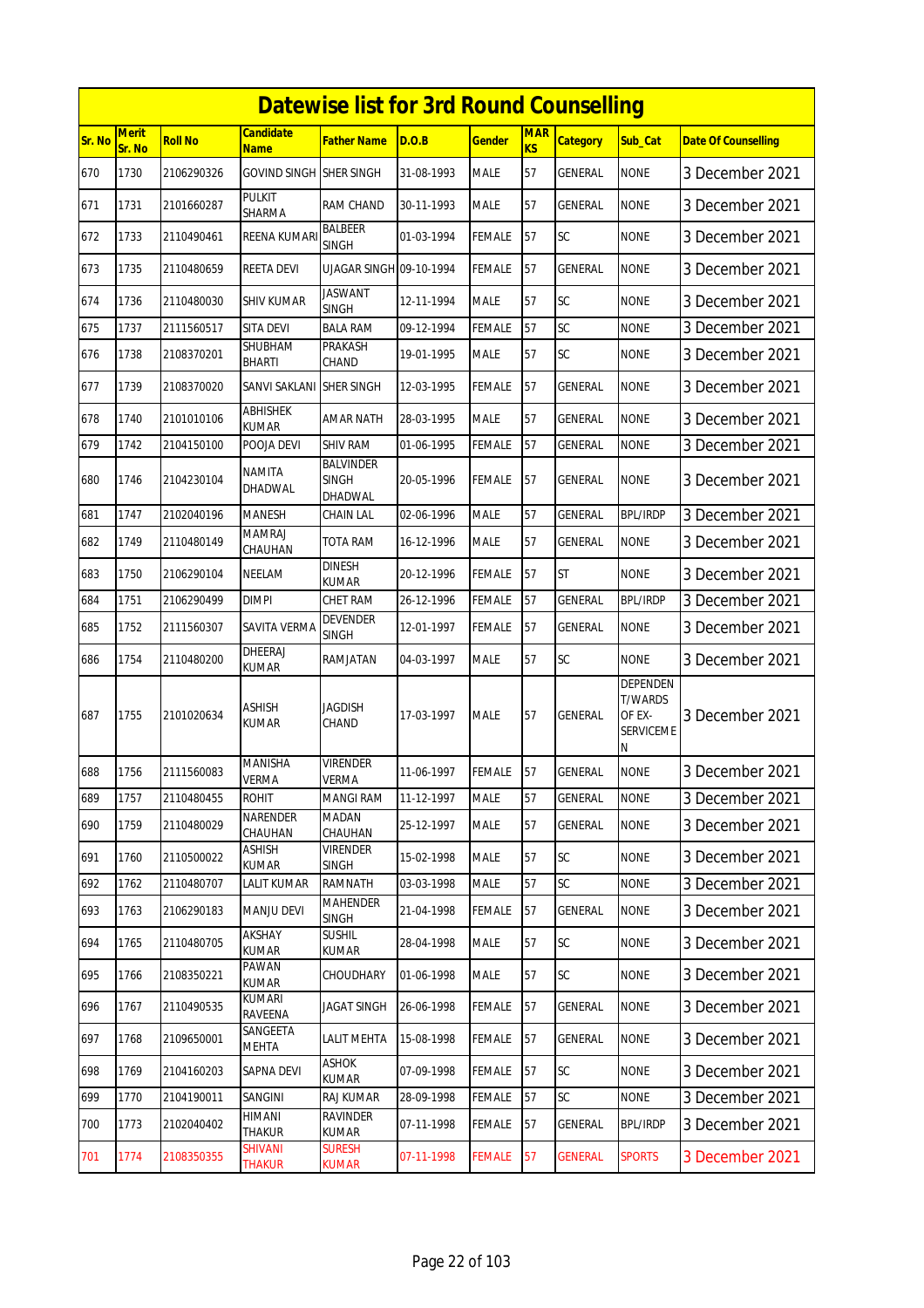|        |                        |                |                                 | <b>Datewise list for 3rd Round Counselling</b> |            |               |                         |                 |                 |                            |
|--------|------------------------|----------------|---------------------------------|------------------------------------------------|------------|---------------|-------------------------|-----------------|-----------------|----------------------------|
| Sr. No | <b>Merit</b><br>Sr. No | <b>Roll No</b> | <b>Candidate</b><br><b>Name</b> | <b>Father Name</b>                             | D.O.B      | <b>Gender</b> | <b>MAR</b><br><b>KS</b> | <b>Category</b> | Sub_Cat         | <b>Date Of Counselling</b> |
| 702    | 1778                   | 2110490712     | RANJNA                          | <b>RAGHUVEER</b><br>SINGH                      | 19-01-1999 | FEMALE        | 57                      | SC              | <b>NONE</b>     | 3 December 2021            |
| 703    | 1781                   | 2110520089     | MANOJ                           | DEEP CHAND                                     | 10-04-1999 | <b>MALE</b>   | 57                      | OBC             | <b>NONE</b>     | 3 December 2021            |
| 704    | 1782                   | 2110480072     | JYOTI SHARMA                    | <b>RAMESH</b>                                  | 20-04-1999 | FEMALE        | 57                      | OBC             | <b>NONE</b>     | 3 December 2021            |
| 705    | 1783                   | 2110480578     | <b>SNEHA</b>                    | <b>BAHADUR</b><br><b>SINGH</b>                 | 20-04-1999 | FEMALE        | 57                      | GENERAL         | <b>NONE</b>     | 3 December 2021            |
| 706    | 1784                   | 2101020580     | JYOTI                           | Jagdish<br>CHAND                               | 26-05-1999 | FEMALE        | 57                      | GENERAL         | <b>NONE</b>     | 3 December 2021            |
| 707    | 1786                   | 2110480605     | VAISHALI<br>CHAUHAN             | DURGA SINGH                                    | 03-06-1999 | FEMALE        | 57                      | SC              | <b>NONE</b>     | 3 December 2021            |
| 708    | 1788                   | 2108350375     | <b>REENA</b><br>SHARMA          | HARI SINGH                                     | 14-07-1999 | <b>FEMALE</b> | 57                      | GENERAL         | <b>NONE</b>     | 3 December 2021            |
| 709    | 1791                   | 2110500004     | SAJAL BHATIA                    | SOHAN LAL                                      | 22-07-1999 | FEMALE        | 57                      | SC              | <b>NONE</b>     | 3 December 2021            |
| 710    | 1792                   | 2102040581     | ANEESH<br>KUMAR                 | BHAGAT RAM                                     | 30-07-1999 | <b>MALE</b>   | 57                      | SC              | <b>NONE</b>     | 3 December 2021            |
| 711    | 1793                   | 2109440081     | DIKSHA<br>SHARMA                | <b>BALWAN</b><br>SHARMA                        | 01-08-1999 | FEMALE        | 57                      | GENERAL         | <b>NONE</b>     | 3 December 2021            |
| 712    | 1795                   | 2106290304     | <b>PRIYA</b>                    | RAVINDER<br>SINGH                              | 14-08-1999 | FEMALE        | 57                      | GENERAL         | <b>NONE</b>     | 3 December 2021            |
| 713    | 1797                   | 2106280092     | DAVENDER<br>KUMAR               | HIRA LAL                                       | 12-09-1999 | MALE          | 57                      | SC              | <b>NONE</b>     | 3 December 2021            |
| 714    | 1798                   | 2101010025     | NIKHAL<br>KAUNDAL               | <b>DEV RAJ</b><br>KAUNDAL                      | 19-09-1999 | <b>MALE</b>   | 57                      | SC              | <b>NONE</b>     | 3 December 2021            |
| 715    | 1800                   | 2106290516     | dharmender<br><b>THAKUR</b>     | <b>GOVIND RAM</b>                              | 10-11-1999 | <b>MALE</b>   | 57                      | GENERAL         | <b>NONE</b>     | 3 December 2021            |
| 716    | 1802                   | 2106290482     | GEETANJLI<br><b>GULERIA</b>     | <b>UPINDER</b><br><b>GULERIA</b>               | 27-11-1999 | FEMALE        | 57                      | GENERAL         | <b>BPL/IRDP</b> | 3 December 2021            |
| 717    | 1803                   | 2102030002     | SHILPA                          | JAI SINGH                                      | 20-01-2000 | <b>FEMALE</b> | 57                      | GENERAL         | <b>NONE</b>     | 3 December 2021            |
| 718    | 1804                   | 2104170123     | <b>TENZIN TARGE</b>             | NAWANG<br>CHHERING                             | 28-01-2000 | <b>MALE</b>   | 57                      | <b>ST</b>       | <b>NONE</b>     | 3 December 2021            |
| 719    | 1806                   | 2108680183     | <b>KUSUM LATA</b>               | SANTOSH DEV                                    | 10-02-2000 | FEMALE        | 57                      | GENERAL         | <b>BPL/IRDP</b> | 3 December 2021            |
| 720    | 1807                   | 2106270038     | <b>MANMOHAN</b><br>SINGH        | TEJ RAM                                        | 20-02-2000 | <b>MALE</b>   | 57                      | SC              | <b>NONE</b>     | 3 December 2021            |
| 721    | 1808                   | 2110480165     | KAVITA                          | <b>SOHAN LAL</b>                               | 02-03-2000 | FEMALE        | 57                      | SC              | <b>NONE</b>     | 3 December 2021            |
| 722    | 1809                   | 2104170204     | RAVI KUMAR                      | <b>DUNI CHAND</b>                              | 10-03-2000 | <b>MALE</b>   | 57                      | <b>ST</b>       | <b>NONE</b>     | 3 December 2021            |
| 723    | 1810                   | 2110480297     | POOJA RANI                      | DATTA RAM                                      | 02-04-2000 | <b>FEMALE</b> | 57                      | GENERAL         | <b>NONE</b>     | 3 December 2021            |
| 724    | 1811                   | 2110510206     | <b>MAMTA DEVI</b>               | <b>BHEEM SINGH</b>                             | 04-04-2000 | <b>FEMALE</b> | 57                      | GENERAL         | <b>NONE</b>     | 3 December 2021            |
| 725    | 1813                   | 2104150041     | VISHAL KUMAR RAJ KUMAR          |                                                | 10-04-2000 | <b>MALE</b>   | 57                      | GENERAL         | <b>NONE</b>     | 3 December 2021            |
| 726    | 1815                   | 2110490629     | ROBIN SINGH                     | <b>RAMESH</b>                                  | 12-05-2000 | <b>MALE</b>   | 57                      | GENERAL         | <b>NONE</b>     | 3 December 2021            |
| 727    | 1822                   | 2110480068     | GAURAV                          | BABU RAM                                       | 19-07-2000 | <b>MALE</b>   | 57                      | SC              | <b>NONE</b>     | 3 December 2021            |
| 728    | 1824                   | 2102080088     | MANOJ<br>kumar                  | <b>SUNI RAM</b>                                | 31-08-2000 | <b>MALE</b>   | 57                      | SC              | <b>NONE</b>     | 3 December 2021            |
| 729    | 1825                   | 2110490197     | Priti<br>CHAUHAN                | RAJU RAM                                       | 06-09-2000 | FEMALE        | 57                      | SC              | <b>NONE</b>     | 3 December 2021            |
| 730    | 1827                   | 2110490550     | USHA DEVI                       | <b>HARI SINGH</b>                              | 03-10-2000 | FEMALE        | 57                      | OBC             | <b>NONE</b>     | 3 December 2021            |
| 731    | 1828                   | 2106270028     | NISHA KUMARI                    | CHAMAN LAL                                     | 13-10-2000 | FEMALE        | 57                      | GENERAL         | <b>BPL/IRDP</b> | 3 December 2021            |
| 732    | 1831                   | 2111530044     | HIMANI<br>SHARMA                | RAM CHAND                                      | 17-11-2000 | <b>FEMALE</b> | 57                      | GENERAL         | <b>NONE</b>     | 3 December 2021            |
| 733    | 1832                   | 2102040137     | GAURAV<br>SURYAVANSHI           | BHAGAT RAM                                     | 28-12-2000 | MALE          | 57                      | <b>SC</b>       | <b>NONE</b>     | 3 December 2021            |
| 734    | 1833                   | 2110500047     | EKTA<br>CHAUHAN                 | KAKU RAM                                       | 01-01-2001 | FEMALE        | 57                      | SC              | <b>NONE</b>     | 3 December 2021            |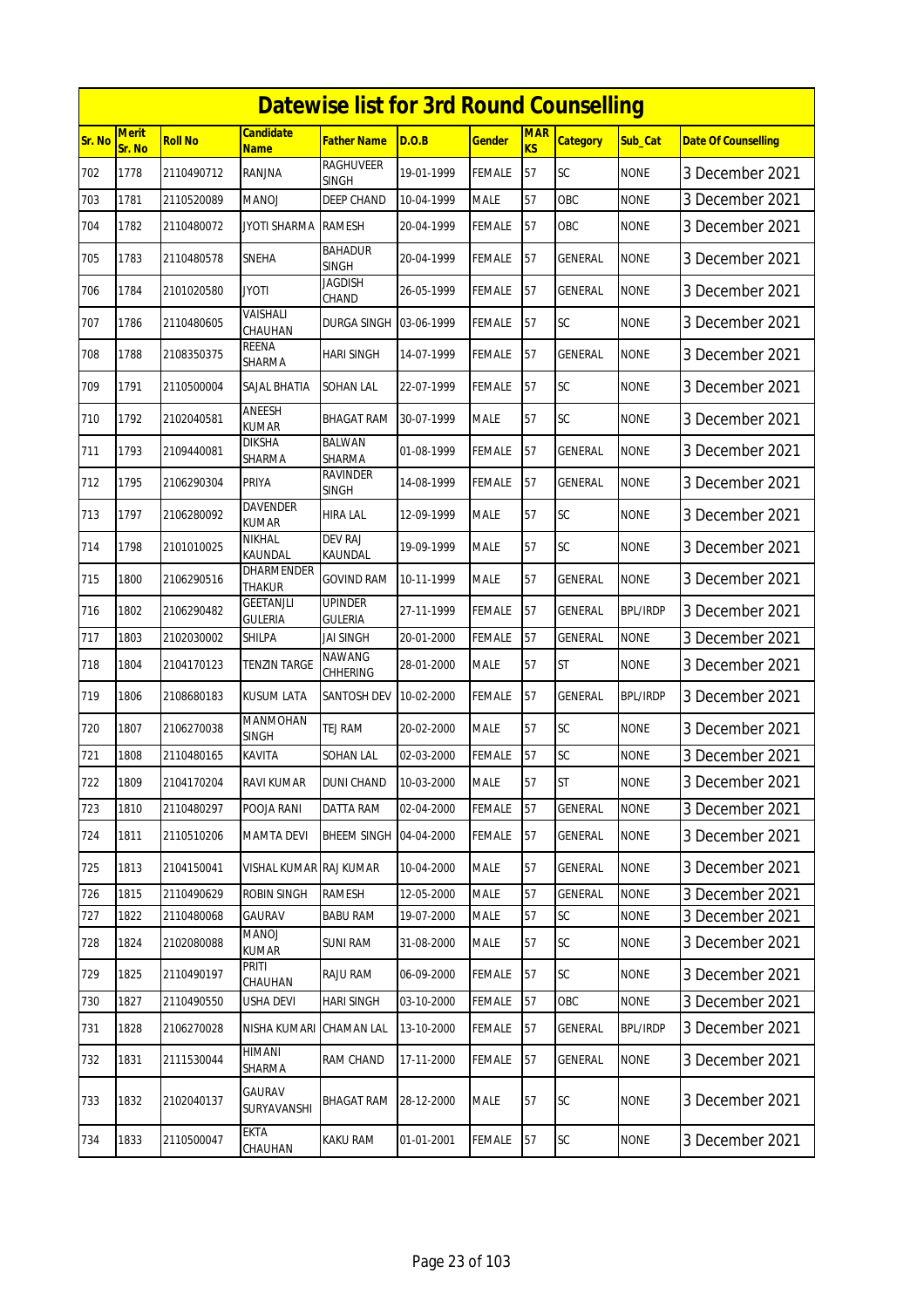|        | <b>Datewise list for 3rd Round Counselling</b><br><b>Candidate</b> |                |                            |                                 |            |               |                              |                 |                 |                            |  |  |
|--------|--------------------------------------------------------------------|----------------|----------------------------|---------------------------------|------------|---------------|------------------------------|-----------------|-----------------|----------------------------|--|--|
| Sr. No | Merit<br>Sr. No                                                    | <b>Roll No</b> | <b>Name</b>                | <b>Father Name</b>              | D.O.B      | <b>Gender</b> | <b>MAR</b><br>K <sub>S</sub> | <b>Category</b> | Sub_Cat         | <b>Date Of Counselling</b> |  |  |
| 735    | 1834                                                               | 2103120200     | VIKASH<br><b>KUMAR</b>     | <b>RAVI KUMAR</b>               | 05-01-2001 | <b>FEMALE</b> | 57                           | SC              | <b>NONE</b>     | 3 December 2021            |  |  |
| 736    | 1836                                                               | 2110490048     | CHETANYA                   | MAM CHAND                       | 07-01-2001 | <b>MALE</b>   | 57                           | <b>SC</b>       | <b>NONE</b>     | 3 December 2021            |  |  |
| 737    | 1837                                                               | 2110490071     | <b>KAJAL THAKUR</b>        | PURAN CHAND 25-01-2001          |            | <b>FEMALE</b> | 57                           | <b>GENERAL</b>  | <b>BPL/IRDP</b> | 3 December 2021            |  |  |
| 738    | 1838                                                               | 2104230121     | SHILPA BHARTI              | <b>ASHOK</b><br><b>KUMAR</b>    | 10-02-2001 | <b>FEMALE</b> | 57                           | SC              | <b>NONE</b>     | 3 December 2021            |  |  |
| 739    | 1839                                                               | 2103140018     | HIMANSHU<br><b>BHARTI</b>  | <b>RAMESH</b><br>CHAND          | 14-02-2001 | <b>MALE</b>   | 57                           | SC              | <b>NONE</b>     | 3 December 2021            |  |  |
| 740    | 1840                                                               | 2110480726     | RITIKA<br>CHAUHAN          | PARTAP SINGH 13-03-2001         |            | <b>FEMALE</b> | 57                           | <b>GENERAL</b>  | <b>NONE</b>     | 3 December 2021            |  |  |
| 741    | 1842                                                               | 2104160119     | <b>DIKSHA</b><br>PARMAR    | <b>MANJEET</b><br><b>SINGH</b>  | 23-04-2001 | <b>FEMALE</b> | 57                           | GENERAL         | <b>NONE</b>     | 3 December 2021            |  |  |
| 742    | 1843                                                               | 2108370179     | AKANKSHA<br>SHARMA         | <b>SITA RAM</b>                 | 30-04-2001 | <b>FEMALE</b> | 57                           | <b>GENERAL</b>  | <b>NONE</b>     | 3 December 2021            |  |  |
| 743    | 1844                                                               | 2110480619     | BHARTI DEVI                | SH.NARESH<br><b>KUMAR</b>       | 08-05-2001 | <b>FEMALE</b> | 57                           | SC              | <b>NONE</b>     | 3 December 2021            |  |  |
| 744    | 1846                                                               | 2111560500     | PREETI                     | SH. INDER<br><b>SINGH</b>       | 15-05-2001 | <b>FEMALE</b> | 57                           | SC              | <b>NONE</b>     | 3 December 2021            |  |  |
| 745    | 1847                                                               | 2109450046     | <b>DIVYA</b><br>SHARMA     | <b>DEVENDER</b><br><b>KUMAR</b> | 19-05-2001 | <b>FEMALE</b> | 57                           | OBC             | <b>NONE</b>     | 3 December 2021            |  |  |
| 746    | 1848                                                               | 2112600295     | ANKITA<br>SHARMA           | <b>JATINDER</b><br>KUMAR        | 19-05-2001 | <b>FEMALE</b> | 57                           | GENERAL         | <b>NONE</b>     | 3 December 2021            |  |  |
| 747    | 1849                                                               | 2102040114     | DEEPANJALI                 | YOGESH                          | 15-06-2001 | <b>FEMALE</b> | 57                           | OBC             | <b>NONE</b>     | 3 December 2021            |  |  |
| 748    | 1850                                                               | 2110480613     | ANKIT KUMAR                | <b>ANIL KUMAR</b>               | 01-07-2001 | <b>MALE</b>   | 57                           | <b>OBC</b>      | <b>BPL/IRDP</b> | 3 December 2021            |  |  |
| 749    | 1851                                                               | 2104200025     | <b>KHUSHBOO</b><br>KOUNDAL | PAWAN<br><b>KUMAR</b>           | 24-07-2001 | <b>FEMALE</b> | 57                           | OBC             | PHH             | 3 December 2021            |  |  |
| 750    | 1854                                                               | 2109450120     | <b>SHRUTI</b><br>THAKUR    | AMAR CHAND                      | 15-10-2001 | <b>FEMALE</b> | 57                           | GENERAL         | <b>NONE</b>     | 3 December 2021            |  |  |
| 751    | 1855                                                               | 2109460246     | <b>ROHIT</b>               | <b>KIRPA RAM</b>                | 15-10-2001 | <b>MALE</b>   | 57                           | <b>GENERAL</b>  | <b>BPL/IRDP</b> | 3 December 2021            |  |  |
| 752    | 1856                                                               | 2108370157     | DHEERAJ<br><b>VERMA</b>    | <b>DEENA NATH</b>               | 16-12-2001 | <b>MALE</b>   | 57                           | GENERAL         | <b>NONE</b>     | 3 December 2021            |  |  |
| 753    | 1858                                                               | 2103120087     | KARTIK DOGRA               | PRITHVI<br>CHAND                | 02-01-2002 | <b>MALE</b>   | 57                           | OBC             | <b>NONE</b>     | 3 December 2021            |  |  |
| 754    | 1859                                                               | 2112570299     | <b>RAHUL BHATIA</b>        | <b>BRINDER</b><br><b>KUMAR</b>  | 06-01-2002 | <b>MALE</b>   | 57                           | SC              | <b>NONE</b>     | 3 December 2021            |  |  |
| 755    | 1860                                                               | 2108400102     | SAMRITI<br><b>KUMARI</b>   | NANAK<br>CHAND                  | 18-01-2002 | <b>FEMALE</b> | 57                           | <b>GENERAL</b>  | <b>NONE</b>     | 3 December 2021            |  |  |
| 756    | 1862                                                               | 2108340132     | <b>DESH RAJ</b>            | PARAM DEV                       | 01-02-2002 | MALE          | 57                           | SC              | <b>NONE</b>     | 3 December 2021            |  |  |
| 757    | 1863                                                               | 2104150019     | <b>JYOTI</b>               | <b>RAJESH</b><br><b>KUMAR</b>   | 13-02-2002 | <b>FEMALE</b> | 57                           | <b>GENERAL</b>  | <b>NONE</b>     | 3 December 2021            |  |  |
| 758    | 1864                                                               | 2112580125     | <b>ABHISHEK</b><br>BADOGA  | CHHOTU RAM                      | 06-03-2002 | <b>MALE</b>   | 57                           | <b>SC</b>       | <b>NONE</b>     | 3 December 2021            |  |  |
| 759    | 1865                                                               | 2106280166     | LAL CHAND                  | YAGYA CHAND 23-04-2002          |            | <b>MALE</b>   | 57                           | <b>GENERAL</b>  | <b>NONE</b>     | 3 December 2021            |  |  |
| 760    | 1866                                                               | 2109410126     | PRAVEEN                    | RAM LAL                         | 18-05-2002 | MALE          | 57                           | <b>GENERAL</b>  | <b>BPL/IRDP</b> | 3 December 2021            |  |  |
| 761    | 1867                                                               | 2108680086     | PALLAVI                    | <b>SURESH</b><br>kumar          | 01-06-2002 | <b>FEMALE</b> | 57                           | <b>GENERAL</b>  | <b>NONE</b>     | 3 December 2021            |  |  |
| 762    | 1870                                                               | 2109650032     | <b>HARSHITA</b><br>SHARMA  | girish<br>SHARMA                | 12-07-2002 | <b>FEMALE</b> | 57                           | GENERAL         | <b>NONE</b>     | 3 December 2021            |  |  |
| 763    | 1871                                                               | 2109450150     | <b>RICHA</b>               | RAJESH                          | 19-07-2002 | <b>FEMALE</b> | 57                           | <b>GENERAL</b>  | <b>NONE</b>     | 3 December 2021            |  |  |
| 764    | 1872                                                               | 2112600125     | <b>ATUL</b>                | <b>VINOD KUMAR 20-08-2002</b>   |            | <b>MALE</b>   | 57                           | OBC             | <b>NONE</b>     | 3 December 2021            |  |  |
| 765    | 1874                                                               | 2108350178     | ANCHAL                     | <b>FAQIR CHAND</b>              | 29-10-2002 | FEMALE        | 57                           | <b>SC</b>       | <b>NONE</b>     | 3 December 2021            |  |  |
| 766    | 1875                                                               | 2111560255     | AAYUSH<br><b>THAKUR</b>    | AMAR CHAND<br>THAKUR            | 30-10-2002 | <b>MALE</b>   | 57                           | GENERAL         | <b>NONE</b>     | 3 December 2021            |  |  |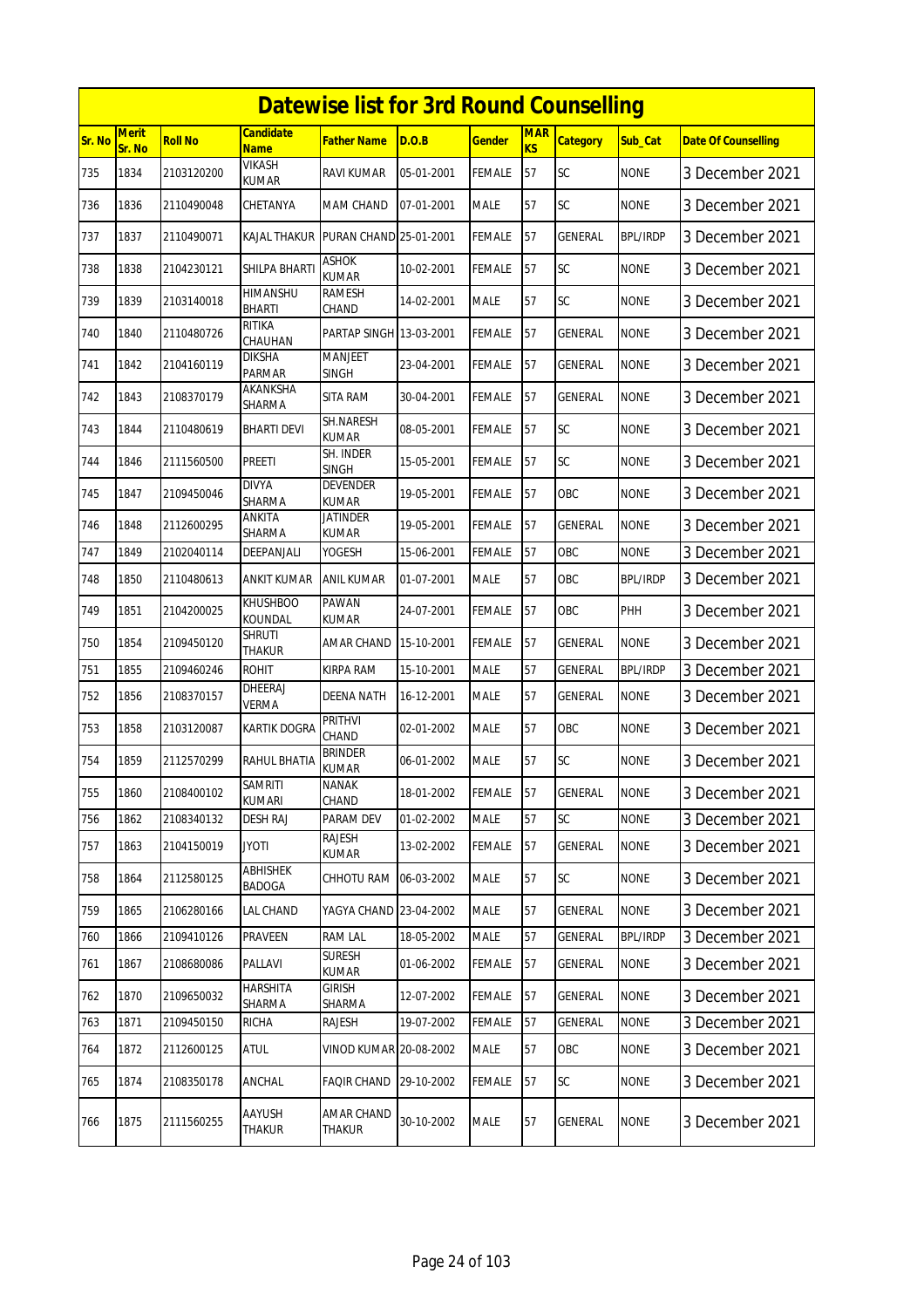|        |                        |                |                                 | <b>Datewise list for 3rd Round Counselling</b>   |            |               |                  |                 |                 |                            |
|--------|------------------------|----------------|---------------------------------|--------------------------------------------------|------------|---------------|------------------|-----------------|-----------------|----------------------------|
| Sr. No | <b>Merit</b><br>Sr. No | <b>Roll No</b> | <b>Candidate</b><br><b>Name</b> | <b>Father Name</b>                               | D.O.B      | <b>Gender</b> | <b>MAR</b><br>KS | <b>Category</b> | Sub Cat         | <b>Date Of Counselling</b> |
| 767    | 1876                   | 2109430221     | CHESHTA<br><b>VERMA</b>         | PAWAN<br><b>KUMAR</b><br><b>VERMA</b>            | 05-12-2002 | <b>FEMALE</b> | 57               | GENERAL         | <b>NONE</b>     | 3 December 2021            |
| 768    | 1878                   | 2102090071     | <b>SEEMA</b><br><b>KUMARI</b>   | <b>TEK CHAND</b>                                 | 22-12-2002 | <b>FEMALE</b> | 57               | <b>SC</b>       | <b>NONE</b>     | 3 December 2021            |
| 769    | 1879                   | 2104710015     | RITIKA<br>BHARDWAJ              | <b>SATISH</b><br><b>KUMAR</b>                    | 05-01-2003 | <b>FEMALE</b> | 57               | <b>OBC</b>      | <b>NONE</b>     | 3 December 2021            |
| 770    | 1880                   | 2111550089     | <b>MEHEK</b>                    | <b>MOHINDER</b><br><b>SINGH</b>                  | 14-01-2003 | <b>FEMALE</b> | 57               | OBC             | <b>NONE</b>     | 3 December 2021            |
| 771    | 1881                   | 2110480568     | <b>HIMANSHI</b><br><b>TOMAR</b> | SITA RAM                                         | 18-01-2003 | <b>FEMALE</b> | 57               | SC              | <b>NONE</b>     | 3 December 2021            |
| 772    | 1882                   | 2108400264     | VAISHALI<br>CHANDEL             | <b>DINESH</b><br><b>KUMAR</b>                    | 11-02-2003 | <b>FEMALE</b> | 57               | <b>GENERAL</b>  | <b>NONE</b>     | 3 December 2021            |
| 773    | 1885                   | 2108390265     | KALPNA                          | PYAR CHAND                                       | 05-04-2003 | <b>FEMALE</b> | 57               | OBC             | <b>NONE</b>     | 3 December 2021            |
| 774    | 1887                   | 2108400390     | SAMRIDHI                        | <b>SURENDER</b><br><b>KUMAR</b><br><b>THAKUR</b> | 15-04-2003 | <b>FEMALE</b> | 57               | GENERAL         | <b>NONE</b>     | 3 December 2021            |
| 775    | 1890                   | 2112580067     | <b>SIMMI</b><br>SHARMA          | <b>VIJAY SHARMA 17-05-2003</b>                   |            | FEMALE        | 57               | GENERAL         | <b>NONE</b>     | 3 December 2021            |
| 776    | 1894                   | 2110490126     | <b>VIPASHA</b>                  | <b>BHAGAT RAM</b>                                | 20-06-2003 | <b>FEMALE</b> | 57               | GENERAL         | <b>NONE</b>     | 3 December 2021            |
| 777    | 1895                   | 2108680328     | <b>BHARAT</b><br>SHARMA         | <b>RAKESH</b><br><b>KUMAR</b>                    | 14-07-2003 | <b>MALE</b>   | 57               | GENERAL         | <b>NONE</b>     | 3 December 2021            |
| 778    | 1898                   | 2110490356     | AMAN<br>CHAUDHARY               | <b>RAKESH</b><br><b>KUMAR</b>                    | 13-08-2003 | <b>MALE</b>   | 57               | OBC             | <b>NONE</b>     | 3 December 2021            |
| 779    | 1899                   | 2110480598     | KAVYA                           | <b>RAJ KUMAR</b>                                 | 22-08-2003 | <b>FEMALE</b> | 57               | GENERAL         | <b>NONE</b>     | 3 December 2021            |
| 780    | 1900                   | 2111560087     | ANJALI<br><b>KUMARI</b>         | <b>RAJ KUMAR</b>                                 | 28-08-2003 | <b>FEMALE</b> | 57               | SC              | <b>BPL/IRDP</b> | 3 December 2021            |
| 781    | 1901                   | 2111550024     | PRIYANKA<br>CHAUHAN             | KAMAL<br>CHAND                                   | 29-08-2003 | <b>FEMALE</b> | 57               | <b>ST</b>       | <b>NONE</b>     | 3 December 2021            |
| 782    | 1903                   | 2101020179     | NEHA KUMARI                     | <b>MADAN LAL</b>                                 | 04-10-2003 | FEMALE        | 57               | GENERAL         | <b>NONE</b>     | 3 December 2021            |
| 783    | 1905                   | 2104700006     | <b>DIVYANSHU</b>                | RANVIR SINGH 10-10-2003                          |            | <b>MALE</b>   | 57               | OBC             | <b>BPL/IRDP</b> | 3 December 2021            |
| 784    | 1909                   | 2110480393     | AMISHA<br>VASHISHTH             | <b>KAMLESH</b><br><b>DUTT</b>                    | 27-10-2003 | <b>FEMALE</b> | 57               | GENERAL         | <b>NONE</b>     | 3 December 2021            |
| 785    | 1915                   | 2102040758     | <b>ARUN KUMAR</b>               | SH. NARESH<br><b>KUMAR</b>                       | 13-11-2003 | <b>MALE</b>   | 57               | <b>GENERAL</b>  | <b>NONE</b>     | 3 December 2021            |
| 786    | 1917                   | 2108360082     | <b>KHUSHBOO</b><br>SHARMA       | DEV RAJ<br>SHARMA                                | 02-12-2003 | <b>FEMALE</b> | 57               | GENERAL         | <b>NONE</b>     | 3 December 2021            |
| 787    | 1919                   | 2102040350     | <b>NEENA</b><br>KUMARI          | SH. KRISHAN<br>CHAND                             | 28-12-2003 | <b>FEMALE</b> | 57               | GENERAL         | <b>BPL/IRDP</b> | 3 December 2021            |
| 788    | 1920                   | 2102040533     | KRITIKA<br>KUMARI               | <b>BELI RAM</b>                                  | 04-01-2004 | <b>FEMALE</b> | 57               | <b>ST</b>       | <b>NONE</b>     | 3 December 2021            |
| 789    | 1922                   | 2102040417     | MAMTA<br>KUMARI                 | KHEM RAJ                                         | 06-01-2004 | <b>FEMALE</b> | 57               | <b>SC</b>       | <b>NONE</b>     | 3 December 2021            |
| 790    | 1925                   | 2101010374     | PARVEEN<br>NADDA                | KAMLESH<br>CHAND<br>NADDA                        | 14-01-2004 | <b>MALE</b>   | 57               | GENERAL         | <b>NONE</b>     | 3 December 2021            |
| 791    | 1926                   | 2112580083     | SIMRAN                          | NARESH<br><b>KUMAR</b>                           | 14-01-2004 | <b>FEMALE</b> | 57               | OBC             | <b>NONE</b>     | 3 December 2021            |
| 792    | 1930                   | 2110500093     | <b>ISHITA</b>                   | <b>SUBHASH</b>                                   | 20-01-2004 | <b>FEMALE</b> | 57               | <b>GENERAL</b>  | <b>NONE</b>     | 3 December 2021            |
| 793    | 1931                   | 2101660033     | <b>MUSKAN</b><br>GAUTAM         | <b>KULDEEP</b>                                   | 30-01-2004 | <b>FEMALE</b> | 57               | GENERAL         | <b>BPL/IRDP</b> | 3 December 2021            |
| 794    | 1932                   | 2101010010     | NEELAM DEVI                     | <b>RAJ PAL</b>                                   | 31-01-2004 | <b>FEMALE</b> | 57               | <b>GENERAL</b>  | <b>NONE</b>     | 3 December 2021            |
| 795    | 1935                   | 2101010166     | OM DURVASA                      | <b>RAJESH</b><br>kumar                           | 20-02-2004 | MALE          | 57               | GENERAL         | <b>NONE</b>     | 3 December 2021            |
| 796    | 1936                   | 2106290379     | CHIRAG<br>Thakur                | RAGHUBEER<br>SINGH                               | 29-02-2004 | <b>MALE</b>   | 57               | GENERAL         | <b>NONE</b>     | 3 December 2021            |
| 797    | 1937                   | 2112570597     | <b>MANVIR SINGH</b><br>BHATIA   | RAMPAL                                           | 02-03-2004 | <b>MALE</b>   | 57               | SC              | <b>NONE</b>     | 3 December 2021            |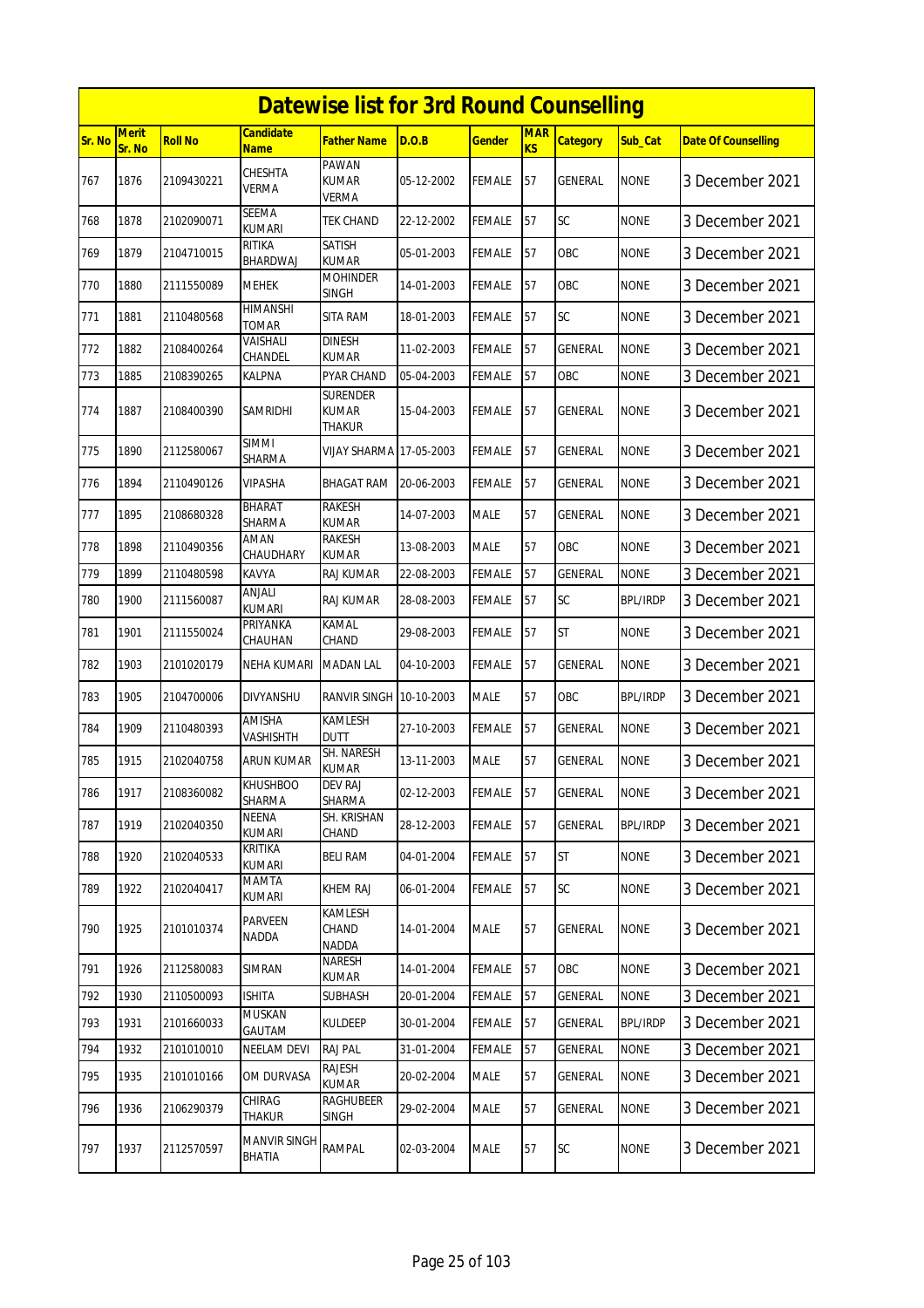|        |                 |                |                                 | <b>Datewise list for 3rd Round Counselling</b> |            |               |                  |                 |                 |                            |
|--------|-----------------|----------------|---------------------------------|------------------------------------------------|------------|---------------|------------------|-----------------|-----------------|----------------------------|
| Sr. No | Merit<br>Sr. No | <b>Roll No</b> | <b>Candidate</b><br><b>Name</b> | <b>Father Name</b>                             | D.O.B      | <b>Gender</b> | <b>MAR</b><br>KS | <b>Category</b> | Sub_Cat         | <b>Date Of Counselling</b> |
| 798    | 1938            | 2104170022     | SHIVALI<br>SHARMA               | <b>BASU DEV</b><br>SHARMA                      | 30-03-2004 | <b>FEMALE</b> | 57               | <b>ST</b>       | <b>BPL/IRDP</b> | 3 December 2021            |
| 799    | 1940            | 2103110124     | RAHUL KUMAR MADAN LAL           |                                                | 11-04-2004 | <b>MALE</b>   | 57               | SC              | <b>NONE</b>     | 3 December 2021            |
| 800    | 1944            | 2108400241     | ANKITA<br>SHARMA                | <b>SUBHASH</b><br>CHAND                        | 02-05-2004 | <b>FEMALE</b> | 57               | <b>GENERAL</b>  | <b>NONE</b>     | 3 December 2021            |
| 801    | 1946            | 2108380123     | SHWETA                          | AMAR SINGH                                     | 26-05-2004 | <b>FEMALE</b> | 57               | <b>GENERAL</b>  | <b>NONE</b>     | 3 December 2021            |
| 802    | 1950            | 2110480286     | PARAMPREET<br>Kaur              | <b>GURDEEP</b><br><b>SINGH</b>                 | 25-12-1989 | <b>FEMALE</b> | 56               | <b>GENERAL</b>  | <b>NONE</b>     | 3 December 2021            |
| 803    | 1952            | 2106290575     | <b>MANI DEVI</b>                | <b>TEK SINGH</b>                               | 04-12-1991 | <b>FEMALE</b> | 56               | GENERAL         | <b>NONE</b>     | 3 December 2021            |
| 804    | 1953            | 2101010318     | SHAILENDER<br><b>KUMAR</b>      | CHUNI LAL                                      | 10-12-1991 | <b>MALE</b>   | 56               | <b>SC</b>       | <b>NONE</b>     | 3 December 2021            |
| 805    | 1956            | 2108340137     | <b>DHARMA</b><br><b>KUMARI</b>  | KHEM CHAND                                     | 21-01-1993 | <b>FEMALE</b> | 56               | <b>GENERAL</b>  | <b>NONE</b>     | 3 December 2021            |
| 806    | 1957            | 2109460108     | SHIVALI<br>SHARMA               | <b>MADAN LAL</b><br><b>SHARMA</b>              | 28-03-1993 | <b>FEMALE</b> | 56               | <b>ST</b>       | <b>NONE</b>     | 3 December 2021            |
| 807    | 1958            | 2106290504     | CHANDER<br>SUMAN                | MOHAR SINGH 12-04-1993                         |            | <b>MALE</b>   | 56               | GENERAL         | <b>NONE</b>     | 3 December 2021            |
| 808    | 1960            | 2108370301     | SARIKA<br>SHARMA                | MANOHAR LAL 23-07-1993                         |            | <b>FEMALE</b> | 56               | <b>GENERAL</b>  | <b>NONE</b>     | 3 December 2021            |
| 809    | 1961            | 2108680472     | SHRADHA<br>SHARMA               | DEEPAK<br>SHARMA                               | 02-09-1993 | <b>FEMALE</b> | 56               | GENERAL         | <b>NONE</b>     | 3 December 2021            |
| 810    | 1962            | 2108350229     | PROMILA DEVI                    | <b>DURGA DUTT</b>                              | 08-12-1993 | <b>FEMALE</b> | 56               | GENERAL         | <b>NONE</b>     | 3 December 2021            |
| 811    | 1963            | 2109470058     | <b>KUMARI</b><br>ARCHANA        | RAM LAL                                        | 16-05-1994 | <b>FEMALE</b> | 56               | SC              | <b>BPL/IRDP</b> | 3 December 2021            |
| 812    | 1964            | 2110480685     | MANISHA                         | <b>BASTI RAM</b>                               | 17-08-1994 | <b>FEMALE</b> | 56               | <b>GENERAL</b>  | <b>NONE</b>     | 3 December 2021            |
| 813    | 1966            | 2104230198     | RITIKA                          | PRITHI CHAND 09-09-1994                        |            | <b>FEMALE</b> | 56               | OBC             | <b>BPL/IRDP</b> | 3 December 2021            |
| 814    | 1967            | 2110520110     | LAKSHMI DEVI                    | KISHAN SINGH 08-11-1994                        |            | <b>FEMALE</b> | 56               | GENERAL         | <b>NONE</b>     | 3 December 2021            |
| 815    | 1970            | 2110480237     | SONIA DEVI                      | RAM KISHAN                                     | 15-07-1995 | <b>FEMALE</b> | 56               | SC              | <b>NONE</b>     | 3 December 2021            |
| 816    | 1971            | 2102090131     | CHANDNI                         | <b>BALDEV</b>                                  | 10-11-1995 | <b>FEMALE</b> | 56               | SC              | <b>BPL/IRDP</b> | 3 December 2021            |
| 817    | 1972            | 2108390439     | PUNITA<br>KUMARI                | JAI GOPAL                                      | 10-11-1995 | <b>FEMALE</b> | 56               | <b>GENERAL</b>  | <b>NONE</b>     | 3 December 2021            |
| 818    | 1974            | 2109450081     | RAVINDRA                        | JEET RAM                                       | 02-03-1996 | <b>MALE</b>   | 56               | SC              | <b>NONE</b>     | 3 December 2021            |
| 819    | 1975            | 2110490272     | <b>SUNIL JOSHI</b>              | <b>MANORATH</b><br><b>JOSHI</b>                | 04-03-1996 | <b>MALE</b>   | 56               | <b>GENERAL</b>  | <b>NONE</b>     | 3 December 2021            |
| 820    | 1976            | 2108390440     | PALVI                           | HIMAT RAM                                      | 12-04-1996 | FEMALE        | 56               | GENERAL         | <b>NONE</b>     | 3 December 2021            |
| 821    | 1977            | 2110520109     | SAROJ                           | KISHAN SINGH 04-09-1996                        |            | <b>FEMALE</b> | 56               | <b>GENERAL</b>  | <b>NONE</b>     | 3 December 2021            |
| 822    | 1978            | 2108370406     | LATA THAKUR                     | <b>YADVINDER</b>                               | 23-09-1996 | <b>FEMALE</b> | 56               | GENERAL         | <b>NONE</b>     | 3 December 2021            |
| 823    | 1979            | 2110480392     | MANISHA                         | DEEP CHAND                                     | 05-12-1996 | <b>FEMALE</b> | 56               | GENERAL         | <b>NONE</b>     | 3 December 2021            |
| 824    | 1980            | 2110490043     | <b>MANISHA</b>                  | JEEVAN SINGH 10-12-1996                        |            | <b>FEMALE</b> | 56               | GENERAL         | <b>NONE</b>     | 3 December 2021            |
| 825    | 1981            | 2102040356     | ROHIT KUMAR                     | OMKAR SINGH 17-01-1997                         |            | MALE          | 56               | ST              | <b>NONE</b>     | 3 December 2021            |
| 826    | 1982            | 2110490257     | <b>AJAY KUMAR</b>               | <b>RAJENDER</b><br><b>SINGH</b>                | 23-03-1997 | <b>MALE</b>   | 56               | GENERAL         | <b>NONE</b>     | 3 December 2021            |
| 827    | 1984            | 2110480536     | <b>MONIKA</b>                   | JIWAN SINGH                                    | 10-05-1997 | <b>FEMALE</b> | 56               | GENERAL         | <b>BPL/IRDP</b> | 3 December 2021            |
| 828    | 1985            | 2110510106     | ANSHUL<br>TOMAR                 | <b>INDER SINGH</b>                             | 03-06-1997 | <b>MALE</b>   | 56               | GENERAL         | <b>NONE</b>     | 3 December 2021            |
| 829    | 1986            | 2106290514     | YASH PAL                        | TEJ RAM                                        | 02-08-1997 | <b>MALE</b>   | 56               | SC              | <b>NONE</b>     | 3 December 2021            |
| 830    | 1988            | 2111530126     | ASHA                            | <b>SANT LAL</b>                                | 24-08-1997 | <b>FEMALE</b> | 56               | <b>SC</b>       | <b>NONE</b>     | 3 December 2021            |
| 831    | 1989            | 2109410090     | JAGRITI                         | <b>NAND RAM</b>                                | 17-09-1997 | <b>FEMALE</b> | 56               | GENERAL         | <b>NONE</b>     | 3 December 2021            |
| 832    | 1990            | 2101010195     | ALISHA<br>KUMARI                | <b>MADAN LAL</b>                               | 12-12-1997 | <b>FEMALE</b> | 56               | GENERAL         | <b>NONE</b>     | 3 December 2021            |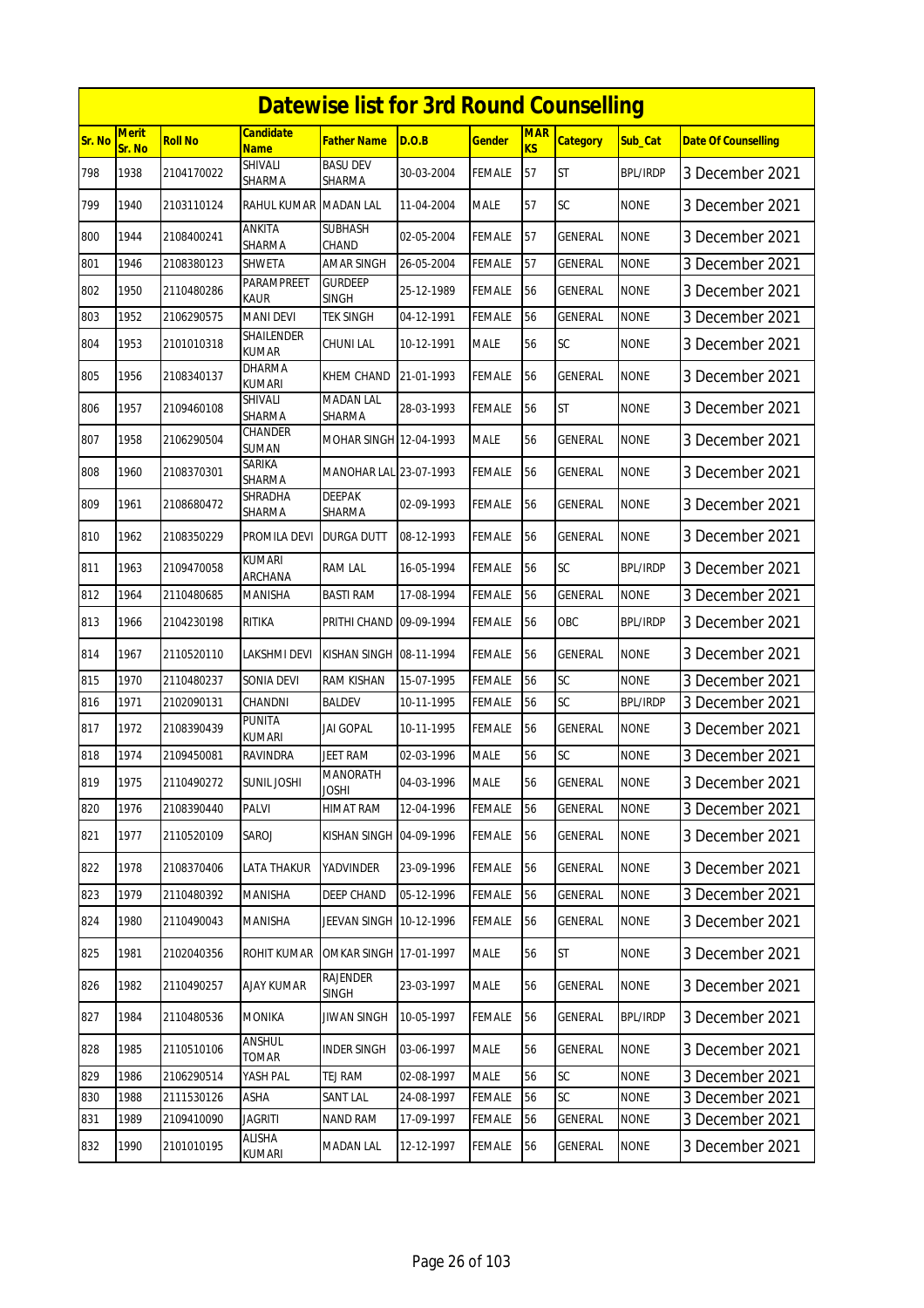|        |                        |                |                                        | <b>Datewise list for 3rd Round Counselling</b> |            |               |                         |                 |                 |                            |
|--------|------------------------|----------------|----------------------------------------|------------------------------------------------|------------|---------------|-------------------------|-----------------|-----------------|----------------------------|
| Sr. No | <b>Merit</b><br>Sr. No | <b>Roll No</b> | <b>Candidate</b><br><b>Name</b>        | <b>Father Name</b>                             | D.O.B      | <b>Gender</b> | <b>MAR</b><br><b>KS</b> | <b>Category</b> | Sub Cat         | <b>Date Of Counselling</b> |
| 833    | 1991                   | 2110510061     | <b>NEELAM</b><br>KUMARI                | <b>SURAT SINGH</b>                             | 03-01-1998 | <b>FEMALE</b> | 56                      | GENERAL         | <b>NONE</b>     | 3 December 2021            |
| 834    | 1992                   | 2108370109     | <b>INDER KUMAR</b>                     | PREM CHAND                                     | 10-01-1998 | <b>MALE</b>   | 56                      | OBC             | <b>NONE</b>     | 3 December 2021            |
| 835    | 1993                   | 2109450001     | SACHIN<br>BHANDARI                     | GHANSHYAM<br><b>BHANDARI</b>                   | 26-01-1998 | <b>MALE</b>   | 56                      | GENERAL         | <b>NONE</b>     | 3 December 2021            |
| 836    | 1994                   | 2106280163     | NARENDER<br><b>KUMAR</b>               | YAGYA CHAND                                    | 10-02-1998 | <b>MALE</b>   | 56                      | GENERAL         | <b>NONE</b>     | 3 December 2021            |
| 837    | 1996                   | 2108680181     | <b>SURBHI</b>                          | <b>PRADEEP</b><br><b>KUMAR</b>                 | 06-04-1998 | <b>FEMALE</b> | 56                      | GENERAL         | <b>NONE</b>     | 3 December 2021            |
| 838    | 1998                   | 2110480266     | <b>SHIVANI BADAI</b>                   | <b>SURJEET</b><br>SINGH                        | 06-06-1998 | <b>FEMALE</b> | 56                      | OBC             | <b>NONE</b>     | 3 December 2021            |
| 839    | 1999                   | 2110510210     | RAVEENA<br>SHARMA                      | <b>BABU RAM</b>                                | 21-06-1998 | <b>FEMALE</b> | 56                      | OBC             | <b>NONE</b>     | 3 December 2021            |
| 840    | 2000                   | 2101010040     | VINAY THAKUR                           | <b>BRIJ LAL</b>                                | 15-07-1998 | <b>MALE</b>   | 56                      | GENERAL         | <b>NONE</b>     | 3 December 2021            |
| 841    | 2001                   | 2112600329     | <b>DIKSHA</b><br>SHARMA                | RAMDYAL<br><b>AGNIHOTRI</b>                    | 05-08-1998 | <b>FEMALE</b> | 56                      | GENERAL         | <b>NONE</b>     | 3 December 2021            |
| 842    | 2002                   | 2106290048     | VIKAS SHARMA                           | SH. RAMESH<br>SHARMA                           | 08-10-1998 | <b>MALE</b>   | 56                      | GENERAL         | <b>NONE</b>     | 3 December 2021            |
| 843    | 2003                   | 2112600418     | <b>SHIKHA</b>                          | <b>SURESH RANA</b>                             | 21-10-1998 | <b>FEMALE</b> | 56                      | <b>GENERAL</b>  | <b>NONE</b>     | 3 December 2021            |
| 844    | 2005                   | 2110520069     | <b>ROBIN</b>                           | <b>NITA RAM</b>                                | 20-11-1998 | <b>MALE</b>   | 56                      | SC              | <b>NONE</b>     | 3 December 2021            |
| 845    | 2006                   | 2108350328     | SHABNAM                                | RAMESH<br>CHAND                                | 25-11-1998 | <b>FEMALE</b> | 56                      | GENERAL         | <b>NONE</b>     | 3 December 2021            |
| 846    | 2008                   | 2109460170     | SONIA KUMARI KANSHI RAM                |                                                | 03-12-1998 | <b>FEMALE</b> | 56                      | <b>GENERAL</b>  | <b>NONE</b>     | 3 December 2021            |
| 847    | 2009                   | 2112570325     | CHHAVI                                 | VIJAY KUMAR                                    | 15-12-1998 | FEMALE        | 56                      | OBC             | <b>NONE</b>     | 3 December 2021            |
| 848    | 2011                   | 2102090160     | SHEETAL<br><b>KUMARI</b>               | <b>KULESH</b>                                  | 12-01-1999 | <b>FEMALE</b> | 56                      | <b>GENERAL</b>  | <b>NONE</b>     | 3 December 2021            |
| 849    | 2012                   | 2106270081     | RANJANA DEVI                           | <b>SURAT RAM</b>                               | 15-01-1999 | FEMALE        | 56                      | SC              | <b>BPL/IRDP</b> | 3 December 2021            |
| 850    | 2014                   | 2110480066     | <b>HEMRAJ</b>                          | <b>KAMAL SINGH</b>                             | 01-02-1999 | <b>MALE</b>   | 56                      | <b>SC</b>       | <b>NONE</b>     | 3 December 2021            |
| 851    | 2015                   | 2108350018     | VISHAL                                 | <b>NAG DEV</b>                                 | 04-03-1999 | <b>MALE</b>   | 56                      | ST              | <b>NONE</b>     | 3 December 2021            |
| 852    | 2016                   | 2109430131     | PRASHANT                               | SANTOSH                                        | 05-03-1999 | <b>MALE</b>   | 56                      | <b>GENERAL</b>  | <b>NONE</b>     | 3 December 2021            |
| 853    | 2018                   | 2108400388     | AKANKSHA                               | <b>JOGINDER</b><br>SHARMA                      | 21-03-1999 | <b>FEMALE</b> | 56                      | <b>GENERAL</b>  | <b>BPL/IRDP</b> | 3 December 2021            |
| 854    | 2019                   | 2102040124     | KAJAL KUMARI                           | <b>MAHINDER</b>                                | 04-04-1999 | <b>FEMALE</b> | 56                      | <b>ST</b>       | <b>NONE</b>     | 3 December 2021            |
| 855    | 2020                   | 2108400427     | PREETI VERMA                           | DAYA RAM                                       | 04-04-1999 | <b>FEMALE</b> | 56                      | GENERAL         | <b>NONE</b>     | 3 December 2021            |
| 856    | 2023                   | 2111550388     | <b>MANISH</b><br><b>KUMAR</b><br>VERMA | <b>RAJESH</b><br>KUMAR                         | 18-05-1999 | <b>MALE</b>   | 56                      | GENERAL         | <b>NONE</b>     | 3 December 2021            |
| 857    | 2024                   | 2101010154     | REETA DEVI                             | <b>KUSHAL</b><br>CHAND                         | 08-06-1999 | <b>FEMALE</b> | 56                      | GENERAL         | <b>NONE</b>     | 3 December 2021            |
| 858    | 2025                   | 2108370413     | HEENA<br>KUMARI                        | <b>KISHAN</b><br>CHAND                         | 16-06-1999 | <b>FEMALE</b> | 56                      | OBC             | <b>NONE</b>     | 3 December 2021            |
| 859    | 2027                   | 2106290040     | TANIYA                                 | <b>KEHAR SINGH</b>                             | 01-08-1999 | <b>FEMALE</b> | 56                      | GENERAL         | <b>NONE</b>     | 3 December 2021            |
| 860    | 2029                   | 2108350275     | ANJALI<br>THAKUR                       | SURESH<br>kumar                                | 30-10-1999 | <b>FEMALE</b> | 56                      | GENERAL         | <b>NONE</b>     | 3 December 2021            |
| 861    | 2030                   | 2101010255     | NISHA KUMARI                           | MANASHA<br><b>RAM</b>                          | 02-11-1999 | <b>FEMALE</b> | 56                      | GENERAL         | <b>NONE</b>     | 3 December 2021            |
| 862    | 2031                   | 2111560022     | KAJAL                                  | <b>RAMESH</b>                                  | 16-11-1999 | <b>FEMALE</b> | 56                      | <b>GENERAL</b>  | <b>BPL/IRDP</b> | 3 December 2021            |
| 863    | 2033                   | 2108390434     | RAJ KUMAR                              | LEKH RAJ                                       | 04-12-1999 | <b>MALE</b>   | 56                      | SC              | <b>NONE</b>     | 3 December 2021            |
| 864    | 2035                   | 2108690050     | BHARTI<br>KUMARI                       | <b>VED RAM</b>                                 | 07-01-2000 | <b>FEMALE</b> | 56                      | GENERAL         | <b>NONE</b>     | 3 December 2021            |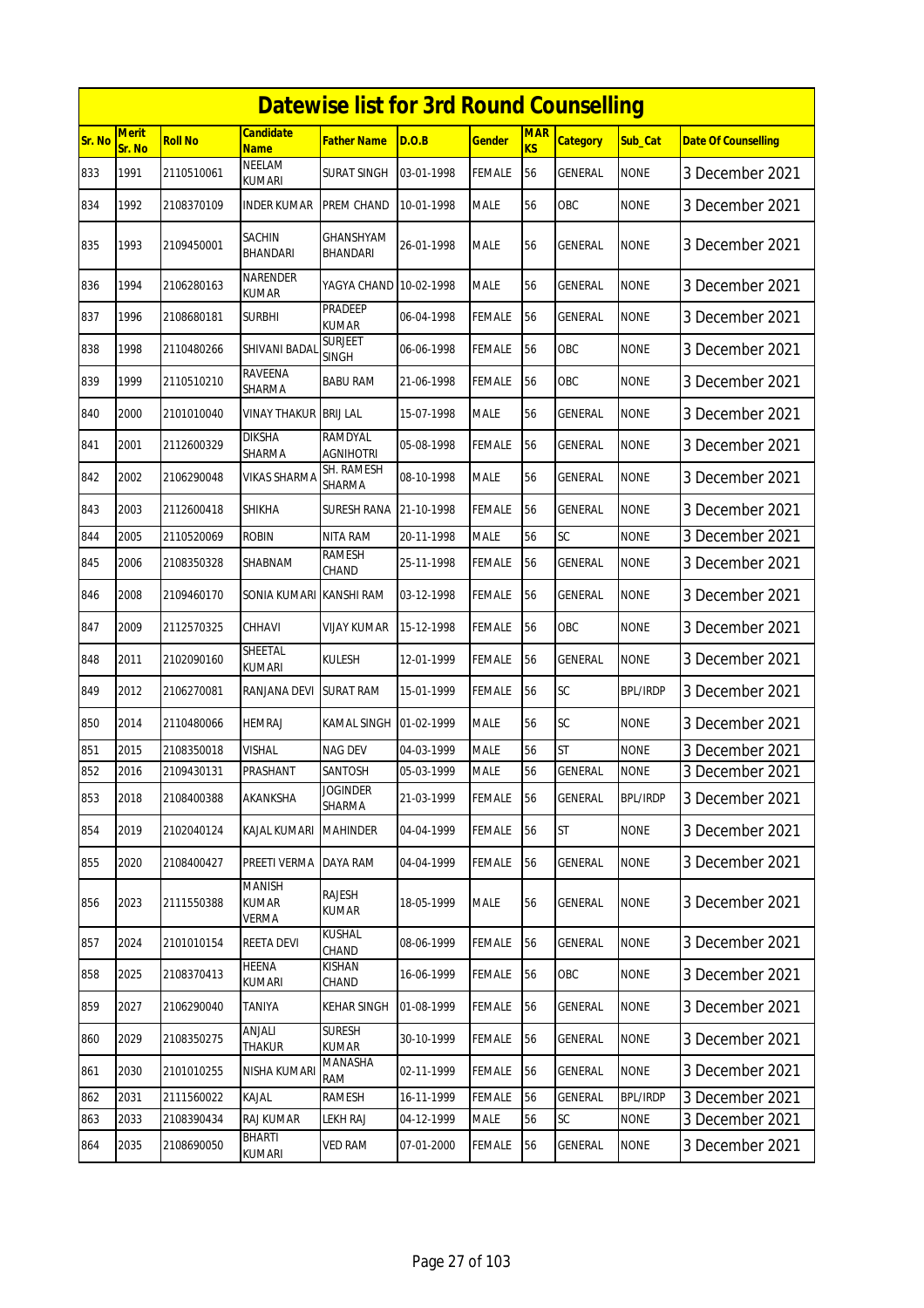|        |                 |                |                                 | <b>Datewise list for 3rd Round Counselling</b> |            |               |                  |                 |                              |                            |
|--------|-----------------|----------------|---------------------------------|------------------------------------------------|------------|---------------|------------------|-----------------|------------------------------|----------------------------|
| Sr. No | Merit<br>Sr. No | <b>Roll No</b> | Candidate<br><b>Name</b>        | <b>Father Name</b>                             | D.O.B      | <b>Gender</b> | <b>MAR</b><br>KS | <b>Category</b> | Sub_Cat                      | <b>Date Of Counselling</b> |
| 865    | 2037            | 2110500069     | <b>NIKITA</b><br><b>THAKUR</b>  | <b>SURJEET</b><br><b>SINGH</b>                 | 26-01-2000 | FEMALE        | 56               | <b>GENERAL</b>  | <b>BPL/IRDP</b>              | 3 December 2021            |
| 866    | 2040            | 2106290197     | KUMARI<br>TANUJA                | ROSHAN LAL                                     | 26-02-2000 | FEMALE        | 56               | GENERAL         | <b>NONE</b>                  | 3 December 2021            |
| 867    | 2041            | 2110480519     | KRITIKA                         | <b>GUMAN</b><br>SINGH                          | 03-03-2000 | FEMALE        | 56               | GENERAL         | <b>BPL/IRDP</b>              | 3 December 2021            |
| 868    | 2043            | 2112570546     | SHIPALI ATTRI                   | <b>RAJ KUMAR</b>                               | 25-03-2000 | <b>FEMALE</b> | 56               | OBC             | <b>NONE</b>                  | 3 December 2021            |
| 869    | 2044            | 2106290500     | YAMINI<br>THAKUR                | <b>SUBHASH</b><br>CHAND                        | 08-04-2000 | FEMALE        | 56               | GENERAL         | <b>NONE</b>                  | 3 December 2021            |
| 870    | 2045            | 2110490617     | KETAN<br>SHARMA                 | <b>DINESH</b><br>SHARMA                        | 12-04-2000 | <b>MALE</b>   | 56               | OBC             | <b>NONE</b>                  | 3 December 2021            |
| 871    | 2046            | 2104230046     | AMAN KUMAR                      | RANBIR SINGH                                   | 23-04-2000 | MALE          | 56               | OBC             | <b>NONE</b>                  | 3 December 2021            |
| 872    | 2048            | 2102050055     | <b>AKSHAY</b><br><b>KUMAR</b>   | <b>BACHAN</b><br><b>SINGH</b>                  | 04-05-2000 | <b>MALE</b>   | 56               | <b>ST</b>       | <b>NONE</b>                  | 3 December 2021            |
| 873    | 2051            | 2106290586     | SANJAY<br>KUMAR                 | <b>MANI RAM</b>                                | 23-05-2000 | <b>MALE</b>   | 56               | GENERAL         | <b>NONE</b>                  | 3 December 2021            |
| 874    | 2052            | 2111530165     | SWATI                           | <b>NARAYAN</b><br><b>DASS</b>                  | 27-06-2000 | FEMALE        | 56               | SC              | <b>NONE</b>                  | 3 December 2021            |
| 875    | 2054            | 2110480428     | <b>MOHIT</b><br>SHARMA          | SOHAN SINGH                                    | 06-08-2000 | <b>MALE</b>   | 56               | GENERAL         | <b>NONE</b>                  | 3 December 2021            |
| 876    | 2055            | 2111560028     | SAROJ<br>CHAUHAN                | <b>DHAJU RAM</b>                               | 25-08-2000 | FEMALE        | 56               | GENERAL         | <b>NONE</b>                  | 3 December 2021            |
| 877    | 2059            | 2104620056     | PRIYANKA                        | <b>GIRDHARI LAL</b>                            | 06-10-2000 | FEMALE        | 56               | SC              | <b>BPL/IRDP</b>              | 3 December 2021            |
| 878    | 2062            | 2102080011     | MOHD RAFI                       | RAJ MOHD                                       | 25-10-2000 | <b>MALE</b>   | 56               | GENERAL         | <b>BPL/IRDP</b>              | 3 December 2021            |
| 879    | 2063            | 2111550055     | <b>SHAILESH</b><br><b>KUMAR</b> | <b>MOHINDER</b><br>PAL                         | 06-11-2000 | <b>MALE</b>   | 56               | GENERAL         | <b>NONE</b>                  | 3 December 2021            |
| 880    | 2064            | 2104170063     | ANSHIKA<br>ANAND                | <b>VIRENDER RAJ</b><br>ANAND                   | 11-12-2000 | FEMALE        | 56               | GENERAL         | <b>NONE</b>                  | 3 December 2021            |
| 881    | 2065            | 2110490517     | <b>BHARTI DEVI</b>              | <b>JOGENDER</b>                                | 06-01-2001 | FEMALE        | 56               | OBC             | <b>NONE</b>                  | 3 December 2021            |
| 882    | 2066            | 2108340169     | JITENDRA DEVI                   | <b>NOKHU RAM</b>                               | 15-01-2001 | FEMALE        | 56               | <b>GENERAL</b>  | <b>NONE</b>                  | 3 December 2021            |
| 883    | 2069            | 2106300016     | PARTH SOOD                      | MANOJ<br><b>KUMAR</b>                          | 11-03-2001 | MALE          | 56               | GENERAL         | <b>NONE</b>                  | 3 December 2021            |
| 884    | 2070            | 2110490739     | <b>KIRAN BALA</b>               | MEHAR SINGH 27-04-2001                         |            | <b>FEMALE</b> | 56               | OBC             | <b>NONE</b>                  | 3 December 2021            |
| 885    | 2071            | 2103110170     | KOMAL<br><b>KUMARI</b>          | MANOHAR LAL 30-05-2001                         |            | <b>FEMALE</b> | 56               | <b>SC</b>       | <b>NONE</b>                  | 3 December 2021            |
| 886    | 2073            | 2109450012     | TANUJA                          | <b>MADAN LAL</b>                               | 01-07-2001 | FEMALE        | 56               | GENERAL         | <b>NONE</b>                  | 3 December 2021            |
| 887    | 2074            | 2101020707     | <b>DIKSHA</b><br>LAKHANPAL      | BALDEV<br><b>KUMAR</b><br>LAKHANPAL            | 01-08-2001 | FEMALE        | 56               | OBC             | EX-<br><b>SERVICEME</b><br>N | 3 December 2021            |
| 888    | 2076            | 2108680001     | LALIT SHARMA                    | CHINT RAM                                      | 05-10-2001 | MALE          | 56               | GENERAL         | <b>NONE</b>                  | 3 December 2021            |
| 889    | 2077            | 2108370131     | ROHIT KUMAR                     | <b>SURESH</b><br><b>KUMAR</b>                  | 22-10-2001 | MALE          | 56               | GENERAL         | <b>NONE</b>                  | 3 December 2021            |
| 890    | 2078            | 2110480853     | ANIKET<br>PANWAR                | KAMLESH<br><b>KUMAR</b>                        | 22-11-2001 | <b>MALE</b>   | 56               | GENERAL         | <b>NONE</b>                  | 3 December 2021            |
| 891    | 2080            | 2102040619     | <b>DEEPAK</b><br>KUMAR          | YOGENDER<br>pal                                | 29-11-2001 | MALE          | 56               | SC              | <b>NONE</b>                  | 3 December 2021            |
| 892    | 2082            | 2109430137     | ARYAN<br>CHAUHAN                | MOOL RAJ                                       | 31-12-2001 | <b>MALE</b>   | 56               | GENERAL         | <b>NONE</b>                  | 3 December 2021            |
| 893    | 2083            | 2111560492     | MALIKA                          | RAKESH DUTT                                    | 31-12-2001 | FEMALE        | 56               | GENERAL         | <b>NONE</b>                  | 3 December 2021            |
| 894    | 2084            | 2101010411     | <b>HANSRAJ</b>                  | NATHU RAM                                      | 17-01-2002 | MALE          | 56               | GENERAL         | <b>BPL/IRDP</b>              | 3 December 2021            |
| 895    | 2085            | 2110480349     | AAKASH<br>SHARMA                | <b>BANKE LAL</b><br>SHARMA                     | 26-01-2002 | MALE          | 56               | GENERAL         | <b>NONE</b>                  | 3 December 2021            |
| 896    | 2086            | 2109410120     | PREETY                          | NAND RAM                                       | 06-02-2002 | <b>FEMALE</b> | 56               | GENERAL         | <b>NONE</b>                  | 3 December 2021            |
| 897    | 2087            | 2109440006     | <b>RINKLE RANTA</b>             | <b>JAI RAM</b>                                 | 27-02-2002 | <b>FEMALE</b> | 56               | SC              | <b>NONE</b>                  | 3 December 2021            |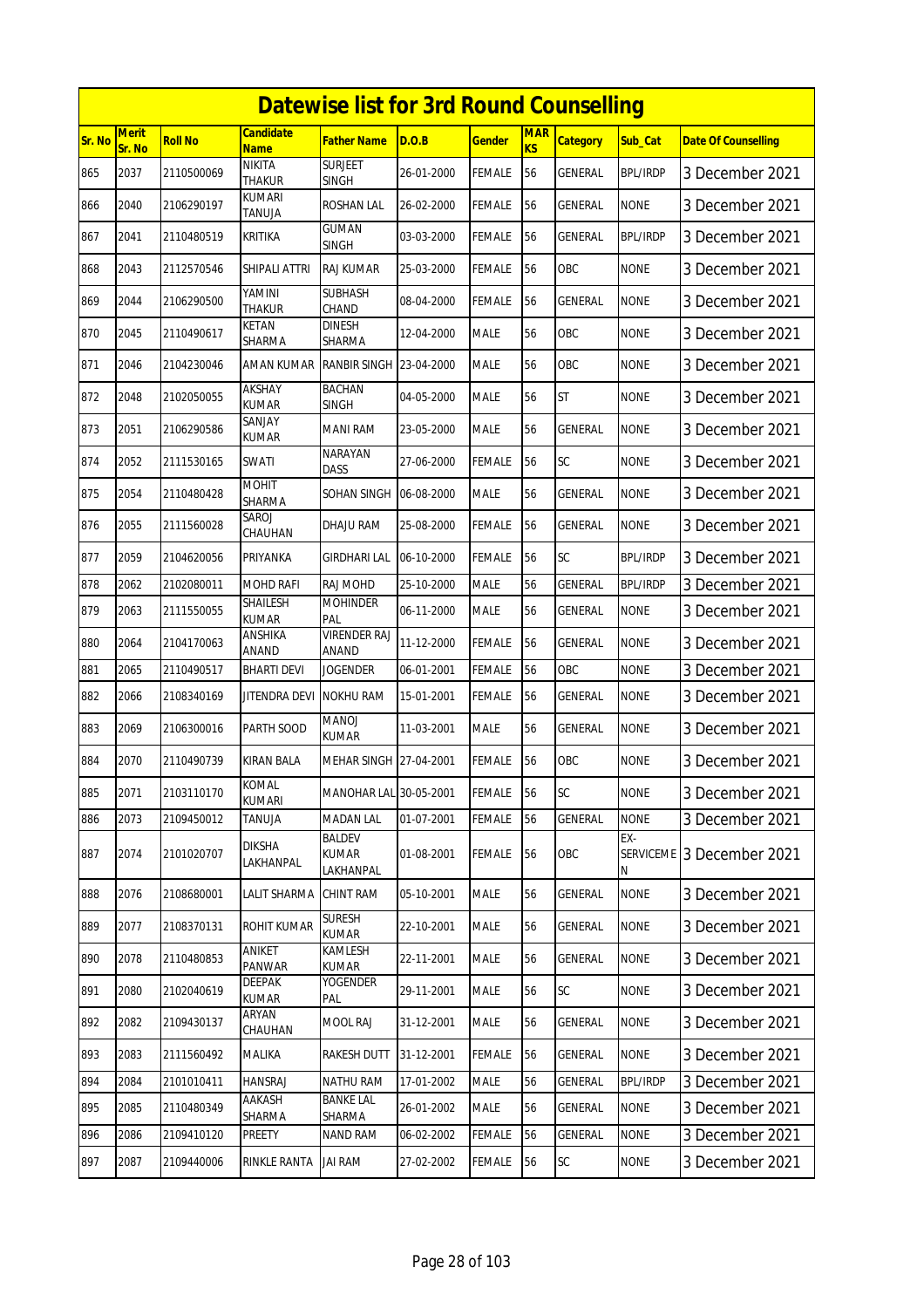|        |                 |                |                          | <b>Datewise list for 3rd Round Counselling</b> |            |               |                  |                 |                 |                            |
|--------|-----------------|----------------|--------------------------|------------------------------------------------|------------|---------------|------------------|-----------------|-----------------|----------------------------|
| Sr. No | Merit<br>Sr. No | <b>Roll No</b> | <b>Candidate</b><br>Name | <b>Father Name</b>                             | D.O.B      | <b>Gender</b> | <b>MAR</b><br>KS | <b>Category</b> | Sub_Cat         | <b>Date Of Counselling</b> |
| 898    | 2088            | 2102040613     | KAJAL                    | <b>ROSHAN LAL</b>                              | 01-03-2002 | <b>FEMALE</b> | 56               | GENERAL         | <b>BPL/IRDP</b> | 3 December 2021            |
| 899    | 2089            | 2111560510     | Preeti                   | KHUSHI RAM                                     | 01-03-2002 | FEMALE        | 56               | SC              | <b>NONE</b>     | 3 December 2021            |
| 900    | 2090            | 2112570026     | PRIYANKA<br>kumari       | VIPAN KUMAR 13-03-2002                         |            | FEMALE        | 56               | <b>OBC</b>      | <b>NONE</b>     | 3 December 2021            |
| 901    | 2091            | 2112600365     | ANCHAL<br><b>THAKUR</b>  | <b>GURMEET</b><br><b>SINGH</b>                 | 18-03-2002 | <b>FEMALE</b> | 56               | GENERAL         | <b>NONE</b>     | 3 December 2021            |
| 902    | 2092            | 2108350022     | <b>ARTI</b>              | RAJENDER PAL 09-04-2002                        |            | <b>FEMALE</b> | 56               | SC              | <b>NONE</b>     | 3 December 2021            |
| 903    | 2093            | 2110480247     | <b>MUKESH</b><br>KUMAR   | PREM SINGH                                     | 07-08-2002 | <b>MALE</b>   | 56               | SC              | <b>NONE</b>     | 3 December 2021            |
| 904    | 2094            | 2112570309     | PRIYANKA DEV             | RAMESH<br>CHAND                                | 08-08-2002 | <b>FEMALE</b> | 56               | <b>SC</b>       | <b>NONE</b>     | 3 December 2021            |
| 905    | 2095            | 2101660314     | <b>MOHIT</b><br>KATARIA  | RAJENDER PAL 19-08-2002                        |            | <b>MALE</b>   | 56               | <b>ST</b>       | <b>NONE</b>     | 3 December 2021            |
| 906    | 2096            | 2102080019     | <b>SUNIL KUMAR</b>       | <b>SHAM LAL</b>                                | 20-08-2002 | <b>MALE</b>   | 56               | SC              | <b>BPL/IRDP</b> | 3 December 2021            |
| 907    | 2097            | 2105240051     | POOJA                    | DAULAT<br><b>SINGH</b>                         | 17-09-2002 | <b>FEMALE</b> | 56               | <b>ST</b>       | <b>NONE</b>     | 3 December 2021            |
| 908    | 2099            | 2102090162     | RACHANA DEVI             | KARAM SINGH 05-10-2002                         |            | <b>FEMALE</b> | 56               | <b>GENERAL</b>  | <b>NONE</b>     | 3 December 2021            |
| 909    | 2100            | 2109410111     | ANJNA<br>kumari          | SITA RAM                                       | 15-10-2002 | <b>FEMALE</b> | 56               | SC              | <b>NONE</b>     | 3 December 2021            |
| 910    | 2101            | 2102030108     | <b>MUKESH</b><br>KUMAR   | <b>JAGDISH</b><br>CHAND                        | 10-11-2002 | <b>MALE</b>   | 56               | <b>ST</b>       | <b>NONE</b>     | 3 December 2021            |
| 911    | 2103            | 2101010351     | <b>SHAGUN</b>            | <b>SH</b><br>MANOHARLAL                        | 10-12-2002 | <b>FEMALE</b> | 56               | <b>GENERAL</b>  | <b>NONE</b>     | 3 December 2021            |
| 912    | 2104            | 2110480695     | ANSHITA<br>SHARMA        | <b>VIRENDER</b><br><b>DUTT</b>                 | 18-12-2002 | <b>FEMALE</b> | 56               | <b>OBC</b>      | <b>NONE</b>     | 3 December 2021            |
| 913    | 2105            | 2111530121     | HIMANSHU<br>SHARMA       | <b>MADAN LAL</b>                               | 23-12-2002 | <b>MALE</b>   | 56               | GENERAL         | <b>NONE</b>     | 3 December 2021            |
| 914    | 2106            | 2102030074     | PALLAVI<br>DHAWAN        | KALYAN SINGH 04-01-2003                        |            | <b>FEMALE</b> | 56               | SC              | <b>NONE</b>     | 3 December 2021            |
| 915    | 2107            | 2104230010     | <b>SIMRAN</b><br>KAPOOR  | PAWAN<br>KUMAR                                 | 06-01-2003 | <b>FEMALE</b> | 56               | <b>ST</b>       | <b>NONE</b>     | 3 December 2021            |
| 916    | 2108            | 2108680387     | SHIVANI                  | KANHAIYA LAL 07-01-2003                        |            | <b>FEMALE</b> | 56               | SC              | <b>BPL/IRDP</b> | 3 December 2021            |
| 917    | 2109            | 2109460205     | ABHAY<br>GAUTAM          | RAJINDER<br>GAUTAM                             | 13-01-2003 | <b>MALE</b>   | 56               | <b>GENERAL</b>  | <b>NONE</b>     | 3 December 2021            |
| 918    | 2111            | 2101020235     | KIRAN<br>SHARMA          | <b>JAGAR NATH</b>                              | 18-01-2003 | <b>FEMALE</b> | 56               | GENERAL         | <b>NONE</b>     | 3 December 2021            |
| 919    | 2114            | 2103130324     | <b>TANUPRIYA</b>         | <b>RAJ KUMAR</b>                               | 03-04-2003 | <b>FEMALE</b> | 56               | SC              | <b>NONE</b>     | 3 December 2021            |
| 920    | 2116            | 2110480376     | <b>AMIT</b><br>CHAUHAN   | <b>BANU RAM</b>                                | 15-04-2003 | <b>MALE</b>   | 56               | SC              | <b>NONE</b>     | 3 December 2021            |
| 921    | 2118            | 2106290232     | SWATI                    | <b>SUKH RAM</b>                                | 03-05-2003 | <b>FEMALE</b> | 56               | SC              | <b>NONE</b>     | 3 December 2021            |
| 922    | 2120            | 2108350385     | <b>SUDHIR</b><br>THAKUR  | SANJAY<br><b>THAKUR</b>                        | 17-05-2003 | <b>MALE</b>   | 56               | GENERAL         | <b>NONE</b>     | 3 December 2021            |
| 923    | 2121            | 2101660067     | SHILPA<br><b>KASHYAP</b> | RAMESH<br>CHAND                                | 27-05-2003 | <b>FEMALE</b> | 56               | <b>SC</b>       | <b>NONE</b>     | 3 December 2021            |
| 924    | 2122            | 2103100163     | MUSKAN<br>SHARMA         | <b>SURESH</b><br><b>KUMAR</b>                  | 06-06-2003 | <b>FEMALE</b> | 56               | GENERAL         | <b>BPL/IRDP</b> | 3 December 2021            |
| 925    | 2123            | 2110490649     | AKASH KUMAR              | <b>SHYAM LAL</b>                               | 17-06-2003 | <b>MALE</b>   | 56               | <b>SC</b>       | <b>NONE</b>     | 3 December 2021            |
| 926    | 2125            | 2104230127     | KANIKA<br><b>KAPOOR</b>  | <b>JOGINDER</b><br>PAUL                        | 16-07-2003 | <b>FEMALE</b> | 56               | <b>ST</b>       | <b>NONE</b>     | 3 December 2021            |
| 927    | 2126            | 2108390196     | ABHINAV<br>SHARMA        | <b>GAYTRI DUTT</b>                             | 21-07-2003 | MALE          | 56               | <b>GENERAL</b>  | <b>NONE</b>     | 3 December 2021            |
| 928    | 2128            | 2101010474     | PRASHANT                 | PREM LAL                                       | 02-08-2003 | <b>MALE</b>   | 56               | GENERAL         | <b>NONE</b>     | 3 December 2021            |
| 929    | 2130            | 2101020134     | SANTOSH<br>GAUTAM        | RATTAN LAL                                     | 11-08-2003 | <b>MALE</b>   | 56               | GENERAL         | <b>BPL/IRDP</b> | 3 December 2021            |
| 930    | 2131            | 2110480255     | PRIYA                    | SOM PRAKASH 17-08-2003                         |            | <b>FEMALE</b> | 56               | <b>SC</b>       | BPL/IRDP        | 3 December 2021            |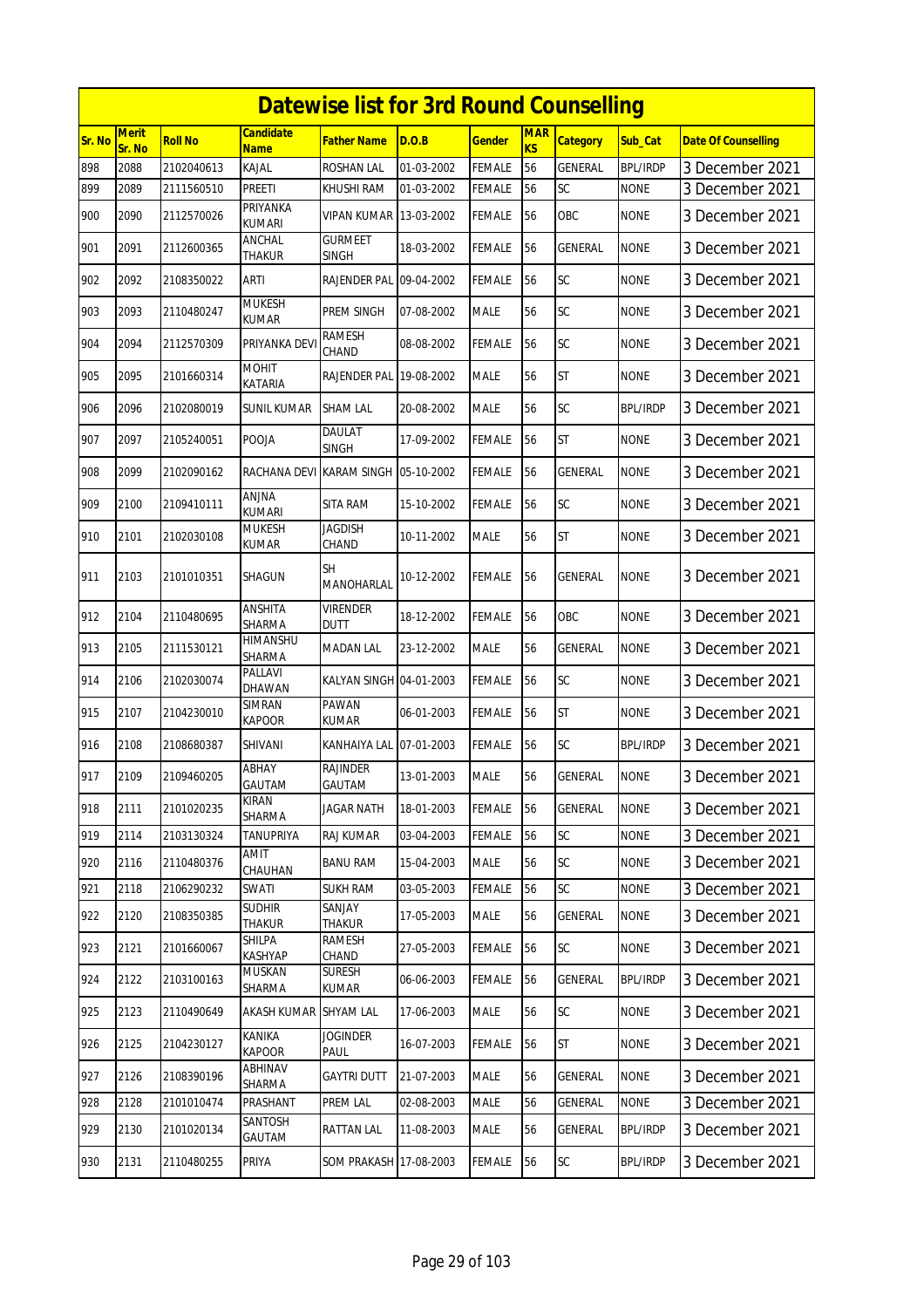|        |                        |                |                                 | <b>Datewise list for 3rd Round Counselling</b> |            |               |                  |                 |                 |                            |
|--------|------------------------|----------------|---------------------------------|------------------------------------------------|------------|---------------|------------------|-----------------|-----------------|----------------------------|
| Sr. No | <b>Merit</b><br>Sr. No | <b>Roll No</b> | <b>Candidate</b><br><b>Name</b> | <b>Father Name</b>                             | D.O.B      | <b>Gender</b> | <b>MAR</b><br>KS | <b>Category</b> | Sub Cat         | <b>Date Of Counselling</b> |
| 931    | 2133                   | 2112570150     | SONALI                          | <b>SUNIL KUMAR</b>                             | 17-09-2003 | <b>FEMALE</b> | 56               | SC              | <b>NONE</b>     | 3 December 2021            |
| 932    | 2134                   | 2104190032     | ANCHAL                          | <b>ASHOK</b><br><b>KUMAR</b>                   | 18-09-2003 | <b>FEMALE</b> | 56               | GENERAL         | <b>NONE</b>     | 3 December 2021            |
| 933    | 2136                   | 2110480299     | AKSHAY<br>SHARMA                | KARAM<br>CHAND                                 | 23-09-2003 | <b>MALE</b>   | 56               | OBC             | <b>NONE</b>     | 3 December 2021            |
| 934    | 2137                   | 2101020097     | PRATYAKSH<br>KAUNDAL            | YASHWANT<br><b>SINGH</b>                       | 26-09-2003 | <b>MALE</b>   | 56               | OBC             | <b>NONE</b>     | 3 December 2021            |
| 935    | 2141                   | 2101020224     | SHASWAT                         | OM KUMAR                                       | 20-10-2003 | <b>MALE</b>   | 56               | <b>GENERAL</b>  | <b>NONE</b>     | 3 December 2021            |
| 936    | 2142                   | 2109430200     | <b>KASHISH</b>                  | <b>BALAK RAM</b>                               | 22-10-2003 | <b>FEMALE</b> | 56               | SC              | <b>NONE</b>     | 3 December 2021            |
| 937    | 2143                   | 2103100278     | <b>KANIKA DEVI</b>              | <b>VIJAY KUMAR</b>                             | 30-10-2003 | <b>FEMALE</b> | 56               | <b>GENERAL</b>  | <b>NONE</b>     | 3 December 2021            |
| 938    | 2144                   | 2101020190     | <b>DIKSHA</b><br>THAKUR         | SANJEEV<br><b>KUMAR</b>                        | 01-11-2003 | <b>FEMALE</b> | 56               | GENERAL         | <b>NONE</b>     | 3 December 2021            |
| 939    | 2148                   | 2110480486     | SUJATA                          | <b>BALINDER</b><br><b>SINGH</b>                | 20-11-2003 | <b>FEMALE</b> | 56               | <b>GENERAL</b>  | <b>NONE</b>     | 3 December 2021            |
| 940    | 2150                   | 2108380035     | <b>VISHAL</b><br>THAKUR         | CHAMARU<br><b>RAM</b>                          | 18-12-2003 | <b>MALE</b>   | 56               | OBC             | <b>NONE</b>     | 3 December 2021            |
| 941    | 2151                   | 2101020058     | <b>ROHINI DEVI</b>              | RAKESH<br><b>KUMAR</b>                         | 27-12-2003 | <b>FEMALE</b> | 56               | <b>GENERAL</b>  | <b>NONE</b>     | 3 December 2021            |
| 942    | 2152                   | 2112590135     | SHAWETA                         | AVTAR SINGH                                    | 31-12-2003 | <b>FEMALE</b> | 56               | <b>OBC</b>      | <b>NONE</b>     | 3 December 2021            |
| 943    | 2156                   | 2106290044     | ANMOL                           | <b>MANSA RAM</b>                               | 05-01-2004 | <b>MALE</b>   | 56               | SC              | <b>NONE</b>     | 3 December 2021            |
| 944    | 2157                   | 2108340035     | HANSA DEVI                      | KUNAN LAL                                      | 05-01-2004 | FEMALE        | 56               | SC              | none            | 3 December 2021            |
| 945    | 2158                   | 2109430037     | MOHIT KUMAR BHAJAN DASS         |                                                | 12-01-2004 | <b>MALE</b>   | 56               | SC              | <b>NONE</b>     | 3 December 2021            |
| 946    | 2160                   | 2101010019     | NIDHIKA                         | VINOD KUMAR 28-01-2004                         |            | <b>FEMALE</b> | 56               | <b>ST</b>       | <b>NONE</b>     | 3 December 2021            |
| 947    | 2162                   | 2103130149     | <b>NISHA</b><br>SHARMA          | <b>MADAN LAL</b>                               | 04-02-2004 | <b>FEMALE</b> | 56               | GENERAL         | <b>BPL/IRDP</b> | 3 December 2021            |
| 948    | 2163                   | 2109460342     | <b>POONAM</b>                   | <b>DHANI RAM</b>                               | 09-02-2004 | <b>FEMALE</b> | 56               | SC              | <b>NONE</b>     | 3 December 2021            |
| 949    | 2164                   | 2101020499     | <b>SHIVANI</b><br><b>GAURA</b>  | <b>RAKESH</b><br><b>KUMAR</b>                  | 17-02-2004 | <b>FEMALE</b> | 56               | OBC             | <b>NONE</b>     | 3 December 2021            |
| 950    | 2165                   | 2104150054     | AYUSHI<br><b>THAKUR</b>         | <b>AJMER SINGH</b>                             | 25-02-2004 | <b>FEMALE</b> | 56               | <b>GENERAL</b>  | <b>NONE</b>     | 3 December 2021            |
| 951    | 2169                   | 2101020279     | PARAS<br><b>DHIMAN</b>          | <b>BALDEV RAJ</b><br>DHIMAN                    | 19-03-2004 | <b>MALE</b>   | 56               | SC              | <b>NONE</b>     | 3 December 2021            |
| 952    | 2171                   | 2106300034     | PREETI<br>THAKUR                | <b>DILER SINGH</b>                             | 29-03-2004 | <b>FEMALE</b> | 56               | GENERAL         | <b>NONE</b>     | 3 December 2021            |
| 953    | 2172                   | 2111540058     | RAKSHITA                        | <b>PRAVEEN</b><br>kumar                        | 07-04-2004 | <b>FEMALE</b> | 56               | SC              | <b>NONE</b>     | 3 December 2021            |
| 954    | 2174                   | 2101660220     | BHARAT<br><b>BHUSHAN</b>        | <b>GIRDHARI LAL</b>                            | 23-04-2004 | <b>MALE</b>   | 56               | GENERAL         | <b>NONE</b>     | 3 December 2021            |
| 955    | 2176                   | 2101660334     | <b>IRUVANSHIKA</b>              | <b>KAMAL DEV</b>                               | 12-05-2004 | <b>FEMALE</b> | 56               | OBC             | <b>NONE</b>     | 3 December 2021            |
| 956    | 2178                   | 2101020239     | SAURABH                         | YASHPAL<br>SHARMA                              | 17-05-2004 | MALE          | 56               | GENERAL         | <b>NONE</b>     | 3 December 2021            |
| 957    | 2179                   | 2108690048     | <b>URMILA</b><br>KUMARI         | KHEM SINGH                                     | 17-05-2004 | FEMALE        | 56               | GENERAL         | <b>NONE</b>     | 3 December 2021            |
| 958    | 2181                   | 2101010452     | SHIVANGI                        | <b>RAMESH</b><br>CHAND                         | 31-05-2004 | <b>FEMALE</b> | 56               | <b>SC</b>       | <b>NONE</b>     | 3 December 2021            |
| 959    | 2183                   | 2101660104     | AKSHITA<br>SHARMA               | SANDEEP<br>KUMAR                               | 02-06-2004 | <b>FEMALE</b> | 56               | GENERAL         | <b>NONE</b>     | 3 December 2021            |
| 960    | 2185                   | 2112600277     | SAPNA DEVI                      | <b>DEVRAJ</b>                                  | 16-12-1987 | <b>FEMALE</b> | 55               | OBC             | <b>NONE</b>     | 3 December 2021            |
| 961    | 2186                   | 2108400221     | <b>BAZILA YOUSF</b>             | MOHD YOUSF                                     | 10-09-1988 | <b>FEMALE</b> | 55               | <b>ST</b>       | <b>NONE</b>     | 3 December 2021            |
| 962    | 2187                   | 2106290086     | <b>RESHMA</b>                   | <b>RAM SINGH</b>                               | 20-10-1988 | <b>FEMALE</b> | 55               | SC              | <b>NONE</b>     | 3 December 2021            |
| 963    | 2188                   | 2108340123     | <b>KESHAV RAM</b>               | <b>MAST RAM</b>                                | 28-02-1990 | <b>MALE</b>   | 55               | SC              | <b>NONE</b>     | 3 December 2021            |
| 964    | 2189                   | 2106290099     | JAGDISH<br>CHAND                | <b>JOGI RAM</b>                                | 04-11-1992 | <b>MALE</b>   | 55               | SC              | <b>BPL/IRDP</b> | 3 December 2021            |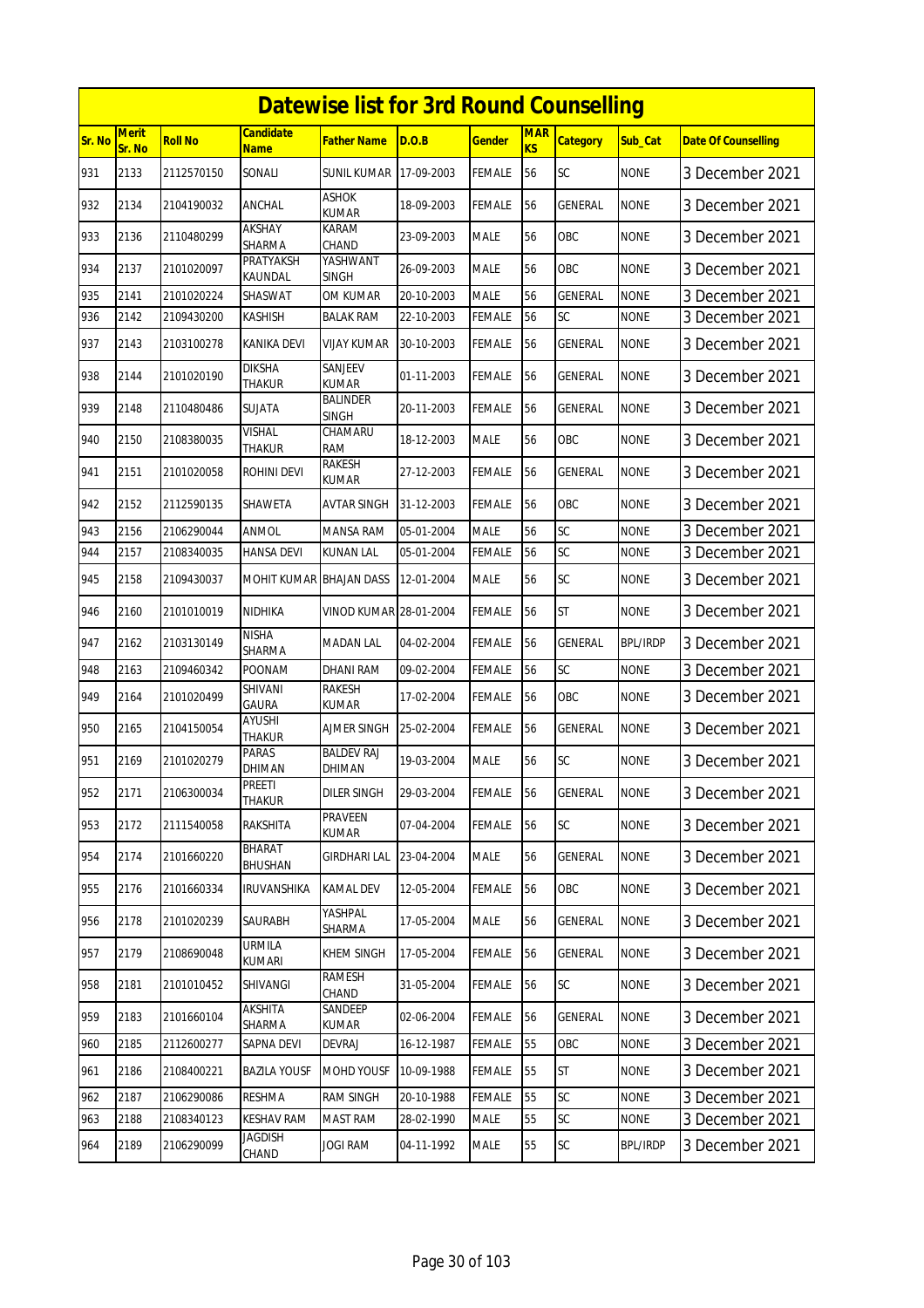|        |                        |                |                                      | <b>Datewise list for 3rd Round Counselling</b> |            |               |                         |                 |                 |                            |
|--------|------------------------|----------------|--------------------------------------|------------------------------------------------|------------|---------------|-------------------------|-----------------|-----------------|----------------------------|
| Sr. No | <b>Merit</b><br>Sr. No | <b>Roll No</b> | <b>Candidate</b><br><b>Name</b>      | <b>Father Name</b>                             | D.O.B      | <b>Gender</b> | <b>MAR</b><br><b>KS</b> | <b>Category</b> | Sub Cat         | <b>Date Of Counselling</b> |
| 965    | 2190                   | 2108370425     | PRAGYAN                              | <b>LACHHU RAM</b>                              | 12-03-1993 | <b>MALE</b>   | 55                      | SC              | <b>NONE</b>     | 3 December 2021            |
| 966    | 2191                   | 2112570399     | CHAUDHARI<br>ABHISHEK<br>PRAKASHCHAN | PRAKASHCHA<br><b>NDRA</b>                      | 24-07-1993 | <b>MALE</b>   | 55                      | <b>GENERAL</b>  | <b>NONE</b>     | 3 December 2021            |
| 967    | 2192                   | 2109460241     | <b>SAPNA</b>                         | <b>ECHHA DHARI</b>                             | 15-04-1994 | <b>FEMALE</b> | 55                      | <b>GENERAL</b>  | <b>NONE</b>     | 3 December 2021            |
| 968    | 2193                   | 2104170212     | DIL KUMARI                           | RAM BHADUR                                     | 15-07-1994 | <b>FEMALE</b> | 55                      | OBC             | <b>NONE</b>     | 3 December 2021            |
| 969    | 2194                   | 2110490130     | SAPNA TOMAR                          | NETTAR SINGH 12-08-1994                        |            | <b>FEMALE</b> | 55                      | <b>GENERAL</b>  | <b>NONE</b>     | 3 December 2021            |
| 970    | 2197                   | 2110480284     | <b>KUMARI</b><br>PRIYANKA            | <b>JAI PAL</b>                                 | 25-12-1994 | <b>FEMALE</b> | 55                      | SC              | <b>NONE</b>     | 3 December 2021            |
| 971    | 2198                   | 2103130302     | SANJEEV<br><b>KUMAR</b>              | <b>DESH RAJ</b>                                | 08-01-1995 | <b>MALE</b>   | 55                      | <b>GENERAL</b>  | <b>NONE</b>     | 3 December 2021            |
| 972    | 2199                   | 2109460095     | ZANGMO POTI                          | MANGAL<br>SINGH                                | 11-08-1995 | <b>FEMALE</b> | 55                      | <b>ST</b>       | none            | 3 December 2021            |
| 973    | 2203                   | 2111540037     | <b>RITIKA</b><br><b>SHARMA</b>       | <b>HARI KRISHAN</b>                            | 22-11-1995 | <b>FEMALE</b> | 55                      | GENERAL         | <b>NONE</b>     | 3 December 2021            |
| 974    | 2204                   | 2110480008     | <b>HIMANI DEVI</b>                   | <b>ANIL KUMAR</b>                              | 07-01-1996 | <b>FEMALE</b> | 55                      | SC              | <b>NONE</b>     | 3 December 2021            |
| 975    | 2205                   | 2110500032     | POONAM                               | SUDAMA                                         | 08-01-1996 | <b>FEMALE</b> | 55                      | <b>GENERAL</b>  | <b>NONE</b>     | 3 December 2021            |
| 976    | 2207                   | 2110490866     | <b>VICKY</b>                         | PARMA NAND                                     | 26-02-1996 | <b>MALE</b>   | 55                      | GENERAL         | <b>NONE</b>     | 3 December 2021            |
| 977    | 2208                   | 2101010141     | <b>DIKSHA DEVI</b>                   | <b>GOPAL DASS</b>                              | 01-05-1996 | <b>FEMALE</b> | 55                      | GENERAL         | <b>NONE</b>     | 3 December 2021            |
| 978    | 2210                   | 2109410074     | <b>NEELAM</b><br><b>KUMARI</b>       | <b>BHEEM SINGH</b>                             | 14-06-1996 | FEMALE        | 55                      | GENERAL         | <b>NONE</b>     | 3 December 2021            |
| 979    | 2211                   | 2106290078     | LAYAK RAM                            | SOBHE RAM                                      | 18-07-1996 | <b>MALE</b>   | 55                      | GENERAL         | <b>NONE</b>     | 3 December 2021            |
| 980    | 2212                   | 2108370462     | RAMA DEVI                            | PURAN CHAND 17-09-1996                         |            | <b>FEMALE</b> | 55                      | SC              | <b>BPL/IRDP</b> | 3 December 2021            |
| 981    | 2213                   | 2111560023     | <b>USHA DEVI</b>                     | <b>MEENA RAM</b>                               | 28-10-1996 | <b>FEMALE</b> | 55                      | SC              | <b>BPL/IRDP</b> | 3 December 2021            |
| 982    | 2215                   | 2110520096     | MANISHA                              | <b>GULAB SINGH</b>                             | 15-11-1996 | <b>FEMALE</b> | 55                      | OBC             | <b>NONE</b>     | 3 December 2021            |
| 983    | 2216                   | 2102040031     | <b>REETA KUMARI</b>                  | <b>BALWANT</b><br><b>SINGH</b>                 | 25-01-1997 | <b>FEMALE</b> | 55                      | <b>GENERAL</b>  | <b>NONE</b>     | 3 December 2021            |
| 984    | 2217                   | 2108400011     | BHEESHAM<br>KUMAR                    | KARAM<br>CHAND                                 | 18-04-1997 | <b>MALE</b>   | 55                      | <b>GENERAL</b>  | <b>BPL/IRDP</b> | 3 December 2021            |
| 985    | 2219                   | 2106290229     | PADMA DEVI                           | JOGINDER<br><b>SINGH</b>                       | 12-07-1997 | <b>FEMALE</b> | 55                      | <b>GENERAL</b>  | <b>NONE</b>     | 3 December 2021            |
| 986    | 2220                   | 2106280064     | ANUJ KUMARI                          | <b>MOTI RAM</b>                                | 03-10-1997 | <b>FEMALE</b> | 55                      | GENERAL         | <b>NONE</b>     | 3 December 2021            |
| 987    | 2222                   | 2111560183     | SADHIKA<br>THAKUR                    | <b>SURENDER</b><br><b>THAKUR</b>               | 06-12-1997 | <b>FEMALE</b> | 55                      | GENERAL         | <b>NONE</b>     | 3 December 2021            |
| 988    | 2223                   | 2110480565     | <b>LALITA DEVI</b>                   | <b>DESHRAJ</b>                                 | 11-12-1997 | <b>FEMALE</b> | 55                      | SC              | <b>NONE</b>     | 3 December 2021            |
| 989    | 2224                   | 2109410056     | POONAM                               | <b>MAST RAM</b>                                | 01-01-1998 | <b>FEMALE</b> | 55                      | SC              | <b>NONE</b>     | 3 December 2021            |
| 990    | 2225                   | 2110480502     | SAPNA<br>SHARMA                      | SATPAL                                         | 01-02-1998 | <b>FEMALE</b> | 55                      | GENERAL         | <b>NONE</b>     | 3 December 2021            |
| 991    | 2226                   | 2102040049     | VANDANA<br>KUMARI                    | AJEET KUMAR                                    | 21-02-1998 | <b>FEMALE</b> | 55                      | SC              | <b>NONE</b>     | 3 December 2021            |
| 992    | 2227                   | 2110480301     | VINITA<br>RAMOUL                     | BRAHMANAN<br>D                                 | 24-02-1998 | <b>FEMALE</b> | 55                      | OBC             | <b>NONE</b>     | 3 December 2021            |
| 993    | 2228                   | 2110480039     | POOJA<br>CHAUHAN                     | SH.PANCH<br>RAM                                | 02-03-1998 | <b>FEMALE</b> | 55                      | SC              | <b>NONE</b>     | 3 December 2021            |
| 994    | 2229                   | 2102050007     | <b>AMAN MOHD</b>                     | SADAK MOHD                                     | 30-03-1998 | MALE          | 55                      | GENERAL         | <b>NONE</b>     | 3 December 2021            |
| 995    | 2230                   | 2108360001     | CHITRANJAN<br>SHARMA                 | TEJ RAM                                        | 25-04-1998 | <b>MALE</b>   | 55                      | GENERAL         | <b>NONE</b>     | 3 December 2021            |
| 996    | 2231                   | 2104620031     | MAAN SINGH                           | SAHIB SINGH                                    | 21-05-1998 | <b>MALE</b>   | 55                      | SC              | <b>NONE</b>     | 3 December 2021            |
| 997    | 2233                   | 2101010050     | <b>MADHU BALA</b>                    | <b>NAND LAL</b>                                | 19-08-1998 | <b>FEMALE</b> | 55                      | SC              | <b>NONE</b>     | 3 December 2021            |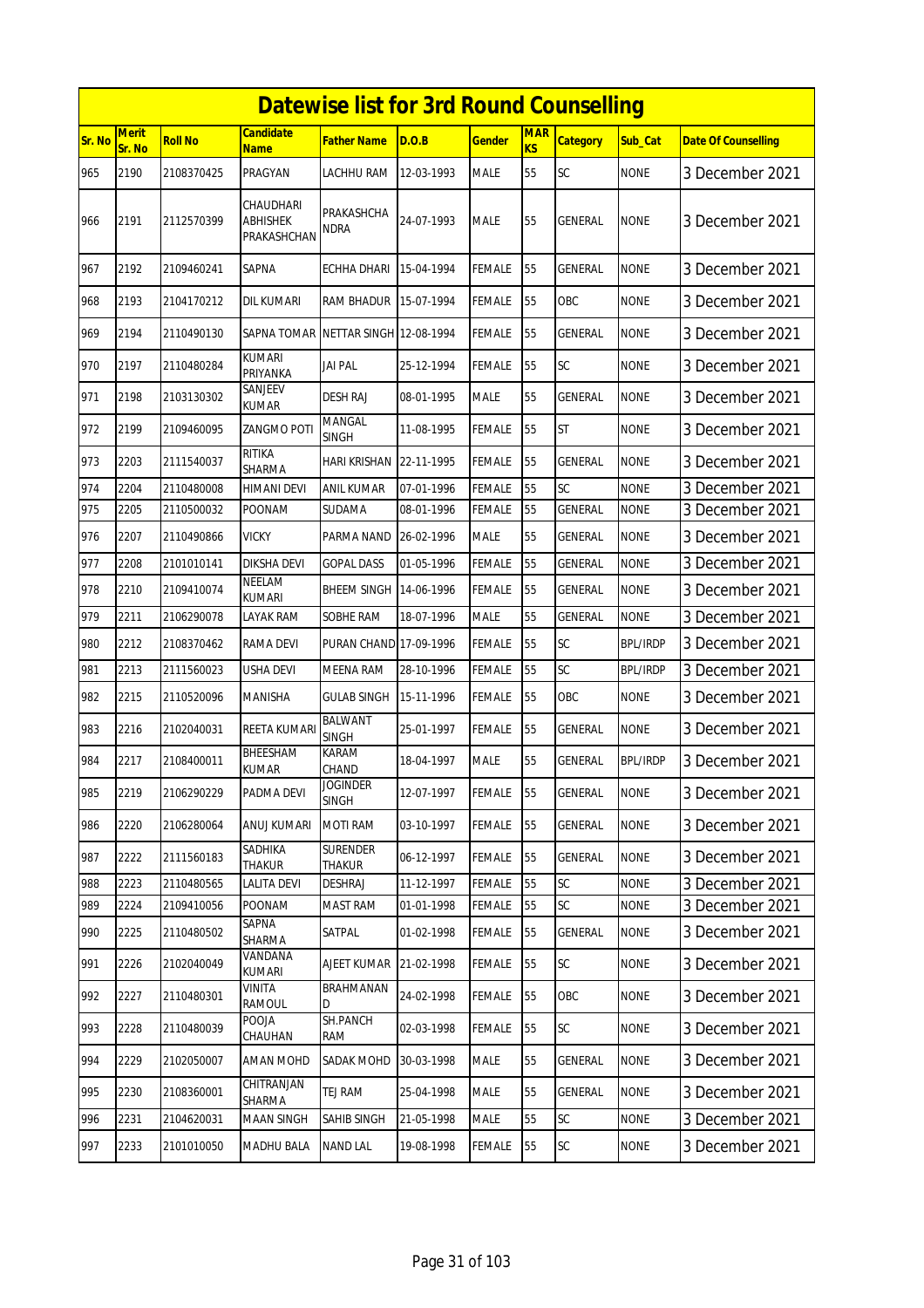|        |                 |                |                                 | <b>Datewise list for 3rd Round Counselling</b> |            |               |                  |                 |                 |                            |
|--------|-----------------|----------------|---------------------------------|------------------------------------------------|------------|---------------|------------------|-----------------|-----------------|----------------------------|
| Sr. No | Merit<br>Sr. No | <b>Roll No</b> | <b>Candidate</b><br>Name        | <b>Father Name</b>                             | D.O.B      | <b>Gender</b> | <b>MAR</b><br>KS | <b>Category</b> | Sub_Cat         | <b>Date Of Counselling</b> |
| 998    | 2236            | 2106290122     | <b>SUBHASH</b>                  | <b>DINESH</b><br><b>KUMAR</b>                  | 15-10-1998 | <b>MALE</b>   | 55               | SC              | <b>NONE</b>     | 3 December 2021            |
| 999    | 2237            | 2111560053     | SHEETAL<br>ZANATH               | LAL CHAND<br>ZANATH                            | 01-11-1998 | <b>FEMALE</b> | 55               | GENERAL         | <b>NONE</b>     | 3 December 2021            |
| 1000   | 2240            | 2107330052     | SAVITRI                         | <b>SHIV LAL</b>                                | 15-11-1998 | <b>FEMALE</b> | 55               | ST              | <b>NONE</b>     | 3 December 2021            |
| 1001   | 2241            | 2110480334     | <b>ARCHNA DEVI</b>              | <b>RAM</b><br><b>CHANDER</b>                   | 19-12-1998 | <b>FEMALE</b> | 55               | <b>GENERAL</b>  | <b>NONE</b>     | 3 December 2021            |
| 1002   | 2242            | 2108390183     | NEELMA DEVI                     | DHARAM<br>CHAND                                | 22-12-1998 | <b>FEMALE</b> | 55               | SC              | <b>NONE</b>     | 3 December 2021            |
| 1003   | 2243            | 2110480410     | SANGEETA<br><b>THAKUR</b>       | RAM KISHAN                                     | 20-01-1999 | <b>FEMALE</b> | 55               | <b>GENERAL</b>  | <b>NONE</b>     | 3 December 2021            |
| 1004   | 2244            | 2103120264     | NITIKA<br>KAUSHAL               | JAGDEEP<br><b>SINGH</b>                        | 22-01-1999 | <b>FEMALE</b> | 55               | SC              | none            | 3 December 2021            |
| 1005   | 2245            | 2109460243     | CHANDER<br>KANTA                | <b>SOM DASS</b>                                | 25-01-1999 | <b>FEMALE</b> | 55               | SC              | <b>NONE</b>     | 3 December 2021            |
| 1006   | 2246            | 2110480677     | SAMIKSHA                        | <b>MAGI RAM</b>                                | 28-02-1999 | <b>FEMALE</b> | 55               | GENERAL         | <b>NONE</b>     | 3 December 2021            |
| 1007   | 2247            | 2111540013     | SHEETAL RANI                    | <b>HARVINDER</b><br><b>SINGH</b>               | 11-03-1999 | <b>FEMALE</b> | 55               | GENERAL         | <b>NONE</b>     | 3 December 2021            |
| 1008   | 2248            | 2109460096     | <b>HEERA LAMO</b>               | MANGAL<br><b>SINGH</b>                         | 17-03-1999 | <b>FEMALE</b> | 55               | <b>ST</b>       | <b>NONE</b>     | 3 December 2021            |
| 1009   | 2251            | 2110490757     | NEERAJ<br>KUMAR                 | <b>SHYAM LAL</b>                               | 08-05-1999 | <b>MALE</b>   | 55               | SC              | <b>BPL/IRDP</b> | 3 December 2021            |
| 1010   | 2253            | 2108340113     | TARA CHAND                      | <b>TULSI RAM</b>                               | 08-06-1999 | <b>MALE</b>   | 55               | <b>GENERAL</b>  | <b>BPL/IRDP</b> | 3 December 2021            |
| 1011   | 2254            | 2108370095     | INDU                            | SOHAN LAL                                      | 12-06-1999 | FEMALE        | 55               | SC              | BPL/IRDP        | 3 December 2021            |
| 1012   | 2256            | 2110480411     | <b>BEENA DEVI</b>               | RATTAN<br>SINGH                                | 06-08-1999 | <b>FEMALE</b> | 55               | GENERAL         | <b>NONE</b>     | 3 December 2021            |
| 1013   | 2257            | 2103120364     | <b>SACHIN</b><br><b>RATHORE</b> | <b>MOHINDER</b><br>PAL                         | 11-08-1999 | <b>MALE</b>   | 55               | SC              | <b>NONE</b>     | 3 December 2021            |
| 1014   | 2259            | 2111530030     | <b>AMITA DEVI</b>               | <b>BABU RAM</b>                                | 30-08-1999 | <b>FEMALE</b> | 55               | SC              | <b>BPL/IRDP</b> | 3 December 2021            |
| 1015   | 2260            | 2108390466     | NEHA                            | <b>LEKH RAJ</b>                                | 05-10-1999 | <b>FEMALE</b> | 55               | <b>GENERAL</b>  | <b>NONE</b>     | 3 December 2021            |
| 1016   | 2261            | 2112570160     | PAYAL<br>PARMAR                 | <b>BALVINDER</b><br><b>SINGH</b>               | 03-11-1999 | <b>FEMALE</b> | 55               | <b>GENERAL</b>  | <b>NONE</b>     | 3 December 2021            |
| 1017   | 2263            | 2111560393     | <b>RITIKA</b>                   | <b>KRISHAN</b><br>CHAND                        | 07-11-1999 | FEMALE        | 55               | <b>SC</b>       | <b>NONE</b>     | 3 December 2021            |
| 1018   | 2264            | 2110480770     | SHOBHNA<br>SHARMA               | MOHAN LAL                                      | 14-11-1999 | <b>FEMALE</b> | 55               | OBC             | <b>NONE</b>     | 3 December 2021            |
| 1019   | 2265            | 2106290607     | ANSHUL<br>SHARMA                | VISHAVNATH                                     | 25-11-1999 | FEMALE        | 55               | <b>GENERAL</b>  | <b>NONE</b>     | 3 December 2021            |
| 1020   | 2266            | 2106290331     | <b>BELI RAM</b>                 | <b>BHAG CHAND</b>                              | 12-12-1999 | <b>MALE</b>   | 55               | <b>GENERAL</b>  | <b>NONE</b>     | 3 December 2021            |
| 1021   | 2269            | 2110490355     | SHIVANI<br><b>PUNDIR</b>        | <b>BALBIR SINGH</b>                            | 01-01-2000 | <b>FEMALE</b> | 55               | <b>GENERAL</b>  | <b>NONE</b>     | 3 December 2021            |
| 1022   | 2271            | 2108340058     | PRATIKSHA                       | KRISHAN<br>SINGH                               | 26-01-2000 | FEMALE        | 55               | GENERAL         | <b>NONE</b>     | 3 December 2021            |
| 1023   | 2272            | 2108380251     | KAVI                            | SOBHA RAM                                      | 28-01-2000 | <b>MALE</b>   | 55               | <b>SC</b>       | <b>NONE</b>     | 3 December 2021            |
| 1024   | 2274            | 2108370443     | VAISHALI<br>SHARMA              | RAJ KUMAR                                      | 15-02-2000 | <b>FEMALE</b> | 55               | GENERAL         | <b>NONE</b>     | 3 December 2021            |
| 1025   | 2275            | 2112570557     | SAMRITI<br>KUMARI               | PAN CHAND                                      | 18-02-2000 | <b>FEMALE</b> | 55               | OBC             | <b>NONE</b>     | 3 December 2021            |
| 1026   | 2276            | 2110490580     | SAKSHI DEVI                     | <b>SURESH</b><br>KUMAR                         | 20-02-2000 | <b>FEMALE</b> | 55               | <b>GENERAL</b>  | <b>NONE</b>     | 3 December 2021            |
| 1027   | 2277            | 2105260003     | SAPNA DEVI                      | BALDEV SINGH 23-02-2000                        |            | FEMALE        | 55               | ST              | <b>NONE</b>     | 3 December 2021            |
| 1028   | 2278            | 2110490039     | RITIKA                          | <b>SURENDER</b><br><b>SINGH</b>                | 02-03-2000 | <b>FEMALE</b> | 55               | GENERAL         | <b>NONE</b>     | 3 December 2021            |
| 1029   | 2279            | 2106270007     | <b>SURESH</b><br>KUMAR          | <b>BIRBAL</b>                                  | 17-04-2000 | <b>MALE</b>   | 55               | SC              | <b>BPL/IRDP</b> | 3 December 2021            |
| 1030   | 2281            | 2106290163     | SONALI NEGI                     | <b>RAMESH</b><br>CHAND                         | 05-05-2000 | FEMALE        | 55               | <b>ST</b>       | <b>NONE</b>     | 3 December 2021            |
| 1031   | 2283            | 2112570291     | SHILPA BHATIA                   | <b>VIKRAM SINGH 22-05-2000</b>                 |            | <b>FEMALE</b> | 55               | <b>SC</b>       | BPL/IRDP        | 3 December 2021            |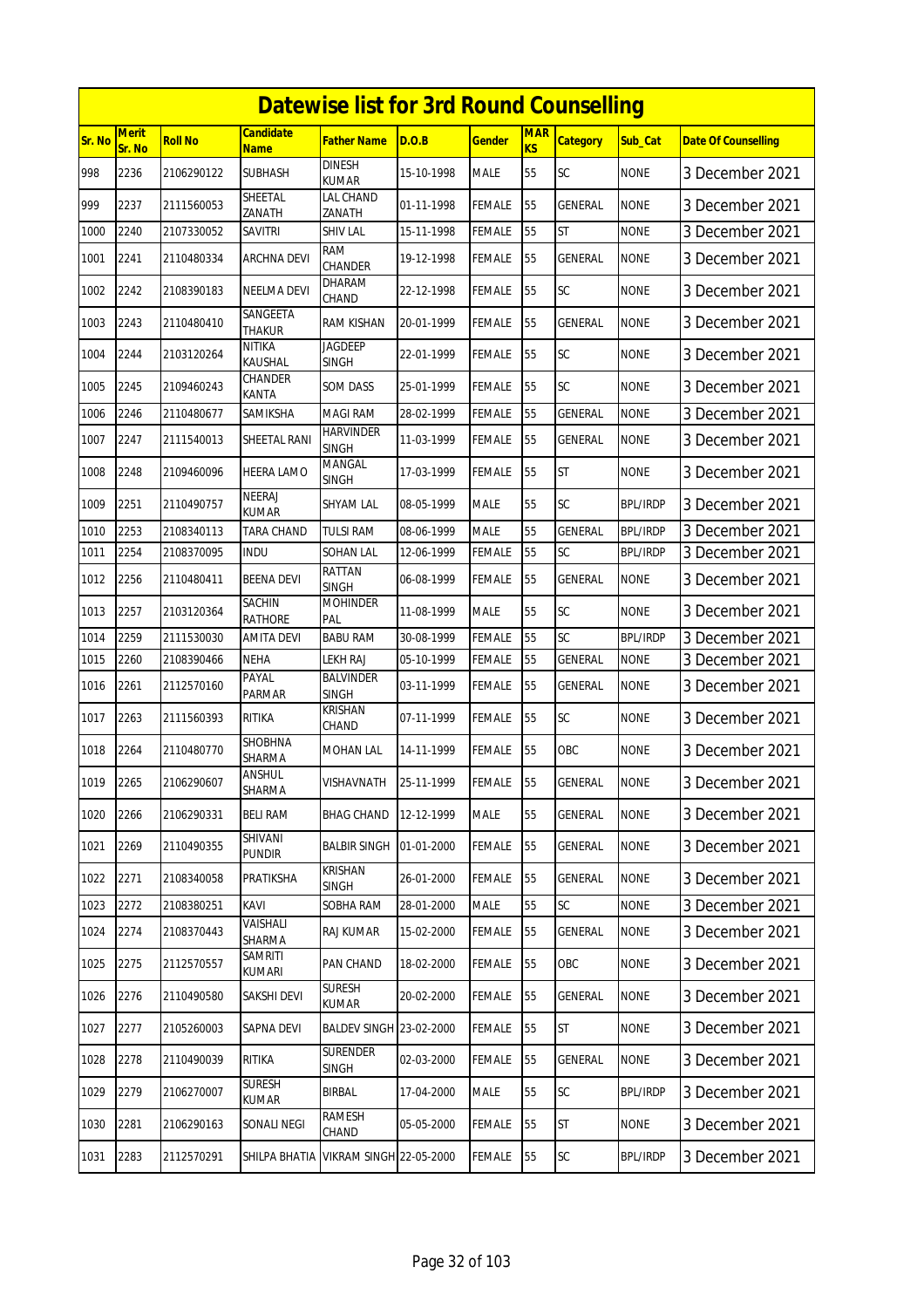|        |                 |                |                                 | <b>Datewise list for 3rd Round Counselling</b> |            |               |                         |                 |                 |                            |
|--------|-----------------|----------------|---------------------------------|------------------------------------------------|------------|---------------|-------------------------|-----------------|-----------------|----------------------------|
| Sr. No | Merit<br>Sr. No | <b>Roll No</b> | <b>Candidate</b><br><b>Name</b> | <b>Father Name</b>                             | D.O.B      | <b>Gender</b> | <b>MAR</b><br><b>KS</b> | <b>Category</b> | Sub Cat         | <b>Date Of Counselling</b> |
| 1032   | 2284            | 2102040771     | KHILESH<br><b>KUMAR</b>         | <b>SUBHASH</b><br>CHAND                        | 24-05-2000 | <b>MALE</b>   | 55                      | SC              | <b>NONE</b>     | 3 December 2021            |
| 1033   | 2285            | 2110490758     | vivek pundir                    | <b>MAMRAJ</b>                                  | 28-05-2000 | <b>MALE</b>   | 55                      | GENERAL         | <b>NONE</b>     | 3 December 2021            |
| 1034   | 2286            | 2110520059     | RITA DEVI                       | <b>ATTER SINGH</b>                             | 01-06-2000 | <b>FEMALE</b> | 55                      | GENERAL         | <b>NONE</b>     | 3 December 2021            |
| 1035   | 2287            | 2110480440     | ARTI PANWAR                     | <b>LAXMI SINGH</b>                             | 03-06-2000 | <b>FEMALE</b> | 55                      | <b>GENERAL</b>  | <b>BPL/IRDP</b> | 3 December 2021            |
| 1036   | 2290            | 2108350094     | PALLVI RANA                     | <b>BALWANT</b><br><b>SINGH</b>                 | 25-08-2000 | <b>FEMALE</b> | 55                      | GENERAL         | <b>NONE</b>     | 3 December 2021            |
| 1037   | 2292            | 2109410009     | SNEHA                           | <b>BHINDER LAL</b>                             | 30-09-2000 | <b>FEMALE</b> | 55                      | <b>GENERAL</b>  | <b>BPL/IRDP</b> | 3 December 2021            |
| 1038   | 2293            | 2103100241     | NEHA KUMARI                     | SH. BIDHI<br>CHAND                             | 13-12-2000 | <b>FEMALE</b> | 55                      | OBC             | none            | 3 December 2021            |
| 1039   | 2295            | 2103140032     | <b>BANDANA</b><br><b>BHURIA</b> | AJAY KUMAR                                     | 07-01-2001 | <b>FEMALE</b> | 55                      | GENERAL         | <b>NONE</b>     | 3 December 2021            |
| 1040   | 2296            | 2110490224     | SANGEETA<br><b>DEVI</b>         | <b>BHADUR</b><br><b>SINGH</b>                  | 07-02-2001 | <b>FEMALE</b> | 55                      | OBC             | <b>BPL/IRDP</b> | 3 December 2021            |
| 1041   | 2297            | 2108380026     | <b>NITIKA</b><br>THAKUR         | <b>GANPAT RAM</b>                              | 16-03-2001 | FEMALE        | 55                      | GENERAL         | <b>NONE</b>     | 3 December 2021            |
| 1042   | 2299            | 2110490395     | RITESH PUNDIR JAGAT SINGH       |                                                | 28-04-2001 | <b>MALE</b>   | 55                      | GENERAL         | <b>NONE</b>     | 3 December 2021            |
| 1043   | 2301            | 2110480329     | HIMANI<br><b>THAKUR</b>         | PREM PAL                                       | 30-05-2001 | FEMALE        | 55                      | GENERAL         | <b>NONE</b>     | 3 December 2021            |
| 1044   | 2302            | 2102040005     | BHUVNESH<br><b>KUMAR</b>        | RAJ KUMAR                                      | 06-07-2001 | <b>MALE</b>   | 55                      | <b>ST</b>       | <b>NONE</b>     | 3 December 2021            |
| 1045   | 2303            | 2104230179     | ANJALI RANA                     | RAKESH<br>KUMAR                                | 20-07-2001 | <b>FEMALE</b> | 55                      | GENERAL         | <b>NONE</b>     | 3 December 2021            |
| 1046   | 2304            | 2109430208     | <b>PRIYA</b>                    | <b>DEVI RAM</b>                                | 20-07-2001 | <b>FEMALE</b> | 55                      | SC              | <b>NONE</b>     | 3 December 2021            |
| 1047   | 2305            | 2108350363     | ARCHNA<br>THAKUR                | <b>KISHORI LAL</b>                             | 10-08-2001 | <b>FEMALE</b> | 55                      | <b>GENERAL</b>  | <b>NONE</b>     | 3 December 2021            |
| 1048   | 2306            | 2106290218     | MOHAN LAL                       | LACHHI RAM                                     | 15-08-2001 | <b>MALE</b>   | 55                      | <b>GENERAL</b>  | <b>BPL/IRDP</b> | 3 December 2021            |
| 1049   | 2308            | 2110480162     | RITESH KUMAR                    | <b>SOHAN LAL</b>                               | 20-09-2001 | <b>MALE</b>   | 55                      | SC              | <b>NONE</b>     | 3 December 2021            |
| 1050   | 2310            | 2103100088     | ANITA DEVI                      | RAKESH<br>KUMAR                                | 01-10-2001 | FEMALE        | 55                      | GENERAL         | <b>NONE</b>     | 3 December 2021            |
| 1051   | 2311            | 2109470103     | <b>DIKSHA</b><br><b>SHARMA</b>  | MAYA RAM                                       | 02-10-2001 | <b>FEMALE</b> | 55                      | GENERAL         | <b>NONE</b>     | 3 December 2021            |
| 1052   | 2312            | 2108350373     | <b>PRITI</b>                    | PREM SINGH                                     | 22-10-2001 | <b>FEMALE</b> | 55                      | SC              | <b>NONE</b>     | 3 December 2021            |
| 1053   | 2316            | 2101020040     | <b>MANISH</b><br>KUMAR          | SANTOSH<br>SHARMA                              | 05-01-2002 | <b>MALE</b>   | 55                      | GENERAL         | <b>NONE</b>     | 3 December 2021            |
| 1054   | 2317            | 2109410119     | TAMANA                          | <b>KEDAR SINGH</b>                             | 06-01-2002 | <b>FEMALE</b> | 55                      | <b>GENERAL</b>  | <b>NONE</b>     | 3 December 2021            |
| 1055   | 2318            | 2109460161     | <b>SAMRITI</b><br>THAKUR        | <b>DEVI CHAND</b><br>THAKUR                    | 12-01-2002 | <b>FEMALE</b> | 55                      | GENERAL         | <b>NONE</b>     | 3 December 2021            |
| 1056   | 2321            | 2108340148     | <b>MOHINDER</b><br>PAL          | GHANSHYAM                                      | 28-02-2002 | <b>MALE</b>   | 55                      | GENERAL         | <b>NONE</b>     | 3 December 2021            |
| 1057   | 2322            | 2102040623     | <b>BANDU</b>                    | <b>GOVIND</b><br><b>SINGH</b>                  | 05-03-2002 | <b>FEMALE</b> | 55                      | GENERAL         | <b>NONE</b>     | 3 December 2021            |
| 1058   | 2323            | 2108390240     | <b>MUNISH</b><br>SHARMA         | PUSHP RAJ                                      | 08-03-2002 | <b>MALE</b>   | 55                      | GENERAL         | <b>NONE</b>     | 3 December 2021            |
| 1059   | 2326            | 2112570035     | PALNI                           | <b>VINOD KUMAR 28-03-2002</b>                  |            | <b>FEMALE</b> | 55                      | GENERAL         | <b>NONE</b>     | 3 December 2021            |
| 1060   | 2327            | 2111560514     | AISHWARYA<br>BHATIA             | SOHAN LAL                                      | 12-05-2002 | FEMALE        | 55                      | <b>SC</b>       | <b>NONE</b>     | 3 December 2021            |
| 1061   | 2329            | 2110480027     | AAYUSHI<br>VERMA                | RAJESH<br><b>KUMAR</b><br>VERMA                | 18-05-2002 | FEMALE        | 55                      | <b>SC</b>       | <b>NONE</b>     | 3 December 2021            |
| 1062   | 2330            | 2108350095     | <b>KUSHAL</b>                   | <b>KRISHAN DEV</b>                             | 19-05-2002 | <b>MALE</b>   | 55                      | GENERAL         | <b>NONE</b>     | 3 December 2021            |
| 1063   | 2331            | 2104180036     | ANKITA                          | <b>SURESH</b><br>KUMAR                         | 15-06-2002 | <b>FEMALE</b> | 55                      | <b>SC</b>       | <b>NONE</b>     | 3 December 2021            |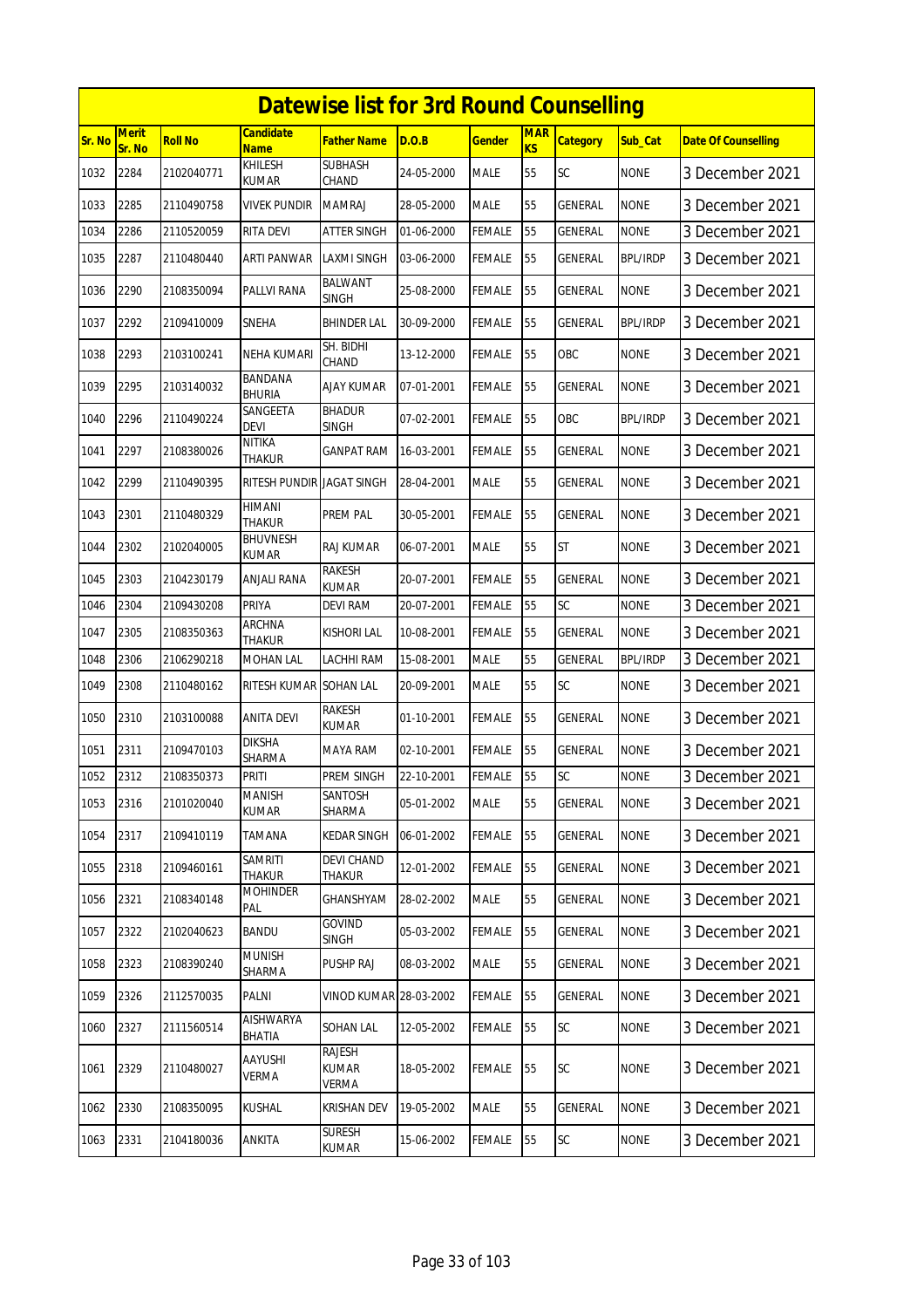|               |                        |                |                                 | <b>Datewise list for 3rd Round Counselling</b> |            |               |                  |                 |                 |                            |
|---------------|------------------------|----------------|---------------------------------|------------------------------------------------|------------|---------------|------------------|-----------------|-----------------|----------------------------|
| <b>Sr. No</b> | <b>Merit</b><br>Sr. No | <b>Roll No</b> | Candidate<br><b>Name</b>        | Father Name                                    | D.O.B      | Gender        | <b>MAR</b><br>KS | <b>Category</b> | Sub_Cat         | <b>Date Of Counselling</b> |
| 1064          | 2332                   | 2102040152     | MAMTA<br><b>KUMARI</b>          | ARJUN KUMAR 25-06-2002                         |            | FEMALE        | 55               | ST              | <b>BPL/IRDP</b> | 3 December 2021            |
| 1065          | 2333                   | 2110480214     | SHRITIKA                        | ROSHAN LAL                                     | 28-06-2002 | FEMALE        | 55               | GENERAL         | <b>NONE</b>     | 3 December 2021            |
| 1066          | 2334                   | 2102040014     | PALLAVI                         | <b>MUKESH</b><br>KUMAR                         | 14-07-2002 | FEMALE        | 55               | OBC             | <b>NONE</b>     | 3 December 2021            |
| 1067          | 2335                   | 2112600059     | <b>ROBIN KUMAR</b>              | SANJEEV<br><b>KUMAR</b>                        | 18-07-2002 | <b>MALE</b>   | 55               | SC              | <b>SPORTS</b>   | 3 December 2021            |
| 1068          | 2337                   | 2108400265     | ANURAG<br><b>THAKUR</b>         | BALAK RAM                                      | 08-08-2002 | MALE          | 55               | GENERAL         | <b>NONE</b>     | 3 December 2021            |
| 1069          | 2338                   | 2104180030     | PAYAL                           | PAWAN<br><b>KUMAR</b>                          | 13-08-2002 | FEMALE        | 55               | <b>GENERAL</b>  | <b>NONE</b>     | 3 December 2021            |
| 1070          | 2340                   | 2104160025     | SAURAV<br>thakur                | Surjeet<br><b>SINGH</b>                        | 25-08-2002 | <b>MALE</b>   | 55               | GENERAL         | <b>NONE</b>     | 3 December 2021            |
| 1071          | 2341                   | 2111530129     | AANCHAL                         | <b>DEEPAK</b><br>SHARMA                        | 08-09-2002 | FEMALE        | 55               | GENERAL         | <b>NONE</b>     | 3 December 2021            |
| 1072          | 2342                   | 2109460346     | <b>ASHUTOSH</b><br><b>ROSTA</b> | <b>KUMBH DASS</b><br><b>ROSTA</b>              | 02-10-2002 | MALE          | 55               | GENERAL         | <b>NONE</b>     | 3 December 2021            |
| 1073          | 2344                   | 2110490021     | PUSHPANJLI                      | <b>RAJINDER</b><br>SINGH                       | 15-10-2002 | <b>FEMALE</b> | 55               | OBC             | <b>NONE</b>     | 3 December 2021            |
| 1074          | 2345                   | 2101020326     | <b>SHALINI</b>                  | GIAN CHAND                                     | 16-10-2002 | FEMALE        | 55               | SC              | <b>NONE</b>     | 3 December 2021            |
| 1075          | 2348                   | 2108400135     | <b>KHUSHBU</b>                  | <b>DULAR CHAND 11-11-2002</b>                  |            | FEMALE        | 55               | <b>GENERAL</b>  | <b>NONE</b>     | 3 December 2021            |
| 1076          | 2349                   | 2102040513     | SEJAL KUMARI                    | Joginder<br><b>SINGH</b>                       | 05-12-2002 | FEMALE        | 55               | GENERAL         | <b>NONE</b>     | 3 December 2021            |
| 1077          | 2350                   | 2102050018     | SIMRAN RANA                     | Suresh<br><b>KUMAR RANA</b>                    | 17-12-2002 | FEMALE        | 55               | GENERAL         | <b>NONE</b>     | 3 December 2021            |
| 1078          | 2352                   | 2111550105     | GUNEET                          | JATINDER PAL                                   | 06-01-2003 | FEMALE        | 55               | OBC             | <b>NONE</b>     | 3 December 2021            |
| 1079          | 2353                   | 2109460141     | BABITA                          | <b>DEEP RAM</b>                                | 15-01-2003 | FEMALE        | 55               | OBC             | <b>BPL/IRDP</b> | 3 December 2021            |
| 1080          | 2354                   | 2101010099     | <b>DIKSHA</b><br><b>KUMARI</b>  | RAJ KUMAR                                      | 20-01-2003 | FEMALE        | 55               | OBC             | <b>NONE</b>     | 3 December 2021            |
| 1081          | 2355                   | 2106280125     | <b>INDU THAKUR</b>              | TIKAM RAM                                      | 20-01-2003 | FEMALE        | 55               | GENERAL         | <b>NONE</b>     | 3 December 2021            |
| 1082          | 2356                   | 2110490539     | PRIYA                           | RAMESH                                         | 20-01-2003 | FEMALE        | 55               | GENERAL         | <b>BPL/IRDP</b> | 3 December 2021            |
| 1083          | 2357                   | 2111560266     | PALLAVI                         | RAJENDER<br>SINGH                              | 22-01-2003 | FEMALE        | 55               | GENERAL         | <b>BPL/IRDP</b> | 3 December 2021            |
| 1084          | 2358                   | 2108390331     | <b>KULDEEP</b>                  | <b>LEKH RAJ</b>                                | 23-01-2003 | MALE          | 55               | SC              | <b>NONE</b>     | 3 December 2021            |
| 1085          | 2359                   | 2110480594     | MANISHA<br><b>THAKUR</b>        | AMAR SINGH                                     | 25-01-2003 | FEMALE        | 55               | GENERAL         | <b>NONE</b>     | 3 December 2021            |
| 1086          | 2361                   | 2109450028     | SAPNA                           | LAIQ RAM                                       | 13-02-2003 | <b>FEMALE</b> | 55               | SC              | <b>NONE</b>     | 3 December 2021            |
| 1087          | 2362                   | 2102060040     | SUNIDHI                         | <b>KEWAL</b><br>kumar                          | 02-03-2003 | FEMALE        | 55               | ST              | <b>NONE</b>     | 3 December 2021            |
| 1088          | 2365                   | 2106270043     | SUBHASH<br>CHAND                | MOHAR SINGH 10-03-2003                         |            | MALE          | 55               | GENERAL         | <b>NONE</b>     | 3 December 2021            |
| 1089          | 2367                   | 2110490770     | <b>ROHIT</b><br>SHARMA          | <b>SURESH</b><br>CHAND                         | 15-03-2003 | MALE          | 55               | OBC             | <b>NONE</b>     | 3 December 2021            |
| 1090          | 2368                   | 2111560228     | <b>MUSKAN</b>                   | MOHAN LAL                                      | 18-03-2003 | <b>FEMALE</b> | 55               | SC              | <b>NONE</b>     | 3 December 2021            |
| 1091          | 2369                   | 2108680029     | <b>TARUNA</b><br>Thakur         | LALIT KUMAR                                    | 22-03-2003 | FEMALE        | 55               | GENERAL         | <b>NONE</b>     | 3 December 2021            |
| 1092          | 2371                   | 2108370122     | <b>NIKITA DEVI</b>              | RAMCHANDER 24-03-2003                          |            | <b>FEMALE</b> | 55               | <b>GENERAL</b>  | <b>BPL/IRDP</b> | 3 December 2021            |
| 1093          | 2372                   | 2109410039     | SUSHANT<br><b>RATHOUR</b>       | GIAN SINGH                                     | 26-03-2003 | MALE          | 55               | GENERAL         | <b>NONE</b>     | 3 December 2021            |
| 1094          | 2373                   | 2102040310     | LAKSHMI<br>VASHISHAT            | <b>DINESH</b><br>KUMAR                         | 03-04-2003 | FEMALE        | 55               | SC              | <b>NONE</b>     | 3 December 2021            |
| 1095          | 2374                   | 2112600291     | YASHIKA<br>SHARMA               | ASHWANI<br>KUMAR                               | 06-04-2003 | <b>FEMALE</b> | 55               | GENERAL         | <b>NONE</b>     | 3 December 2021            |
| 1096          | 2375                   | 2104170165     | UDIT NARAYAN<br>SHARMA          | VINOD KUMAR 07-04-2003                         |            | MALE          | 55               | ST              | <b>NONE</b>     | 3 December 2021            |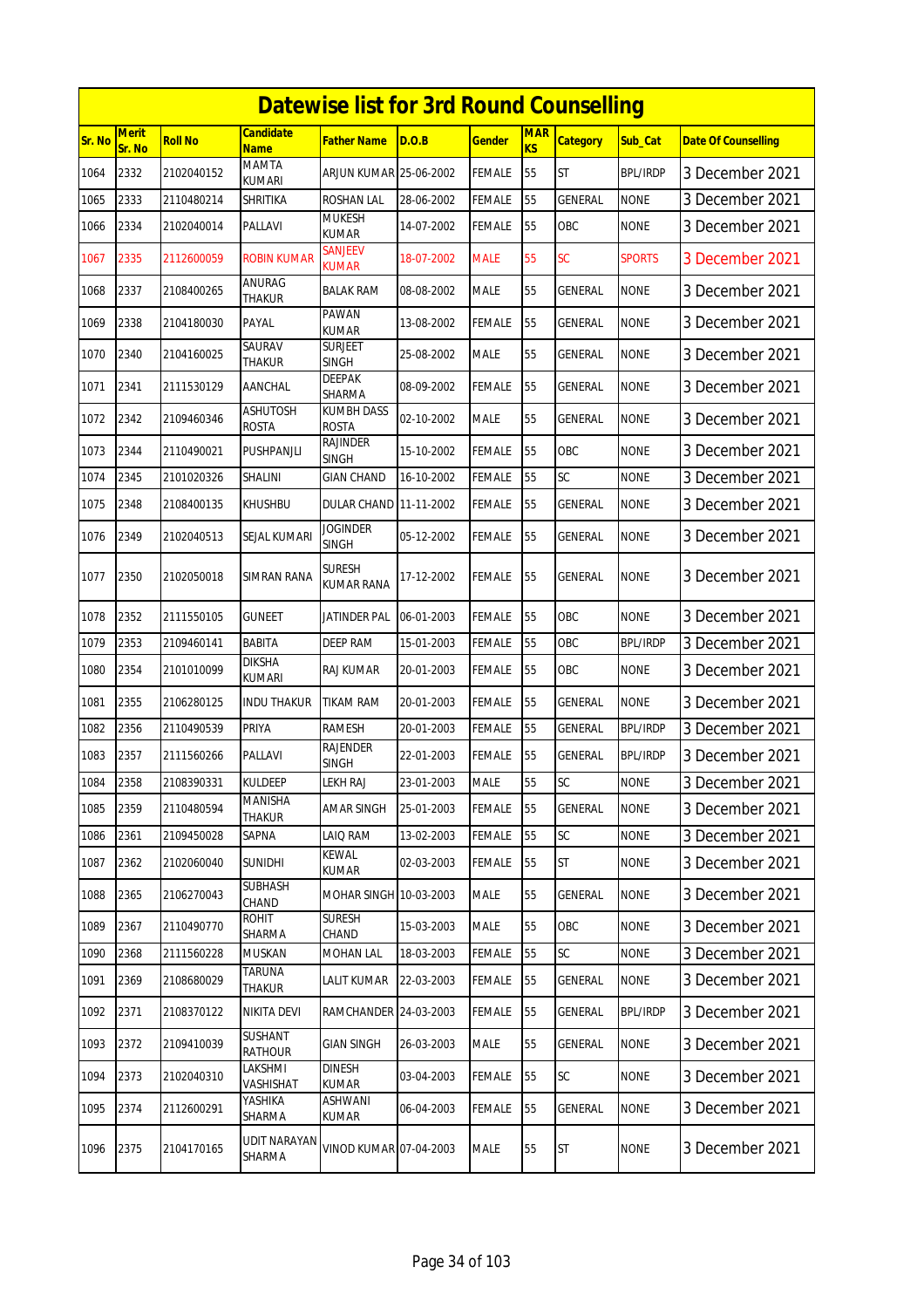|        | <b>Datewise list for 3rd Round Counselling</b> |                |                                  |                                   |            |               |                  |                 |                                                        |                            |  |  |  |
|--------|------------------------------------------------|----------------|----------------------------------|-----------------------------------|------------|---------------|------------------|-----------------|--------------------------------------------------------|----------------------------|--|--|--|
| Sr. No | Merit<br>Sr. No                                | <b>Roll No</b> | Candidate<br><b>Name</b>         | Father Name                       | D.O.B      | <b>Gender</b> | <b>MAR</b><br>KS | <b>Category</b> | Sub_Cat                                                | <b>Date Of Counselling</b> |  |  |  |
| 1097   | 2377                                           | 2110480523     | <b>GAURAV</b>                    | <b>GYAN CHAND</b>                 | 25-04-2003 | <b>MALE</b>   | 55               | <b>SC</b>       | <b>NONE</b>                                            | 3 December 2021            |  |  |  |
| 1098   | 2378                                           | 2101010086     | ARCHIT<br>SHARMA                 | <b>RAJESH</b><br>KUMAR            | 02-05-2003 | MALE          | 55               | GENERAL         | <b>NONE</b>                                            | 3 December 2021            |  |  |  |
| 1099   | 2379                                           | 2106270057     | <b>REENA</b>                     | <b>OM PRAKASH</b>                 | 11-05-2003 | FEMALE        | 55               | SC              | <b>NONE</b>                                            | 3 December 2021            |  |  |  |
| 1100   | 2383                                           | 2106290152     | ASHOK KUMAR RAJ KUMAR            |                                   | 02-07-2003 | <b>MALE</b>   | 55               | <b>GENERAL</b>  | <b>NONE</b>                                            | 3 December 2021            |  |  |  |
| 1101   | 2384                                           | 2108390192     | ANISHA<br>kumari                 | SUNIL KUMAR                       | 02-07-2003 | FEMALE        | 55               | SC              | <b>NONE</b>                                            | 3 December 2021            |  |  |  |
| 1102   | 2386                                           | 2101010009     | AKANKSHA                         | LAXMAN YATI                       | 06-07-2003 | FEMALE        | 55               | GENERAL         | <b>NONE</b>                                            | 3 December 2021            |  |  |  |
| 1103   | 2387                                           | 2101020535     | PRIYANKA                         | <b>HANSRAJ</b>                    | 18-07-2003 | <b>FEMALE</b> | 55               | <b>ST</b>       | <b>NONE</b>                                            | 3 December 2021            |  |  |  |
| 1104   | 2388                                           | 2112570116     | <b>AVINASH KAUR</b>              | <b>GURVINDER</b><br><b>SINGH</b>  | 18-07-2003 | FEMALE        | 55               | OBC             | <b>NONE</b>                                            | 3 December 2021            |  |  |  |
| 1105   | 2390                                           | 2109470077     | <b>PALAK</b><br>CHANDEL          | MOTI RAM                          | 02-08-2003 | FEMALE        | 55               | GENERAL         | <b>NONE</b>                                            | 3 December 2021            |  |  |  |
| 1106   | 2391                                           | 2109410026     | <b>ROHIT</b>                     | <b>CHET RAM</b>                   | 04-08-2003 | <b>MALE</b>   | 55               | SC              | <b>NONE</b>                                            | 3 December 2021            |  |  |  |
| 1107   | 2393                                           | 2109440034     | <b>RITIKA</b><br><b>BHARDWAJ</b> | LATE SH.<br>MOHAN LAL<br>BHARDWAJ | 20-08-2003 | FEMALE        | 55               | <b>GENERAL</b>  | <b>NONE</b>                                            | 3 December 2021            |  |  |  |
| 1108   | 2395                                           | 2104620021     | SIMRAN<br>PATHANIA               | PARDEEP<br>SINGH                  | 26-08-2003 | FEMALE        | 55               | <b>GENERAL</b>  | <b>NONE</b>                                            | 3 December 2021            |  |  |  |
| 1109   | 2396                                           | 2108370597     | MONAL                            | KAMLESH<br>KUMAR                  | 27-08-2003 | FEMALE        | 55               | SC              | <b>NONE</b>                                            | 3 December 2021            |  |  |  |
| 1110   | 2397                                           | 2101020065     | <b>TANISHA</b><br>THAKUR         | <b>RAJESH</b><br><b>THAKUR</b>    | 31-08-2003 | FEMALE        | 55               | <b>GENERAL</b>  | <b>NONE</b>                                            | 3 December 2021            |  |  |  |
| 1111   | 2399                                           | 2104150005     | ANJALI RANA                      | SUDARSHAN<br><b>SINGH</b>         | 17-09-2003 | <b>FEMALE</b> | 55               | GENERAL         | <b>NONE</b>                                            | 3 December 2021            |  |  |  |
| 1112   | 2401                                           | 2103130201     | <b>ALPNA</b><br><b>THAKUR</b>    | <b>MAHINDER</b><br>PAL SINGH      | 07-10-2003 | FEMALE        | 55               | <b>GENERAL</b>  | <b>NONE</b>                                            | 3 December 2021            |  |  |  |
| 1113   | 2403                                           | 2112570683     | ANKITA                           | SATISH<br>KUMAR                   | 23-10-2003 | FEMALE        | 55               | <b>SC</b>       | <b>NONE</b>                                            | 3 December 2021            |  |  |  |
| 1114   | 2405                                           | 2111550249     | <b>RIMPY DEVI</b>                | <b>RAMLOK</b>                     | 02-11-2003 | <b>FEMALE</b> | 55               | <b>ST</b>       | <b>BPL/IRDP</b>                                        | 3 December 2021            |  |  |  |
| 1115   | 2406                                           | 2103130059     | <b>ABHISHEK</b><br>DHARIWAL      | MADAN LAL                         | 04-11-2003 | MALE          | 55               | OBC             | <b>NONE</b>                                            | 3 December 2021            |  |  |  |
| 1116   | 2408                                           | 2104200041     | <b>SHUBHDEEP</b><br><b>KAUR</b>  | GAGAN SINGH 20-11-2003            |            | FEMALE        | 55               | OBC             | <b>NONE</b>                                            | 3 December 2021            |  |  |  |
| 1117   | 2411                                           | 2101020141     | ANSHIKA<br><b>THAKUR</b>         | <b>SURESH</b><br><b>KUMAR</b>     | 02-12-2003 | <b>FEMALE</b> | 55               | <b>GENERAL</b>  | <b>NONE</b>                                            | 3 December 2021            |  |  |  |
| 1118   | 2412                                           | 2109470116     | <b>SAKSHI</b>                    | SANT RAM                          | 02-12-2003 | <b>FEMALE</b> | 55               | <b>SC</b>       | <b>NONE</b>                                            | 3 December 2021            |  |  |  |
| 1119   | 2413                                           | 2112570202     | SHEETAL                          | <b>ANIL KUMAR</b>                 | 04-12-2003 | <b>FEMALE</b> | 55               | SC              | <b>NONE</b>                                            | 3 December 2021            |  |  |  |
| 1120   | 2414                                           | 2103120329     | <b>ARUSHI</b>                    | SUBHASH<br>CHAND                  | 10-12-2003 | <b>FEMALE</b> | 55               | <b>SC</b>       | <b>NONE</b>                                            | 3 December 2021            |  |  |  |
| 1121   | 2416                                           | 2103140063     | SHELZA<br><b>THAKUR</b>          | RAKESH<br>KUMAR                   | 06-01-2004 | <b>FEMALE</b> | 55               | GENERAL         | <b>NONE</b>                                            | 3 December 2021            |  |  |  |
| 1122   | 2418                                           | 2101670024     | <b>JYOTI DEVI</b>                | SANJEEV<br>KUMAR                  | 11-01-2004 | <b>FEMALE</b> | 55               | GENERAL         | <b>BPL/IRDP</b>                                        | 3 December 2021            |  |  |  |
| 1123   | 2422                                           | 2108400050     | <b>ANSHITA SEN</b>               | RAMESH<br><b>KUMAR</b>            | 25-01-2004 | FEMALE        | 55               | GENERAL         | DEPENDEN<br>T/WARDS<br>OF EX-<br><b>SERVICEME</b><br>Ν | 3 December 2021            |  |  |  |
| 1124   | 2425                                           | 2104160094     | SAHIL                            | JAIPAL                            | 08-02-2004 | MALE          | 55               | SC              | <b>NONE</b>                                            | 3 December 2021            |  |  |  |
| 1125   | 2426                                           | 2106290355     | <b>ISHITA THAKUR</b>             | <b>MOHINDER</b><br><b>SINGH</b>   | 10-02-2004 | FEMALE        | 55               | GENERAL         | <b>NONE</b>                                            | 3 December 2021            |  |  |  |
| 1126   | 2428                                           | 2106280098     | NISHA KUMARI                     | <b>TEJA SINGH</b>                 | 15-02-2004 | FEMALE        | 55               | GENERAL         | <b>NONE</b>                                            | 3 December 2021            |  |  |  |
| 1127   | 2429                                           | 2112580012     | <b>ABHINAV</b><br>SHARMA         | RAJESH<br>KUMAR                   | 19-02-2004 | MALE          | 55               | GENERAL         | <b>NONE</b>                                            | 3 December 2021            |  |  |  |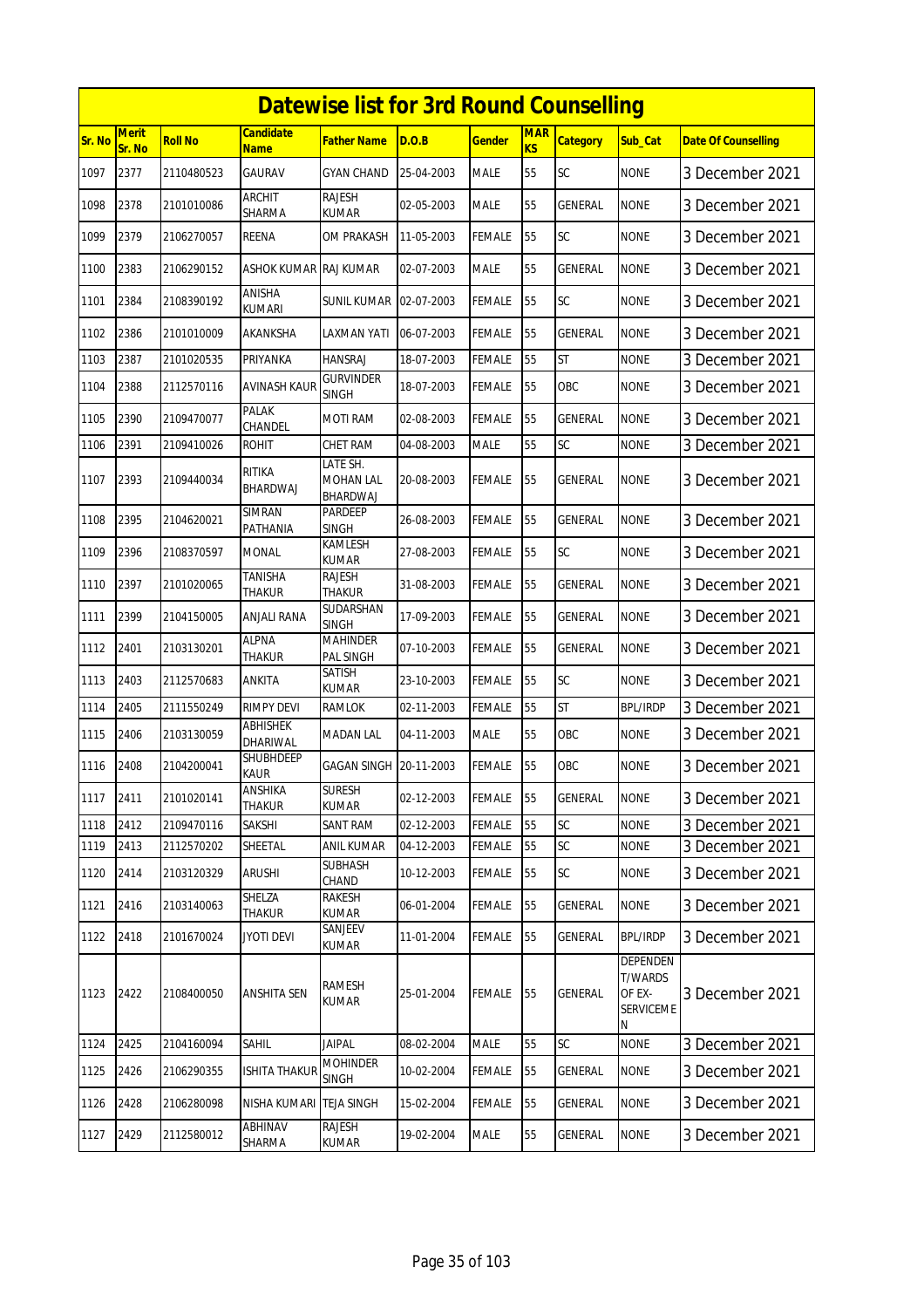|        | <b>Datewise list for 3rd Round Counselling</b> |                |                                 |                                       |            |               |                         |                 |                 |                            |  |  |
|--------|------------------------------------------------|----------------|---------------------------------|---------------------------------------|------------|---------------|-------------------------|-----------------|-----------------|----------------------------|--|--|
| Sr. No | <b>Merit</b><br>Sr. No                         | <b>Roll No</b> | <b>Candidate</b><br><b>Name</b> | <b>Father Name</b>                    | D.O.B      | <b>Gender</b> | <b>MAR</b><br><b>KS</b> | <b>Category</b> | Sub Cat         | <b>Date Of Counselling</b> |  |  |
| 1128   | 2430                                           | 2111530080     | <b>DIKSHA</b><br>SHARMA         | <b>ARUN KUMAR</b>                     | 23-02-2004 | <b>FEMALE</b> | 55                      | GENERAL         | <b>NONE</b>     | 3 December 2021            |  |  |
| 1129   | 2431                                           | 2102080046     | SUNIL SHARMA                    | <b>MAHENDER</b><br>PAL                | 02-03-2004 | <b>MALE</b>   | 55                      | GENERAL         | <b>NONE</b>     | 3 December 2021            |  |  |
| 1130   | 2432                                           | 2108680216     | <b>DIMPAL</b><br>SHARMA         | <b>MANOJ</b><br>KUMAR                 | 04-03-2004 | <b>MALE</b>   | 55                      | <b>GENERAL</b>  | <b>NONE</b>     | 3 December 2021            |  |  |
| 1131   | 2434                                           | 2102040579     | <b>SHALINI</b>                  | CHAIN LAL                             | 05-04-2004 | <b>FEMALE</b> | 55                      | GENERAL         | <b>BPL/IRDP</b> | 3 December 2021            |  |  |
| 1132   | 2435                                           | 2111530101     | ANJALI<br>SHARMA                | <b>KRISHAN</b><br>CHAND               | 21-04-2004 | <b>FEMALE</b> | 55                      | GENERAL         | <b>NONE</b>     | 3 December 2021            |  |  |
| 1133   | 2437                                           | 2106290209     | KOMAL SOOD                      | <b>VIJAY SOOD</b>                     | 10-05-2004 | <b>FEMALE</b> | 55                      | <b>GENERAL</b>  | <b>NONE</b>     | 3 December 2021            |  |  |
| 1134   | 2439                                           | 2103130067     | ANKUSH<br>SHARMA                | OM PRAKASH                            | 04-06-2004 | <b>MALE</b>   | 55                      | GENERAL         | <b>NONE</b>     | 3 December 2021            |  |  |
| 1135   | 2442                                           | 2112600129     | JOGINDER PAL                    | <b>MAKHAN</b><br><b>SINGH</b>         | 07-04-1985 | <b>MALE</b>   | 54                      | OBC             | EX-<br>Ν        | SERVICEME 3 December 2021  |  |  |
| 1136   | 2443                                           | 2112590065     | NISHA RANI                      | <b>JOGINDER</b><br><b>KUMAR</b>       | 20-12-1989 | <b>FEMALE</b> | 54                      | OBC             | <b>NONE</b>     | 3 December 2021            |  |  |
| 1137   | 2445                                           | 2109460094     | SANDHYA<br>KUMARI               | <b>ISHWAR</b><br><b>SINGH</b>         | 16-03-1991 | <b>FEMALE</b> | 54                      | <b>ST</b>       | <b>NONE</b>     | 3 December 2021            |  |  |
| 1138   | 2446                                           | 2108370031     | <b>RUMA DEVI</b>                | <b>ISHWAR DASS</b>                    | 05-05-1991 | <b>FEMALE</b> | 54                      | GENERAL         | <b>NONE</b>     | 3 December 2021            |  |  |
| 1139   | 2447                                           | 2109460102     | <b>AMITA DEVI</b>               | <b>GUMAN</b><br><b>SINGH</b>          | 15-03-1992 | <b>FEMALE</b> | 54                      | GENERAL         | <b>BPL/IRDP</b> | 3 December 2021            |  |  |
| 1140   | 2448                                           | 2102050113     | KUSHA DEVI                      | <b>JARAM SINGH</b>                    | 14-04-1992 | <b>FEMALE</b> | 54                      | <b>ST</b>       | <b>NONE</b>     | 3 December 2021            |  |  |
| 1141   | 2449                                           | 2106290269     | LALIT KUMAR                     | RAM DAYAL                             | 09-09-1992 | <b>MALE</b>   | 54                      | SC              | <b>NONE</b>     | 3 December 2021            |  |  |
| 1142   | 2450                                           | 2110490849     | PRIYANKA<br>THAKUR              | <b>SUKH DEV</b><br>SINGH              | 06-03-1993 | <b>FEMALE</b> | 54                      | GENERAL         | <b>NONE</b>     | 3 December 2021            |  |  |
| 1143   | 2452                                           | 2103130090     | HARDEEP<br>KAUNDAL              | MAN CHAND                             | 29-04-1993 | <b>MALE</b>   | 54                      | OBC             | <b>NONE</b>     | 3 December 2021            |  |  |
| 1144   | 2453                                           | 2112600198     | ANJALI                          | <b>BHISHAM</b><br><b>SINGH</b>        | 18-07-1993 | <b>FEMALE</b> | 54                      | <b>GENERAL</b>  | <b>NONE</b>     | 3 December 2021            |  |  |
| 1145   | 2454                                           | 2102040069     | <b>MAMTA DEVI</b>               | <b>DES RAJ</b>                        | 16-06-1994 | <b>FEMALE</b> | 54                      | <b>GENERAL</b>  | <b>NONE</b>     | 3 December 2021            |  |  |
| 1146   | 2455                                           | 2110490450     | <b>MANISHA</b>                  | KHAJAN SINGH 21-06-1994               |            | <b>FEMALE</b> | 54                      | <b>GENERAL</b>  | BPL/IRDP        | 3 December 2021            |  |  |
| 1147   | 2456                                           | 2110480409     | SONAM                           | <b>NAND LAL</b>                       | 16-09-1994 | <b>FEMALE</b> | 54                      | OBC             | <b>NONE</b>     | 3 December 2021            |  |  |
| 1148   | 2457                                           | 2110480863     | HITESH KUMAR                    | <b>JITENDER</b><br><b>DUTT SHARMA</b> | 22-12-1994 | <b>MALE</b>   | 54                      | <b>GENERAL</b>  | <b>NONE</b>     | 3 December 2021            |  |  |
| 1149   | 2458                                           | 2108370305     | <b>NEHA</b>                     | BALVEER<br><b>SINGH</b>               | 27-12-1994 | <b>FEMALE</b> | 54                      | <b>GENERAL</b>  | <b>NONE</b>     | 3 December 2021            |  |  |
| 1150   | 2461                                           | 2104150003     | SAROJ KUMARI   KEHAR SINGH      |                                       | 16-06-1995 | <b>FEMALE</b> | 54                      | OBC             | <b>NONE</b>     | 3 December 2021            |  |  |
| 1151   | 2463                                           | 2110480957     | <b>LEKH RAJ</b>                 | <b>TILAK KUMAR</b>                    | 17-08-1995 | <b>MALE</b>   | 54                      | OBC             | <b>NONE</b>     | 3 December 2021            |  |  |
| 1152   | 2465                                           | 2110480042     | MANISHA<br>SHARMA               | RAM LAL                               | 01-11-1995 | <b>FEMALE</b> | 54                      | OBC             | <b>NONE</b>     | 3 December 2021            |  |  |
| 1153   | 2467                                           | 2110490554     | POONAM DEVI                     | KALYAN SINGH 21-04-1996               |            | <b>FEMALE</b> | 54                      | SC              | <b>NONE</b>     | 3 December 2021            |  |  |
| 1154   | 2468                                           | 2106290215     | RAJESH<br>KASHYAP               | <b>DAULAT RAM</b>                     | 11-07-1996 | <b>MALE</b>   | 54                      | <b>GENERAL</b>  | <b>NONE</b>     | 3 December 2021            |  |  |
| 1155   | 2469                                           | 2108390009     | <b>DEEPAK</b><br>KUMAR          | <b>DEV RAJ</b>                        | 11-07-1996 | <b>MALE</b>   | 54                      | <b>SC</b>       | <b>NONE</b>     | 3 December 2021            |  |  |
| 1156   | 2470                                           | 2102080112     | MALO BEGUM                      | <b>SHER MOHD</b>                      | 15-08-1996 | <b>FEMALE</b> | 54                      | GENERAL         | <b>NONE</b>     | 3 December 2021            |  |  |
| 1157   | 2471                                           | 2106290174     | MEENA<br>THAKUR                 | PARMINDER<br>SINGH                    | 01-10-1996 | <b>FEMALE</b> | 54                      | GENERAL         | <b>NONE</b>     | 3 December 2021            |  |  |
| 1158   | 2473                                           | 2110520046     | PRIYANKA                        | SAIBU RAM                             | 20-01-1997 | FEMALE        | 54                      | SC              | <b>NONE</b>     | 3 December 2021            |  |  |
| 1159   | 2475                                           | 2109430036     | <b>KALA DEVI</b>                | <b>RATTAN</b><br>CHAND                | 28-03-1997 | <b>FEMALE</b> | 54                      | SC              | <b>BPL/IRDP</b> | 3 December 2021            |  |  |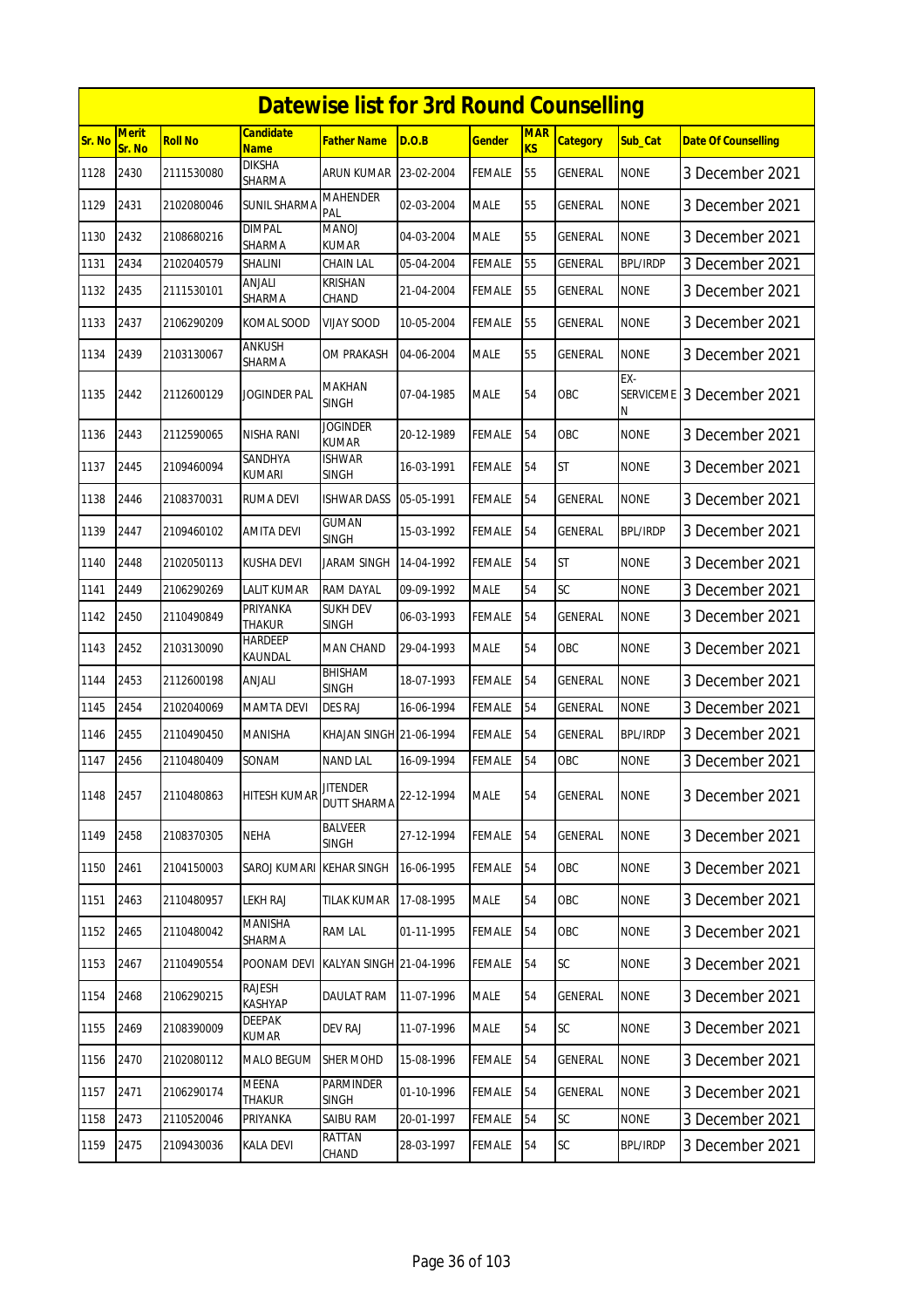|        |                 |            |                               | <b>Datewise list for 3rd Round Counselling</b> |            |               |                  |                 |                 |                            |
|--------|-----------------|------------|-------------------------------|------------------------------------------------|------------|---------------|------------------|-----------------|-----------------|----------------------------|
| Sr. No | Merit<br>Sr. No | Roll No    | Candidate<br><b>Name</b>      | Father Name                                    | D.O.B      | <u>Gender</u> | <b>MAR</b><br>KS | <b>Category</b> | Sub_Cat         | <b>Date Of Counselling</b> |
| 1160   | 2476            | 2108400199 | KIRNA KUMARI                  | <b>ROOP CHAND</b>                              | 14-04-1997 | FEMALE        | 54               | GENERAL         | <b>NONE</b>     | 3 December 2021            |
| 1161   | 2477            | 2108350335 | PRIYANKA                      | <b>SUKH RAM</b>                                | 26-05-1997 | FEMALE        | 54               | SC              | <b>NONE</b>     | 3 December 2021            |
| 1162   | 2481            | 2106290291 | ARPANA DEVI                   | CHAND<br>Kishore                               | 25-10-1997 | <b>FEMALE</b> | 54               | GENERAL         | <b>NONE</b>     | 3 December 2021            |
| 1163   | 2482            | 2111560116 | <b>BHARAT SINGH</b>           | <b>TULSI</b>                                   | 02-11-1997 | <b>MALE</b>   | 54               | <b>SC</b>       | <b>NONE</b>     | 3 December 2021            |
| 1164   | 2483            | 2110510054 | VIVEK SHARMA                  | RAJENDER<br>SINGH                              | 15-11-1997 | <b>MALE</b>   | 54               | <b>OBC</b>      | <b>NONE</b>     | 3 December 2021            |
| 1165   | 2484            | 2111550142 | <b>MAMTA DEVI</b>             | RATI RAM                                       | 05-12-1997 | FEMALE        | 54               | GENERAL         | <b>NONE</b>     | 3 December 2021            |
| 1166   | 2486            | 2102040109 | SHWETA<br>SHARMA              | <b>SUBODH</b><br><b>PRASAD</b>                 | 17-12-1997 | FEMALE        | 54               | GENERAL         | <b>NONE</b>     | 3 December 2021            |
| 1167   | 2487            | 2108370226 | RAKESH<br>KUMAR               | <b>JAGDISH</b><br>KUMAR                        | 20-01-1998 | MALE          | 54               | <b>GENERAL</b>  | <b>NONE</b>     | 3 December 2021            |
| 1168   | 2489            | 2110490585 | <b>TANUJ NEGI</b>             | PRITPAL<br><b>SINGH</b>                        | 17-03-1998 | <b>MALE</b>   | 54               | GENERAL         | <b>NONE</b>     | 3 December 2021            |
| 1169   | 2490            | 2110520102 | <b>SUSHMA</b>                 | DHAYAN<br>SINGH                                | 10-04-1998 | FEMALE        | 54               | GENERAL         | <b>NONE</b>     | 3 December 2021            |
| 1170   | 2491            | 2108350011 | <b>RAJ KRISHAN</b>            | <b>BALDEV SINGH 11-04-1998</b>                 |            | <b>MALE</b>   | 54               | <b>OBC</b>      | <b>NONE</b>     | 3 December 2021            |
| 1171   | 2492            | 2111560257 | BHAWNA<br><b>THAKUR</b>       | <b>BALBIR SINGH</b>                            | 25-05-1998 | FEMALE        | 54               | GENERAL         | BPL/IRDP        | 3 December 2021            |
| 1172   | 2493            | 2110490440 | SUMIT KUMAR                   | <b>DALIP SINGH</b>                             | 02-08-1998 | MALE          | 54               | GENERAL         | <b>NONE</b>     | 3 December 2021            |
| 1173   | 2494            | 2108680198 | GAGAN<br>KUMAR                | SOHAN LAL                                      | 02-10-1998 | <b>MALE</b>   | 54               | SC              | <b>NONE</b>     | 3 December 2021            |
| 1174   | 2496            | 2102080027 | <b>BANO BEGUM</b>             | <b>SHER MOHD</b>                               | 08-10-1998 | FEMALE        | 54               | GENERAL         | <b>NONE</b>     | 3 December 2021            |
| 1175   | 2497            | 2112600044 | DIPIKA KUMAR                  | <b>MEHAR</b><br>CHAND                          | 27-10-1998 | FEMALE        | 54               | <b>SC</b>       | <b>NONE</b>     | 3 December 2021            |
| 1176   | 2498            | 2110490405 | KARISHMA                      | JAGAT SINGH                                    | 07-12-1998 | FEMALE        | 54               | GENERAL         | <b>NONE</b>     | 3 December 2021            |
| 1177   | 2501            | 2110480006 | <b>SEEMA DEVI</b>             | <b>DAULAT RAM</b>                              | 01-04-1999 | FEMALE        | 54               | <b>SC</b>       | <b>NONE</b>     | 3 December 2021            |
| 1178   | 2502            | 2108370075 | <b>KALPNA</b><br>KUMARI       | PARAM DEV                                      | 22-04-1999 | FEMALE        | 54               | <b>OBC</b>      | <b>NONE</b>     | 3 December 2021            |
| 1179   | 2503            | 2110520051 | MANISHA                       | <b>SIYA RAM</b>                                | 05-05-1999 | FEMALE        | 54               | GENERAL         | <b>NONE</b>     | 3 December 2021            |
| 1180   | 2504            | 2110490843 | <b>DALIP SINGH</b>            | <b>DHANVIR</b><br><b>SINGH</b>                 | 13-05-1999 | <b>MALE</b>   | 54               | SC              | <b>NONE</b>     | 3 December 2021            |
| 1181   | 2505            | 2102040111 | <b>BHARTI DEVI</b>            | SH.BRIJLAL                                     | 22-05-1999 | FEMALE        | 54               | <b>ST</b>       | <b>BPL/IRDP</b> | 3 December 2021            |
| 1182   | 2506            | 2102040294 | NARENDER<br>KUMAR             | <b>MAAN SINGH</b>                              | 24-05-1999 | MALE          | 54               | <b>SC</b>       | <b>BPL/IRDP</b> | 3 December 2021            |
| 1183   | 2507            | 2102040679 | SUSHMA DEVI                   | BALIYA RAM                                     | 02-06-1999 | FEMALE        | 54               | <b>ST</b>       | <b>NONE</b>     | 3 December 2021            |
| 1184   | 2508            | 2104640039 | <b>TOLIAN</b><br><b>SINGH</b> | <b>KEWAL SINGH</b>                             | 03-06-1999 | MALE          | 54               | GENERAL         | <b>NONE</b>     | 3 December 2021            |
| 1185   | 2509            | 2108390424 | <b>ANJANI DEVI</b>            | VINOD KUMAR 10-06-1999                         |            | <b>FEMALE</b> | 54               | GENERAL         | <b>NONE</b>     | 3 December 2021            |
| 1186   | 2510            | 2102040158 | PRIYA                         | MANOJ<br>KUMAR                                 | 09-07-1999 | FEMALE        | 54               | GENERAL         | <b>NONE</b>     | 3 December 2021            |
| 1187   | 2512            | 2111560219 | VANDANA<br><b>KASHYAP</b>     | <b>GOVIND</b><br><b>SINGH</b>                  | 07-08-1999 | FEMALE        | 54               | <b>SC</b>       | <b>NONE</b>     | 3 December 2021            |
| 1188   | 2513            | 2108380248 | ANIL THAKUR                   | <b>CHATTER</b><br><b>SINGH</b>                 | 10-08-1999 | MALE          | 54               | GENERAL         | <b>BPL/IRDP</b> | 3 December 2021            |
| 1189   | 2514            | 2106300001 | <b>BABITA NEGI</b>            | <b>BHAG CHAND</b>                              | 15-08-1999 | <b>FEMALE</b> | 54               | ST              | <b>NONE</b>     | 3 December 2021            |
| 1190   | 2515            | 2108680414 | RITIJ SHARMA                  | SHANTI<br>SWAROOP<br>SHARMA                    | 17-08-1999 | MALE          | 54               | GENERAL         | NONE            | 3 December 2021            |
| 1191   | 2516            | 2108380242 | ANJALI<br>THAKUR              |                                                | 27-08-1999 | FEMALE        | 54               | GENERAL         | <b>NONE</b>     | 3 December 2021            |
| 1192   | 2517            | 2102090163 | <b>NEHA</b>                   | <b>HANS RAJ</b>                                | 15-09-1999 | <b>FEMALE</b> | 54               | <b>ST</b>       | <b>BPL/IRDP</b> | 3 December 2021            |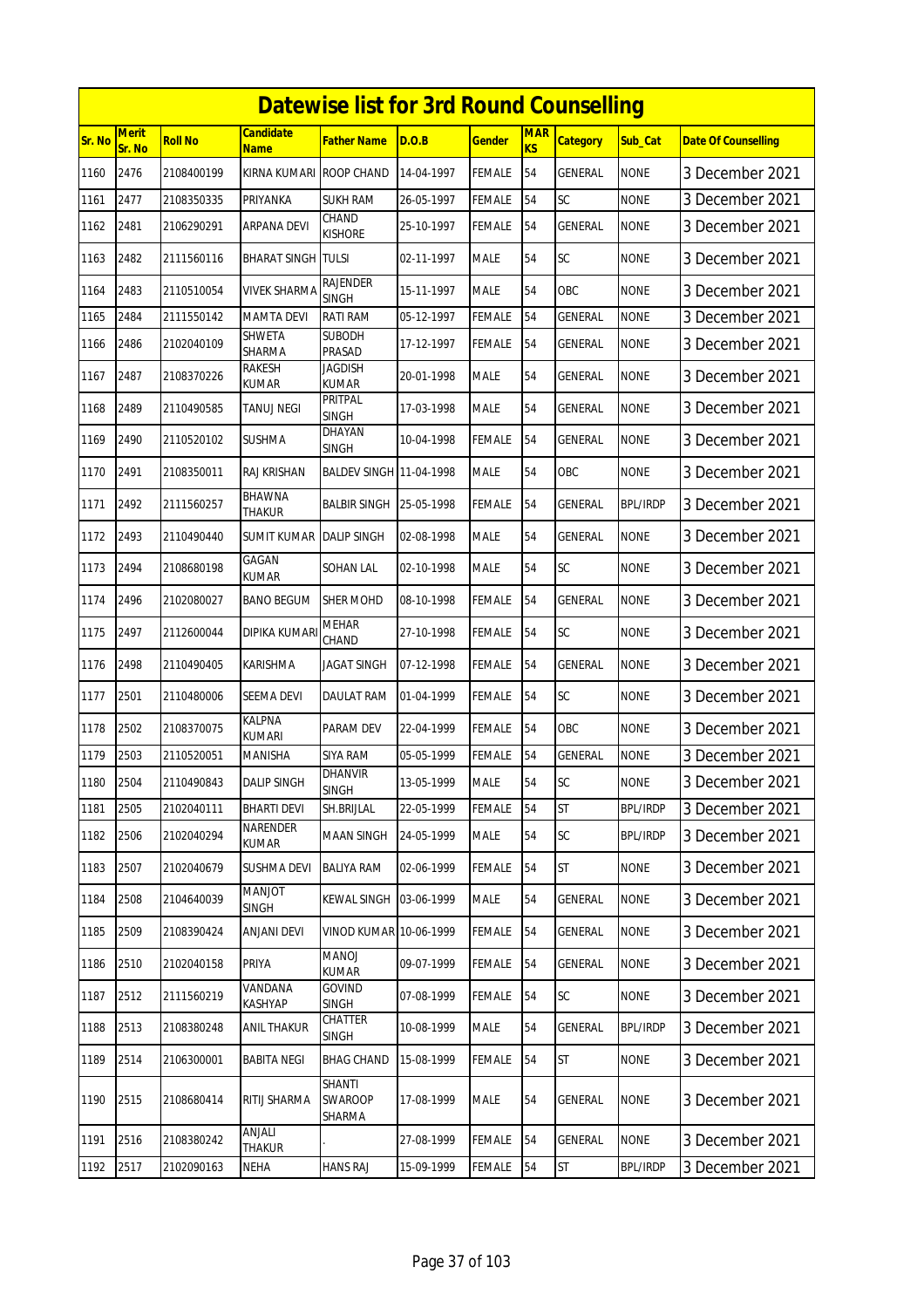|        |                        |                |                                 | <b>Datewise list for 3rd Round Counselling</b> |            |               |                              |                 |                 |                            |
|--------|------------------------|----------------|---------------------------------|------------------------------------------------|------------|---------------|------------------------------|-----------------|-----------------|----------------------------|
| Sr. No | <b>Merit</b><br>Sr. No | <b>Roll No</b> | <b>Candidate</b><br><b>Name</b> | <b>Father Name</b>                             | D.O.B      | <b>Gender</b> | <b>MAR</b><br>K <sub>S</sub> | <b>Category</b> | Sub_Cat         | <b>Date Of Counselling</b> |
| 1193   | 2518                   | 2108370041     | CHETNA<br><b>THAKUR</b>         | <b>GIRDHARI LAL</b>                            | 28-09-1999 | <b>FEMALE</b> | 54                           | GENERAL         | <b>NONE</b>     | 3 December 2021            |
| 1194   | 2519                   | 2109460138     | KIRAN                           | RAKESH<br><b>KUMAR</b>                         | 29-09-1999 | <b>FEMALE</b> | 54                           | GENERAL         | BPL/IRDP        | 3 December 2021            |
| 1195   | 2520                   | 2102040333     | SANJAY<br><b>KUMAR</b>          | CHHANGA<br>RAM                                 | 05-10-1999 | <b>MALE</b>   | 54                           | GENERAL         | <b>NONE</b>     | 3 December 2021            |
| 1196   | 2521                   | 2110480828     | <b>KESHAV SAINI</b>             | <b>KEWAL SAINI</b>                             | 19-10-1999 | <b>MALE</b>   | 54                           | OBC             | <b>NONE</b>     | 3 December 2021            |
| 1197   | 2522                   | 2108360115     | VISHAL MEHTA                    | <b>TARA CHAND</b>                              | 21-10-1999 | <b>MALE</b>   | 54                           | GENERAL         | <b>NONE</b>     | 3 December 2021            |
| 1198   | 2523                   | 2112570337     | SWATI<br>CHAUDHARY              | JAGDEV SINGH 22-10-1999                        |            | <b>FEMALE</b> | 54                           | OBC             | <b>BPL/IRDP</b> | 3 December 2021            |
| 1199   | 2524                   | 2109410043     | <b>KUMARI</b><br>MINAKSHI       | SHYAM LAL                                      | 01-11-1999 | <b>FEMALE</b> | 54                           | GENERAL         | <b>BPL/IRDP</b> | 3 December 2021            |
| 1200   | 2525                   | 2109460179     | <b>RUPALI</b><br>SHARMA         | <b>SOM KRISHAN</b><br><b>SHARMA</b>            | 07-11-1999 | <b>FEMALE</b> | 54                           | GENERAL         | <b>NONE</b>     | 3 December 2021            |
| 1201   | 2526                   | 2110490586     | KAVITA<br><b>KUMARI</b>         | <b>RAMESH</b><br><b>KUMAR</b>                  | 16-11-1999 | <b>FEMALE</b> | 54                           | <b>GENERAL</b>  | <b>BPL/IRDP</b> | 3 December 2021            |
| 1202   | 2527                   | 2104170205     | <b>SUNIL KUMAR</b>              | PRITHI SINGH                                   | 20-12-1999 | <b>MALE</b>   | 54                           | GENERAL         | <b>NONE</b>     | 3 December 2021            |
| 1203   | 2529                   | 2111530218     | <b>HANSRAJ</b><br><b>SHARMA</b> | <b>JAGDISH</b><br><b>SHARMA</b>                | 25-12-1999 | <b>MALE</b>   | 54                           | <b>GENERAL</b>  | <b>NONE</b>     | 3 December 2021            |
| 1204   | 2530                   | 2110480890     | <b>MANISHA</b>                  | <b>RAJ KUMAR</b>                               | 27-12-1999 | <b>FEMALE</b> | 54                           | SC              | <b>NONE</b>     | 3 December 2021            |
| 1205   | 2535                   | 2101660345     | NEHA RANA                       | <b>SURESH</b><br><b>KUMAR</b>                  | 03-02-2000 | <b>FEMALE</b> | 54                           | OBC             | <b>NONE</b>     | 3 December 2021            |
| 1206   | 2537                   | 2109450006     | SABHYATA                        | LAL CHAND<br>SHARMA                            | 12-02-2000 | <b>FEMALE</b> | 54                           | <b>GENERAL</b>  | <b>NONE</b>     | 3 December 2021            |
| 1207   | 2538                   | 2102040421     | <b>ARVIND</b><br><b>KUMAR</b>   | <b>KRISHAN</b><br>CHAND                        | 18-02-2000 | <b>MALE</b>   | 54                           | <b>ST</b>       | <b>NONE</b>     | 3 December 2021            |
| 1208   | 2539                   | 2106280119     | GANDHI RAM                      | HARI RAM                                       | 04-03-2000 | <b>MALE</b>   | 54                           | GENERAL         | <b>BPL/IRDP</b> | 3 December 2021            |
| 1209   | 2540                   | 2109450021     | <b>GEETANJALI</b>               | <b>DEVI RAM</b>                                | 04-03-2000 | <b>FEMALE</b> | 54                           | SC              | <b>NONE</b>     | 3 December 2021            |
| 1210   | 2541                   | 2110490454     | <b>MONIKA</b><br><b>KAPOOR</b>  | <b>JOGI RAM</b>                                | 08-03-2000 | <b>FEMALE</b> | 54                           | <b>GENERAL</b>  | <b>BPL/IRDP</b> | 3 December 2021            |
| 1211   | 2542                   | 2109460037     | SHIVANI                         | ROSHAN LAL                                     | 10-03-2000 | FEMALE        | 54                           | SC              | <b>NONE</b>     | 3 December 2021            |
| 1212   | 2543                   | 2111560421     | SHABNAM                         | <b>BHAGAT RAM</b>                              | 19-03-2000 | FEMALE        | 54                           | GENERAL         | <b>NONE</b>     | 3 December 2021            |
| 1213   | 2545                   | 2106270058     | <b>YOGENDER</b><br>KUMAR        | <b>OSHAN LAL</b>                               | 05-04-2000 | <b>MALE</b>   | 54                           | <b>GENERAL</b>  | <b>NONE</b>     | 3 December 2021            |
| 1214   | 2546                   | 2109460237     | ALISHA                          | MOHAMMAD<br>RAFI                               | 20-04-2000 | <b>FEMALE</b> | 54                           | GENERAL         | <b>NONE</b>     | 3 December 2021            |
| 1215   | 2549                   | 2102040123     | MANISHA                         | SAHIB SINGH                                    | 27-06-2000 | <b>FEMALE</b> | 54                           | <b>GENERAL</b>  | <b>NONE</b>     | 3 December 2021            |
| 1216   | 2550                   | 2106290346     | RITIKA THAKUR RAMESH            |                                                | 25-07-2000 | <b>FEMALE</b> | 54                           | GENERAL         | <b>NONE</b>     | 3 December 2021            |
| 1217   | 2551                   | 2108370583     | PRAFUL<br>KUMAR                 | <b>RAJENDER</b><br>KUMAR                       | 05-08-2000 | <b>MALE</b>   | 54                           | GENERAL         | <b>NONE</b>     | 3 December 2021            |
| 1218   | 2553                   | 2112580044     | RAKSHA DEVI                     | <b>SURAM SINGH</b>                             | 15-08-2000 | <b>FEMALE</b> | 54                           | GENERAL         | <b>NONE</b>     | 3 December 2021            |
| 1219   | 2555                   | 2101660021     | PANKAJ<br>KUMAR                 | <b>BALAK RAM</b>                               | 01-09-2000 | <b>MALE</b>   | 54                           | <b>ST</b>       | <b>NONE</b>     | 3 December 2021            |
| 1220   | 2556                   | 2104200010     | RICHA MEHRA                     | RANGER<br>KUMAR                                | 26-09-2000 | <b>FEMALE</b> | 54                           | OBC             | <b>NONE</b>     | 3 December 2021            |
| 1221   | 2557                   | 2102040401     | SHALINI<br><b>THAKUR</b>        | RAVINDER<br>KUMAR                              | 14-11-2000 | <b>FEMALE</b> | 54                           | GENERAL         | BPL/IRDP        | 3 December 2021            |
| 1222   | 2559                   | 2101010372     | <b>DIMPLE</b><br>KUMAR          | <b>DESH RAJ</b>                                | 17-12-2000 | <b>MALE</b>   | 54                           | GENERAL         | <b>BPL/IRDP</b> | 3 December 2021            |
| 1223   | 2560                   | 2106290351     | <b>GUNJAN</b><br>THAKUR         | <b>BUDHI</b><br>PRAKASH                        | 22-12-2000 | <b>FEMALE</b> | 54                           | GENERAL         | <b>NONE</b>     | 3 December 2021            |
| 1224   | 2561                   | 2108340050     | SHIVANI<br>SHARMA               | SATISH<br>SHARMA                               | 29-12-2000 | <b>FEMALE</b> | 54                           | GENERAL         | <b>BPL/IRDP</b> | 3 December 2021            |
| 1225   | 2562                   | 2108680199     | DEEPALI                         | DASS RAM                                       | 01-01-2001 | <b>FEMALE</b> | 54                           | SC              | <b>NONE</b>     | 3 December 2021            |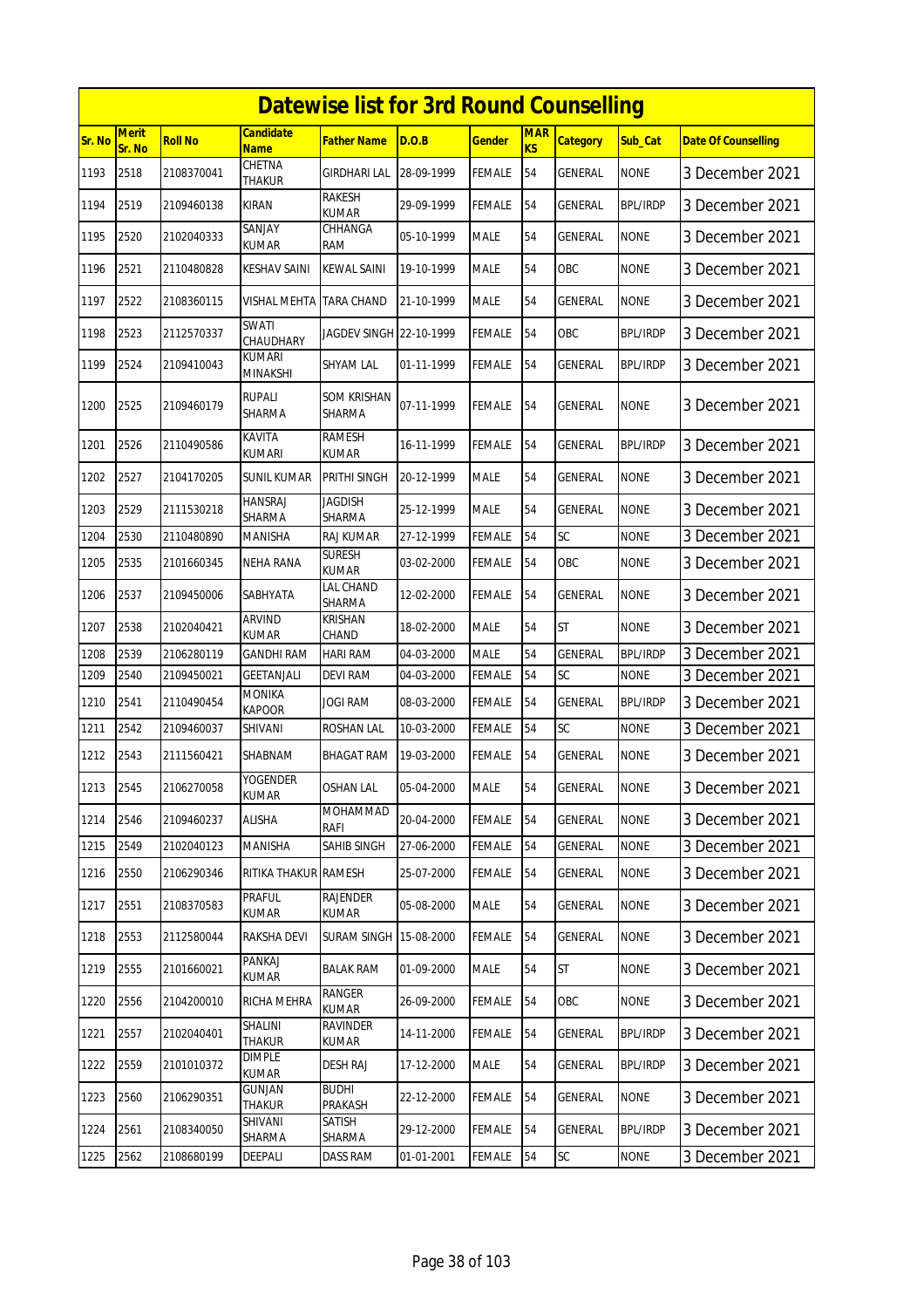|               |                        |                |                                 | <b>Datewise list for 3rd Round Counselling</b> |            |               |                              |                 |                 |                            |
|---------------|------------------------|----------------|---------------------------------|------------------------------------------------|------------|---------------|------------------------------|-----------------|-----------------|----------------------------|
| <b>Sr. No</b> | <b>Merit</b><br>Sr. No | <b>Roll No</b> | <b>Candidate</b><br><b>Name</b> | <b>Father Name</b>                             | D.O.B      | <b>Gender</b> | <b>MAR</b><br>K <sub>S</sub> | <b>Category</b> | Sub_Cat         | <b>Date Of Counselling</b> |
| 1226          | 2563                   | 2106270029     | YOGESH<br><b>KUMAR</b>          | <b>PRAKESH</b><br>CHAND                        | 08-01-2001 | <b>MALE</b>   | 54                           | <b>GENERAL</b>  | <b>NONE</b>     | 3 December 2021            |
| 1227          | 2565                   | 2110480288     | PREETY<br>THAKUR                | <b>JAWAHAR</b><br><b>SINGH</b>                 | 26-01-2001 | <b>FEMALE</b> | 54                           | GENERAL         | <b>NONE</b>     | 3 December 2021            |
| 1228          | 2566                   | 2109650015     | <b>AYUSH KHACHI</b>             | <b>RAJ KUMAR</b><br>KHACHI                     | 27-01-2001 | <b>MALE</b>   | 54                           | GENERAL         | <b>NONE</b>     | 3 December 2021            |
| 1229          | 2568                   | 2111560484     | RAHUL<br><b>KANWAR</b>          | RAKESH<br><b>KUMAR</b>                         | 14-04-2001 | <b>MALE</b>   | 54                           | GENERAL         | <b>NONE</b>     | 3 December 2021            |
| 1230          | 2569                   | 2108680074     | RASHMI<br>SHARMA                | <b>NARESH</b><br>KUMAR                         | 02-05-2001 | <b>FEMALE</b> | 54                           | GENERAL         | <b>NONE</b>     | 3 December 2021            |
| 1231          | 2570                   | 2112600264     | PRIYA KUMARI                    | <b>RAM CHAND</b>                               | 07-05-2001 | <b>FEMALE</b> | 54                           | <b>ST</b>       | <b>NONE</b>     | 3 December 2021            |
| 1232          | 2572                   | 2109430156     | BHARTI                          | <b>RAMESH</b><br>CHAND                         | 04-06-2001 | <b>FEMALE</b> | 54                           | SC              | <b>NONE</b>     | 3 December 2021            |
| 1233          | 2573                   | 2108400371     | SARASWATI<br><b>DEVI</b>        | <b>SUKH RAM</b>                                | 22-06-2001 | <b>FEMALE</b> | 54                           | <b>GENERAL</b>  | <b>NONE</b>     | 3 December 2021            |
| 1234          | 2574                   | 2101010280     | <b>RISHAV</b><br>CHAUDHARY      | RAJU                                           | 16-07-2001 | <b>MALE</b>   | 54                           | OBC             | <b>NONE</b>     | 3 December 2021            |
| 1235          | 2575                   | 2102080018     | <b>TARUNA</b><br><b>KUMARI</b>  | LOKI NAND                                      | 25-08-2001 | <b>FEMALE</b> | 54                           | SC              | <b>NONE</b>     | 3 December 2021            |
| 1236          | 2576                   | 2101010430     | GAURAV<br><b>THAKUR</b>         | KANSHI RAM                                     | 30-08-2001 | <b>MALE</b>   | 54                           | GENERAL         | <b>NONE</b>     | 3 December 2021            |
| 1237          | 2577                   | 2112600528     | VIKRANT<br>KHAJURIA             | VINOD KUMAR 08-09-2001                         |            | <b>MALE</b>   | 54                           | GENERAL         | <b>NONE</b>     | 3 December 2021            |
| 1238          | 2578                   | 2111530127     | rahul<br>SHARMA                 | YASH PAL<br>SHARMA                             | 19-09-2001 | <b>MALE</b>   | 54                           | <b>GENERAL</b>  | <b>NONE</b>     | 3 December 2021            |
| 1239          | 2580                   | 2110490146     | ABHISHEK                        | ONKAR SINGH                                    | 03-10-2001 | <b>MALE</b>   | 54                           | SC              | <b>NONE</b>     | 3 December 2021            |
| 1240          | 2581                   | 2105260001     | VANSHIKA                        | PREM CHAND                                     | 05-10-2001 | <b>FEMALE</b> | 54                           | <b>ST</b>       | <b>NONE</b>     | 3 December 2021            |
| 1241          | 2582                   | 2110480622     | <b>PARAS</b><br>SHARMA          | <b>RAJINDER</b><br><b>KUMAR</b>                | 18-10-2001 | <b>MALE</b>   | 54                           | <b>OBC</b>      | <b>NONE</b>     | 3 December 2021            |
| 1242          | 2583                   | 2108350081     | NIKITA                          | DAN SINGH                                      | 25-10-2001 | <b>FEMALE</b> | 54                           | GENERAL         | <b>BPL/IRDP</b> | 3 December 2021            |
| 1243          | 2584                   | 2108680333     | <b>GOURAV</b><br>SHARMA         | CHAMAN LAL                                     | 26-10-2001 | <b>MALE</b>   | 54                           | GENERAL         | <b>NONE</b>     | 3 December 2021            |
| 1244          | 2585                   | 2106270041     | POOJA                           | <b>BELI RAM</b>                                | 20-11-2001 | <b>FEMALE</b> | 54                           | SC              | <b>NONE</b>     | 3 December 2021            |
| 1245          | 2586                   | 2104620109     | ANU SHARMA                      | <b>LEKH RAJ</b>                                | 29-11-2001 | <b>FEMALE</b> | 54                           | <b>GENERAL</b>  | <b>NONE</b>     | 3 December 2021            |
| 1246          | 2587                   | 2110480463     | PUNEET<br>KUMAR                 | KRISHAN<br>CHAND                               | 09-12-2001 | <b>MALE</b>   | 54                           | SC              | <b>NONE</b>     | 3 December 2021            |
| 1247          | 2588                   | 2102040422     | VISHAL KUMAR HEMRAJ             |                                                | 16-12-2001 | <b>MALE</b>   | 54                           | <b>SC</b>       | <b>BPL/IRDP</b> | 3 December 2021            |
| 1248          | 2589                   | 2109460016     | <b>PURAB</b><br>CHAUHAN         | <b>MAHENDER</b><br>CHAUHAN                     | 28-12-2001 | <b>MALE</b>   | 54                           | GENERAL         | <b>NONE</b>     | 3 December 2021            |
| 1249          | 2590                   | 2108400292     | <b>KRITIKA</b><br>THAKUR        | <b>JAGDISH</b><br>CHAND                        | 05-01-2002 | <b>FEMALE</b> | 54                           | GENERAL         | <b>NONE</b>     | 3 December 2021            |
| 1250          | 2592                   | 2106290663     | PRIYANKA<br>THAKUR              | <b>JOGINDER</b><br><b>SINGH</b>                | 10-01-2002 | <b>FEMALE</b> | 54                           | GENERAL         | <b>NONE</b>     | 3 December 2021            |
| 1251          | 2593                   | 2110510226     | ASHOK                           | <b>MOHAN LAL</b>                               | 30-01-2002 | <b>MALE</b>   | 54                           | OBC             | <b>NONE</b>     | 3 December 2021            |
| 1252          | 2594                   | 2110490034     | <b>NEHA</b>                     | <b>DALIPSINGH</b>                              | 04-02-2002 | <b>FEMALE</b> | 54                           | OBC             | <b>SPORTS</b>   | 3 December 2021            |
| 1253          | 2595                   | 2103120389     | ANSHIKA                         | <b>NEK RAM</b>                                 | 17-02-2002 | <b>FEMALE</b> | 54                           | SC              | <b>NONE</b>     | 3 December 2021            |
| 1254          | 2597                   | 2108380125     | SUSHILA                         | SER BAHADUR                                    | 28-02-2002 | FEMALE        | 54                           | GENERAL         | <b>NONE</b>     | 3 December 2021            |
| 1255          | 2598                   | 2108390347     | <b>DIVYA BHARTI</b>             | <b>KULDEEP</b><br>CHAND                        | 08-03-2002 | <b>FEMALE</b> | 54                           | <b>SC</b>       | <b>NONE</b>     | 3 December 2021            |
| 1256          | 2599                   | 2110490819     | <b>DEVENDER</b><br><b>KUMAR</b> | SHYAM LAL                                      | 15-03-2002 | <b>MALE</b>   | 54                           | <b>SC</b>       | <b>NONE</b>     | 3 December 2021            |
| 1257          | 2601                   | 2108690022     | SANJANA<br>KUMARI               | CHANDER<br><b>SINGH</b>                        | 23-03-2002 | <b>FEMALE</b> | 54                           | <b>SC</b>       | <b>NONE</b>     | 3 December 2021            |
| 1258          | 2603                   | 2104150123     | RAHUL                           | <b>KRISHAN</b>                                 | 20-04-2002 | <b>MALE</b>   | 54                           | OBC             | <b>BPL/IRDP</b> | 3 December 2021            |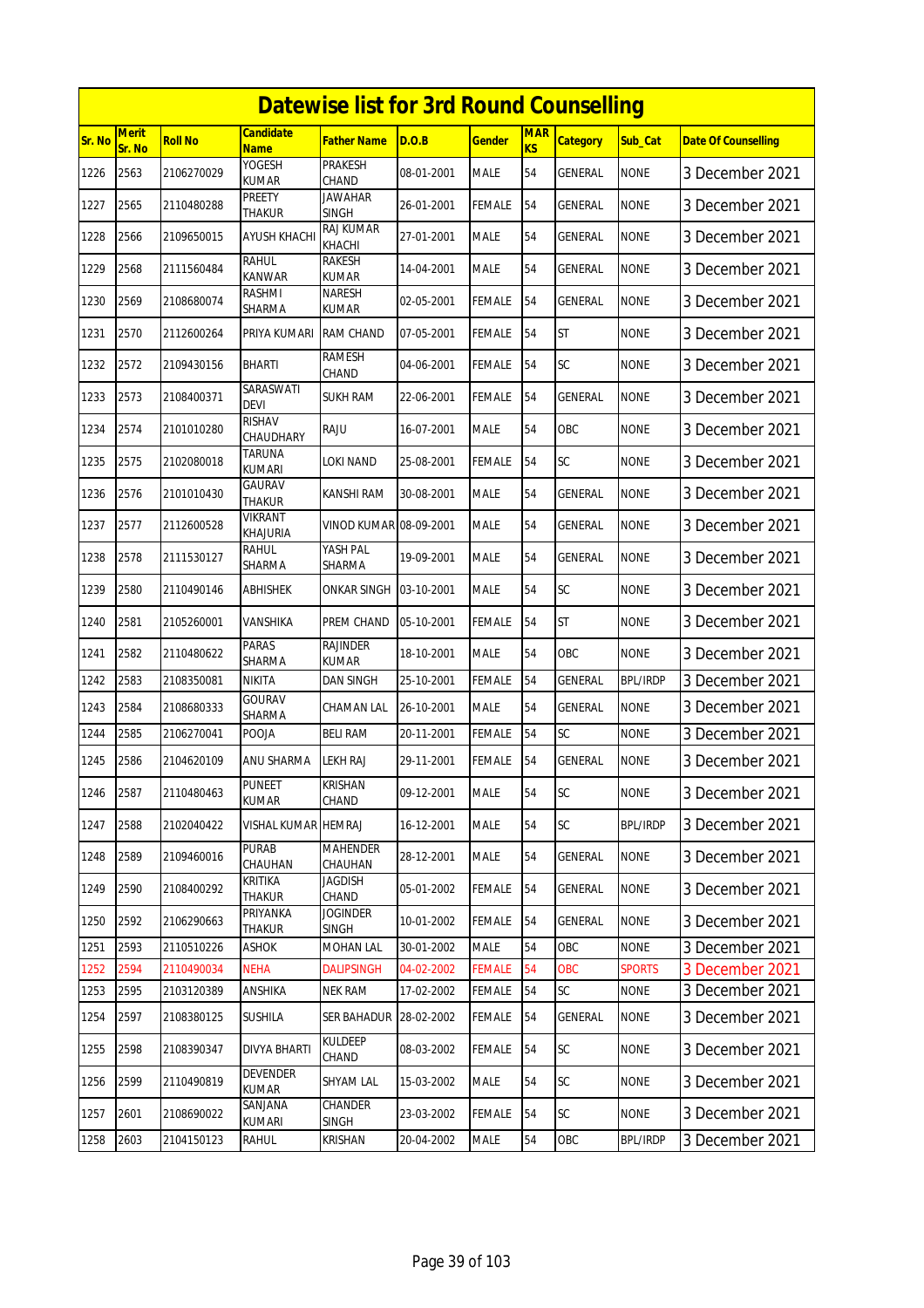|        |                 |                |                                 | <b>Datewise list for 3rd Round Counselling</b> |            |               |                              |                 |                                                                      |                            |
|--------|-----------------|----------------|---------------------------------|------------------------------------------------|------------|---------------|------------------------------|-----------------|----------------------------------------------------------------------|----------------------------|
| Sr. No | Merit<br>Sr. No | <b>Roll No</b> | <b>Candidate</b><br><b>Name</b> | <b>Father Name</b>                             | D.O.B      | <b>Gender</b> | <b>MAR</b><br>K <sub>S</sub> | <b>Category</b> | Sub_Cat                                                              | <b>Date Of Counselling</b> |
| 1259   | 2604            | 2108680071     | <b>TRIPTA</b>                   | SANJAY<br><b>KUMAR</b>                         | 07-05-2002 | <b>FEMALE</b> | 54                           | SC              | <b>NONE</b>                                                          | 3 December 2021            |
| 1260   | 2605            | 2110490309     | <b>BHAVYA</b><br>CHOUDHARY      | KAMALJEET<br><b>SINGH</b>                      | 16-05-2002 | <b>FEMALE</b> | 54                           | GENERAL         | none                                                                 | 3 December 2021            |
| 1261   | 2606            | 2111560512     | PRIYA                           | <b>DEV KUMAR</b>                               | 18-05-2002 | <b>FEMALE</b> | 54                           | SC              | <b>NONE</b>                                                          | 3 December 2021            |
| 1262   | 2608            | 2110480760     | SAKSHI                          | <b>SHIV DEV</b>                                | 18-06-2002 | <b>FEMALE</b> | 54                           | OBC             | none                                                                 | 3 December 2021            |
| 1263   | 2609            | 2110490808     | MANISH<br>KUMAR                 | DATA RAM                                       | 22-06-2002 | <b>MALE</b>   | 54                           | ОВС             | BPL/IRDP                                                             | 3 December 2021            |
| 1264   | 2610            | 2108370104     | <b>AKSHAY</b>                   | <b>HARISH</b><br><b>KUMAR</b>                  | 01-07-2002 | <b>MALE</b>   | 54                           | GENERAL         | <b>NONE</b>                                                          | 3 December 2021            |
| 1265   | 2611            | 2112600103     | <b>HEM LATA</b>                 | <b>SURJEET</b><br><b>KUMAR</b>                 | 11-07-2002 | <b>FEMALE</b> | 54                           | OBC             | <b>NONE</b>                                                          | 3 December 2021            |
| 1266   | 2612            | 2108380079     | <b>SHIVANI</b>                  | <b>MATHRA</b><br>PRASAD                        | 18-07-2002 | <b>FEMALE</b> | 54                           | GENERAL         | <b>BPL/IRDP</b>                                                      | 3 December 2021            |
| 1267   | 2613            | 2101020710     | <b>ASHUTOSH</b><br><b>KUMAR</b> | ANIL KUMAR                                     | 20-07-2002 | <b>MALE</b>   | 54                           | SC              | <b>NONE</b>                                                          | 3 December 2021            |
| 1268   | 2614            | 2108690098     | YOG RAJ                         | MEGH SINGH                                     | 22-07-2002 | <b>MALE</b>   | 54                           | SC              | <b>NONE</b>                                                          | 3 December 2021            |
| 1269   | 2615            | 2108390477     | <b>DINESH</b>                   | <b>RAJ KUMAR</b>                               | 29-07-2002 | <b>MALE</b>   | 54                           | GENERAL         | <b>NONE</b>                                                          | 3 December 2021            |
| 1270   | 2617            | 2104230193     | SAKSHI                          | <b>SURINDER</b><br><b>SINGH</b>                | 02-08-2002 | <b>FEMALE</b> | 54                           | GENERAL         | <b>NONE</b>                                                          | 3 December 2021            |
| 1271   | 2618            | 2110480642     | <b>REKHA DEVI</b>               | <b>BHARAT</b><br>SINGH                         | 14-08-2002 | <b>FEMALE</b> | 54                           | <b>GENERAL</b>  | <b>NONE</b>                                                          | 3 December 2021            |
| 1272   | 2619            | 2110520003     | <b>NISHANT</b><br>CHAUHAN       | <b>BHIM SINGH</b>                              | 25-08-2002 | <b>MALE</b>   | 54                           | <b>GENERAL</b>  | <b>BPL/IRDP</b>                                                      | 3 December 2021            |
| 1273   | 2621            | 2110480673     | tanuja                          | NARIYA RAM                                     | 08-09-2002 | <b>FEMALE</b> | 54                           | <b>GENERAL</b>  | <b>NONE</b>                                                          | 3 December 2021            |
| 1274   | 2623            | 2102040262     | <b>ANJLI DEVI</b>               | BALDEV SINGH 21-09-2002                        |            | <b>FEMALE</b> | 54                           | <b>SC</b>       | <b>NONE</b>                                                          | 3 December 2021            |
| 1275   | 2624            | 2103130041     | VISHAL<br>CHAUDHARY             | SUNIL KUMAR                                    | 27-09-2002 | <b>MALE</b>   | 54                           | OBC             | <b>NONE</b>                                                          | 3 December 2021            |
| 1276   | 2625            | 2112600412     | KAJAL RANI                      | VINOD KUAMR 02-10-2002                         |            | <b>FEMALE</b> | 54                           | GENERAL         | <b>NONE</b>                                                          | 3 December 2021            |
| 1277   | 2627            | 2111550313     | SHASHI BALA                     | <b>JAGDISH</b><br>CHAND                        | 08-10-2002 | <b>FEMALE</b> | 54                           | <b>ST</b>       | <b>NONE</b>                                                          | 3 December 2021            |
| 1278   | 2628            | 2112570410     | <b>SIYA</b>                     | <b>RAM</b><br>DARSHAN                          | 16-10-2002 | FEMALE        | 54                           | <b>GENERAL</b>  | <b>NONE</b>                                                          | 3 December 2021            |
| 1279   | 2630            | 2106290613     | PRIYA                           | <b>BODH RAJ</b>                                | 13-11-2002 | <b>FEMALE</b> | 54                           | GENERAL         | <b>NONE</b>                                                          | 3 December 2021            |
| 1280   | 2631            | 2101010088     | <b>KAVITA DEVI</b>              | <b>GOPAL DUTT</b>                              | 22-11-2002 | FEMALE        | 54                           | <b>SC</b>       | <b>BPL/IRDP</b>                                                      | 3 December 2021            |
| 1281   | 2632            | 2111530047     | <b>NIKITA</b><br>THAKUR         | JAY PARKASH                                    | 04-12-2002 | <b>FEMALE</b> | 54                           | <b>GENERAL</b>  | <b>NONE</b>                                                          | 3 December 2021            |
| 1282   | 2634            | 2106290565     | GHANSHYAM                       | <b>TEK CHAND</b>                               | 21-12-2002 | MALE          | 54                           | SC              | <b>NONE</b>                                                          | 3 December 2021            |
| 1283   | 2636            | 2109470033     | <b>KALPNA</b>                   | NARENDER<br>KUMAR                              | 16-01-2003 | <b>FEMALE</b> | 54                           | <b>SC</b>       | <b>NONE</b>                                                          | 3 December 2021            |
| 1284   | 2637            | 2112570108     | RUCHI RANA                      | MANJIT SINGH 16-01-2003                        |            | FEMALE        | 54                           | <b>GENERAL</b>  | <b>DEPENDEN</b><br><b>T/WARDS</b><br>OF EX-<br><b>SERVICEME</b><br>N | 3 December 2021            |
| 1285   | 2638            | 2104220034     | PRIYANKA<br><b>KUMARI</b>       | <b>HARDEEP</b><br><b>SINGH</b>                 | 24-01-2003 | FEMALE        | 54                           | <b>SC</b>       | <b>BPL/IRDP</b>                                                      | 3 December 2021            |
| 1286   | 2639            | 2108390211     | AKANKSHA<br><b>THAKUR</b>       | PAWAN<br><b>KUMAR</b>                          | 28-01-2003 | FEMALE        | 54                           | <b>GENERAL</b>  | <b>NONE</b>                                                          | 3 December 2021            |
| 1287   | 2640            | 2106270050     | MAHENDER<br>PAL                 | MAYA RAM                                       | 07-02-2003 | <b>MALE</b>   | 54                           | <b>SC</b>       | <b>NONE</b>                                                          | 3 December 2021            |
| 1288   | 2641            | 2106290349     | LIPAKSHI<br>THAKUR              | <b>MADAN LAL</b>                               | 16-02-2003 | <b>FEMALE</b> | 54                           | GENERAL         | <b>NONE</b>                                                          | 3 December 2021            |
| 1289   | 2642            | 2110490643     | <b>MONIKA</b>                   | <b>DULA RAM</b>                                | 22-02-2003 | <b>FEMALE</b> | 54                           | OBC             | <b>BPL/IRDP</b>                                                      | 3 December 2021            |
| 1290   | 2643            | 2110480199     | <b>BHANU PRIYA</b>              | RAM KUMAR                                      | 24-02-2003 | FEMALE        | 54                           | OBC             | <b>NONE</b>                                                          | 3 December 2021            |
| 1291   | 2645            | 2103130097     | <b>KUMKUM</b>                   | <b>TARSEM</b><br>SINGH                         | 02-03-2003 | <b>FEMALE</b> | 54                           | OBC             | <b>NONE</b>                                                          | 3 December 2021            |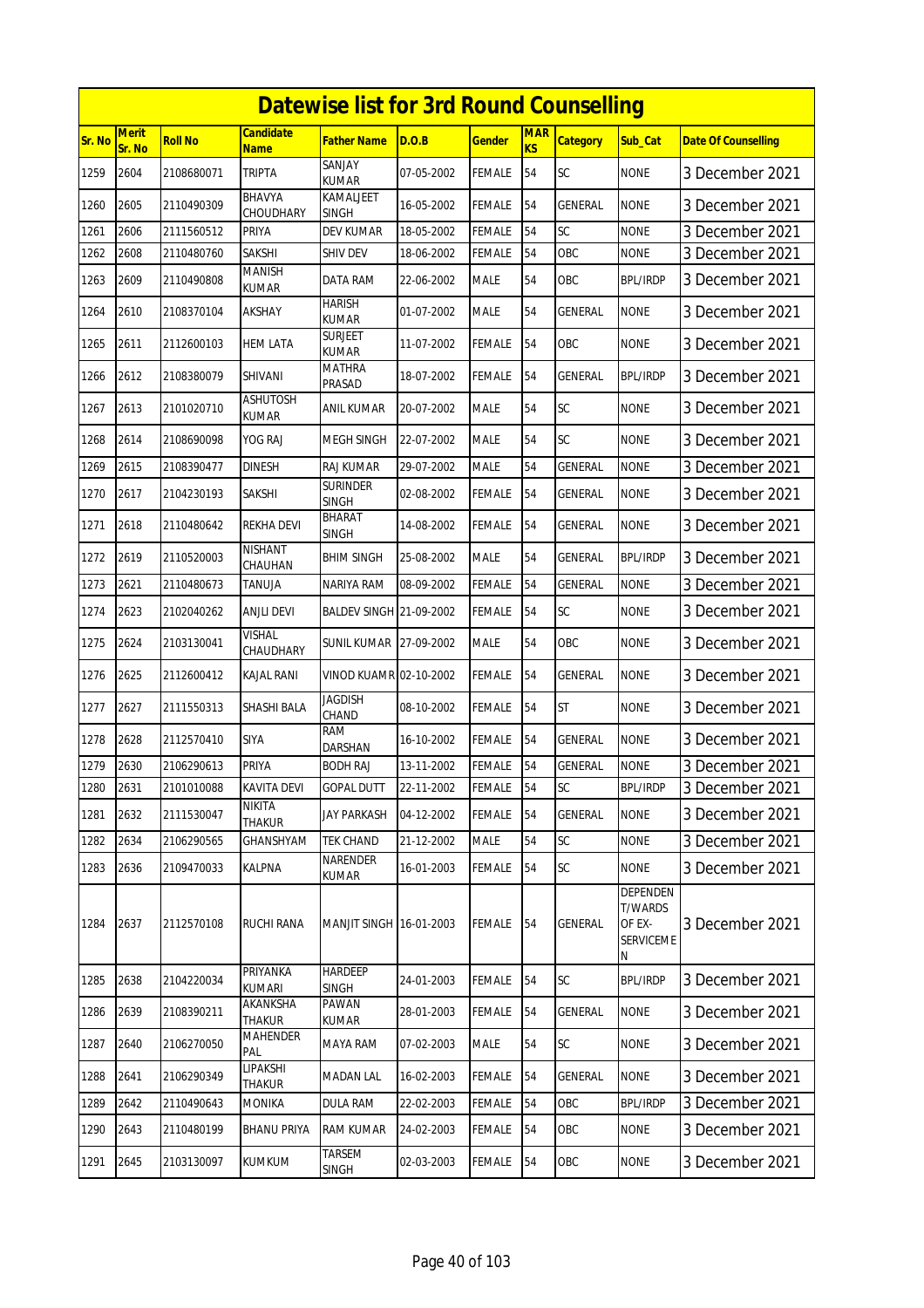|        | <b>Datewise list for 3rd Round Counselling</b><br>Merit<br><b>Candidate</b><br><b>MAR</b> |                |                                       |                                  |            |               |                |                 |                 |                            |  |  |
|--------|-------------------------------------------------------------------------------------------|----------------|---------------------------------------|----------------------------------|------------|---------------|----------------|-----------------|-----------------|----------------------------|--|--|
| Sr. No | Sr. No                                                                                    | <b>Roll No</b> | <b>Name</b>                           | <b>Father Name</b>               | D.O.B      | <b>Gender</b> | K <sub>S</sub> | <b>Category</b> | Sub_Cat         | <b>Date Of Counselling</b> |  |  |
| 1292   | 2646                                                                                      | 2110480801     | <b>SIMRAN</b>                         | <b>PRADEEP</b><br><b>KUMAR</b>   | 02-03-2003 | <b>FEMALE</b> | 54             | <b>GENERAL</b>  | <b>NONE</b>     | 3 December 2021            |  |  |
| 1293   | 2648                                                                                      | 2112570440     | <b>PALAK</b><br>DHIMAN                | <b>KHEM RAJ</b><br>DHIMAN        | 17-03-2003 | <b>FEMALE</b> | 54             | <b>OBC</b>      | <b>NONE</b>     | 3 December 2021            |  |  |
| 1294   | 2650                                                                                      | 2108370175     | <b>MUSKAN</b>                         | RAJ KUMAR                        | 27-03-2003 | <b>FEMALE</b> | 54             | <b>GENERAL</b>  | <b>NONE</b>     | 3 December 2021            |  |  |
| 1295   | 2651                                                                                      | 2109430117     | PRIYANKA                              | <b>DEVKI</b><br><b>NANDAN</b>    | 14-04-2003 | <b>FEMALE</b> | 54             | <b>GENERAL</b>  | <b>NONE</b>     | 3 December 2021            |  |  |
| 1296   | 2652                                                                                      | 2111550077     | AKHILESH<br>THAKUR                    | PREM CHAND                       | 30-04-2003 | <b>MALE</b>   | 54             | GENERAL         | <b>NONE</b>     | 3 December 2021            |  |  |
| 1297   | 2654                                                                                      | 2108350162     | <b>AMAN THAKUR</b>                    | <b>KULDEEP</b><br><b>SINGH</b>   | 21-05-2003 | <b>MALE</b>   | 54             | <b>GENERAL</b>  | <b>NONE</b>     | 3 December 2021            |  |  |
| 1298   | 2655                                                                                      | 2108400419     | SANJNA<br><b>KUMARI</b>               | HUKAM<br>CHAND                   | 01-06-2003 | <b>FEMALE</b> | 54             | SC              | <b>NONE</b>     | 3 December 2021            |  |  |
| 1299   | 2656                                                                                      | 2101010235     | <b>SIMRAN</b><br>CHAUHAN              | YOGRAJ                           | 04-06-2003 | <b>FEMALE</b> | 54             | <b>GENERAL</b>  | <b>NONE</b>     | 3 December 2021            |  |  |
| 1300   | 2657                                                                                      | 2104160077     | <b>ANCHIT</b><br>NARYAL               | <b>JAGDEV</b><br>CHAND           | 08-06-2003 | <b>MALE</b>   | 54             | SC              | <b>NONE</b>     | 3 December 2021            |  |  |
| 1301   | 2658                                                                                      | 2111560419     | AKHIL BHATTI                          | <b>BABU RAM</b><br><b>BHATTI</b> | 08-06-2003 | <b>MALE</b>   | 54             | SC              | <b>NONE</b>     | 3 December 2021            |  |  |
| 1302   | 2661                                                                                      | 2102040253     | <b>BABITA</b>                         | <b>BASU DEV</b>                  | 16-07-2003 | <b>FEMALE</b> | 54             | <b>ST</b>       | <b>NONE</b>     | 3 December 2021            |  |  |
| 1303   | 2662                                                                                      | 2110510122     | ARCHANA<br>KUMARI                     | <b>RAJENDER</b><br>SINGH         | 28-07-2003 | <b>FEMALE</b> | 54             | <b>GENERAL</b>  | <b>NONE</b>     | 3 December 2021            |  |  |
| 1304   | 2663                                                                                      | 2104180012     | <b>SWASTIKA</b>                       | <b>HEM SINGH</b>                 | 31-07-2003 | <b>FEMALE</b> | 54             | SC              | <b>NONE</b>     | 3 December 2021            |  |  |
| 1305   | 2664                                                                                      | 2107310018     | SONAM<br>PALZOM                       | CHHEWANG<br><b>NORBU</b>         | 31-07-2003 | <b>FEMALE</b> | 54             | <b>ST</b>       | <b>NONE</b>     | 3 December 2021            |  |  |
| 1306   | 2665                                                                                      | 2101660155     | <b>NIKHIL</b>                         | <b>MADAN LAL</b>                 | 01-08-2003 | <b>MALE</b>   | 54             | SC              | <b>NONE</b>     | 3 December 2021            |  |  |
| 1307   | 2666                                                                                      | 2109450142     | <b>MOHIT</b><br>SHARMA                | <b>HARISH</b><br>SHARMA          | 01-08-2003 | <b>MALE</b>   | 54             | <b>GENERAL</b>  | <b>NONE</b>     | 3 December 2021            |  |  |
| 1308   | 2667                                                                                      | 2110480403     | PANKAJ<br>SHARMA                      | <b>SURENDER</b><br><b>MOHAN</b>  | 02-08-2003 | <b>FEMALE</b> | 54             | GENERAL         | <b>NONE</b>     | 3 December 2021            |  |  |
| 1309   | 2668                                                                                      | 2101010302     | <b>PRAVEEN</b><br>KUMAR               | <b>DEVI RAM</b>                  | 03-08-2003 | <b>MALE</b>   | 54             | <b>GENERAL</b>  | <b>NONE</b>     | 3 December 2021            |  |  |
| 1310   | 2670                                                                                      | 2101010305     | NISHA DEVI                            | <b>KISHORI LAL</b>               | 07-08-2003 | <b>FEMALE</b> | 54             | SC              | <b>NONE</b>     | 3 December 2021            |  |  |
| 1311   | 2671                                                                                      | 2101010581     | NITIKA KUMARI KHEM RAJ                |                                  | 22-08-2003 | FEMALE        | 54             | <b>GENERAL</b>  | <b>NONE</b>     | 3 December 2021            |  |  |
| 1312   | 2672                                                                                      | 2112570333     | <b>VISHAKHA RAO</b>                   | SANJIV<br><b>KUMAR</b>           | 30-08-2003 | <b>FEMALE</b> | 54             | SC              | <b>NONE</b>     | 3 December 2021            |  |  |
| 1313   | 2674                                                                                      | 2102040351     | VASHISHT<br><b>GARIMA SINGH SINGH</b> | CHAMAN                           | 08-09-2003 | <b>FEMALE</b> | 54             | <b>SC</b>       | <b>NONE</b>     | 3 December 2021            |  |  |
| 1314   | 2676                                                                                      | 2112580157     | KAVITA DEVI                           | VIPAN KUMAR                      | 16-09-2003 | FEMALE        | 54             | GENERAL         | <b>NONE</b>     | 3 December 2021            |  |  |
| 1315   | 2679                                                                                      | 2102090055     | <b>JINDAL</b><br>SHARMA               | <b>NARESH</b>                    | 05-10-2003 | <b>FEMALE</b> | 54             | GENERAL         | <b>BPL/IRDP</b> | 3 December 2021            |  |  |
| 1316   | 2680                                                                                      | 2106280029     | ANU KUMARI                            | <b>GUMAT RAM</b>                 | 06-10-2003 | <b>FEMALE</b> | 54             | <b>GENERAL</b>  | <b>NONE</b>     | 3 December 2021            |  |  |
| 1317   | 2682                                                                                      | 2111530149     | <b>MADHVI</b>                         | CHAMAN LAL<br>GAUTAM             | 21-10-2003 | <b>FEMALE</b> | 54             | GENERAL         | <b>NONE</b>     | 3 December 2021            |  |  |
| 1318   | 2683                                                                                      | 2109450062     | <b>MADHURI</b><br><b>VERMA</b>        | <b>DUSHAYANT</b><br>KUMAR        | 22-10-2003 | <b>FEMALE</b> | 54             | GENERAL         | <b>NONE</b>     | 3 December 2021            |  |  |
| 1319   | 2685                                                                                      | 2101660035     | <b>BHARTI</b><br>SHARMA               | <b>DESH RAJ</b>                  | 28-10-2003 | FEMALE        | 54             | GENERAL         | <b>BPL/IRDP</b> | 3 December 2021            |  |  |
| 1320   | 2687                                                                                      | 2106270019     | <b>KALPNA</b><br>THAKUR               | <b>DOLA SINGH</b>                | 02-11-2003 | <b>FEMALE</b> | 54             | GENERAL         | <b>NONE</b>     | 3 December 2021            |  |  |
| 1321   | 2688                                                                                      | 2104620057     | MUSKAN                                | <b>SUDESH</b><br>KUMAR           | 10-11-2003 | <b>FEMALE</b> | 54             | GENERAL         | <b>NONE</b>     | 3 December 2021            |  |  |
| 1322   | 2689                                                                                      | 2101020542     | YATHARTH                              | <b>VISHAL</b><br>THAKUR          | 11-11-2003 | <b>MALE</b>   | 54             | <b>GENERAL</b>  | <b>NONE</b>     | 3 December 2021            |  |  |
| 1323   | 2691                                                                                      | 2108380059     | ANJALI<br>Thakur                      | ANIL KUMAR                       | 16-11-2003 | <b>FEMALE</b> | 54             | GENERAL         | <b>NONE</b>     | 3 December 2021            |  |  |
| 1324   | 2692                                                                                      | 2108400043     | PREM LAL                              | PARMA NAND                       | 19-11-2003 | MALE          | 54             | <b>SC</b>       | <b>NONE</b>     | 3 December 2021            |  |  |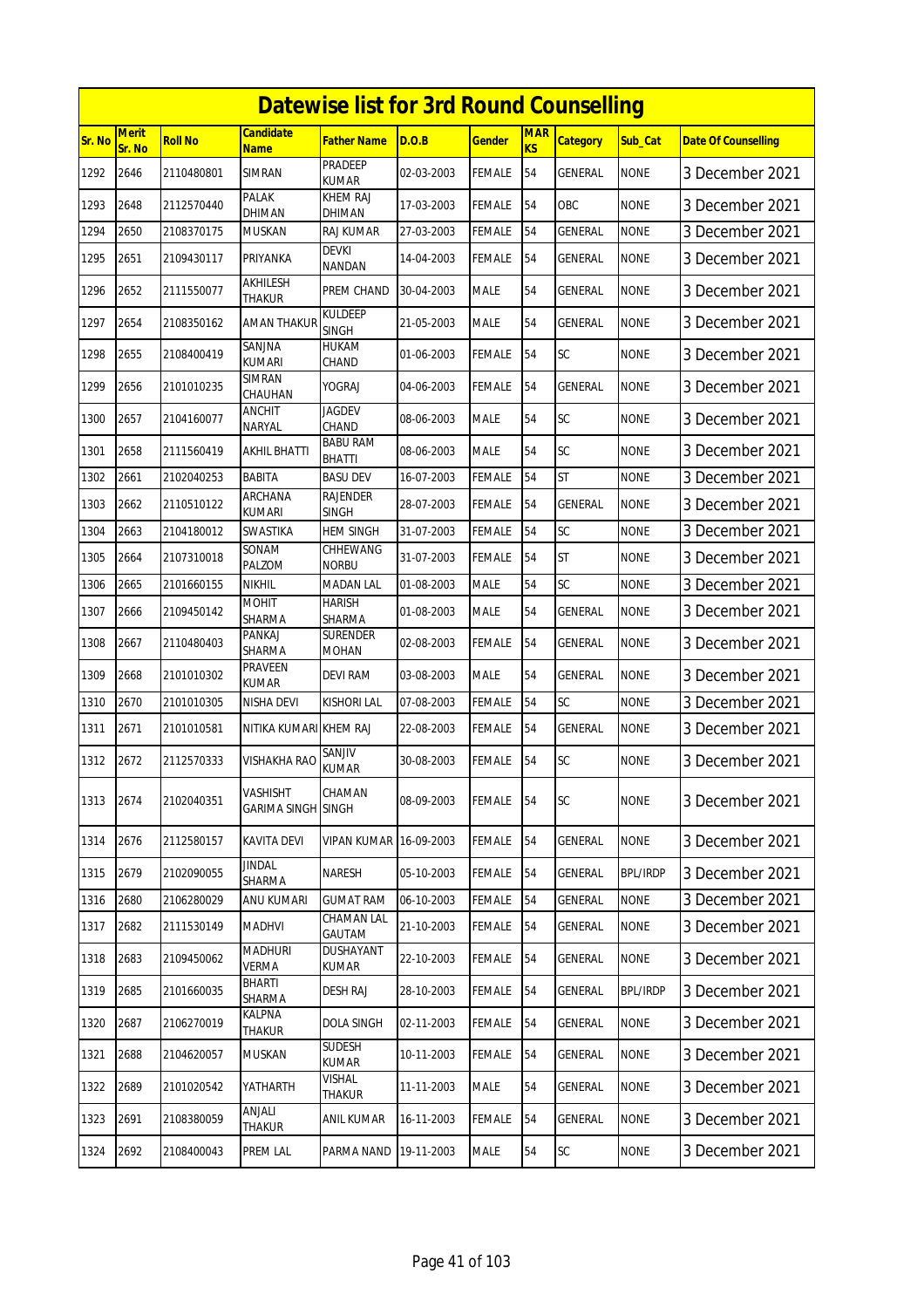|        | <b>Datewise list for 3rd Round Counselling</b><br><b>Merit</b><br><b>Candidate</b><br><b>MAR</b> |                |                                    |                                  |            |               |                |                 |                                                               |                            |  |  |
|--------|--------------------------------------------------------------------------------------------------|----------------|------------------------------------|----------------------------------|------------|---------------|----------------|-----------------|---------------------------------------------------------------|----------------------------|--|--|
| Sr. No | Sr. No                                                                                           | <b>Roll No</b> | <b>Name</b>                        | Father Name                      | D.O.B      | Gender        | K <sub>S</sub> | <b>Category</b> | Sub Cat                                                       | <b>Date Of Counselling</b> |  |  |
| 1325   | 2693                                                                                             | 2108390207     | ARYAN<br><b>GULERIA</b>            | AJAY KUMAR                       | 27-11-2003 | <b>MALE</b>   | 54             | GENERAL         | <b>NONE</b>                                                   | 3 December 2021            |  |  |
| 1326   | 2695                                                                                             | 2108390398     | PRIYANSH<br><b>TAPWAL</b>          | PRAVEEN<br>KUMAR                 | 19-12-2003 | <b>MALE</b>   | 54             | GENERAL         | <b>NONE</b>                                                   | 3 December 2021            |  |  |
| 1327   | 2696                                                                                             | 2111560205     | SHIVANI                            | <b>RAKESH</b><br>KUMAR           | 23-12-2003 | FEMALE        | 54             | SC              | <b>NONE</b>                                                   | 3 December 2021            |  |  |
| 1328   | 2697                                                                                             | 2108340087     | POOJA THAKUR OM PRAKASH            |                                  | 01-01-2004 | <b>FEMALE</b> | 54             | GENERAL         | <b>BPL/IRDP</b>                                               | 3 December 2021            |  |  |
| 1329   | 2699                                                                                             | 2108360061     | <b>VED PRIYA</b>                   | <b>DAULAT RAM</b>                | 05-01-2004 | FEMALE        | 54             | GENERAL         | <b>NONE</b>                                                   | 3 December 2021            |  |  |
| 1330   | 2703                                                                                             | 2104640037     | <b>KOMAL</b>                       | PAWAN<br><b>KUMAR</b>            | 03-02-2004 | FEMALE        | 54             | OBC             | <b>NONE</b>                                                   | 3 December 2021            |  |  |
| 1331   | 2704                                                                                             | 2104170099     | BABLI DEVI                         | <b>SHIV RAM</b>                  | 05-02-2004 | FEMALE        | 54             | SC              | <b>NONE</b>                                                   | 3 December 2021            |  |  |
| 1332   | 2708                                                                                             | 2108390038     | <b>GAURAV</b><br>BHARDWAJ          | RAVI KUMAR                       | 20-02-2004 | <b>MALE</b>   | 54             | <b>SC</b>       | <b>NONE</b>                                                   | 3 December 2021            |  |  |
| 1333   | 2709                                                                                             | 2110490841     | SACHIN                             | <b>MAHENDER</b><br>SINGH         | 25-02-2004 | MALE          | 54             | OBC             | <b>BPL/IRDP</b>                                               | 3 December 2021            |  |  |
| 1334   | 2710                                                                                             | 2101660004     | RAVI KUMAR                         | HAKAM SINGH 26-02-2004           |            | MALE          | 54             | SC              | <b>BPL/IRDP</b>                                               | 3 December 2021            |  |  |
| 1335   | 2713                                                                                             | 2111560120     | VISHAL<br><b>KASHYAP</b>           | GOVIND                           | 11-03-2004 | <b>MALE</b>   | 54             | SC              | <b>NONE</b>                                                   | 3 December 2021            |  |  |
| 1336   | 2714                                                                                             | 2101010559     | PALLAVI DEVI                       | Jagdish<br><b>KUMAR</b>          | 19-03-2004 | FEMALE        | 54             | GENERAL         | <b>BPL/IRDP</b>                                               | 3 December 2021            |  |  |
| 1337   | 2719                                                                                             | 2105240027     | <b>AARTI NEGI</b>                  | MOHAN LAL                        | 10-04-2004 | FEMALE        | 54             | <b>ST</b>       | <b>NONE</b>                                                   | 3 December 2021            |  |  |
| 1338   | 2722                                                                                             | 2110490796     | ANKITA<br>CHAUDHARY                | DATTA RAM                        | 24-04-2004 | FEMALE        | 54             | OBC             | <b>BPL/IRDP</b>                                               | 3 December 2021            |  |  |
| 1339   | 2724                                                                                             | 2112600038     | <b>ANJU</b><br><b>NARAYAN</b>      | <b>BALWINDER</b><br><b>KUMAR</b> | 08-05-2004 | FEMALE        | 54             | SC              | <b>NONE</b>                                                   | 3 December 2021            |  |  |
| 1340   | 2726                                                                                             | 2103110278     | VIVEK ANAND                        | SATISH<br>KUMAR                  | 20-05-2004 | MALE          | 54             | SC              | <b>BPL/IRDP</b>                                               | 3 December 2021            |  |  |
| 1341   | 2729                                                                                             | 2107320004     | NEELAM<br><b>DOGRA</b>             | <b>MANDASS</b>                   | 16-11-1985 | FEMALE        | 53             | <b>ST</b>       | <b>NONE</b>                                                   | 3 December 2021            |  |  |
| 1342   | 2731                                                                                             | 2104170230     | <b>INDERJEET</b>                   | PRATAP<br>CHAND                  | 17-01-1988 | <b>MALE</b>   | 53             | <b>ST</b>       | DEPENDEN<br><b>T/WARDS</b><br>OF EX-<br><b>SERVICEME</b><br>Ν | 3 December 2021            |  |  |
| 1343   | 2732                                                                                             | 2111550542     | ARUN KUMAR   DHANNU RAM 04-05-1989 |                                  |            | <b>MALE</b>   | 53             | <b>SC</b>       | <b>NONE</b>                                                   | 3 December 2021            |  |  |
| 1344   | 2733                                                                                             | 2108380161     | NARESH<br><b>KUMAR</b>             | NARPAT RAM                       | 04-11-1989 | <b>MALE</b>   | 53             | GENERAL         | <b>NONE</b>                                                   | 3 December 2021            |  |  |
| 1345   | 2735                                                                                             | 2112600507     | SHIKHA<br>SHARMA                   | tilak Raj                        | 22-10-1991 | <b>FEMALE</b> | 53             | GENERAL         | <b>NONE</b>                                                   | 3 December 2021            |  |  |
| 1346   | 2736                                                                                             | 2106290543     | <b>ARJUN SINGH</b>                 | <b>MAHINDER</b><br><b>SINGH</b>  | 24-02-1992 | <b>MALE</b>   | 53             | OBC             | <b>BPL/IRDP</b>                                               | 3 December 2021            |  |  |
| 1347   | 2737                                                                                             | 2106290305     | <b>MAHESH</b><br>KUMAR             | <b>GOLE RAM</b>                  | 16-05-1992 | MALE          | 53             | GENERAL         | <b>NONE</b>                                                   | 3 December 2021            |  |  |
| 1348   | 2739                                                                                             | 2109460308     | ANJALI<br>SHARMA                   | GHANSHYAM<br>SHARMA              | 20-02-1993 | FEMALE        | 53             | GENERAL         | DEPENDEN<br><b>T/WARDS</b><br>OF EX-<br><b>SERVICEME</b><br>N | 3 December 2021            |  |  |
| 1349   | 2740                                                                                             | 2101010047     | <b>VEENA DEVI</b>                  | <b>RAM PAL</b>                   | 22-06-1993 | FEMALE        | 53             | GENERAL         | <b>NONE</b>                                                   | 3 December 2021            |  |  |
| 1350   | 2741                                                                                             | 2110490124     | SEEMA DEVI                         | MADAN SINGH 19-09-1993           |            | FEMALE        | 53             | GENERAL         | <b>NONE</b>                                                   | 3 December 2021            |  |  |
| 1351   | 2743                                                                                             | 2109440093     | <b>HAPPY</b>                       | DIWAN SINGH 27-01-1994           |            | MALE          | 53             | SC              | <b>NONE</b>                                                   | 3 December 2021            |  |  |
| 1352   | 2744                                                                                             | 2112580202     | <b>NEHA SHARMA</b>                 | <b>RAJ KUMAR</b>                 | 01-12-1994 | <b>FEMALE</b> | 53             | GENERAL         | <b>NONE</b>                                                   | 3 December 2021            |  |  |
| 1353   | 2745                                                                                             | 2106290486     | PRATIBHA                           | <b>GANESH LAL</b>                | 25-03-1995 | FEMALE        | 53             | ST              | <b>NONE</b>                                                   | 3 December 2021            |  |  |
| 1354   | 2746                                                                                             | 2111560143     | MEENAKSHI                          | <b>SURAT LAL</b>                 | 12-06-1995 | <b>FEMALE</b> | 53             | <b>ST</b>       | <b>NONE</b>                                                   | 3 December 2021            |  |  |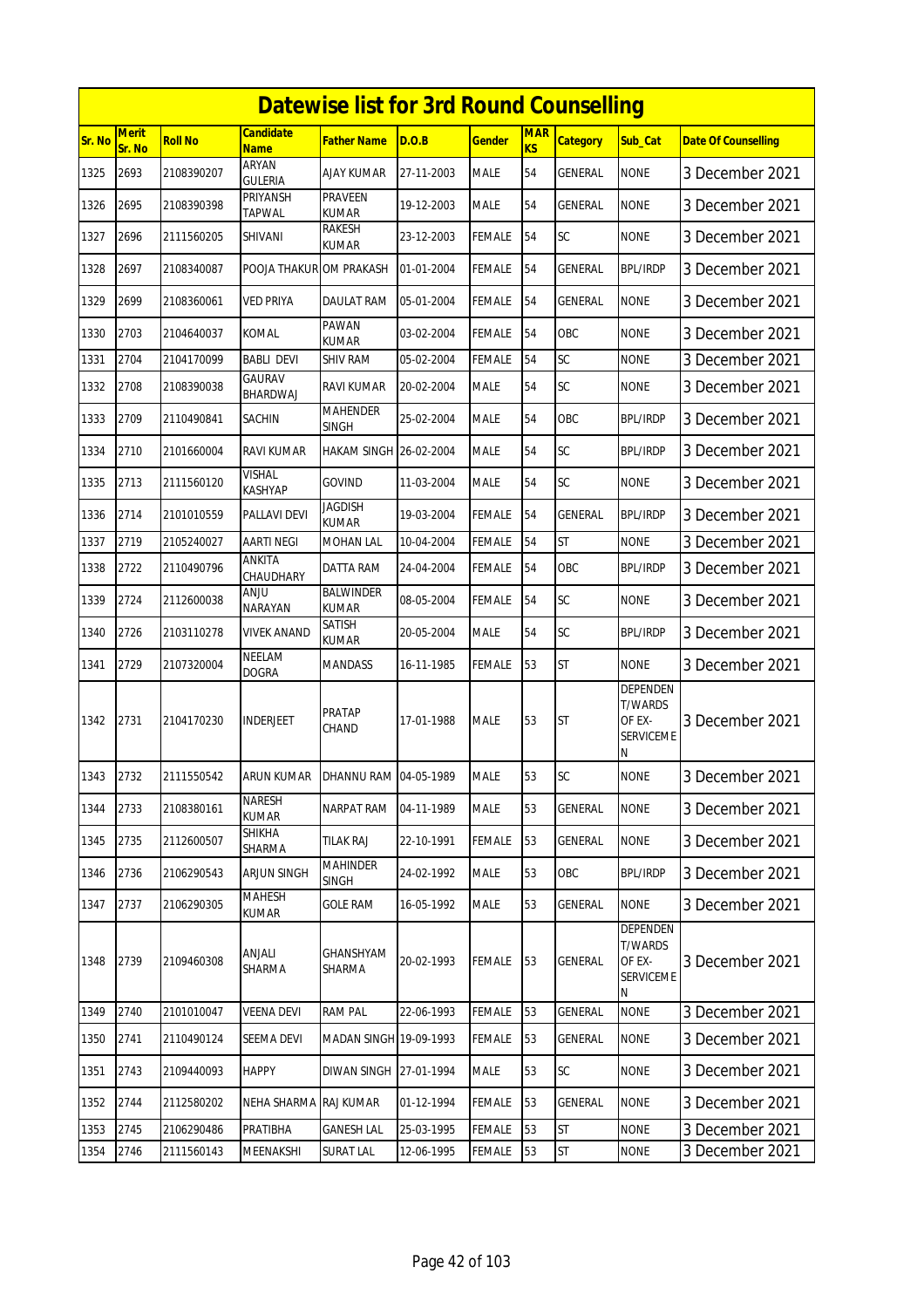|        |                        |                |                                | <b>Datewise list for 3rd Round Counselling</b> |            |               |                              |                 |                 |                            |
|--------|------------------------|----------------|--------------------------------|------------------------------------------------|------------|---------------|------------------------------|-----------------|-----------------|----------------------------|
| Sr. No | <b>Merit</b><br>Sr. No | <b>Roll No</b> | <b>Candidate</b><br>Name       | <b>Father Name</b>                             | D.O.B      | <b>Gender</b> | <b>MAR</b><br>K <sub>S</sub> | <b>Category</b> | Sub Cat         | <b>Date Of Counselling</b> |
| 1355   | 2747                   | 2110480504     | OM PRAKASH                     | PRITHI CHAND                                   | 20-08-1995 | <b>MALE</b>   | 53                           | OBC             | <b>NONE</b>     | 3 December 2021            |
| 1356   | 2748                   | 2106290150     | <b>RAJESHWAR</b>               | <b>SH RAJU</b>                                 | 30-08-1995 | <b>MALE</b>   | 53                           | GENERAL         | <b>NONE</b>     | 3 December 2021            |
| 1357   | 2749                   | 2112570274     | <b>MEENA</b><br>KUMARI         | SWARNA                                         | 02-11-1995 | <b>FEMALE</b> | 53                           | SC              | <b>NONE</b>     | 3 December 2021            |
| 1358   | 2752                   | 2106290548     | NAINA KUMARI ROSHAN LAL        |                                                | 26-01-1996 | <b>FEMALE</b> | 53                           | <b>GENERAL</b>  | <b>NONE</b>     | 3 December 2021            |
| 1359   | 2753                   | 2106290477     | VED PRAKESH                    | THAKAR DAS                                     | 20-03-1996 | <b>MALE</b>   | 53                           | GENERAL         | <b>BPL/IRDP</b> | 3 December 2021            |
| 1360   | 2754                   | 2106280020     | SEEMA DEVI                     | <b>BALDEV SINGH 03-04-1996</b>                 |            | <b>FEMALE</b> | 53                           | GENERAL         | <b>NONE</b>     | 3 December 2021            |
| 1361   | 2756                   | 2106290190     | ANITA DEVI                     | <b>INDER JEET</b>                              | 15-05-1996 | <b>FEMALE</b> | 53                           | SC              | <b>NONE</b>     | 3 December 2021            |
| 1362   | 2757                   | 2106290511     | <b>GEETA DEVI</b>              | <b>RAM NATH</b>                                | 11-06-1996 | <b>FEMALE</b> | 53                           | GENERAL         | <b>NONE</b>     | 3 December 2021            |
| 1363   | 2759                   | 2104160198     | <b>BABITA DEVI</b>             | <b>INDER SINGH</b>                             | 23-08-1996 | <b>FEMALE</b> | 53                           | GENERAL         | <b>NONE</b>     | 3 December 2021            |
| 1364   | 2760                   | 2110480494     | PINKY                          | RATTAN<br><b>SINGH</b>                         | 10-09-1996 | <b>FEMALE</b> | 53                           | GENERAL         | <b>NONE</b>     | 3 December 2021            |
| 1365   | 2761                   | 2110480660     | PRIYANKA DEVI                  | <b>RANVIJAY</b>                                | 17-10-1996 | <b>FEMALE</b> | 53                           | GENERAL         | <b>NONE</b>     | 3 December 2021            |
| 1366   | 2762                   | 2108370223     | KAMLESH<br><b>KUMAR</b>        | PREM SINGH                                     | 31-10-1996 | <b>MALE</b>   | 53                           | SC              | <b>BPL/IRDP</b> | 3 December 2021            |
| 1367   | 2763                   | 2112600531     | MONIKA                         | <b>RAM LOK</b>                                 | 31-10-1996 | <b>FEMALE</b> | 53                           | SC              | <b>NONE</b>     | 3 December 2021            |
| 1368   | 2765                   | 2104170127     | SATISH KUMAR KHETI RAM         |                                                | 17-11-1996 | <b>MALE</b>   | 53                           | <b>GENERAL</b>  | <b>BPL/IRDP</b> | 3 December 2021            |
| 1369   | 2766                   | 2102040506     | ANKITA                         | SUNEET SINGH<br><b>JARYAL</b>                  | 24-11-1996 | <b>FEMALE</b> | 53                           | GENERAL         | <b>NONE</b>     | 3 December 2021            |
| 1370   | 2767                   | 2110500087     | <b>RAVINA</b><br><b>KUMARI</b> | SURAT RAM                                      | 21-12-1996 | FEMALE        | 53                           | SC              | <b>NONE</b>     | 3 December 2021            |
| 1371   | 2768                   | 2109440022     | <b>TAJ DEVI</b>                | <b>BIHARI LAL</b>                              | 10-01-1997 | <b>FEMALE</b> | 53                           | <b>GENERAL</b>  | <b>BPL/IRDP</b> | 3 December 2021            |
| 1372   | 2770                   | 2111550297     | SUMANA DEVI                    | <b>JAGDISH</b><br>CHAND                        | 15-05-1997 | <b>FEMALE</b> | 53                           | GENERAL         | <b>NONE</b>     | 3 December 2021            |
| 1373   | 2771                   | 2108380150     | PRAVEEN<br>KUMAR               | ASHOK<br>KUMAR                                 | 19-05-1997 | <b>MALE</b>   | 53                           | <b>GENERAL</b>  | <b>NONE</b>     | 3 December 2021            |
| 1374   | 2772                   | 2106290241     | PUJA DEVI                      | <b>NAND LAL</b>                                | 09-08-1997 | <b>FEMALE</b> | 53                           | SC              | <b>NONE</b>     | 3 December 2021            |
| 1375   | 2773                   | 2109460278     | <b>LATA DEVI</b>               | <b>SHYAM LAL</b>                               | 21-08-1997 | <b>FEMALE</b> | 53                           | <b>GENERAL</b>  | <b>NONE</b>     | 3 December 2021            |
| 1376   | 2774                   | 2110490104     | <b>RAVINA</b>                  | <b>BANSI RAM</b>                               | 24-08-1997 | FEMALE        | 53                           | <b>GENERAL</b>  | <b>BPL/IRDP</b> | 3 December 2021            |
| 1377   | 2775                   | 2108380106     | <b>BHAWNA DEVI</b>             | <b>ANANT RAM</b>                               | 04-10-1997 | <b>FEMALE</b> | 53                           | <b>SC</b>       | <b>BPL/IRDP</b> | 3 December 2021            |
| 1378   | 2776                   | 2104160010     | USHA KUMARI                    | PRAKASH<br>CHAND                               | 26-10-1997 | FEMALE        | 53                           | SC              | <b>NONE</b>     | 3 December 2021            |
| 1379   | 2777                   | 2106280191     | PUSHPA DEVI                    | <b>FATHE CHAND</b>                             | 28-01-1998 | <b>FEMALE</b> | 53                           | <b>SC</b>       | <b>NONE</b>     | 3 December 2021            |
| 1380   | 2778                   | 2109410208     | Priti                          | <b>GOPI CHAND</b>                              | 16-02-1998 | <b>FEMALE</b> | 53                           | SC              | <b>NONE</b>     | 3 December 2021            |
| 1381   | 2779                   | 2110490707     | SANJAY<br><b>PUNDIR</b>        | NARESH<br>CHAND                                | 01-03-1998 | <b>MALE</b>   | 53                           | GENERAL         | <b>NONE</b>     | 3 December 2021            |
| 1382   | 2782                   | 2110480558     | KALPANA NEGI                   | KANWAR<br>SINGH NEGI                           | 20-03-1998 | <b>FEMALE</b> | 53                           | GENERAL         | <b>NONE</b>     | 3 December 2021            |
| 1383   | 2783                   | 2102040534     | PRATAP<br>CHAND                | <b>BALDEV RAM</b>                              | 02-04-1998 | <b>MALE</b>   | 53                           | <b>ST</b>       | <b>NONE</b>     | 3 December 2021            |
| 1384   | 2784                   | 2111560297     | KAVITA DEVI                    | <b>MADAN LAL</b>                               | 03-04-1998 | <b>FEMALE</b> | 53                           | OBC             | <b>NONE</b>     | 3 December 2021            |
| 1385   | 2785                   | 2106290418     | KIRAN THAKUR                   | <b>DINA NATH</b>                               | 17-04-1998 | <b>FEMALE</b> | 53                           | GENERAL         | <b>NONE</b>     | 3 December 2021            |
| 1386   | 2786                   | 2109460311     | <b>DIVYA</b><br>SHARMA         | <b>ROSHAN LAL</b>                              | 24-04-1998 | <b>FEMALE</b> | 53                           | OBC             | <b>NONE</b>     | 3 December 2021            |
| 1387   | 2788                   | 2102040133     | BHARTI                         | <b>TILAK RAJ</b>                               | 18-05-1998 | <b>FEMALE</b> | 53                           | GENERAL         | <b>NONE</b>     | 3 December 2021            |
| 1388   | 2789                   | 2110500010     | MONIKA                         | <b>RAMSWAROO</b>                               | 30-05-1998 | FEMALE        | 53                           | OBC             | <b>NONE</b>     | 3 December 2021            |
| 1389   | 2790                   | 2109450170     | TANYA<br>CHAUHAN               | SH.SURENDER<br>PAL                             | 29-06-1998 | <b>FEMALE</b> | 53                           | GENERAL         | <b>NONE</b>     | 3 December 2021            |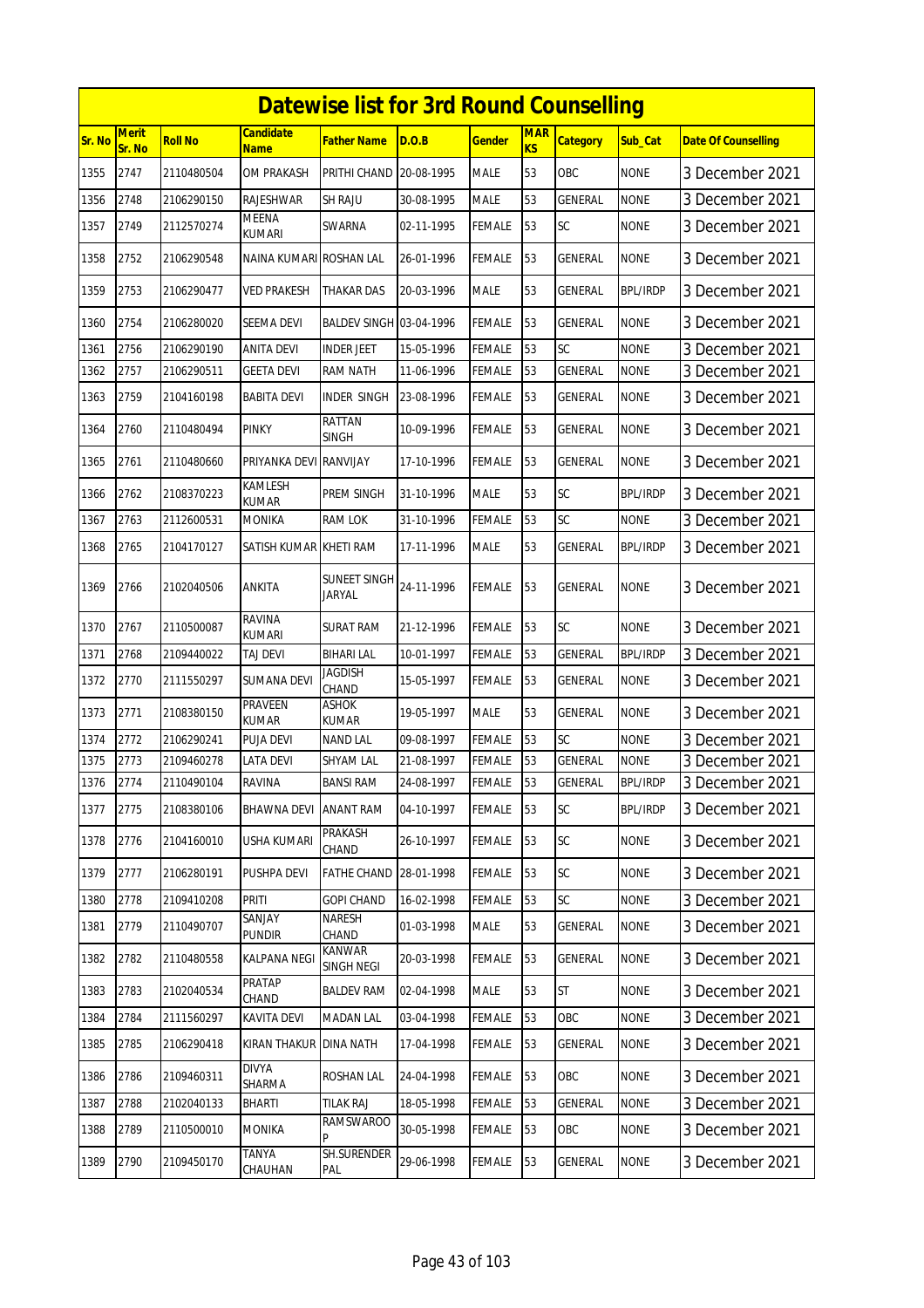|        |                        |                |                                 | <b>Datewise list for 3rd Round Counselling</b> |            |               |                         |                 |                 |                            |
|--------|------------------------|----------------|---------------------------------|------------------------------------------------|------------|---------------|-------------------------|-----------------|-----------------|----------------------------|
| Sr. No | <b>Merit</b><br>Sr. No | <b>Roll No</b> | <b>Candidate</b><br><b>Name</b> | <b>Father Name</b>                             | D.O.B      | <b>Gender</b> | <b>MAR</b><br><b>KS</b> | <b>Category</b> | Sub Cat         | <b>Date Of Counselling</b> |
| 1390   | 2791                   | 2106290463     | <b>SUSHMITA</b><br>THAKUR       | <b>GOPAL SINGH</b>                             | 16-07-1998 | <b>FEMALE</b> | 53                      | GENERAL         | <b>NONE</b>     | 3 December 2021            |
| 1391   | 2792                   | 2108370615     | ANJU THAKUR                     | <b>DESH RAJ</b>                                | 24-07-1998 | <b>FEMALE</b> | 53                      | GENERAL         | <b>NONE</b>     | 3 December 2021            |
| 1392   | 2793                   | 2102050010     | VINOD KUMAR                     | SANJEEV<br><b>KUMAR</b>                        | 20-09-1998 | <b>MALE</b>   | 53                      | SC              | <b>NONE</b>     | 3 December 2021            |
| 1393   | 2794                   | 2104200106     | <b>ARSHA</b><br><b>KUMARI</b>   | <b>TARA SINGH</b>                              | 25-09-1998 | <b>FEMALE</b> | 53                      | <b>GENERAL</b>  | <b>NONE</b>     | 3 December 2021            |
| 1394   | 2795                   | 2102040001     | <b>MANISH</b><br>KUMAR          | JAGAT RAM                                      | 10-10-1998 | <b>MALE</b>   | 53                      | <b>ST</b>       | <b>NONE</b>     | 3 December 2021            |
| 1395   | 2798                   | 2108350187     | NIRMALA DEVI                    | SH. KHAJANA<br><b>RAM</b>                      | 29-01-1999 | <b>FEMALE</b> | 53                      | <b>OBC</b>      | <b>BPL/IRDP</b> | 3 December 2021            |
| 1396   | 2799                   | 2108370115     | <b>GEETA DEVI</b>               | <b>KISHORI LAL</b>                             | 12-02-1999 | <b>FEMALE</b> | 53                      | GENERAL         | <b>NONE</b>     | 3 December 2021            |
| 1397   | 2800                   | 2104160007     | <b>RICHA</b>                    | PARVEEN<br><b>KUMAR</b>                        | 22-03-1999 | <b>FEMALE</b> | 53                      | GENERAL         | <b>NONE</b>     | 3 December 2021            |
| 1398   | 2801                   | 2109440112     | VANSHUL<br>SANGRAIL             | <b>ASHOK</b><br><b>KUMAR</b>                   | 26-03-1999 | <b>MALE</b>   | 53                      | <b>GENERAL</b>  | <b>BPL/IRDP</b> | 3 December 2021            |
| 1399   | 2802                   | 2110480592     | SURAJ THAKUR OM SINGH           |                                                | 12-05-1999 | <b>MALE</b>   | 53                      | GENERAL         | <b>NONE</b>     | 3 December 2021            |
| 1400   | 2804                   | 2106290574     | ARJUN KUMAR                     | <b>AMAR NATH</b>                               | 09-06-1999 | <b>MALE</b>   | 53                      | GENERAL         | <b>NONE</b>     | 3 December 2021            |
| 1401   | 2805                   | 2110490354     | <b>RAJENDER</b><br>CHAUHAN      | <b>SUMENDER</b><br><b>SINGH</b>                | 15-06-1999 | <b>MALE</b>   | 53                      | GENERAL         | <b>NONE</b>     | 3 December 2021            |
| 1402   | 2806                   | 2103130050     | MAMTA                           | <b>MADAN LAL</b>                               | 20-06-1999 | <b>FEMALE</b> | 53                      | SC              | <b>NONE</b>     | 3 December 2021            |
| 1403   | 2809                   | 2112600196     | SHEETAL                         | <b>RAM PAL</b>                                 | 16-07-1999 | <b>FEMALE</b> | 53                      | GENERAL         | <b>NONE</b>     | 3 December 2021            |
| 1404   | 2811                   | 2108390283     | ROHAN VERMA                     | KAMLESH<br>CHAND                               | 18-08-1999 | <b>MALE</b>   | 53                      | GENERAL         | <b>NONE</b>     | 3 December 2021            |
| 1405   | 2812                   | 2108370605     | NITESH KUMAR GHANSHYAM          |                                                | 26-08-1999 | <b>MALE</b>   | 53                      | GENERAL         | <b>NONE</b>     | 3 December 2021            |
| 1406   | 2813                   | 2108350007     | <b>NEHA</b>                     | <b>MEENA DEVI</b>                              | 02-09-1999 | <b>FEMALE</b> | 53                      | GENERAL         | <b>BPL/IRDP</b> | 3 December 2021            |
| 1407   | 2814                   | 2104190039     | SHANU                           | KARAM SINGH 23-09-1999                         |            | <b>FEMALE</b> | 53                      | GENERAL         | <b>NONE</b>     | 3 December 2021            |
| 1408   | 2815                   | 2101010634     | <b>ROHIT</b><br>VARDHAN         | <b>RAJENDER</b><br><b>KUMAR</b>                | 20-10-1999 | <b>MALE</b>   | 53                      | <b>SC</b>       | <b>NONE</b>     | 3 December 2021            |
| 1409   | 2816                   | 2108340244     | SAROJ KUMARI                    | <b>NAND LAL</b>                                | 20-10-1999 | <b>FEMALE</b> | 53                      | GENERAL         | <b>NONE</b>     | 3 December 2021            |
| 1410   | 2817                   | 2110490731     | <b>SAURABH</b><br>SHARMA        | <b>SURENDER</b><br>KUMAR                       | 21-10-1999 | <b>MALE</b>   | 53                      | OBC             | <b>NONE</b>     | 3 December 2021            |
| 1411   | 2818                   | 2102040159     | RANJNA<br>KUMARI                | <b>HEM RAJ</b>                                 | 25-10-1999 | <b>FEMALE</b> | 53                      | <b>ST</b>       | <b>NONE</b>     | 3 December 2021            |
| 1412   | 2820                   | 2110480152     | NIRJA THAKUR                    | <b>SH NAIN</b><br><b>SINGH</b>                 | 13-11-1999 | <b>FEMALE</b> | 53                      | <b>GENERAL</b>  | <b>NONE</b>     | 3 December 2021            |
| 1413   | 2821                   | 2102090158     | <b>MANU</b>                     | <b>SURENDER</b><br>KUMAR                       | 14-11-1999 | <b>FEMALE</b> | 53                      | GENERAL         | <b>NONE</b>     | 3 December 2021            |
| 1414   | 2823                   | 2104220039     | CHETAN<br>KUMAR                 | OM SAROOP                                      | 21-11-1999 | <b>MALE</b>   | 53                      | OBC             | <b>NONE</b>     | 3 December 2021            |
| 1415   | 2824                   | 2102090014     | KUMARI<br>CHANDNI               | NARENDER<br><b>KUMAR</b>                       | 12-12-1999 | <b>FEMALE</b> | 53                      | <b>GENERAL</b>  | <b>NONE</b>     | 3 December 2021            |
| 1416   | 2826                   | 2111530238     | AYUSH<br><b>KANWAR</b>          | JAGJEET SINGH 14-01-2000                       |            | <b>MALE</b>   | 53                      | GENERAL         | <b>NONE</b>     | 3 December 2021            |
| 1417   | 2827                   | 2108370049     | VIJAY LAXMI<br>SHARMA           | <b>DALIP KUMAR</b>                             | 15-01-2000 | FEMALE        | 53                      | GENERAL         | <b>NONE</b>     | 3 December 2021            |
| 1418   | 2828                   | 2112570259     | AATISH<br>SHARMA                | <b>ARVINDER</b><br><b>KUMAR</b><br>SHARMA      | 02-02-2000 | <b>MALE</b>   | 53                      | <b>GENERAL</b>  | <b>NONE</b>     | 3 December 2021            |
| 1419   | 2829                   | 2102040175     | REENA                           | PRITHI PAL                                     | 03-02-2000 | FEMALE        | 53                      | <b>SC</b>       | <b>NONE</b>     | 3 December 2021            |
| 1420   | 2830                   | 2108370239     | <b>KUSAM LATA</b>               | <b>MEGH SINGH</b>                              | 15-02-2000 | <b>FEMALE</b> | 53                      | <b>GENERAL</b>  | <b>NONE</b>     | 3 December 2021            |
| 1421   | 2831                   | 2110480910     | <b>GOVIND SINGH SHANTI RAM</b>  |                                                | 17-02-2000 | <b>MALE</b>   | 53                      | GENERAL         | <b>NONE</b>     | 3 December 2021            |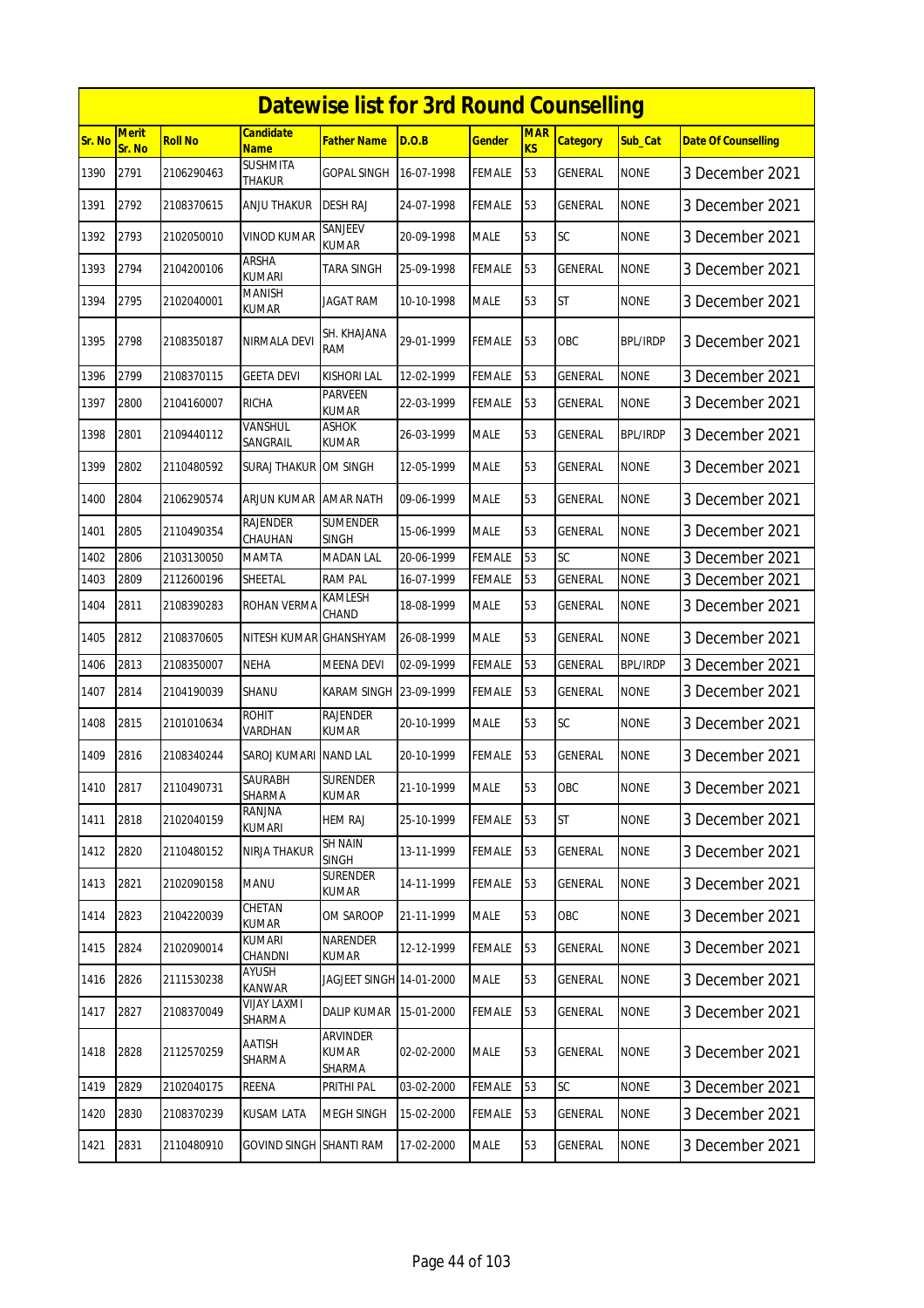|               |                 |                |                                 | <b>Datewise list for 3rd Round Counselling</b> |            |               |                              |                 |                 |                            |
|---------------|-----------------|----------------|---------------------------------|------------------------------------------------|------------|---------------|------------------------------|-----------------|-----------------|----------------------------|
| <b>Sr. No</b> | Merit<br>Sr. No | <b>Roll No</b> | <b>Candidate</b><br><u>Name</u> | <b>Father Name</b>                             | D.O.B      | <b>Gender</b> | <b>MAR</b><br>K <sub>S</sub> | <b>Category</b> | Sub_Cat         | <b>Date Of Counselling</b> |
| 1422          | 2832            | 2102060063     | AMIT KUMAR                      | <b>ASHOK</b><br><b>KUMAR</b>                   | 24-02-2000 | <b>MALE</b>   | 53                           | <b>OBC</b>      | <b>NONE</b>     | 3 December 2021            |
| 1423          | 2833            | 2110480274     | RITIKA<br>CHAUHAN               | RAM SINGH<br>CHAUHAN                           | 15-03-2000 | <b>FEMALE</b> | 53                           | GENERAL         | none            | 3 December 2021            |
| 1424          | 2834            | 2110490833     | <b>NAVEEN</b><br>KUMAR          | <b>RAMESH</b><br>CHAND                         | 26-03-2000 | <b>MALE</b>   | 53                           | SC              | <b>NONE</b>     | 3 December 2021            |
| 1425          | 2835            | 2107330047     | RAJNI                           | KISHAN<br>CHAND                                | 27-03-2000 | <b>FEMALE</b> | 53                           | <b>ST</b>       | <b>NONE</b>     | 3 December 2021            |
| 1426          | 2836            | 2101010312     | AJAY KUMAR<br>VERMA             | <b>ANANT RAM</b>                               | 28-03-2000 | <b>MALE</b>   | 53                           | GENERAL         | <b>NONE</b>     | 3 December 2021            |
| 1427          | 2837            | 2108350369     | <b>MEENA</b><br><b>KUMARI</b>   | CHET RAM                                       | 19-04-2000 | <b>FEMALE</b> | 53                           | OBC             | <b>NONE</b>     | 3 December 2021            |
| 1428          | 2838            | 2109440028     | RAMAN DEEP                      | <b>RAM LAL</b>                                 | 20-04-2000 | <b>MALE</b>   | 53                           | SC              | <b>NONE</b>     | 3 December 2021            |
| 1429          | 2839            | 2101010503     | VISHAV NATH<br>SHARMA           | <b>SHIV RAM</b>                                | 21-04-2000 | <b>MALE</b>   | 53                           | <b>GENERAL</b>  | <b>NONE</b>     | 3 December 2021            |
| 1430          | 2841            | 2104700041     | SONALI                          | JAGDISH<br>CHAND                               | 07-05-2000 | <b>FEMALE</b> | 53                           | OBC             | <b>NONE</b>     | 3 December 2021            |
| 1431          | 2842            | 2101020595     | SOURABH<br>SHARMA               | PRAKASH<br>CHAND                               | 14-05-2000 | <b>MALE</b>   | 53                           | GENERAL         | <b>NONE</b>     | 3 December 2021            |
| 1432          | 2844            | 2110480014     | <b>HRITIK</b>                   | <b>MAM RAJ</b><br>SHARMA                       | 27-05-2000 | <b>MALE</b>   | 53                           | OBC             | <b>NONE</b>     | 3 December 2021            |
| 1433          | 2845            | 2110490256     | SHIVANI<br>SHARMA               | SHYAM LAL                                      | 16-06-2000 | FEMALE        | 53                           | OBC             | <b>NONE</b>     | 3 December 2021            |
| 1434          | 2846            | 2108370489     | <b>SHASHI</b><br><b>THAKUR</b>  | SANGAT RAM                                     | 23-06-2000 | <b>MALE</b>   | 53                           | OBC             | <b>NONE</b>     | 3 December 2021            |
| 1435          | 2847            | 2102040655     | VIKRAM SINGH                    | PAWAN<br><b>KUMAR</b>                          | 24-06-2000 | <b>MALE</b>   | 53                           | <b>GENERAL</b>  | <b>NONE</b>     | 3 December 2021            |
| 1436          | 2848            | 2102040108     | URMILA                          | <b>NARESH</b><br>KUMAR                         | 30-07-2000 | <b>FEMALE</b> | 53                           | <b>GENERAL</b>  | <b>NONE</b>     | 3 December 2021            |
| 1437          | 2849            | 2108370411     | MADHU BALA                      | <b>BABLU RAM</b>                               | 01-08-2000 | FEMALE        | 53                           | SC              | BPL/IRDP        | 3 December 2021            |
| 1438          | 2850            | 2110480606     | SONALI<br>CHAUHAN               | DURGA SINGH<br>CHAUHAN                         | 07-08-2000 | FEMALE        | 53                           | SC              | <b>NONE</b>     | 3 December 2021            |
| 1439          | 2851            | 2108350359     | <b>REKHA DEVI</b>               | PAPU                                           | 13-08-2000 | <b>FEMALE</b> | 53                           | OBC             | <b>NONE</b>     | 3 December 2021            |
| 1440          | 2852            | 2111560281     | AMBIKA                          | <b>BABU RAM</b>                                | 13-08-2000 | FEMALE        | 53                           | OBC             | <b>NONE</b>     | 3 December 2021            |
| 1441          | 2853            | 2110490555     | Kajol                           | ATTAR SINGH                                    | 20-08-2000 | <b>FEMALE</b> | 53                           | GENERAL         | <b>NONE</b>     | 3 December 2021            |
| 1442          | 2854            | 2112570049     | <b>BHAVNA</b>                   | SHASHI PAL                                     | 07-09-2000 | <b>FEMALE</b> | 53                           | SC              | <b>NONE</b>     | 3 December 2021            |
| 1443          | 2855            | 2111530174     | <b>VIJAY GAUTAM SHEKHAR</b>     | <b>CHANDER</b><br>GAUTAM                       | 09-09-2000 | <b>MALE</b>   | 53                           | <b>GENERAL</b>  | <b>NONE</b>     | 3 December 2021            |
| 1444          | 2857            | 2102040329     | <b>ISHU LAL</b>                 | KISHAN<br>CHAND                                | 23-09-2000 | <b>MALE</b>   | 53                           | GENERAL         | <b>BPL/IRDP</b> | 3 December 2021            |
| 1445          | 2858            | 2104150048     | ADITI                           | <b>KUSHAL SINGH</b><br>RANA                    | 26-09-2000 | <b>FEMALE</b> | 53                           | GENERAL         | <b>BPL/IRDP</b> | 3 December 2021            |
| 1446          | 2859            | 2106290656     | MOHIT<br>THAKUR                 | <b>FIGAL CHAND</b><br>THAKUR                   | 01-10-2000 | <b>MALE</b>   | 53                           | <b>GENERAL</b>  | <b>NONE</b>     | 3 December 2021            |
| 1447          | 2860            | 2108350047     | Shilpa                          | NARAYAN<br><b>SINGH</b>                        | 09-10-2000 | <b>FEMALE</b> | 53                           | GENERAL         | <b>BPL/IRDP</b> | 3 December 2021            |
| 1448          | 2862            | 2110520115     | <b>ANITA DEVI</b>               | <b>BHAGAT RAM</b>                              | 20-11-2000 | <b>FEMALE</b> | 53                           | <b>SC</b>       | <b>BPL/IRDP</b> | 3 December 2021            |
| 1449          | 2863            | 2101010355     | SHALINI<br>BHARDWAJ             | <b>RAJESH</b><br><b>KUMAR</b>                  | 09-12-2000 | <b>FEMALE</b> | 53                           | GENERAL         | <b>BPL/IRDP</b> | 3 December 2021            |
| 1450          | 2864            | 2110480101     | DEEPIKA                         | <b>GIAN CHAND</b>                              | 01-01-2001 | <b>FEMALE</b> | 53                           | OBC             | <b>BPL/IRDP</b> | 3 December 2021            |
| 1451          | 2865            | 2108350372     | KUSUM                           | anil                                           | 16-01-2001 | <b>FEMALE</b> | 53                           | OBC             | <b>BPL/IRDP</b> | 3 December 2021            |
| 1452          | 2867            | 2112570287     | anjali                          | <b>SUNIL KUMAR</b>                             | 07-02-2001 | <b>FEMALE</b> | 53                           | OBC             | <b>NONE</b>     | 3 December 2021            |
| 1453          | 2868            | 2112570412     | SIMRAN                          | <b>SUKHDEV</b><br><b>SINGH</b>                 | 20-02-2001 | <b>FEMALE</b> | 53                           | SC              | <b>NONE</b>     | 3 December 2021            |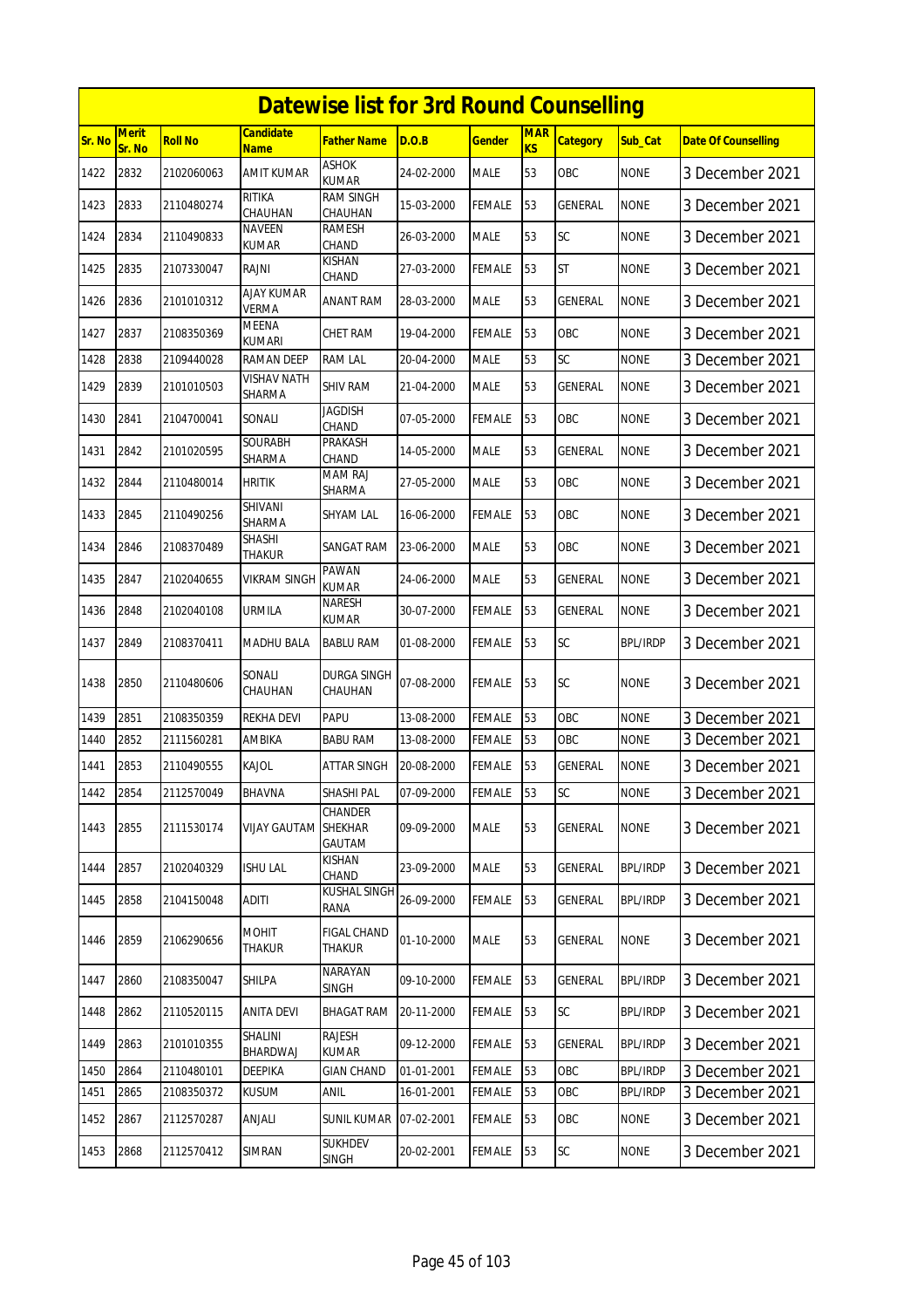|        |                        |                |                                     | <b>Datewise list for 3rd Round Counselling</b> |            |               |                              |                 |                 |                            |
|--------|------------------------|----------------|-------------------------------------|------------------------------------------------|------------|---------------|------------------------------|-----------------|-----------------|----------------------------|
| Sr. No | <b>Merit</b><br>Sr. No | <b>Roll No</b> | <b>Candidate</b><br><b>Name</b>     | Father Name                                    | D.O.B      | <b>Gender</b> | <b>MAR</b><br>K <sub>S</sub> | <b>Category</b> | Sub Cat         | <b>Date Of Counselling</b> |
| 1454   | 2869                   | 2109410151     | <b>KANIKA HIMTA</b>                 | SANTOSH<br><b>HIMTA</b>                        | 10-03-2001 | <b>FEMALE</b> | 53                           | <b>GENERAL</b>  | <b>NONE</b>     | 3 December 2021            |
| 1455   | 2871                   | 2101660133     | NIDHI THAKUR                        | RANVIR SINGH 19-04-2001                        |            | <b>FEMALE</b> | 53                           | GENERAL         | <b>NONE</b>     | 3 December 2021            |
| 1456   | 2872                   | 2110490374     | <b>PRITTY</b>                       | PARTAP SINGH 01-05-2001                        |            | FEMALE        | 53                           | GENERAL         | <b>NONE</b>     | 3 December 2021            |
| 1457   | 2873                   | 2106290230     | KAJAL THAKUR                        | <b>BHAG SINGH</b>                              | 31-05-2001 | <b>FEMALE</b> | 53                           | GENERAL         | <b>NONE</b>     | 3 December 2021            |
| 1458   | 2874                   | 2101010201     | PAYAL THAKUR KAMALJEET              |                                                | 11-06-2001 | <b>FEMALE</b> | 53                           | <b>GENERAL</b>  | <b>BPL/IRDP</b> | 3 December 2021            |
| 1459   | 2875                   | 2101020568     | RAJNEESH<br><b>THAKUR</b>           | <b>ROHTISH</b><br><b>THAKUR</b>                | 25-08-2001 | <b>MALE</b>   | 53                           | GENERAL         | <b>NONE</b>     | 3 December 2021            |
| 1460   | 2876                   | 2109460287     | ROHAN                               | <b>DEVIENDER</b><br><b>KUMAR</b>               | 04-09-2001 | <b>MALE</b>   | 53                           | SC              | <b>NONE</b>     | 3 December 2021            |
| 1461   | 2877                   | 2108610046     | PRATIKSHA<br><b>BHARMORIA</b>       | <b>JOGINDER</b><br><b>SINGH</b>                | 01-10-2001 | <b>FEMALE</b> | 53                           | GENERAL         | <b>NONE</b>     | 3 December 2021            |
| 1462   | 2878                   | 2108340176     | CHITRANJANA                         | <b>DESH RAJ</b>                                | 01-11-2001 | <b>FEMALE</b> | 53                           | GENERAL         | <b>BPL/IRDP</b> | 3 December 2021            |
| 1463   | 2879                   | 2111560513     | SAKSHI                              | DAYA RAM                                       | 09-12-2001 | <b>FEMALE</b> | 53                           | SC              | <b>BPL/IRDP</b> | 3 December 2021            |
| 1464   | 2882                   | 2111560035     | SANJEEV<br><b>KUMAR</b>             | MANGAL<br><b>SINGH</b>                         | 20-01-2002 | <b>MALE</b>   | 53                           | SC              | <b>NONE</b>     | 3 December 2021            |
| 1465   | 2883                   | 2108390087     | DEEPSHIKHA                          | <b>RASIL KUMAR</b>                             | 08-02-2002 | <b>FEMALE</b> | 53                           | <b>OBC</b>      | <b>NONE</b>     | 3 December 2021            |
| 1466   | 2884                   | 2101010420     | ABHAY<br>KOUNDAL                    | <b>NAND LAL</b>                                | 07-04-2002 | <b>MALE</b>   | 53                           | SC              | <b>BPL/IRDP</b> | 3 December 2021            |
| 1467   | 2885                   | 2109460284     | SIMRAN<br>SHARMA                    | VIKAS                                          | 26-04-2002 | <b>FEMALE</b> | 53                           | <b>ST</b>       | <b>NONE</b>     | 3 December 2021            |
| 1468   | 2886                   | 2102050016     | <b>AKSHAY SINGH</b>                 | <b>MANOHAR LAL</b>                             | 27-04-2002 | <b>MALE</b>   | 53                           | GENERAL         | <b>NONE</b>     | 3 December 2021            |
| 1469   | 2887                   | 2101010079     | <b>MONIKA DEVI</b>                  | JAGDISH<br>CHAND                               | 29-04-2002 | <b>FEMALE</b> | 53                           | GENERAL         | <b>NONE</b>     | 3 December 2021            |
| 1470   | 2888                   | 2111560309     | SAKSHI<br>PARIHAR                   | <b>NK PARIHAR</b>                              | 29-04-2002 | FEMALE        | 53                           | SC              | <b>NONE</b>     | 3 December 2021            |
| 1471   | 2891                   | 2109460129     | <b>RAHUL VERMA</b>                  | <b>KULDEEP</b><br><b>VERMA</b>                 | 06-06-2002 | <b>MALE</b>   | 53                           | <b>GENERAL</b>  | <b>NONE</b>     | 3 December 2021            |
| 1472   | 2892                   | 2102040500     | KAMAL KUMAR HIMO                    |                                                | 10-06-2002 | <b>MALE</b>   | 53                           | <b>ST</b>       | <b>NONE</b>     | 3 December 2021            |
| 1473   | 2893                   | 2104160008     | VIKAS KUMAR<br><b>VERMA</b>         | <b>RAJ KUMAR</b>                               | 02-07-2002 | <b>MALE</b>   | 53                           | <b>SC</b>       | <b>NONE</b>     | 3 December 2021            |
| 1474   | 2894                   | 2108350105     | POOJA                               | ROSHAN LAL                                     | 02-07-2002 | FEMALE        | 53                           | OBC             | <b>NONE</b>     | 3 December 2021            |
| 1475   | 2895                   | 2112570530     | <b>ABHISHEK</b><br>BHARDWAJ         | <b>SHIV RAM</b>                                | 05-07-2002 | <b>MALE</b>   | 53                           | <b>SC</b>       | <b>NONE</b>     | 3 December 2021            |
| 1476   | 2896                   | 2108370250     | KUSHAM                              | BALAK RAM                                      | 09-07-2002 | <b>FEMALE</b> | 53                           | SC              | <b>BPL/IRDP</b> | 3 December 2021            |
| 1477   | 2897                   | 2106280121     | <b>NEHA THAKUR</b>                  | <b>SHIV RAM</b>                                | 20-07-2002 | <b>FEMALE</b> | 53                           | GENERAL         | <b>NONE</b>     | 3 December 2021            |
| 1478   | 2898                   | 2101010022     | <b>MUSKAAN</b><br>RAGHU             | RAJESH<br><b>KUMAR</b>                         | 25-07-2002 | FEMALE        | 53                           | SC              | <b>NONE</b>     | 3 December 2021            |
| 1479   | 2900                   | 2102040190     | YOGITA NATH                         | <b>DEVENDER</b><br><b>NATH</b>                 | 16-08-2002 | <b>FEMALE</b> | 53                           | <b>SC</b>       | <b>NONE</b>     | 3 December 2021            |
| 1480   | 2901                   | 2110500129     | HIMANSHI                            | <b>DINESH</b>                                  | 28-08-2002 | <b>FEMALE</b> | 53                           | <b>GENERAL</b>  | <b>NONE</b>     | 3 December 2021            |
| 1481   | 2902                   | 2108370424     | PRAMILA DEVI                        | TULE RAM                                       | 05-09-2002 | <b>FEMALE</b> | 53                           | SC              | <b>NONE</b>     | 3 December 2021            |
| 1482   | 2903                   | 2108350387     | KANIKA                              | <b>HANS RAJ</b>                                | 07-09-2002 | <b>FEMALE</b> | 53                           | SC              | <b>NONE</b>     | 3 December 2021            |
| 1483   | 2904                   | 2108390279     | POOJA KUMARI VINOD KUMAR 13-09-2002 |                                                |            | FEMALE        | 53                           | SC              | <b>NONE</b>     | 3 December 2021            |
| 1484   | 2905                   | 2106270101     | PREETY                              | JAGDISH<br>CHAND                               | 14-09-2002 | <b>FEMALE</b> | 53                           | <b>SC</b>       | <b>NONE</b>     | 3 December 2021            |
| 1485   | 2906                   | 2112570549     | NIKHIL RANA                         | PAWAN<br><b>KUAMR</b>                          | 21-09-2002 | <b>MALE</b>   | 53                           | GENERAL         | <b>NONE</b>     | 3 December 2021            |
| 1486   | 2907                   | 2101660330     | SHAGUN<br>SHARMA                    | <b>RAM</b><br>SWAROOP                          | 05-10-2002 | <b>FEMALE</b> | 53                           | GENERAL         | <b>BPL/IRDP</b> | 3 December 2021            |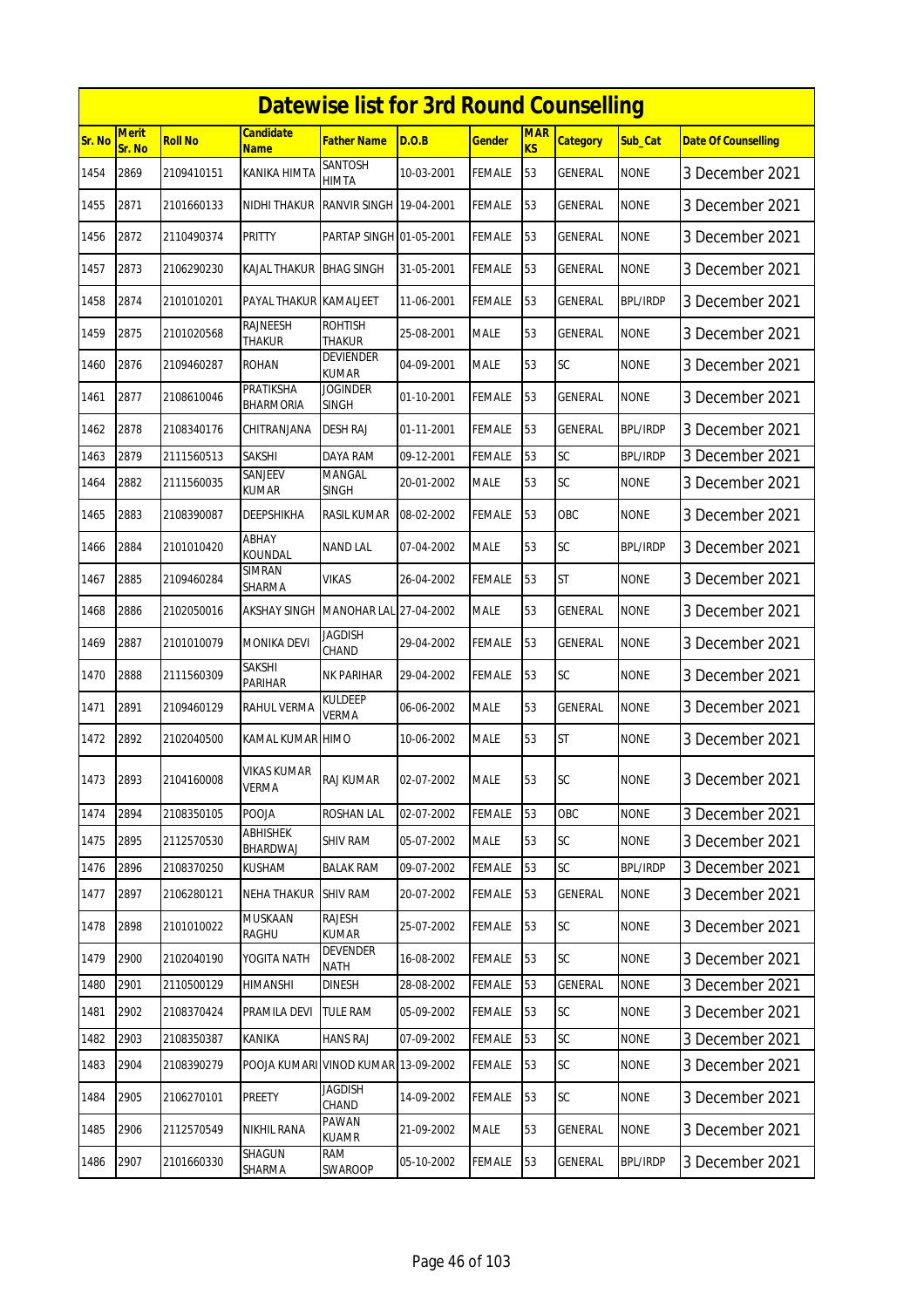|        |                        |                |                                 | <b>Datewise list for 3rd Round Counselling</b> |            |               |                  |                 |                                                               |                            |
|--------|------------------------|----------------|---------------------------------|------------------------------------------------|------------|---------------|------------------|-----------------|---------------------------------------------------------------|----------------------------|
| Sr. No | <b>Merit</b><br>Sr. No | <b>Roll No</b> | Candidate<br><b>Name</b>        | <b>Father Name</b>                             | D.O.B      | Gender        | <b>MAR</b><br>KS | <b>Category</b> | Sub Cat                                                       | <b>Date Of Counselling</b> |
| 1487   | 2908                   | 2103110238     | DEVESHWAR                       | <b>RAJESH</b><br>SHARMA                        | 18-10-2002 | <b>MALE</b>   | 53               | <b>GENERAL</b>  | <b>NONE</b>                                                   | 3 December 2021            |
| 1488   | 2910                   | 2101670077     | <b>ABHISHEK</b><br><b>KUMAR</b> | <b>HARIPAL</b><br><b>SINGH</b>                 | 24-10-2002 | <b>MALE</b>   | 53               | <b>SC</b>       | DEPENDEN<br><b>T/WARDS</b><br>OF EX-<br><b>SERVICEME</b><br>N | 3 December 2021            |
| 1489   | 2913                   | 2109470025     | PRIYANKA                        | <b>PREM LAL</b>                                | 23-11-2002 | <b>FEMALE</b> | 53               | <b>GENERAL</b>  | <b>NONE</b>                                                   | 3 December 2021            |
| 1490   | 2914                   | 2108360117     | <b>RITU</b>                     | <b>HARISH</b><br><b>KUMAR</b>                  | 25-11-2002 | <b>FEMALE</b> | 53               | <b>GENERAL</b>  | <b>NONE</b>                                                   | 3 December 2021            |
| 1491   | 2915                   | 2103110115     | SHILPA DEVI                     | <b>RAJMAL</b>                                  | 26-11-2002 | <b>FEMALE</b> | 53               | SC              | <b>NONE</b>                                                   | 3 December 2021            |
| 1492   | 2916                   | 2111550100     | REENA KUMAR                     | <b>DARSHAN</b><br><b>SINGH</b>                 | 28-11-2002 | FEMALE        | 53               | SC              | <b>NONE</b>                                                   | 3 December 2021            |
| 1493   | 2918                   | 2108370171     | <b>KUSMA</b>                    | <b>NOOP RAM</b>                                | 20-12-2002 | FEMALE        | 53               | SC              | <b>NONE</b>                                                   | 3 December 2021            |
| 1494   | 2919                   | 2101010150     | NAJIYA                          | KARAMDEEN                                      | 22-12-2002 | FEMALE        | 53               | <b>GENERAL</b>  | <b>NONE</b>                                                   | 3 December 2021            |
| 1495   | 2920                   | 2110490346     | <b>BHARTI</b><br><b>THAKUR</b>  | <b>SITA RAM</b>                                | 24-12-2002 | <b>FEMALE</b> | 53               | <b>GENERAL</b>  | <b>NONE</b>                                                   | 3 December 2021            |
| 1496   | 2921                   | 2102040753     | RAGHAV<br>BHARDWAJ              | SANJAY<br><b>BHARDWAJ</b>                      | 28-12-2002 | <b>MALE</b>   | 53               | GENERAL         | <b>NONE</b>                                                   | 3 December 2021            |
| 1497   | 2922                   | 2109450135     | <b>VANSHIKA</b><br>SHARMA       | SANTOSH<br><b>KUMAR</b>                        | 01-01-2003 | <b>FEMALE</b> | 53               | GENERAL         | <b>NONE</b>                                                   | 3 December 2021            |
| 1498   | 2924                   | 2106290333     | <b>RANJEET</b><br><b>THAKUR</b> | <b>REVAT RAM</b>                               | 10-01-2003 | <b>MALE</b>   | 53               | <b>GENERAL</b>  | <b>NONE</b>                                                   | 3 December 2021            |
| 1499   | 2925                   | 2111550126     | <b>BABITA</b>                   | <b>BIRBAL</b>                                  | 14-01-2003 | <b>FEMALE</b> | 53               | <b>GENERAL</b>  | <b>NONE</b>                                                   | 3 December 2021            |
| 1500   | 2926                   | 2101020219     | <b>ARTI</b>                     | <b>HARI RAM</b>                                | 16-01-2003 | FEMALE        | 53               | SC              | <b>BPL/IRDP</b>                                               | 3 December 2021            |
| 1501   | 2928                   | 2109470017     | <b>MONIKA</b><br><b>KASHYAP</b> | <b>MADAN LAL</b>                               | 21-01-2003 | FEMALE        | 53               | <b>SC</b>       | <b>BPL/IRDP</b>                                               | 3 December 2021            |
| 1502   | 2930                   | 2110510149     | <b>ABHISHEK</b><br>SHARMA       | <b>SURENDER</b><br>SHARMA                      | 01-02-2003 | <b>MALE</b>   | 53               | <b>GENERAL</b>  | <b>NONE</b>                                                   | 3 December 2021            |
| 1503   | 2931                   | 2110480007     | <b>DIVYA</b>                    | MADAN SINGH 04-02-2003                         |            | FEMALE        | 53               | <b>GENERAL</b>  | <b>NONE</b>                                                   | 3 December 2021            |
| 1504   | 2932                   | 2110480391     | ANJANA DEVI                     | RAMESHWAR                                      | 06-02-2003 | FEMALE        | 53               | OBC             | <b>BPL/IRDP</b>                                               | 3 December 2021            |
| 1505   | 2934                   | 2108680319     | <b>KANIKA</b><br><b>SHARMA</b>  | <b>BHEEM DEV</b>                               | 14-02-2003 | <b>FEMALE</b> | 53               | <b>GENERAL</b>  | <b>NONE</b>                                                   | 3 December 2021            |
| 1506   | 2935                   | 2101010365     | MANISH<br><b>KUMAR</b>          | <b>JIYA LAL</b>                                | 18-02-2003 | <b>MALE</b>   | 53               | <b>GENERAL</b>  | <b>NONE</b>                                                   | 3 December 2021            |
| 1507   | 2937                   | 2102040405     | <b>NEHA THAKUR</b>              | <b>DARSHAN</b><br><b>THAKUR</b>                | 02-03-2003 | <b>FEMALE</b> | 53               | <b>GENERAL</b>  | <b>BPL/IRDP</b>                                               | 3 December 2021            |
| 1508   | 2938                   | 2111560343     | RAHUL                           | TIPENDER<br><b>SINGH</b>                       | 10-03-2003 | <b>MALE</b>   | 53               | <b>SC</b>       | <b>NONE</b>                                                   | 3 December 2021            |
| 1509   | 2940                   | 2102090033     | <b>SAMRITI</b><br><b>THAKUR</b> | SH. RANVIR<br>SINGH                            | 17-03-2003 | <b>FEMALE</b> | 53               | <b>GENERAL</b>  | <b>NONE</b>                                                   | 3 December 2021            |
| 1510   | 2941                   | 2103120157     | ABHISHEK<br>KUMAR               | MUNSHI RAM                                     | 17-04-2003 | <b>MALE</b>   | 53               | <b>SC</b>       | <b>NONE</b>                                                   | 3 December 2021            |
| 1511   | 2942                   | 2106280037     | SAKSHI                          | <b>JOGINDER</b><br><b>SINGH</b>                | 29-04-2003 | <b>FEMALE</b> | 53               | <b>GENERAL</b>  | <b>NONE</b>                                                   | 3 December 2021            |
| 1512   | 2943                   | 2104230089     | <b>NEHA</b>                     | RAVINDER<br><b>KUMAR</b>                       | 22-05-2003 | FEMALE        | 53               | <b>ST</b>       | <b>NONE</b>                                                   | 3 December 2021            |
| 1513   | 2944                   | 2112600393     | SHIVANI                         | <b>VIRENDER</b><br>KUMAR                       | 25-05-2003 | FEMALE        | 53               | <b>SC</b>       | <b>NONE</b>                                                   | 3 December 2021            |
| 1514   | 2945                   | 2109450088     | NIKITA                          | RAJENDER                                       | 02-06-2003 | <b>FEMALE</b> | 53               | <b>GENERAL</b>  | <b>BPL/IRDP</b>                                               | 3 December 2021            |
| 1515   | 2946                   | 2110510037     | MONIKA                          | PURAN CHAND 03-06-2003                         |            | FEMALE        | 53               | <b>SC</b>       | <b>NONE</b>                                                   | 3 December 2021            |
| 1516   | 2947                   | 2103100149     | <b>KIRAN BALA</b>               | ANCHAL<br><b>KUMAR</b>                         | 04-06-2003 | <b>FEMALE</b> | 53               | <b>GENERAL</b>  | <b>NONE</b>                                                   | 3 December 2021            |
| 1517   | 2948                   | 2101010263     | <b>RISHBH</b><br>THAKUR         | SHYAM LAL                                      | 11-06-2003 | <b>MALE</b>   | 53               | GENERAL         | <b>NONE</b>                                                   | 3 December 2021            |
| 1518   | 2950                   | 2101010140     | <b>AYUSH PATHAK</b>             | PANKAJ<br>KUMAR                                | 24-06-2003 | <b>MALE</b>   | 53               | GENERAL         | <b>NONE</b>                                                   | 3 December 2021            |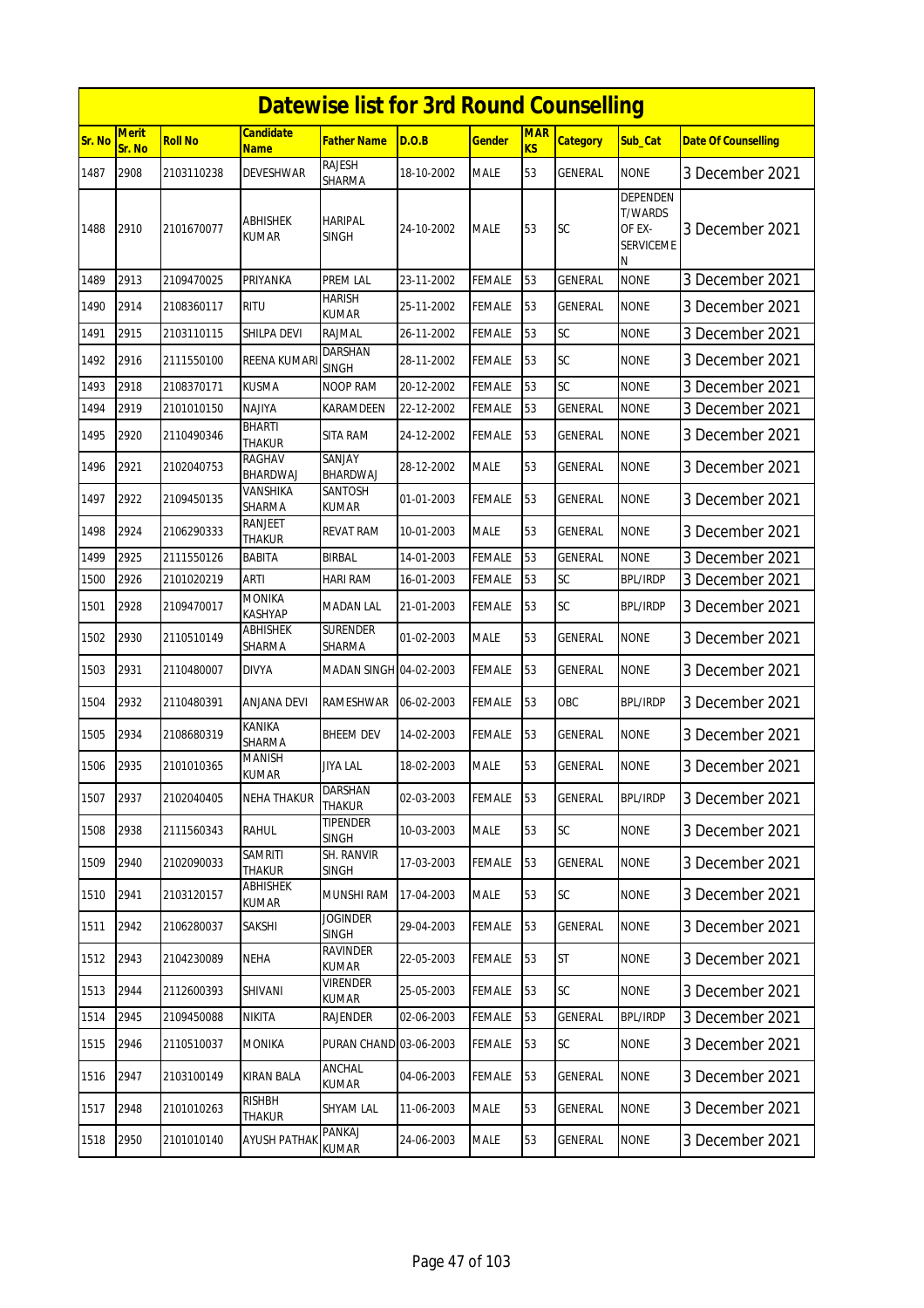|        |                        |                |                                 | <b>Datewise list for 3rd Round Counselling</b> |            |               |                  |                 |                 |                            |
|--------|------------------------|----------------|---------------------------------|------------------------------------------------|------------|---------------|------------------|-----------------|-----------------|----------------------------|
| Sr. No | <b>Merit</b><br>Sr. No | <b>Roll No</b> | Candidate<br><b>Name</b>        | Father Name                                    | D.O.B      | Gender        | <b>MAR</b><br>KS | <b>Category</b> | Sub Cat         | <b>Date Of Counselling</b> |
| 1519   | 2951                   | 2111560222     | VAISHALI<br>CHANDEL             | <b>JITENDER</b><br><b>KUMAR</b><br>CHANDEL     | 27-06-2003 | FEMALE        | 53               | SC              | <b>NONE</b>     | 3 December 2021            |
| 1520   | 2954                   | 2106290670     | <b>RADHA DEVI</b>               | <b>NANAK</b><br>CHAND                          | 07-07-2003 | FEMALE        | 53               | <b>GENERAL</b>  | <b>NONE</b>     | 3 December 2021            |
| 1521   | 2955                   | 2108390388     | <b>DEVANG</b><br><b>THAKUR</b>  | hukam<br>CHAND                                 | 20-07-2003 | MALE          | 53               | GENERAL         | <b>NONE</b>     | 3 December 2021            |
| 1522   | 2956                   | 2111530200     | ISHA                            | <b>DEVENDER</b><br><b>KUMAR</b>                | 24-07-2003 | <b>FEMALE</b> | 53               | GENERAL         | <b>NONE</b>     | 3 December 2021            |
| 1523   | 2960                   | 2108680246     | RASAHILA<br><b>KHATOON</b>      | RASULE KARIM 27-07-2003                        |            | FEMALE        | 53               | GENERAL         | <b>NONE</b>     | 3 December 2021            |
| 1524   | 2962                   | 2108370044     | <b>MONIKA</b><br>THAKUR         | HANS RAJ                                       | 14-08-2003 | FEMALE        | 53               | GENERAL         | <b>BPL/IRDP</b> | 3 December 2021            |
| 1525   | 2963                   | 2105240073     | aditi                           | DEVI SARAN                                     | 28-08-2003 | FEMALE        | 53               | <b>ST</b>       | <b>NONE</b>     | 3 December 2021            |
| 1526   | 2964                   | 2110490342     | HIMANI                          | <b>SANT RAM</b>                                | 28-08-2003 | FEMALE        | 53               | GENERAL         | <b>BPL/IRDP</b> | 3 December 2021            |
| 1527   | 2966                   | 2101020047     | NAMAN SINGH                     | <b>RAJENDER</b><br><b>SINGH</b>                | 02-09-2003 | MALE          | 53               | GENERAL         | <b>NONE</b>     | 3 December 2021            |
| 1528   | 2967                   | 2108370150     | <b>NITIN THAKUR</b>             | BHAGAT<br><b>SINGH</b>                         | 04-09-2003 | <b>MALE</b>   | 53               | GENERAL         | <b>NONE</b>     | 3 December 2021            |
| 1529   | 2968                   | 2104160124     | SAMITA<br><b>KUMARI</b>         | SUDERSHAN<br><b>SINGH</b>                      | 08-09-2003 | FEMALE        | 53               | GENERAL         | <b>NONE</b>     | 3 December 2021            |
| 1530   | 2969                   | 2108400478     | SEEMA DEVI                      | <b>ROSHAN LAL</b>                              | 10-09-2003 | <b>FEMALE</b> | 53               | GENERAL         | <b>BPL/IRDP</b> | 3 December 2021            |
| 1531   | 2970                   | 2106290629     | <b>NAVYA</b><br>SHARMA          | YOG DUTT<br>SHARMA                             | 12-09-2003 | FEMALE        | 53               | GENERAL         | <b>NONE</b>     | 3 December 2021            |
| 1532   | 2971                   | 2110480641     | <b>GAURAV</b>                   | <b>CHANDER</b><br><b>MOHAN</b>                 | 13-09-2003 | <b>MALE</b>   | 53               | OBC             | <b>NONE</b>     | 3 December 2021            |
| 1533   | 2973                   | 2108680079     | SANJANA<br>SHARMA               | <b>NARESH</b><br>KUMAR                         | 15-09-2003 | <b>FEMALE</b> | 53               | <b>GENERAL</b>  | <b>NONE</b>     | 3 December 2021            |
| 1534   | 2975                   | 2103110287     | RITISH KUMAR                    | PARVEEN<br>KUMAR                               | 16-09-2003 | <b>MALE</b>   | 53               | <b>SC</b>       | <b>NONE</b>     | 3 December 2021            |
| 1535   | 2977                   | 2108370045     | <b>RIJUL</b>                    | <b>MAHINDER</b><br>PAL                         | 03-10-2003 | MALE          | 53               | OBC             | <b>NONE</b>     | 3 December 2021            |
| 1536   | 2978                   | 2101020273     | <b>RITIKA</b><br>SHARMA         | RAJ KUMAR                                      | 08-10-2003 | FEMALE        | 53               | GENERAL         | <b>NONE</b>     | 3 December 2021            |
| 1537   | 2979                   | 2108390152     | <b>SUNITA DEVI</b>              | SAYHU RAM                                      | 08-10-2003 | FEMALE        | 53               | GENERAL         | <b>NONE</b>     | 3 December 2021            |
| 1538   | 2980                   | 2111560196     | <b>SHALINI</b><br><b>PANWAR</b> | PAWAN<br><b>KUMAR</b>                          | 24-10-2003 | FEMALE        | 53               | SC              | <b>NONE</b>     | 3 December 2021            |
| 1539   | 2981                   | 2102040144     | <b>ANKIT</b><br><b>MALHOTRA</b> | <b>MANOJ</b><br>kumar                          | 09-11-2003 | <b>MALE</b>   | 53               | <b>SC</b>       | <b>NONE</b>     | 3 December 2021            |
| 1540   | 2982                   | 2111560520     | ABHISHEK                        | KUMAR<br>CHAND                                 | 09-11-2003 | MALE          | 53               | <b>SC</b>       | <b>NONE</b>     | 3 December 2021            |
| 1541   | 2983                   | 2108690066     | VIPAN KUMARI                    | <b>DEVENDER</b><br>SINGH                       | 12-11-2003 | FEMALE        | 53               | GENERAL         | <b>BPL/IRDP</b> | 3 December 2021            |
| 1542   | 2984                   | 2101010313     | ANJANA<br>KUMARI                | <b>RAM PAL</b>                                 | 21-11-2003 | <b>FEMALE</b> | 53               | <b>SC</b>       | <b>NONE</b>     | 3 December 2021            |
| 1543   | 2987                   | 2110480049     | RAJNI SHARMA                    | PARAS RAM                                      | 19-12-2003 | <b>FEMALE</b> | 53               | <b>GENERAL</b>  | <b>NONE</b>     | 3 December 2021            |
| 1544   | 2988                   | 2102090065     | ARPITA<br>BASANT                | <b>RAKESH</b><br><b>KUMAR</b>                  | 01-01-2004 | FEMALE        | 53               | <b>GENERAL</b>  | <b>NONE</b>     | 3 December 2021            |
| 1545   | 2989                   | 2103110078     | ANU PRIYA                       | VIJAY KUMAR                                    | 01-01-2004 | FEMALE        | 53               | <b>SC</b>       | <b>NONE</b>     | 3 December 2021            |
| 1546   | 2990                   | 2108380181     | REETIKA                         | <b>SITA RAM</b>                                | 15-01-2004 | <b>FEMALE</b> | 53               | <b>GENERAL</b>  | <b>NONE</b>     | 3 December 2021            |
| 1547   | 2991                   | 2108340172     | REKHA<br>THAKUR                 | <b>DUNI CHAND</b>                              | 16-01-2004 | FEMALE        | 53               | GENERAL         | <b>NONE</b>     | 3 December 2021            |
| 1548   | 2992                   | 2108680465     | PIYUSH WALIA                    | TARA CHAND                                     | 17-01-2004 | MALE          | 53               | GENERAL         | <b>NONE</b>     | 3 December 2021            |
| 1549   | 2994                   | 2108350121     | BHAWANA<br>KUMARI               | <b>MANOHAR</b><br><b>SINGH</b>                 | 20-01-2004 | <b>FEMALE</b> | 53               | <b>GENERAL</b>  | <b>BPL/IRDP</b> | 3 December 2021            |
| 1550   | 2995                   | 2108390285     | JIYA GULERIA                    | RANJEET<br>SINGH                               | 25-01-2004 | FEMALE        | 53               | GENERAL         | <b>BPL/IRDP</b> | 3 December 2021            |
| 1551   | 2996                   | 2109430158     | SAHIL                           | SANJAY<br>KUMAR                                | 25-01-2004 | <b>MALE</b>   | 53               | SC              | <b>NONE</b>     | 3 December 2021            |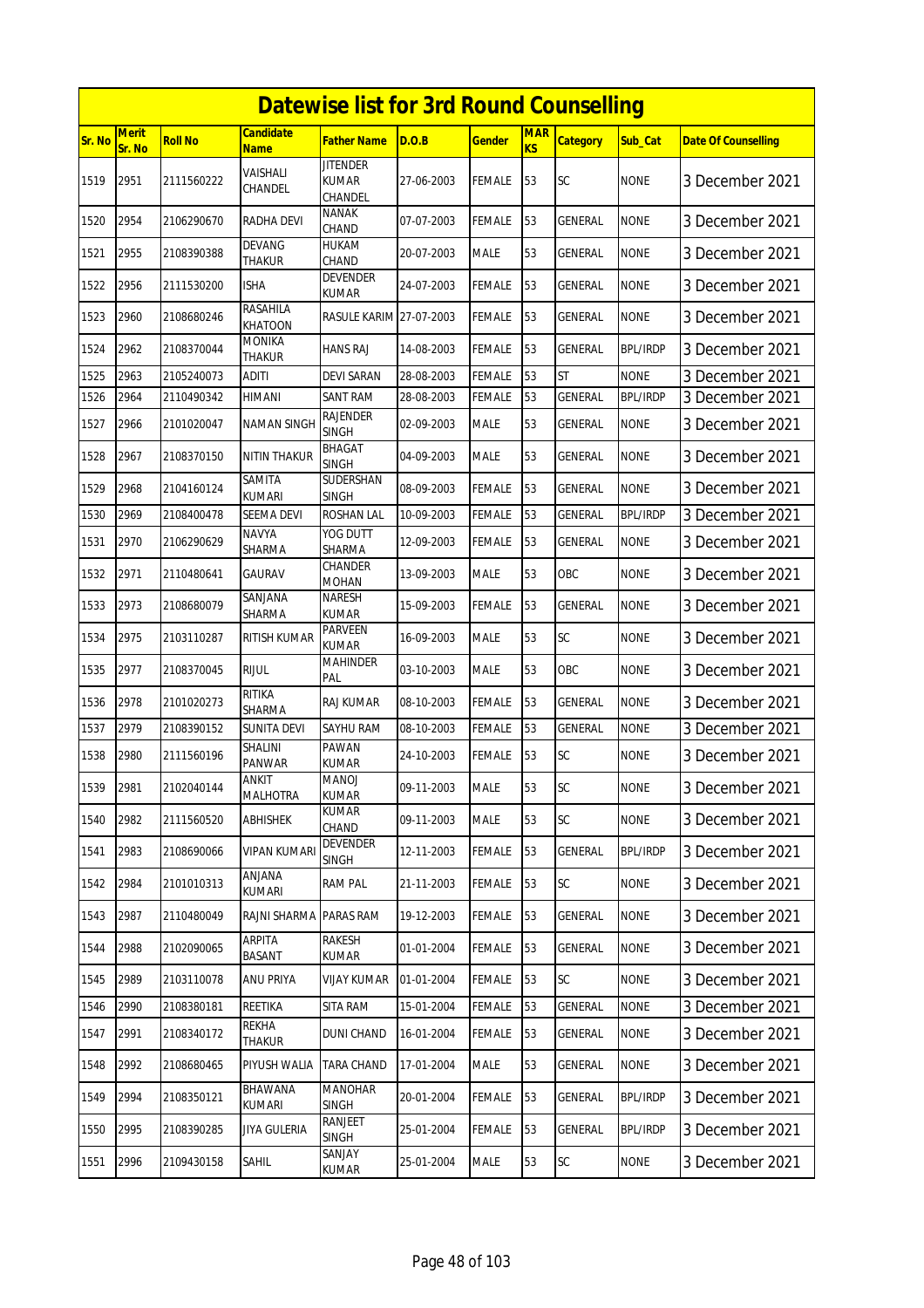|               | <b>Datewise list for 3rd Round Counselling</b> |                |                                 |                                |            |               |                  |                 |                                                               |                            |  |
|---------------|------------------------------------------------|----------------|---------------------------------|--------------------------------|------------|---------------|------------------|-----------------|---------------------------------------------------------------|----------------------------|--|
| <b>Sr. No</b> | <b>Merit</b><br>Sr. No                         | <b>Roll No</b> | <b>Candidate</b><br>Name        | Father Name                    | D.O.B      | Gender        | <b>MAR</b><br>KS | <b>Category</b> | <b>Sub Cat</b>                                                | <b>Date Of Counselling</b> |  |
| 1552          | 2998                                           | 2112570415     | SAMRITI JARIAL                  | <b>DEEPAK</b><br>KUMAR JARIAI  | 01-02-2004 | <b>FEMALE</b> | 53               | <b>GENERAL</b>  | <b>NONE</b>                                                   | 3 December 2021            |  |
| 1553          | 3000                                           | 2101020251     | PRATIMA<br>SHARMA               | VINOD KUMAR 10-02-2004         |            | FEMALE        | 53               | <b>GENERAL</b>  | <b>NONE</b>                                                   | 3 December 2021            |  |
| 1554          | 3001                                           | 2112570183     | SANEH LATA                      | ASHOK<br><b>KUMAR</b>          | 12-02-2004 | FEMALE        | 53               | <b>SC</b>       | <b>NONE</b>                                                   | 3 December 2021            |  |
| 1555          | 3002                                           | 2101670054     | <b>SHELLY</b><br><b>THAKUR</b>  | <b>NARESH</b><br><b>KUMAR</b>  | 21-02-2004 | FEMALE        | 53               | <b>GENERAL</b>  | <b>NONE</b>                                                   | 3 December 2021            |  |
| 1556          | 3003                                           | 2108370542     | KOMAL<br>CHAUHAN                | DHARAM PAL                     | 25-02-2004 | <b>FEMALE</b> | 53               | GENERAL         | <b>NONE</b>                                                   | 3 December 2021            |  |
| 1557          | 3004                                           | 2101020704     | <b>ARTI DEVI</b>                | SARWAN<br>KUMAR                | 09-03-2004 | FEMALE        | 53               | <b>GENERAL</b>  | <b>NONE</b>                                                   | 3 December 2021            |  |
| 1558          | 3008                                           | 2103130197     | SOYAB<br><b>POSWAL</b>          | <b>ANWAR ALI</b>               | 10-04-2004 | <b>MALE</b>   | 53               | <b>ST</b>       | <b>NONE</b>                                                   | 3 December 2021            |  |
| 1559          | 3010                                           | 2108390330     | ANCHAL<br>SHARMA                | <b>RAJ KUMAR</b>               | 12-04-2004 | FEMALE        | 53               | GENERAL         | <b>NONE</b>                                                   | 3 December 2021            |  |
| 1560          | 3011                                           | 2108680048     | <b>SUSHMITA</b>                 | <b>JAGDISH</b><br><b>KUMAR</b> | 15-04-2004 | FEMALE        | 53               | <b>GENERAL</b>  | <b>NONE</b>                                                   | 3 December 2021            |  |
| 1561          | 3012                                           | 2103130071     | <b>DEEKSHA</b><br><b>KUMARI</b> | <b>DESH RAJ</b>                | 17-04-2004 | FEMALE        | 53               | SC              | <b>NONE</b>                                                   | 3 December 2021            |  |
| 1562          | 3013                                           | 2111530233     | KINJAL<br>SHARMA                | <b>NEERAJ</b><br><b>KUMAR</b>  | 26-04-2004 | <b>FEMALE</b> | 53               | <b>GENERAL</b>  | <b>NONE</b>                                                   | 3 December 2021            |  |
| 1563          | 3014                                           | 2110490744     | MAHAK<br>SHARMA                 | MOHAN LAL                      | 01-05-2004 | FEMALE        | 53               | OBC             | <b>BPL/IRDP</b>                                               | 3 December 2021            |  |
| 1564          | 3015                                           | 2101010303     | SHIVANGINI                      | <b>AMAR NATH</b>               | 04-05-2004 | FEMALE        | 53               | GENERAL         | <b>NONE</b>                                                   | 3 December 2021            |  |
| 1565          | 3016                                           | 2103100270     | <b>ANCHAL</b>                   | HEM RAJ<br>CHANDEL             | 12-05-2004 | <b>FEMALE</b> | 53               | OBC             | <b>NONE</b>                                                   | 3 December 2021            |  |
| 1566          | 3018                                           | 2109650033     | SONAL                           | ROSHAN LAL                     | 31-05-2004 | FEMALE        | 53               | <b>GENERAL</b>  | <b>NONE</b>                                                   | 3 December 2021            |  |
| 1567          | 3019                                           | 2102040280     | ANISHA                          | PAWAN<br><b>KUMAR</b>          | 01-06-2004 | <b>FEMALE</b> | 53               | SC              | <b>NONE</b>                                                   | 3 December 2021            |  |
| 1568          | 3021                                           | 2109450013     | <b>RUCHI</b>                    | SANJEEV<br>KUMAR               | 01-06-2004 | FEMALE        | 53               | GENERAL         | <b>NONE</b>                                                   | 3 December 2021            |  |
| 1569          | 3023                                           | 2103120267     | KUSHAL<br><b>KUMAR</b>          | SUKH DEV                       | 10-09-1981 | MALE          | 52               | <b>GENERAL</b>  | $EX -$<br><b>SERVICEME</b><br>Ν                               | 3 December 2021            |  |
| 1570          | 3025                                           | 2101010205     | NEELAM<br><b>KUMARI</b>         | <b>BHAG SINGH</b>              | 25-07-1987 | FEMALE        | 52               | SC              | <b>NONE</b>                                                   | 3 December 2021            |  |
| 1571          | 3026                                           | 2108680512     | <b>LEELA DEVI</b>               | BRIKAM RAM                     | 16-01-1989 | <b>FEMALE</b> | 52               | <b>SC</b>       | DEPENDEN<br><b>T/WARDS</b><br>OF EX-<br><b>SERVICEME</b><br>Ν | 3 December 2021            |  |
| 1572          | 3028                                           | 2104210111     | MEENAKSHI                       | PREM SAGAR                     | 26-01-1991 | FEMALE        | 52               | GENERAL         | <b>NONE</b>                                                   | 3 December 2021            |  |
| 1573          | 3029                                           | 2101020307     | BANITA<br><b>KUMARI</b>         | DEV RAJ                        | 19-04-1991 | FEMALE        | 52               | <b>SC</b>       | <b>NONE</b>                                                   | 3 December 2021            |  |
| 1574          | 3030                                           | 2108370552     | KONIKA                          | Vinod<br>SHARMA                | 24-05-1991 | <b>FEMALE</b> | 52               | GENERAL         | <b>NONE</b>                                                   | 3 December 2021            |  |
| 1575          | 3032                                           | 2111560034     | NEHA JASWAL                     | PUNNU RAM                      | 27-06-1992 | FEMALE        | 52               | SC              | <b>NONE</b>                                                   | 3 December 2021            |  |
| 1576          | 3035                                           | 2102060047     | ANURADHA                        | <b>TILAK RAJ</b>               | 12-02-1993 | <b>FEMALE</b> | 52               | ST              | <b>NONE</b>                                                   | 3 December 2021            |  |
| 1577          | 3038                                           | 2108370428     | CHETNA<br><b>KUMARI</b>         | <b>BHUDI SINGH</b>             | 02-10-1993 | FEMALE        | 52               | <b>SC</b>       | <b>NONE</b>                                                   | 3 December 2021            |  |
| 1578          | 3040                                           | 2110480655     | MANOJ<br><b>KUMAR</b>           | DEEP CHAND                     | 13-06-1994 | MALE          | 52               | GENERAL         | <b>BPL/IRDP</b>                                               | 3 December 2021            |  |
| 1579          | 3041                                           | 2101020506     | <b>DIMPAL</b>                   | DHARAM<br>CHAND                | 26-06-1994 | FEMALE        | 52               | OBC             | <b>NONE</b>                                                   | 3 December 2021            |  |
| 1580          | 3044                                           | 2112590016     | <b>JYOTI RANA</b>               | <b>JASPAL</b>                  | 28-01-1995 | <b>FEMALE</b> | 52               | GENERAL         | <b>NONE</b>                                                   | 3 December 2021            |  |
| 1581          | 3048                                           | 2101010107     | KANCHANA<br>KUMARI              | <b>JAGDISH RAM</b>             | 30-03-1995 | FEMALE        | 52               | GENERAL         | <b>NONE</b>                                                   | 3 December 2021            |  |
| 1582          | 3050                                           | 2109410145     | RAJESH SINGTA SITA RAM          |                                | 10-08-1995 | <b>MALE</b>   | 52               | <b>GENERAL</b>  | <b>BPL/IRDP</b>                                               | 3 December 2021            |  |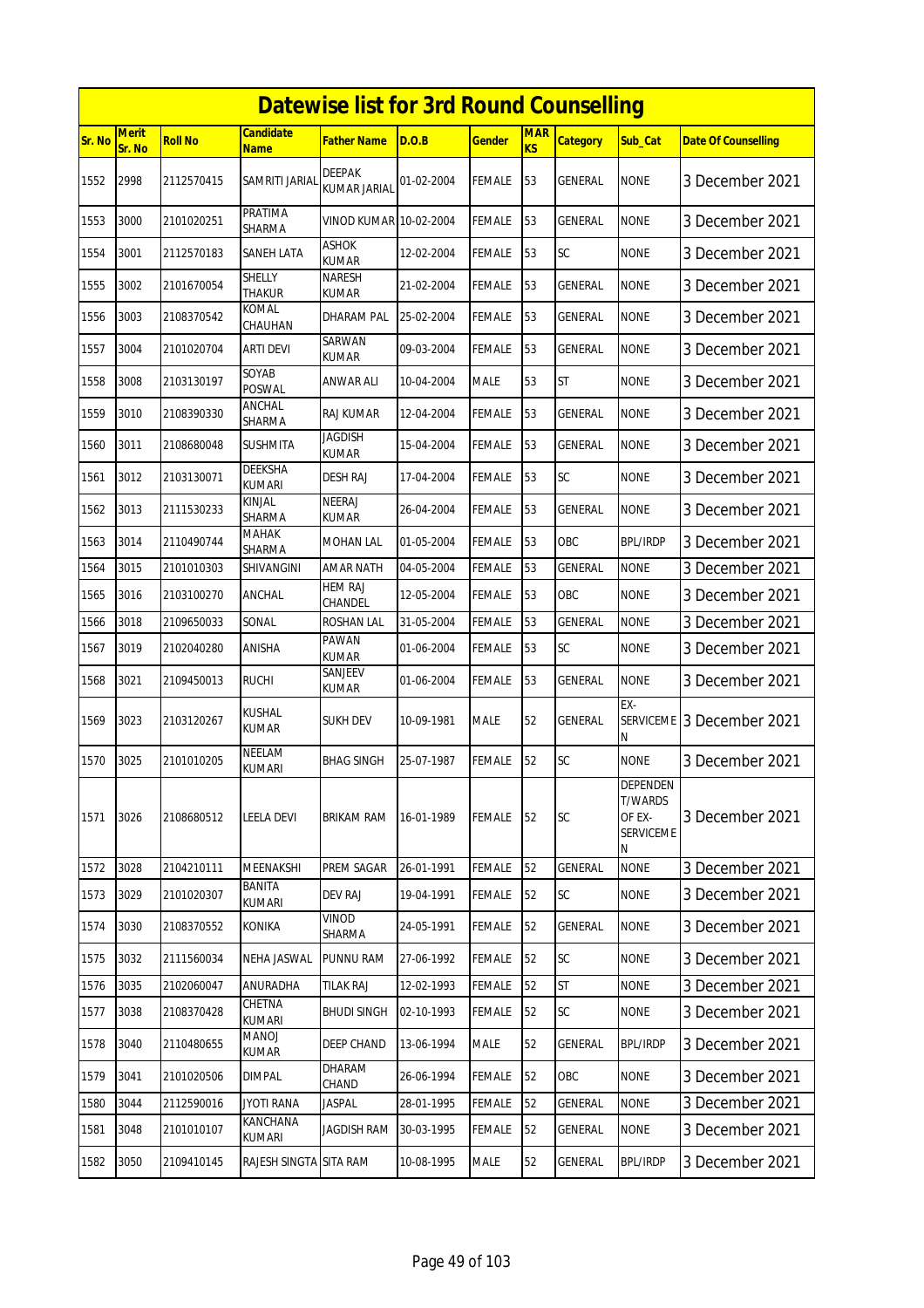|        |                        |                |                                 | <b>Datewise list for 3rd Round Counselling</b> |            |               |                  |                 |                                                               |                            |
|--------|------------------------|----------------|---------------------------------|------------------------------------------------|------------|---------------|------------------|-----------------|---------------------------------------------------------------|----------------------------|
| Sr. No | <b>Merit</b><br>Sr. No | <b>Roll No</b> | <b>Candidate</b><br><b>Name</b> | <b>Father Name</b>                             | D.O.B      | <b>Gender</b> | <b>MAR</b><br>KS | <b>Category</b> | Sub Cat                                                       | <b>Date Of Counselling</b> |
| 1583   | 3051                   | 2108370336     | REEMA DEVI                      | XX                                             | 28-08-1995 | <b>FEMALE</b> | 52               | SC              | <b>NONE</b>                                                   | 3 December 2021            |
| 1584   | 3052                   | 2110490598     | SHIVANI                         | <b>RAMESH</b><br>CHAND                         | 03-10-1995 | <b>FEMALE</b> | 52               | GENERAL         | <b>NONE</b>                                                   | 3 December 2021            |
| 1585   | 3053                   | 2108680273     | <b>RITA</b>                     | <b>NANAK</b><br>CHAND                          | 08-11-1995 | <b>FEMALE</b> | 52               | SC              | <b>NONE</b>                                                   | 3 December 2021            |
| 1586   | 3055                   | 2110480034     | <b>MANISHA DEVI</b>             | <b>BAHADUR</b><br><b>SINGH</b>                 | 25-01-1996 | <b>FEMALE</b> | 52               | <b>GENERAL</b>  | <b>NONE</b>                                                   | 3 December 2021            |
| 1587   | 3056                   | 2109460312     | MANOJ<br><b>RAGORTA</b>         | <b>SABIR DAS</b>                               | 03-03-1996 | <b>MALE</b>   | 52               | SC              | <b>NONE</b>                                                   | 3 December 2021            |
| 1588   | 3058                   | 2110520084     | PRIYANKA                        | TIKA RAM                                       | 22-04-1996 | <b>FEMALE</b> | 52               | OBC             | <b>NONE</b>                                                   | 3 December 2021            |
| 1589   | 3059                   | 2108340168     | <b>PUNEET</b><br>BHARADWAJ      | PURAN CHAND 01-05-1996                         |            | <b>MALE</b>   | 52               | GENERAL         | DEPENDEN<br><b>T/WARDS</b><br>OF EX-<br><b>SERVICEME</b><br>Ν | 3 December 2021            |
| 1590   | 3061                   | 2106290395     | PREETI NEGI                     | <b>SHANTI LAL</b>                              | 02-08-1996 | <b>FEMALE</b> | 52               | <b>ST</b>       | <b>NONE</b>                                                   | 3 December 2021            |
| 1591   | 3062                   | 2108350157     | <b>MONIKA</b>                   | <b>SURESH</b><br><b>KUMAR</b>                  | 25-01-1997 | <b>FEMALE</b> | 52               | SC              | <b>BPL/IRDP</b>                                               | 3 December 2021            |
| 1592   | 3064                   | 2106290385     | RUBIA BEGAM                     | <b>ISHA</b>                                    | 31-03-1997 | <b>FEMALE</b> | 52               | <b>ST</b>       | <b>NONE</b>                                                   | 3 December 2021            |
| 1593   | 3065                   | 2108370060     | SARVJEET<br><b>KAUR</b>         | <b>HARI SINGH</b>                              | 14-06-1997 | <b>FEMALE</b> | 52               | <b>GENERAL</b>  | <b>NONE</b>                                                   | 3 December 2021            |
| 1594   | 3066                   | 2106290343     | <b>SAHIL</b>                    | <b>ROSHAN LAL</b>                              | 17-06-1997 | <b>MALE</b>   | 52               | <b>ST</b>       | <b>NONE</b>                                                   | 3 December 2021            |
| 1595   | 3067                   | 2111560378     | NEHA KAMAL                      | KESHWANAND 17-06-1997                          |            | <b>FEMALE</b> | 52               | GENERAL         | <b>NONE</b>                                                   | 3 December 2021            |
| 1596   | 3068                   | 2103110273     | SHIVANI                         | <b>SUBHASH</b><br>CHAND                        | 29-08-1997 | <b>FEMALE</b> | 52               | GENERAL         | <b>NONE</b>                                                   | 3 December 2021            |
| 1597   | 3069                   | 2111560214     | ROHIT KUMAR                     | <b>NARESH</b><br><b>KUMAR</b>                  | 03-10-1997 | <b>MALE</b>   | 52               | GENERAL         | <b>NONE</b>                                                   | 3 December 2021            |
| 1598   | 3070                   | 2108370070     | CHAMPA DEVI                     | <b>TULSI RAM</b>                               | 25-10-1997 | <b>FEMALE</b> | 52               | <b>GENERAL</b>  | <b>NONE</b>                                                   | 3 December 2021            |
| 1599   | 3072                   | 2103100114     | SHWETA<br>SHARMA                | SHAKTI<br>CHAND                                | 02-12-1997 | <b>FEMALE</b> | 52               | GENERAL         | <b>NONE</b>                                                   | 3 December 2021            |
| 1600   | 3075                   | 2109410095     | ANJU KUMARI                     | <b>RAN SINGH</b>                               | 04-01-1998 | <b>FEMALE</b> | 52               | GENERAL         | <b>NONE</b>                                                   | 3 December 2021            |
| 1601   | 3076                   | 2108370180     | <b>BONI THAKUR</b>              | PARAM DEV                                      | 10-01-1998 | <b>FEMALE</b> | 52               | GENERAL         | <b>NONE</b>                                                   | 3 December 2021            |
| 1602   | 3079                   | 2109440042     | <b>DIVYA</b><br>CHAUHAN         | <b>CHUNI LAL</b>                               | 11-02-1998 | <b>FEMALE</b> | 52               | <b>GENERAL</b>  | <b>NONE</b>                                                   | 3 December 2021            |
| 1603   | 3080                   | 2102040228     | SURAKSHA<br>KUMARI              | <b>THOLA</b>                                   | 13-03-1998 | <b>FEMALE</b> | 52               | GENERAL         | <b>NONE</b>                                                   | 3 December 2021            |
| 1604   | 3081                   | 2110510194     | SHYAM LAL                       | SAHI RAM                                       | 14-03-1998 | <b>MALE</b>   | 52               | SC              | <b>NONE</b>                                                   | 3 December 2021            |
| 1605   | 3082                   | 2107330012     | SHEELA DIXIT                    | SHER SINGH                                     | 15-03-1998 | <b>FEMALE</b> | 52               | <b>ST</b>       | <b>NONE</b>                                                   | 3 December 2021            |
| 1606   | 3083                   | 2110490689     | POOJA DEVI                      | <b>BAHADUR</b><br><b>SINGH</b>                 | 01-04-1998 | <b>FEMALE</b> | 52               | GENERAL         | <b>NONE</b>                                                   | 3 December 2021            |
| 1607   | 3084                   | 2109450134     | RENUKA                          | SUBHASH<br>CHAND                               | 11-05-1998 | <b>FEMALE</b> | 52               | <b>SC</b>       | <b>NONE</b>                                                   | 3 December 2021            |
| 1608   | 3085                   | 2108370161     | <b>MANISH</b><br><b>THAKUR</b>  | KARAM SINGH 02-06-1998                         |            | <b>MALE</b>   | 52               | GENERAL         | <b>NONE</b>                                                   | 3 December 2021            |
| 1609   | 3086                   | 2109410175     | SUMAN<br>KUMARI                 | JAI LAL                                        | 02-06-1998 | FEMALE        | 52               | GENERAL         | <b>NONE</b>                                                   | 3 December 2021            |
| 1610   | 3087                   | 2102040741     | <b>ANKU KUMAR</b>               | CHAMAN<br><b>SINGH</b>                         | 26-06-1998 | <b>MALE</b>   | 52               | GENERAL         | <b>BPL/IRDP</b>                                               | 3 December 2021            |
| 1611   | 3089                   | 2108610007     | <b>RISHU</b>                    | KASHMIR<br>SINGH                               | 23-07-1998 | <b>MALE</b>   | 52               | GENERAL         | <b>BPL/IRDP</b>                                               | 3 December 2021            |
| 1612   | 3090                   | 2101010586     | KANIKA<br>SHARMA                | KAILASH<br>CHAND                               | 26-09-1998 | <b>FEMALE</b> | 52               | GENERAL         | <b>NONE</b>                                                   | 3 December 2021            |
| 1613   | 3092                   | 2112600150     | NIDHI                           | <b>RAVINDER</b><br>KUMAR                       | 25-11-1998 | <b>FEMALE</b> | 52               | GENERAL         | <b>NONE</b>                                                   | 3 December 2021            |
| 1614   | 3093                   | 2108350077     | MAMTA<br>Thakur                 | SHESH RAM                                      | 29-11-1998 | <b>FEMALE</b> | 52               | GENERAL         | <b>BPL/IRDP</b>                                               | 3 December 2021            |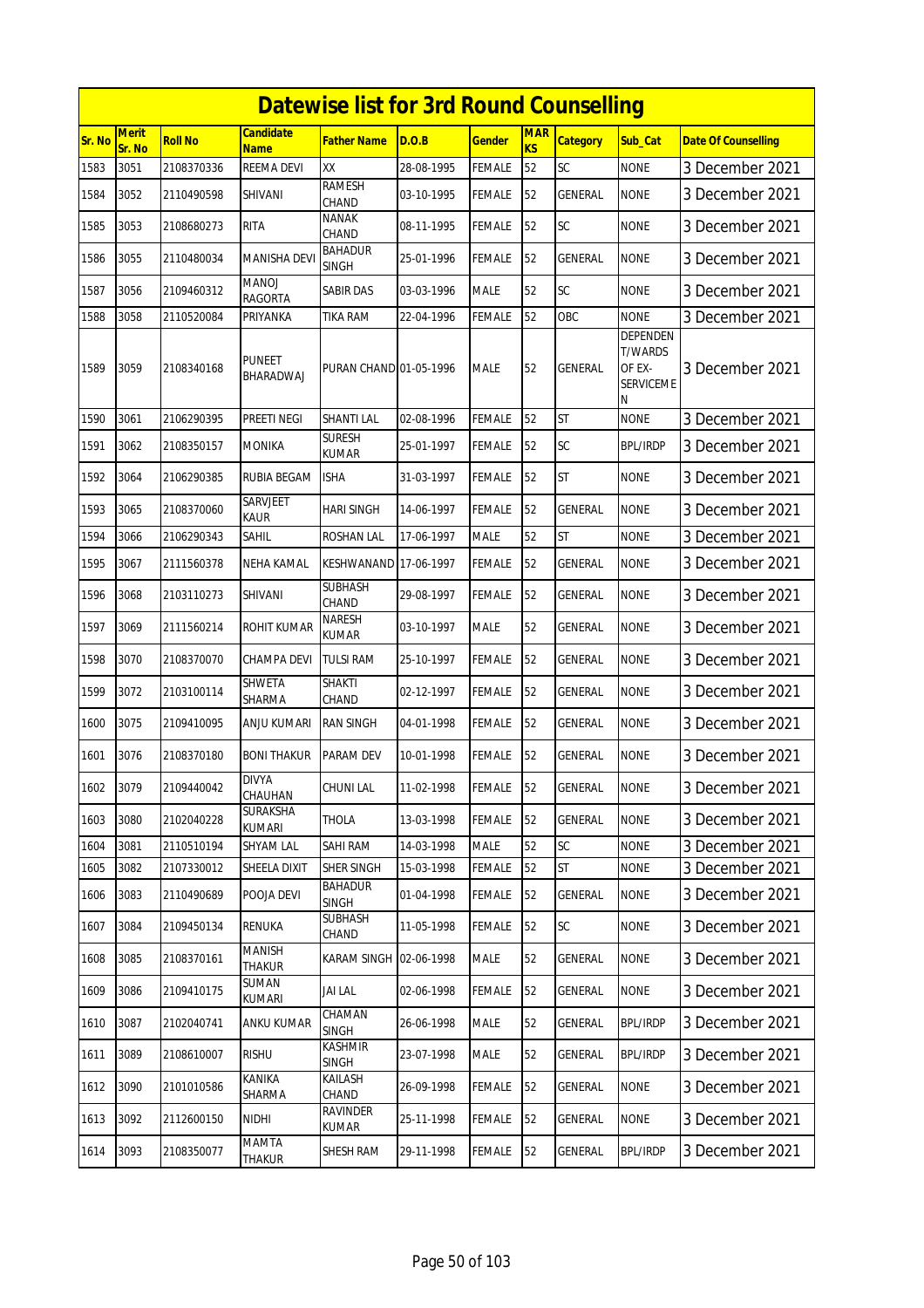|               |                 |                |                                 | <b>Datewise list for 3rd Round Counselling</b> |            |               |                              |                 |                 |                            |
|---------------|-----------------|----------------|---------------------------------|------------------------------------------------|------------|---------------|------------------------------|-----------------|-----------------|----------------------------|
| <b>Sr. No</b> | Merit<br>Sr. No | <b>Roll No</b> | <b>Candidate</b><br><b>Name</b> | <b>Father Name</b>                             | D.O.B      | <b>Gender</b> | <b>MAR</b><br>K <sub>S</sub> | <b>Category</b> | Sub_Cat         | <b>Date Of Counselling</b> |
| 1615          | 3094            | 2102040371     | MEENAKSHI                       | <b>RAMESH</b>                                  | 14-12-1998 | <b>FEMALE</b> | 52                           | GENERAL         | <b>BPL/IRDP</b> | 3 December 2021            |
| 1616          | 3095            | 2110490791     | <b>KUMAR</b><br><b>MONIKA</b>   | <b>ASHOK</b><br><b>KUMAR</b>                   | 17-12-1998 | <b>FEMALE</b> | 52                           | OBC             | <b>NONE</b>     | 3 December 2021            |
| 1617          | 3096            | 2104200024     | <b>MUKESH</b><br>KUMAR          | SARDHU RAM                                     | 25-12-1998 | <b>MALE</b>   | 52                           | <b>GENERAL</b>  | <b>NONE</b>     | 3 December 2021            |
| 1618          | 3097            | 2110490362     | <b>RINKESH</b>                  | PRATAP SINGH 25-12-1998                        |            | <b>FEMALE</b> | 52                           | <b>GENERAL</b>  | <b>NONE</b>     | 3 December 2021            |
| 1619          | 3098            | 2106270014     | SHEETAL                         | <b>MAAN SINGH</b>                              | 02-01-1999 | <b>FEMALE</b> | 52                           | GENERAL         | <b>NONE</b>     | 3 December 2021            |
| 1620          | 3100            | 2110490149     | <b>RAVEENA</b><br>RANA          | <b>JOGENDER</b><br><b>SINGH</b>                | 17-01-1999 | <b>FEMALE</b> | 52                           | <b>GENERAL</b>  | <b>NONE</b>     | 3 December 2021            |
| 1621          | 3101            | 2110480648     | <b>BABY</b>                     | <b>JAGDISH</b>                                 | 01-02-1999 | <b>FEMALE</b> | 52                           | <b>GENERAL</b>  | <b>BPL/IRDP</b> | 3 December 2021            |
| 1622          | 3102            | 2102040398     | SAPNA<br><b>KUMARI</b>          | AMBIKA<br>PRASAD                               | 09-02-1999 | <b>FEMALE</b> | 52                           | GENERAL         | <b>NONE</b>     | 3 December 2021            |
| 1623          | 3103            | 2101020686     | SHIVANI<br><b>KUMARI</b>        | <b>MADAN LAL</b>                               | 10-02-1999 | <b>FEMALE</b> | 52                           | OBC             | <b>NONE</b>     | 3 December 2021            |
| 1624          | 3104            | 2110520221     | <b>ANJU</b>                     | MANSHA RAM 11-02-1999                          |            | <b>FEMALE</b> | 52                           | <b>GENERAL</b>  | <b>BPL/IRDP</b> | 3 December 2021            |
| 1625          | 3105            | 2108350399     | <b>GOLDI</b>                    | <b>BRIJ LAL</b>                                | 06-03-1999 | <b>FEMALE</b> | 52                           | GENERAL         | <b>NONE</b>     | 3 December 2021            |
| 1626          | 3106            | 2110480547     | POOJA DEVI                      | <b>BABU RAM</b>                                | 12-03-1999 | <b>FEMALE</b> | 52                           | OBC             | <b>BPL/IRDP</b> | 3 December 2021            |
| 1627          | 3107            | 2110480856     | SAPNA                           | SH. TEGENDER<br><b>SINGH</b>                   | 21-03-1999 | <b>FEMALE</b> | 52                           | GENERAL         | <b>NONE</b>     | 3 December 2021            |
| 1628          | 3108            | 2108340112     | MANISHA<br><b>KUMARI</b>        | <b>RAM PAL</b>                                 | 28-03-1999 | <b>FEMALE</b> | 52                           | SC              | <b>NONE</b>     | 3 December 2021            |
| 1629          | 3109            | 2111540023     | KUSHAL<br>SHARMA                | HARI KRISHAN                                   | 21-04-1999 | <b>MALE</b>   | 52                           | <b>GENERAL</b>  | <b>NONE</b>     | 3 December 2021            |
| 1630          | 3111            | 2110480545     | <b>NEERAJ</b><br>pundir         | <b>BALBIR SINGH</b>                            | 01-05-1999 | <b>MALE</b>   | 52                           | GENERAL         | <b>BPL/IRDP</b> | 3 December 2021            |
| 1631          | 3113            | 2110480350     | <b>ANITA DEVI</b>               | <b>RATAN SINGH</b>                             | 29-05-1999 | <b>FEMALE</b> | 52                           | <b>GENERAL</b>  | <b>NONE</b>     | 3 December 2021            |
| 1632          | 3114            | 2109430028     | VIVEK THAKUR                    | <b>BAKSHI RAM</b>                              | 01-06-1999 | <b>MALE</b>   | 52                           | GENERAL         | <b>NONE</b>     | 3 December 2021            |
| 1633          | 3115            | 2108390438     | RAJAT<br>CHAUHAN                | <b>VIJAY KUMAR</b>                             | 11-06-1999 | <b>MALE</b>   | 52                           | <b>GENERAL</b>  | <b>NONE</b>     | 3 December 2021            |
| 1634          | 3116            | 2112570548     | <b>MANISHA</b>                  | LEKH RAJ                                       | 12-06-1999 | <b>FEMALE</b> | 52                           | SC              | <b>NONE</b>     | 3 December 2021            |
| 1635          | 3117            | 2108350220     | KAVITA<br>DHARWAL               | DALAM SINGH 26-06-1999                         |            | <b>FEMALE</b> | 52                           | <b>GENERAL</b>  | <b>BPL/IRDP</b> | 3 December 2021            |
| 1636          | 3119            | 2110480364     | <b>KRISHNA</b>                  | PRATAP SINGH 01-07-1999                        |            | <b>FEMALE</b> | 52                           | GENERAL         | <b>NONE</b>     | 3 December 2021            |
| 1637          | 3120            | 2108370570     | <b>JAYA KUMARI</b>              | <b>DEVINDER</b>                                | 06-07-1999 | <b>FEMALE</b> | 52                           | GENERAL         | <b>NONE</b>     | 3 December 2021            |
| 1638          | 3121            | 2110480248     | Parul                           | <b>KANWAR</b><br><b>SINGH</b>                  | 06-07-1999 | <b>FEMALE</b> | 52                           | GENERAL         | <b>NONE</b>     | 3 December 2021            |
| 1639          | 3123            | 2102030031     | SHIVALIKA                       | CHARANJEET<br><b>SINGH</b>                     | 27-07-1999 | <b>MALE</b>   | 52                           | <b>ST</b>       | <b>NONE</b>     | 3 December 2021            |
| 1640          | 3125            | 2109460073     | PRIYANKA                        | <b>BRAHMA</b><br><b>NAND</b>                   | 17-08-1999 | <b>FEMALE</b> | 52                           | <b>GENERAL</b>  | <b>NONE</b>     | 3 December 2021            |
| 1641          | 3127            | 2102090122     | SEEMA                           | NARENU                                         | 20-09-1999 | <b>FEMALE</b> | 52                           | ST              | <b>NONE</b>     | 3 December 2021            |
| 1642          | 3128            | 2106290087     | AKSHITA<br>BHANDARI             | RAJ KUMAR                                      | 24-09-1999 | <b>FEMALE</b> | 52                           | GENERAL         | <b>NONE</b>     | 3 December 2021            |
| 1643          | 3130            | 2104170121     | ANITA                           | <b>SURESH</b><br>kumar                         | 08-10-1999 | FEMALE        | 52                           | <b>SC</b>       | <b>BPL/IRDP</b> | 3 December 2021            |
| 1644          | 3131            | 2109410204     | KAJAL                           | PREM CHAND                                     | 15-10-1999 | <b>FEMALE</b> | 52                           | SC              | <b>NONE</b>     | 3 December 2021            |
| 1645          | 3134            | 2112600091     | ANKITA<br>SHARMA                | <b>MUKESH</b><br>KALIA                         | 08-11-1999 | <b>FEMALE</b> | 52                           | <b>GENERAL</b>  | <b>NONE</b>     | 3 December 2021            |
| 1646          | 3135            | 2104160209     | SAHIL DHIMAN                    | RAMSWAROO                                      | 10-11-1999 | <b>MALE</b>   | 52                           | OBC             | <b>NONE</b>     | 3 December 2021            |
| 1647          | 3137            | 2108680172     | MEENAKSHI<br>SHARMA             | OM PRAKASH                                     | 28-11-1999 | FEMALE        | 52                           | <b>GENERAL</b>  | <b>NONE</b>     | 3 December 2021            |
| 1648          | 3138            | 2101010533     | RAVI KANT                       | <b>JAGDISH</b>                                 | 04-12-1999 | MALE          | 52                           | GENERAL         | <b>NONE</b>     | 3 December 2021            |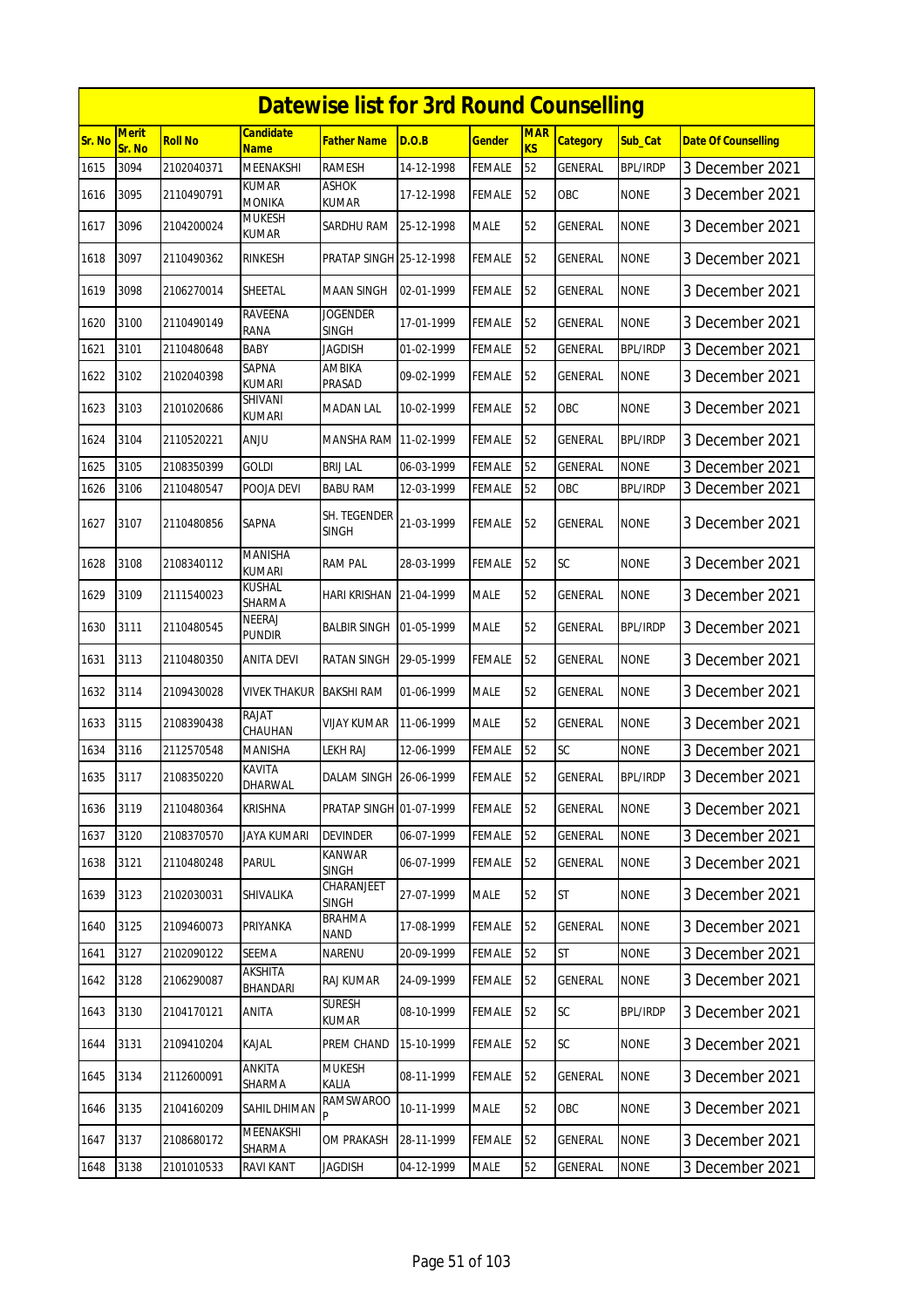|        |                        |                |                                 | <b>Datewise list for 3rd Round Counselling</b> |            |               |                         |                 |                                                                      |                            |
|--------|------------------------|----------------|---------------------------------|------------------------------------------------|------------|---------------|-------------------------|-----------------|----------------------------------------------------------------------|----------------------------|
| Sr. No | <b>Merit</b><br>Sr. No | <b>Roll No</b> | <b>Candidate</b><br><b>Name</b> | <b>Father Name</b>                             | D.O.B      | <b>Gender</b> | <b>MAR</b><br><b>KS</b> | <b>Category</b> | Sub Cat                                                              | <b>Date Of Counselling</b> |
| 1649   | 3139                   | 2106280053     | <b>DEVENDER</b><br><b>SINGH</b> | <b>KANWAR</b><br><b>SINGH</b>                  | 15-12-1999 | <b>MALE</b>   | 52                      | GENERAL         | <b>NONE</b>                                                          | 3 December 2021            |
| 1650   | 3140                   | 2102040496     | <b>REENU DEVI</b>               | <b>SUKH DEV</b>                                | 01-01-2000 | <b>FEMALE</b> | 52                      | <b>ST</b>       | <b>BPL/IRDP</b>                                                      | 3 December 2021            |
| 1651   | 3144                   | 2106290267     | PREM KUMAR                      | <b>RAM SINGH</b>                               | 27-01-2000 | <b>MALE</b>   | 52                      | <b>GENERAL</b>  | <b>NONE</b>                                                          | 3 December 2021            |
| 1652   | 3145                   | 2109450121     | <b>RUCHIKA</b>                  | AMAR CHAND                                     | 27-01-2000 | <b>FEMALE</b> | 52                      | <b>GENERAL</b>  | <b>NONE</b>                                                          | 3 December 2021            |
| 1653   | 3146                   | 2106290212     | SAMRITIKA                       | TEJ PRAKASH                                    | 19-02-2000 | <b>FEMALE</b> | 52                      | <b>GENERAL</b>  | <b>NONE</b>                                                          | 3 December 2021            |
| 1654   | 3147                   | 2108390222     | <b>PREETI</b><br>THAKUR         | <b>SHYAM LAL</b>                               | 01-03-2000 | <b>FEMALE</b> | 52                      | GENERAL         | <b>BPL/IRDP</b>                                                      | 3 December 2021            |
| 1655   | 3150                   | 2108350434     | VIVEK KUMAR                     | MEHAR SINGH 24-04-2000                         |            | <b>MALE</b>   | 52                      | OBC             | <b>NONE</b>                                                          | 3 December 2021            |
| 1656   | 3151                   | 2106290074     | NIKHILESH<br>KATYAYAN           | <b>MOHIT</b><br>KATYAYAN                       | 09-05-2000 | <b>MALE</b>   | 52                      | GENERAL         | <b>NONE</b>                                                          | 3 December 2021            |
| 1657   | 3154                   | 2111560186     | Kajal                           | LEKH RAM                                       | 30-06-2000 | <b>FEMALE</b> | 52                      | SC              | <b>NONE</b>                                                          | 3 December 2021            |
| 1658   | 3155                   | 2108370617     | RAVINDER<br>KUMAR               | <b>DEV RAJ</b>                                 | 15-07-2000 | <b>MALE</b>   | 52                      | OBC             | none                                                                 | 3 December 2021            |
| 1659   | 3156                   | 2108680402     | DEEPIKA<br>THAKUR               | LAL SINGH                                      | 21-07-2000 | <b>FEMALE</b> | 52                      | <b>GENERAL</b>  | <b>DEPENDEN</b><br><b>T/WARDS</b><br>OF EX-<br><b>SERVICEME</b><br>Ν | 3 December 2021            |
| 1660   | 3160                   | 2110490398     | RAHUL                           | <b>JIYA RAM</b>                                | 10-10-2000 | <b>MALE</b>   | 52                      | GENERAL         | <b>NONE</b>                                                          | 3 December 2021            |
| 1661   | 3161                   | 2111530227     | KHUSHAL<br>SHARMA               | <b>VIJAY KUMAR</b>                             | 04-11-2000 | <b>MALE</b>   | 52                      | <b>GENERAL</b>  | <b>NONE</b>                                                          | 3 December 2021            |
| 1662   | 3162                   | 2112570588     | RITIKA<br>SHARMA                | <b>SUKH DEV</b><br>SHARMA                      | 27-12-2000 | <b>FEMALE</b> | 52                      | <b>GENERAL</b>  | <b>NONE</b>                                                          | 3 December 2021            |
| 1663   | 3163                   | 2108380191     | RITIKA VERMA                    | <b>MADAN LAL</b>                               | 10-01-2001 | FEMALE        | 52                      | OBC             | <b>NONE</b>                                                          | 3 December 2021            |
| 1664   | 3164                   | 2106270024     | <b>RAHUL</b><br><b>THAKUR</b>   | <b>DEVENDER</b><br><b>KUMAR</b>                | 11-01-2001 | <b>MALE</b>   | 52                      | <b>GENERAL</b>  | <b>NONE</b>                                                          | 3 December 2021            |
| 1665   | 3165                   | 2104700024     | KRITIKA<br><b>BHARTI</b>        | KIRAN KUMAR 20-01-2001                         |            | <b>FEMALE</b> | 52                      | OBC             | <b>NONE</b>                                                          | 3 December 2021            |
| 1666   | 3166                   | 2109440043     | LALITA                          | UTTAM SINGH 24-01-2001                         |            | <b>FEMALE</b> | 52                      | <b>SC</b>       | <b>NONE</b>                                                          | 3 December 2021            |
| 1667   | 3167                   | 2101020338     | AKRITI<br>SHARMA                | <b>RAJEEV</b><br>KUMAR                         | 02-02-2001 | <b>FEMALE</b> | 52                      | GENERAL         | none                                                                 | 3 December 2021            |
| 1668   | 3170                   | 2108350036     | <b>NISHA</b>                    | <b>GITA NAND</b>                               | 16-02-2001 | <b>FEMALE</b> | 52                      | <b>GENERAL</b>  | <b>NONE</b>                                                          | 3 December 2021            |
| 1669   | 3171                   | 2109460227     | HEMA BHARTI                     | KARAM<br>CHAND                                 | 24-02-2001 | <b>FEMALE</b> | 52                      | <b>SC</b>       | <b>NONE</b>                                                          | 3 December 2021            |
| 1670   | 3174                   | 2109430209     | PRANJAL                         | <b>SANT LAL</b>                                | 21-04-2001 | <b>FEMALE</b> | 52                      | <b>GENERAL</b>  | <b>BPL/IRDP</b>                                                      | 3 December 2021            |
| 1671   | 3175                   | 2109460135     | SEEMA<br>KAUSHAL                | <b>BALDEV RAJ</b><br>KAUSHAL                   | 26-04-2001 | FEMALE        | 52                      | GENERAL         | <b>NONE</b>                                                          | 3 December 2021            |
| 1672   | 3176                   | 2106290318     | HIMANI                          | <b>GIAN CHAND</b>                              | 27-05-2001 | <b>FEMALE</b> | 52                      | <b>GENERAL</b>  | <b>NONE</b>                                                          | 3 December 2021            |
| 1673   | 3177                   | 2111560329     | SHRUTI KANAIR                   | <b>CHET RAM</b><br>KANAIR                      | 05-06-2001 | FEMALE        | 52                      | SC              | <b>NONE</b>                                                          | 3 December 2021            |
| 1674   | 3179                   | 2108340199     | ANSHUL<br>KUMAR                 | OM PRAKESH                                     | 15-06-2001 | <b>MALE</b>   | 52                      | <b>SC</b>       | <b>NONE</b>                                                          | 3 December 2021            |
| 1675   | 3180                   | 2109450157     | MADHU<br><b>THAKUR</b>          | NARENDER<br><b>THAKUR</b>                      | 16-06-2001 | <b>FEMALE</b> | 52                      | GENERAL         | <b>NONE</b>                                                          | 3 December 2021            |
| 1676   | 3181                   | 2106280038     | NARENDER<br><b>SINGH</b>        | <b>SURENDER</b><br><b>SINGH</b>                | 18-06-2001 | <b>MALE</b>   | 52                      | GENERAL         | <b>NONE</b>                                                          | 3 December 2021            |
| 1677   | 3182                   | 2106290459     | SHREYA<br><b>RAJGOUR</b>        | <b>BHUSHAN</b><br>RAJGOUR                      | 21-06-2001 | <b>FEMALE</b> | 52                      | GENERAL         | <b>NONE</b>                                                          | 3 December 2021            |
| 1678   | 3183                   | 2108350048     | ANJALI<br>THAKUR                | <b>DESH RAJ</b>                                | 25-06-2001 | <b>FEMALE</b> | 52                      | GENERAL         | <b>NONE</b>                                                          | 3 December 2021            |
| 1679   | 3184                   | 2112570036     | HARSH KUMAR                     | OM PRAKASH                                     | 06-07-2001 | <b>MALE</b>   | 52                      | OBC             | <b>NONE</b>                                                          | 3 December 2021            |
| 1680   | 3185                   | 2108370458     | SATYA<br>PRAKASH                | PURAN CHAND 09-07-2001                         |            | MALE          | 52                      | <b>GENERAL</b>  | <b>NONE</b>                                                          | 3 December 2021            |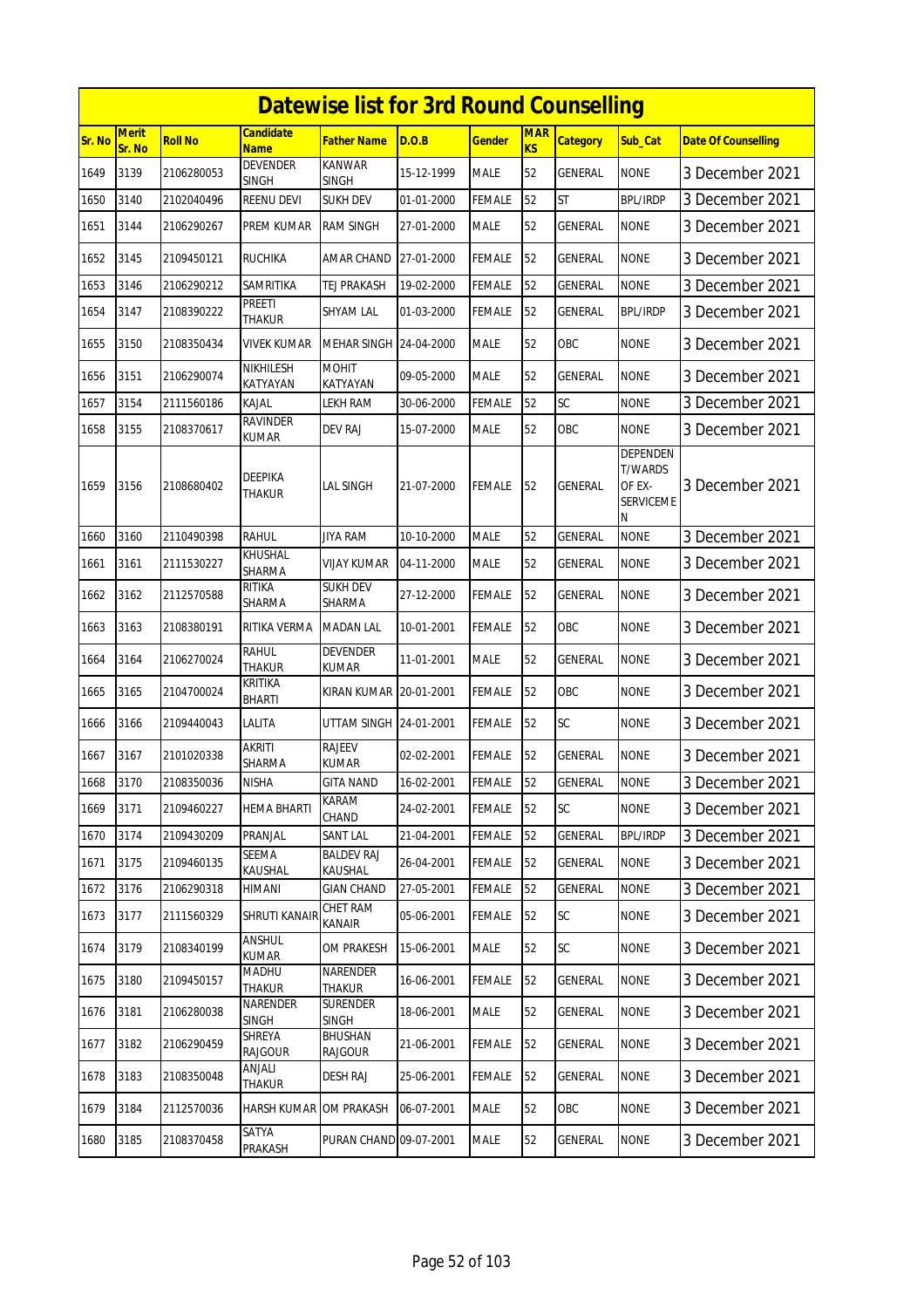|        |                        |                |                                 | <b>Datewise list for 3rd Round Counselling</b> |            |               |                         |                 |                              |                            |
|--------|------------------------|----------------|---------------------------------|------------------------------------------------|------------|---------------|-------------------------|-----------------|------------------------------|----------------------------|
| Sr. No | <b>Merit</b><br>Sr. No | <b>Roll No</b> | <b>Candidate</b><br>Name        | <b>Father Name</b>                             | D.O.B      | <b>Gender</b> | <b>MAR</b><br><b>KS</b> | <b>Category</b> | Sub_Cat                      | <b>Date Of Counselling</b> |
| 1681   | 3186                   | 2106290369     | ALKA KUMARI                     | <b>TEJ RAM</b>                                 | 01-08-2001 | <b>FEMALE</b> | 52                      | SC              | <b>NONE</b>                  | 3 December 2021            |
| 1682   | 3187                   | 2112570015     | SHIKHA GARG                     | SANJEEV GARG 03-08-2001                        |            | <b>FEMALE</b> | 52                      | GENERAL         | <b>NONE</b>                  | 3 December 2021            |
| 1683   | 3189                   | 2106290501     | PRIYA THAKUR                    | <b>MOHAN</b><br><b>SINGH</b>                   | 15-08-2001 | <b>FEMALE</b> | 52                      | GENERAL         | <b>NONE</b>                  | 3 December 2021            |
| 1684   | 3191                   | 2112600013     | <b>NITIKA</b>                   | KARNAIL<br><b>SINGH</b>                        | 20-10-2001 | <b>FEMALE</b> | 52                      | OBC             | <b>NONE</b>                  | 3 December 2021            |
| 1685   | 3192                   | 2106270026     | <b>NIKHIL</b>                   | <b>DINESH</b><br><b>KUMAR</b>                  | 28-10-2001 | <b>MALE</b>   | 52                      | GENERAL         | <b>NONE</b>                  | 3 December 2021            |
| 1686   | 3193                   | 2112570068     | <b>VISHALI</b><br><b>THAKUR</b> | PAWAN<br><b>KUMAR</b>                          | 15-11-2001 | <b>FEMALE</b> | 52                      | <b>GENERAL</b>  | <b>BPL/IRDP</b>              | 3 December 2021            |
| 1687   | 3194                   | 2106290125     | KHUSHI                          | MADAN<br>GOPAL                                 | 21-11-2001 | FEMALE        | 52                      | SC              | <b>NONE</b>                  | 3 December 2021            |
| 1688   | 3195                   | 2109460221     | <b>ANJALI</b><br>KAUSHAL        | <b>RAMESH</b><br>CHAND                         | 22-11-2001 | FEMALE        | 52                      | SC              | EX-<br><b>SERVICEME</b><br>Ν | 3 December 2021            |
| 1689   | 3196                   | 2112580008     | SHIVAM<br><b>MOUDGIL</b>        | <b>SHASHI</b><br><b>KUMAR</b>                  | 22-11-2001 | <b>MALE</b>   | 52                      | <b>GENERAL</b>  | <b>NONE</b>                  | 3 December 2021            |
| 1690   | 3197                   | 2103110225     | <b>ADITYA</b><br>GAUTAM         | ANIL KUMAR                                     | 23-11-2001 | <b>MALE</b>   | 52                      | OBC             | <b>NONE</b>                  | 3 December 2021            |
| 1691   | 3198                   | 2102040614     | SNEHA<br>kumari                 | AMNESH<br><b>KUMAR</b>                         | 28-11-2001 | <b>FEMALE</b> | 52                      | <b>GENERAL</b>  | <b>BPL/IRDP</b>              | 3 December 2021            |
| 1692   | 3199                   | 2109460234     | BABITA                          | KHEM RAJ<br>SHARMA                             | 01-12-2001 | <b>FEMALE</b> | 52                      | GENERAL         | <b>NONE</b>                  | 3 December 2021            |
| 1693   | 3200                   | 2108370066     | <b>RAKESH</b><br><b>KUMAR</b>   | <b>MADAN LAL</b>                               | 08-12-2001 | <b>MALE</b>   | 52                      | GENERAL         | <b>NONE</b>                  | 3 December 2021            |
| 1694   | 3202                   | 2109450032     | CHITRANJNA<br>Verma             | BALDEV SINGH 23-01-2002                        |            | <b>FEMALE</b> | 52                      | GENERAL         | <b>NONE</b>                  | 3 December 2021            |
| 1695   | 3203                   | 2104210041     | SAMEEKSHA                       | <b>SUSHEEL VIJAY 29-01-2002</b>                |            | FEMALE        | 52                      | OBC             | <b>NONE</b>                  | 3 December 2021            |
| 1696   | 3204                   | 2109470051     | SAKSHI<br>SHARMA                | <b>SURESH</b><br><b>KUMAR</b><br>SHARMA        | 10-02-2002 | <b>FEMALE</b> | 52                      | <b>GENERAL</b>  | <b>NONE</b>                  | 3 December 2021            |
| 1697   | 3205                   | 2108680066     | GEETANJALI                      | SUNDER<br><b>SINGH</b>                         | 12-02-2002 | <b>FEMALE</b> | 52                      | SC              | <b>NONE</b>                  | 3 December 2021            |
| 1698   | 3206                   | 2111550262     | <b>ARVIND</b><br>THAKUR         | <b>SATPAL</b><br><b>KASHYAP</b>                | 17-02-2002 | <b>MALE</b>   | 52                      | GENERAL         | <b>NONE</b>                  | 3 December 2021            |
| 1699   | 3207                   | 2104150040     | <b>KALPNA DEVI</b>              | KEHAR SINGH 03-04-2002                         |            | <b>FEMALE</b> | 52                      | OBC             | <b>NONE</b>                  | 3 December 2021            |
| 1700   | 3208                   | 2110480730     | ROHIT<br>CHAUHAN                | <b>DULLA RAM</b>                               | 06-04-2002 | <b>MALE</b>   | 52                      | GENERAL         | <b>NONE</b>                  | 3 December 2021            |
| 1701   | 3211                   | 2108340054     | DEEPIKA<br>THAKUR               | <b>SURENDER</b><br><b>KUMAR</b>                | 24-05-2002 | FEMALE        | 52                      | GENERAL         | <b>NONE</b>                  | 4 December 2021            |
| 1702   | 3212                   | 2111530151     | BHAVNA                          | <b>RAMESH</b><br><b>KUMAR</b>                  | 27-05-2002 | FEMALE        | 52                      | GENERAL         | <b>NONE</b>                  | 4 December 2021            |
| 1703   | 3213                   | 2111550029     | KRISHANA                        | DARSHAN<br><b>SINGH</b>                        | 23-06-2002 | FEMALE        | 52                      | <b>GENERAL</b>  | <b>NONE</b>                  | 4 December 2021            |
| 1704   | 3214                   | 2109410146     | AKSHITA                         | BHAGAT RAM                                     | 30-06-2002 | <b>FEMALE</b> | 52                      | GENERAL         | <b>NONE</b>                  | 4 December 2021            |
| 1705   | 3215                   | 2101020438     | AKASH<br>SHARMA                 | <b>SUNIL KUMAR</b>                             | 06-07-2002 | <b>MALE</b>   | 52                      | GENERAL         | <b>NONE</b>                  | 4 December 2021            |
| 1706   | 3217                   | 2110490688     | NEHA KAPOOR                     | <b>PURAN SINGH</b>                             | 01-08-2002 | <b>FEMALE</b> | 52                      | GENERAL         | <b>NONE</b>                  | 4 December 2021            |
| 1707   | 3219                   | 2106290005     | <b>DIWANSH</b><br>THAKUR        | CHAMAN LAL                                     | 25-08-2002 | <b>MALE</b>   | 52                      | GENERAL         | <b>NONE</b>                  | 4 December 2021            |
| 1708   | 3220                   | 2108390003     | MANISHA<br>KUMARI               | ASHOK<br><b>KUMAR</b>                          | 19-09-2002 | <b>FEMALE</b> | 52                      | <b>SC</b>       | <b>BPL/IRDP</b>              | 4 December 2021            |
| 1709   | 3221                   | 2103110283     | PRIYANKA<br>SHARMA              | SOM DUTT<br>SHARMA                             | 21-09-2002 | FEMALE        | 52                      | GENERAL         | NONE                         | 4 December 2021            |
| 1710   | 3222                   | 2109650019     | SUMAN                           | <b>KHAMESH</b><br>KHACHI                       | 28-09-2002 | <b>FEMALE</b> | 52                      | GENERAL         | <b>NONE</b>                  | 4 December 2021            |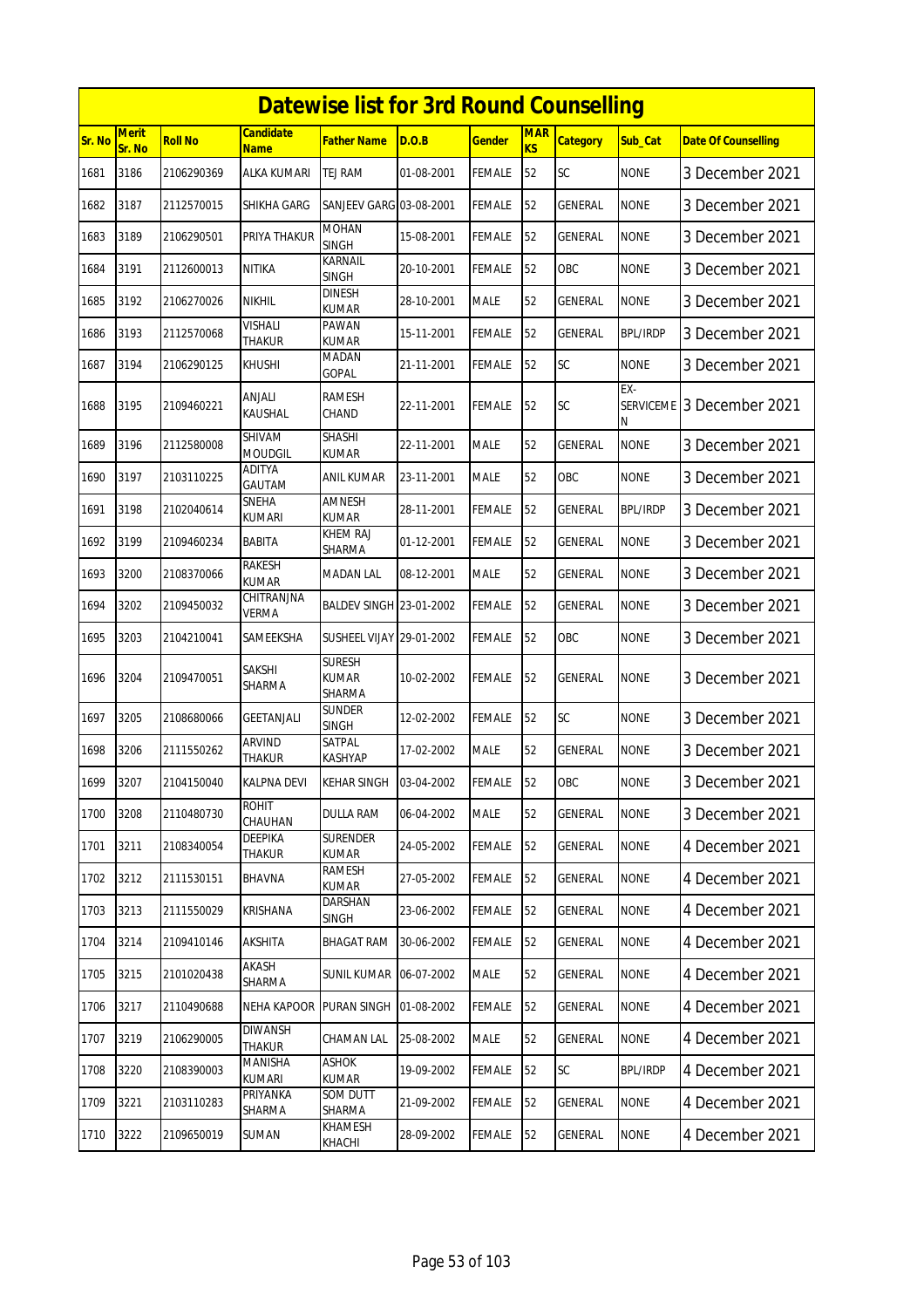|        |                        |                |                               | <b>Datewise list for 3rd Round Counselling</b> |            |               |                         |                 |                 |                            |
|--------|------------------------|----------------|-------------------------------|------------------------------------------------|------------|---------------|-------------------------|-----------------|-----------------|----------------------------|
| Sr. No | <b>Merit</b><br>Sr. No | <b>Roll No</b> | <b>Candidate</b><br>Name      | <b>Father Name</b>                             | D.O.B      | <b>Gender</b> | <b>MAR</b><br><b>KS</b> | <b>Category</b> | Sub Cat         | <b>Date Of Counselling</b> |
| 1711   | 3224                   | 2112570084     | NEHA JASWAL                   | <b>NARENDER</b><br><b>KUMAR</b>                | 16-10-2002 | <b>FEMALE</b> | 52                      | GENERAL         | <b>NONE</b>     | 4 December 2021            |
| 1712   | 3225                   | 2111550043     | AMANDEEP<br>Kaur              | SANTOKH<br><b>SINGH</b>                        | 18-10-2002 | <b>FEMALE</b> | 52                      | OBC             | <b>NONE</b>     | 4 December 2021            |
| 1713   | 3228                   | 2109450089     | RANJANA                       | LACHHAMI<br>RAM                                | 04-11-2002 | <b>FEMALE</b> | 52                      | GENERAL         | <b>NONE</b>     | 4 December 2021            |
| 1714   | 3229                   | 2101010322     | <b>JYOTI DEVI</b>             | <b>ROOPLAL</b>                                 | 05-11-2002 | <b>FEMALE</b> | 52                      | GENERAL         | <b>NONE</b>     | 4 December 2021            |
| 1715   | 3230                   | 2102040494     | <b>DIKSHA</b><br>KUMARI       | <b>GOVIND</b><br><b>SINGH</b>                  | 11-11-2002 | <b>FEMALE</b> | 52                      | GENERAL         | <b>NONE</b>     | 4 December 2021            |
| 1716   | 3232                   | 2112570394     | KOMAL<br>SHARMA               | CHANDER<br><b>SHEKHAR</b>                      | 23-11-2002 | <b>FEMALE</b> | 52                      | <b>GENERAL</b>  | <b>NONE</b>     | 4 December 2021            |
| 1717   | 3237                   | 2108350414     | <b>BHARTI</b><br>SHARMA       | <b>SURESH</b><br><b>KUMAR</b>                  | 22-12-2002 | <b>FEMALE</b> | 52                      | GENERAL         | <b>NONE</b>     | 4 December 2021            |
| 1718   | 3239                   | 2103100111     | PRIYANKA<br>SHARMA            | <b>SUSHEEL</b><br>SHARMA                       | 06-01-2003 | <b>FEMALE</b> | 52                      | GENERAL         | <b>NONE</b>     | 4 December 2021            |
| 1719   | 3240                   | 2101660248     | ANCHAL<br>SHARMA              | <b>SUNIL KUMAR</b>                             | 09-01-2003 | <b>FEMALE</b> | 52                      | GENERAL         | <b>NONE</b>     | 4 December 2021            |
| 1720   | 3241                   | 2104190041     | <b>MUSKAN</b><br>CHOUDHARY    | <b>SUSHIL</b><br><b>KUMAR</b>                  | 22-01-2003 | FEMALE        | 52                      | OBC             | <b>NONE</b>     | 4 December 2021            |
| 1721   | 3242                   | 2112600096     | SHINGAR<br><b>KHANNA</b>      | <b>SUSHEEL</b><br><b>KUMAR</b>                 | 28-01-2003 | <b>FEMALE</b> | 52                      | <b>GENERAL</b>  | <b>BPL/IRDP</b> | 4 December 2021            |
| 1722   | 3243                   | 2108350250     | <b>RAVI KANT</b>              | <b>RAM LAL</b>                                 | 03-02-2003 | <b>MALE</b>   | 52                      | OBC             | <b>BPL/IRDP</b> | 4 December 2021            |
| 1723   | 3245                   | 2102040585     | ANUSHKA<br><b>GUPTA</b>       | <b>AJAY GUPTA</b>                              | 19-02-2003 | <b>FEMALE</b> | 52                      | GENERAL         | <b>NONE</b>     | 4 December 2021            |
| 1724   | 3246                   | 2108680211     | <b>MONIKA</b>                 | <b>BHUP SINGH</b>                              | 19-02-2003 | <b>FEMALE</b> | 52                      | SC              | <b>BPL/IRDP</b> | 4 December 2021            |
| 1725   | 3247                   | 2112600110     | <b>POORVI</b>                 | SANJEEV<br>KUMAR                               | 19-02-2003 | FEMALE        | 52                      | OBC             | <b>NONE</b>     | 4 December 2021            |
| 1726   | 3249                   | 2104230209     | <b>MUNISH</b><br><b>KUMAR</b> | <b>MOHINDER</b>                                | 28-02-2003 | <b>MALE</b>   | 52                      | SC              | <b>BPL/IRDP</b> | 4 December 2021            |
| 1727   | 3250                   | 2109460069     | GULSHAN<br>SHARMA             | <b>VINOD</b><br>SHARMA                         | 01-03-2003 | <b>MALE</b>   | 52                      | <b>GENERAL</b>  | <b>NONE</b>     | 4 December 2021            |
| 1728   | 3252                   | 2108350057     | <b>MANISHA</b>                | <b>ROSHAN LAL</b>                              | 18-03-2003 | <b>FEMALE</b> | 52                      | GENERAL         | <b>NONE</b>     | 4 December 2021            |
| 1729   | 3254                   | 2108370056     | DAMINI<br>VERMA               | <b>HOSHIYAR</b><br><b>SINGH</b>                | 01-04-2003 | <b>FEMALE</b> | 52                      | GENERAL         | <b>NONE</b>     | 4 December 2021            |
| 1730   | 3255                   | 2101660250     | <b>DEEPAK</b><br><b>KUMAR</b> | <b>BHAG CHAND</b>                              | 02-04-2003 | <b>MALE</b>   | 52                      | SC              | <b>NONE</b>     | 4 December 2021            |
| 1731   | 3256                   | 2104620014     | ARYAN<br>SAKRIYAL             | <b>KASHMIR</b><br><b>SINGH</b>                 | 02-04-2003 | <b>MALE</b>   | 52                      | <b>GENERAL</b>  | <b>NONE</b>     | 4 December 2021            |
| 1732   | 3258                   | 2107310021     | TANZIN<br>KESANG              | TASHI GATUK                                    | 07-04-2003 | <b>MALE</b>   | 52                      | ST              | <b>NONE</b>     | 4 December 2021            |
| 1733   | 3260                   | 2104620020     | PRIYANKA<br>SHARMA            | <b>SURENDER</b><br><b>KUMAR</b>                | 20-04-2003 | FEMALE        | 52                      | <b>GENERAL</b>  | <b>NONE</b>     | 4 December 2021            |
| 1734   | 3261                   | 2103120170     | NIKITA                        | RAKESH<br>kumar                                | 21-04-2003 | <b>FEMALE</b> | 52                      | GENERAL         | <b>NONE</b>     | 4 December 2021            |
| 1735   | 3262                   | 2111530048     | GITANJALI                     | <b>VIRENDER</b>                                | 24-04-2003 | <b>FEMALE</b> | 52                      | <b>GENERAL</b>  | <b>NONE</b>     | 4 December 2021            |
| 1736   | 3263                   | 2102090021     | DEEPRAJ                       | SINGH                                          | 28-04-2003 | <b>MALE</b>   | 52                      | SC              | <b>NONE</b>     | 4 December 2021            |
| 1737   | 3264                   | 2103100235     | ISHA BHATIA                   | RAMESH<br>CHAND                                | 03-05-2003 | <b>FEMALE</b> | 52                      | <b>SC</b>       | BPL/IRDP        | 4 December 2021            |
| 1738   | 3265                   | 2112600461     | <b>HARSH DEEP</b>             | PRITAM<br>CHAND                                | 09-05-2003 | <b>MALE</b>   | 52                      | ОВС             | BPL/IRDP        | 4 December 2021            |
| 1739   | 3266                   | 2101010168     | PREETI<br>SHARMA              | <b>SURESH</b><br>kumar                         | 13-06-2003 | <b>FEMALE</b> | 52                      | GENERAL         | <b>NONE</b>     | 4 December 2021            |
| 1740   | 3267                   | 2104220033     | ANKITA<br>SHARMA              | <b>VIJAY KUMAR</b>                             | 22-06-2003 | <b>FEMALE</b> | 52                      | <b>GENERAL</b>  | <b>NONE</b>     | 4 December 2021            |
| 1741   | 3268                   | 2110480840     | AJAY SINGH<br>RANA            | <b>SURENDER</b><br><b>SINGH</b>                | 24-06-2003 | MALE          | 52                      | GENERAL         | <b>NONE</b>     | 4 December 2021            |
| 1742   | 3269                   | 2107330044     | BHAVNA                        | <b>TEG CHAND</b>                               | 25-06-2003 | FEMALE        | 52                      | ST              | <b>NONE</b>     | 4 December 2021            |
| 1743   | 3270                   | 2101020283     | RIYA THAKUR                   | <b>DALER SINGH</b>                             | 27-06-2003 | <b>FEMALE</b> | 52                      | <b>GENERAL</b>  | <b>NONE</b>     | 4 December 2021            |
| 1744   | 3273                   | 2110510098     | MOHIT<br>CHAUHAN              | SURENDER<br><b>SINGH</b>                       | 01-08-2003 | <b>MALE</b>   | 52                      | <b>SC</b>       | <b>NONE</b>     | 4 December 2021            |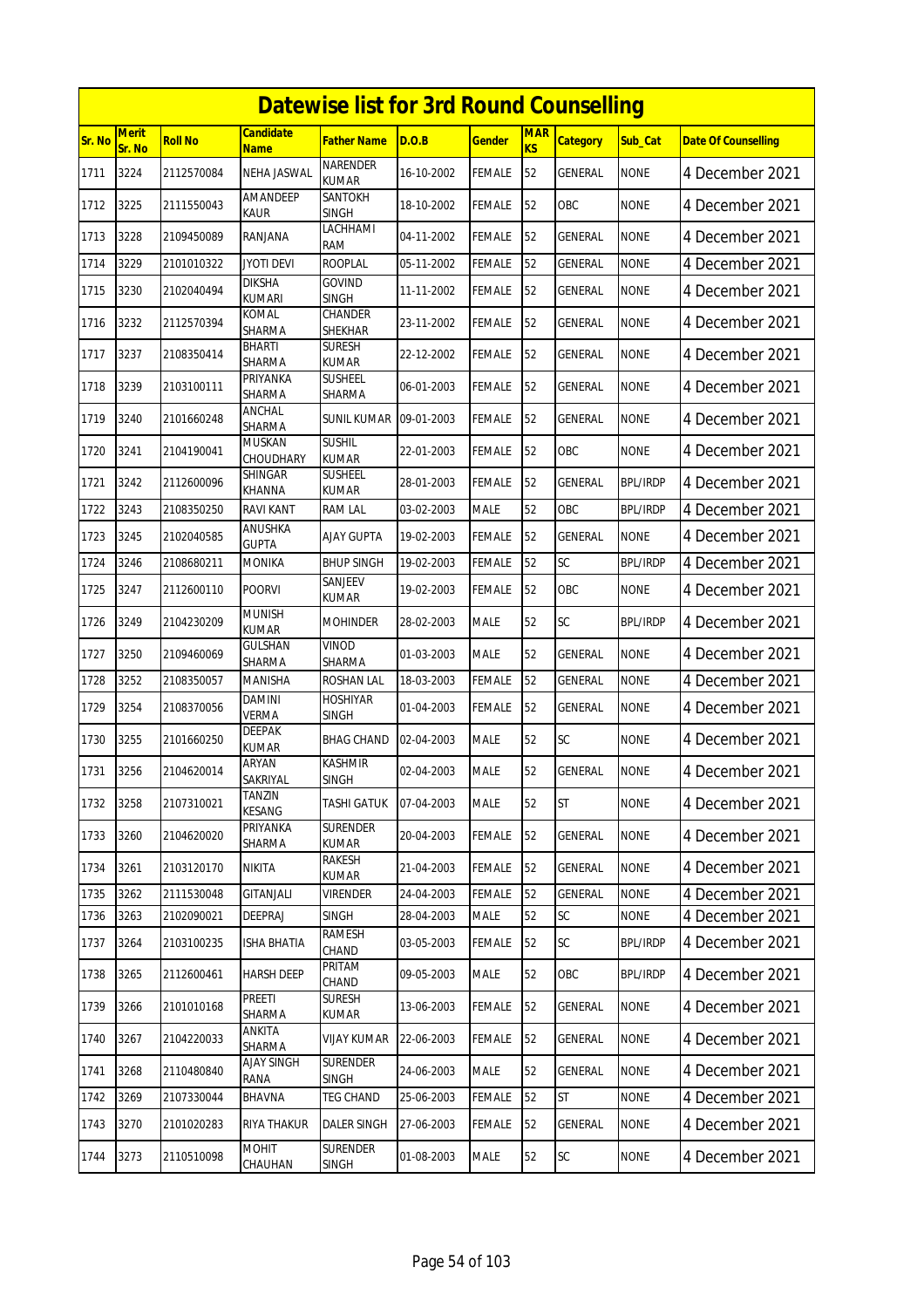|        | <b>Datewise list for 3rd Round Counselling</b> |                |                                  |                                |            |               |                  |                 |                 |                            |  |
|--------|------------------------------------------------|----------------|----------------------------------|--------------------------------|------------|---------------|------------------|-----------------|-----------------|----------------------------|--|
| Sr. No | <b>Merit</b><br>Sr. No                         | <b>Roll No</b> | Candidate<br><b>Name</b>         | Father Name                    | D.O.B      | Gender        | <b>MAR</b><br>KS | <b>Category</b> | Sub Cat         | <b>Date Of Counselling</b> |  |
| 1745   | 3274                                           | 2108680506     | HIMANSHU                         | <b>DUNI CHAND</b>              | 10-08-2003 | <b>FEMALE</b> | 52               | GENERAL         | <b>NONE</b>     | 4 December 2021            |  |
| 1746   | 3276                                           | 2108680313     | <b>HARSHA</b><br>BHARDWAJ        | <b>CHANDER</b><br><b>MANI</b>  | 24-08-2003 | <b>FEMALE</b> | 52               | SC              | <b>BPL/IRDP</b> | 4 December 2021            |  |
| 1747   | 3277                                           | 2109460217     | ANITA DEVI                       | KRISHAN<br>CHAND               | 02-09-2003 | FEMALE        | 52               | <b>GENERAL</b>  | <b>NONE</b>     | 4 December 2021            |  |
| 1748   | 3279                                           | 2110480503     | NISHANT<br><b>SHARMA</b>         | RAMCHANDER<br><b>SHARMA</b>    | 26-09-2003 | <b>MALE</b>   | 52               | OBC             | <b>NONE</b>     | 4 December 2021            |  |
| 1749   | 3280                                           | 2110480832     | PRASHANT                         | <b>BAL MUKAND</b>              | 26-09-2003 | MALE          | 52               | GENERAL         | <b>NONE</b>     | 4 December 2021            |  |
| 1750   | 3283                                           | 2110480687     | <b>NANDITA</b>                   | <b>JAIPAL</b><br>SHARMA        | 14-10-2003 | FEMALE        | 52               | <b>GENERAL</b>  | <b>NONE</b>     | 4 December 2021            |  |
| 1751   | 3284                                           | 2101010004     | ANSHUL<br>SHARMA                 | <b>RAM PAL</b>                 | 16-10-2003 | <b>MALE</b>   | 52               | <b>GENERAL</b>  | <b>NONE</b>     | 4 December 2021            |  |
| 1752   | 3286                                           | 2110480639     | NITIN SHARMA                     | <b>BABU RAM</b>                | 27-10-2003 | <b>MALE</b>   | 52               | OBC             | <b>NONE</b>     | 4 December 2021            |  |
| 1753   | 3288                                           | 2108390171     | PRITI THAKUR                     | <b>BALWANT</b><br><b>SINGH</b> | 01-11-2003 | FEMALE        | 52               | GENERAL         | <b>NONE</b>     | 4 December 2021            |  |
| 1754   | 3289                                           | 2102030111     | ABHISHANT                        | <b>MAHENDER</b><br>SINGH       | 13-11-2003 | <b>MALE</b>   | 52               | <b>GENERAL</b>  | <b>BPL/IRDP</b> | 4 December 2021            |  |
| 1755   | 3290                                           | 2101660239     | <b>PREETI</b>                    | <b>MADAN LAL</b>               | 18-11-2003 | <b>FEMALE</b> | 52               | SC              | <b>NONE</b>     | 4 December 2021            |  |
| 1756   | 3291                                           | 2108390250     | <b>MONIKA</b><br>kumari          | ATTAR SINGH                    | 22-11-2003 | FEMALE        | 52               | SC              | <b>NONE</b>     | 4 December 2021            |  |
| 1757   | 3292                                           | 2108690086     | TEJENDRA<br><b>KUMARI</b>        | LAL SINGH                      | 25-11-2003 | FEMALE        | 52               | <b>GENERAL</b>  | <b>NONE</b>     | 4 December 2021            |  |
| 1758   | 3293                                           | 2103110266     | <b>TANVI</b>                     | <b>BESRU RAM</b>               | 27-11-2003 | FEMALE        | 52               | SC              | <b>NONE</b>     | 4 December 2021            |  |
| 1759   | 3294                                           | 2101010217     | <b>SAMRITI</b><br>SHARMA         | <b>DAULAT RAM</b>              | 28-11-2003 | FEMALE        | 52               | <b>GENERAL</b>  | <b>NONE</b>     | 4 December 2021            |  |
| 1760   | 3295                                           | 2112570196     | PRIYA THAKUR                     | SANJEEV<br><b>KUMAR</b>        | 29-11-2003 | FEMALE        | 52               | GENERAL         | <b>NONE</b>     | 4 December 2021            |  |
| 1761   | 3296                                           | 2108400287     | CHETAN<br>KUMAR                  | OM PRAKASH                     | 04-12-2003 | MALE          | 52               | SC              | <b>NONE</b>     | 4 December 2021            |  |
| 1762   | 3297                                           | 2104210150     | YOGESH                           | <b>RAJESH</b><br><b>KUMAR</b>  | 05-12-2003 | <b>MALE</b>   | 52               | OBC             | <b>NONE</b>     | 4 December 2021            |  |
| 1763   | 3298                                           | 2108360066     | Preeti<br>CHAUHAN                | <b>GANGA RAM</b>               | 08-12-2003 | FEMALE        | 52               | <b>SC</b>       | <b>BPL/IRDP</b> | 4 December 2021            |  |
| 1764   | 3300                                           | 2104630024     | <b>ANSHIKA</b><br><b>KOUNDAL</b> | <b>SUDHIR</b><br><b>KUMAR</b>  | 16-12-2003 | <b>FEMALE</b> | 52               | <b>SC</b>       | <b>NONE</b>     | 4 December 2021            |  |
| 1765   | 3301                                           | 2101020162     | <b>ADITI SHARMA</b>              | <b>VIDYA SAGAR</b>             | 19-12-2003 | <b>FEMALE</b> | 52               | <b>GENERAL</b>  | <b>NONE</b>     | 4 December 2021            |  |
| 1766   | 3302                                           | 2109460286     | <b>NIKITA</b><br>THAKUR          | NEELKANTH                      | 21-12-2003 | <b>FEMALE</b> | 52               | GENERAL         | <b>NONE</b>     | 4 December 2021            |  |
| 1767   | 3303                                           | 2112570275     | <b>REETA</b>                     | SWARN                          | 24-12-2003 | <b>FEMALE</b> | 52               | SC              | <b>NONE</b>     | 4 December 2021            |  |
| 1768   | 3305                                           | 2108400271     | <b>MADHU</b>                     | SHER SINGH                     | 01-01-2004 | FEMALE        | 52               | <b>GENERAL</b>  | <b>NONE</b>     | 4 December 2021            |  |
| 1769   | 3306                                           | 2101020516     | <b>TRIPTA DEVI</b>               | <b>SURESH</b><br>CHAND         | 13-01-2004 | FEMALE        | 52               | SC              | <b>NONE</b>     | 4 December 2021            |  |
| 1770   | 3307                                           | 2112600462     | RAMANPREET<br><b>SINGH</b>       | <b>AMRIK SINGH</b>             | 16-01-2004 | <b>MALE</b>   | 52               | OBC             | <b>NONE</b>     | 4 December 2021            |  |
| 1771   | 3308                                           | 2108680072     | <b>NUTTAN</b><br>SHARMA          | SANJEEV<br>kumar               | 19-01-2004 | <b>FEMALE</b> | 52               | GENERAL         | <b>NONE</b>     | 4 December 2021            |  |
| 1772   | 3310                                           | 2101020139     | <b>BHANU PRIYA</b>               | PRATAP SINGH 22-01-2004        |            | <b>FEMALE</b> | 52               | <b>GENERAL</b>  | <b>NONE</b>     | 4 December 2021            |  |
| 1773   | 3311                                           | 2108370186     | KHEVINDRA<br>KUMARI              | NIKA RAM                       | 23-01-2004 | FEMALE        | 52               | GENERAL         | <b>NONE</b>     | 4 December 2021            |  |
| 1774   | 3312                                           | 2106280095     | <b>SONIA THAKUR</b>              | <b>LEELA MANI</b>              | 26-01-2004 | <b>FEMALE</b> | 52               | <b>GENERAL</b>  | <b>NONE</b>     | 4 December 2021            |  |
| 1775   | 3313                                           | 2108370544     | <b>DIMPLA DEVI</b>               | <b>ROSHAN LAL</b>              | 06-02-2004 | FEMALE        | 52               | GENERAL         | <b>NONE</b>     | 4 December 2021            |  |
| 1776   | 3314                                           | 2103130262     | PRIYA<br>KAUSHAL                 | <b>BASU DEV</b>                | 11-02-2004 | <b>FEMALE</b> | 52               | <b>SC</b>       | <b>BPL/IRDP</b> | 4 December 2021            |  |
| 1777   | 3316                                           | 2108350156     | PRIYA                            | KRISHAN DEV                    | 18-02-2004 | FEMALE        | 52               | GENERAL         | <b>NONE</b>     | 4 December 2021            |  |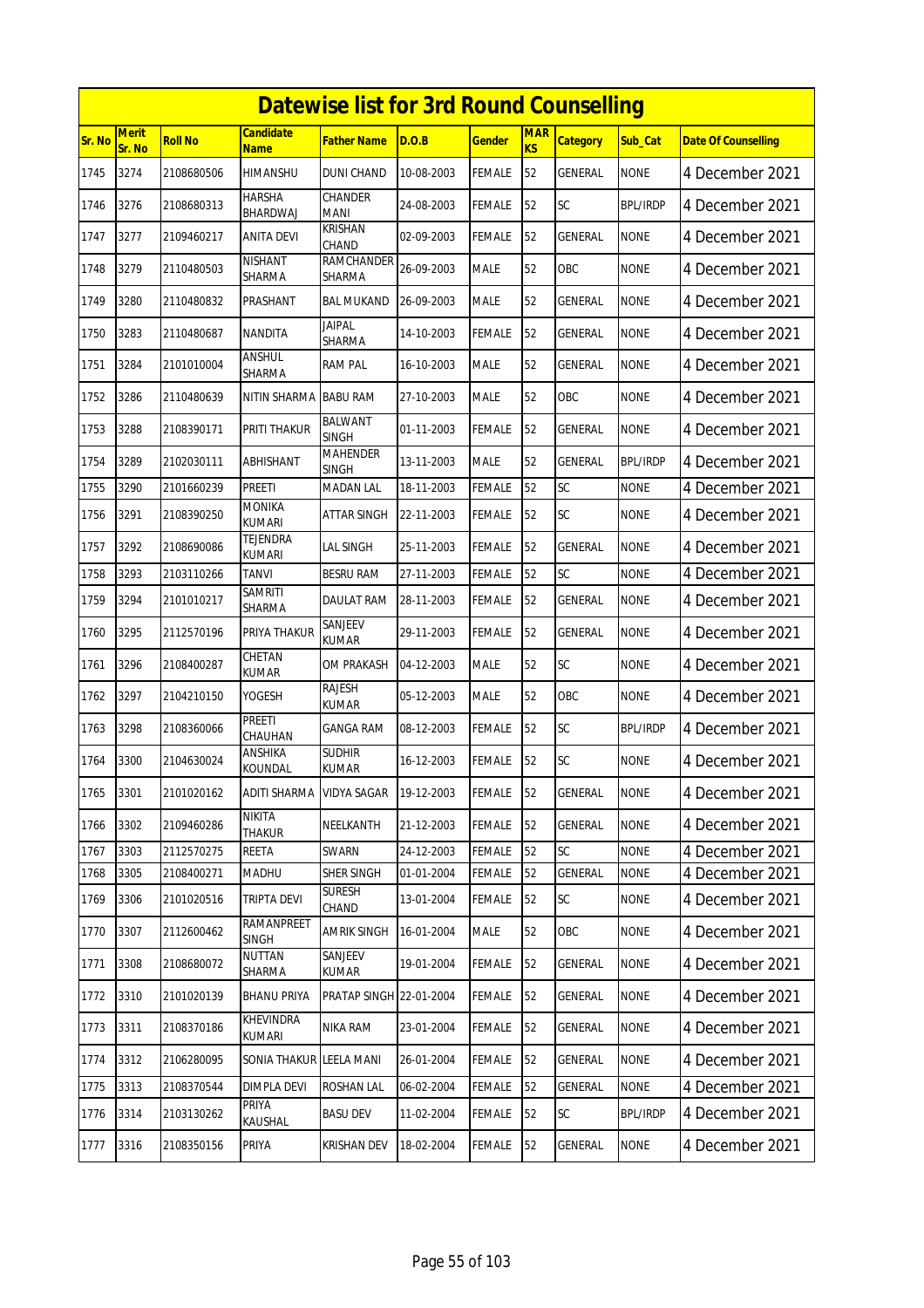|               |                 |                |                                  | <b>Datewise list for 3rd Round Counselling</b> |            |               |                              |                 |                                                                      |                            |
|---------------|-----------------|----------------|----------------------------------|------------------------------------------------|------------|---------------|------------------------------|-----------------|----------------------------------------------------------------------|----------------------------|
| <b>Sr. No</b> | Merit<br>Sr. No | <b>Roll No</b> | <b>Candidate</b><br><b>Name</b>  | <b>Father Name</b>                             | D.O.B      | <b>Gender</b> | <b>MAR</b><br>K <sub>S</sub> | <b>Category</b> | Sub_Cat                                                              | <b>Date Of Counselling</b> |
| 1778          | 3319            | 2102040140     | ANKITA<br><b>KUMARI</b>          | <b>JARAM SINGH</b>                             | 26-02-2004 | <b>FEMALE</b> | 52                           | <b>SC</b>       | <b>NONE</b>                                                          | 4 December 2021            |
| 1779          | 3320            | 2106290600     | <b>DIVANSHU</b><br><b>THAKUR</b> | <b>SUNDER</b><br><b>SINGH</b>                  | 26-02-2004 | <b>MALE</b>   | 52                           | GENERAL         | <b>NONE</b>                                                          | 4 December 2021            |
| 1780          | 3322            | 2101010232     | SAKSHI                           | SHER SINGH                                     | 02-03-2004 | <b>FEMALE</b> | 52                           | GENERAL         | <b>NONE</b>                                                          | 4 December 2021            |
| 1781          | 3323            | 2103120084     | <b>KARAN</b>                     | VINOD KUMAR 02-03-2004                         |            | <b>MALE</b>   | 52                           | OBC             | <b>NONE</b>                                                          | 4 December 2021            |
| 1782          | 3324            | 2108400078     | SHALINI                          | <b>NARENDER</b><br><b>KUMAR</b>                | 03-03-2004 | <b>FEMALE</b> | 52                           | SC              | <b>NONE</b>                                                          | 4 December 2021            |
| 1783          | 3325            | 2101660251     | ARTI                             | <b>SHYAM LAL</b>                               | 04-03-2004 | <b>FEMALE</b> | 52                           | GENERAL         | <b>NONE</b>                                                          | 4 December 2021            |
| 1784          | 3327            | 2102040089     | <b>RAJAT THAKUR</b>              | <b>DEEP KUMAR</b>                              | 11-03-2004 | <b>MALE</b>   | 52                           | GENERAL         | <b>NONE</b>                                                          | 4 December 2021            |
| 1785          | 3329            | 2104630059     | ANAMIKA                          | <b>JAI KARAN</b>                               | 18-03-2004 | <b>FEMALE</b> | 52                           | <b>ST</b>       | <b>BPL/IRDP</b>                                                      | 4 December 2021            |
| 1786          | 3331            | 2104230067     | HIMONISH<br><b>GUPTA</b>         | ATUL GUPTA                                     | 22-03-2004 | <b>MALE</b>   | 52                           | <b>GENERAL</b>  | <b>NONE</b>                                                          | 4 December 2021            |
| 1787          | 3332            | 2101010189     | <b>JYOTI DEVI</b>                | <b>BIJENDER</b>                                | 03-04-2004 | <b>FEMALE</b> | 52                           | SC              | <b>NONE</b>                                                          | 4 December 2021            |
| 1788          | 3334            | 2108400489     | <b>ISHA</b>                      | <b>HANS RAJ</b>                                | 19-04-2004 | <b>FEMALE</b> | 52                           | SC              | <b>NONE</b>                                                          | 4 December 2021            |
| 1789          | 3335            | 2103100249     | <b>ABHISHEK</b><br>SHARMA        | MANOHAR LAL 21-04-2004                         |            | <b>MALE</b>   | 52                           | <b>GENERAL</b>  | <b>NONE</b>                                                          | 4 December 2021            |
| 1790          | 3338            | 2110510024     | <b>MANISH</b><br><b>KUMAR</b>    | <b>INDER SINGH</b>                             | 12-05-2004 | <b>MALE</b>   | 52                           | SC              | <b>NONE</b>                                                          | 4 December 2021            |
| 1791          | 3340            | 2101020477     | AKSHITA<br>SHARMA                | <b>NATHU RAM</b>                               | 19-05-2004 | <b>FEMALE</b> | 52                           | GENERAL         | <b>NONE</b>                                                          | 4 December 2021            |
| 1792          | 3341            | 2108680047     | <b>NEHA</b>                      | <b>NARESH</b><br><b>KUMAR</b>                  | 21-05-2004 | <b>FEMALE</b> | 52                           | SC              | <b>NONE</b>                                                          | 4 December 2021            |
| 1793          | 3342            | 2108390447     | <b>DIKSHA</b><br>KUMARI          | <b>RAVINDER</b><br><b>KUMAR</b>                | 30-05-2004 | <b>FEMALE</b> | 52                           | OBC             | <b>NONE</b>                                                          | 4 December 2021            |
| 1794          | 3344            | 2104230032     | ANJANA DEVI                      | PARSHINDA<br>RAM                               | 18-12-1985 | <b>FEMALE</b> | 51                           | SC              | <b>NONE</b>                                                          | 4 December 2021            |
| 1795          | 3346            | 2102040688     | BRAHMI DEVI                      | <b>SUFAL</b>                                   | 01-10-1987 | <b>FEMALE</b> | 51                           | SC              | <b>NONE</b>                                                          | 4 December 2021            |
| 1796          | 3349            | 2108680479     | VEENA<br>KUMARI                  | MANOHAR LAL 21-12-1990                         |            | <b>FEMALE</b> | 51                           | <b>GENERAL</b>  | <b>NONE</b>                                                          | 4 December 2021            |
| 1797          | 3350            | 2112570239     | <b>INDU BALA</b>                 | <b>GURPAL</b><br><b>SINGH</b>                  | 03-08-1991 | FEMALE        | 51                           | GENERAL         | <b>NONE</b>                                                          | 4 December 2021            |
| 1798          | 3352            | 2104170014     | CHITRA THAPA                     | <b>KAMAL DEV</b><br>THAPA                      | 01-05-1992 | <b>FEMALE</b> | 51                           | OBC             | <b>DEPENDEN</b><br><b>T/WARDS</b><br>OF EX-<br><b>SERVICEME</b><br>N | 4 December 2021            |
| 1799          | 3353            | 2103140031     | <b>SHILPA</b>                    | <b>MAHENDER</b><br><b>SINGH</b>                | 25-08-1992 | <b>FEMALE</b> | 51                           | OBC             | <b>BPL/IRDP</b>                                                      | 4 December 2021            |
| 1800          | 3354            | 2110480763     | SANDEEP<br>KUMAR                 | <b>SH SURENDER</b><br>SHARMA                   | 14-01-1993 | <b>MALE</b>   | 51                           | OBC             | <b>NONE</b>                                                          | 4 December 2021            |
| 1801          | 3355            | 2109650027     | <b>RAUNOO</b><br>KAUSHAL         | <b>BHAGWAN</b><br>CHAND                        | 17-02-1993 | <b>FEMALE</b> | 51                           | SC              | <b>NONE</b>                                                          | 4 December 2021            |
| 1802          | 3356            | 2107330050     | MONIKA BODH                      | <b>DEVI SINGH</b>                              | 22-04-1993 | FEMALE        | 51                           | <b>ST</b>       | <b>NONE</b>                                                          | 4 December 2021            |
| 1803          | 3357            | 2110480087     | <b>DINESH</b><br>SHARMA          | DAULATRAM                                      | 20-05-1993 | <b>MALE</b>   | 51                           | OBC             | <b>NONE</b>                                                          | 4 December 2021            |
| 1804          | 3358            | 2106270004     | RAKESH<br>THAKUR                 | PURSHOTAM                                      | 01-06-1993 | <b>MALE</b>   | 51                           | GENERAL         | <b>NONE</b>                                                          | 4 December 2021            |
| 1805          | 3359            | 2103130260     | <b>NEHA</b>                      | SANJEEV<br>KUMAR                               | 10-06-1993 | FEMALE        | 51                           | OBC             | <b>NONE</b>                                                          | 4 December 2021            |
| 1806          | 3360            | 2103100121     | ANURADHA                         | CHAMBEL<br><b>SINGH</b>                        | 20-07-1993 | <b>FEMALE</b> | 51                           | GENERAL         | <b>NONE</b>                                                          | 4 December 2021            |
| 1807          | 3361            | 2101020729     | <b>TENZIN DEKKI</b>              | <b>KRISHAN</b><br><b>SINGH</b>                 | 22-11-1993 | <b>FEMALE</b> | 51                           | <b>ST</b>       | <b>NONE</b>                                                          | 4 December 2021            |
| 1808          | 3362            | 2111560212     | RENU DEVI                        | DEEP CHAND                                     | 01-12-1993 | <b>FEMALE</b> | 51                           | SC              | <b>BPL/IRDP</b>                                                      | 4 December 2021            |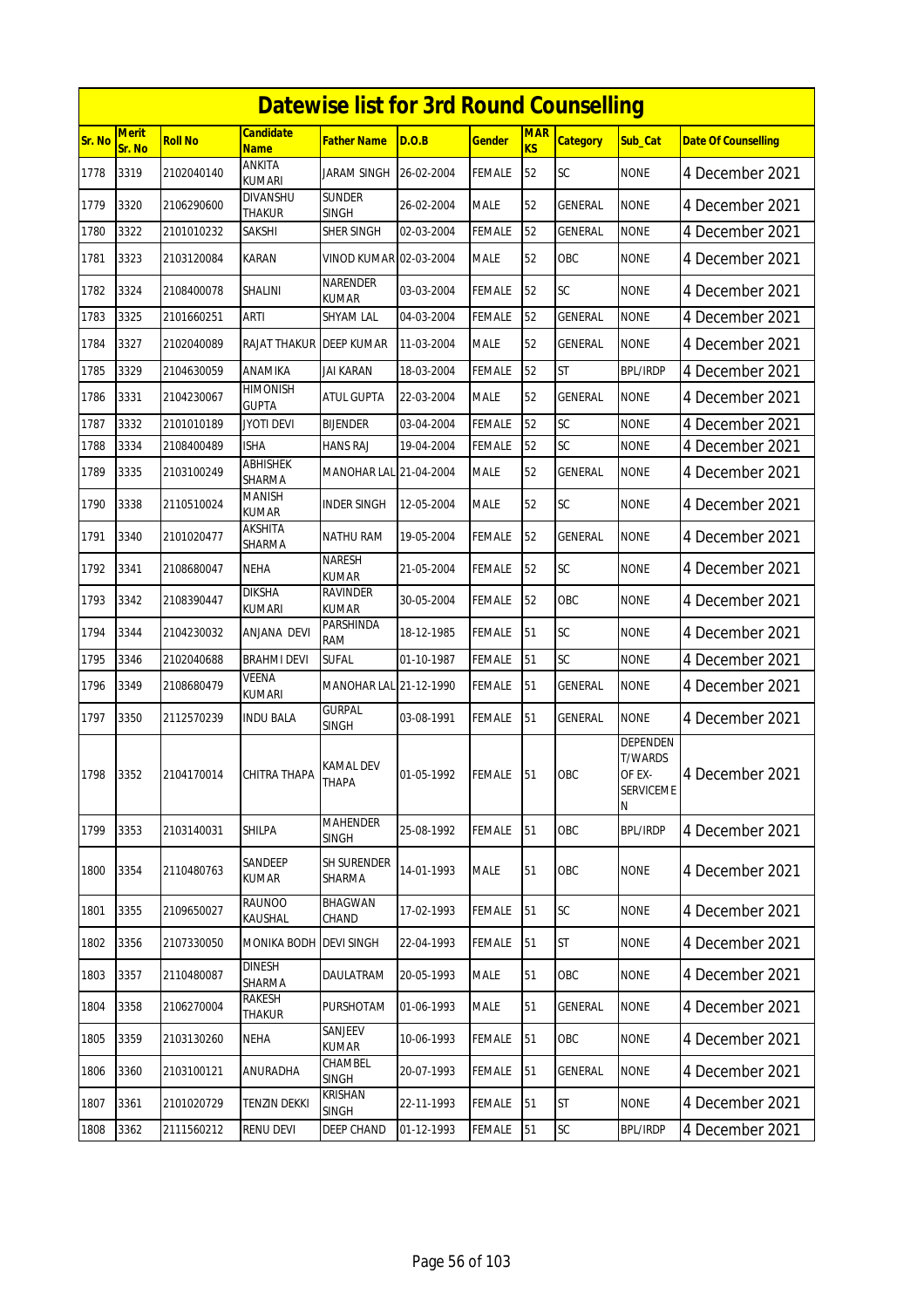|        | <b>Datewise list for 3rd Round Counselling</b> |                |                                  |                                   |            |               |                  |                 |                 |                            |  |
|--------|------------------------------------------------|----------------|----------------------------------|-----------------------------------|------------|---------------|------------------|-----------------|-----------------|----------------------------|--|
| Sr. No | <b>Merit</b><br>Sr. No                         | <b>Roll No</b> | <b>Candidate</b><br><b>Name</b>  | <b>Father Name</b>                | D.O.B      | <b>Gender</b> | <b>MAR</b><br>KS | <b>Category</b> | Sub Cat         | <b>Date Of Counselling</b> |  |
| 1809   | 3363                                           | 2101670065     | <b>HIMANSHU</b><br><b>SHARMA</b> | <b>SUBHASH</b><br>CHAND<br>SHARMA | 18-05-1994 | FEMALE        | 51               | <b>GENERAL</b>  | <b>NONE</b>     | 4 December 2021            |  |
| 1810   | 3365                                           | 2102040414     | ANTRA                            | <b>SHIV DAS</b>                   | 25-08-1994 | <b>FEMALE</b> | 51               | SC              | <b>NONE</b>     | 4 December 2021            |  |
| 1811   | 3366                                           | 2108400062     | <b>MONIKA</b><br>CHAUHAN         | <b>DURGA DASS</b>                 | 17-09-1994 | <b>FEMALE</b> | 51               | SC              | <b>NONE</b>     | 4 December 2021            |  |
| 1812   | 3367                                           | 2111550270     | KAPIL DEV                        | <b>GEETA RAM</b>                  | 21-11-1994 | <b>MALE</b>   | 51               | GENERAL         | <b>NONE</b>     | 4 December 2021            |  |
| 1813   | 3368                                           | 2103110025     | <b>TEENA RANI</b>                | <b>SURESH</b><br><b>KUMAR</b>     | 17-02-1995 | <b>FEMALE</b> | 51               | <b>GENERAL</b>  | <b>NONE</b>     | 4 December 2021            |  |
| 1814   | 3369                                           | 2102080002     | <b>HANEEF</b>                    | QUEM                              | 03-04-1995 | <b>MALE</b>   | 51               | GENERAL         | <b>BPL/IRDP</b> | 4 December 2021            |  |
| 1815   | 3371                                           | 2110490851     | <b>NEERAJ</b><br>CHAUHAN         | <b>RANJEET</b><br><b>SINGH</b>    | 02-07-1995 | <b>MALE</b>   | 51               | GENERAL         | <b>NONE</b>     | 4 December 2021            |  |
| 1816   | 3373                                           | 2101020225     | POONAM DEVI                      | <b>PREM LAL</b>                   | 30-07-1995 | <b>FEMALE</b> | 51               | <b>GENERAL</b>  | PHH             | 4 December 2021            |  |
| 1817   | 3374                                           | 2102050107     | <b>KIRAN</b>                     | JARAM SINGH                       | 14-08-1995 | <b>FEMALE</b> | 51               | <b>ST</b>       | <b>NONE</b>     | 4 December 2021            |  |
| 1818   | 3375                                           | 2109460202     | <b>RAKESH</b><br><b>KUMAR</b>    | <b>RAM SINGH</b>                  | 06-10-1995 | <b>MALE</b>   | 51               | <b>GENERAL</b>  | <b>NONE</b>     | 4 December 2021            |  |
| 1819   | 3376                                           | 2110480426     | NEELAM                           | <b>MOHAN</b><br><b>SINGH</b>      | 30-10-1995 | <b>FEMALE</b> | 51               | OBC             | <b>NONE</b>     | 4 December 2021            |  |
| 1820   | 3378                                           | 2111550179     | <b>ANITA DEVI</b>                | <b>HARI DASS</b>                  | 19-12-1995 | <b>FEMALE</b> | 51               | SC              | <b>NONE</b>     | 4 December 2021            |  |
| 1821   | 3379                                           | 2110490258     | <b>ANJU BALA</b>                 | SITA RAM                          | 25-12-1995 | <b>FEMALE</b> | 51               | SC              | <b>NONE</b>     | 4 December 2021            |  |
| 1822   | 3380                                           | 2110490347     | NISHA DEVI                       | PARTAP SINGH 20-01-1996           |            | FEMALE        | 51               | SC              | <b>NONE</b>     | 4 December 2021            |  |
| 1823   | 3381                                           | 2110480744     | RAJANI DEVI                      | <b>JOGINDER</b><br><b>SINGH</b>   | 02-02-1996 | <b>FEMALE</b> | 51               | SC              | <b>NONE</b>     | 4 December 2021            |  |
| 1824   | 3382                                           | 2106290032     | <b>RICHA</b><br>CHAUHAN          | <b>BRIJ LAL</b>                   | 01-03-1996 | <b>FEMALE</b> | 51               | SC              | <b>NONE</b>     | 4 December 2021            |  |
| 1825   | 3383                                           | 2110510119     | <b>RAKESH</b><br>KUMAR           | <b>UDAY SINGH</b>                 | 06-03-1996 | <b>MALE</b>   | 51               | GENERAL         | <b>NONE</b>     | 4 December 2021            |  |
| 1826   | 3385                                           | 2112600205     | DAMINI                           | RAM PRAKASH 29-07-1996            |            | <b>FEMALE</b> | 51               | <b>GENERAL</b>  | BPL/IRDP        | 4 December 2021            |  |
| 1827   | 3386                                           | 2110490111     | <b>DIMPLE</b>                    | <b>GIAN SINGH</b>                 | 02-08-1996 | <b>FEMALE</b> | 51               | <b>GENERAL</b>  | <b>BPL/IRDP</b> | 4 December 2021            |  |
| 1828   | 3387                                           | 2108390122     | PUSHPA DEVI                      | <b>RAJ KUMAR</b>                  | 25-08-1996 | <b>FEMALE</b> | 51               | GENERAL         | <b>NONE</b>     | 4 December 2021            |  |
| 1829   | 3388                                           | 2110490364     | PUSHPANJLI<br>SHARMA             | <b>RAMESH</b><br>CHANDER          | 23-09-1996 | <b>FEMALE</b> | 51               | OBC             | <b>NONE</b>     | 4 December 2021            |  |
| 1830   | 3390                                           | 2105250008     | <b>ANITA DEVI</b>                | <b>FAKIR CHAND</b>                | 15-10-1996 | <b>FEMALE</b> | 51               | <b>ST</b>       | <b>NONE</b>     | 4 December 2021            |  |
| 1831   | 3393                                           | 2110490826     | <b>VIKRAM</b>                    | <b>SANT RAM</b>                   | 31-10-1996 | <b>MALE</b>   | 51               | SC              | <b>NONE</b>     | 4 December 2021            |  |
| 1832   | 3394                                           | 2103140036     | SHIVANI                          | <b>ASHOK</b><br><b>KUMAR</b>      | 07-11-1996 | <b>FEMALE</b> | 51               | OBC             | <b>NONE</b>     | 4 December 2021            |  |
| 1833   | 3395                                           | 2110490333     | <b>MANISHA</b>                   | DEEP CHAND<br><b>KAPOOR</b>       | 01-12-1996 | <b>FEMALE</b> | 51               | GENERAL         | <b>NONE</b>     | 4 December 2021            |  |
| 1834   | 3396                                           | 2111550296     | ANITA<br>SHARMA                  | rajesh<br>KUMAR                   | 10-01-1997 | <b>FEMALE</b> | 51               | GENERAL         | <b>NONE</b>     | 4 December 2021            |  |
| 1835   | 3397                                           | 2112570276     | PRIYA                            | JAGDISH RAM                       | 12-01-1997 | <b>FEMALE</b> | 51               | OBC             | <b>NONE</b>     | 4 December 2021            |  |
| 1836   | 3398                                           | 2110490723     | <b>RITU</b><br>CHAUHAN           | PUNJAB SINGH 12-02-1997           |            | <b>FEMALE</b> | 51               | GENERAL         | <b>NONE</b>     | 4 December 2021            |  |
| 1837   | 3400                                           | 2106290191     | MAMTA                            | <b>HARI SINGH</b>                 | 25-02-1997 | <b>FEMALE</b> | 51               | GENERAL         | <b>NONE</b>     | 4 December 2021            |  |
| 1838   | 3402                                           | 2101020175     | PANKAJ<br><b>KUMAR</b>           | NARINDER<br><b>KUMAR</b>          | 16-03-1997 | <b>MALE</b>   | 51               | SC              | <b>NONE</b>     | 4 December 2021            |  |
| 1839   | 3403                                           | 2110500075     | SHEETAL<br>KUMARI                | YASHPAL                           | 05-05-1997 | <b>FEMALE</b> | 51               | <b>SC</b>       | <b>NONE</b>     | 4 December 2021            |  |
| 1840   | 3404                                           | 2103120024     | BIBI ALIMA                       | KAMAL DEEN                        | 18-05-1997 | <b>FEMALE</b> | 51               | ST              | <b>NONE</b>     | 4 December 2021            |  |
| 1841   | 3405                                           | 2110520067     | ABHISHEK<br>SHARMA               | <b>BHAWAN</b><br><b>SINGH</b>     | 05-07-1997 | <b>MALE</b>   | 51               | OBC             | <b>NONE</b>     | 4 December 2021            |  |
| 1842   | 3406                                           | 2110510117     | ARCHNA<br>KUMARI                 | TAPENDER<br><b>SINGH</b>          | 08-07-1997 | FEMALE        | 51               | <b>SC</b>       | <b>NONE</b>     | 4 December 2021            |  |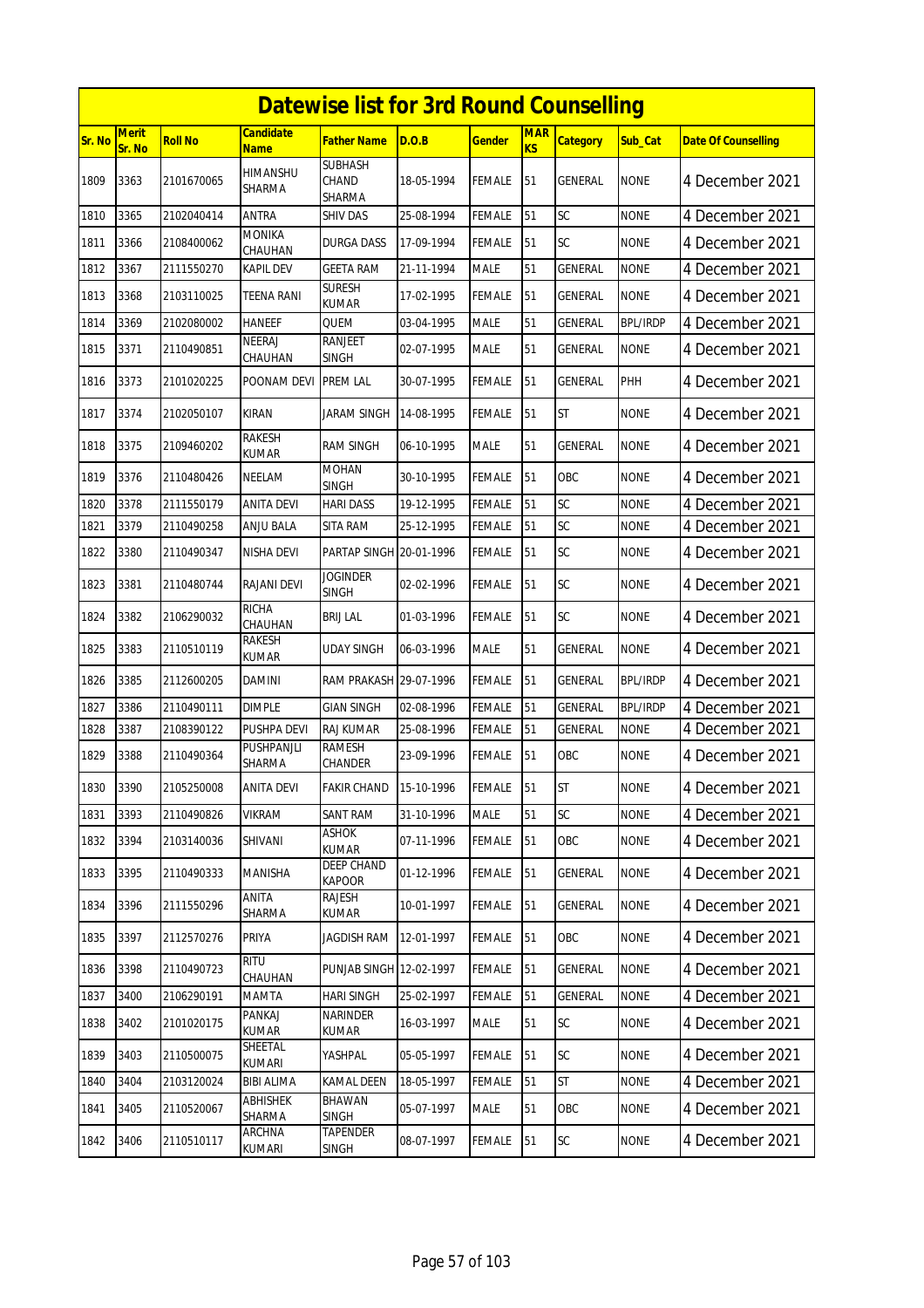|        |                        |                |                                 | <b>Datewise list for 3rd Round Counselling</b> |            |               |                  |                 |                                                               |                            |
|--------|------------------------|----------------|---------------------------------|------------------------------------------------|------------|---------------|------------------|-----------------|---------------------------------------------------------------|----------------------------|
| Sr. No | <b>Merit</b><br>Sr. No | <b>Roll No</b> | <b>Candidate</b><br><b>Name</b> | Father Name                                    | D.O.B      | Gender        | <b>MAR</b><br>KS | <b>Category</b> | Sub Cat                                                       | <b>Date Of Counselling</b> |
| 1843   | 3409                   | 2108370360     | <b>ASHA DEVI</b>                | <b>RAMESH</b><br>CHAND                         | 21-10-1997 | FEMALE        | 51               | SC              | <b>NONE</b>                                                   | 4 December 2021            |
| 1844   | 3410                   | 2108380028     | <b>AJAY KUMAR</b>               | <b>KHEM SINGH</b>                              | 24-10-1997 | <b>MALE</b>   | 51               | OBC             | <b>NONE</b>                                                   | 4 December 2021            |
| 1845   | 3411                   | 2112570558     | RAVESHU DEVI                    | <b>PAN CHAND</b>                               | 03-12-1997 | FEMALE        | 51               | OBC             | <b>NONE</b>                                                   | 4 December 2021            |
| 1846   | 3412                   | 2108370511     | KALPNA<br><b>THAKUR</b>         | SH. JIWAN LAL                                  | 15-12-1997 | <b>FEMALE</b> | 51               | <b>GENERAL</b>  | <b>NONE</b>                                                   | 4 December 2021            |
| 1847   | 3413                   | 2106290024     | NEELAM<br>Thakur                | CHUHRU RAM                                     | 12-01-1998 | FEMALE        | 51               | GENERAL         | <b>NONE</b>                                                   | 4 December 2021            |
| 1848   | 3414                   | 2102050035     | <b>MEENA DEVI</b>               | MAHAJAN<br><b>RAM</b>                          | 05-02-1998 | FEMALE        | 51               | <b>ST</b>       | <b>NONE</b>                                                   | 4 December 2021            |
| 1849   | 3415                   | 2108680502     | <b>HARISH</b>                   | <b>BELI RAM</b>                                | 04-04-1998 | <b>MALE</b>   | 51               | <b>GENERAL</b>  | <b>BPL/IRDP</b>                                               | 4 December 2021            |
| 1850   | 3416                   | 2109430202     | <b>ANU DEVI</b>                 | <b>BRIJ LAL</b>                                | 12-04-1998 | FEMALE        | 51               | SC              | <b>NONE</b>                                                   | 4 December 2021            |
| 1851   | 3417                   | 2110490069     | <b>SHOBHIT</b>                  | <b>BHUPENDER</b><br><b>SINGH</b>               | 01-05-1998 | <b>MALE</b>   | 51               | <b>GENERAL</b>  | <b>NONE</b>                                                   | 4 December 2021            |
| 1852   | 3418                   | 2101010136     | <b>PARAS</b><br>SHARMA          | PAWAN<br><b>KUMAR</b>                          | 07-06-1998 | MALE          | 51               | GENERAL         | <b>BPL/IRDP</b>                                               | 4 December 2021            |
| 1853   | 3419                   | 2111560092     | <b>SHIKHA</b>                   | OM KRISHAN                                     | 27-06-1998 | <b>FEMALE</b> | 51               | GENERAL         | <b>NONE</b>                                                   | 4 December 2021            |
| 1854   | 3420                   | 2106290580     | SUBHADRA                        | NIDHI SINGH                                    | 29-06-1998 | FEMALE        | 51               | GENERAL         | None                                                          | 4 December 2021            |
| 1855   | 3422                   | 2108340246     | PRASHANT<br>KUMAR               | <b>JEET RAM</b>                                | 05-07-1998 | MALE          | 51               | OBC             | <b>NONE</b>                                                   | 4 December 2021            |
| 1856   | 3423                   | 2103130028     | ABHILASHA<br><b>BHATIA</b>      | <b>RAVINDER</b><br>KUMAR                       | 08-07-1998 | FEMALE        | 51               | SC              | <b>NONE</b>                                                   | 4 December 2021            |
| 1857   | 3424                   | 2108690013     | <b>BHAVESH</b><br><b>KUMAR</b>  | <b>SHIV DAYAL</b>                              | 08-07-1998 | MALE          | 51               | SC              | <b>NONE</b>                                                   | 4 December 2021            |
| 1858   | 3425                   | 2109460160     | LOBZANG<br><b>MENTOK</b>        | ASHOK<br>KUMAR                                 | 14-07-1998 | FEMALE        | 51               | <b>ST</b>       | <b>NONE</b>                                                   | 4 December 2021            |
| 1859   | 3426                   | 2110510166     | RAKSHA DEVI                     | PURAN CHAND 26-07-1998                         |            | FEMALE        | 51               | <b>SC</b>       | <b>NONE</b>                                                   | 4 December 2021            |
| 1860   | 3428                   | 2108400111     | UDIT KUMAR                      | SHARWAN<br><b>KUMAR</b>                        | 01-01-1999 | MALE          | 51               | SC              | <b>NONE</b>                                                   | 4 December 2021            |
| 1861   | 3429                   | 2107330006     | POOJA                           | ROSHAN LAL                                     | 10-01-1999 | FEMALE        | 51               | <b>ST</b>       | <b>NONE</b>                                                   | 4 December 2021            |
| 1862   | 3430                   | 2101010155     | <b>NEHA SHARMA</b>              | <b>NAND LAL</b>                                | 13-01-1999 | FEMALE        | 51               | <b>GENERAL</b>  | <b>NONE</b>                                                   | 4 December 2021            |
| 1863   | 3431                   | 2111560046     | <b>DEEPAK</b><br>KUMAR          | <b>MADAN SINGH</b>                             | 18-01-1999 | MALE          | 51               | GENERAL         | <b>NONE</b>                                                   | 4 December 2021            |
| 1864   | 3432                   | 2103130075     | MANDEEPAK                       | MEHAR SINGH 25-01-1999                         |            | MALE          | 51               | SC              | <b>DEPENDEN</b><br><b>T/WARDS</b><br>OF EX-<br>SERVICEME<br>Ν | 4 December 2021            |
| 1865   | 3433                   | 2111530110     | KALPANA                         | PRAKASH<br>CHAND                               | 27-01-1999 | <b>FEMALE</b> | 51               | SC              | <b>NONE</b>                                                   | 4 December 2021            |
| 1866   | 3434                   | 2111540027     | MEENAKSHI                       | <b>HEERA SINGH</b>                             | 02-02-1999 | FEMALE        | 51               | GENERAL         | <b>NONE</b>                                                   | 4 December 2021            |
| 1867   | 3435                   | 2106290196     | <b>SURESH</b><br>KUMAR          | <b>HEERU RAM</b>                               | 06-02-1999 | <b>MALE</b>   | 51               | SC              | <b>NONE</b>                                                   | 4 December 2021            |
| 1868   | 3437                   | 2110490301     | PRATIBHA                        | <b>GULAB SINGH</b>                             | 21-02-1999 | <b>FEMALE</b> | 51               | GENERAL         | <b>BPL/IRDP</b>                                               | 4 December 2021            |
| 1869   | 3438                   | 2106290134     | SHEETAL                         | <b>KRISHAN LAL</b>                             | 04-03-1999 | <b>FEMALE</b> | 51               | ST              | <b>NONE</b>                                                   | 4 December 2021            |
| 1870   | 3439                   | 2106290348     | LAXMI DEVI                      | <b>RISHI RAM</b>                               | 11-03-1999 | FEMALE        | 51               | GENERAL         | <b>NONE</b>                                                   | 4 December 2021            |
| 1871   | 3440                   | 2106290207     | SONIKA<br>SHARMA                | <b>MOHINDER</b><br><b>SINGH</b><br>SHARMA      | 13-03-1999 | FEMALE        | 51               | GENERAL         | <b>NONE</b>                                                   | 4 December 2021            |
| 1872   | 3441                   | 2106290033     | DEEPIKA<br>Thakur               | OMI CHAND                                      | 14-03-1999 | FEMALE        | 51               | GENERAL         | <b>NONE</b>                                                   | 4 December 2021            |
| 1873   | 3443                   | 2108370344     | NEHA                            | <b>DHARM PAL</b>                               | 30-04-1999 | <b>FEMALE</b> | 51               | GENERAL         | <b>NONE</b>                                                   | 4 December 2021            |
| 1874   | 3444                   | 2103120291     | DIKSHA RANI                     | SH.RAMESH<br>KUMAR                             | 20-05-1999 | <b>FEMALE</b> | 51               | GENERAL         | <b>NONE</b>                                                   | 4 December 2021            |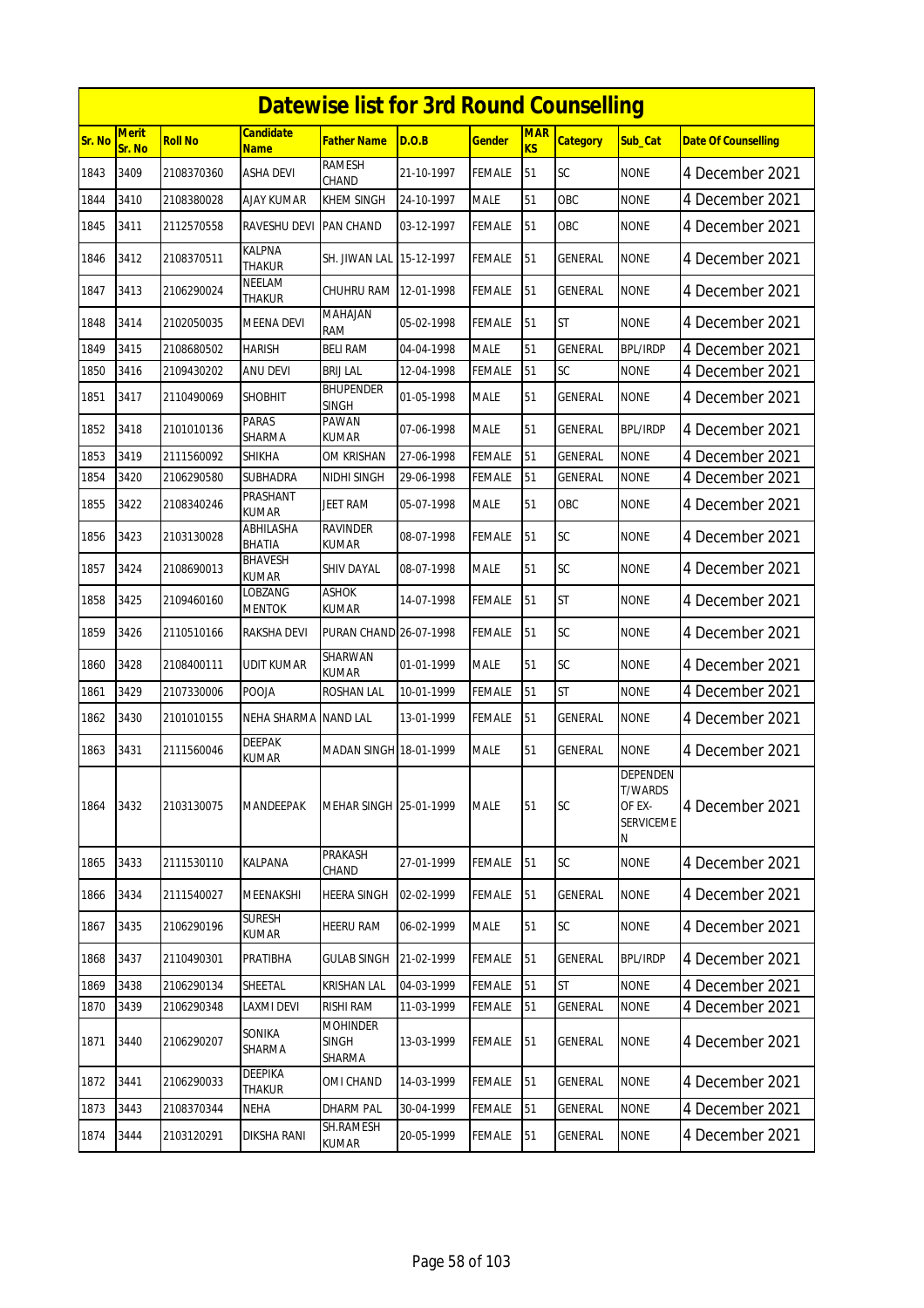|        |                        |                |                                  | <b>Datewise list for 3rd Round Counselling</b> |            |               |                  |                 |                 |                            |
|--------|------------------------|----------------|----------------------------------|------------------------------------------------|------------|---------------|------------------|-----------------|-----------------|----------------------------|
| Sr. No | <b>Merit</b><br>Sr. No | <b>Roll No</b> | <b>Candidate</b><br><b>Name</b>  | Father Name                                    | D.O.B      | Gender        | <b>MAR</b><br>KS | <b>Category</b> | Sub Cat         | <b>Date Of Counselling</b> |
| 1875   | 3445                   | 2112590020     | <b>AMANDEEP</b><br><b>KAUR</b>   | <b>TELU RAM</b>                                | 13-06-1999 | FEMALE        | 51               | SC              | <b>NONE</b>     | 4 December 2021            |
| 1876   | 3446                   | 2109460209     | SUSHIL KUMAR BHIM SINGH          |                                                | 17-06-1999 | MALE          | 51               | SC              | <b>NONE</b>     | 4 December 2021            |
| 1877   | 3447                   | 2104170181     | SUNNY KUNAR                      | <b>MOHINDER</b><br><b>SINGH</b>                | 19-06-1999 | <b>MALE</b>   | 51               | GENERAL         | <b>NONE</b>     | 4 December 2021            |
| 1878   | 3449                   | 2101670069     | <b>KANCHAN DEV</b>               | CHARAN DASS<br><b>SUMAN</b>                    | 27-07-1999 | FEMALE        | 51               | OBC             | <b>NONE</b>     | 4 December 2021            |
| 1879   | 3450                   | 2111530041     | RAKHI TYAGI                      | <b>MAHENDER</b><br><b>KUMAR</b>                | 16-08-1999 | FEMALE        | 51               | SC              | <b>NONE</b>     | 4 December 2021            |
| 1880   | 3451                   | 2106280211     | <b>MANOJ</b><br><b>KUMAR</b>     | <b>DILAWAR</b><br><b>SINGH</b>                 | 18-08-1999 | <b>MALE</b>   | 51               | OBC             | <b>NONE</b>     | 4 December 2021            |
| 1881   | 3452                   | 2110480699     | GULSHAN<br>TOMAR                 | <b>RAM</b><br>CHANDER                          | 24-08-1999 | FEMALE        | 51               | GENERAL         | <b>NONE</b>     | 4 December 2021            |
| 1882   | 3453                   | 2110490684     | VIJAY KUMARI                     | KHAJAN SINGH 27-08-1999                        |            | <b>FEMALE</b> | 51               | GENERAL         | <b>NONE</b>     | 4 December 2021            |
| 1883   | 3454                   | 2110510137     | PRATIBHA<br><b>KUMARI</b>        | SANJEEV<br><b>KUMAR</b>                        | 01-11-1999 | <b>FEMALE</b> | 51               | GENERAL         | <b>NONE</b>     | 4 December 2021            |
| 1884   | 3456                   | 2106290609     | <b>SUNITA DEVI</b>               | <b>DEVI SINGH</b>                              | 04-12-1999 | <b>FEMALE</b> | 51               | <b>GENERAL</b>  | <b>BPL/IRDP</b> | 4 December 2021            |
| 1885   | 3457                   | 2110490794     | ASHMA                            | <b>VAHID IOBAL</b>                             | 07-12-1999 | FEMALE        | 51               | <b>GENERAL</b>  | <b>NONE</b>     | 4 December 2021            |
| 1886   | 3458                   | 2110490378     | AVNEETKAUR                       | AMARJEET<br><b>SINGH</b>                       | 20-12-1999 | FEMALE        | 51               | OBC             | <b>NONE</b>     | 4 December 2021            |
| 1887   | 3459                   | 2102070001     | <b>PUSHPA</b><br><b>KUMARI</b>   | RAM CHAND                                      | 25-12-1999 | <b>FEMALE</b> | 51               | <b>ST</b>       | <b>NONE</b>     | 4 December 2021            |
| 1888   | 3460                   | 2103130145     | <b>INDU KUMARI</b>               | <b>BALWANT</b><br><b>SINGH</b>                 | 27-12-1999 | FEMALE        | 51               | OBC             | <b>NONE</b>     | 4 December 2021            |
| 1889   | 3461                   | 2111560505     | PARIDHI<br>SHARMA                | DHARMESH<br><b>DUTT</b>                        | 28-12-1999 | <b>FEMALE</b> | 51               | GENERAL         | <b>NONE</b>     | 4 December 2021            |
| 1890   | 3462                   | 2104230026     | SAMRITI<br>ANAND                 | YASH PAL<br>ANAND                              | 04-01-2000 | FEMALE        | 51               | GENERAL         | <b>NONE</b>     | 4 December 2021            |
| 1891   | 3463                   | 2107330008     | <b>MAMTA DEVI</b>                | <b>SHAM LAL</b>                                | 06-01-2000 | <b>FEMALE</b> | 51               | <b>ST</b>       | <b>NONE</b>     | 4 December 2021            |
| 1892   | 3467                   | 2106290027     | <b>POONAM</b><br><b>THAKUR</b>   | PYARE LAL                                      | 25-01-2000 | FEMALE        | 51               | GENERAL         | <b>NONE</b>     | 4 December 2021            |
| 1893   | 3469                   | 2101670067     | <b>GEETANJALI</b>                | <b>DHARAM PAL</b>                              | 05-02-2000 | FEMALE        | 51               | GENERAL         | <b>NONE</b>     | 4 December 2021            |
| 1894   | 3470                   | 2108350423     | <b>AKSHITA</b><br>SHARMA         | NEERAJ<br>SHARMA                               | 03-03-2000 | FEMALE        | 51               | GENERAL         | <b>NONE</b>     | 4 December 2021            |
| 1895   | 3471                   | 2106280019     | SHITAL KIRAN<br><b>SUBODH</b>    | <b>GOPAL SINGH</b>                             | 05-03-2000 | FEMALE        | 51               | <b>SC</b>       | <b>NONE</b>     | 4 December 2021            |
| 1896   | 3472                   | 2111560195     | <b>SMRITI</b><br>KANWAR          | RANJOT SINGH 05-03-2000                        |            | FEMALE        | 51               | <b>GENERAL</b>  | <b>NONE</b>     | 4 December 2021            |
| 1897   | 3473                   | 2108370391     | <b>SERENDRA</b><br><b>KUMARI</b> | <b>MEHENDER</b><br><b>SINGH</b>                | 06-03-2000 | FEMALE        | 51               | GENERAL         | <b>NONE</b>     | 4 December 2021            |
| 1898   | 3475                   | 2108370113     | <b>ASHA KUMARI</b>               | <b>BHIM SINGH</b>                              | 11-03-2000 | FEMALE        | 51               | OBC             | <b>BPL/IRDP</b> | 4 December 2021            |
| 1899   | 3476                   | 2110490128     | VAISHALI                         | BHAGAT<br>SINGH                                | 14-03-2000 | FEMALE        | 51               | GENERAL         | <b>NONE</b>     | 4 December 2021            |
| 1900   | 3477                   | 2110480537     | REENA DEVI                       | <b>BUDH SINGH</b>                              | 26-03-2000 | <b>FEMALE</b> | 51               | SC              | <b>BPL/IRDP</b> | 4 December 2021            |
| 1901   | 3478                   | 2110520175     | NEHA RANA                        | <b>JAGAT SINGH</b>                             | 28-03-2000 | FEMALE        | 51               | GENERAL         | <b>NONE</b>     | 4 December 2021            |
| 1902   | 3479                   | 2102040708     | Rahul                            | SH. JOGINDER                                   | 31-03-2000 | MALE          | 51               | OBC             | <b>NONE</b>     | 4 December 2021            |
| 1903   | 3480                   | 2108370251     | <b>DUNI CHAND</b>                | <b>TOTA RAM</b>                                | 04-04-2000 | MALE          | 51               | GENERAL         | <b>NONE</b>     | 4 December 2021            |
| 1904   | 3481                   | 2102040476     | ASHA KUMARI                      | <b>BHAG SINGH</b>                              | 07-04-2000 | FEMALE        | 51               | GENERAL         | <b>NONE</b>     | 4 December 2021            |
| 1905   | 3482                   | 2109410022     | NIRANJNA                         | <b>RAN SINGH</b>                               | 16-04-2000 | <b>FEMALE</b> | 51               | GENERAL         | <b>NONE</b>     | 4 December 2021            |
| 1906   | 3483                   | 2108690002     | ARUN KUMAR                       | TEK SINGH                                      | 04-05-2000 | <b>MALE</b>   | 51               | SC              | <b>NONE</b>     | 4 December 2021            |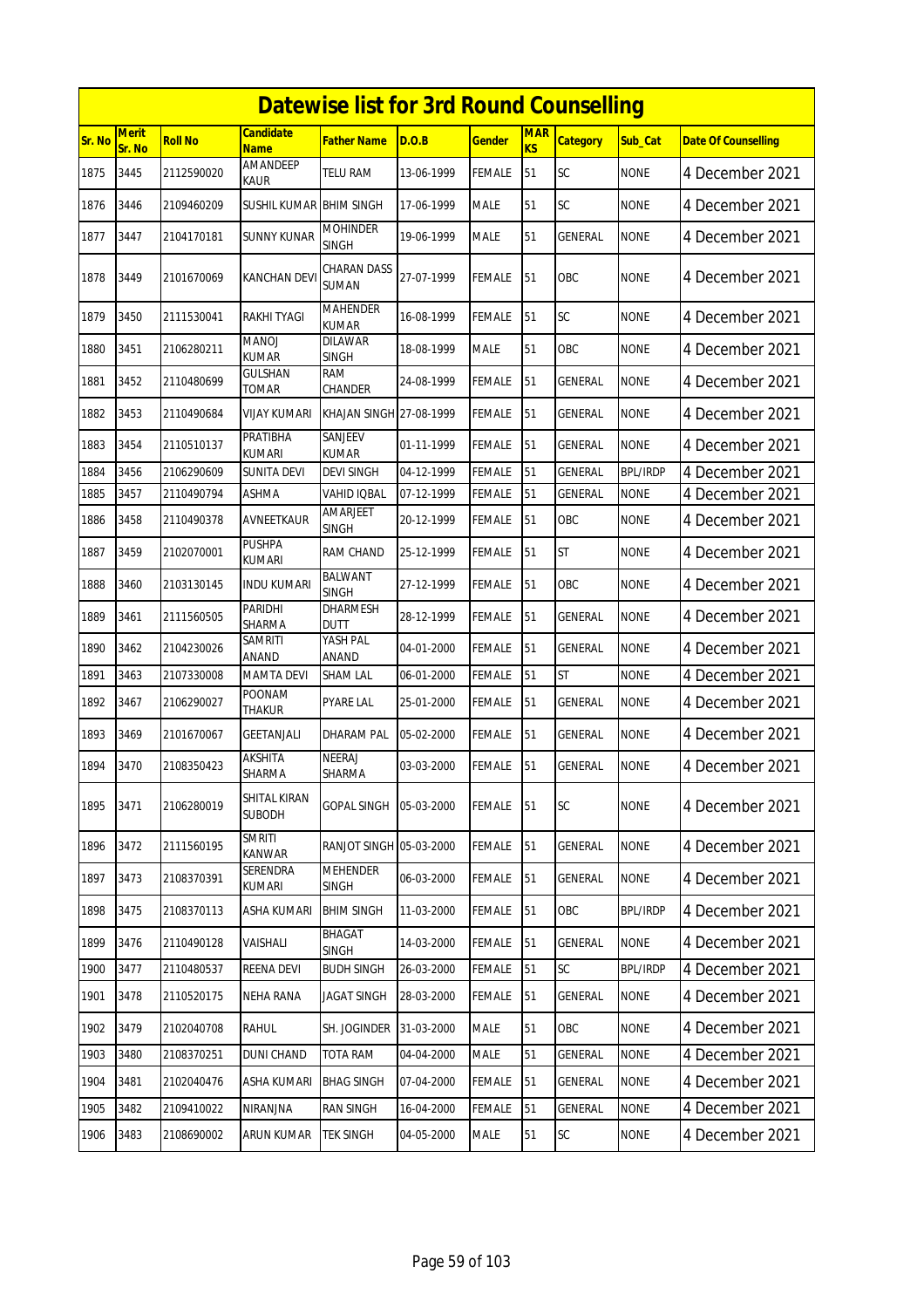|        |                 |                |                                  | <b>Datewise list for 3rd Round Counselling</b> |            |               |                              |                 |                 |                            |
|--------|-----------------|----------------|----------------------------------|------------------------------------------------|------------|---------------|------------------------------|-----------------|-----------------|----------------------------|
| Sr. No | Merit<br>Sr. No | <b>Roll No</b> | Candidate<br><b>Name</b>         | Father Name                                    | D.O.B      | <b>Gender</b> | <b>MAR</b><br>K <sub>S</sub> | <b>Category</b> | Sub_Cat         | <b>Date Of Counselling</b> |
| 1907   | 3484            | 2108380049     | POOJA                            | <b>GOBIND RAM</b>                              | 13-05-2000 | FEMALE        | 51                           | GENERAL         | <b>NONE</b>     | 4 December 2021            |
| 1908   | 3485            | 2102040068     | ANOOP<br>KUMAR                   | PRAKASHO                                       | 25-05-2000 | MALE          | 51                           | SC              | <b>NONE</b>     | 4 December 2021            |
| 1909   | 3487            | 2109460023     | <b>REENA</b>                     | RAMESH<br>CHAND                                | 14-06-2000 | FEMALE        | 51                           | GENERAL         | <b>BPL/IRDP</b> | 4 December 2021            |
| 1910   | 3489            | 2101010175     | <b>MONIKA</b><br><b>KUMARI</b>   | SHYAM SINGH 22-06-2000                         |            | <b>FEMALE</b> | 51                           | GENERAL         | <b>NONE</b>     | 4 December 2021            |
| 1911   | 3490            | 2101020304     | Jyoti Devi                       | CHAMAN LAL                                     | 27-06-2000 | FEMALE        | 51                           | GENERAL         | <b>NONE</b>     | 4 December 2021            |
| 1912   | 3491            | 2106280103     | <b>BABLU RAM</b>                 | <b>GOVIND RAM</b>                              | 02-07-2000 | <b>MALE</b>   | 51                           | <b>GENERAL</b>  | <b>SPORTS</b>   | 4 December 2021            |
| 1913   | 3492            | 2108370006     | RISHAV<br>SAKLANI                | CHANDER<br>KUMAR                               | 11-07-2000 | MALE          | 51                           | GENERAL         | <b>NONE</b>     | 4 December 2021            |
| 1914   | 3493            | 2110480183     | PARVEEN                          | SHIVA NAND                                     | 13-07-2000 | <b>MALE</b>   | 51                           | GENERAL         | <b>NONE</b>     | 4 December 2021            |
| 1915   | 3494            | 2112570175     | SWATI                            | Jarnail<br><b>SINGH</b>                        | 27-07-2000 | <b>FEMALE</b> | 51                           | OBC             | <b>NONE</b>     | 4 December 2021            |
| 1916   | 3496            | 2111530040     | MANISHA DEVI                     | <b>NARESH</b><br>KUMAR                         | 30-08-2000 | FEMALE        | 51                           | OBC             | <b>NONE</b>     | 4 December 2021            |
| 1917   | 3497            | 2108350109     | TANUJA                           | <b>BHAG SINGH</b>                              | 09-09-2000 | FEMALE        | 51                           | GENERAL         | <b>NONE</b>     | 4 December 2021            |
| 1918   | 3498            | 2103120184     | TAMNNA                           | PAWAN<br>KUMAR                                 | 19-09-2000 | FEMALE        | 51                           | GENERAL         | <b>NONE</b>     | 4 December 2021            |
| 1919   | 3500            | 2104160228     | <b>JYOTI THAKUR</b>              | Suresh<br>KUMAR                                | 24-09-2000 | <b>FEMALE</b> | 51                           | GENERAL         | <b>NONE</b>     | 4 December 2021            |
| 1920   | 3501            | 2108350410     | RITISH THAKUR                    | <b>RAM SARAN</b>                               | 16-10-2000 | MALE          | 51                           | OBC             | <b>BPL/IRDP</b> | 4 December 2021            |
| 1921   | 3502            | 2108370373     | <b>ANJANA DEVI</b>               | <b>DALIP SINGH</b>                             | 19-10-2000 | FEMALE        | 51                           | <b>GENERAL</b>  | <b>BPL/IRDP</b> | 4 December 2021            |
| 1922   | 3503            | 2104700009     | <b>ANKIT</b><br>CHOUDHARY        | AJEET SINGH                                    | 22-10-2000 | MALE          | 51                           | OBC             | <b>NONE</b>     | 4 December 2021            |
| 1923   | 3504            | 2108340049     | DIVYA VIBHUTI                    | LAJE RAM                                       | 09-11-2000 | FEMALE        | 51                           | SC              | <b>NONE</b>     | 4 December 2021            |
| 1924   | 3505            | 2106290555     | SOURAV<br><b>THAKUR</b>          | PRAKASH<br>CHAND                               | 18-11-2000 | <b>MALE</b>   | 51                           | <b>GENERAL</b>  | <b>NONE</b>     | 4 December 2021            |
| 1925   | 3506            | 2107330014     | <b>RITIKA</b>                    | <b>SHER SINGH</b>                              | 20-11-2000 | FEMALE        | 51                           | <b>ST</b>       | <b>NONE</b>     | 4 December 2021            |
| 1926   | 3508            | 2102090161     | <b>BHAVNA</b><br>kumari          | LAKSHMAN                                       | 28-12-2000 | FEMALE        | 51                           | <b>SC</b>       | <b>NONE</b>     | 4 December 2021            |
| 1927   | 3509            | 2106290159     | SUNDER SINGH DHRAM DASS          |                                                | 29-01-2001 | <b>MALE</b>   | 51                           | <b>GENERAL</b>  | <b>NONE</b>     | 4 December 2021            |
| 1928   | 3511            | 2109460166     | <b>HARVANSH</b><br><b>PANDEY</b> | KAMAAL<br>CHAND                                | 01-02-2001 | MALE          | 51                           | GENERAL         | <b>BPL/IRDP</b> | 4 December 2021            |
| 1929   | 3513            | 2108370072     | RAKSHA<br>THAKUR                 | <b>DESH RAJ</b>                                | 14-02-2001 | <b>FEMALE</b> | 51                           | <b>GENERAL</b>  | <b>NONE</b>     | 4 December 2021            |
| 1930   | 3514            | 2109470053     | <b>TANUJA</b>                    | <b>MAHENDER</b>                                | 15-02-2001 | <b>FEMALE</b> | 51                           | <b>GENERAL</b>  | <b>NONE</b>     | 4 December 2021            |
| 1931   | 3515            | 2109410123     | POOJA SISODIA                    | <b>JOGINDER</b><br><b>SINGH</b>                | 26-03-2001 | <b>FEMALE</b> | 51                           | GENERAL         | <b>NONE</b>     | 4 December 2021            |
| 1932   | 3516            | 2107330010     | SUJATA                           | RAKESH                                         | 01-04-2001 | <b>FEMALE</b> | 51                           | ST              | <b>NONE</b>     | 4 December 2021            |
| 1933   | 3517            | 2110490255     | <b>MONIKA</b><br>CHAUDHARY       | AJMER SINGH                                    | 13-04-2001 | FEMALE        | 51                           | OBC             | <b>BPL/IRDP</b> | 4 December 2021            |
| 1934   | 3520            | 2108370149     | DEEPAK<br>KUMARI                 | DAULAT RAM                                     | 19-05-2001 | <b>FEMALE</b> | 51                           | <b>GENERAL</b>  | <b>NONE</b>     | 4 December 2021            |
| 1935   | 3522            | 2106280014     | PRIYA SHARMA                     | <b>BHUPENDER</b><br>SHARMA                     | 20-06-2001 | FEMALE        | 51                           | GENERAL         | <b>NONE</b>     | 4 December 2021            |
| 1936   | 3523            | 2111560173     | SUYASH                           | NARESH<br>kumar                                | 25-07-2001 | MALE          | 51                           | GENERAL         | <b>NONE</b>     | 4 December 2021            |
| 1937   | 3524            | 2101010408     | RITIKA                           | PARMOD<br>KUMAR                                | 28-07-2001 | <b>FEMALE</b> | 51                           | <b>GENERAL</b>  | <b>NONE</b>     | 4 December 2021            |
| 1938   | 3525            | 2109460072     | <b>DEVAASHISH</b>                | MAHESH                                         | 07-08-2001 | MALE          | 51                           | SC              | <b>BPL/IRDP</b> | 4 December 2021            |
| 1939   | 3526            | 2109470016     | ARCHANA                          | <b>MADAN LAL</b>                               | 09-08-2001 | <b>FEMALE</b> | 51                           | SC              | <b>BPL/IRDP</b> | 4 December 2021            |
| 1940   | 3528            | 2110480909     | <b>SHRUTI</b>                    | RAJESH GAUR                                    | 04-09-2001 | MALE          | 51                           | SC              | <b>NONE</b>     | 4 December 2021            |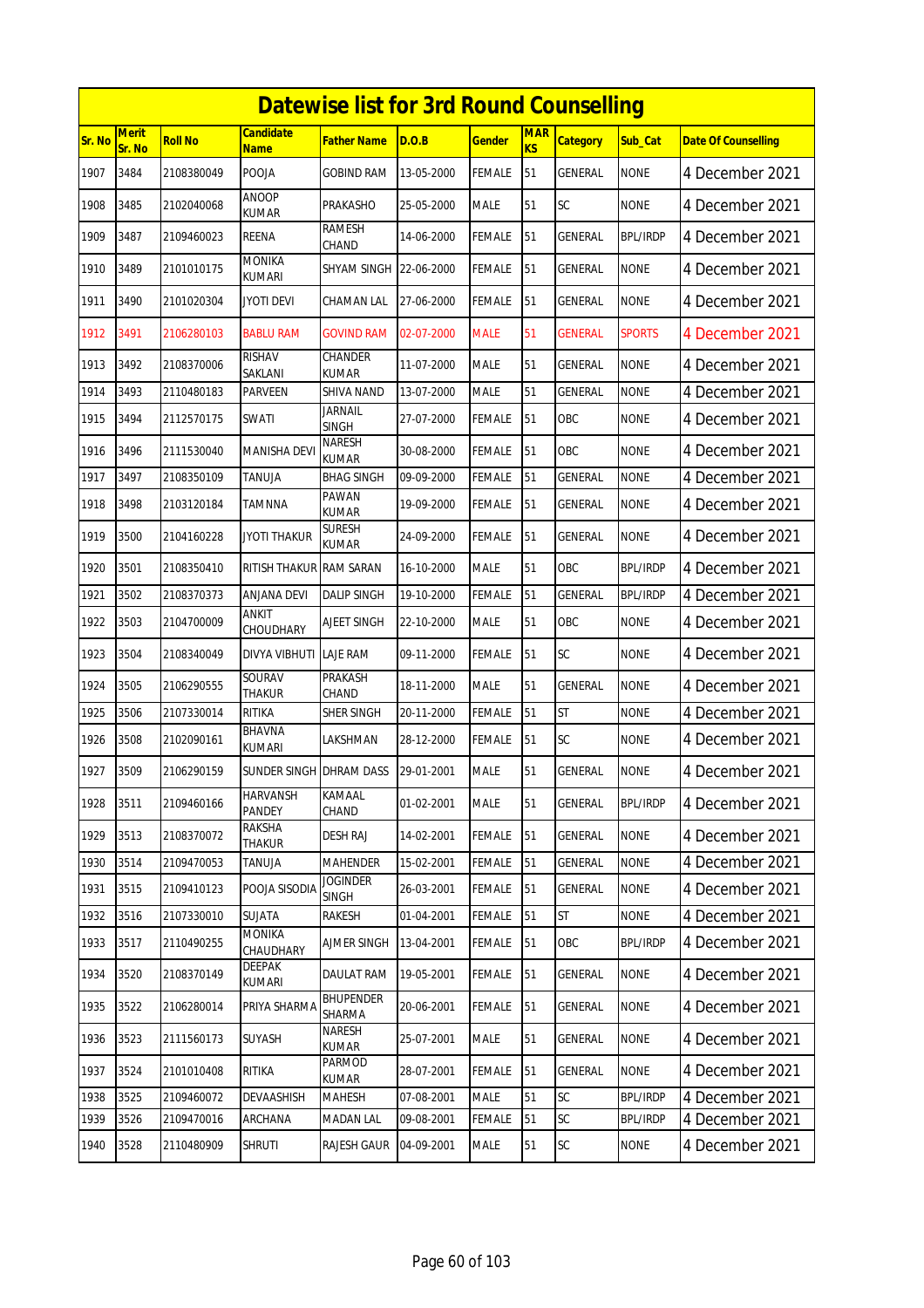|        | <b>Datewise list for 3rd Round Counselling</b> |                |                               |                                 |            |               |                         |                 |                                                               |                            |  |  |  |
|--------|------------------------------------------------|----------------|-------------------------------|---------------------------------|------------|---------------|-------------------------|-----------------|---------------------------------------------------------------|----------------------------|--|--|--|
| Sr. No | <b>Merit</b><br>Sr. No                         | <b>Roll No</b> | <b>Candidate</b><br>Name      | <b>Father Name</b>              | D.O.B      | <b>Gender</b> | <b>MAR</b><br><b>KS</b> | <b>Category</b> | Sub_Cat                                                       | <b>Date Of Counselling</b> |  |  |  |
| 1941   | 3529                                           | 2104220119     | TAMANA                        | <b>KRIPAL SINGH</b>             | 15-09-2001 | <b>FEMALE</b> | 51                      | GENERAL         | <b>NONE</b>                                                   | 4 December 2021            |  |  |  |
| 1942   | 3530                                           | 2108400121     | <b>NAMAN</b><br>CHAUHAN       | leeladhar                       | 25-09-2001 | <b>MALE</b>   | 51                      | SC              | <b>NONE</b>                                                   | 4 December 2021            |  |  |  |
| 1943   | 3531                                           | 2110490338     | ANKITA                        | <b>SURESH</b><br>KUMAR          | 01-10-2001 | <b>FEMALE</b> | 51                      | OBC             | <b>NONE</b>                                                   | 4 December 2021            |  |  |  |
| 1944   | 3532                                           | 2110490824     | GULSHAN<br><b>PUNDIR</b>      | CHANDERSAIN 03-10-2001          |            | <b>FEMALE</b> | 51                      | <b>GENERAL</b>  | <b>NONE</b>                                                   | 4 December 2021            |  |  |  |
| 1945   | 3533                                           | 2103130208     | SUSHIL KUMAR                  | <b>MAHENDER</b><br><b>SINGH</b> | 06-11-2001 | <b>MALE</b>   | 51                      | SC              | <b>NONE</b>                                                   | 4 December 2021            |  |  |  |
| 1946   | 3534                                           | 2104210011     | RISHAV SAGAR                  | <b>BALBIR SINGH</b>             | 06-11-2001 | <b>MALE</b>   | 51                      | OBC             | <b>NONE</b>                                                   | 4 December 2021            |  |  |  |
| 1947   | 3535                                           | 2110480346     | DEEPTI<br>SHARMA              | CHUNNI LAL<br>SHARMA            | 08-11-2001 | <b>FEMALE</b> | 51                      | <b>OBC</b>      | <b>NONE</b>                                                   | 4 December 2021            |  |  |  |
| 1948   | 3537                                           | 2111550060     | <b>MEGHA</b>                  | <b>SUKHVINDER</b>               | 05-12-2001 | <b>FEMALE</b> | 51                      | <b>GENERAL</b>  | <b>NONE</b>                                                   | 4 December 2021            |  |  |  |
| 1949   | 3538                                           | 2102080087     | guddi devi                    | <b>BALDEV</b>                   | 20-12-2001 | <b>FEMALE</b> | 51                      | GENERAL         | <b>BPL/IRDP</b>                                               | 4 December 2021            |  |  |  |
| 1950   | 3539                                           | 2104170062     | NAVITA<br>CHAUHAN             | UTTAM SINGH<br>CHAUHAN          | 05-01-2002 | FEMALE        | 51                      | GENERAL         | <b>NONE</b>                                                   | 4 December 2021            |  |  |  |
| 1951   | 3540                                           | 2108360049     | NEHA SHARMA                   | <b>RAMESH</b><br><b>KUMAR</b>   | 10-01-2002 | <b>FEMALE</b> | 51                      | GENERAL         | <b>NONE</b>                                                   | 4 December 2021            |  |  |  |
| 1952   | 3541                                           | 2106290659     | PIYUSH<br>SHARMA              | NEEL DHAR                       | 12-01-2002 | <b>MALE</b>   | 51                      | GENERAL         | DEPENDEN<br><b>T/WARDS</b><br>OF EX-<br><b>SERVICEME</b><br>Ν | 4 December 2021            |  |  |  |
| 1953   | 3542                                           | 2103140067     | AKANKSHA<br><b>KUMARI</b>     | SITA RAM                        | 24-01-2002 | <b>FEMALE</b> | 51                      | SC              | <b>NONE</b>                                                   | 4 December 2021            |  |  |  |
| 1954   | 3543                                           | 2111560099     | PRIYANKA                      | <b>TULSI RAM</b>                | 03-02-2002 | <b>FEMALE</b> | 51                      | GENERAL         | <b>NONE</b>                                                   | 4 December 2021            |  |  |  |
| 1955   | 3544                                           | 2101010031     | <b>ISHAN</b><br>KAUNDAL       | SH. CHET RAM 20-02-2002         |            | <b>MALE</b>   | 51                      | GENERAL         | <b>NONE</b>                                                   | 4 December 2021            |  |  |  |
| 1956   | 3545                                           | 2108370152     | UMESH<br><b>KUMAR</b>         | PURAN CHAND 20-02-2002          |            | <b>MALE</b>   | 51                      | <b>GENERAL</b>  | <b>NONE</b>                                                   | 4 December 2021            |  |  |  |
| 1957   | 3546                                           | 2102030067     | RAHUL NATH                    | <b>SHYAM LAL</b>                | 29-03-2002 | <b>MALE</b>   | 51                      | SC              | <b>NONE</b>                                                   | 4 December 2021            |  |  |  |
| 1958   | 3547                                           | 2112570482     | AMRITA                        | SANJAY<br>KUMAR                 | 31-03-2002 | <b>FEMALE</b> | 51                      | <b>GENERAL</b>  | <b>NONE</b>                                                   | 4 December 2021            |  |  |  |
| 1959   | 3548                                           | 2109440001     | SAMEER<br><b>MOHMMAD</b>      | YAMEEN DEEN 03-04-2002          |            | <b>MALE</b>   | 51                      | GENERAL         | <b>NONE</b>                                                   | 4 December 2021            |  |  |  |
| 1960   | 3549                                           | 2111560274     | KARTIK<br>THAKUR              | <b>AJAY KAMAL</b>               | 05-05-2002 | <b>MALE</b>   | 51                      | <b>GENERAL</b>  | <b>NONE</b>                                                   | 4 December 2021            |  |  |  |
| 1961   | 3550                                           | 2111530064     | <b>DINESH</b><br><b>KUMAR</b> | PREM CHAND                      | 08-05-2002 | <b>MALE</b>   | 51                      | OBC             | <b>NONE</b>                                                   | 4 December 2021            |  |  |  |
| 1962   | 3551                                           | 2111550227     | AANCHAL<br><b>KUMARI</b>      | DARSHAN<br><b>KUMAR</b>         | 16-05-2002 | FEMALE        | 51                      | <b>SC</b>       | <b>NONE</b>                                                   | 4 December 2021            |  |  |  |
| 1963   | 3552                                           | 2108380239     | <b>NIKHIL</b>                 | RAKESH<br><b>KUMAR</b>          | 20-05-2002 | <b>MALE</b>   | 51                      | <b>GENERAL</b>  | <b>NONE</b>                                                   | 4 December 2021            |  |  |  |
| 1964   | 3553                                           | 2109460018     | SAHIL SHARMA                  | JAGDISH<br>KUMAR                | 02-06-2002 | <b>MALE</b>   | 51                      | GENERAL         | <b>NONE</b>                                                   | 4 December 2021            |  |  |  |
| 1965   | 3554                                           | 2110500019     | SAKSHI PUNDIR VED PRAKASH     |                                 | 03-06-2002 | <b>FEMALE</b> | 51                      | GENERAL         | <b>NONE</b>                                                   | 4 December 2021            |  |  |  |
| 1966   | 3555                                           | 2108680372     | <b>DIXIT THAKUR</b>           | <b>KUSHAL</b><br>CHAND          | 06-06-2002 | <b>MALE</b>   | 51                      | GENERAL         | <b>NONE</b>                                                   | 4 December 2021            |  |  |  |
| 1967   | 3556                                           | 2111530240     | PRIYA THAKUR                  | RAKESH<br>KUMAR                 | 18-06-2002 | <b>FEMALE</b> | 51                      | GENERAL         | <b>BPL/IRDP</b>                                               | 4 December 2021            |  |  |  |
| 1968   | 3558                                           | 2104160206     | <b>ANKITA DEVI</b>            | SHAMMI<br>KUMAR                 | 14-07-2002 | <b>FEMALE</b> | 51                      | SC              | <b>BPL/IRDP</b>                                               | 4 December 2021            |  |  |  |
| 1969   | 3559                                           | 2111550133     | PIYUSH<br>THAKUR              | <b>LABH SINGH</b>               | 16-07-2002 | MALE          | 51                      | GENERAL         | <b>NONE</b>                                                   | 4 December 2021            |  |  |  |
| 1970   | 3560                                           | 2102060055     | SANTOSH<br>KUMARI             | <b>MADAN LAL</b>                | 23-07-2002 | <b>FEMALE</b> | 51                      | GENERAL         | <b>NONE</b>                                                   | 4 December 2021            |  |  |  |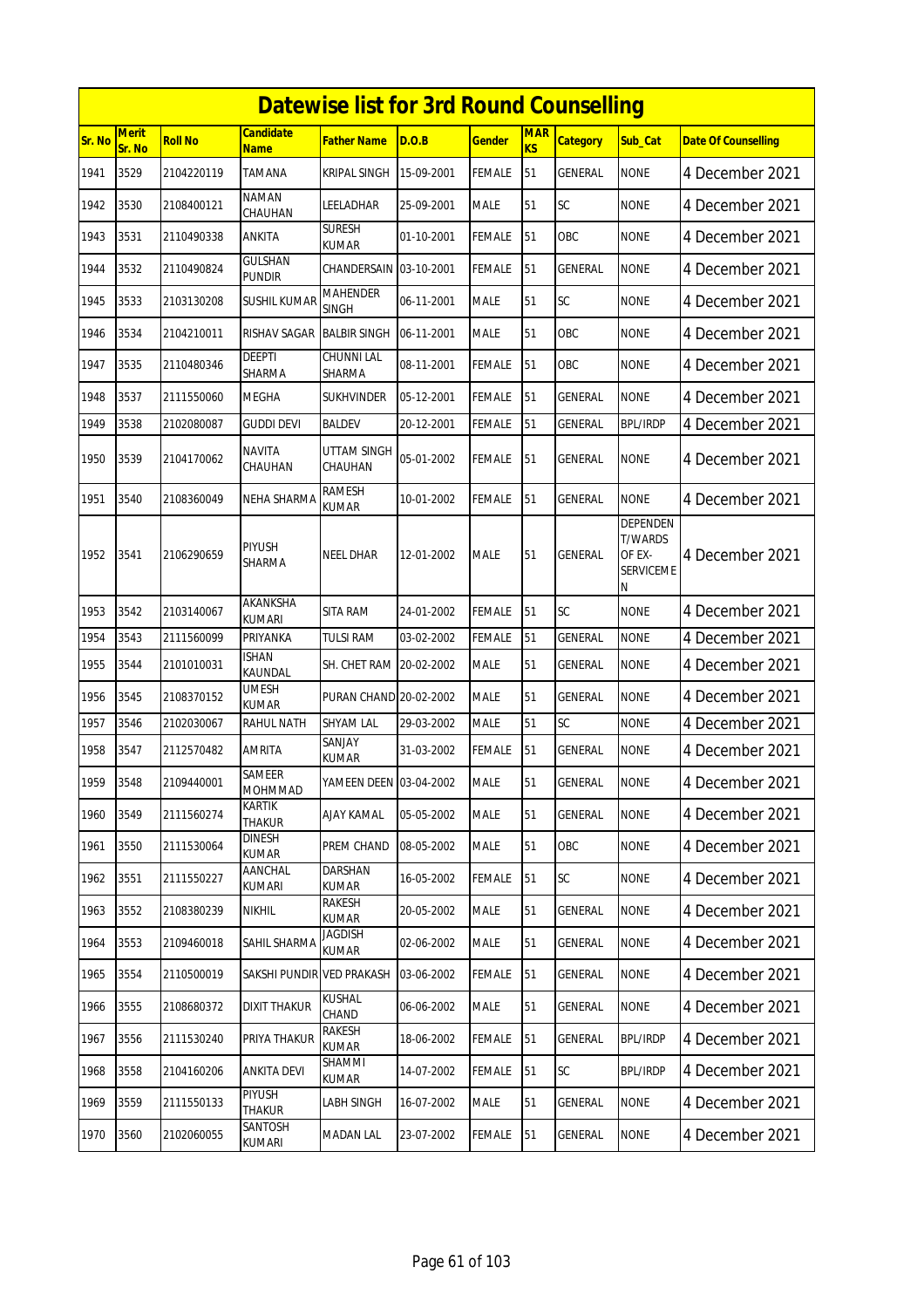|               | <b>Datewise list for 3rd Round Counselling</b><br><b>Merit</b><br><b>Candidate</b><br><b>MAR</b> |                |                                |                                    |            |               |           |                 |                 |                            |  |  |
|---------------|--------------------------------------------------------------------------------------------------|----------------|--------------------------------|------------------------------------|------------|---------------|-----------|-----------------|-----------------|----------------------------|--|--|
| <b>Sr. No</b> | Sr. No                                                                                           | <b>Roll No</b> | <b>Name</b>                    | <b>Father Name</b>                 | D.O.B      | <b>Gender</b> | <b>KS</b> | <b>Category</b> | Sub Cat         | <b>Date Of Counselling</b> |  |  |
| 1971          | 3562                                                                                             | 2108400406     | NEERAJ<br>SHARMA               | <b>HARISH</b><br><b>KUMAR</b>      | 17-08-2002 | <b>MALE</b>   | 51        | <b>GENERAL</b>  | <b>BPL/IRDP</b> | 4 December 2021            |  |  |
| 1972          | 3564                                                                                             | 2108350401     | PRIYANJLI                      | <b>MANJEET</b><br><b>SINGH</b>     | 01-09-2002 | <b>FEMALE</b> | 51        | GENERAL         | <b>NONE</b>     | 4 December 2021            |  |  |
| 1973          | 3567                                                                                             | 2111550145     | RAJEEV<br>DHIMAN               | <b>GURDAS</b><br><b>SINGH</b>      | 13-09-2002 | <b>MALE</b>   | 51        | SC              | <b>NONE</b>     | 4 December 2021            |  |  |
| 1974          | 3569                                                                                             | 2101020018     | SANKET                         | <b>SHYAM LAL</b>                   | 16-09-2002 | <b>MALE</b>   | 51        | SC              | <b>NONE</b>     | 4 December 2021            |  |  |
| 1975          | 3570                                                                                             | 2104200019     | <b>MITALI CHIBB</b>            | SURJIT SINGH                       | 08-10-2002 | <b>FEMALE</b> | 51        | GENERAL         | <b>NONE</b>     | 4 December 2021            |  |  |
| 1976          | 3571                                                                                             | 2103110074     | <b>POONAM</b><br><b>KUMARI</b> | AMIN CHAND                         | 21-10-2002 | <b>FEMALE</b> | 51        | <b>SC</b>       | <b>NONE</b>     | 4 December 2021            |  |  |
| 1977          | 3572                                                                                             | 2103120136     | ISHITA THAKUR                  | <b>SURENDER</b><br><b>THAKUR</b>   | 31-10-2002 | <b>FEMALE</b> | 51        | GENERAL         | <b>NONE</b>     | 4 December 2021            |  |  |
| 1978          | 3573                                                                                             | 2112600119     | POOJA DEVI                     | CHANAN<br>SINGH                    | 11-11-2002 | <b>FEMALE</b> | 51        | OBC             | <b>NONE</b>     | 4 December 2021            |  |  |
| 1979          | 3575                                                                                             | 2108380250     | SAHIL KUMAR                    | <b>BHIM SINGH</b>                  | 20-11-2002 | <b>MALE</b>   | 51        | OBC             | <b>NONE</b>     | 4 December 2021            |  |  |
| 1980          | 3576                                                                                             | 2108400363     | PRIYANKA                       | <b>BHUPESH</b><br>KUMAR            | 29-11-2002 | FEMALE        | 51        | GENERAL         | <b>NONE</b>     | 4 December 2021            |  |  |
| 1981          | 3577                                                                                             | 2104180002     | PAYAL<br>PATHANIA              | <b>TRILOK CHAND</b><br>PATHANIA    | 01-12-2002 | <b>FEMALE</b> | 51        | <b>GENERAL</b>  | <b>NONE</b>     | 4 December 2021            |  |  |
| 1982          | 3578                                                                                             | 2101660030     | <b>KARAN</b><br>CHANDEL        | <b>PARMESH</b><br>CHAND<br>CHANDEL | 04-12-2002 | <b>MALE</b>   | 51        | <b>GENERAL</b>  | <b>BPL/IRDP</b> | 4 December 2021            |  |  |
| 1983          | 3579                                                                                             | 2110500054     | <b>RAJNI</b>                   | <b>BHARAT</b><br>BHUSHAN           | 04-12-2002 | <b>FEMALE</b> | 51        | SC              | <b>NONE</b>     | 4 December 2021            |  |  |
| 1984          | 3582                                                                                             | 2106270039     | RITESH RAHI                    | <b>TILAK RAJ</b>                   | 27-12-2002 | <b>MALE</b>   | 51        | SC              | <b>NONE</b>     | 4 December 2021            |  |  |
| 1985          | 3583                                                                                             | 2102030016     | AKSHAY<br>BHAWANI              | JAI KARAN                          | 07-01-2003 | <b>MALE</b>   | 51        | <b>SC</b>       | <b>NONE</b>     | 4 December 2021            |  |  |
| 1986          | 3584                                                                                             | 2108350008     | <b>SHREYA</b><br><b>THAKUR</b> | ANIL KUMAR                         | 25-01-2003 | FEMALE        | 51        | GENERAL         | <b>NONE</b>     | 4 December 2021            |  |  |
| 1987          | 3585                                                                                             | 2108680306     | <b>RIYA</b>                    | <b>NARAYAN</b><br><b>DASS</b>      | 25-01-2003 | <b>FEMALE</b> | 51        | SC              | <b>NONE</b>     | 4 December 2021            |  |  |
| 1988          | 3586                                                                                             | 2104190062     | <b>JYOTI</b>                   | PAWAN<br>KUMAR                     | 05-02-2003 | <b>FEMALE</b> | 51        | <b>GENERAL</b>  | <b>NONE</b>     | 4 December 2021            |  |  |
| 1989          | 3587                                                                                             | 2102040016     | <b>ROHIT KUMAR</b>             | <b>RAM PRASAD</b>                  | 07-02-2003 | <b>MALE</b>   | 51        | <b>ST</b>       | <b>NONE</b>     | 4 December 2021            |  |  |
| 1990          | 3588                                                                                             | 2111550117     | <b>SUKHWINDER</b><br>KAUR      | KAMAL<br>CHAND                     | 13-02-2003 | <b>FEMALE</b> | 51        | <b>ST</b>       | <b>NONE</b>     | 4 December 2021            |  |  |
| 1991          | 3589                                                                                             | 2109470086     | AKANKSHA                       | <b>JAGDISH</b>                     | 19-02-2003 | FEMALE        | 51        | <b>GENERAL</b>  | <b>NONE</b>     | 4 December 2021            |  |  |
| 1992          | 3590                                                                                             | 2109440051     | VANSHIKA<br><b>ATMAL</b>       | RAJESH JAMTA 20-02-2003            |            | <b>FEMALE</b> | 51        | GENERAL         | <b>BPL/IRDP</b> | 4 December 2021            |  |  |
| 1993          | 3591                                                                                             | 2112600047     | SNEH LATA                      | DHARAM PAL                         | 22-02-2003 | FEMALE        | 51        | OBC             | <b>NONE</b>     | 4 December 2021            |  |  |
| 1994          | 3592                                                                                             | 2110490060     | SAKSHI                         | <b>ANIL KUMAR</b>                  | 25-02-2003 | <b>FEMALE</b> | 51        | <b>GENERAL</b>  | <b>NONE</b>     | 4 December 2021            |  |  |
| 1995          | 3593                                                                                             | 2101010153     | SHIVANI DEVI                   | <b>DESH RAJ</b>                    | 01-03-2003 | FEMALE        | 51        | <b>GENERAL</b>  | <b>NONE</b>     | 4 December 2021            |  |  |
| 1996          | 3595                                                                                             | 2111550235     | LALITA DEVI                    | RANJEET<br><b>SINGH</b>            | 07-03-2003 | FEMALE        | 51        | SC              | <b>NONE</b>     | 4 December 2021            |  |  |
| 1997          | 3596                                                                                             | 2108370024     | SWATI                          | RAJ KUMAR                          | 11-03-2003 | FEMALE        | 51        | <b>GENERAL</b>  | <b>NONE</b>     | 4 December 2021            |  |  |
| 1998          | 3597                                                                                             | 2108380153     | ABHISHEK                       | RAJESH<br>KUMAR                    | 18-03-2003 | <b>MALE</b>   | 51        | OBC             | <b>NONE</b>     | 4 December 2021            |  |  |
| 1999          | 3598                                                                                             | 2109440029     | AKRITI<br>SHARMA               | <b>RAJESH</b>                      | 23-03-2003 | <b>FEMALE</b> | 51        | GENERAL         | <b>NONE</b>     | 4 December 2021            |  |  |
| 2000          | 3599                                                                                             | 2112600427     | <b>JAGARNATH</b>               | <b>GURMEET</b><br><b>SINGH</b>     | 14-04-2003 | MALE          | 51        | <b>ST</b>       | <b>NONE</b>     | 4 December 2021            |  |  |
| 2001          | 3600                                                                                             | 2101660097     | AJAY KUMAR                     | RAM SARAN                          | 22-04-2003 | <b>MALE</b>   | 51        | SC              | <b>NONE</b>     | 4 December 2021            |  |  |
| 2002          | 3601                                                                                             | 2106270012     | ANJALI<br>SHARMA               | <b>FAKEER</b><br>CHAND             | 02-05-2003 | <b>FEMALE</b> | 51        | <b>GENERAL</b>  | <b>NONE</b>     | 4 December 2021            |  |  |
| 2003          | 3602                                                                                             | 2110490150     | TANU TOMAR                     | SURENDER<br><b>KUMAR</b>           | 02-05-2003 | FEMALE        | 51        | GENERAL         | <b>NONE</b>     | 4 December 2021            |  |  |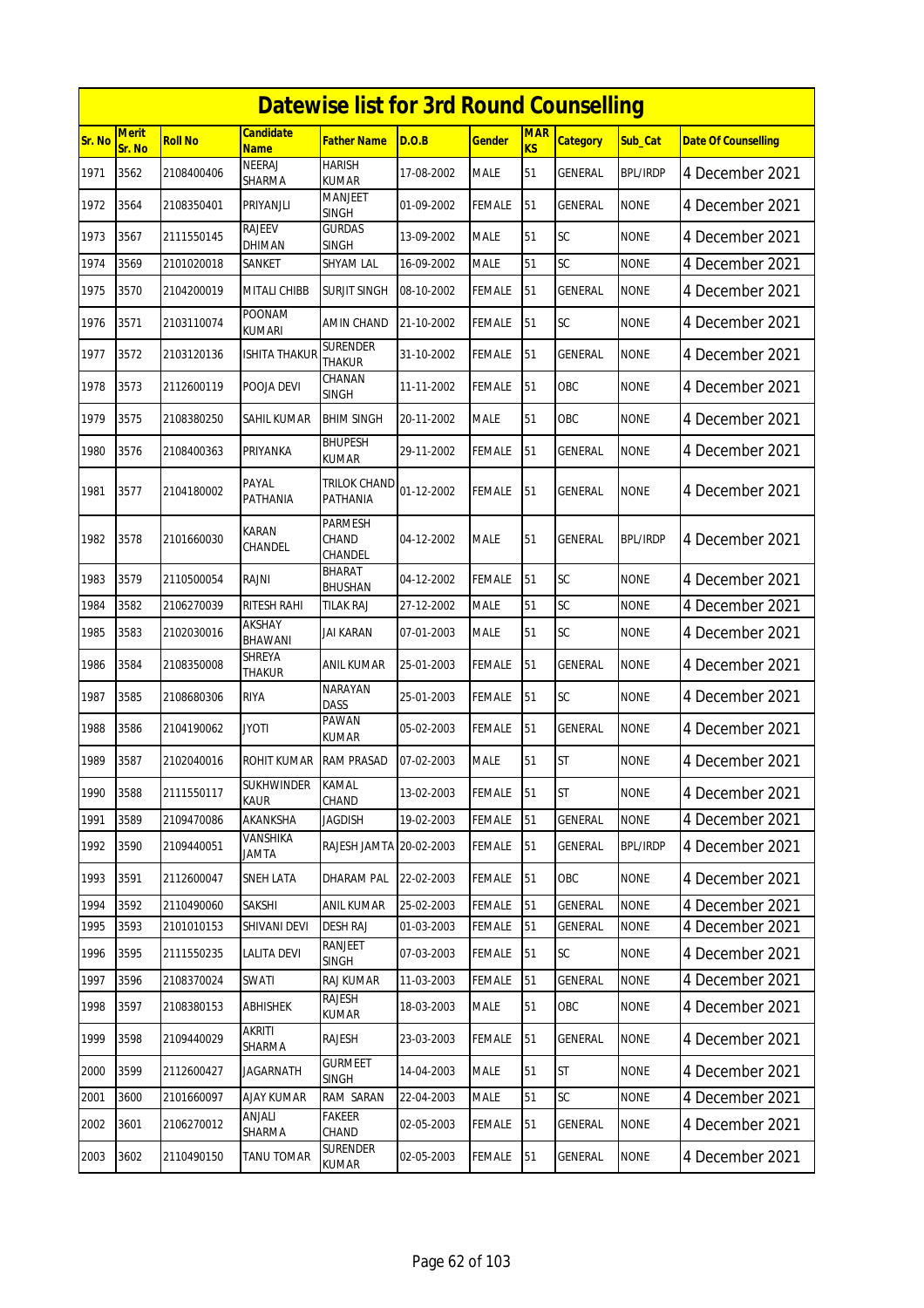|               | <b>Datewise list for 3rd Round Counselling</b><br>Merit<br><b>Candidate</b><br><b>MAR</b> |                |                                  |                                  |            |               |                |                 |                 |                            |  |  |
|---------------|-------------------------------------------------------------------------------------------|----------------|----------------------------------|----------------------------------|------------|---------------|----------------|-----------------|-----------------|----------------------------|--|--|
| <b>Sr. No</b> | Sr. No                                                                                    | <b>Roll No</b> | <b>Name</b>                      | <b>Father Name</b>               | D.O.B      | <b>Gender</b> | K <sub>S</sub> | <b>Category</b> | Sub_Cat         | <b>Date Of Counselling</b> |  |  |
| 2004          | 3603                                                                                      | 2110480887     | RHYTHM<br><b>BACHHAL</b>         | <b>CHANDER</b><br>PRAKASH        | 03-05-2003 | <b>FEMALE</b> | 51             | SC              | <b>NONE</b>     | 4 December 2021            |  |  |
| 2005          | 3604                                                                                      | 2112570106     | <b>PARVINDER</b><br><b>SINGH</b> | <b>RAVINDER</b><br><b>SINGH</b>  | 05-05-2003 | <b>MALE</b>   | 51             | ОВС             | none            | 4 December 2021            |  |  |
| 2006          | 3606                                                                                      | 2102050114     | ANISH KUMAR                      | <b>JEEWAN</b><br><b>KUMAR</b>    | 19-05-2003 | <b>MALE</b>   | 51             | SC              | <b>BPL/IRDP</b> | 4 December 2021            |  |  |
| 2007          | 3607                                                                                      | 2111560126     | HARSHITA<br>KUMARI               | RAJENDER<br><b>SINGH</b>         | 21-05-2003 | <b>FEMALE</b> | 51             | <b>SC</b>       | <b>NONE</b>     | 4 December 2021            |  |  |
| 2008          | 3609                                                                                      | 2110500036     | AAYUSHI<br><b>THAKUR</b>         | <b>HITENDER</b><br><b>THAKUR</b> | 24-05-2003 | <b>FEMALE</b> | 51             | <b>GENERAL</b>  | <b>NONE</b>     | 4 December 2021            |  |  |
| 2009          | 3610                                                                                      | 2111550483     | ANURADHA                         | jai ram                          | 24-05-2003 | FEMALE        | 51             | <b>ST</b>       | <b>NONE</b>     | 4 December 2021            |  |  |
| 2010          | 3611                                                                                      | 2107320017     | AKANKSHA SEN HIRA LAL            |                                  | 26-05-2003 | <b>FEMALE</b> | 51             | <b>ST</b>       | <b>NONE</b>     | 4 December 2021            |  |  |
| 2011          | 3612                                                                                      | 2104230148     | <b>TANISHKA</b><br>SOOD          | <b>VIKAS SOOD</b>                | 30-05-2003 | <b>FEMALE</b> | 51             | GENERAL         | <b>NONE</b>     | 4 December 2021            |  |  |
| 2012          | 3613                                                                                      | 2109460343     | <b>ADITI</b>                     | VINOD KUMAR 14-06-2003           |            | <b>FEMALE</b> | 51             | GENERAL         | <b>NONE</b>     | 4 December 2021            |  |  |
| 2013          | 3614                                                                                      | 2110480429     | <b>SHWETA</b><br>THAKUR          | <b>RAM SINGH</b>                 | 15-06-2003 | <b>FEMALE</b> | 51             | <b>GENERAL</b>  | <b>NONE</b>     | 4 December 2021            |  |  |
| 2014          | 3615                                                                                      | 2101010535     | KRITIKA                          | <b>SHASHI PAL</b>                | 16-06-2003 | <b>FEMALE</b> | 51             | GENERAL         | <b>NONE</b>     | 4 December 2021            |  |  |
| 2015          | 3616                                                                                      | 2101670083     | SHIVANI                          | <b>JAGAT RAM</b>                 | 19-06-2003 | <b>FEMALE</b> | 51             | GENERAL         | <b>NONE</b>     | 4 December 2021            |  |  |
| 2016          | 3618                                                                                      | 2112570368     | <b>SIMRAN</b>                    | <b>SHONKI LAL</b>                | 27-06-2003 | <b>FEMALE</b> | 51             | OBC             | <b>BPL/IRDP</b> | 4 December 2021            |  |  |
| 2017          | 3621                                                                                      | 2110490491     | <b>DEEPIKA</b><br>SHARMA         | <b>NARENDER</b><br><b>DUTT</b>   | 06-07-2003 | <b>FEMALE</b> | 51             | <b>GENERAL</b>  | <b>BPL/IRDP</b> | 4 December 2021            |  |  |
| 2018          | 3622                                                                                      | 2102050068     | <b>ABHISHEK</b><br>KUMAR         | <b>BACHAN</b><br><b>SINGH</b>    | 14-07-2003 | <b>MALE</b>   | 51             | <b>ST</b>       | <b>NONE</b>     | 4 December 2021            |  |  |
| 2019          | 3623                                                                                      | 2109450086     | SAHIL SHARMA                     | RAMESH<br>SHARMA                 | 16-07-2003 | <b>MALE</b>   | 51             | <b>GENERAL</b>  | <b>NONE</b>     | 4 December 2021            |  |  |
| 2020          | 3624                                                                                      | 2104200107     | <b>KRITIKA</b><br>DHIMAN         | RASHPAL<br><b>SINGH</b>          | 26-07-2003 | <b>FEMALE</b> | 51             | OBC             | <b>NONE</b>     | 4 December 2021            |  |  |
| 2021          | 3625                                                                                      | 2103120002     | <b>AKANKSHA</b><br>SHARMA        | <b>ASHWANI</b><br>KUMAR          | 05-08-2003 | <b>FEMALE</b> | 51             | <b>GENERAL</b>  | <b>NONE</b>     | 4 December 2021            |  |  |
| 2022          | 3626                                                                                      | 2103100272     | RITIKA RAJ                       | INDERJEET                        | 06-08-2003 | <b>FEMALE</b> | 51             | SC              | <b>NONE</b>     | 4 December 2021            |  |  |
| 2023          | 3627                                                                                      | 2101020575     | AMAN<br>SHARMA                   | <b>BESARI RAM</b>                | 10-08-2003 | <b>MALE</b>   | 51             | <b>GENERAL</b>  | <b>NONE</b>     | 4 December 2021            |  |  |
| 2024          | 3628                                                                                      | 2112570452     | <b>RUBBY</b><br>CHAUDHARY        | <b>PARVEEN</b><br><b>KUMAR</b>   | 19-08-2003 | <b>FEMALE</b> | 51             | OBC             | <b>NONE</b>     | 4 December 2021            |  |  |
| 2025          | 3629                                                                                      | 2112570223     | SARU<br>BHARDWAJ                 | JATINDER<br><b>KUMAR</b>         | 22-08-2003 | <b>FEMALE</b> | 51             | OBC             | <b>NONE</b>     | 4 December 2021            |  |  |
| 2026          | 3631                                                                                      | 2110510103     | PINKU                            | AATMA RAM                        | 28-08-2003 | MALE          | 51             | SC              | <b>NONE</b>     | 4 December 2021            |  |  |
| 2027          | 3632                                                                                      | 2108370432     | <b>JAISMIN</b>                   | <b>KRISHAN</b><br>KUMAR          | 29-08-2003 | <b>FEMALE</b> | 51             | <b>GENERAL</b>  | <b>NONE</b>     | 4 December 2021            |  |  |
| 2028          | 3633                                                                                      | 2104700063     | SONIA                            | MALKEET<br><b>SINGH</b>          | 01-09-2003 | FEMALE        | 51             | OBC             | <b>NONE</b>     | 4 December 2021            |  |  |
| 2029          | 3634                                                                                      | 2111550195     | REKHA DEVI                       | DHARMA PAL                       | 02-09-2003 | <b>FEMALE</b> | 51             | <b>SC</b>       | <b>NONE</b>     | 4 December 2021            |  |  |
| 2030          | 3635                                                                                      | 2108390141     | <b>KRITIKA</b><br><b>THAKUR</b>  | <b>SUNIL KUMAR 06-09-2003</b>    |            | <b>FEMALE</b> | 51             | GENERAL         | <b>NONE</b>     | 4 December 2021            |  |  |
| 2031          | 3636                                                                                      | 2101010319     | ANKIT                            | RATTAN LAL                       | 15-09-2003 | <b>MALE</b>   | 51             | SC              | <b>NONE</b>     | 4 December 2021            |  |  |
| 2032          | 3637                                                                                      | 2102040410     | DEEPAK<br>KUMAR                  | <b>BISHAN DASS</b>               | 15-09-2003 | <b>MALE</b>   | 51             | <b>SC</b>       | <b>BPL/IRDP</b> | 4 December 2021            |  |  |
| 2033          | 3638                                                                                      | 2110520149     | SHEETAL RANA                     | <b>KERASU RAM</b>                | 16-09-2003 | <b>FEMALE</b> | 51             | <b>GENERAL</b>  | <b>NONE</b>     | 4 December 2021            |  |  |
| 2034          | 3639                                                                                      | 2111560038     | <b>HARSHITA</b><br>SHARMA        | <b>VIRENDER</b><br><b>DUTT</b>   | 21-09-2003 | <b>FEMALE</b> | 51             | GENERAL         | <b>NONE</b>     | 4 December 2021            |  |  |
| 2035          | 3641                                                                                      | 2110480637     | NIKITA DEVI                      | <b>BABU RAM</b>                  | 27-09-2003 | <b>FEMALE</b> | 51             | <b>GENERAL</b>  | <b>NONE</b>     | 4 December 2021            |  |  |
| 2036          | 3642                                                                                      | 2102050121     | HIMANI                           | <b>TILAK SINGH</b>               | 29-09-2003 | <b>FEMALE</b> | 51             | <b>ST</b>       | <b>NONE</b>     | 4 December 2021            |  |  |
| 2037          | 3644                                                                                      | 2108360154     | VANDNA                           | RAM PRAKASH 16-10-2003           |            | <b>FEMALE</b> | 51             | <b>GENERAL</b>  | <b>BPL/IRDP</b> | 4 December 2021            |  |  |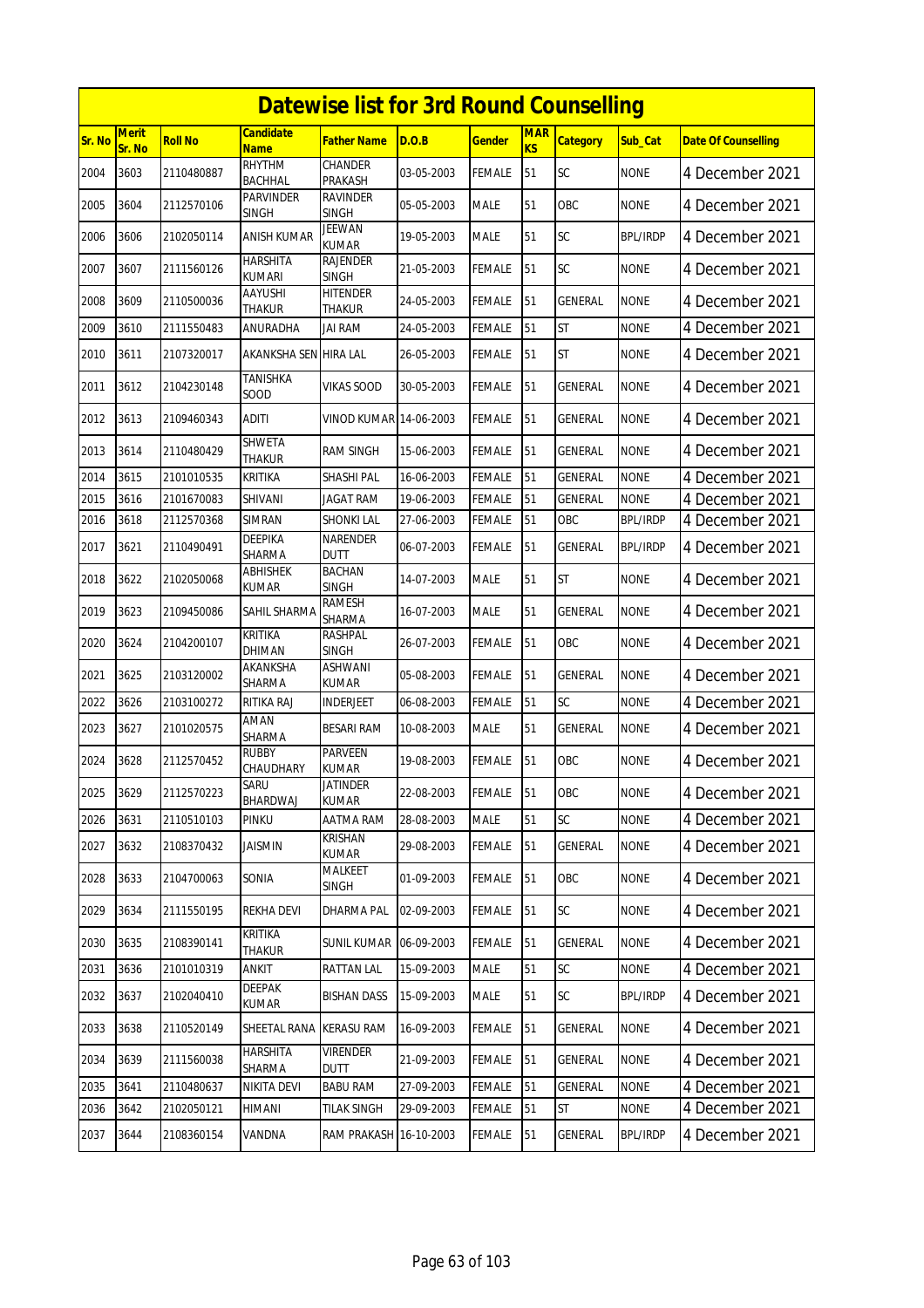|               | <b>Datewise list for 3rd Round Counselling</b><br>Merit<br><b>Candidate</b><br><b>MAR</b> |                |                           |                                 |            |               |                |                 |                 |                            |  |  |  |
|---------------|-------------------------------------------------------------------------------------------|----------------|---------------------------|---------------------------------|------------|---------------|----------------|-----------------|-----------------|----------------------------|--|--|--|
| <b>Sr. No</b> | Sr. No                                                                                    | <b>Roll No</b> | <u>Name</u>               | <b>Father Name</b>              | D.O.B      | <b>Gender</b> | K <sub>S</sub> | <b>Category</b> | Sub_Cat         | <b>Date Of Counselling</b> |  |  |  |
| 2038          | 3645                                                                                      | 2112600095     | KAVITA SAINI              | AJEET KUMAR                     | 16-10-2003 | <b>FEMALE</b> | 51             | <b>OBC</b>      | <b>NONE</b>     | 4 December 2021            |  |  |  |
| 2039          | 3647                                                                                      | 2103120222     | SAKSHAM<br>SHARMA         | <b>SURESH</b><br>KUMAR          | 04-11-2003 | <b>MALE</b>   | 51             | GENERAL         | <b>NONE</b>     | 4 December 2021            |  |  |  |
| 2040          | 3648                                                                                      | 2101020573     | NIKET SHARMA              | <b>VIJAY KUMAR</b>              | 12-11-2003 | <b>MALE</b>   | 51             | GENERAL         | <b>NONE</b>     | 4 December 2021            |  |  |  |
| 2041          | 3649                                                                                      | 2101670008     | VISHAV<br><b>KUMAR</b>    | <b>ASHOK</b><br><b>KUMAR</b>    | 26-11-2003 | <b>MALE</b>   | 51             | GENERAL         | <b>NONE</b>     | 4 December 2021            |  |  |  |
| 2042          | 3650                                                                                      | 2108350320     | ISHA                      | RAJENDER<br>KUMAR               | 30-11-2003 | FEMALE        | 51             | GENERAL         | <b>BPL/IRDP</b> | 4 December 2021            |  |  |  |
| 2043          | 3654                                                                                      | 2110480416     | ANJU SHARMA               | <b>DULA RAM</b>                 | 18-12-2003 | <b>FEMALE</b> | 51             | OBC             | <b>BPL/IRDP</b> | 4 December 2021            |  |  |  |
| 2044          | 3655                                                                                      | 2103120250     | ANCHAL                    | SANJEEV<br>KUMAR                | 30-12-2003 | FEMALE        | 51             | SC              | <b>NONE</b>     | 4 December 2021            |  |  |  |
| 2045          | 3656                                                                                      | 2108390274     | AMAN KUMAR                | <b>CHANDU RAM</b>               | 03-01-2004 | <b>MALE</b>   | 51             | SC              | <b>BPL/IRDP</b> | 4 December 2021            |  |  |  |
| 2046          | 3657                                                                                      | 2108390452     | SAURAV<br>THAKUR          | <b>BALWANT</b><br><b>SINGH</b>  | 10-01-2004 | <b>MALE</b>   | 51             | <b>GENERAL</b>  | <b>NONE</b>     | 4 December 2021            |  |  |  |
| 2047          | 3658                                                                                      | 2110510010     | PROMILA                   | <b>ATMA RAM</b>                 | 17-01-2004 | <b>FEMALE</b> | 51             | SC              | <b>NONE</b>     | 4 December 2021            |  |  |  |
| 2048          | 3659                                                                                      | 2101020126     | YASHASVI                  | PRAKASH<br>CHAND                | 18-01-2004 | <b>FEMALE</b> | 51             | SC              | <b>NONE</b>     | 4 December 2021            |  |  |  |
| 2049          | 3660                                                                                      | 2111560073     | ANAMIKA<br><b>KASHYAP</b> | <b>VIRENDER</b><br><b>SINGH</b> | 27-01-2004 | FEMALE        | 51             | SC              | <b>NONE</b>     | 4 December 2021            |  |  |  |
| 2050          | 3662                                                                                      | 2108390105     | KOMAL                     | ANIL KUMAR                      | 02-02-2004 | <b>FEMALE</b> | 51             | SC              | <b>NONE</b>     | 4 December 2021            |  |  |  |
| 2051          | 3663                                                                                      | 2110480624     | <b>KRITIKA</b>            | <b>JAI PRAKASH</b>              | 04-02-2004 | <b>FEMALE</b> | 51             | OBC             | <b>NONE</b>     | 4 December 2021            |  |  |  |
| 2052          | 3664                                                                                      | 2110520178     | TANUJA<br><b>VERMA</b>    | RATI RAM                        | 04-02-2004 | FEMALE        | 51             | SC              | <b>NONE</b>     | 4 December 2021            |  |  |  |
| 2053          | 3665                                                                                      | 2110490728     | KRITIKA<br>PARMAR         | PANCHI RAM<br><b>PARMAR</b>     | 05-02-2004 | <b>FEMALE</b> | 51             | <b>GENERAL</b>  | <b>NONE</b>     | 4 December 2021            |  |  |  |
| 2054          | 3666                                                                                      | 2111550325     | <b>MEGHA</b>              | <b>RAMAN</b><br><b>KUMAR</b>    | 02-03-2004 | <b>FEMALE</b> | 51             | <b>GENERAL</b>  | <b>NONE</b>     | 4 December 2021            |  |  |  |
| 2055          | 3667                                                                                      | 2112570266     | <b>AYUSH DOGRA</b>        | <b>MUNISH</b><br><b>KUMAR</b>   | 02-03-2004 | <b>MALE</b>   | 51             | <b>GENERAL</b>  | <b>NONE</b>     | 4 December 2021            |  |  |  |
| 2056          | 3669                                                                                      | 2101020735     | PAYAL                     | <b>KAMAL DEV</b>                | 07-03-2004 | <b>FEMALE</b> | 51             | SC              | <b>NONE</b>     | 4 December 2021            |  |  |  |
| 2057          | 3671                                                                                      | 2111550498     | PARNEET KAUR AJIT SINGH   |                                 | 21-03-2004 | FEMALE        | 51             | <b>OBC</b>      | <b>NONE</b>     | 4 December 2021            |  |  |  |
| 2058          | 3673                                                                                      | 2108680290     | <b>RIZUL SONI</b>         | <b>KRISHAN</b><br><b>KUMAR</b>  | 30-03-2004 | <b>FEMALE</b> | 51             | GENERAL         | <b>NONE</b>     | 4 December 2021            |  |  |  |
| 2059          | 3674                                                                                      | 2103100157     | <b>KHUSHBOO</b>           | <b>MADAN LAL</b>                | 11-04-2004 | <b>FEMALE</b> | 51             | <b>SC</b>       | <b>NONE</b>     | 4 December 2021            |  |  |  |
| 2060          | 3675                                                                                      | 2108340016     | SIMRAN                    | RAJ KUMAR                       | 19-04-2004 | <b>FEMALE</b> | 51             | <b>GENERAL</b>  | <b>NONE</b>     | 4 December 2021            |  |  |  |
| 2061          | 3676                                                                                      | 2108390472     | <b>RHYTHM</b>             | RAJEEV<br>KUMAR                 | 21-04-2004 | <b>FEMALE</b> | 51             | OBC             | <b>NONE</b>     | 4 December 2021            |  |  |  |
| 2062          | 3677                                                                                      | 2102040566     | ANURADHA                  | MEHAR SINGH 22-04-2004          |            | FEMALE        | 51             | <b>ST</b>       | BPL/IRDP        | 4 December 2021            |  |  |  |
| 2063          | 3678                                                                                      | 2110480761     | JAYA SHARMA               | <b>SHIV DEV</b>                 | 27-04-2004 | <b>FEMALE</b> | 51             | OBC             | <b>NONE</b>     | 4 December 2021            |  |  |  |
| 2064          | 3679                                                                                      | 2104160093     | ISHA KUMARI               | SANJAY<br>KUMAR                 | 28-04-2004 | <b>FEMALE</b> | 51             | <b>SC</b>       | <b>NONE</b>     | 4 December 2021            |  |  |  |
| 2065          | 3681                                                                                      | 2102040205     | ADITYA<br>SHARMA          | PUSHP KUMAR 06-05-2004          |            | <b>MALE</b>   | 51             | <b>GENERAL</b>  | <b>BPL/IRDP</b> | 4 December 2021            |  |  |  |
| 2066          | 3682                                                                                      | 2111530145     | <b>USHA</b>               | <b>BRIJ LAL</b>                 | 10-05-2004 | <b>FEMALE</b> | 51             | GENERAL         | <b>NONE</b>     | 4 December 2021            |  |  |  |
| 2067          | 3686                                                                                      | 2111530111     | NEHA                      | <b>SUNDER DAS</b>               | 02-06-2004 | <b>FEMALE</b> | 51             | SC              | <b>BPL/IRDP</b> | 4 December 2021            |  |  |  |
| 2068          | 3687                                                                                      | 2111560444     | PREM LATA                 | gauri<br>SHANKAR                | 06-02-1987 | <b>FEMALE</b> | 50             | <b>SC</b>       | <b>NONE</b>     | 4 December 2021            |  |  |  |
| 2069          | 3689                                                                                      | 2103140029     | ANJANA<br>KUMARI          | MEHAR SINGH                     | 11-06-1989 | <b>FEMALE</b> | 50             | GENERAL         | <b>NONE</b>     | 4 December 2021            |  |  |  |
| 2070          | 3690                                                                                      | 2104220115     | <b>SUGANDHI</b><br>SHARMA | <b>SUNKO LAL</b>                | 18-12-1989 | <b>FEMALE</b> | $50\,$         | GENERAL         | <b>NONE</b>     | 4 December 2021            |  |  |  |
| 2071          | 3692                                                                                      | 2106290568     | RESHMA DEVI               | LED RAM                         | 28-08-1990 | <b>FEMALE</b> | 50             | GENERAL         | <b>NONE</b>     | 4 December 2021            |  |  |  |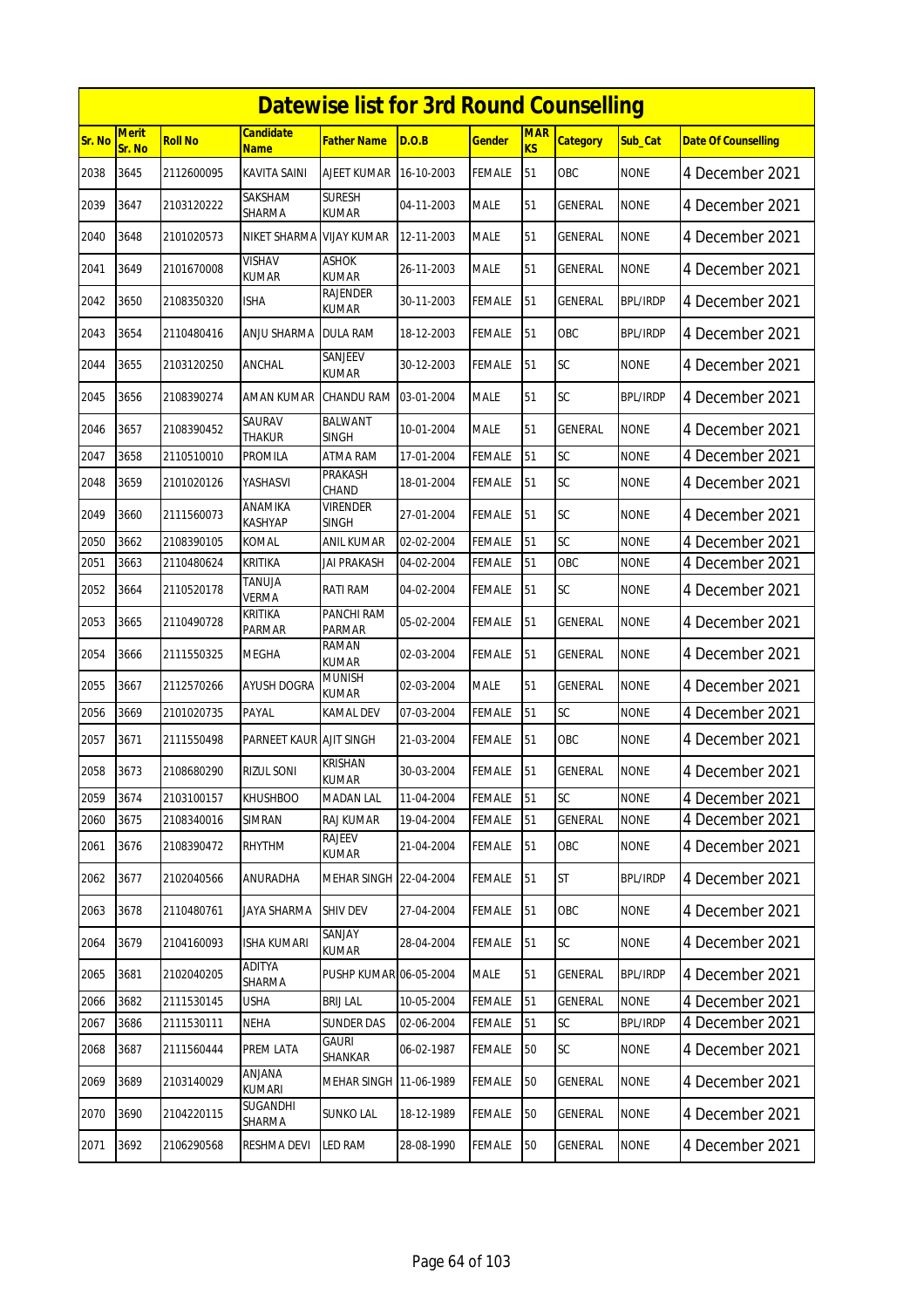|        | <b>Datewise list for 3rd Round Counselling</b> |                |                                 |                                 |            |               |                         |                 |                                                               |                            |  |  |
|--------|------------------------------------------------|----------------|---------------------------------|---------------------------------|------------|---------------|-------------------------|-----------------|---------------------------------------------------------------|----------------------------|--|--|
| Sr. No | <b>Merit</b><br>Sr. No                         | <b>Roll No</b> | <b>Candidate</b><br><b>Name</b> | Father Name                     | D.O.B      | Gender        | <b>MAR</b><br><b>KS</b> | <b>Category</b> | Sub Cat                                                       | <b>Date Of Counselling</b> |  |  |
| 2072   | 3693                                           | 2101020324     | <b>BABLI DEVI</b>               | PRATAP SINGH 28-10-1990         |            | FEMALE        | 50                      | <b>GENERAL</b>  | <b>NONE</b>                                                   | 4 December 2021            |  |  |
| 2073   | 3694                                           | 2106290557     | SHALINI                         | BALWANT<br><b>SINGH</b>         | 20-02-1991 | <b>FEMALE</b> | 50                      | GENERAL         | <b>NONE</b>                                                   | 4 December 2021            |  |  |
| 2074   | 3695                                           | 2104170068     | <b>RENU DEVI</b>                | PURAN CHAND 15-03-1991          |            | FEMALE        | 50                      | SC              | <b>NONE</b>                                                   | 4 December 2021            |  |  |
| 2075   | 3696                                           | 2104160174     | RAKESH<br><b>KUMAR</b>          | <b>SARAN DASS</b>               | 11-04-1991 | <b>MALE</b>   | 50                      | <b>SC</b>       | DEPENDEN<br><b>T/WARDS</b><br>OF EX-<br><b>SERVICEME</b><br>Ν | 4 December 2021            |  |  |
| 2076   | 3697                                           | 2110480402     | POONAM DEVI                     | <b>GUMAN</b><br><b>SINGH</b>    | 01-01-1992 | FEMALE        | 50                      | GENERAL         | <b>NONE</b>                                                   | 4 December 2021            |  |  |
| 2077   | 3698                                           | 2110480950     | VIRENDER<br><b>SINGH</b>        | RATTAN<br>SINGH                 | 25-03-1992 | <b>MALE</b>   | 50                      | GENERAL         | <b>BPL/IRDP</b>                                               | 4 December 2021            |  |  |
| 2078   | 3700                                           | 2109440039     | PUNITA                          | <b>KRISHAN LAL</b>              | 12-12-1992 | FEMALE        | 50                      | SC              | <b>NONE</b>                                                   | 4 December 2021            |  |  |
| 2079   | 3703                                           | 2112580174     | JYOTI THAKUR                    | <b>PARTAP SINGH</b><br>CHAUHAN  | 22-01-1993 | FEMALE        | 50                      | GENERAL         | <b>NONE</b>                                                   | 4 December 2021            |  |  |
| 2080   | 3704                                           | 2110490748     | <b>MANJU DEVI</b>               | <b>RAM LAL</b>                  | 06-03-1993 | FEMALE        | 50                      | GENERAL         | <b>NONE</b>                                                   | 4 December 2021            |  |  |
| 2081   | 3705                                           | 2108370193     | MADHU<br>SHARMA                 | GANGA DHAR                      | 08-03-1993 | FEMALE        | 50                      | GENERAL         | <b>NONE</b>                                                   | 4 December 2021            |  |  |
| 2082   | 3706                                           | 2108370249     | <b>INDU DEVI</b>                | <b>GAURI RAM</b>                | 21-04-1993 | <b>FEMALE</b> | 50                      | OBC             | <b>NONE</b>                                                   | 4 December 2021            |  |  |
| 2083   | 3707                                           | 2108400069     | BHAWNA                          | <b>BELI RAM</b>                 | 18-11-1993 | FEMALE        | 50                      | GENERAL         | <b>NONE</b>                                                   | 4 December 2021            |  |  |
| 2084   | 3708                                           | 2102040587     | <b>BHARTI</b>                   | RAVI SHANKAR 10-01-1994         |            | FEMALE        | 50                      | GENERAL         | <b>NONE</b>                                                   | 4 December 2021            |  |  |
| 2085   | 3709                                           | 2110490145     | <b>KRISHMA</b>                  | HIRDA RAM                       | 12-08-1994 | FEMALE        | 50                      | GENERAL         | <b>NONE</b>                                                   | 4 December 2021            |  |  |
| 2086   | 3710                                           | 2109410048     | ANJALI<br>SHARMA                | GOVERDHAN<br>SHARMA             | 16-10-1994 | FEMALE        | 50                      | GENERAL         | <b>NONE</b>                                                   | 4 December 2021            |  |  |
| 2087   | 3711                                           | 2111530192     | <b>RESHMA</b><br><b>VERMA</b>   | MOHAN LAL                       | 29-11-1994 | FEMALE        | 50                      | GENERAL         | <b>NONE</b>                                                   | 4 December 2021            |  |  |
| 2088   | 3713                                           | 2109460092     | <b>ANKIT VERMA</b>              | <b>BALI RAM</b><br><b>VERMA</b> | 05-01-1995 | FEMALE        | 50                      | <b>GENERAL</b>  | <b>NONE</b>                                                   | 4 December 2021            |  |  |
| 2089   | 3714                                           | 2109470106     | HANEESH<br>BHARDWAJ             | HARI KRISHAN<br>BHARDWAJ        | 06-01-1995 | MALE          | 50                      | <b>GENERAL</b>  | <b>NONE</b>                                                   | 4 December 2021            |  |  |
| 2090   | 3715                                           | 2102040684     | <b>ARTI</b>                     | RAJINDER<br>KUMAR               | 02-02-1995 | <b>FEMALE</b> | 50                      | <b>GENERAL</b>  | <b>NONE</b>                                                   | 4 December 2021            |  |  |
| 2091   | 3716                                           | 2101010371     | POOJA DEVI                      | <b>BAHADUR</b><br>SINGH         | 26-02-1995 | FEMALE        | 50                      | GENERAL         | <b>NONE</b>                                                   | 4 December 2021            |  |  |
| 2092   | 3717                                           | 2109460363     | SWATI                           | BHAGAT<br>SINGH                 | 03-03-1995 | FEMALE        | 50                      | GENERAL         | <b>NONE</b>                                                   | 4 December 2021            |  |  |
| 2093   | 3718                                           | 2104160053     | <b>POOJA</b>                    | SWARAN<br><b>SINGH</b>          | 12-03-1995 | <b>FEMALE</b> | 50                      | OBC             | <b>NONE</b>                                                   | 4 December 2021            |  |  |
| 2094   | 3720                                           | 2103130142     | DEEKSHA                         | KRISHAN<br><b>GOPAL</b>         | 18-05-1995 | <b>FEMALE</b> | 50                      | GENERAL         | <b>NONE</b>                                                   | 4 December 2021            |  |  |
| 2095   | 3724                                           | 2106290082     | <b>SURESH</b><br>KUMAR          | <b>KUBER CHAND</b>              | 11-08-1995 | MALE          | 50                      | GENERAL         | <b>NONE</b>                                                   | 4 December 2021            |  |  |
| 2096   | 3725                                           | 2110480649     | POONAM                          | <b>GUMAN</b><br><b>SINGH</b>    | 18-11-1995 | <b>FEMALE</b> | 50                      | GENERAL         | <b>BPL/IRDP</b>                                               | 4 December 2021            |  |  |
| 2097   | 3726                                           | 2104630036     | POOJA DEVI                      | MAHAJAN<br>RAM                  | 10-12-1995 | <b>FEMALE</b> | 50                      | <b>ST</b>       | <b>NONE</b>                                                   | 4 December 2021            |  |  |
| 2098   | 3727                                           | 2111560105     | <b>NISHA</b><br>SHARMA          | DEV DUTT                        | 03-01-1996 | <b>FEMALE</b> | 50                      | GENERAL         | <b>NONE</b>                                                   | 4 December 2021            |  |  |
| 2099   | 3728                                           | 2112570532     | RAJNI BALA                      | <b>DES RAJ</b>                  | 07-01-1996 | <b>FEMALE</b> | 50                      | OBC             | <b>NONE</b>                                                   | 4 December 2021            |  |  |
| 2100   | 3731                                           | 2109440118     | <b>DIGVIJAY</b><br>CHAUHAN      | <b>ISHWAR LAL</b>               | 15-02-1996 | MALE          | 50                      | <b>GENERAL</b>  | <b>NONE</b>                                                   | 4 December 2021            |  |  |
| 2101   | 3732                                           | 2110520128     | MITHLESH                        | <b>DEBU RAM</b>                 | 15-02-1996 | <b>FEMALE</b> | 50                      | SC              | <b>NONE</b>                                                   | 4 December 2021            |  |  |
| 2102   | 3734                                           | 2103120107     | <b>SUJATA RAI</b>               | <b>BALESHWAR</b><br>RAI         | 16-06-1996 | <b>FEMALE</b> | 50                      | OBC             | <b>NONE</b>                                                   | 4 December 2021            |  |  |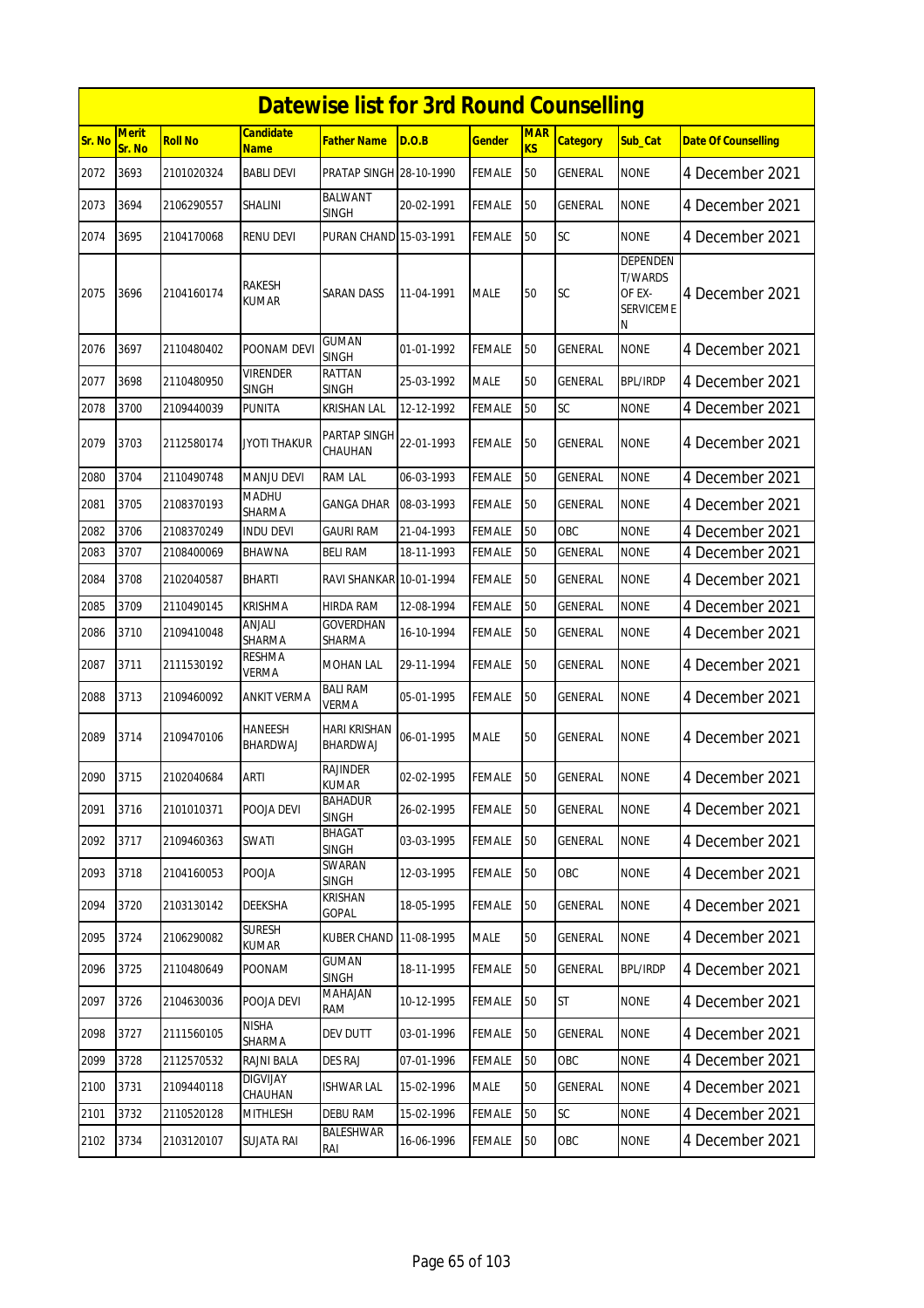|        | <b>Datewise list for 3rd Round Counselling</b><br><b>Merit</b><br><b>Candidate</b><br><b>MAR</b> |                |                                 |                                 |            |               |                |                 |                                                                      |                            |  |  |
|--------|--------------------------------------------------------------------------------------------------|----------------|---------------------------------|---------------------------------|------------|---------------|----------------|-----------------|----------------------------------------------------------------------|----------------------------|--|--|
| Sr. No | Sr. No                                                                                           | <b>Roll No</b> | <b>Name</b>                     | <b>Father Name</b>              | D.O.B      | <b>Gender</b> | K <sub>S</sub> | <b>Category</b> | Sub_Cat                                                              | <b>Date Of Counselling</b> |  |  |
| 2103   | 3735                                                                                             | 2110480366     | <b>VIKRAM</b><br>THAKUR         | <b>BHUPENDER</b><br>THAKUR      | 20-11-1996 | <b>MALE</b>   | 50             | <b>GENERAL</b>  | <b>NONE</b>                                                          | 4 December 2021            |  |  |
| 2104   | 3736                                                                                             | 2109470114     | SWEETY AZAD                     | DES RAJ AZAD                    | 29-11-1996 | <b>FEMALE</b> | 50             | SC              | <b>NONE</b>                                                          | 4 December 2021            |  |  |
| 2105   | 3737                                                                                             | 2108390451     | POOJA KUMARI                    | <b>SURESH</b><br><b>KUMAR</b>   | 12-01-1997 | <b>FEMALE</b> | 50             | SC              | <b>NONE</b>                                                          | 4 December 2021            |  |  |
| 2106   | 3738                                                                                             | 2101660360     | NARESH SINGH                    | <b>HAKAM SINGH 18-02-1997</b>   |            | <b>MALE</b>   | 50             | GENERAL         | <b>NONE</b>                                                          | 4 December 2021            |  |  |
| 2107   | 3739                                                                                             | 2110480048     | <b>JYOTIKA</b><br>THAKUR        | RAKESH<br><b>KUMAR</b>          | 18-02-1997 | <b>FEMALE</b> | 50             | <b>GENERAL</b>  | <b>NONE</b>                                                          | 4 December 2021            |  |  |
| 2108   | 3740                                                                                             | 2109460239     | SHIWANI                         | <b>JAGDISH</b>                  | 07-03-1997 | <b>FEMALE</b> | 50             | SC              | <b>NONE</b>                                                          | 4 December 2021            |  |  |
| 2109   | 3741                                                                                             | 2102040142     | <b>RANO DEVI</b>                | <b>HEERA LAL</b>                | 01-04-1997 | <b>FEMALE</b> | 50             | <b>ST</b>       | <b>BPL/IRDP</b>                                                      | 4 December 2021            |  |  |
| 2110   | 3742                                                                                             | 2101020191     | <b>NEERAJ</b><br><b>KUMAR</b>   | MR. NAND LAL 25-04-1997         |            | <b>MALE</b>   | 50             | SC              | <b>NONE</b>                                                          | 4 December 2021            |  |  |
| 2111   | 3743                                                                                             | 2109460097     | KALZANG<br><b>NORYANG</b>       | MANGAL<br><b>SINGH</b>          | 12-05-1997 | <b>FEMALE</b> | 50             | <b>ST</b>       | <b>NONE</b>                                                          | 4 December 2021            |  |  |
| 2112   | 3744                                                                                             | 2110510044     | MANISHA                         | <b>RAJENDER</b><br><b>SINGH</b> | 14-05-1997 | <b>FEMALE</b> | 50             | SC              | <b>NONE</b>                                                          | 4 December 2021            |  |  |
| 2113   | 3745                                                                                             | 2110480493     | LAZZA DEVI                      | <b>HIRA SINGH</b>               | 15-07-1997 | <b>FEMALE</b> | 50             | SC              | <b>NONE</b>                                                          | 4 December 2021            |  |  |
| 2114   | 3746                                                                                             | 2108680492     | REKHA DEVI                      | PREM DASS                       | 01-08-1997 | FEMALE        | 50             | SC              | <b>NONE</b>                                                          | 4 December 2021            |  |  |
| 2115   | 3747                                                                                             | 2106290155     | SHILPA NEGI                     | <b>HIRA LAL</b>                 | 28-08-1997 | <b>FEMALE</b> | 50             | <b>ST</b>       | <b>DEPENDEN</b><br><b>T/WARDS</b><br>OF EX-<br><b>SERVICEME</b><br>Ν | 4 December 2021            |  |  |
| 2116   | 3748                                                                                             | 2102090012     | VISHAL KUMAR                    | <b>BHAGAT</b><br><b>SINGH</b>   | 30-08-1997 | <b>MALE</b>   | 50             | <b>GENERAL</b>  | <b>BPL/IRDP</b>                                                      | 4 December 2021            |  |  |
| 2117   | 3749                                                                                             | 2102040191     | BHAWNA DEVI                     | <b>TEK CHAND</b>                | 10-10-1997 | <b>FEMALE</b> | 50             | <b>ST</b>       | <b>NONE</b>                                                          | 4 December 2021            |  |  |
| 2118   | 3750                                                                                             | 2108370136     | <b>DEVINDER</b><br><b>KUMAR</b> | <b>NAND LAL</b>                 | 12-11-1997 | <b>MALE</b>   | 50             | <b>SC</b>       | <b>BPL/IRDP</b>                                                      | 4 December 2021            |  |  |
| 2119   | 3751                                                                                             | 2112570580     | SHWETA<br>kumari                | KULDEEP<br>CHAND                | 28-11-1997 | <b>FEMALE</b> | 50             | OBC             | <b>NONE</b>                                                          | 4 December 2021            |  |  |
| 2120   | 3752                                                                                             | 2112570277     | HINAKASHI                       | <b>KIRPAL SINGH</b>             | 30-11-1997 | <b>FEMALE</b> | 50             | OBC             | <b>NONE</b>                                                          | 4 December 2021            |  |  |
| 2121   | 3754                                                                                             | 2110490170     | RAHUL                           | PUNIYA RAM                      | 10-12-1997 | <b>MALE</b>   | 50             | SC              | <b>NONE</b>                                                          | 4 December 2021            |  |  |
| 2122   | 3755                                                                                             | 2108370068     | <b>SONAM</b><br>SHARMA          | YADUPATI                        | 15-12-1997 | <b>FEMALE</b> | 50             | <b>GENERAL</b>  | <b>NONE</b>                                                          | 4 December 2021            |  |  |
| 2123   | 3756                                                                                             | 2109430175     | KANCHAN<br>SHARMA               | SHASHI PAL                      | 15-12-1997 | <b>FEMALE</b> | 50             | GENERAL         | <b>BPL/IRDP</b>                                                      | 4 December 2021            |  |  |
| 2124   | 3758                                                                                             | 2102080092     | YASHODA DEVI                    | <b>BHAGAT RAM</b>               | 25-01-1998 | <b>FEMALE</b> | 50             | <b>SC</b>       | <b>NONE</b>                                                          | 4 December 2021            |  |  |
| 2125   | 3759                                                                                             | 2106290332     | <b>GOVIND</b>                   | LAL CHAND                       | 28-01-1998 | MALE          | 50             | SC              | <b>NONE</b>                                                          | 4 December 2021            |  |  |
| 2126   | 3761                                                                                             | 2102080057     | <b>JAI PRAKASH</b>              | <b>UMEDA</b>                    | 10-02-1998 | <b>MALE</b>   | 50             | <b>GENERAL</b>  | <b>BPL/IRDP</b>                                                      | 4 December 2021            |  |  |
| 2127   | 3762                                                                                             | 2108390008     | <b>DIKSHU</b>                   | <b>DESH RAJ</b>                 | 12-02-1998 | <b>FEMALE</b> | 50             | <b>SC</b>       | <b>NONE</b>                                                          | 4 December 2021            |  |  |
| 2128   | 3764                                                                                             | 2108370414     | SAHIL GULERIA                   | SANJEEV<br>KUMAR                | 07-05-1998 | <b>MALE</b>   | 50             | <b>GENERAL</b>  | <b>NONE</b>                                                          | 4 December 2021            |  |  |
| 2129   | 3765                                                                                             | 2109410084     | <b>TRILOK</b>                   | JEEVAN SINGH 05-06-1998         |            | <b>MALE</b>   | 50             | GENERAL         | <b>NONE</b>                                                          | 4 December 2021            |  |  |
| 2130   | 3766                                                                                             | 2108350316     | MEENAKSHI<br>KUMARI             | <b>BODH RAJ</b>                 | 20-06-1998 | <b>FEMALE</b> | 50             | GENERAL         | <b>NONE</b>                                                          | 4 December 2021            |  |  |
| 2131   | 3767                                                                                             | 2103130248     | <b>NISHA</b><br>SHARMA          | <b>SURINDER</b><br><b>KUMAR</b> | 24-06-1998 | <b>FEMALE</b> | 50             | GENERAL         | <b>NONE</b>                                                          | 4 December 2021            |  |  |
| 2132   | 3769                                                                                             | 2106290243     | MOHIT                           | <b>BHADUR</b><br><b>SINGH</b>   | 15-08-1998 | <b>MALE</b>   | 50             | GENERAL         | <b>NONE</b>                                                          | 4 December 2021            |  |  |
| 2133   | 3770                                                                                             | 2110510178     | OM PRAKASH                      | SAHI RAM                        | 15-08-1998 | <b>MALE</b>   | 50             | <b>SC</b>       | <b>NONE</b>                                                          | 4 December 2021            |  |  |
| 2134   | 3771                                                                                             | 2112570487     | DIKSHA RAJAN                    | SATISH SINGH                    | 09-10-1998 | <b>FEMALE</b> | 50             | GENERAL         | <b>NONE</b>                                                          | 4 December 2021            |  |  |
| 2135   | 3772                                                                                             | 2110480878     | NARESH<br>KUMAR                 | RAM DUTT                        | 29-10-1998 | MALE          | 50             | SC              | <b>NONE</b>                                                          | 4 December 2021            |  |  |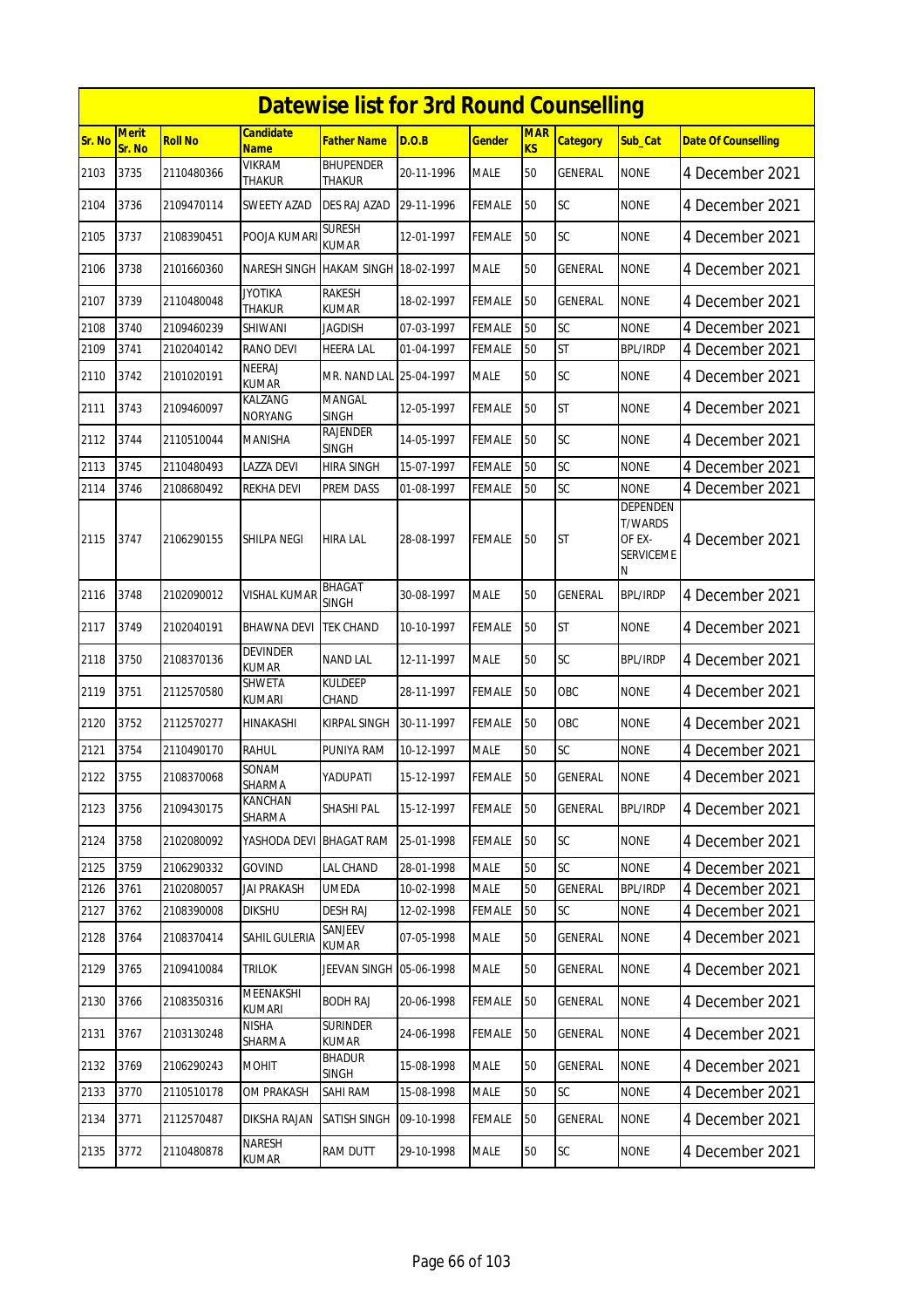|        | <b>Datewise list for 3rd Round Counselling</b> |                |                                |                                 |            |               |                              |                 |                 |                            |  |  |
|--------|------------------------------------------------|----------------|--------------------------------|---------------------------------|------------|---------------|------------------------------|-----------------|-----------------|----------------------------|--|--|
| Sr. No | Merit<br>Sr. No                                | <b>Roll No</b> | Candidate<br><b>Name</b>       | Father Name                     | D.O.B      | <b>Gender</b> | <b>MAR</b><br>K <sub>S</sub> | <b>Category</b> | Sub_Cat         | <b>Date Of Counselling</b> |  |  |
| 2136   | 3774                                           | 2106290503     | <b>ARCHANA</b><br>THAKUR       | CHUNI LAL                       | 08-11-1998 | <b>FEMALE</b> | 50                           | GENERAL         | <b>NONE</b>     | 4 December 2021            |  |  |
| 2137   | 3775                                           | 2108380020     | GOPAL                          | CHHAJJU RAM                     | 09-11-1998 | <b>MALE</b>   | 50                           | <b>ST</b>       | <b>NONE</b>     | 4 December 2021            |  |  |
| 2138   | 3776                                           | 2111550444     | MEHAK<br><b>THAKUR</b>         | VINAY KUMAR                     | 13-11-1998 | <b>FEMALE</b> | 50                           | <b>GENERAL</b>  | <b>NONE</b>     | 4 December 2021            |  |  |
| 2139   | 3777                                           | 2109450063     | MEENAKSHI                      | YOG RAJ                         | 09-12-1998 | <b>FEMALE</b> | 50                           | GENERAL         | <b>NONE</b>     | 4 December 2021            |  |  |
| 2140   | 3778                                           | 2110490775     | pooja devi                     | <b>BALBIR SINGH</b>             | 02-01-1999 | <b>FEMALE</b> | 50                           | <b>OBC</b>      | <b>NONE</b>     | 4 December 2021            |  |  |
| 2141   | 3779                                           | 2112570480     | <b>SHREYA</b><br>KAUSHAL       | SATISH<br><b>KUMAR</b>          | 21-01-1999 | <b>FEMALE</b> | 50                           | GENERAL         | <b>NONE</b>     | 4 December 2021            |  |  |
| 2142   | 3781                                           | 2109430059     | ALKA THAKUR                    | Sunder<br><b>SINGH</b>          | 27-01-1999 | <b>FEMALE</b> | 50                           | GENERAL         | <b>NONE</b>     | 4 December 2021            |  |  |
| 2143   | 3782                                           | 2111560356     | AARTI DEVI                     | YASH PAL                        | 28-02-1999 | <b>FEMALE</b> | 50                           | <b>GENERAL</b>  | <b>NONE</b>     | 4 December 2021            |  |  |
| 2144   | 3783                                           | 2108380065     | NISHA THAKUR                   | UTTAM<br>CHAND                  | 22-03-1999 | <b>FEMALE</b> | 50                           | GENERAL         | <b>NONE</b>     | 4 December 2021            |  |  |
| 2145   | 3784                                           | 2109430064     | ANURADHA                       | GOPAL SINGH                     | 03-04-1999 | <b>FEMALE</b> | 50                           | SC              | <b>NONE</b>     | 4 December 2021            |  |  |
| 2146   | 3785                                           | 2101010119     | PRIYANKA                       | JAGAR NATH                      | 23-04-1999 | <b>FEMALE</b> | 50                           | GENERAL         | <b>NONE</b>     | 4 December 2021            |  |  |
| 2147   | 3786                                           | 2108370283     | NEELMA DEVI                    | BHADAR<br><b>SINGH</b>          | 29-04-1999 | <b>FEMALE</b> | 50                           | <b>GENERAL</b>  | <b>NONE</b>     | 4 December 2021            |  |  |
| 2148   | 3787                                           | 2108400169     | ANITA KUMARI                   | <b>RAM LAL</b>                  | 01-05-1999 | <b>FEMALE</b> | 50                           | GENERAL         | <b>NONE</b>     | 4 December 2021            |  |  |
| 2149   | 3788                                           | 2109460133     | AMBIKA<br><b>THAKUR</b>        | INDER SINGH                     | 14-05-1999 | <b>FEMALE</b> | 50                           | GENERAL         | <b>NONE</b>     | 4 December 2021            |  |  |
| 2150   | 3789                                           | 2111530246     | HIMANI                         | <b>MEHAR</b><br>CHAND           | 20-05-1999 | <b>FEMALE</b> | 50                           | GENERAL         | <b>NONE</b>     | 4 December 2021            |  |  |
| 2151   | 3790                                           | 2103130144     | SHALU<br>DHARIWAL              | <b>RAVINDER</b><br><b>KUMAR</b> | 29-05-1999 | <b>FEMALE</b> | 50                           | OBC             | <b>NONE</b>     | 4 December 2021            |  |  |
| 2152   | 3792                                           | 2101010547     | BHARATI<br>SHARMA              | GEETA RAM                       | 01-06-1999 | <b>FEMALE</b> | 50                           | GENERAL         | <b>NONE</b>     | 4 December 2021            |  |  |
| 2153   | 3793                                           | 2110480628     | YOGITA DEVI                    | VIRENDER<br><b>SINGH</b>        | 14-07-1999 | <b>FEMALE</b> | 50                           | SC              | <b>NONE</b>     | 4 December 2021            |  |  |
| 2154   | 3794                                           | 2108350099     | POOJA THAKUR SOHAN SINGH       |                                 | 20-07-1999 | <b>FEMALE</b> | 50                           | GENERAL         | <b>NONE</b>     | 4 December 2021            |  |  |
| 2155   | 3795                                           | 2104200075     | PRINKA DEVI                    | KISHAN<br>CHAND                 | 02-08-1999 | <b>FEMALE</b> | 50                           | OBC             | <b>NONE</b>     | 4 December 2021            |  |  |
| 2156   | 3796                                           | 2110480700     | <b>MADHURI</b><br>TOMAR        | <b>RAM</b><br>CHANDER           | 24-08-1999 | <b>FEMALE</b> | 50                           | <b>GENERAL</b>  | <b>NONE</b>     | 4 December 2021            |  |  |
| 2157   | 3797                                           | 2110480137     | SHRIYA<br>SHARMA               | INDRESH DUTT 04-09-1999         |            | <b>FEMALE</b> | 50                           | OBC             | <b>NONE</b>     | 4 December 2021            |  |  |
| 2158   | 3798                                           | 2109410013     | sushma                         | NIKA RAM                        | 09-09-1999 | <b>FEMALE</b> | 50                           | GENERAL         | <b>NONE</b>     | 4 December 2021            |  |  |
| 2159   | 3799                                           | 2106290601     | RAJNEESH<br>THAKUR             | <b>NIRMAL</b><br><b>THAKUR</b>  | 13-09-1999 | <b>MALE</b>   | 50                           | GENERAL         | <b>NONE</b>     | 4 December 2021            |  |  |
| 2160   | 3800                                           | 2106290432     | SEEMA DEVI                     | <b>TULE RAM</b>                 | 18-09-1999 | <b>FEMALE</b> | 50                           | GENERAL         | <b>NONE</b>     | 4 December 2021            |  |  |
| 2161   | 3803                                           | 2108370124     | <b>DIMPLE</b>                  | LALA RAM                        | 01-10-1999 | FEMALE        | 50                           | SC              | <b>NONE</b>     | 4 December 2021            |  |  |
| 2162   | 3804                                           | 2110480051     | FAROOKH<br>KHAN                | LALDEEN                         | 05-10-1999 | <b>MALE</b>   | 50                           | <b>ST</b>       | <b>NONE</b>     | 4 December 2021            |  |  |
| 2163   | 3805                                           | 2110490326     | BHARTI<br>CHAUHAN              | DHANVEER<br><b>SINGH</b>        | 21-10-1999 | <b>FEMALE</b> | 50                           | GENERAL         | <b>NONE</b>     | 4 December 2021            |  |  |
| 2164   | 3807                                           | 2110480551     | SAKSHI<br><b>KUMARI</b>        | <b>SURENDER</b><br><b>SINGH</b> | 27-10-1999 | <b>FEMALE</b> | 50                           | GENERAL         | <b>NONE</b>     | 4 December 2021            |  |  |
| 2165   | 3810                                           | 2109450038     | <b>BHAWNA</b>                  | <b>BABU RAM</b>                 | 12-11-1999 | <b>FEMALE</b> | 50                           | GENERAL         | <b>NONE</b>     | 4 December 2021            |  |  |
| 2166   | 3812                                           | 2108350300     | <b>SUNITA</b><br><b>THAKUR</b> | LEKH RAJ                        | 16-12-1999 | <b>FEMALE</b> | 50                           | GENERAL         | <b>BPL/IRDP</b> | 4 December 2021            |  |  |
| 2167   | 3813                                           | 2110480548     | ABHINAV<br>TOMAR               | SANJAY<br>TOMAR                 | 20-12-1999 | <b>MALE</b>   | 50                           | SC              | <b>NONE</b>     | 4 December 2021            |  |  |
| 2168   | 3814                                           | 2108400475     | KIRAN KUMARI                   | <b>NARPAT RAM</b>               | 01-01-2000 | FEMALE        | 50                           | <b>SC</b>       | <b>NONE</b>     | 4 December 2021            |  |  |
| 2169   | 3815                                           | 2108390290     | NEHA DEVI                      | KARAM SINGH 03-01-2000          |            | FEMALE        | 50                           | GENERAL         | <b>NONE</b>     | 4 December 2021            |  |  |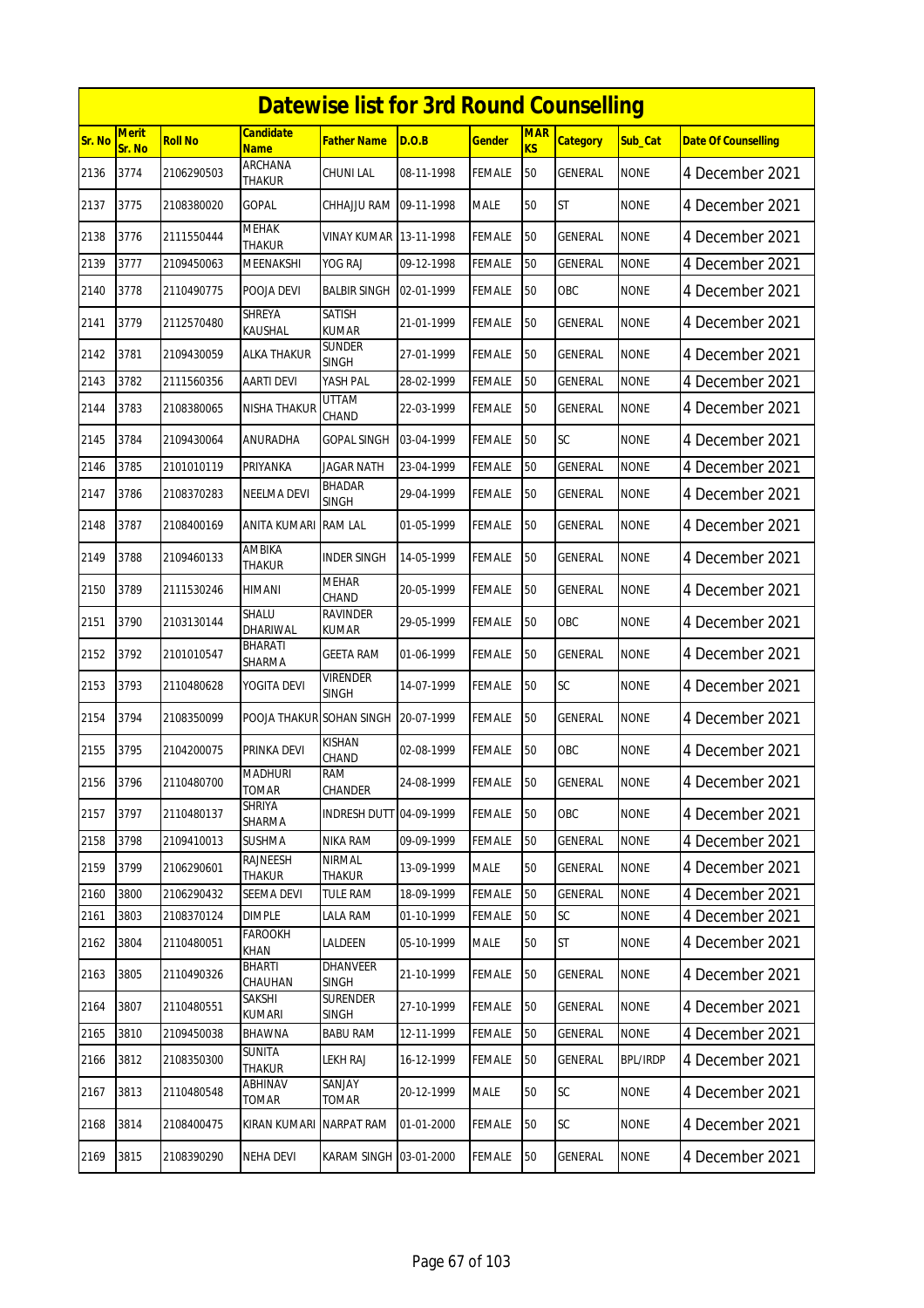|               | <b>Datewise list for 3rd Round Counselling</b><br><b>Merit</b><br>Candidate<br><b>MAR</b> |                |                                  |                                 |            |               |    |                 |                 |                            |  |  |  |
|---------------|-------------------------------------------------------------------------------------------|----------------|----------------------------------|---------------------------------|------------|---------------|----|-----------------|-----------------|----------------------------|--|--|--|
| <b>Sr. No</b> | Sr. No                                                                                    | <b>Roll No</b> | <b>Name</b>                      | Father Name                     | D.O.B      | Gender        | KS | <b>Category</b> | Sub Cat         | <b>Date Of Counselling</b> |  |  |  |
| 2170          | 3816                                                                                      | 2109450103     | <b>NEELAM</b>                    | MASTIYA                         | 04-01-2000 | FEMALE        | 50 | SC              | <b>NONE</b>     | 4 December 2021            |  |  |  |
| 2171          | 3818                                                                                      | 2108400379     | <b>JYOTSANA</b><br>THAKUR        | MUNSHI RAM                      | 07-01-2000 | FEMALE        | 50 | <b>GENERAL</b>  | <b>NONE</b>     | 4 December 2021            |  |  |  |
| 2172          | 3819                                                                                      | 2112570076     | AKANKSHA                         | VIKRAM SINGH 19-01-2000         |            | FEMALE        | 50 | <b>GENERAL</b>  | <b>NONE</b>     | 4 December 2021            |  |  |  |
| 2173          | 3820                                                                                      | 2108680240     | KANIKA                           | GHANSHYAM                       | 21-01-2000 | FEMALE        | 50 | <b>SC</b>       | <b>NONE</b>     | 4 December 2021            |  |  |  |
| 2174          | 3821                                                                                      | 2108380135     | BHAVNESH<br><b>THAKUR</b>        | BALDEV<br><b>THAKUR</b>         | 02-02-2000 | <b>MALE</b>   | 50 | <b>GENERAL</b>  | <b>NONE</b>     | 4 December 2021            |  |  |  |
| 2175          | 3822                                                                                      | 2106290217     | <b>KIRTI GAUTAM</b>              | SUBHASH<br>GAUTAM               | 04-02-2000 | FEMALE        | 50 | <b>GENERAL</b>  | <b>NONE</b>     | 4 December 2021            |  |  |  |
| 2176          | 3823                                                                                      | 2109410205     | Rajesh                           | SAHI RAM                        | 09-02-2000 | MALE          | 50 | GENERAL         | <b>NONE</b>     | 4 December 2021            |  |  |  |
| 2177          | 3824                                                                                      | 2104200073     | <b>HONEY</b><br>DHIMAN           | RASHPAL<br>SINGH                | 17-02-2000 | MALE          | 50 | OBC             | <b>NONE</b>     | 4 December 2021            |  |  |  |
| 2178          | 3825                                                                                      | 2105240037     | VIBHOOTI                         | <b>RAVINDER</b><br>PRATAP SINGH | 19-02-2000 | FEMALE        | 50 | <b>ST</b>       | <b>NONE</b>     | 4 December 2021            |  |  |  |
| 2179          | 3826                                                                                      | 2104170114     | BINDU KUMAR                      | <b>BAJRO RAM</b>                | 26-02-2000 | <b>MALE</b>   | 50 | <b>GENERAL</b>  | <b>BPL/IRDP</b> | 4 December 2021            |  |  |  |
| 2180          | 3827                                                                                      | 2106290531     | PUSHAP RAJ<br>SHARMA             | NOOP RAM                        | 26-02-2000 | MALE          | 50 | GENERAL         | <b>NONE</b>     | 4 December 2021            |  |  |  |
| 2181          | 3828                                                                                      | 2108350237     | KULDEEPAK                        | <b>GANESH DASS</b>              | 12-04-2000 | <b>MALE</b>   | 50 | OBC             | <b>NONE</b>     | 4 December 2021            |  |  |  |
| 2182          | 3829                                                                                      | 2106290329     | REENA DEVI                       | KHEM CHAND                      | 18-04-2000 | FEMALE        | 50 | GENERAL         | <b>NONE</b>     | 4 December 2021            |  |  |  |
| 2183          | 3830                                                                                      | 2108340218     | <b>ANITA THAKUR</b>              | <b>CHAMAN LAL</b>               | 01-05-2000 | FEMALE        | 50 | <b>GENERAL</b>  | <b>NONE</b>     | 4 December 2021            |  |  |  |
| 2184          | 3831                                                                                      | 2102090006     | KARAN KUMAR                      | RAJINDER<br>KUMAR               | 07-05-2000 | <b>MALE</b>   | 50 | GENERAL         | <b>NONE</b>     | 4 December 2021            |  |  |  |
| 2185          | 3832                                                                                      | 2101020565     | DIKSHA<br>kumari                 | RAJENDER                        | 23-05-2000 | FEMALE        | 50 | <b>GENERAL</b>  | <b>NONE</b>     | 4 December 2021            |  |  |  |
| 2186          | 3833                                                                                      | 2101010096     | SHALINI                          | SANJAY<br>KUMAR                 | 01-06-2000 | FEMALE        | 50 | GENERAL         | <b>NONE</b>     | 4 December 2021            |  |  |  |
| 2187          | 3834                                                                                      | 2108340180     | LALIT KUMAR                      | <b>RAJ KUMAR</b>                | 01-06-2000 | <b>MALE</b>   | 50 | <b>GENERAL</b>  | <b>NONE</b>     | 4 December 2021            |  |  |  |
| 2188          | 3835                                                                                      | 2102040537     | HEM RAJ                          | CHAMARU<br><b>RAM</b>           | 07-06-2000 | <b>MALE</b>   | 50 | SC              | <b>NONE</b>     | 4 December 2021            |  |  |  |
| 2189          | 3836                                                                                      | 2102040594     | <b>DOLLY</b>                     | <b>RAM SINGH</b>                | 10-06-2000 | <b>FEMALE</b> | 50 | SC              | <b>BPL/IRDP</b> | 4 December 2021            |  |  |  |
| 2190          | 3838                                                                                      | 2108390247     | <b>VIJAY KUMAR</b>               | <b>INDER PAL</b>                | 08-07-2000 | MALE          | 50 | <b>GENERAL</b>  | <b>NONE</b>     | 4 December 2021            |  |  |  |
| 2191          | 3839                                                                                      | 2109410226     | SHABANA                          | MOHD RAFIQ                      | 11-07-2000 | FEMALE        | 50 | GENERAL         | <b>NONE</b>     | 4 December 2021            |  |  |  |
| 2192          | 3840                                                                                      | 2109450155     | <b>SAMRITI</b><br>THAKUR         | GOPAL SINGH                     | 14-07-2000 | FEMALE        | 50 | GENERAL         | <b>NONE</b>     | 4 December 2021            |  |  |  |
| 2193          | 3841                                                                                      | 2108350258     | <b>JOGINDRI DEVI</b>             | <b>KESAR SINGH</b>              | 03-08-2000 | FEMALE        | 50 | OBC             | <b>BPL/IRDP</b> | 4 December 2021            |  |  |  |
| 2194          | 3842                                                                                      | 2102040102     | NARESH<br><b>KUMAR</b>           | PAWAN<br>KUMAR                  | 13-08-2000 | MALE          | 50 | GENERAL         | BPL/IRDP        | 4 December 2021            |  |  |  |
| 2195          | 3843                                                                                      | 2106290309     | <b>HEMANT</b><br>KUMAR           | SATYA<br>PRAKASH                | 27-08-2000 | MALE          | 50 | GENERAL         | <b>NONE</b>     | 4 December 2021            |  |  |  |
| 2196          | 3844                                                                                      | 2104630010     | VANSHIKA                         | KULDEEP<br>KUMAR                | 11-09-2000 | <b>FEMALE</b> | 50 | SC              | <b>NONE</b>     | 4 December 2021            |  |  |  |
| 2197          | 3846                                                                                      | 2108380140     | <b>ANITA KUMARI</b>              | NAG RAJ                         | 06-10-2000 | <b>FEMALE</b> | 50 | GENERAL         | <b>NONE</b>     | 4 December 2021            |  |  |  |
| 2198          | 3847                                                                                      | 2112570251     | NIKITA ARORA                     | <b>SURESH</b><br>ARORA          | 29-11-2000 | <b>FEMALE</b> | 50 | <b>GENERAL</b>  | <b>NONE</b>     | 4 December 2021            |  |  |  |
| 2199          | 3848                                                                                      | 2102040287     | SAPNA DEVI                       | <b>SUBHASH</b>                  | 04-12-2000 | <b>FEMALE</b> | 50 | <b>ST</b>       | <b>NONE</b>     | 4 December 2021            |  |  |  |
| 2200          | 3850                                                                                      | 2110480459     | <b>BHUPENDER</b><br><b>SINGH</b> | <b>RAMESH</b><br>KUMAR          | 13-12-2000 | MALE          | 50 | OBC             | NONE            | 4 December 2021            |  |  |  |
| 2201          | 3851                                                                                      | 2101010251     | ANCHAL<br>THAKUR                 | Kishori lal                     | 25-12-2000 | FEMALE        | 50 | GENERAL         | <b>NONE</b>     | 4 December 2021            |  |  |  |
| 2202          | 3852                                                                                      | 2108360005     | RAMA DEVI                        | <b>BHIM SINGH</b>               | 26-12-2000 | <b>FEMALE</b> | 50 | <b>SC</b>       | <b>NONE</b>     | 4 December 2021            |  |  |  |
| 2203          | 3853                                                                                      | 2109450109     | VANDANA                          | JAGAT RAM                       | 02-01-2001 | <b>FEMALE</b> | 50 | GENERAL         | <b>NONE</b>     | 4 December 2021            |  |  |  |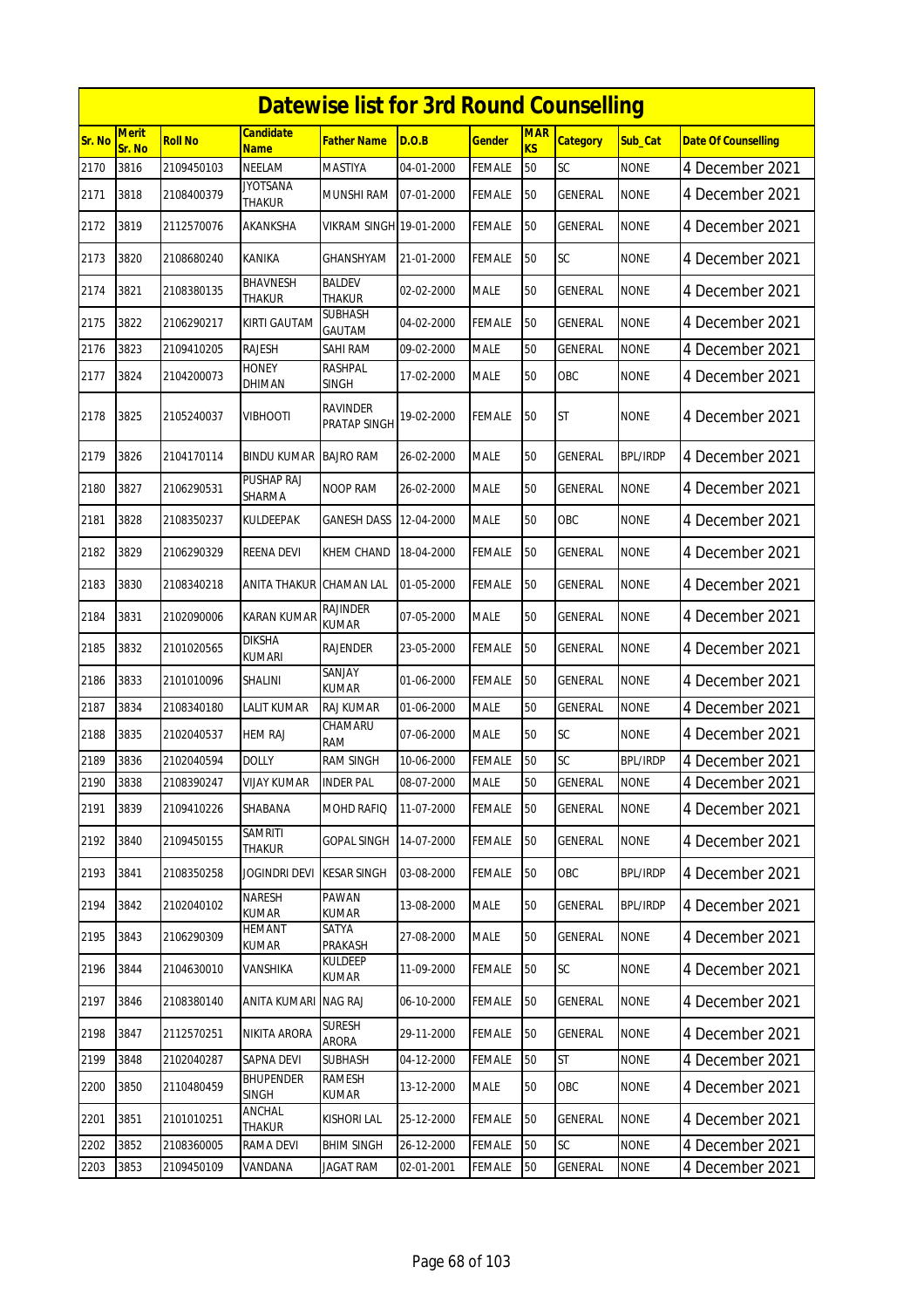|               | <b>Datewise list for 3rd Round Counselling</b><br><b>Merit</b><br><b>Candidate</b><br><b>MAR</b> |                |                                |                                 |            |               |           |                 |                 |                            |  |  |  |
|---------------|--------------------------------------------------------------------------------------------------|----------------|--------------------------------|---------------------------------|------------|---------------|-----------|-----------------|-----------------|----------------------------|--|--|--|
| <b>Sr. No</b> | Sr. No                                                                                           | <b>Roll No</b> | <b>Name</b>                    | <b>Father Name</b>              | D.O.B      | <b>Gender</b> | <b>KS</b> | <b>Category</b> | Sub Cat         | <b>Date Of Counselling</b> |  |  |  |
| 2204          | 3855                                                                                             | 2102040701     | <b>BHUPENDER</b><br>SINGH      | <b>HET RAM</b>                  | 15-01-2001 | <b>MALE</b>   | 50        | SC              | <b>NONE</b>     | 4 December 2021            |  |  |  |
| 2205          | 3856                                                                                             | 2111540001     | PRIYANKA                       | <b>RAM KRISHAN</b>              | 21-01-2001 | <b>FEMALE</b> | 50        | <b>ST</b>       | <b>NONE</b>     | 4 December 2021            |  |  |  |
| 2206          | 3857                                                                                             | 2110480421     | PRIYA                          | <b>NARESH</b><br>KUMAR          | 28-01-2001 | <b>FEMALE</b> | 50        | <b>ST</b>       | <b>NONE</b>     | 4 December 2021            |  |  |  |
| 2207          | 3858                                                                                             | 2110480320     | PREETIKA DEVI                  | <b>MOHAN LAL</b>                | 11-02-2001 | <b>FEMALE</b> | 50        | <b>GENERAL</b>  | <b>NONE</b>     | 4 December 2021            |  |  |  |
| 2208          | 3859                                                                                             | 2106280045     | REKHA DEVI                     | <b>NAROTTAM</b><br><b>SINGH</b> | 23-02-2001 | <b>FEMALE</b> | 50        | GENERAL         | <b>NONE</b>     | 4 December 2021            |  |  |  |
| 2209          | 3860                                                                                             | 2104160125     | <b>PRIYA</b>                   | <b>RANJEET</b><br><b>SINGH</b>  | 25-02-2001 | <b>FEMALE</b> | 50        | OBC             | <b>NONE</b>     | 4 December 2021            |  |  |  |
| 2210          | 3861                                                                                             | 2110490742     | ANKITA DEVI                    | <b>BHAGAT RAM</b>               | 02-03-2001 | <b>FEMALE</b> | 50        | <b>OBC</b>      | <b>NONE</b>     | 4 December 2021            |  |  |  |
| 2211          | 3862                                                                                             | 2111550433     | <b>BEAUTY</b><br><b>KUMARI</b> | PHOOLDEV<br><b>SINGH</b>        | 02-03-2001 | <b>FEMALE</b> | 50        | <b>GENERAL</b>  | <b>NONE</b>     | 4 December 2021            |  |  |  |
| 2212          | 3863                                                                                             | 2107320016     | <b>ASHUTOSH</b><br><b>SEN</b>  | <b>HIRA LAL</b>                 | 07-03-2001 | <b>MALE</b>   | 50        | <b>ST</b>       | none            | 4 December 2021            |  |  |  |
| 2213          | 3864                                                                                             | 2110490299     | PRIYANKA                       | <b>FATEH SINGH</b>              | 12-03-2001 | <b>FEMALE</b> | 50        | GENERAL         | <b>NONE</b>     | 4 December 2021            |  |  |  |
| 2214          | 3865                                                                                             | 2110480216     | <b>KRISHNA</b>                 | RATI RAM                        | 14-03-2001 | <b>FEMALE</b> | 50        | GENERAL         | <b>NONE</b>     | 4 December 2021            |  |  |  |
| 2215          | 3866                                                                                             | 2102040050     | <b>SHALU DEVI</b>              | <b>DESH RAJ</b>                 | 25-03-2001 | <b>FEMALE</b> | 50        | <b>ST</b>       | <b>NONE</b>     | 4 December 2021            |  |  |  |
| 2216          | 3867                                                                                             | 2103120163     | <b>KALPNA</b><br>SHARMA        | PAWAN<br><b>KUMAR</b>           | 26-03-2001 | <b>FEMALE</b> | 50        | <b>GENERAL</b>  | <b>NONE</b>     | 4 December 2021            |  |  |  |
| 2217          | 3868                                                                                             | 2102040442     | <b>JYOTITHAKUR</b>             | BACHAN<br><b>SINGH</b>          | 07-04-2001 | <b>FEMALE</b> | 50        | GENERAL         | <b>BPL/IRDP</b> | 4 December 2021            |  |  |  |
| 2218          | 3869                                                                                             | 2108390032     | <b>KAVITA</b><br>BHARDWAJ      | <b>BALBIR SINGH</b>             | 29-04-2001 | <b>FEMALE</b> | 50        | SC              | <b>NONE</b>     | 4 December 2021            |  |  |  |
| 2219          | 3870                                                                                             | 2110490219     | ABHISHEK<br><b>KUMAR</b>       | <b>NARESH</b><br><b>KUMAR</b>   | 13-05-2001 | <b>MALE</b>   | 50        | <b>OBC</b>      | <b>BPL/IRDP</b> | 4 December 2021            |  |  |  |
| 2220          | 3871                                                                                             | 2111550439     | SURAJ KUMAR                    | <b>RAM PYARA</b>                | 15-05-2001 | <b>MALE</b>   | 50        | GENERAL         | <b>NONE</b>     | 4 December 2021            |  |  |  |
| 2221          | 3872                                                                                             | 2108400295     | KHIMI DEVI                     | SIDHU RAM                       | 24-05-2001 | <b>FEMALE</b> | 50        | <b>SC</b>       | <b>NONE</b>     | 4 December 2021            |  |  |  |
| 2222          | 3873                                                                                             | 2101020436     | GAURAV<br>SHARMA               | <b>RAMESH</b><br>CHAND          | 11-06-2001 | <b>MALE</b>   | 50        | GENERAL         | <b>NONE</b>     | 4 December 2021            |  |  |  |
| 2223          | 3874                                                                                             | 2110490057     | <b>GAGANDEEP</b>               | PREM PAL                        | 11-06-2001 | <b>FEMALE</b> | 50        | OBC             | <b>NONE</b>     | 4 December 2021            |  |  |  |
| 2224          | 3875                                                                                             | 2107330019     | ABHISHAK                       | RAMESH LAL                      | 25-06-2001 | <b>MALE</b>   | 50        | ST              | <b>NONE</b>     | 4 December 2021            |  |  |  |
| 2225          | 3876                                                                                             | 2109450050     | LATA                           | <b>DEEP RAM</b>                 | 14-07-2001 | <b>FEMALE</b> | 50        | <b>SC</b>       | <b>BPL/IRDP</b> | 4 December 2021            |  |  |  |
| 2226          | 3877                                                                                             | 2104220086     | <b>PARUL</b><br>PATHANIA       | <b>RAKESH</b><br>KUMAR          | 17-07-2001 | <b>FEMALE</b> | 50        | <b>GENERAL</b>  | <b>NONE</b>     | 4 December 2021            |  |  |  |
| 2227          | 3878                                                                                             | 2108340184     | AARTI                          | <b>DHARAM</b><br>CHAND          | 27-07-2001 | <b>FEMALE</b> | 50        | SC              | <b>NONE</b>     | 4 December 2021            |  |  |  |
| 2228          | 3879                                                                                             | 2108370177     | WILLIAM                        | YADUNANDAN 30-07-2001           |            | <b>MALE</b>   | 50        | GENERAL         | <b>NONE</b>     | 4 December 2021            |  |  |  |
| 2229          | 3880                                                                                             | 2110490200     | SONIA                          | BALDEV SINGH 22-08-2001         |            | <b>FEMALE</b> | 50        | OBC             | <b>NONE</b>     | 4 December 2021            |  |  |  |
| 2230          | 3881                                                                                             | 2103130104     | SHUBHAM                        | PANKAJ<br>KUMAR                 | 06-09-2001 | <b>MALE</b>   | 50        | OBC             | <b>NONE</b>     | 4 December 2021            |  |  |  |
| 2231          | 3882                                                                                             | 2109430113     | KAMLESH                        | RANVIR SINGH 08-09-2001         |            | FEMALE        | 50        | <b>SC</b>       | <b>NONE</b>     | 4 December 2021            |  |  |  |
| 2232          | 3883                                                                                             | 2103120127     | VAISHNAVI                      | <b>MADHU</b><br>SUDHAN          | 13-09-2001 | <b>FEMALE</b> | 50        | GENERAL         | <b>NONE</b>     | 4 December 2021            |  |  |  |
| 2233          | 3884                                                                                             | 2110500009     | <b>AMRITA</b>                  | SH.KAMAL RAJ                    | 18-09-2001 | <b>FEMALE</b> | 50        | OBC             | <b>BPL/IRDP</b> | 4 December 2021            |  |  |  |
| 2234          | 3885                                                                                             | 2111560276     | SAVITA DEVI                    | RAMESH DUTT 22-09-2001          |            | <b>FEMALE</b> | 50        | OBC             | <b>NONE</b>     | 4 December 2021            |  |  |  |
| 2235          | 3886                                                                                             | 2109460153     | DEEPIKA<br>KUMARI              | CHETAN<br><b>SINGH</b>          | 02-10-2001 | FEMALE        | 50        | GENERAL         | <b>NONE</b>     | 4 December 2021            |  |  |  |
| 2236          | 3887                                                                                             | 2108360033     | <b>HEMANT</b><br>KUMAR         | <b>HEM RAJ</b>                  | 10-10-2001 | <b>MALE</b>   | 50        | <b>SC</b>       | <b>NONE</b>     | 4 December 2021            |  |  |  |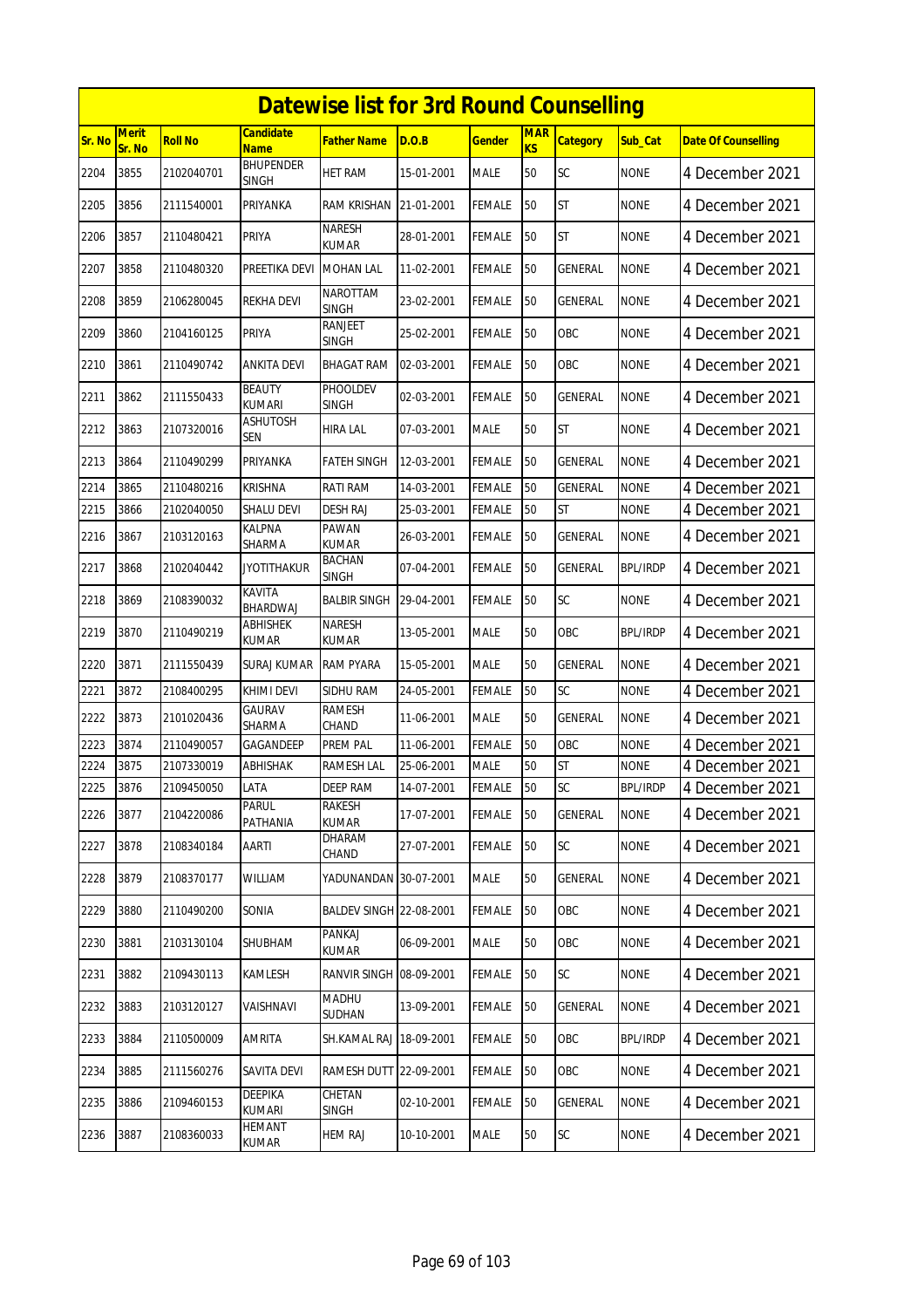|        | <b>Datewise list for 3rd Round Counselling</b><br><b>Merit</b><br><b>Candidate</b><br><b>MAR</b> |                |                                |                                     |            |               |           |                 |                 |                            |  |  |  |
|--------|--------------------------------------------------------------------------------------------------|----------------|--------------------------------|-------------------------------------|------------|---------------|-----------|-----------------|-----------------|----------------------------|--|--|--|
| Sr. No | Sr. No                                                                                           | <b>Roll No</b> | <b>Name</b>                    | <b>Father Name</b>                  | D.O.B      | <b>Gender</b> | <b>KS</b> | <b>Category</b> | Sub Cat         | <b>Date Of Counselling</b> |  |  |  |
| 2237   | 3888                                                                                             | 2101020193     | PARUL KUMARI                   | <b>SURJEET</b><br><b>SINGH</b>      | 13-10-2001 | <b>FEMALE</b> | 50        | SC              | <b>NONE</b>     | 4 December 2021            |  |  |  |
| 2238   | 3889                                                                                             | 2102040482     | <b>KANAK LATA</b>              | SH.JAGDISH                          | 04-11-2001 | <b>FEMALE</b> | 50        | <b>ST</b>       | <b>BPL/IRDP</b> | 4 December 2021            |  |  |  |
| 2239   | 3890                                                                                             | 2108340205     | VANDNA<br><b>KUMARI</b>        | <b>TILAK RAJ</b>                    | 04-11-2001 | <b>FEMALE</b> | 50        | GENERAL         | <b>NONE</b>     | 4 December 2021            |  |  |  |
| 2240   | 3891                                                                                             | 2109460350     | NIKITA                         | <b>SANT RAM</b>                     | 05-11-2001 | <b>FEMALE</b> | 50        | SC              | <b>BPL/IRDP</b> | 4 December 2021            |  |  |  |
| 2241   | 3892                                                                                             | 2110490281     | AMIT SHARMA                    | <b>INDERJEET</b>                    | 20-11-2001 | <b>MALE</b>   | 50        | <b>OBC</b>      | <b>NONE</b>     | 4 December 2021            |  |  |  |
| 2242   | 3893                                                                                             | 2103100030     | <b>DIKSHA</b><br>SHARMA        | <b>VIPAN KUMAR</b>                  | 27-11-2001 | <b>FEMALE</b> | 50        | GENERAL         | <b>NONE</b>     | 4 December 2021            |  |  |  |
| 2243   | 3894                                                                                             | 2111560364     | ARPITA ATTRI                   | <b>DINESH</b><br><b>KUMAR ATTRI</b> | 06-12-2001 | <b>FEMALE</b> | 50        | <b>GENERAL</b>  | <b>NONE</b>     | 4 December 2021            |  |  |  |
| 2244   | 3896                                                                                             | 2110480445     | TANUJA                         | <b>SUMER</b><br>CHAND               | 28-12-2001 | <b>FEMALE</b> | 50        | GENERAL         | BPL/IRDP        | 4 December 2021            |  |  |  |
| 2245   | 3897                                                                                             | 2102040293     | KAJAL<br><b>VASHISHT</b>       | <b>SUBHASH</b><br>CHAND             | 31-12-2001 | <b>FEMALE</b> | 50        | SC              | <b>NONE</b>     | 4 December 2021            |  |  |  |
| 2246   | 3899                                                                                             | 2108340235     | <b>SUSHMA DEVI</b>             | <b>JAI SINGH</b>                    | 25-01-2002 | <b>FEMALE</b> | 50        | <b>GENERAL</b>  | <b>NONE</b>     | 4 December 2021            |  |  |  |
| 2247   | 3900                                                                                             | 2108340114     | PRIYANKA<br>KUMARI             | <b>KAMAL DEV</b>                    | 02-02-2002 | <b>FEMALE</b> | 50        | <b>SC</b>       | <b>NONE</b>     | 4 December 2021            |  |  |  |
| 2248   | 3901                                                                                             | 2112570088     | ANKITA<br><b>KUMARI</b>        | AJIT SINGH                          | 02-02-2002 | <b>FEMALE</b> | 50        | SC              | <b>NONE</b>     | 4 December 2021            |  |  |  |
| 2249   | 3902                                                                                             | 2112590089     | <b>DEEPAK</b><br>KUMAR         | PREM CHAND                          | 17-02-2002 | <b>MALE</b>   | 50        | OBC             | <b>NONE</b>     | 4 December 2021            |  |  |  |
| 2250   | 3903                                                                                             | 2111550434     | TANUJA                         | PREM CHAND                          | 04-03-2002 | <b>FEMALE</b> | 50        | SC              | <b>NONE</b>     | 4 December 2021            |  |  |  |
| 2251   | 3904                                                                                             | 2109460024     | <b>VISHAL</b><br><b>SHARMA</b> | <b>HEM PRAKASH</b><br><b>SHARMA</b> | 08-03-2002 | <b>MALE</b>   | 50        | <b>GENERAL</b>  | <b>NONE</b>     | 4 December 2021            |  |  |  |
| 2252   | 3905                                                                                             | 2101010550     | PALLAVI<br><b>THAKUR</b>       | SURESH PAL                          | 20-03-2002 | FEMALE        | 50        | GENERAL         | <b>BPL/IRDP</b> | 4 December 2021            |  |  |  |
| 2253   | 3906                                                                                             | 2110490540     | SAURAV                         | <b>JOGINDER</b><br><b>SINGH</b>     | 25-03-2002 | <b>MALE</b>   | 50        | SC              | <b>BPL/IRDP</b> | 4 December 2021            |  |  |  |
| 2254   | 3907                                                                                             | 2110480457     | PRIYANSH<br>SHARMA             | <b>RAJKUMAR</b>                     | 31-03-2002 | <b>MALE</b>   | 50        | <b>OBC</b>      | <b>NONE</b>     | 4 December 2021            |  |  |  |
| 2255   | 3908                                                                                             | 2108340124     | ANIKET<br>THAKUR               | PREM SINGH                          | 03-04-2002 | <b>MALE</b>   | 50        | <b>GENERAL</b>  | <b>NONE</b>     | 4 December 2021            |  |  |  |
| 2256   | 3909                                                                                             | 2104220089     | ANJALI<br>THAKUR               | PAWAN<br><b>KUMAR</b>               | 04-04-2002 | <b>FEMALE</b> | 50        | GENERAL         | <b>NONE</b>     | 4 December 2021            |  |  |  |
| 2257   | 3910                                                                                             | 2101660208     | <b>ISHA SHARMA</b>             | SANJEEV<br><b>KUMAR</b>             | 08-04-2002 | FEMALE        | 50        | GENERAL         | <b>BPL/IRDP</b> | 4 December 2021            |  |  |  |
| 2258   | 3911                                                                                             | 2106290452     | ARYAN<br>THAKUR                | <b>KEHAR SINGH</b>                  | 14-04-2002 | <b>MALE</b>   | 50        | GENERAL         | <b>NONE</b>     | 4 December 2021            |  |  |  |
| 2259   | 3912                                                                                             | 2108380091     | SAGAR<br>CHANDEL               | <b>MAHINDER</b><br>SINGH            | 14-04-2002 | <b>MALE</b>   | 50        | GENERAL         | <b>NONE</b>     | 4 December 2021            |  |  |  |
| 2260   | 3913                                                                                             | 2109460349     | RIYA THAKUR                    | OM PRAKASH                          | 15-04-2002 | <b>FEMALE</b> | 50        | GENERAL         | <b>NONE</b>     | 4 December 2021            |  |  |  |
| 2261   | 3915                                                                                             | 2110480223     | <b>ABHISHEK</b>                | KAKA RAM                            | 27-04-2002 | <b>MALE</b>   | 50        | <b>GENERAL</b>  | <b>NONE</b>     | 4 December 2021            |  |  |  |
| 2262   | 3916                                                                                             | 2108400272     | ANANYA                         | <b>RAM SINGH</b>                    | 29-04-2002 | FEMALE        | 50        | GENERAL         | <b>NONE</b>     | 4 December 2021            |  |  |  |
| 2263   | 3917                                                                                             | 2108370138     | KHILESHWARI                    | <b>KHUB RAM</b>                     | 04-05-2002 | <b>FEMALE</b> | 50        | GENERAL         | <b>BPL/IRDP</b> | 4 December 2021            |  |  |  |
| 2264   | 3918                                                                                             | 2110490611     | RADHA                          | <b>KUSUMBHER</b>                    | 08-05-2002 | <b>FEMALE</b> | 50        | OBC             | <b>NONE</b>     | 4 December 2021            |  |  |  |
| 2265   | 3919                                                                                             | 2110500057     | SANCHIT<br>Thakur              | YASH PAL                            | 16-05-2002 | <b>MALE</b>   | 50        | GENERAL         | <b>BPL/IRDP</b> | 4 December 2021            |  |  |  |
| 2266   | 3920                                                                                             | 2111560406     | NEHA                           | NARESH<br>KUMAR                     | 25-05-2002 | <b>FEMALE</b> | 50        | GENERAL         | NONE            | 4 December 2021            |  |  |  |
| 2267   | 3921                                                                                             | 2108350091     | <b>ASTITAV</b>                 | <b>SUKH DEV</b>                     | 10-06-2002 | <b>MALE</b>   | 50        | <b>GENERAL</b>  | <b>NONE</b>     | 4 December 2021            |  |  |  |
| 2268   | 3922                                                                                             | 2104230041     | Pallvi                         | MAN CHAND                           | 11-06-2002 | <b>FEMALE</b> | 50        | SC              | <b>NONE</b>     | 4 December 2021            |  |  |  |
| 2269   | 3923                                                                                             | 2102080006     | KIRTI BALA                     | ASHOK<br>KUMAR                      | 13-06-2002 | FEMALE        | 50        | <b>SC</b>       | <b>BPL/IRDP</b> | 4 December 2021            |  |  |  |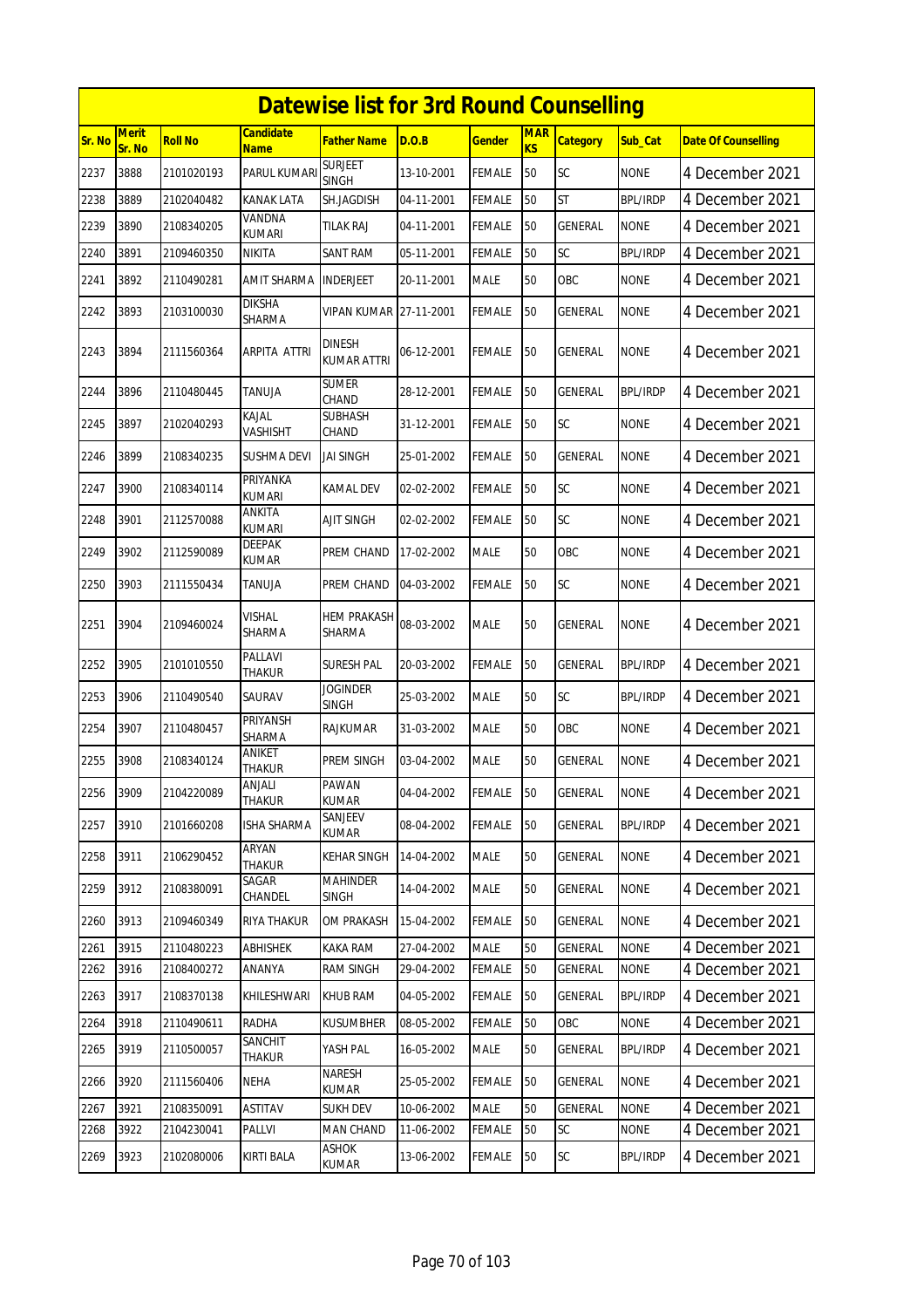|        | <b>Datewise list for 3rd Round Counselling</b><br><b>Merit</b><br><b>Candidate</b> |                |                           |                                           |            |               |                         |                 |                 |                            |  |  |
|--------|------------------------------------------------------------------------------------|----------------|---------------------------|-------------------------------------------|------------|---------------|-------------------------|-----------------|-----------------|----------------------------|--|--|
| Sr. No | Sr. No                                                                             | <b>Roll No</b> | <b>Name</b>               | <b>Father Name</b>                        | D.O.B      | <b>Gender</b> | <b>MAR</b><br><b>KS</b> | <b>Category</b> | Sub Cat         | <b>Date Of Counselling</b> |  |  |
| 2270   | 3924                                                                               | 2110490035     | CHARANJEET<br><b>KAUR</b> | <b>HARBANS LAL</b>                        | 21-06-2002 | <b>FEMALE</b> | 50                      | OBC             | <b>NONE</b>     | 4 December 2021            |  |  |
| 2271   | 3926                                                                               | 2110480579     | AMISHA<br>SHARMA          | <b>VISHWANAND</b><br>SHARMA               | 21-07-2002 | <b>FEMALE</b> | 50                      | OBC             | <b>NONE</b>     | 4 December 2021            |  |  |
| 2272   | 3927                                                                               | 2104210012     | <b>ARUSH RANA</b>         | <b>AMRIK SINGH</b>                        | 13-08-2002 | <b>MALE</b>   | 50                      | <b>GENERAL</b>  | <b>NONE</b>     | 4 December 2021            |  |  |
| 2273   | 3928                                                                               | 2111530162     | SHALINI                   | DILA RAM                                  | 24-08-2002 | <b>FEMALE</b> | 50                      | SC              | <b>BPL/IRDP</b> | 4 December 2021            |  |  |
| 2274   | 3929                                                                               | 2109460007     | SHAWETA                   | <b>JHABE RAM</b>                          | 26-08-2002 | <b>FEMALE</b> | 50                      | <b>GENERAL</b>  | <b>NONE</b>     | 4 December 2021            |  |  |
| 2275   | 3930                                                                               | 2102040503     | POOJA KUMARI              | <b>HARI SINGH</b>                         | 29-08-2002 | <b>FEMALE</b> | 50                      | <b>ST</b>       | <b>NONE</b>     | 4 December 2021            |  |  |
| 2276   | 3931                                                                               | 2109440174     | <b>AARTI RAWAT</b>        | DEEP RAM                                  | 01-09-2002 | <b>FEMALE</b> | 50                      | <b>GENERAL</b>  | <b>NONE</b>     | 4 December 2021            |  |  |
| 2277   | 3932                                                                               | 2101020044     | ANKITA<br>SHARMA          | <b>MAST RAM</b>                           | 15-09-2002 | <b>FEMALE</b> | 50                      | GENERAL         | <b>NONE</b>     | 4 December 2021            |  |  |
| 2278   | 3934                                                                               | 2108680243     | <b>REENA DEVI</b>         | <b>KHUB CHAND</b>                         | 07-10-2002 | <b>FEMALE</b> | 50                      | <b>GENERAL</b>  | <b>BPL/IRDP</b> | 4 December 2021            |  |  |
| 2279   | 3935                                                                               | 2110520020     | POONAM<br>VERMA           | RATI RAM                                  | 10-10-2002 | <b>FEMALE</b> | 50                      | SC              | <b>NONE</b>     | 4 December 2021            |  |  |
| 2280   | 3936                                                                               | 2101010021     | SHAGUN<br>CHAUHAN         | SANJAY<br>CHAUHAN                         | 14-10-2002 | <b>FEMALE</b> | 50                      | SC              | <b>BPL/IRDP</b> | 4 December 2021            |  |  |
| 2281   | 3937                                                                               | 2103130242     | KARTIK DOGRA              | S.R. SUNIL                                | 16-10-2002 | <b>MALE</b>   | 50                      | OBC             | <b>NONE</b>     | 4 December 2021            |  |  |
| 2282   | 3938                                                                               | 2110490096     | SIMRAN VAID               | DEEPAK VAID                               | 17-10-2002 | <b>FEMALE</b> | 50                      | GENERAL         | <b>BPL/IRDP</b> | 4 December 2021            |  |  |
| 2283   | 3939                                                                               | 2108360131     | DIWAN SINGH               | <b>KESHAV RAM</b>                         | 18-10-2002 | <b>MALE</b>   | 50                      | GENERAL         | <b>NONE</b>     | 4 December 2021            |  |  |
| 2284   | 3940                                                                               | 2102040042     | <b>SALVI</b><br>MANCHANDA | SANJEEV<br>MANCHANDA                      | 27-10-2002 | FEMALE        | 50                      | <b>GENERAL</b>  | <b>NONE</b>     | 4 December 2021            |  |  |
| 2285   | 3941                                                                               | 2104170003     | ANSHIKA                   | <b>DESH RAJ</b>                           | 27-10-2002 | <b>FEMALE</b> | 50                      | SC              | <b>NONE</b>     | 4 December 2021            |  |  |
| 2286   | 3942                                                                               | 2101020024     | NIKITA KUMARI             | RAKESH<br><b>KUMAR</b>                    | 30-10-2002 | <b>FEMALE</b> | 50                      | <b>SC</b>       | <b>NONE</b>     | 4 December 2021            |  |  |
| 2287   | 3944                                                                               | 2101010283     | KAMINI                    | <b>ROOP SINGH</b>                         | 08-11-2002 | <b>FEMALE</b> | 50                      | GENERAL         | <b>NONE</b>     | 4 December 2021            |  |  |
| 2288   | 3945                                                                               | 2106280057     | YOGESHWARI                | <b>LESRU RAM</b>                          | 08-11-2002 | <b>FEMALE</b> | 50                      | SC              | <b>NONE</b>     | 4 December 2021            |  |  |
| 2289   | 3946                                                                               | 2110490016     | ANJALI<br>CHAUHAN         | KAMAL<br>CHAUHAN                          | 10-11-2002 | <b>FEMALE</b> | 50                      | GENERAL         | BPL/IRDP        | 4 December 2021            |  |  |
| 2290   | 3947                                                                               | 2108400421     | <b>DIXITA</b>             | SHARVAN<br>KUMAR                          | 11-11-2002 | <b>FEMALE</b> | 50                      | <b>GENERAL</b>  | <b>NONE</b>     | 4 December 2021            |  |  |
| 2291   | 3948                                                                               | 2111560432     | <b>AMAN KUMAR</b>         | RAJESH<br><b>KUMAR</b>                    | 11-11-2002 | <b>MALE</b>   | 50                      | SC              | <b>NONE</b>     | 4 December 2021            |  |  |
| 2292   | 3949                                                                               | 2112590132     | CHETNA                    | <b>SURINDER</b><br><b>KUMAR</b>           | 01-12-2002 | <b>FEMALE</b> | 50                      | <b>SC</b>       | <b>BPL/IRDP</b> | 4 December 2021            |  |  |
| 2293   | 3952                                                                               | 2103120052     | PANKAJ<br>GAUTAM          | PIAR CHAND                                | 08-12-2002 | <b>MALE</b>   | 50                      | GENERAL         | <b>BPL/IRDP</b> | 4 December 2021            |  |  |
| 2294   | 3953                                                                               | 2106270046     | <b>HEM RAJ</b>            | <b>RAM LAL</b>                            | 22-12-2002 | MALE          | 50                      | <b>SC</b>       | <b>NONE</b>     | 4 December 2021            |  |  |
| 2295   | 3954                                                                               | 2106270094     | SHEETAL AZAD              | <b>SHYAM LAL</b>                          | 23-12-2002 | <b>FEMALE</b> | 50                      | SC              | <b>NONE</b>     | 4 December 2021            |  |  |
| 2296   | 3955                                                                               | 2108380216     | ABHAY                     | SATISH<br><b>KUMAR</b>                    | 24-12-2002 | <b>MALE</b>   | 50                      | <b>SC</b>       | <b>NONE</b>     | 4 December 2021            |  |  |
| 2297   | 3956                                                                               | 2104150042     | KOHINA<br>Verma           | ASHWANI<br>kumar                          | 01-01-2003 | <b>FEMALE</b> | 50                      | SC              | <b>NONE</b>     | 4 December 2021            |  |  |
| 2298   | 3957                                                                               | 2108690080     | KANCHAN<br>LATA           | <b>VIRENDER</b><br><b>SINGH</b><br>THAKUR | 01-01-2003 | <b>FEMALE</b> | 50                      | GENERAL         | <b>NONE</b>     | 4 December 2021            |  |  |
| 2299   | 3958                                                                               | 2102040129     | ANKITA<br>KUMARI          | PRITAM SINGH 03-01-2003                   |            | <b>FEMALE</b> | 50                      | <b>ST</b>       | <b>NONE</b>     | 4 December 2021            |  |  |
| 2300   | 3959                                                                               | 2112580019     | SHWETA SONI               | <b>VIRENDER</b><br>SONI                   | 04-01-2003 | <b>FEMALE</b> | 50                      | <b>GENERAL</b>  | <b>NONE</b>     | 4 December 2021            |  |  |
| 2301   | 3961                                                                               | 2108350235     | <b>SURBHI</b>             | <b>SUBHASH</b><br>CHAND                   | 07-01-2003 | <b>FEMALE</b> | 50                      | <b>SC</b>       | <b>NONE</b>     | 4 December 2021            |  |  |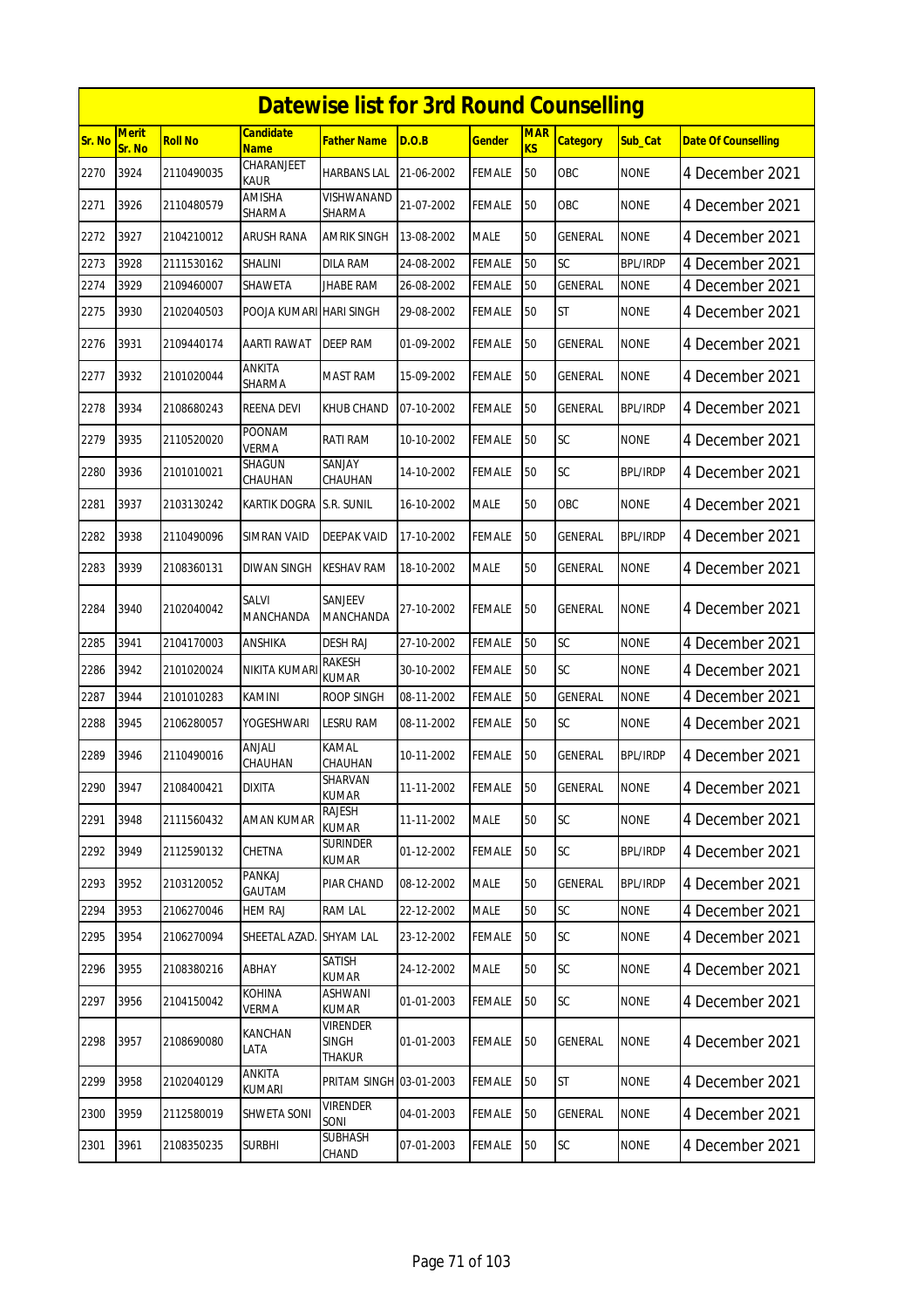|               | <b>Datewise list for 3rd Round Counselling</b><br>Merit<br><b>Candidate</b><br><b>MAR</b> |                |                                 |                                 |            |               |                |                 |                                                               |                            |  |  |  |
|---------------|-------------------------------------------------------------------------------------------|----------------|---------------------------------|---------------------------------|------------|---------------|----------------|-----------------|---------------------------------------------------------------|----------------------------|--|--|--|
| <b>Sr. No</b> | Sr. No                                                                                    | <b>Roll No</b> | <b>Name</b>                     | <b>Father Name</b>              | D.O.B      | <b>Gender</b> | K <sub>S</sub> | <b>Category</b> | Sub_Cat                                                       | <b>Date Of Counselling</b> |  |  |  |
| 2302          | 3962                                                                                      | 2112570080     | PARAMJOT                        | <b>ROBAN</b><br><b>KUMAR</b>    | 10-01-2003 | <b>FEMALE</b> | 50             | <b>SC</b>       | <b>NONE</b>                                                   | 4 December 2021            |  |  |  |
| 2303          | 3963                                                                                      | 2108350090     | ANCHAL                          | SUBHASH<br>CHAND                | 22-01-2003 | <b>FEMALE</b> | 50             | SC              | none                                                          | 4 December 2021            |  |  |  |
| 2304          | 3964                                                                                      | 2109650006     | <b>SUCHETA</b><br>KASHYAP       | <b>KESHAV RAM</b>               | 27-01-2003 | <b>FEMALE</b> | 50             | SC              | <b>NONE</b>                                                   | 4 December 2021            |  |  |  |
| 2305          | 3965                                                                                      | 2106290677     | ISHA                            | <b>TEJA SINGH</b>               | 28-01-2003 | <b>FEMALE</b> | 50             | <b>GENERAL</b>  | <b>NONE</b>                                                   | 4 December 2021            |  |  |  |
| 2306          | 3966                                                                                      | 2102080100     | <b>ARPITA GUPTA</b>             | <b>JITENDER</b><br><b>KUMAR</b> | 09-02-2003 | FEMALE        | 50             | <b>GENERAL</b>  | <b>NONE</b>                                                   | 4 December 2021            |  |  |  |
| 2307          | 3967                                                                                      | 2108340220     | <b>USHMA</b><br><b>THAKUR</b>   | BHUVESHAN<br><b>KUMAR</b>       | 11-02-2003 | <b>FEMALE</b> | 50             | <b>GENERAL</b>  | <b>NONE</b>                                                   | 4 December 2021            |  |  |  |
| 2308          | 3968                                                                                      | 2110480938     | ANKITA<br><b>THAKUR</b>         | <b>MAHENDER</b><br><b>SINGH</b> | 14-02-2003 | <b>FEMALE</b> | 50             | <b>GENERAL</b>  | <b>NONE</b>                                                   | 4 December 2021            |  |  |  |
| 2309          | 3969                                                                                      | 2110490548     | SAHIL RANA                      | DEVINDER                        | 16-02-2003 | <b>MALE</b>   | 50             | GENERAL         | <b>BPL/IRDP</b>                                               | 4 December 2021            |  |  |  |
| 2310          | 3971                                                                                      | 2108680223     | ANKITA                          | GOPAL DASS                      | 03-03-2003 | FEMALE        | 50             | SC              | none                                                          | 4 December 2021            |  |  |  |
| 2311          | 3972                                                                                      | 2111530182     | SHAVNAM                         | RAKESH<br><b>KUMAR</b>          | 03-03-2003 | FEMALE        | 50             | SC              | <b>NONE</b>                                                   | 4 December 2021            |  |  |  |
| 2312          | 3973                                                                                      | 2102050031     | AVINASH                         | <b>NARAYAN</b><br>SINGH         | 06-03-2003 | <b>MALE</b>   | 50             | <b>ST</b>       | <b>NONE</b>                                                   | 4 December 2021            |  |  |  |
| 2313          | 3974                                                                                      | 2103100098     | <b>KUMARI</b><br><b>MEENA</b>   | PIAR CHAND                      | 15-03-2003 | <b>FEMALE</b> | 50             | OBC             | <b>NONE</b>                                                   | 4 December 2021            |  |  |  |
| 2314          | 3976                                                                                      | 2107330004     | AYUSH                           | <b>JAGDISH</b>                  | 30-03-2003 | <b>MALE</b>   | 50             | <b>ST</b>       | <b>NONE</b>                                                   | 4 December 2021            |  |  |  |
| 2315          | 3977                                                                                      | 2110490270     | KALPNA<br><b>KUMARI</b>         | <b>DALIP SINGH</b>              | 01-04-2003 | <b>FEMALE</b> | 50             | <b>GENERAL</b>  | <b>BPL/IRDP</b>                                               | 4 December 2021            |  |  |  |
| 2316          | 3978                                                                                      | 2109410021     | <b>JAGRITI</b><br>CHAUHAN       | BALKRISHAN                      | 02-04-2003 | <b>FEMALE</b> | 50             | <b>GENERAL</b>  | <b>NONE</b>                                                   | 4 December 2021            |  |  |  |
| 2317          | 3979                                                                                      | 2108370497     | KISHAN CHAND                    | <b>DINA NATH</b>                | 08-04-2003 | <b>MALE</b>   | 50             | <b>SC</b>       | <b>NONE</b>                                                   | 4 December 2021            |  |  |  |
| 2318          | 3980                                                                                      | 2110480125     | VISHAL<br>SHARMA                | UMA DUTT                        | 09-04-2003 | <b>MALE</b>   | 50             | GENERAL         | <b>NONE</b>                                                   | 4 December 2021            |  |  |  |
| 2319          | 3982                                                                                      | 2106270008     | <b>ADITI SHARMA</b>             | <b>RAMESH</b><br>KUMAR          | 10-04-2003 | <b>FEMALE</b> | 50             | GENERAL         | <b>NONE</b>                                                   | 4 December 2021            |  |  |  |
| 2320          | 3983                                                                                      | 2108350194     | ANIL KUMAR                      | <b>KRISHAN DEV</b>              | 13-04-2003 | <b>MALE</b>   | 50             | OBC             | <b>NONE</b>                                                   | 4 December 2021            |  |  |  |
| 2321          | 3984                                                                                      | 2112570336     | ANSHITA                         | <b>PUSHPINDER</b><br>KUMAR      | 18-04-2003 | FEMALE        | 50             | <b>SC</b>       | <b>NONE</b>                                                   | 4 December 2021            |  |  |  |
| 2322          | 3985                                                                                      | 2110510221     | RANDEEP<br><b>KUMAR</b>         | CHET RAM                        | 03-05-2003 | <b>MALE</b>   | 50             | SC              | <b>NONE</b>                                                   | 4 December 2021            |  |  |  |
| 2323          | 3986                                                                                      | 2108370005     | HEM LATA                        | <b>ROOP SINGH</b>               | 07-05-2003 | <b>FEMALE</b> | 50             | <b>GENERAL</b>  | <b>NONE</b>                                                   | 4 December 2021            |  |  |  |
| 2324          | 3988                                                                                      | 2104160102     | <b>LUCKY</b>                    | <b>GURBACHAN</b><br>SINGH       | 17-05-2003 | <b>FEMALE</b> | 50             | <b>SC</b>       | <b>NONE</b>                                                   | 4 December 2021            |  |  |  |
| 2325          | 3992                                                                                      | 2110480189     | TANUJA                          | <b>GYAN SINGH</b>               | 25-05-2003 | <b>FEMALE</b> | 50             | <b>GENERAL</b>  | <b>NONE</b>                                                   | 4 December 2021            |  |  |  |
| 2326          | 3994                                                                                      | 2101010614     | SIMRAN                          | NIKKU RAM                       | 03-06-2003 | <b>FEMALE</b> | 50             | GENERAL         | <b>NONE</b>                                                   | 4 December 2021            |  |  |  |
| 2327          | 3995                                                                                      | 2101020346     | <b>DIKSHA</b><br>SHARMA         | <b>AJAY KUMAR</b>               | 04-06-2003 | FEMALE        | 50             | GENERAL         | <b>NONE</b>                                                   | 4 December 2021            |  |  |  |
| 2328          | 3996                                                                                      | 2103130115     | <b>SHIWANG</b><br>SHARMA        | PAWAN<br><b>KUMAR</b>           | 14-06-2003 | <b>MALE</b>   | 50             | GENERAL         | DEPENDEN<br><b>T/WARDS</b><br>OF EX-<br><b>SERVICEME</b><br>Ν | 4 December 2021            |  |  |  |
| 2329          | 3997                                                                                      | 2112590002     | MEHAK<br>DHIMAN                 | KAMAL DEV                       | 14-06-2003 | <b>FEMALE</b> | 50             | OBC             | <b>NONE</b>                                                   | 4 December 2021            |  |  |  |
| 2330          | 3998                                                                                      | 2112600459     | <b>JEENU</b><br><b>KATNORIA</b> | SAWARN<br><b>SINGH</b>          | 17-06-2003 | <b>FEMALE</b> | 50             | <b>SC</b>       | <b>NONE</b>                                                   | 4 December 2021            |  |  |  |
| 2331          | 3999                                                                                      | 2111530070     | SIMRAN<br>Thakur                | RAJESH<br>THAKUR                | 18-06-2003 | <b>FEMALE</b> | $50\,$         | GENERAL         | <b>NONE</b>                                                   | 4 December 2021            |  |  |  |
| 2332          | 4000                                                                                      | 2103110055     | GOURAV                          | RAMESH<br>CHAND                 | 20-06-2003 | <b>MALE</b>   | 50             | SC              | <b>NONE</b>                                                   | 4 December 2021            |  |  |  |
| 2333          | 4002                                                                                      | 2109460025     | TIXIT SHARMA                    | TRIVANI DUTT<br>SHARMA          | 09-07-2003 | <b>MALE</b>   | 50             | GENERAL         | <b>NONE</b>                                                   | 4 December 2021            |  |  |  |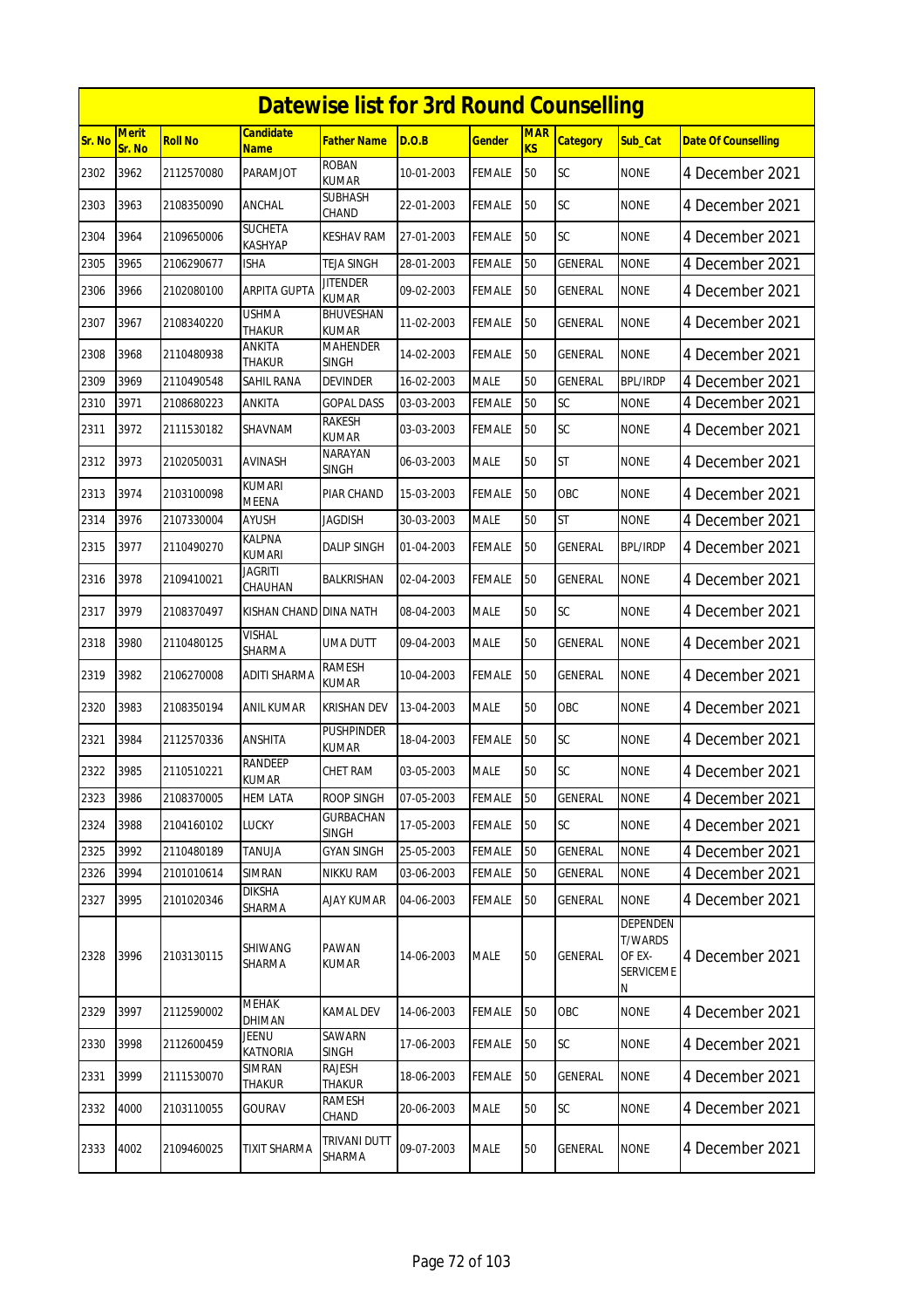|        |                 |                |                           | <b>Datewise list for 3rd Round Counselling</b> |            |               |                              |                 |                 |                            |
|--------|-----------------|----------------|---------------------------|------------------------------------------------|------------|---------------|------------------------------|-----------------|-----------------|----------------------------|
| Sr. No | Merit<br>Sr. No | <b>Roll No</b> | Candidate<br><b>Name</b>  | Father Name                                    | D.O.B      | <b>Gender</b> | <b>MAR</b><br>K <sub>S</sub> | <b>Category</b> | Sub_Cat         | <b>Date Of Counselling</b> |
| 2334   | 4003            | 2102040497     | <b>MEHAK</b><br>SHARMA    | <b>RAVINDER</b><br><b>SHARMA</b>               | 23-07-2003 | <b>FEMALE</b> | 50                           | <b>GENERAL</b>  | <b>BPL/IRDP</b> | 4 December 2021            |
| 2335   | 4004            | 2109460090     | SONIA                     | RAJU                                           | 03-08-2003 | <b>FEMALE</b> | 50                           | GENERAL         | <b>NONE</b>     | 4 December 2021            |
| 2336   | 4006            | 2103130155     | SHIVANI<br>KAUNDAL        | <b>RAVINDER</b><br><b>SINGH</b>                | 15-08-2003 | <b>FEMALE</b> | 50                           | SC              | <b>NONE</b>     | 4 December 2021            |
| 2337   | 4007            | 2101010437     | AADARSH                   | RAMESH                                         | 18-08-2003 | <b>MALE</b>   | 50                           | GENERAL         | <b>NONE</b>     | 4 December 2021            |
| 2338   | 4008            | 2110500098     | SAMRIDHI                  | DEV RAJ<br>SHARMA                              | 18-08-2003 | <b>FEMALE</b> | 50                           | OBC             | none            | 4 December 2021            |
| 2339   | 4009            | 2101010013     | URMILA<br>SHARMA          | ROOP LAL                                       | 19-08-2003 | <b>FEMALE</b> | 50                           | GENERAL         | <b>NONE</b>     | 4 December 2021            |
| 2340   | 4010            | 2108350426     | SITA DEVI                 | RUMI KUMAR                                     | 24-08-2003 | <b>FEMALE</b> | 50                           | GENERAL         | <b>NONE</b>     | 4 December 2021            |
| 2341   | 4011            | 2102050015     | RUCHIKA DEVI              | Joginder<br><b>KUMAR</b>                       | 02-09-2003 | <b>FEMALE</b> | 50                           | OBC             | <b>NONE</b>     | 4 December 2021            |
| 2342   | 4012            | 2103100233     | <b>DEEPANSHI</b>          | JAGDISH<br>CHAND                               | 02-09-2003 | <b>FEMALE</b> | 50                           | <b>GENERAL</b>  | <b>NONE</b>     | 4 December 2021            |
| 2343   | 4013            | 2101010323     | ADITI KUMARI              | RAJENDER<br><b>KUMAR</b>                       | 06-09-2003 | FEMALE        | 50                           | GENERAL         | <b>NONE</b>     | 4 December 2021            |
| 2344   | 4014            | 2101020507     | ABHAY<br>THAKUR           | KULDEEP<br><b>KUMAR</b>                        | 12-09-2003 | <b>MALE</b>   | 50                           | <b>GENERAL</b>  | <b>NONE</b>     | 4 December 2021            |
| 2345   | 4015            | 2108400159     | ISHA<br>CHAUHAN           | MANOJ<br><b>KUMAR</b>                          | 20-09-2003 | <b>FEMALE</b> | 50                           | SC              | <b>NONE</b>     | 4 December 2021            |
| 2346   | 4018            | 2110480096     | PRIYA                     | DHARAM<br><b>SINGH</b>                         | 29-09-2003 | <b>FEMALE</b> | 50                           | <b>ST</b>       | <b>NONE</b>     | 4 December 2021            |
| 2347   | 4021            | 2109460062     | AKANKSHA                  | <b>JITENDER</b><br><b>SINGH</b>                | 03-10-2003 | <b>FEMALE</b> | 50                           | GENERAL         | <b>NONE</b>     | 4 December 2021            |
| 2348   | 4022            | 2101660337     | AJAY GAUTAM               | <b>RAJENDER</b><br>KUMAR                       | 08-10-2003 | <b>MALE</b>   | 50                           | GENERAL         | <b>NONE</b>     | 4 December 2021            |
| 2349   | 4023            | 2104710007     | MANVI                     | <b>BIKRAM</b>                                  | 11-10-2003 | <b>FEMALE</b> | 50                           | OBC             | <b>NONE</b>     | 4 December 2021            |
| 2350   | 4024            | 2103120149     | BHARTI                    | <b>SUBHASH</b><br>CHAND                        | 12-10-2003 | FEMALE        | 50                           | SC              | <b>BPL/IRDP</b> | 4 December 2021            |
| 2351   | 4026            | 2111540018     | <b>AARTI VERMA</b>        | RAMESH<br><b>KUMAR</b>                         | 14-10-2003 | <b>FEMALE</b> | 50                           | <b>GENERAL</b>  | <b>NONE</b>     | 4 December 2021            |
| 2352   | 4027            | 2102050135     | <b>PALVI DEVI</b>         | RAKESH SINGH 19-10-2003                        |            | <b>FEMALE</b> | 50                           | GENERAL         | <b>NONE</b>     | 4 December 2021            |
| 2353   | 4028            | 2106290124     | SHIVANI<br>THAKUR         | <b>KHEM</b><br><b>PRAKASH</b>                  | 22-10-2003 | <b>FEMALE</b> | 50                           | GENERAL         | PHH             | 4 December 2021            |
| 2354   | 4030            | 2101020682     | AKANKSHA<br><b>THAKUR</b> | <b>VIRENDER</b><br><b>THAKUR</b>               | 25-10-2003 | <b>FEMALE</b> | 50                           | GENERAL         | <b>NONE</b>     | 4 December 2021            |
| 2355   | 4031            | 2106270011     | SRISHTI                   | <b>RAKESH</b><br><b>KUMAR</b>                  | 02-11-2003 | <b>FEMALE</b> | 50                           | <b>GENERAL</b>  | <b>NONE</b>     | 4 December 2021            |
| 2356   | 4032            | 2108680126     | <b>AASHNA SINGH</b>       | NARESH<br><b>KUMAR</b>                         | 09-11-2003 | <b>FEMALE</b> | 50                           | <b>GENERAL</b>  | <b>NONE</b>     | 4 December 2021            |
| 2357   | 4033            | 2112600191     | <b>SURJEET KAUR</b>       | <b>GURBAKSH</b><br><b>SINGH</b>                | 10-11-2003 | FEMALE        | 50                           | OBC             | <b>NONE</b>     | 4 December 2021            |
| 2358   | 4034            | 2110480055     | PRAVESHIKA                | CHAMAN LAL                                     | 13-11-2003 | <b>FEMALE</b> | 50                           | OBC             | <b>NONE</b>     | 4 December 2021            |
| 2359   | 4037            | 2108680478     | NIKITA<br>THAKUR          | VIJAY KUMAR                                    | 24-11-2003 | <b>FEMALE</b> | 50                           | GENERAL         | <b>NONE</b>     | 4 December 2021            |
| 2360   | 4038            | 2108350087     | rojali<br>THAKUR          | <b>KAHAN SINGH</b>                             | 25-11-2003 | <b>FEMALE</b> | 50                           | <b>GENERAL</b>  | <b>NONE</b>     | 4 December 2021            |
| 2361   | 4039            | 2109450096     | CHANCHAL                  | <b>JAI CHAND</b>                               | 03-12-2003 | <b>FEMALE</b> | 50                           | <b>GENERAL</b>  | <b>NONE</b>     | 4 December 2021            |
| 2362   | 4040            | 2109430032     | SEEMA DEVI                | <b>ROSHAN LAL</b>                              | 10-12-2003 | <b>FEMALE</b> | 50                           | <b>GENERAL</b>  | <b>NONE</b>     | 4 December 2021            |
| 2363   | 4041            | 2110490867     | KOMAL RANI                | SANJAY<br><b>KUMAR</b>                         | 11-12-2003 | <b>FEMALE</b> | 50                           | <b>SC</b>       | <b>BPL/IRDP</b> | 4 December 2021            |
| 2364   | 4042            | 2111550113     | PRIYANKA<br>RANA          | RAJINDER<br><b>KUMAR</b>                       | 11-12-2003 | FEMALE        | 50                           | GENERAL         | <b>NONE</b>     | 4 December 2021            |
| 2365   | 4043            | 2101660303     | ANCHAL<br>KUMARI          | RAJ KUMAR                                      | 14-12-2003 | <b>FEMALE</b> | 50                           | GENERAL         | <b>NONE</b>     | 4 December 2021            |
| 2366   | 4044            | 2111530031     | DHANANJAY<br>VERMA        | KRISHAN LAL                                    | 26-12-2003 | <b>MALE</b>   | 50                           | OBC             | <b>NONE</b>     | 4 December 2021            |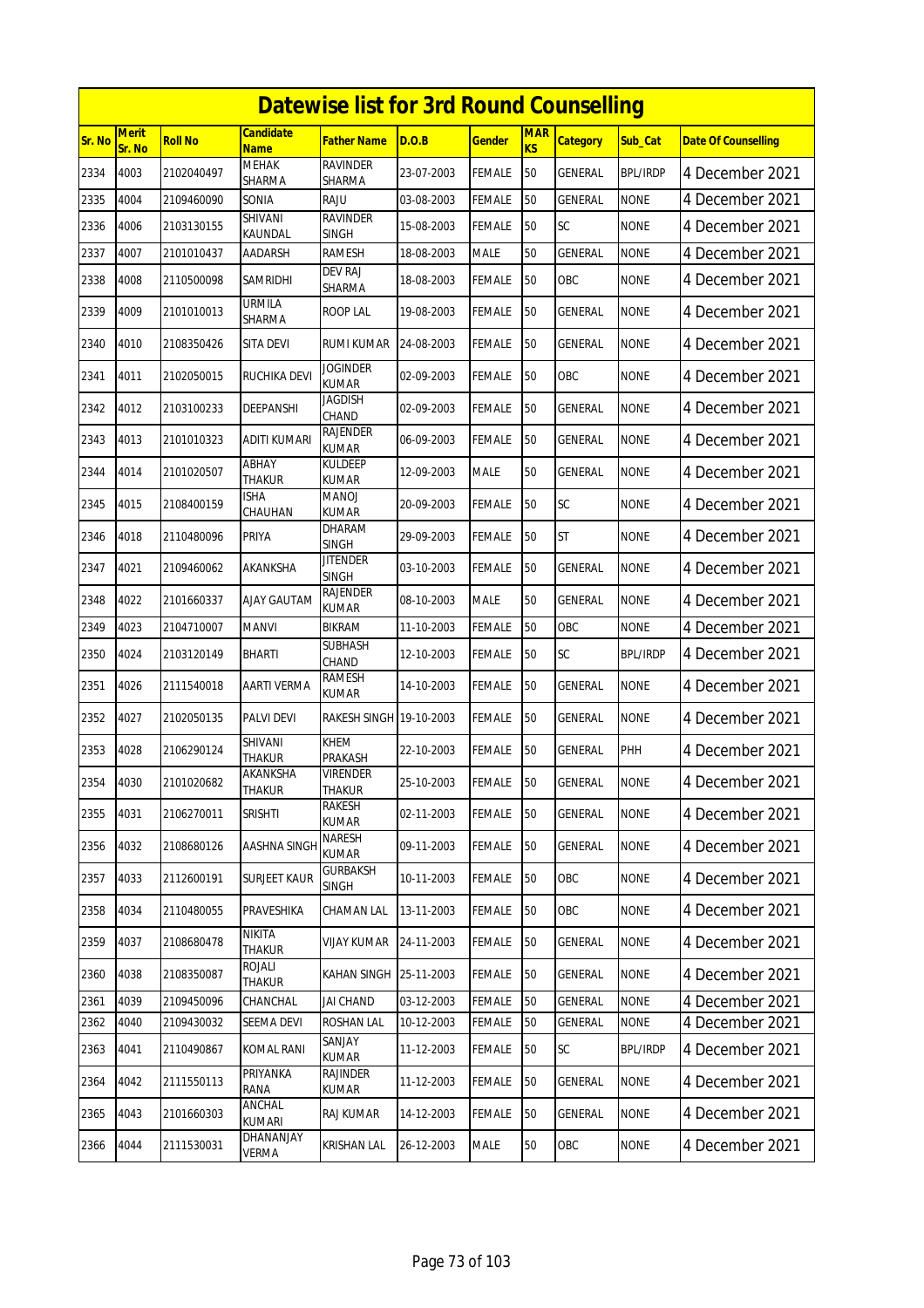|        | <b>Datewise list for 3rd Round Counselling</b> |                |                                 |                                            |            |               |                              |                 |                 |                            |  |  |
|--------|------------------------------------------------|----------------|---------------------------------|--------------------------------------------|------------|---------------|------------------------------|-----------------|-----------------|----------------------------|--|--|
| Sr. No | Merit<br>Sr. No                                | <b>Roll No</b> | <b>Candidate</b><br><b>Name</b> | <b>Father Name</b>                         | D.O.B      | <b>Gender</b> | <b>MAR</b><br>K <sub>S</sub> | <b>Category</b> | Sub_Cat         | <b>Date Of Counselling</b> |  |  |
| 2367   | 4045                                           | 2101660203     | <b>AKSHITA</b>                  | DATA RAM                                   | 31-12-2003 | <b>FEMALE</b> | 50                           | GENERAL         | <b>NONE</b>     | 4 December 2021            |  |  |
| 2368   | 4046                                           | 2103110327     | <b>RISHITA</b>                  | SANJAY<br><b>KUMAR</b>                     | 03-01-2004 | <b>FEMALE</b> | 50                           | <b>GENERAL</b>  | <b>NONE</b>     | 4 December 2021            |  |  |
| 2369   | 4047                                           | 2103130329     | <b>RUSHIL</b><br>SHARMA         | RATISH<br>KUMAR                            | 04-01-2004 | <b>MALE</b>   | 50                           | GENERAL         | <b>NONE</b>     | 4 December 2021            |  |  |
| 2370   | 4049                                           | 2104220023     | NIKYTASHA                       | <b>ARUN KUMAR</b>                          | 12-01-2004 | <b>FEMALE</b> | 50                           | <b>GENERAL</b>  | <b>NONE</b>     | 4 December 2021            |  |  |
| 2371   | 4050                                           | 2106290362     | NESHWARI<br><b>THAKUR</b>       | ROOM SINGH                                 | 17-01-2004 | FEMALE        | 50                           | GENERAL         | <b>NONE</b>     | 4 December 2021            |  |  |
| 2372   | 4051                                           | 2108340066     | NITIKA                          | <b>MOHAN LAL</b>                           | 18-01-2004 | <b>FEMALE</b> | 50                           | SC              | <b>NONE</b>     | 4 December 2021            |  |  |
| 2373   | 4052                                           | 2108390007     | NISHA KUMARI                    | <b>DALIP SINGH</b>                         | 19-01-2004 | <b>FEMALE</b> | 50                           | SC              | <b>BPL/IRDP</b> | 4 December 2021            |  |  |
| 2374   | 4053                                           | 2106290402     | <b>ALEX</b>                     | SANJAY<br><b>KUMAR</b>                     | 28-01-2004 | <b>MALE</b>   | 50                           | GENERAL         | <b>NONE</b>     | 4 December 2021            |  |  |
| 2375   | 4056                                           | 2103100064     | <b>NEHA</b>                     | <b>GURMEET</b><br><b>SINGH</b>             | 04-02-2004 | <b>FEMALE</b> | 50                           | <b>GENERAL</b>  | <b>NONE</b>     | 4 December 2021            |  |  |
| 2376   | 4057                                           | 2108350027     | ROHIT KUMAR                     | <b>MOHAN LAL</b>                           | 04-02-2004 | <b>MALE</b>   | 50                           | OBC             | <b>NONE</b>     | 4 December 2021            |  |  |
| 2377   | 4058                                           | 2112570656     | <b>SHIV KUMAR</b>               | <b>ANIL KUMAR</b>                          | 17-02-2004 | <b>MALE</b>   | 50                           | OBC             | <b>NONE</b>     | 4 December 2021            |  |  |
| 2378   | 4059                                           | 2103120074     | AKASH<br>NAROTA                 | KULDEEP<br><b>SINGH</b>                    | 25-02-2004 | <b>MALE</b>   | 50                           | SC              | <b>NONE</b>     | 4 December 2021            |  |  |
| 2379   | 4060                                           | 2111560113     | MAMTA                           | RAM KRISHAN                                | 02-03-2004 | <b>FEMALE</b> | 50                           | OBC             | <b>NONE</b>     | 4 December 2021            |  |  |
| 2380   | 4061                                           | 2101010618     | <b>HARSHIT</b><br><b>MISHRA</b> | <b>BHEEM</b><br>CHAND                      | 03-03-2004 | <b>MALE</b>   | 50                           | <b>GENERAL</b>  | <b>NONE</b>     | 4 December 2021            |  |  |
| 2381   | 4062                                           | 2106290497     | PRIYA THAKUR                    | PURUSHOTAM<br><b>SINGH</b>                 | 15-03-2004 | FEMALE        | 50                           | GENERAL         | <b>NONE</b>     | 4 December 2021            |  |  |
| 2382   | 4063                                           | 2108680308     | <b>DIKSHA</b><br><b>BHATIYA</b> | <b>DODU RAM</b>                            | 21-03-2004 | <b>FEMALE</b> | 50                           | SC              | <b>BPL/IRDP</b> | 4 December 2021            |  |  |
| 2383   | 4066                                           | 2111560498     | KAJAL VASHIST                   | <b>HITENDER</b><br><b>KUMAR</b><br>VASHIST | 06-04-2004 | FEMALE        | 50                           | <b>GENERAL</b>  | <b>NONE</b>     | 4 December 2021            |  |  |
| 2384   | 4069                                           | 2110480762     | VIJAY<br>SHARAMA                | SHIV DEV                                   | 27-04-2004 | <b>FEMALE</b> | 50                           | OBC             | <b>NONE</b>     | 4 December 2021            |  |  |
| 2385   | 4070                                           | 2111560112     | <b>BHAWNA</b><br><b>TANWAR</b>  | <b>ATAR SINGH</b>                          | 08-05-2004 | <b>FEMALE</b> | 50                           | SC              | <b>NONE</b>     | 4 December 2021            |  |  |
| 2386   | 4071                                           | 2104220132     | <b>AKRIT</b><br>KAUSHAL         | GARBH SINGH                                | 12-05-2004 | <b>MALE</b>   | 50                           | <b>ST</b>       | <b>NONE</b>     | 4 December 2021            |  |  |
| 2387   | 4072                                           | 2111550344     | <b>MAMTA DEVI</b>               | HIMMAT<br><b>SINGH</b>                     | 12-05-2004 | <b>FEMALE</b> | 50                           | <b>GENERAL</b>  | <b>NONE</b>     | 4 December 2021            |  |  |
| 2388   | 4073                                           | 2108690123     | LATASHA<br>THAKUR               | RAMESH<br><b>KUMAR</b>                     | 17-05-2004 | <b>FEMALE</b> | 50                           | GENERAL         | <b>NONE</b>     | 4 December 2021            |  |  |
| 2389   | 4074                                           | 2108350421     | SHAGUN<br>THAKUR                | <b>MUNISH</b><br>KUMAR                     | 29-05-2004 | <b>FEMALE</b> | 50                           | GENERAL         | <b>NONE</b>     | 4 December 2021            |  |  |
| 2390   | 4075                                           | 2110480792     | MADHU<br>KASHYAP                | LATE SH<br><b>BALDEV SINGH</b>             | 05-01-1988 | <b>FEMALE</b> | 49                           | <b>SC</b>       | <b>NONE</b>     | 4 December 2021            |  |  |
| 2391   | 4077                                           | 2108340251     | <b>SUNITA DEVI</b>              | <b>DEVI RAM</b>                            | 30-06-1989 | <b>FEMALE</b> | 49                           | <b>SC</b>       | <b>NONE</b>     | 4 December 2021            |  |  |
| 2392   | 4079                                           | 2110480339     | ANOOP<br>KUMAR                  | DEEP CHAND                                 | 16-03-1991 | MALE          | 49                           | SC              | <b>BPL/IRDP</b> | 4 December 2021            |  |  |
| 2393   | 4080                                           | 2108370532     | POONAM DEVI                     | <b>ROSHAN LAL</b>                          | 07-02-1992 | <b>FEMALE</b> | 49                           | <b>SC</b>       | <b>NONE</b>     | 4 December 2021            |  |  |
| 2394   | 4082                                           | 2102030036     | MONIKA DEVI                     | <b>SURJEET</b><br><b>SINGH</b>             | 06-10-1992 | <b>FEMALE</b> | 49                           | <b>ST</b>       | <b>NONE</b>     | 4 December 2021            |  |  |
| 2395   | 4083                                           | 2109410029     | ANJANA DEVI                     | <b>BANSI RAM</b>                           | 01-01-1993 | <b>FEMALE</b> | 49                           | SC              | <b>NONE</b>     | 4 December 2021            |  |  |
| 2396   | 4084                                           | 2104170232     | <b>MAHESH</b><br>KUMAR          | CHAND RAM                                  | 04-03-1993 | <b>MALE</b>   | 49                           | <b>SC</b>       | <b>NONE</b>     | 4 December 2021            |  |  |
| 2397   | 4086                                           | 2106290158     | RAJNI                           | <b>BUDH RAM</b>                            | 02-05-1994 | FEMALE        | 49                           | SC              | <b>NONE</b>     | 4 December 2021            |  |  |
| 2398   | 4087                                           | 2110480612     | DEEPIKA<br>SHARMA               | <b>DULLA RAM</b>                           | 10-01-1995 | <b>FEMALE</b> | 49                           | OBC             | <b>NONE</b>     | 4 December 2021            |  |  |
| 2399   | 4088                                           | 2109410215     | VEENA                           | <b>GOPI CHAND</b>                          | 01-04-1995 | <b>FEMALE</b> | 49                           | SC              | <b>NONE</b>     | 4 December 2021            |  |  |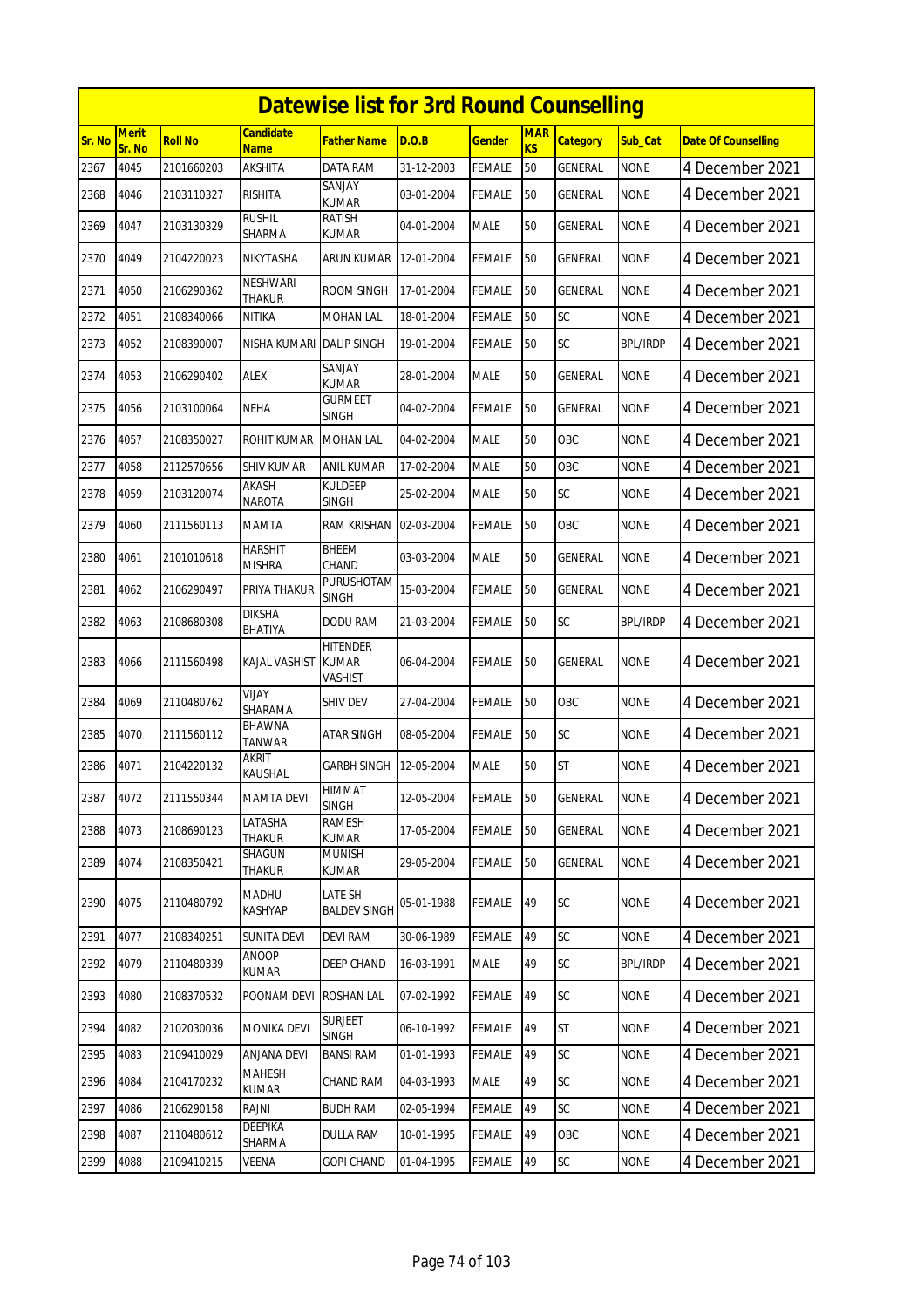|        | <b>Datewise list for 3rd Round Counselling</b> |                |                                 |                                 |            |               |                         |                 |                 |                            |  |  |
|--------|------------------------------------------------|----------------|---------------------------------|---------------------------------|------------|---------------|-------------------------|-----------------|-----------------|----------------------------|--|--|
| Sr. No | <b>Merit</b><br>Sr. No                         | <b>Roll No</b> | <b>Candidate</b><br><b>Name</b> | <b>Father Name</b>              | D.O.B      | <b>Gender</b> | <b>MAR</b><br><b>KS</b> | <b>Category</b> | Sub Cat         | <b>Date Of Counselling</b> |  |  |
| 2400   | 4090                                           | 2112600132     | RAJNI KUMARI                    | <b>RAJ KISHAN</b>               | 27-06-1995 | <b>FEMALE</b> | 49                      | OBC             | <b>BPL/IRDP</b> | 4 December 2021            |  |  |
| 2401   | 4091                                           | 2101020356     | <b>ANJALI DEVI</b>              | PREM LAL                        | 16-07-1995 | <b>FEMALE</b> | 49                      | SC              | <b>NONE</b>     | 4 December 2021            |  |  |
| 2402   | 4094                                           | 2102050140     | <b>SAPNA DEVI</b>               | PARAS RAM                       | 27-12-1995 | <b>FEMALE</b> | 49                      | <b>ST</b>       | <b>NONE</b>     | 4 December 2021            |  |  |
| 2403   | 4095                                           | 2109450080     | PREMA<br><b>KUMARI</b>          | <b>CHARAN DASS</b>              | 24-03-1996 | <b>FEMALE</b> | 49                      | SC              | <b>NONE</b>     | 4 December 2021            |  |  |
| 2404   | 4096                                           | 2111550115     | <b>NEHA</b>                     | <b>BHAGAT RAM</b>               | 20-06-1996 | <b>FEMALE</b> | 49                      | SC              | <b>NONE</b>     | 4 December 2021            |  |  |
| 2405   | 4097                                           | 2110480390     | <b>ABHISHEK</b><br>SHARMA       | <b>RAVINDER</b><br><b>KUMAR</b> | 13-07-1996 | <b>MALE</b>   | 49                      | OBC             | <b>NONE</b>     | 4 December 2021            |  |  |
| 2406   | 4099                                           | 2110490165     | NEETIKA<br>SHARMA               | <b>BABU RAM</b>                 | 17-11-1996 | <b>FEMALE</b> | 49                      | OBC             | <b>NONE</b>     | 4 December 2021            |  |  |
| 2407   | 4100                                           | 2109410112     | <b>RUCHI</b>                    | MANGAT RAM 21-11-1996           |            | <b>FEMALE</b> | 49                      | SC              | <b>BPL/IRDP</b> | 4 December 2021            |  |  |
| 2408   | 4101                                           | 2104170045     | <b>MONIKA</b><br>CHOUDHARY      | <b>MEHAR</b><br>CHAND           | 06-03-1997 | <b>FEMALE</b> | 49                      | OBC             | <b>NONE</b>     | 4 December 2021            |  |  |
| 2409   | 4102                                           | 2111560009     | <b>NEHA DEVI</b>                | <b>HEM RAJ</b>                  | 26-04-1997 | <b>FEMALE</b> | 49                      | SC              | <b>NONE</b>     | 4 December 2021            |  |  |
| 2410   | 4103                                           | 2110490842     | SHUBHAM<br>SANDHU               | <b>RAMESH</b><br>CHAND          | 27-04-1997 | <b>MALE</b>   | 49                      | SC              | <b>NONE</b>     | 4 December 2021            |  |  |
| 2411   | 4105                                           | 2102040527     | <b>NAVEEN</b><br><b>KUMAR</b>   | <b>BHANI</b>                    | 24-07-1997 | <b>MALE</b>   | 49                      | <b>ST</b>       | <b>NONE</b>     | 4 December 2021            |  |  |
| 2412   | 4107                                           | 2104220027     | <b>SHAMSHER</b><br><b>SINGH</b> | <b>RAJENDER</b><br><b>SINGH</b> | 11-12-1997 | <b>MALE</b>   | 49                      | <b>ST</b>       | <b>NONE</b>     | 4 December 2021            |  |  |
| 2413   | 4109                                           | 2109460356     | ankur                           | AMRIT LAL                       | 29-01-1998 | <b>MALE</b>   | 49                      | <b>ST</b>       | <b>NONE</b>     | 4 December 2021            |  |  |
| 2414   | 4111                                           | 2108690001     | ROSHAN LAL                      | TAHALU                          | 20-04-1998 | <b>MALE</b>   | 49                      | SC              | <b>NONE</b>     | 4 December 2021            |  |  |
| 2415   | 4112                                           | 2106280097     | <b>BALBIR SINGH</b>             | <b>HARI SINGH</b>               | 29-04-1998 | <b>MALE</b>   | 49                      | SC              | <b>NONE</b>     | 4 December 2021            |  |  |
| 2416   | 4113                                           | 2110490315     | <b>RAKESH</b>                   | <b>INDER SINGH</b>              | 28-05-1998 | <b>MALE</b>   | 49                      | SC              | <b>NONE</b>     | 4 December 2021            |  |  |
| 2417   | 4114                                           | 2103100162     | PRADEEP<br>KUMAR                | <b>MAST RAM</b>                 | 12-06-1998 | <b>MALE</b>   | 49                      | SC              | <b>NONE</b>     | 4 December 2021            |  |  |
| 2418   | 4115                                           | 2110480791     | RAVEENA                         | <b>RAGHUBIR</b><br><b>SINGH</b> | 15-06-1998 | <b>FEMALE</b> | 49                      | OBC             | <b>NONE</b>     | 4 December 2021            |  |  |
| 2419   | 4116                                           | 2104170033     | SHEETAL DEVI                    | <b>ANGAT RAM</b>                | 20-10-1998 | <b>FEMALE</b> | 49                      | <b>ST</b>       | <b>NONE</b>     | 4 December 2021            |  |  |
| 2420   | 4118                                           | 2110490050     | Kajal<br><b>KASHYAP</b>         | <b>JAI SINGH</b>                | 19-01-1999 | <b>FEMALE</b> | 49                      | SC              | <b>NONE</b>     | 4 December 2021            |  |  |
| 2421   | 4119                                           | 2104700060     | ANKESH<br>KOUNDAL               | DALEEP<br><b>KUMAR</b>          | 04-02-1999 | <b>MALE</b>   | 49                      | OBC             | <b>NONE</b>     | 4 December 2021            |  |  |
| 2422   | 4121                                           | 2112600080     | SAHIL                           | <b>MAHINDER</b><br>PAL          | 12-03-1999 | <b>MALE</b>   | 49                      | OBC             | <b>NONE</b>     | 4 December 2021            |  |  |
| 2423   | 4122                                           | 2110480169     | PRAVESH<br><b>KUMAR</b>         | PIRTI CHAND                     | 04-05-1999 | <b>MALE</b>   | 49                      | OBC             | <b>NONE</b>     | 4 December 2021            |  |  |
| 2424   | 4124                                           | 2102080040     | <b>GEETA DEVI</b>               | <b>GIAN CHAND</b>               | 02-06-1999 | <b>FEMALE</b> | 49                      | SC              | <b>BPL/IRDP</b> | 4 December 2021            |  |  |
| 2425   | 4125                                           | 2106290072     | LALITA                          | <b>MAHENDER</b><br><b>SINGH</b> | 12-06-1999 | <b>FEMALE</b> | 49                      | SC              | <b>NONE</b>     | 4 December 2021            |  |  |
| 2426   | 4127                                           | 2109430062     | ARVEEN<br>KUMAR                 | BHAGWAN<br>DASS                 | 01-07-1999 | <b>MALE</b>   | 49                      | <b>SC</b>       | <b>NONE</b>     | 4 December 2021            |  |  |
| 2427   | 4128                                           | 2110480745     | SAKSHI BHATIA                   | <b>ANIL KUMAR</b>               | 30-07-1999 | <b>FEMALE</b> | 49                      | <b>SC</b>       | <b>NONE</b>     | 4 December 2021            |  |  |
| 2428   | 4130                                           | 2112570506     | KAVITA                          | RAJESH<br>KUMAR                 | 13-08-1999 | <b>FEMALE</b> | 49                      | <b>SC</b>       | <b>NONE</b>     | 4 December 2021            |  |  |
| 2429   | 4131                                           | 2110490634     | SHIVANI                         | <b>BHANGA RAM</b>               | 28-08-1999 | <b>FEMALE</b> | 49                      | OBC             | <b>NONE</b>     | 4 December 2021            |  |  |
| 2430   | 4132                                           | 2104220047     | PAYAL                           | RAKESH<br><b>KUMAR</b>          | 04-09-1999 | <b>FEMALE</b> | 49                      | OBC             | <b>NONE</b>     | 4 December 2021            |  |  |
| 2431   | 4134                                           | 2102040586     | USHA DEVI                       | <b>SHIV KUMAR</b>               | 30-09-1999 | <b>FEMALE</b> | 49                      | ST              | <b>NONE</b>     | 4 December 2021            |  |  |
| 2432   | 4135                                           | 2108680510     | YOGITA DEVI                     | <b>MAHESH</b><br><b>KUMAR</b>   | 11-11-1999 | <b>FEMALE</b> | 49                      | SC              | <b>BPL/IRDP</b> | 4 December 2021            |  |  |
| 2433   | 4136                                           | 2109450060     | GAURAV                          | RAJENDER<br>KUMAR               | 16-11-1999 | <b>MALE</b>   | 49                      | SC              | BPL/IRDP        | 4 December 2021            |  |  |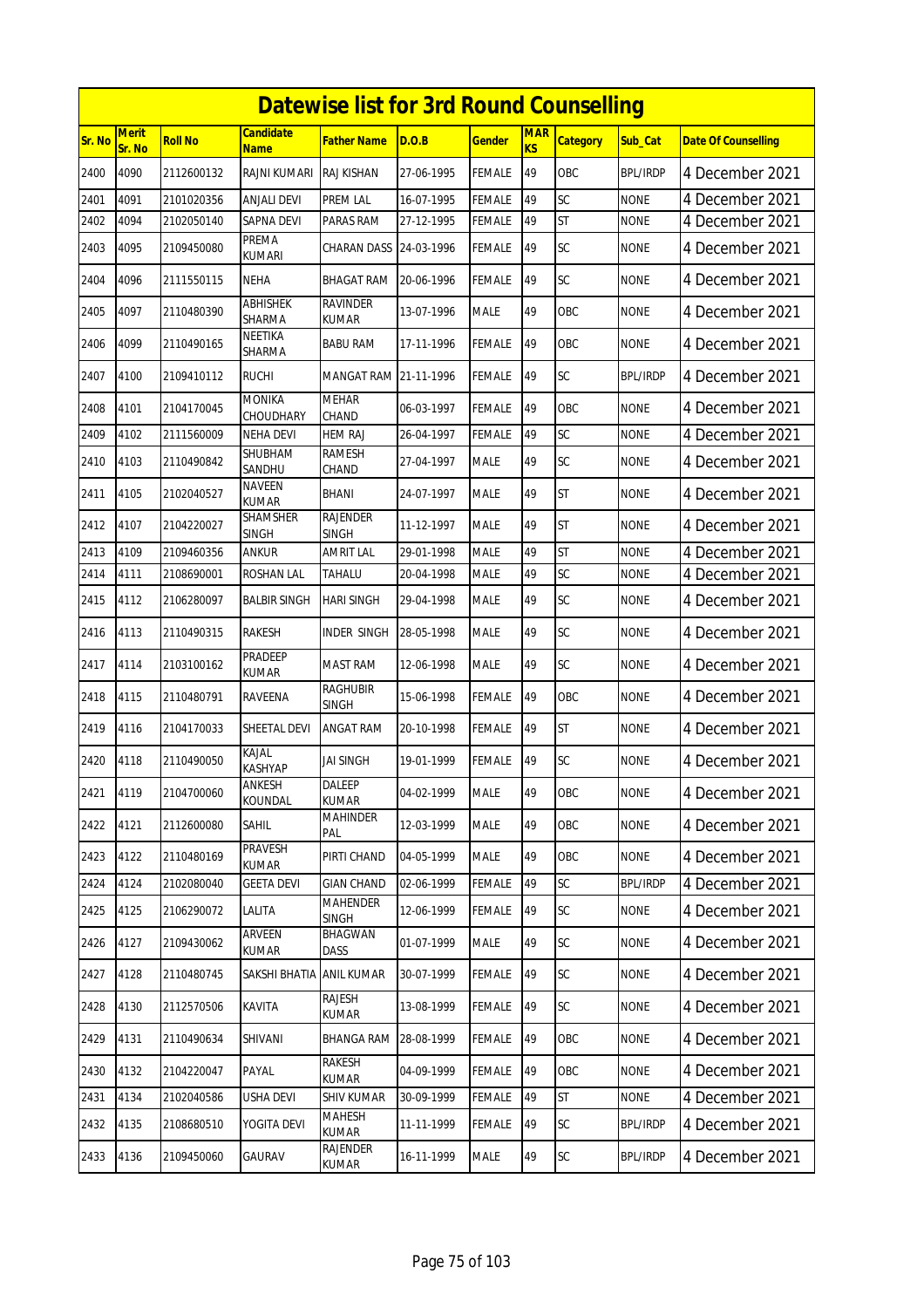|        | <b>Datewise list for 3rd Round Counselling</b> |                |                                 |                                  |            |               |                         |                 |                 |                            |  |  |
|--------|------------------------------------------------|----------------|---------------------------------|----------------------------------|------------|---------------|-------------------------|-----------------|-----------------|----------------------------|--|--|
| Sr. No | <b>Merit</b><br>Sr. No                         | <b>Roll No</b> | <b>Candidate</b><br><b>Name</b> | <b>Father Name</b>               | D.O.B      | <b>Gender</b> | <b>MAR</b><br><b>KS</b> | <b>Category</b> | Sub Cat         | <b>Date Of Counselling</b> |  |  |
| 2434   | 4138                                           | 2110510068     | POOJA                           | <b>RANBIR SINGH</b>              | 22-11-1999 | <b>FEMALE</b> | 49                      | OBC             | <b>NONE</b>     | 4 December 2021            |  |  |
| 2435   | 4139                                           | 2101010433     | PRITI DEVI                      | <b>RAM LAL</b>                   | 27-12-1999 | <b>FEMALE</b> | 49                      | SC              | <b>NONE</b>     | 4 December 2021            |  |  |
| 2436   | 4141                                           | 2102040649     | ABHISHEK                        | <b>DALEEP</b><br><b>KUMAR</b>    | 17-01-2000 | <b>MALE</b>   | 49                      | <b>ST</b>       | <b>BPL/IRDP</b> | 4 December 2021            |  |  |
| 2437   | 4142                                           | 2112570520     | <b>ADITYA HEERA</b>             | PARKASH<br>CHAND                 | 26-01-2000 | <b>MALE</b>   | 49                      | SC              | <b>NONE</b>     | 4 December 2021            |  |  |
| 2438   | 4143                                           | 2110480112     | MAMTA                           | <b>JAGAT RAM</b>                 | 04-02-2000 | <b>FEMALE</b> | 49                      | OBC             | <b>NONE</b>     | 4 December 2021            |  |  |
| 2439   | 4144                                           | 2110480043     | SANDEEP<br>SHARMA               | <b>RAJ KUMAR</b>                 | 05-02-2000 | <b>MALE</b>   | 49                      | OBC             | <b>NONE</b>     | 4 December 2021            |  |  |
| 2440   | 4145                                           | 2102080007     | LALITA KUMARI TEJ SINGH         |                                  | 11-02-2000 | <b>FEMALE</b> | 49                      | <b>SC</b>       | <b>NONE</b>     | 4 December 2021            |  |  |
| 2441   | 4147                                           | 2109460036     | RANJNA                          | SOHAN SINGH                      | 07-03-2000 | <b>FEMALE</b> | 49                      | OBC             | <b>NONE</b>     | 4 December 2021            |  |  |
| 2442   | 4148                                           | 2111550351     | <b>KAJAL RANI</b>               | <b>GURCHARAN</b><br><b>SINGH</b> | 15-03-2000 | <b>FEMALE</b> | 49                      | OBC             | <b>NONE</b>     | 4 December 2021            |  |  |
| 2443   | 4153                                           | 2110480924     | <b>JITENDER</b><br><b>KUMAR</b> | <b>SURENDER</b><br><b>SINGH</b>  | 19-06-2000 | <b>MALE</b>   | 49                      | SC              | <b>NONE</b>     | 4 December 2021            |  |  |
| 2444   | 4155                                           | 2111530019     | <b>MINAKSHI</b>                 | SANJAY<br><b>KUMAR</b>           | 01-08-2000 | <b>FEMALE</b> | 49                      | OBC             | <b>NONE</b>     | 4 December 2021            |  |  |
| 2445   | 4156                                           | 2104640024     | AMANDEEP<br>KAUR                | <b>SURINDER</b><br><b>SINGH</b>  | 04-09-2000 | <b>FEMALE</b> | 49                      | <b>OBC</b>      | <b>NONE</b>     | 4 December 2021            |  |  |
| 2446   | 4157                                           | 2109410124     | RIPNA KUMARI                    | <b>SITA RAM</b>                  | 09-09-2000 | <b>FEMALE</b> | 49                      | SC              | <b>NONE</b>     | 4 December 2021            |  |  |
| 2447   | 4158                                           | 2110480811     | CHETAN<br><b>KUMAR</b>          | KAKA RAM                         | 24-09-2000 | <b>MALE</b>   | 49                      | OBC             | <b>NONE</b>     | 4 December 2021            |  |  |
| 2448   | 4159                                           | 2112570056     | <b>SHIVANI</b>                  | SANDEEP<br><b>KUMAR</b>          | 09-10-2000 | <b>FEMALE</b> | 49                      | SC              | <b>NONE</b>     | 4 December 2021            |  |  |
| 2449   | 4161                                           | 2110510029     | <b>SUSHILA</b><br><b>KUMARI</b> | <b>GUMAN</b><br><b>SINGH</b>     | 14-10-2000 | <b>FEMALE</b> | 49                      | <b>OBC</b>      | <b>NONE</b>     | 4 December 2021            |  |  |
| 2450   | 4162                                           | 2112600255     | ASHU RANI                       | <b>DIDAR SINGH</b>               | 24-10-2000 | <b>FEMALE</b> | 49                      | OBC             | <b>NONE</b>     | 4 December 2021            |  |  |
| 2451   | 4163                                           | 2110490542     | <b>POOJA</b>                    | <b>BALBIR SINGH</b>              | 26-10-2000 | <b>FEMALE</b> | 49                      | SC              | <b>NONE</b>     | 4 December 2021            |  |  |
| 2452   | 4164                                           | 2104700010     | <b>KANIKA</b>                   | SUDARSHAN<br><b>KUMAR</b>        | 29-10-2000 | <b>FEMALE</b> | 49                      | <b>OBC</b>      | <b>NONE</b>     | 4 December 2021            |  |  |
| 2453   | 4165                                           | 2112600510     | NEERAJ<br>KUMAR                 | <b>MANJEET</b><br><b>KUMAR</b>   | 30-10-2000 | <b>MALE</b>   | 49                      | OBC             | <b>NONE</b>     | 4 December 2021            |  |  |
| 2454   | 4166                                           | 2104700051     | SAKSHI                          | PAWAN<br><b>KUMAR</b>            | 11-11-2000 | <b>FEMALE</b> | 49                      | SC              | <b>NONE</b>     | 4 December 2021            |  |  |
| 2455   | 4167                                           | 2111530255     | NISHA DEVI                      | <b>OM PRAKASH</b>                | 22-12-2000 | <b>FEMALE</b> | 49                      | SC              | <b>NONE</b>     | 4 December 2021            |  |  |
| 2456   | 4168                                           | 2108680442     | DAMINI                          | <b>SH</b><br>KHEMCHAND           | 06-01-2001 | <b>FEMALE</b> | 49                      | OBC             | <b>NONE</b>     | 4 December 2021            |  |  |
| 2457   | 4169                                           | 2108350188     | AARTI DEVI                      | PAWAN<br><b>KUMAR</b>            | 10-01-2001 | <b>FEMALE</b> | 49                      | <b>SC</b>       | <b>BPL/IRDP</b> | 4 December 2021            |  |  |
| 2458   | 4170                                           | 2110480498     | AMBIKA                          | <b>BHAGMAL</b>                   | 18-01-2001 | <b>FEMALE</b> | 49                      | SC              | <b>NONE</b>     | 4 December 2021            |  |  |
| 2459   | 4171                                           | 2106290372     | SHWETA                          | SOHAN LAL                        | 23-01-2001 | <b>FEMALE</b> | 49                      | SC              | <b>NONE</b>     | 4 December 2021            |  |  |
| 2460   | 4172                                           | 2111550022     | PALWINDER<br>KAUR               | <b>BHUPINDER</b><br><b>SINGH</b> | 19-03-2001 | <b>FEMALE</b> | 49                      | OBC             | <b>NONE</b>     | 4 December 2021            |  |  |
| 2461   | 4173                                           | 2101020070     | PANKAJ<br>CHAUDHARY             | SITA RAM                         | 01-04-2001 | <b>MALE</b>   | 49                      | OBC             | <b>NONE</b>     | 4 December 2021            |  |  |
| 2462   | 4175                                           | 2104700089     | <b>RITESH</b><br>CHOUDHARY      | MAN SINGH                        | 29-04-2001 | <b>MALE</b>   | 49                      | OBC             | <b>NONE</b>     | 4 December 2021            |  |  |
| 2463   | 4176                                           | 2110490500     | KAJAL                           | <b>SITA RAM</b>                  | 18-05-2001 | <b>FEMALE</b> | 49                      | OBC             | <b>NONE</b>     | 4 December 2021            |  |  |
| 2464   | 4177                                           | 2112570053     | ANCHAL<br>BHARDWAJ              | <b>VIJAY KUMAR</b>               | 27-05-2001 | <b>FEMALE</b> | 49                      | SC              | <b>NONE</b>     | 4 December 2021            |  |  |
| 2465   | 4178                                           | 2107330009     | <b>MUSKAN</b>                   | JAGDISH                          | 01-07-2001 | <b>FEMALE</b> | 49                      | <b>ST</b>       | <b>NONE</b>     | 4 December 2021            |  |  |
| 2466   | 4179                                           | 2111560411     | ATUL                            | MADAN SINGH 11-08-2001           |            | <b>MALE</b>   | 49                      | SC              | <b>NONE</b>     | 4 December 2021            |  |  |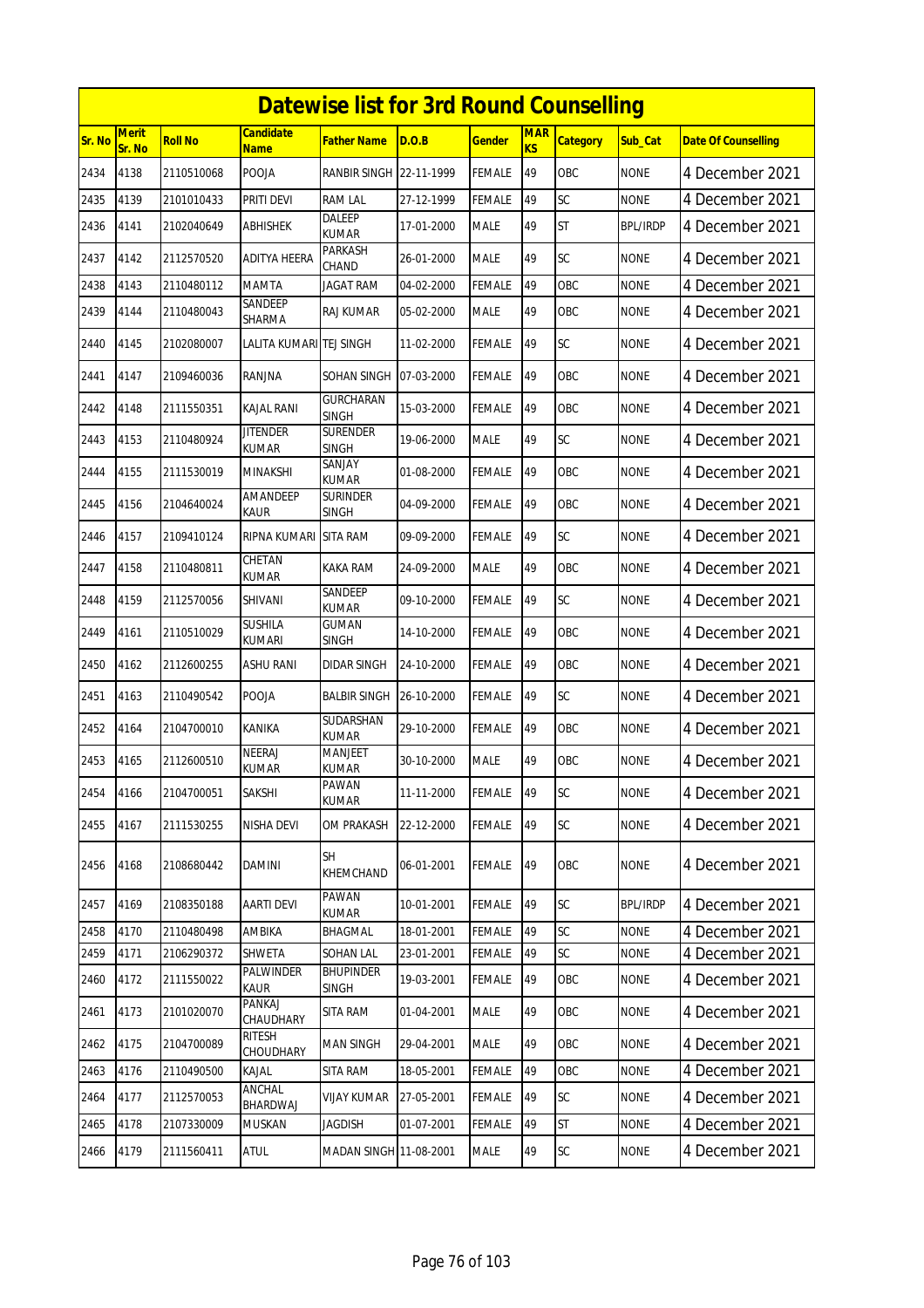|        | <b>Datewise list for 3rd Round Counselling</b> |                |                                 |                                           |            |               |                  |                 |                 |                            |  |  |
|--------|------------------------------------------------|----------------|---------------------------------|-------------------------------------------|------------|---------------|------------------|-----------------|-----------------|----------------------------|--|--|
| Sr. No | <b>Merit</b><br>Sr. No                         | <b>Roll No</b> | <b>Candidate</b><br>Name        | <b>Father Name</b>                        | D.O.B      | <b>Gender</b> | <b>MAR</b><br>KS | <b>Category</b> | Sub Cat         | <b>Date Of Counselling</b> |  |  |
| 2467   | 4180                                           | 2101020302     | <b>ABHISHEK</b><br>KAUNDAL      | <b>JAGDISH</b><br><b>KUMAR</b><br>KAUNDAL | 17-08-2001 | <b>MALE</b>   | 49               | <b>SC</b>       | <b>NONE</b>     | 4 December 2021            |  |  |
| 2468   | 4181                                           | 2110480147     | <b>NISHA</b>                    | TIKA RAM                                  | 20-10-2001 | <b>FEMALE</b> | 49               | SC              | <b>NONE</b>     | 4 December 2021            |  |  |
| 2469   | 4182                                           | 2104620065     | <b>KAVITA</b>                   | <b>RAJ KUMAR</b>                          | 20-11-2001 | <b>FEMALE</b> | 49               | OBC             | <b>NONE</b>     | 4 December 2021            |  |  |
| 2470   | 4184                                           | 2108610069     | <b>ATTI DEVI</b>                | SHER SINGH                                | 21-12-2001 | <b>FEMALE</b> | 49               | SC              | <b>BPL/IRDP</b> | 4 December 2021            |  |  |
| 2471   | 4186                                           | 2112570592     | PRIYA KUMARI<br>Jassal          | SATPAL                                    | 02-02-2002 | FEMALE        | 49               | <b>SC</b>       | <b>NONE</b>     | 4 December 2021            |  |  |
| 2472   | 4187                                           | 2111560234     | RITU KUMAR                      | <b>KESHAV RAM</b>                         | 28-02-2002 | <b>MALE</b>   | 49               | SC              | <b>NONE</b>     | 4 December 2021            |  |  |
| 2473   | 4188                                           | 2102030059     | ARUN KUMAR                      | PYAR CHAND                                | 01-03-2002 | MALE          | 49               | <b>ST</b>       | none            | 4 December 2021            |  |  |
| 2474   | 4189                                           | 2101020684     | SHALINI                         | RAJ KUMAR                                 | 05-03-2002 | <b>FEMALE</b> | 49               | SC              | <b>NONE</b>     | 4 December 2021            |  |  |
| 2475   | 4190                                           | 2108360090     | SAPNA                           | KARAM SINGH 19-03-2002                    |            | <b>FEMALE</b> | 49               | <b>SC</b>       | <b>BPL/IRDP</b> | 4 December 2021            |  |  |
| 2476   | 4192                                           | 2112570158     | SAURAV                          | BALBIR CHAND 24-03-2002                   |            | <b>MALE</b>   | 49               | SC              | <b>NONE</b>     | 4 December 2021            |  |  |
| 2477   | 4193                                           | 2109430191     | <b>NIKITA</b>                   | <b>BALAK RAM</b>                          | 18-04-2002 | <b>FEMALE</b> | 49               | SC              | <b>NONE</b>     | 4 December 2021            |  |  |
| 2478   | 4195                                           | 2112600455     | RICKY SANDHU                    | <b>SHAMSHER</b><br><b>SINGH</b>           | 22-06-2002 | <b>FEMALE</b> | 49               | SC              | <b>NONE</b>     | 4 December 2021            |  |  |
| 2479   | 4197                                           | 2110480142     | <b>MOHIT</b>                    | DHARAM<br><b>SINGH</b>                    | 18-07-2002 | <b>MALE</b>   | 49               | <b>ST</b>       | <b>NONE</b>     | 4 December 2021            |  |  |
| 2480   | 4198                                           | 2109430025     | anjali                          | RATTI RAM                                 | 28-07-2002 | FEMALE        | 49               | SC              | <b>BPL/IRDP</b> | 4 December 2021            |  |  |
| 2481   | 4199                                           | 2112600088     | <b>KARANVIR</b><br><b>SINGH</b> | <b>KULWANT</b><br><b>SINGH</b>            | 29-07-2002 | <b>MALE</b>   | 49               | OBC             | EX-<br>N        | SERVICEME 4 December 2021  |  |  |
| 2482   | 4202                                           | 2102040125     | NEHA                            | TILAK RAJ                                 | 27-08-2002 | <b>FEMALE</b> | 49               | <b>ST</b>       | <b>NONE</b>     | 4 December 2021            |  |  |
| 2483   | 4203                                           | 2111530136     | <b>RASHMI</b>                   | SATISH<br><b>KUMAR</b>                    | 09-09-2002 | <b>FEMALE</b> | 49               | <b>SC</b>       | <b>NONE</b>     | 4 December 2021            |  |  |
| 2484   | 4205                                           | 2108390261     | NEHA DEVI                       | <b>KALI DASS</b>                          | 16-09-2002 | <b>FEMALE</b> | 49               | SC              | <b>NONE</b>     | 4 December 2021            |  |  |
| 2485   | 4206                                           | 2108390405     | om verma                        | <b>RAMESH</b><br>CHAND<br>VERMA           | 27-09-2002 | <b>FEMALE</b> | 49               | OBC             | <b>NONE</b>     | 4 December 2021            |  |  |
| 2486   | 4208                                           | 2112570456     | ASHIM BEGUM                     | <b>NIAZ ALI</b>                           | 05-10-2002 | <b>FEMALE</b> | 49               | <b>ST</b>       | <b>NONE</b>     | 4 December 2021            |  |  |
| 2487   | 4209                                           | 2105240061     | SONIKA NEGI                     | <b>KRISHAN LAL</b>                        | 06-10-2002 | <b>FEMALE</b> | 49               | <b>ST</b>       | <b>NONE</b>     | 4 December 2021            |  |  |
| 2488   | 4210                                           | 2101010455     | KOMAL                           | AMAR SINGH                                | 21-10-2002 | <b>FEMALE</b> | 49               | SC              | <b>NONE</b>     | 4 December 2021            |  |  |
| 2489   | 4211                                           | 2104170085     | AKSHITA<br>CHOUDHARY            | RAJINDER<br>KUMAR                         | 31-10-2002 | <b>FEMALE</b> | 49               | OBC             | <b>BPL/IRDP</b> | 4 December 2021            |  |  |
| 2490   | 4212                                           | 2102040127     | GAGNESH                         | VISHAN SINGH 07-11-2002                   |            | <b>FEMALE</b> | 49               | <b>ST</b>       | <b>NONE</b>     | 4 December 2021            |  |  |
| 2491   | 4213                                           | 2104170132     | <b>KANIKA</b><br>DHIMAN         | KARTAR SINGH 10-11-2002                   |            | <b>FEMALE</b> | 49               | OBC             | <b>NONE</b>     | 4 December 2021            |  |  |
| 2492   | 4214                                           | 2112570022     | SUJATA                          | <b>GURDEV</b><br><b>KUMAR</b>             | 12-11-2002 | <b>FEMALE</b> | 49               | <b>SC</b>       | <b>NONE</b>     | 4 December 2021            |  |  |
| 2493   | 4215                                           | 2110480115     | anjali                          | PREM SINGH                                | 26-11-2002 | <b>FEMALE</b> | 49               | SC              | <b>NONE</b>     | 4 December 2021            |  |  |
| 2494   | 4216                                           | 2101660019     | KOMAL                           | RAJENDER<br>KUMAR                         | 30-11-2002 | FEMALE        | 49               | OBC             | <b>NONE</b>     | 4 December 2021            |  |  |
| 2495   | 4217                                           | 2110520184     | <b>AMRITA</b><br>SHARMA         | RAJU RAM                                  | 13-12-2002 | <b>FEMALE</b> | 49               | OBC             | <b>NONE</b>     | 4 December 2021            |  |  |
| 2496   | 4218                                           | 2101010521     | REKHA DEVI                      | <b>NIKKU RAM</b>                          | 21-12-2002 | <b>FEMALE</b> | 49               | SC              | <b>BPL/IRDP</b> | 4 December 2021            |  |  |
| 2497   | 4221                                           | 2108370022     | <b>SUNIL KUMAR</b>              | JAGDISH<br>KUMAR                          | 08-01-2003 | <b>MALE</b>   | 49               | <b>SC</b>       | <b>NONE</b>     | 4 December 2021            |  |  |
| 2498   | 4222                                           | 2108360014     | PREETI                          | <b>INDER DEV</b>                          | 10-01-2003 | <b>FEMALE</b> | 49               | OBC             | <b>NONE</b>     | 4 December 2021            |  |  |
| 2499   | 4223                                           | 2104160193     | BADAL                           | <b>SURESH</b><br><b>KUMAR</b>             | 02-02-2003 | <b>MALE</b>   | 49               | <b>SC</b>       | <b>NONE</b>     | 4 December 2021            |  |  |
| 2500   | 4224                                           | 2101020491     | <b>KARTIK</b>                   | NARESH<br>KUMAR                           | 09-02-2003 | <b>MALE</b>   | 49               | SC              | <b>NONE</b>     | 4 December 2021            |  |  |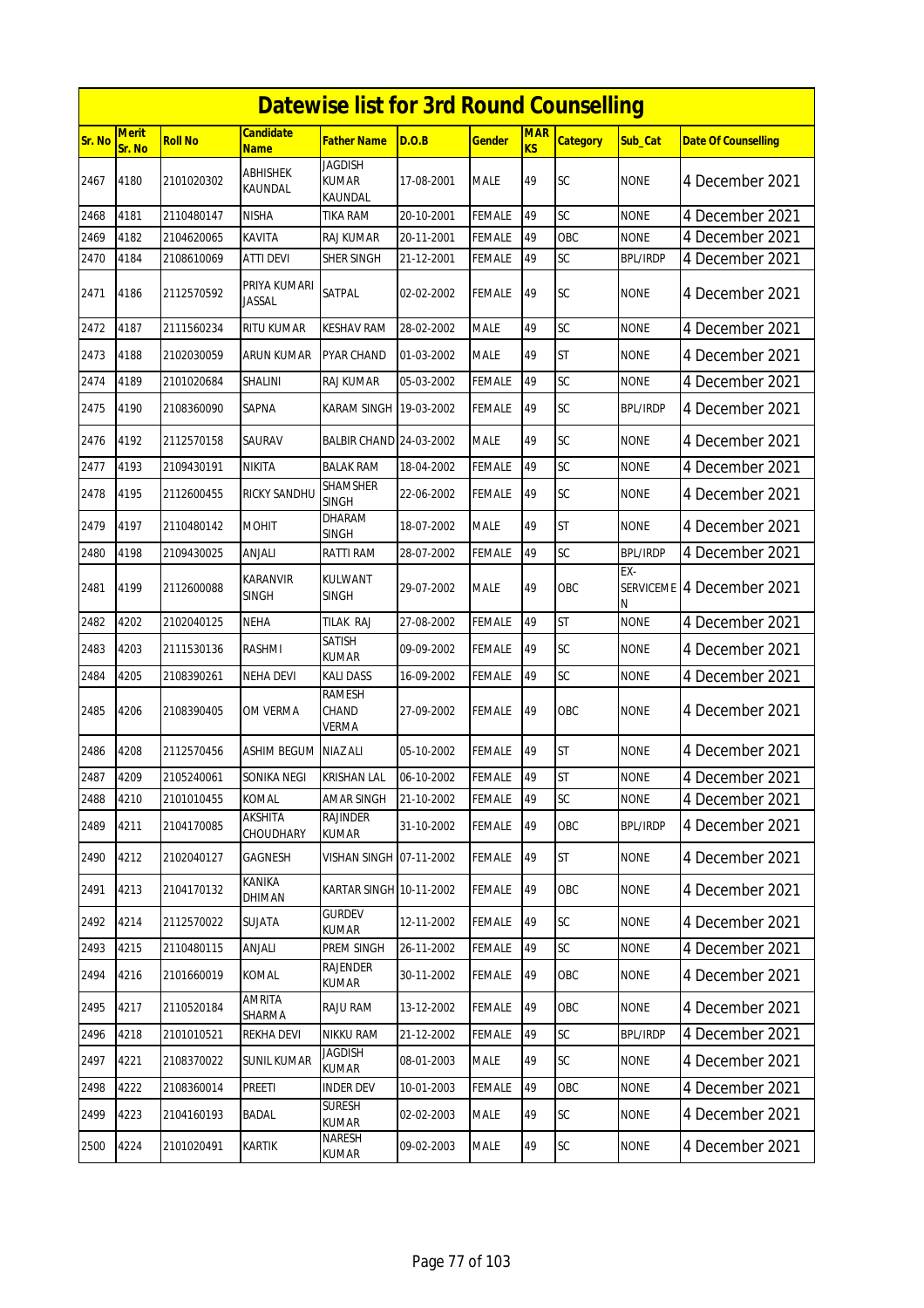|        | <b>Datewise list for 3rd Round Counselling</b> |                |                                 |                                |            |               |                  |                 |                 |                            |  |  |
|--------|------------------------------------------------|----------------|---------------------------------|--------------------------------|------------|---------------|------------------|-----------------|-----------------|----------------------------|--|--|
| Sr. No | Merit<br>Sr. No                                | <b>Roll No</b> | <b>Candidate</b><br><b>Name</b> | <b>Father Name</b>             | D.O.B      | <b>Gender</b> | <b>MAR</b><br>KS | <b>Category</b> | Sub Cat         | <b>Date Of Counselling</b> |  |  |
| 2501   | 4225                                           | 2108400326     | RAJANI                          | <b>JAGAT RAM</b>               | 21-02-2003 | <b>FEMALE</b> | 49               | SC              | <b>NONE</b>     | 4 December 2021            |  |  |
| 2502   | 4226                                           | 2110480573     | <b>RITESH</b><br>SHARMA         | RAJENDER<br><b>SHARMA</b>      | 05-03-2003 | <b>MALE</b>   | 49               | OBC             | <b>NONE</b>     | 4 December 2021            |  |  |
| 2503   | 4227                                           | 2101020644     | KANCHAN SEN                     | NAND LAL SEN 15-03-2003        |            | <b>FEMALE</b> | 49               | SC              | <b>NONE</b>     | 4 December 2021            |  |  |
| 2504   | 4228                                           | 2108370641     | <b>RIYA</b>                     | LAL CHAND                      | 01-04-2003 | <b>FEMALE</b> | 49               | SC              | <b>NONE</b>     | 4 December 2021            |  |  |
| 2505   | 4229                                           | 2103100074     | <b>ASHA KUMARI</b>              | <b>ROSHAN LAL</b>              | 03-04-2003 | <b>FEMALE</b> | 49               | SC              | <b>NONE</b>     | 4 December 2021            |  |  |
| 2506   | 4231                                           | 2103100228     | <b>DIKSHA</b><br><b>KUMARI</b>  | SANJEEV<br>KUMAR               | 18-04-2003 | <b>FEMALE</b> | 49               | SC              | <b>NONE</b>     | 4 December 2021            |  |  |
| 2507   | 4232                                           | 2108400482     | RITIKA                          | ROSHAN LAL                     | 20-04-2003 | FEMALE        | 49               | <b>ST</b>       | <b>BPL/IRDP</b> | 4 December 2021            |  |  |
| 2508   | 4233                                           | 2102090041     | lushma<br><b>DOGRA</b>          | TULSIRAM                       | 24-04-2003 | <b>MALE</b>   | 49               | SC              | <b>BPL/IRDP</b> | 4 December 2021            |  |  |
| 2509   | 4234                                           | 2111560397     | <b>RITESH</b>                   | SHARAN DUTT                    | 27-04-2003 | <b>MALE</b>   | 49               | SC              | <b>NONE</b>     | 4 December 2021            |  |  |
| 2510   | 4235                                           | 2111550016     | <b>ADITI</b><br>CHAUDHARY       | <b>GURDEEP</b><br><b>SINGH</b> | 29-04-2003 | <b>FEMALE</b> | 49               | OBC             | none            | 4 December 2021            |  |  |
| 2511   | 4236                                           | 2108400039     | <b>ISHA</b>                     | <b>ARJUN SINGH</b>             | 21-05-2003 | <b>FEMALE</b> | 49               | SC              | <b>BPL/IRDP</b> | 4 December 2021            |  |  |
| 2512   | 4237                                           | 2108680251     | PRIYANKA<br>NARWAL              | CHAMAN                         | 10-06-2003 | <b>FEMALE</b> | 49               | SC              | <b>NONE</b>     | 4 December 2021            |  |  |
| 2513   | 4238                                           | 2108680260     | SANGEETA<br>KUMARI              | <b>BHOOP SINGH</b>             | 23-06-2003 | FEMALE        | 49               | SC              | <b>NONE</b>     | 4 December 2021            |  |  |
| 2514   | 4239                                           | 2112570203     | <b>GARIMA SINGH</b>             | SATNAM<br><b>SINGH</b>         | 24-06-2003 | <b>FEMALE</b> | 49               | SC              | <b>NONE</b>     | 4 December 2021            |  |  |
| 2515   | 4241                                           | 2102040265     | YASHU<br><b>KUMARI</b>          | ASHOK<br>KUMAR                 | 12-07-2003 | FEMALE        | 49               | SC              | <b>NONE</b>     | 4 December 2021            |  |  |
| 2516   | 4242                                           | 2108680091     | SANJANA                         | <b>PAWAN</b><br><b>KUMAR</b>   | 27-07-2003 | <b>FEMALE</b> | 49               | SC              | <b>NONE</b>     | 4 December 2021            |  |  |
| 2517   | 4243                                           | 2101020197     | PRIYANKA                        | <b>SUKH DEV</b>                | 02-08-2003 | <b>FEMALE</b> | 49               | SC              | <b>NONE</b>     | 4 December 2021            |  |  |
| 2518   | 4244                                           | 2112600404     | NEHA KUMARI                     | <b>JEEVAN LAL</b>              | 03-09-2003 | <b>FEMALE</b> | 49               | OBC             | <b>NONE</b>     | 4 December 2021            |  |  |
| 2519   | 4246                                           | 2112600494     | <b>ANCHAL DEVI</b>              | <b>HARJEET</b><br><b>SINGH</b> | 04-09-2003 | <b>FEMALE</b> | 49               | <b>ST</b>       | <b>BPL/IRDP</b> | 4 December 2021            |  |  |
| 2520   | 4247                                           | 2112570218     | ANCHAL<br><b>BHATIA</b>         | <b>RAJESH</b><br><b>KUMAR</b>  | 05-09-2003 | FEMALE        | 49               | SC              | <b>BPL/IRDP</b> | 4 December 2021            |  |  |
| 2521   | 4248                                           | 2108380027     | <b>ATUL</b><br>CHAUHAN          | <b>PRAKASH</b><br>CHAND        | 26-09-2003 | <b>MALE</b>   | 49               | <b>ST</b>       | <b>NONE</b>     | 4 December 2021            |  |  |
| 2522   | 4250                                           | 2101020694     | ANEESA<br><b>KHATOON</b>        | FIROJ KHAN                     | 19-10-2003 | <b>FEMALE</b> | 49               | OBC             | <b>NONE</b>     | 4 December 2021            |  |  |
| 2523   | 4251                                           | 2102040535     | SIMRAN<br><b>KAPOOR</b>         | <b>JAGDISH</b>                 | 03-11-2003 | <b>FEMALE</b> | 49               | <b>ST</b>       | <b>NONE</b>     | 4 December 2021            |  |  |
| 2524   | 4252                                           | 2108340145     | NIHARIKA                        | <b>KEWAL</b><br>KRISHAN        | 09-11-2003 | <b>FEMALE</b> | 49               | SC              | <b>NONE</b>     | 4 December 2021            |  |  |
| 2525   | 4256                                           | 2112570044     | RAJNI DEVI                      | <b>JAVAR SINGH</b>             | 15-12-2003 | FEMALE        | 49               | SC              | <b>NONE</b>     | 4 December 2021            |  |  |
| 2526   | 4257                                           | 2109650017     | ANKITA                          | NARESH<br><b>KUMAR</b>         | 16-12-2003 | <b>FEMALE</b> | 49               | SC              | <b>BPL/IRDP</b> | 4 December 2021            |  |  |
| 2527   | 4258                                           | 2108370169     | <b>DINESH</b><br><b>KUMARI</b>  | PREM SINGH                     | 25-12-2003 | <b>FEMALE</b> | 49               | SC              | <b>BPL/IRDP</b> | 4 December 2021            |  |  |
| 2528   | 4261                                           | 2112580072     | SUJATA                          | AJIT SINGH                     | 24-01-2004 | <b>FEMALE</b> | 49               | SC              | <b>NONE</b>     | 4 December 2021            |  |  |
| 2529   | 4262                                           | 2101660045     | ANJALI DEVI                     | SUNEEL<br><b>KUMAR</b>         | 31-01-2004 | <b>FEMALE</b> | 49               | SC              | <b>NONE</b>     | 4 December 2021            |  |  |
| 2530   | 4263                                           | 2111560043     | KOMAL                           | SH PRAMOD<br>kumar             | 07-02-2004 | FEMALE        | 49               | SC              | <b>NONE</b>     | 4 December 2021            |  |  |
| 2531   | 4264                                           | 2101660036     | RAHUL RAO                       | MAHINDER<br><b>SINGH</b>       | 18-02-2004 | <b>MALE</b>   | 49               | <b>ST</b>       | <b>NONE</b>     | 4 December 2021            |  |  |
| 2532   | 4265                                           | 2108400177     | <b>ISHITA</b>                   | <b>JAGDISH</b><br>kumar        | 19-02-2004 | <b>FEMALE</b> | 49               | <b>SC</b>       | <b>NONE</b>     | 4 December 2021            |  |  |
| 2533   | 4266                                           | 2110480257     | AANCHAL<br>SHARMA               | DEV<br>SWAROOP                 | 28-03-2004 | <b>FEMALE</b> | 49               | OBC             | <b>NONE</b>     | 4 December 2021            |  |  |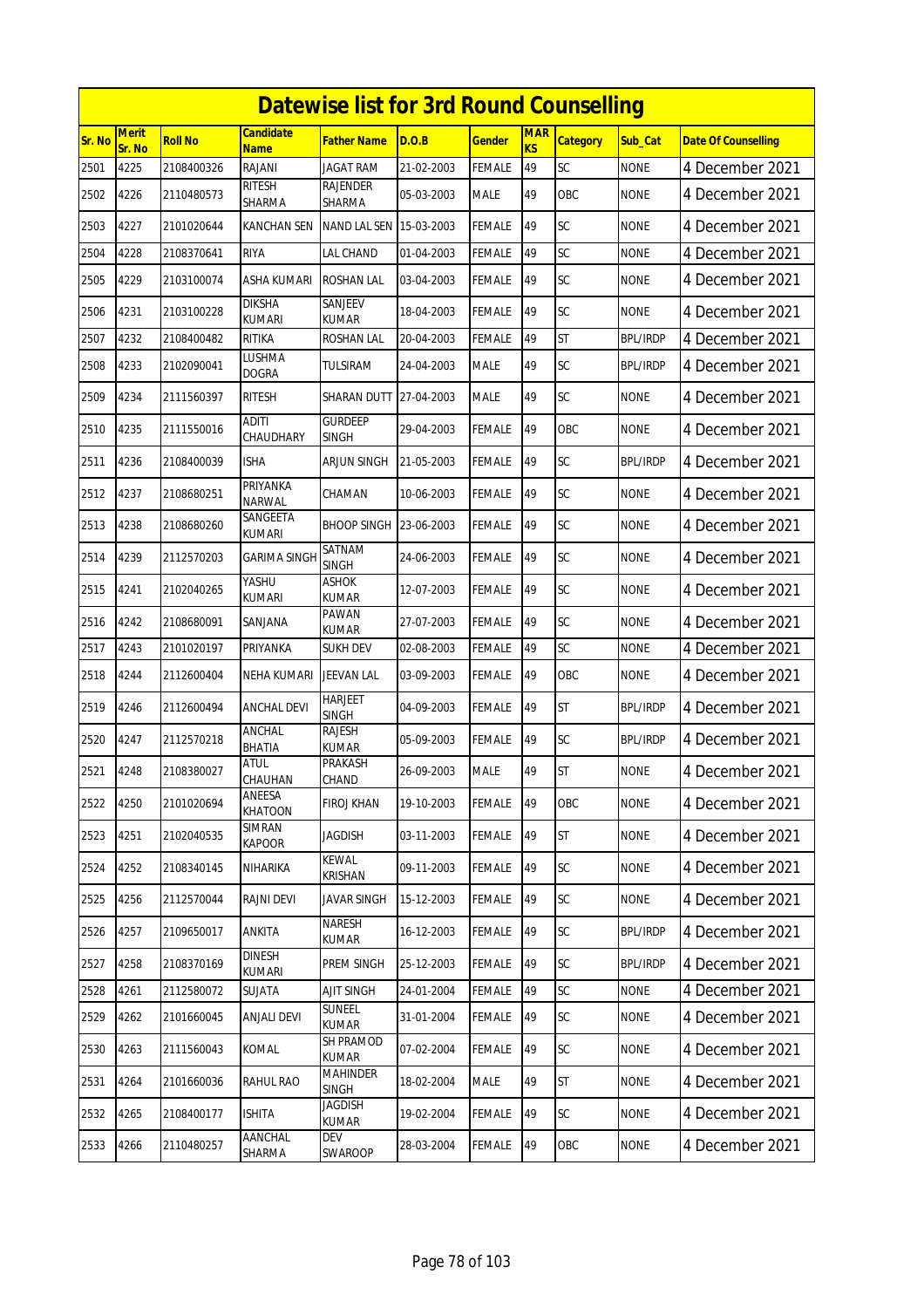|        |                 |                |                                | <b>Datewise list for 3rd Round Counselling</b> |            |               |                  |                 |                 |                            |
|--------|-----------------|----------------|--------------------------------|------------------------------------------------|------------|---------------|------------------|-----------------|-----------------|----------------------------|
| Sr. No | Merit<br>Sr. No | <b>Roll No</b> | <b>Candidate</b><br>Name       | <b>Father Name</b>                             | D.O.B      | <b>Gender</b> | <b>MAR</b><br>KS | <b>Category</b> | Sub Cat         | <b>Date Of Counselling</b> |
| 2534   | 4268            | 2105240046     | SIMRAN NEGI                    | <b>VIJENDER</b><br><b>SINGH</b>                | 24-05-2004 | <b>FEMALE</b> | 49               | <b>ST</b>       | <b>NONE</b>     | 4 December 2021            |
| 2535   | 4269            | 2108390327     | KALPNA<br><b>KUMARI</b>        | DHARAM<br>CHAND                                | 14-04-1986 | <b>FEMALE</b> | 48               | SC              | <b>NONE</b>     | 4 December 2021            |
| 2536   | 4270            | 2102040715     | <b>BHOPINDER</b><br>KUMAR      | <b>BALDEV</b>                                  | 08-07-1988 | <b>MALE</b>   | 48               | SC              | <b>NONE</b>     | 4 December 2021            |
| 2537   | 4271            | 2103110256     | ANJNA DEVI                     | SHER SINGH                                     | 27-09-1988 | <b>FEMALE</b> | 48               | SC              | <b>NONE</b>     | 4 December 2021            |
| 2538   | 4273            | 2103120185     | SAPNA<br>kumari                | LEKH RAM<br>CHAUHAN                            | 15-08-1991 | <b>FEMALE</b> | 48               | <b>ST</b>       | <b>NONE</b>     | 4 December 2021            |
| 2539   | 4275            | 2104220064     | SHIKHA<br>CHOUDHARY            | <b>KRISHAN</b><br><b>BALDEV</b>                | 03-04-1992 | <b>FEMALE</b> | 48               | OBC             | <b>NONE</b>     | 4 December 2021            |
| 2540   | 4276            | 2101020613     | MANJU<br>kumari                | BAKSHI RAM                                     | 08-08-1992 | <b>FEMALE</b> | 48               | SC              | <b>NONE</b>     | 4 December 2021            |
| 2541   | 4277            | 2110500121     | <b>RAJESH</b>                  | MEENA RAM                                      | 25-09-1992 | <b>MALE</b>   | 48               | SC              | <b>NONE</b>     | 4 December 2021            |
| 2542   | 4279            | 2112600433     | POONAM<br><b>KUMARI</b>        | <b>SHAM LAL</b>                                | 02-06-1993 | <b>FEMALE</b> | 48               | OBC             | <b>NONE</b>     | 4 December 2021            |
| 2543   | 4281            | 2111560482     | <b>KUMARI</b><br>SANGEETA      | <b>MOTI LAL</b>                                | 02-06-1994 | <b>FEMALE</b> | 48               | SC              | <b>NONE</b>     | 4 December 2021            |
| 2544   | 4282            | 2104170021     | PRIYA                          | SHRAVAN<br><b>KUMAR</b>                        | 24-07-1994 | <b>FEMALE</b> | 48               | <b>OBC</b>      | <b>NONE</b>     | 4 December 2021            |
| 2545   | 4283            | 2104620113     | NEELMA DEVI                    | <b>BALWANT</b><br><b>SINGH</b>                 | 07-10-1994 | <b>FEMALE</b> | 48               | <b>OBC</b>      | BPL/IRDP        | 4 December 2021            |
| 2546   | 4284            | 2110490363     | PRAMITA                        | <b>NAIN SINGH</b>                              | 01-12-1994 | <b>FEMALE</b> | 48               | OBC             | <b>NONE</b>     | 4 December 2021            |
| 2547   | 4285            | 2106290283     | TEJ VANTI                      | LIKHAT RAM                                     | 29-12-1994 | FEMALE        | 48               | SC              | none            | 4 December 2021            |
| 2548   | 4286            | 2111560182     | LALITA DEVI                    | OM PRAKASH                                     | 06-02-1995 | <b>FEMALE</b> | 48               | SC              | <b>NONE</b>     | 4 December 2021            |
| 2549   | 4288            | 2112570212     | RANJU BALA                     | <b>JAISI RAM</b>                               | 26-03-1995 | <b>FEMALE</b> | 48               | SC              | <b>NONE</b>     | 4 December 2021            |
| 2550   | 4291            | 2107330015     | ASHWANI<br><b>KUMAR</b>        | <b>BUDHI RAM</b>                               | 23-03-1996 | <b>MALE</b>   | 48               | <b>ST</b>       | <b>NONE</b>     | 4 December 2021            |
| 2551   | 4292            | 2104230115     | DIKSHA<br>DHIMAN               | VIJAY KUMAR                                    | 05-04-1996 | FEMALE        | 48               | SC              | <b>NONE</b>     | 4 December 2021            |
| 2552   | 4293            | 2110480398     | <b>SUMAN</b><br>CHAUHAN        | <b>RAMESH</b><br>CHAND                         | 27-05-1996 | <b>FEMALE</b> | 48               | SC              | <b>NONE</b>     | 4 December 2021            |
| 2553   | 4294            | 2103120344     | <b>NIKHIL</b>                  | <b>KISHORI LAL</b>                             | 11-09-1996 | <b>MALE</b>   | 48               | OBC             | <b>NONE</b>     | 4 December 2021            |
| 2554   | 4295            | 2101660212     | ANU KUMARI                     | <b>BALBIR SINGH</b>                            | 30-10-1996 | <b>FEMALE</b> | 48               | SC              | <b>BPL/IRDP</b> | 4 December 2021            |
| 2555   | 4296            | 2102040094     | <b>SUNITA</b><br><b>KUMARI</b> | PURAN CHAND 15-11-1996                         |            | <b>FEMALE</b> | 48               | SC              | <b>NONE</b>     | 4 December 2021            |
| 2556   | 4297            | 2112600391     | <b>RITU</b>                    | KAMAL<br>SWAROOP                               | 10-02-1997 | FEMALE        | 48               | OBC             | <b>NONE</b>     | 4 December 2021            |
| 2557   | 4298            | 2110480583     | <b>KIRAN KUMARI</b>            | <b>NEETA RAM</b>                               | 24-02-1997 | <b>FEMALE</b> | 48               | SC              | <b>NONE</b>     | 4 December 2021            |
| 2558   | 4300            | 2110480604     | AKHIL<br>CHAUHAN               | DURGA SINGH<br>CHAUHAN                         | 04-07-1997 | <b>MALE</b>   | 48               | SC              | <b>NONE</b>     | 4 December 2021            |
| 2559   | 4301            | 2110480865     | <b>ROHINI</b><br>SHARMA        | <b>TARA DUTT</b>                               | 24-11-1997 | <b>FEMALE</b> | 48               | OBC             | <b>NONE</b>     | 4 December 2021            |
| 2560   | 4303            | 2105240043     | DHONDUP<br>PALMO               | <b>NAWANG</b><br>CHHOPEL                       | 19-04-1998 | <b>FEMALE</b> | 48               | <b>ST</b>       | <b>NONE</b>     | 4 December 2021            |
| 2561   | 4304            | 2103120260     | MAMTA<br>KUMARI                | RAJ KUMAR                                      | 24-04-1998 | FEMALE        | 48               | SC              | <b>NONE</b>     | 4 December 2021            |
| 2562   | 4305            | 2108360156     | <b>SAHIL</b>                   | <b>KRISHAN LAL</b>                             | 13-05-1998 | <b>MALE</b>   | 48               | SC              | <b>BPL/IRDP</b> | 4 December 2021            |
| 2563   | 4306            | 2110480595     | RAKSHA                         | <b>BABU RAM</b>                                | 21-06-1998 | <b>FEMALE</b> | 48               | SC              | <b>NONE</b>     | 4 December 2021            |
| 2564   | 4307            | 2104150140     | VIJAY KUMAR                    | RANJEET<br><b>SINGH</b>                        | 23-06-1998 | <b>MALE</b>   | 48               | OBC             | <b>NONE</b>     | 4 December 2021            |
| 2565   | 4308            | 2110520053     | NEERA                          | <b>GUMAN</b><br><b>SINGH</b>                   | 01-08-1998 | <b>FEMALE</b> | 48               | OBC             | <b>NONE</b>     | 4 December 2021            |
| 2566   | 4310            | 2102040559     | MOHIT                          | TARVEEJ<br><b>SINGH</b>                        | 16-10-1998 | <b>MALE</b>   | 48               | SC              | <b>BPL/IRDP</b> | 4 December 2021            |
| 2567   | 4311            | 2110490658     | KAVITA<br>SHARMA               | <b>DESH RAJ</b>                                | 26-10-1998 | <b>FEMALE</b> | 48               | OBC             | <b>BPL/IRDP</b> | 4 December 2021            |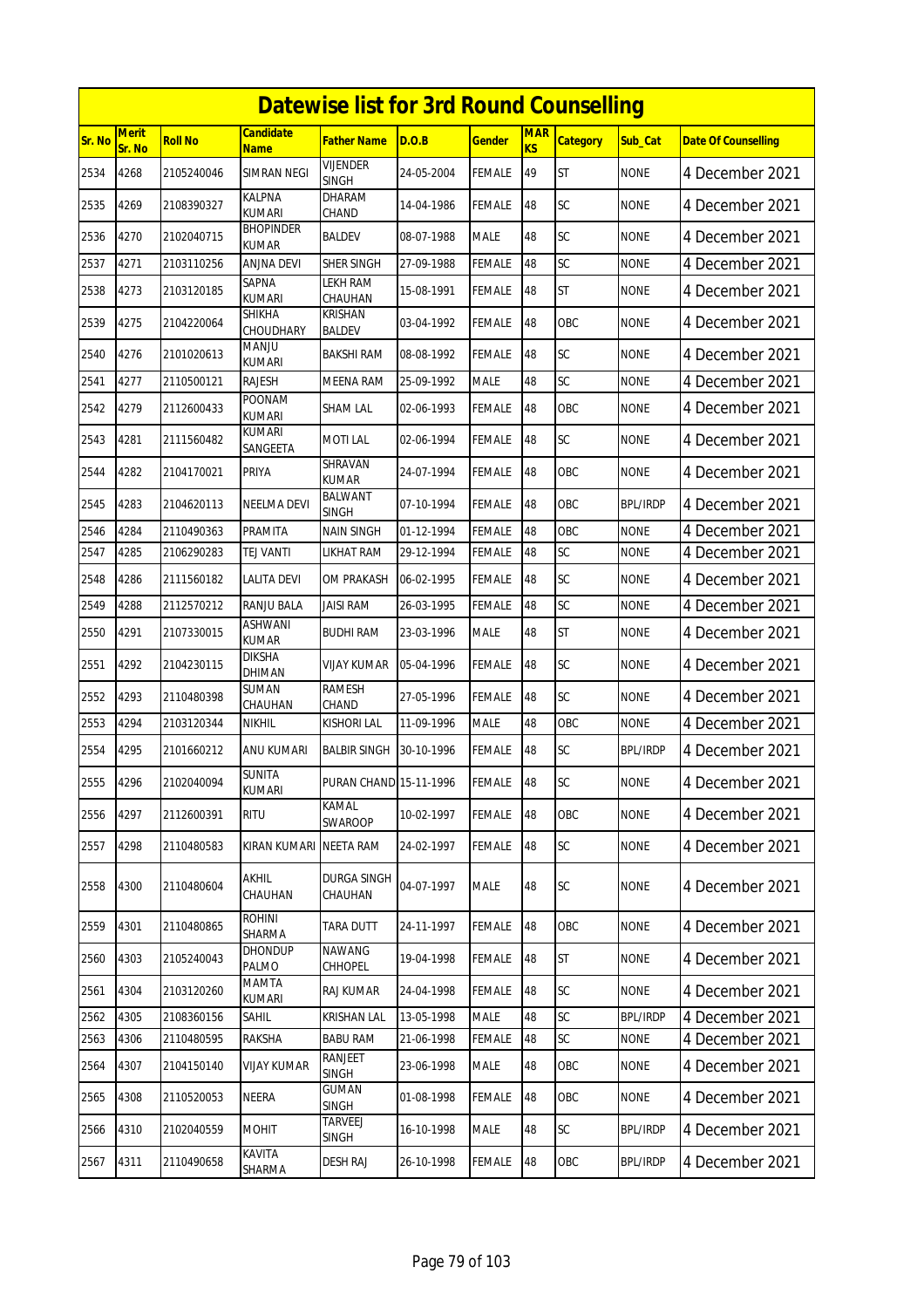|        |                        |                |                                 | <b>Datewise list for 3rd Round Counselling</b> |            |               |                              |                 |                 |                            |
|--------|------------------------|----------------|---------------------------------|------------------------------------------------|------------|---------------|------------------------------|-----------------|-----------------|----------------------------|
| Sr. No | <b>Merit</b><br>Sr. No | <b>Roll No</b> | <b>Candidate</b><br><b>Name</b> | <b>Father Name</b>                             | D.O.B      | <b>Gender</b> | <b>MAR</b><br>K <sub>S</sub> | <b>Category</b> | Sub_Cat         | <b>Date Of Counselling</b> |
| 2568   | 4312                   | 2102040438     | ARTI                            | MAKHAN<br><b>SINGH</b>                         | 30-10-1998 | <b>FEMALE</b> | 48                           | SC              | <b>BPL/IRDP</b> | 4 December 2021            |
| 2569   | 4313                   | 2112580198     | NITESH SINGH<br>JASSAL          | <b>HOSHIAR</b><br>SINGH JASSAL                 | 01-11-1998 | <b>MALE</b>   | 48                           | SC              | <b>NONE</b>     | 4 December 2021            |
| 2570   | 4314                   | 2102040326     | <b>MOHIT</b><br><b>MALHOTRA</b> | SUDARSHAN<br><b>KUMAR</b>                      | 23-11-1998 | <b>MALE</b>   | 48                           | SC              | <b>BPL/IRDP</b> | 4 December 2021            |
| 2571   | 4315                   | 2106280110     | KAVITA<br>KUMARI                | <b>BHAG SINGH</b>                              | 01-12-1998 | <b>FEMALE</b> | 48                           | SC              | <b>BPL/IRDP</b> | 4 December 2021            |
| 2572   | 4316                   | 2111560312     | <b>MONIKA</b>                   | KAMAL<br><b>KISHORE</b>                        | 06-01-1999 | <b>FEMALE</b> | 48                           | <b>SC</b>       | <b>NONE</b>     | 4 December 2021            |
| 2573   | 4317                   | 2106280114     | Lalita                          | <b>HEM RAJ</b>                                 | 12-02-1999 | <b>FEMALE</b> | 48                           | SC              | <b>NONE</b>     | 4 December 2021            |
| 2574   | 4318                   | 2111550385     | PARVEEN<br>KUMAR                | <b>RAM PRATAP</b>                              | 22-02-1999 | <b>MALE</b>   | 48                           | <b>SC</b>       | <b>NONE</b>     | 4 December 2021            |
| 2575   | 4319                   | 2112600491     | VANDNA RANI                     | JOGINDER PAL                                   | 20-03-1999 | <b>FEMALE</b> | 48                           | SC              | <b>NONE</b>     | 4 December 2021            |
| 2576   | 4320                   | 2111530139     | <b>VEENU</b>                    | <b>MAST RAM</b>                                | 22-03-1999 | <b>FEMALE</b> | 48                           | SC              | <b>NONE</b>     | 4 December 2021            |
| 2577   | 4321                   | 2111530228     | GEETA DEVI                      | DEVI CHAND                                     | 06-05-1999 | FEMALE        | 48                           | SC              | <b>NONE</b>     | 4 December 2021            |
| 2578   | 4322                   | 2108400233     | BHARTI                          | <b>BALAK RAM</b>                               | 09-05-1999 | <b>FEMALE</b> | 48                           | SC              | <b>NONE</b>     | 4 December 2021            |
| 2579   | 4324                   | 2108380013     | POOJA KUMARI SH. SHYAMU         |                                                | 18-05-1999 | <b>FEMALE</b> | 48                           | OBC             | <b>NONE</b>     | 4 December 2021            |
| 2580   | 4325                   | 2110480245     | MINAKSHI DEV                    | <b>SUKHDEV</b><br><b>SINGH</b>                 | 18-06-1999 | <b>FEMALE</b> | 48                           | <b>SC</b>       | <b>NONE</b>     | 4 December 2021            |
| 2581   | 4327                   | 2108680149     | NIKHIL BHARTI                   | <b>RAMESH</b><br>CHAND                         | 23-07-1999 | <b>MALE</b>   | 48                           | SC              | <b>NONE</b>     | 4 December 2021            |
| 2582   | 4328                   | 2110490167     | <b>MAMTA DEVI</b>               | RAMESH<br>CHAND                                | 05-08-1999 | <b>FEMALE</b> | 48                           | OBC             | <b>NONE</b>     | 4 December 2021            |
| 2583   | 4329                   | 2112590133     | NISHANT SAINI                   | SANJEEV<br><b>KUMAR SAINI</b>                  | 10-08-1999 | <b>MALE</b>   | 48                           | OBC             | <b>NONE</b>     | 4 December 2021            |
| 2584   | 4330                   | 2102040288     | RAVEENA<br><b>KUMARI</b>        | KARNAIL                                        | 27-08-1999 | FEMALE        | 48                           | <b>ST</b>       | <b>NONE</b>     | 4 December 2021            |
| 2585   | 4331                   | 2104170031     | jyoti devi                      | DINA NATH                                      | 09-10-1999 | FEMALE        | 48                           | <b>ST</b>       | <b>NONE</b>     | 4 December 2021            |
| 2586   | 4333                   | 2111560003     | ROHIT KUMAR                     | <b>MAST RAM</b>                                | 26-11-1999 | <b>MALE</b>   | 48                           | <b>SC</b>       | BPL/IRDP        | 4 December 2021            |
| 2587   | 4334                   | 2110480456     | PROMILA                         | <b>BASTI RAM</b>                               | 01-02-2000 | <b>FEMALE</b> | 48                           | SC              | <b>NONE</b>     | 4 December 2021            |
| 2588   | 4335                   | 2102050137     | RACHNA DEVI                     | <b>SUNEET SINGH 16-02-2000</b>                 |            | <b>FEMALE</b> | 48                           | <b>ST</b>       | <b>NONE</b>     | 4 December 2021            |
| 2589   | 4336                   | 2111530075     | HEMLATA                         | HUKKAM<br>CHAND                                | 18-02-2000 | <b>FEMALE</b> | 48                           | SC              | <b>NONE</b>     | 4 December 2021            |
| 2590   | 4337                   | 2110480936     | <b>RAM PRAKASH</b>              | <b>GUMAN</b><br><b>SINGH</b>                   | 20-02-2000 | <b>MALE</b>   | 48                           | OBC             | <b>BPL/IRDP</b> | 4 December 2021            |
| 2591   | 4338                   | 2109460226     | <b>MONIKA</b><br>SHARMA         | ATMA RAM                                       | 08-03-2000 | <b>FEMALE</b> | 48                           | OBC             | <b>NONE</b>     | 4 December 2021            |
| 2592   | 4339                   | 2108340154     | KHUBHADRA<br>KUMARI             | <b>JHABE RAM</b>                               | 27-04-2000 | FEMALE        | 48                           | <b>SC</b>       | <b>NONE</b>     | 4 December 2021            |
| 2593   | 4340                   | 2112570237     | SHAWETA<br>KUMARI               | <b>JAGDEEP</b><br>CHAND                        | 06-05-2000 | <b>FEMALE</b> | 48                           | OBC             | NONE            | 4 December 2021            |
| 2594   | 4341                   | 2106280054     | <b>AJAY KUMAR</b>               | <b>PUNE RAM</b>                                | 26-05-2000 | <b>MALE</b>   | 48                           | <b>SC</b>       | <b>NONE</b>     | 4 December 2021            |
| 2595   | 4345                   | 2102040367     | <b>DINESHI</b>                  | NARAD RAM                                      | 22-06-2000 | FEMALE        | 48                           | SC              | <b>NONE</b>     | 4 December 2021            |
| 2596   | 4346                   | 2108370578     | ARCHANA                         | MUNSHI RAM                                     | 24-06-2000 | <b>FEMALE</b> | 48                           | <b>SC</b>       | NONE            | 4 December 2021            |
| 2597   | 4347                   | 2110480181     | <b>NISHU</b>                    | <b>HARVINDER</b><br>SINGH                      | 15-07-2000 | <b>FEMALE</b> | 48                           | SC              | <b>BPL/IRDP</b> | 4 December 2021            |
| 2598   | 4348                   | 2112570024     | <b>GULSHER</b><br>AKHTAR        | <b>BADAR DEEN</b>                              | 20-07-2000 | <b>MALE</b>   | 48                           | <b>ST</b>       | <b>NONE</b>     | 4 December 2021            |
| 2599   | 4349                   | 2105240012     | ARADHANA                        | JEETA SUKH                                     | 24-07-2000 | <b>FEMALE</b> | 48                           | <b>ST</b>       | <b>NONE</b>     | 4 December 2021            |
| 2600   | 4350                   | 2110480631     | <b>ANJALI DEVI</b>              | RAGHUBIR<br><b>SINGH</b>                       | 25-07-2000 | <b>FEMALE</b> | 48                           | <b>ST</b>       | <b>NONE</b>     | 4 December 2021            |
| 2601   | 4351                   | 2102040117     | MAHINDER                        | <b>JARMO</b>                                   | 03-08-2000 | <b>MALE</b>   | 48                           | ST              | <b>NONE</b>     | 4 December 2021            |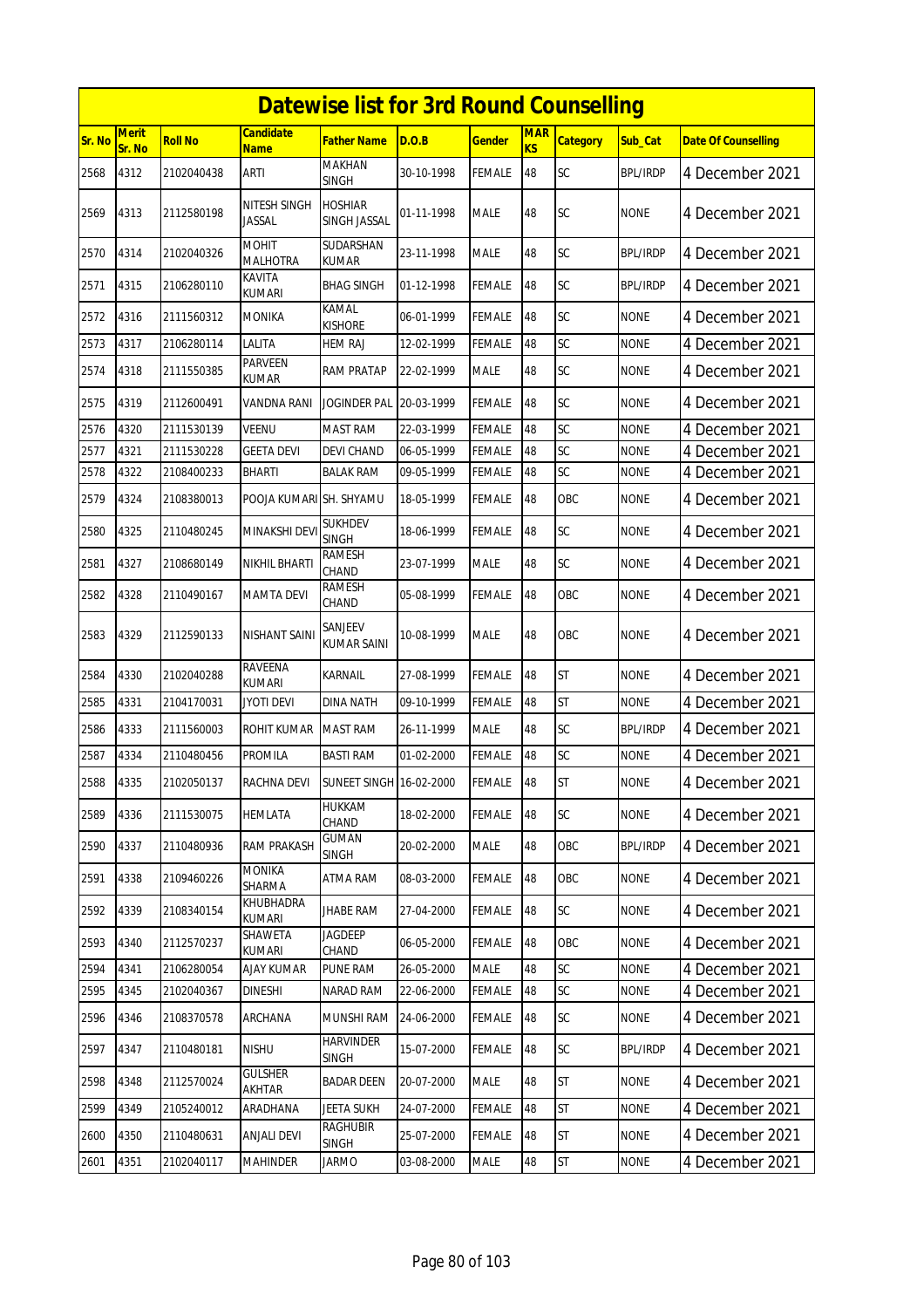|        |                        |                |                                | <b>Datewise list for 3rd Round Counselling</b> |            |               |                         |                 |                 |                            |
|--------|------------------------|----------------|--------------------------------|------------------------------------------------|------------|---------------|-------------------------|-----------------|-----------------|----------------------------|
| Sr. No | <b>Merit</b><br>Sr. No | <b>Roll No</b> | <b>Candidate</b><br>Name       | <b>Father Name</b>                             | D.O.B      | <b>Gender</b> | <b>MAR</b><br><b>KS</b> | <b>Category</b> | Sub_Cat         | <b>Date Of Counselling</b> |
| 2602   | 4352                   | 2110490132     | POOJA<br><b>SHARMA</b>         | KHAZAN<br><b>SINGH</b>                         | 06-08-2000 | <b>FEMALE</b> | 48                      | OBC             | <b>NONE</b>     | 4 December 2021            |
| 2603   | 4354                   | 2104700103     | SHASHI<br>KOUNDAL              | ISHWAR DASS                                    | 29-08-2000 | <b>MALE</b>   | 48                      | SC              | <b>NONE</b>     | 4 December 2021            |
| 2604   | 4355                   | 2108390084     | AJAY KUMAR                     | <b>LEKH RAJ</b>                                | 16-09-2000 | <b>MALE</b>   | 48                      | SC              | <b>BPL/IRDP</b> | 4 December 2021            |
| 2605   | 4356                   | 2103110044     | <b>MONIKA</b><br><b>KUMARI</b> | <b>MOHINDER</b><br><b>SINGH</b>                | 17-09-2000 | <b>FEMALE</b> | 48                      | <b>SC</b>       | <b>BPL/IRDP</b> | 4 December 2021            |
| 2606   | 4357                   | 2110520206     | <b>SUREKHA</b>                 | <b>LAL SINGH</b>                               | 20-09-2000 | <b>FEMALE</b> | 48                      | OBC             | <b>NONE</b>     | 4 December 2021            |
| 2607   | 4358                   | 2103100112     | KOMAL                          | KEWAL SINGH                                    | 23-09-2000 | <b>FEMALE</b> | 48                      | SC              | <b>NONE</b>     | 4 December 2021            |
| 2608   | 4360                   | 2110490774     | VIKRAM SINGH                   | <b>BABU RAM</b>                                | 25-10-2000 | <b>MALE</b>   | 48                      | OBC             | <b>NONE</b>     | 4 December 2021            |
| 2609   | 4362                   | 2111550096     | NITIKA                         | <b>GURDAS</b><br><b>SINGH</b>                  | 23-12-2000 | <b>FEMALE</b> | 48                      | SC              | <b>NONE</b>     | 4 December 2021            |
| 2610   | 4364                   | 2109460009     | <b>HEM RAJ</b>                 | <b>DUNI CHAND</b>                              | 10-01-2001 | <b>MALE</b>   | 48                      | SC              | <b>NONE</b>     | 4 December 2021            |
| 2611   | 4365                   | 2104150106     | AJIT KUMAR                     | <b>INDER SINGH</b>                             | 21-01-2001 | <b>MALE</b>   | 48                      | <b>OBC</b>      | <b>NONE</b>     | 4 December 2021            |
| 2612   | 4367                   | 2104160173     | <b>ASHANA</b><br>DHIMAN        | <b>KEWAL</b><br><b>KUMAR</b>                   | 28-02-2001 | <b>FEMALE</b> | 48                      | OBC             | <b>BPL/IRDP</b> | 4 December 2021            |
| 2613   | 4369                   | 2110490490     | ANUSHKA<br>SHARMA              | <b>MADAN LAL</b>                               | 10-03-2001 | <b>FEMALE</b> | 48                      | OBC             | <b>NONE</b>     | 4 December 2021            |
| 2614   | 4372                   | 2111560439     | POOJA<br>KASHYAP               | <b>DHANI RAM</b><br><b>KASHYAP</b>             | 05-05-2001 | <b>FEMALE</b> | 48                      | SC              | <b>NONE</b>     | 4 December 2021            |
| 2615   | 4373                   | 2102040224     | <b>ALISHA</b>                  | <b>RAKESH</b>                                  | 03-06-2001 | <b>FEMALE</b> | 48                      | SC              | <b>NONE</b>     | 4 December 2021            |
| 2616   | 4375                   | 2104170229     | ARCHANA<br><b>KUMARI</b>       | TRILOK CHAND 06-07-2001                        |            | FEMALE        | 48                      | <b>ST</b>       | <b>NONE</b>     | 4 December 2021            |
| 2617   | 4376                   | 2112600453     | <b>HARJEET KAUR</b>            | PAWAN<br><b>KUMAR</b>                          | 20-07-2001 | <b>FEMALE</b> | 48                      | OBC             | <b>NONE</b>     | 4 December 2021            |
| 2618   | 4377                   | 2111550131     | SHEHNAJ                        | SITAR CHAND                                    | 23-07-2001 | <b>FEMALE</b> | 48                      | SC              | <b>NONE</b>     | 4 December 2021            |
| 2619   | 4380                   | 2111550163     | NEHA DHIMAN                    | <b>BHUPINDER</b><br>PAL                        | 17-08-2001 | <b>FEMALE</b> | 48                      | <b>SC</b>       | <b>NONE</b>     | 4 December 2021            |
| 2620   | 4381                   | 2110490367     | NEELAM                         | <b>NARAYAN</b><br><b>SINGH</b>                 | 17-09-2001 | <b>FEMALE</b> | 48                      | SC              | <b>NONE</b>     | 4 December 2021            |
| 2621   | 4382                   | 2108610058     | RAHUL BHARTI                   | <b>SURESH</b><br>KUMAR                         | 07-10-2001 | <b>MALE</b>   | 48                      | SC              | <b>BPL/IRDP</b> | 4 December 2021            |
| 2622   | 4383                   | 2109460137     | RITU KUMARI                    | KALYAN SINGH 13-10-2001                        |            | FEMALE        | 48                      | <b>SC</b>       | <b>NONE</b>     | 4 December 2021            |
| 2623   | 4384                   | 2102040459     | CHANDRIKA                      | NARENDER                                       | 05-11-2001 | <b>FEMALE</b> | 48                      | SC              | <b>NONE</b>     | 4 December 2021            |
| 2624   | 4386                   | 2102040328     | ANKU                           | ANOOP                                          | 25-11-2001 | <b>MALE</b>   | 48                      | SC              | <b>NONE</b>     | 4 December 2021            |
| 2625   | 4388                   | 2104210118     | RIYA<br>RANDHAWA               | RANJEET<br><b>SINGH</b>                        | 23-12-2001 | <b>FEMALE</b> | 48                      | OBC             | <b>NONE</b>     | 4 December 2021            |
| 2626   | 4389                   | 2110520092     | PRADEEP<br>KUMAR               | <b>TATA RAM</b>                                | 23-12-2001 | <b>MALE</b>   | 48                      | <b>SC</b>       | <b>NONE</b>     | 4 December 2021            |
| 2627   | 4390                   | 2110520219     | <b>INDER SINGH</b>             | ZALAM SINGH                                    | 01-01-2002 | MALE          | 48                      | OBC             | <b>NONE</b>     | 4 December 2021            |
| 2628   | 4391                   | 2111560388     | ANAMIKA                        | <b>TAPENDER</b><br>SINGH                       | 01-01-2002 | FEMALE        | 48                      | SC              | <b>NONE</b>     | 4 December 2021            |
| 2629   | 4392                   | 2111560485     | SEJAL GAUTAN                   | PAWAN<br><b>KUMAR</b>                          | 01-01-2002 | <b>FEMALE</b> | 48                      | SC              | <b>NONE</b>     | 4 December 2021            |
| 2630   | 4393                   | 2111560408     | <b>LALITA DEVI</b>             | Joginder<br><b>SINGH</b>                       | 02-01-2002 | FEMALE        | 48                      | SC              | <b>NONE</b>     | 4 December 2021            |
| 2631   | 4394                   | 2110490207     | SHEETAL<br>KUMARI              | OM PARKASH                                     | 03-02-2002 | <b>FEMALE</b> | 48                      | OBC             | <b>NONE</b>     | 4 December 2021            |
| 2632   | 4396                   | 2103100127     | AMAN KUMAR                     | NAROTTAM<br>CHAND                              | 28-04-2002 | <b>MALE</b>   | 48                      | <b>SC</b>       | <b>NONE</b>     | 4 December 2021            |
| 2633   | 4397                   | 2112570303     | <b>POONAM</b><br>KUMARI        | <b>MAHINDER</b><br><b>SINGH</b>                | 26-05-2002 | <b>FEMALE</b> | 48                      | OBC             | <b>NONE</b>     | 4 December 2021            |
| 2634   | 4398                   | 2103120141     | SAMRITI                        | RAM CHAND                                      | 03-06-2002 | <b>FEMALE</b> | 48                      | OBC             | <b>NONE</b>     | 4 December 2021            |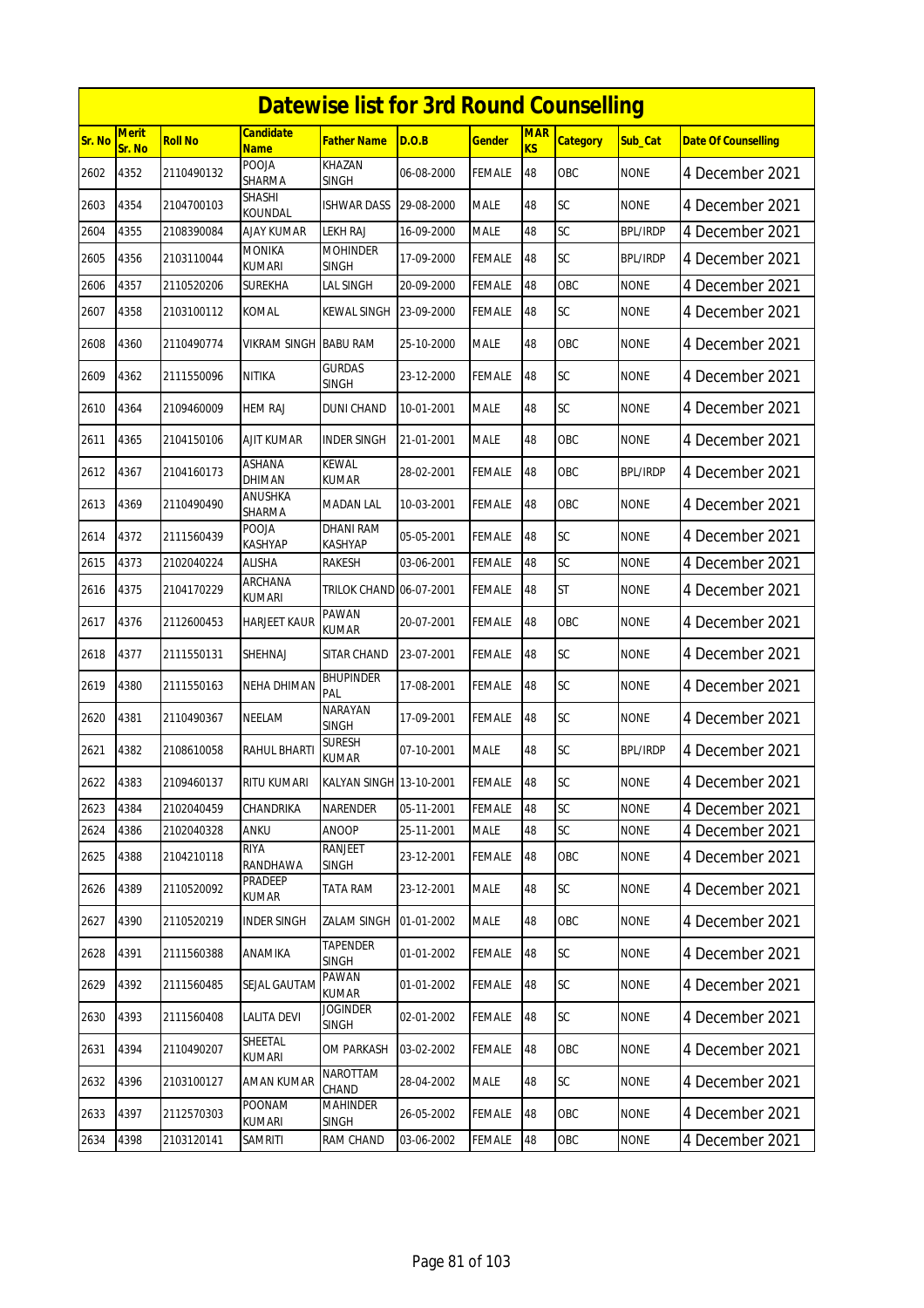|        | <b>Datewise list for 3rd Round Counselling</b> |                |                                 |                                 |            |               |                         |                 |             |                            |  |  |
|--------|------------------------------------------------|----------------|---------------------------------|---------------------------------|------------|---------------|-------------------------|-----------------|-------------|----------------------------|--|--|
| Sr. No | <b>Merit</b><br>Sr. No                         | <b>Roll No</b> | <b>Candidate</b><br><b>Name</b> | <b>Father Name</b>              | D.O.B      | <b>Gender</b> | <b>MAR</b><br><b>KS</b> | <b>Category</b> | Sub Cat     | <b>Date Of Counselling</b> |  |  |
| 2635   | 4399                                           | 2104220137     | SONAM                           | <b>RAKESH</b><br><b>KUMAR</b>   | 03-06-2002 | <b>FEMALE</b> | 48                      | OBC             | <b>NONE</b> | 4 December 2021            |  |  |
| 2636   | 4400                                           | 2109460013     | YASHASWI<br>MANDYAL             | <b>RAMESH</b><br>CHAND          | 21-07-2002 | <b>FEMALE</b> | 48                      | SC              | <b>NONE</b> | 4 December 2021            |  |  |
| 2637   | 4401                                           | 2104630053     | SHIWANI DEVI                    | <b>GHAMANDI</b><br><b>RAM</b>   | 22-07-2002 | <b>FEMALE</b> | 48                      | SC              | <b>NONE</b> | 4 December 2021            |  |  |
| 2638   | 4402                                           | 2101010436     | AYUSH                           | ROOP LAL                        | 03-08-2002 | <b>MALE</b>   | 48                      | SC              | <b>NONE</b> | 4 December 2021            |  |  |
| 2639   | 4404                                           | 2110490830     | NISHANT<br>CHAUDHARY            | DESH RAJ                        | 15-08-2002 | <b>MALE</b>   | 48                      | <b>OBC</b>      | <b>NONE</b> | 4 December 2021            |  |  |
| 2640   | 4405                                           | 2106290335     | <b>SUCHIKA</b>                  | SH SURESH<br><b>KUMAR</b>       | 26-08-2002 | <b>FEMALE</b> | 48                      | OBC             | <b>NONE</b> | 4 December 2021            |  |  |
| 2641   | 4406                                           | 2104210105     | <b>MUSKAN</b><br>CHAUDHARY      | <b>HARBANS</b><br><b>KUMAR</b>  | 04-09-2002 | <b>FEMALE</b> | 48                      | OBC             | none        | 4 December 2021            |  |  |
| 2642   | 4408                                           | 2102040699     | <b>TARUN</b><br><b>KAPOOR</b>   | <b>ISHWAR</b><br>CHAND          | 13-09-2002 | <b>MALE</b>   | 48                      | <b>ST</b>       | <b>NONE</b> | 4 December 2021            |  |  |
| 2643   | 4409                                           | 2104620116     | rahul<br>SATWALIA               | <b>MULKH RAJ</b>                | 15-09-2002 | <b>MALE</b>   | 48                      | SC              | <b>NONE</b> | 4 December 2021            |  |  |
| 2644   | 4411                                           | 2102090048     | SANJAY<br>KUMAR                 | <b>HIMMTU</b>                   | 06-10-2002 | <b>MALE</b>   | 48                      | SC              | <b>NONE</b> | 4 December 2021            |  |  |
| 2645   | 4412                                           | 2112580110     | BABY                            | PIARE LAL                       | 11-10-2002 | FEMALE        | 48                      | SC              | <b>NONE</b> | 4 December 2021            |  |  |
| 2646   | 4413                                           | 2104230166     | KAJAL                           | KULTAR<br>CHAND                 | 20-10-2002 | <b>FEMALE</b> | 48                      | SC              | <b>NONE</b> | 4 December 2021            |  |  |
| 2647   | 4414                                           | 2106290455     | ANJALI                          | PREM SINGH                      | 13-11-2002 | <b>FEMALE</b> | 48                      | <b>ST</b>       | <b>NONE</b> | 4 December 2021            |  |  |
| 2648   | 4415                                           | 2101660135     | VANSHIKA                        | CHAMAN LAL                      | 17-11-2002 | <b>FEMALE</b> | 48                      | SC              | <b>NONE</b> | 4 December 2021            |  |  |
| 2649   | 4416                                           | 2104160075     | <b>MUSKAN</b>                   | <b>RAJINDER</b><br><b>KUMAR</b> | 20-11-2002 | FEMALE        | 48                      | SC              | <b>NONE</b> | 4 December 2021            |  |  |
| 2650   | 4417                                           | 2101670071     | <b>NAVNEET</b><br>KAUR          | <b>AVTAR SINGH</b>              | 28-11-2002 | <b>FEMALE</b> | 48                      | SC              | <b>NONE</b> | 4 December 2021            |  |  |
| 2651   | 4418                                           | 2108390455     | SHIVANI DEVI                    | RAJESH<br>KUMAR                 | 06-12-2002 | <b>FEMALE</b> | 48                      | SC              | <b>NONE</b> | 4 December 2021            |  |  |
| 2652   | 4419                                           | 2109450026     | <b>MAMTA</b>                    | <b>KULDEEP</b>                  | 09-12-2002 | <b>FEMALE</b> | 48                      | SC              | <b>NONE</b> | 4 December 2021            |  |  |
| 2653   | 4420                                           | 2108680226     | TANISHA<br><b>KUMARI</b>        | <b>TEJ RAM</b>                  | 22-12-2002 | <b>FEMALE</b> | 48                      | SC              | <b>NONE</b> | 4 December 2021            |  |  |
| 2654   | 4421                                           | 2111550098     | MANISHA DEVI                    | <b>HARI RAM</b>                 | 22-12-2002 | FEMALE        | 48                      | SC              | <b>NONE</b> | 4 December 2021            |  |  |
| 2655   | 4422                                           | 2111560249     | DEEPIKA                         | RAMESHWAR                       | 10-01-2003 | <b>FEMALE</b> | 48                      | SC              | <b>NONE</b> | 4 December 2021            |  |  |
| 2656   | 4423                                           | 2108340140     | <b>LALITA DEVI</b>              | <b>DHANI RAM</b>                | 12-01-2003 | <b>FEMALE</b> | 48                      | SC              | <b>NONE</b> | 4 December 2021            |  |  |
| 2657   | 4424                                           | 2111550040     | AARTI DEVI                      | KARAM<br>CHAND                  | 12-01-2003 | <b>FEMALE</b> | 48                      | OBC             | <b>NONE</b> | 4 December 2021            |  |  |
| 2658   | 4426                                           | 2108370412     | DEEKSHA<br>KUMARI               | <b>RISHIKESH</b>                | 05-02-2003 | <b>FEMALE</b> | 48                      | <b>SC</b>       | <b>NONE</b> | 4 December 2021            |  |  |
| 2659   | 4427                                           | 2112570437     | risha                           | <b>BADAR DEEN</b>               | 08-02-2003 | <b>FEMALE</b> | 48                      | <b>ST</b>       | <b>NONE</b> | 4 December 2021            |  |  |
| 2660   | 4429                                           | 2109460320     | VIPASHA                         | <b>MUKESH</b>                   | 11-02-2003 | FEMALE        | 48                      | SC              | <b>NONE</b> | 4 December 2021            |  |  |
| 2661   | 4430                                           | 2110480271     | TAMANNA<br>KHATUN               | MOH ALIM                        | 05-03-2003 | <b>FEMALE</b> | 48                      | OBC             | <b>NONE</b> | 4 December 2021            |  |  |
| 2662   | 4431                                           | 2108350345     | ANJALI                          | <b>SURESH</b>                   | 12-03-2003 | <b>FEMALE</b> | 48                      | OBC             | PHH         | 4 December 2021            |  |  |
| 2663   | 4432                                           | 2108350340     | SHABNAM                         | <b>SUDESH NAIK</b>              | 13-03-2003 | <b>FEMALE</b> | 48                      | OBC             | PHH         | 4 December 2021            |  |  |
| 2664   | 4434                                           | 2108340227     | DURGA DEVI                      | PREM<br>KRISHAN                 | 23-03-2003 | <b>FEMALE</b> | 48                      | SC              | <b>NONE</b> | 4 December 2021            |  |  |
| 2665   | 4435                                           | 2108680027     | PALAK<br>CHAUHAN                | <b>AMAR NATH</b>                | 23-03-2003 | <b>FEMALE</b> | 48                      | SC              | <b>NONE</b> | 4 December 2021            |  |  |
| 2666   | 4436                                           | 2112570092     | RITIKA                          | <b>AMAR NATH</b>                | 04-04-2003 | <b>FEMALE</b> | 48                      | SC              | <b>NONE</b> | 4 December 2021            |  |  |
| 2667   | 4437                                           | 2102030083     | HITESH KUMAR TILAK RAJ          |                                 | 07-04-2003 | MALE          | 48                      | SC              | BPL/IRDP    | 4 December 2021            |  |  |
| 2668   | 4439                                           | 2108390067     | PREETI                          | <b>KISHOR</b><br>KUMAR          | 24-04-2003 | <b>FEMALE</b> | 48                      | <b>SC</b>       | <b>NONE</b> | 4 December 2021            |  |  |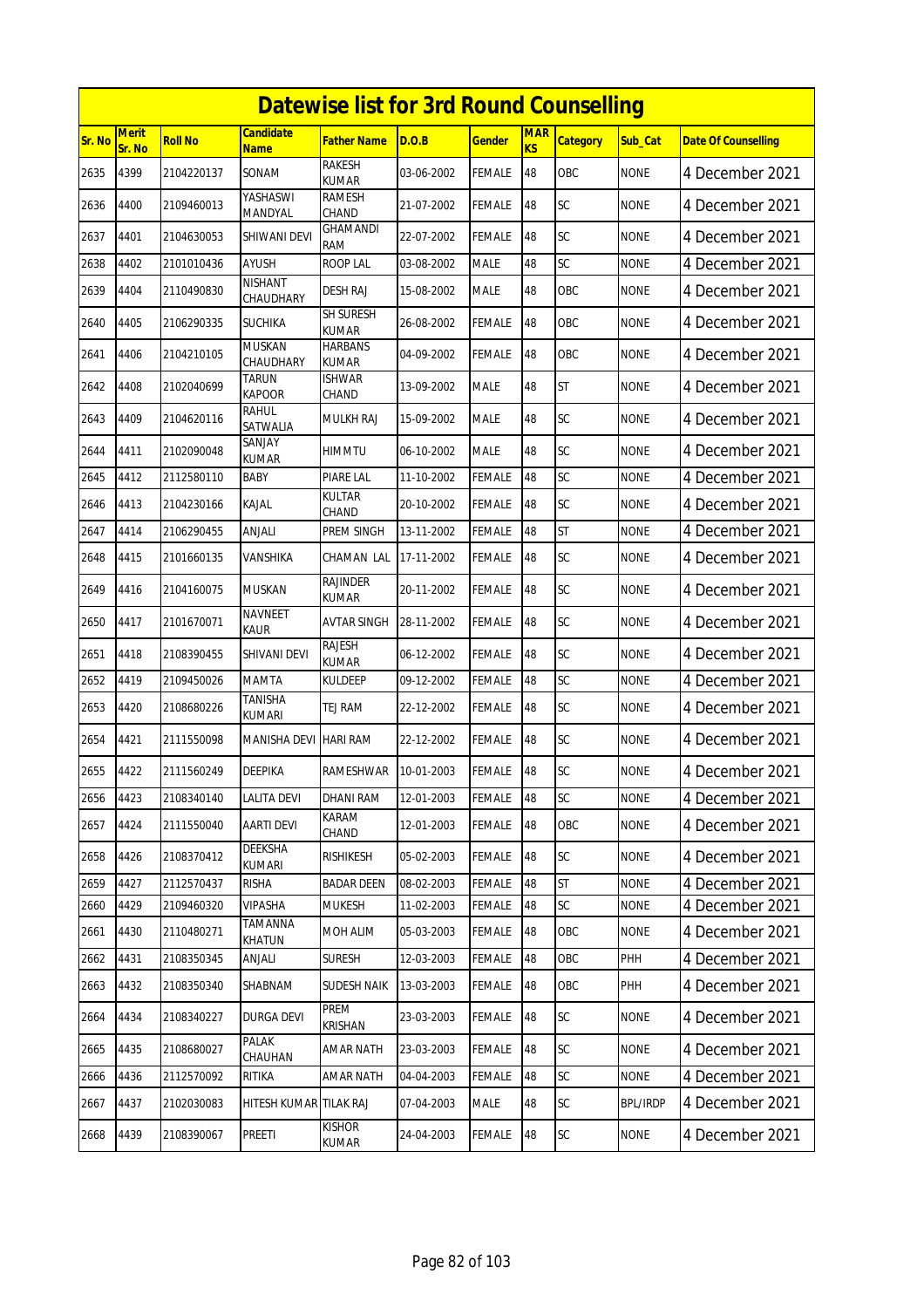|        | <b>Datewise list for 3rd Round Counselling</b> |                |                                 |                                 |            |               |                  |                 |                                                                      |                            |  |  |
|--------|------------------------------------------------|----------------|---------------------------------|---------------------------------|------------|---------------|------------------|-----------------|----------------------------------------------------------------------|----------------------------|--|--|
| Sr. No | <b>Merit</b><br>Sr. No                         | <b>Roll No</b> | <b>Candidate</b><br><b>Name</b> | Father Name                     | D.O.B      | Gender        | <b>MAR</b><br>KS | <b>Category</b> | <b>Sub Cat</b>                                                       | <b>Date Of Counselling</b> |  |  |
| 2669   | 4440                                           | 2111560351     | <b>MOHNISH</b><br>NIRANKARI     | <b>RAM RATTAN</b>               | 25-04-2003 | <b>MALE</b>   | 48               | SC              | <b>NONE</b>                                                          | 4 December 2021            |  |  |
| 2670   | 4441                                           | 2110510102     | SANTOSH DEVI                    | <b>HIRDA RAM</b>                | 01-05-2003 | <b>FEMALE</b> | 48               | SC              | <b>BPL/IRDP</b>                                                      | 4 December 2021            |  |  |
| 2671   | 4442                                           | 2101020400     | NEHA                            | <b>RAKESH</b><br>KUMAR          | 16-05-2003 | <b>FEMALE</b> | 48               | <b>SC</b>       | <b>DEPENDEN</b><br><b>T/WARDS</b><br>OF EX-<br><b>SERVICEME</b><br>N | 4 December 2021            |  |  |
| 2672   | 4443                                           | 2109460310     | <b>SAKSHI</b><br>kumari         | <b>ISHWARDUTT</b>               | 23-05-2003 | <b>FEMALE</b> | 48               | SC              | <b>NONE</b>                                                          | 4 December 2021            |  |  |
| 2673   | 4444                                           | 2110480202     | NIKHIL KUMAR                    | <b>SH MANGAT</b><br><b>RAM</b>  | 01-06-2003 | <b>MALE</b>   | 48               | SC              | <b>NONE</b>                                                          | 4 December 2021            |  |  |
| 2674   | 4445                                           | 2109460122     | <b>RAJAN</b>                    | NARENDER<br><b>SINGH</b>        | 10-06-2003 | <b>MALE</b>   | 48               | OBC             | <b>NONE</b>                                                          | 4 December 2021            |  |  |
| 2675   | 4446                                           | 2102050030     | PURNIMA<br>CHOUHAN              | ANIL<br>CHAOUHAN                | 14-06-2003 | <b>FEMALE</b> | 48               | <b>ST</b>       | <b>NONE</b>                                                          | 4 December 2021            |  |  |
| 2676   | 4447                                           | 2110490409     | NILESH<br>SHARMA                | <b>MITRA LAL</b>                | 20-06-2003 | <b>MALE</b>   | 48               | OBC             | <b>NONE</b>                                                          | 4 December 2021            |  |  |
| 2677   | 4448                                           | 2110510195     | NAVIT KUMAR                     | <b>HEERA SINGH</b>              | 12-07-2003 | <b>MALE</b>   | 48               | <b>SC</b>       | <b>NONE</b>                                                          | 4 December 2021            |  |  |
| 2678   | 4449                                           | 2103120255     | VINITA<br>KUMARI                | VINOD KUMAR 27-07-2003          |            | <b>FEMALE</b> | 48               | <b>SC</b>       | <b>NONE</b>                                                          | 4 December 2021            |  |  |
| 2679   | 4450                                           | 2104160097     | SIMRAN                          | SANJEEV<br><b>KUMAR</b>         | 08-08-2003 | <b>FEMALE</b> | 48               | <b>SC</b>       | <b>NONE</b>                                                          | 4 December 2021            |  |  |
| 2680   | 4451                                           | 2110490433     | SHEETAL<br>KUMARI               | <b>RAGHUBIR</b><br>CHAND        | 08-08-2003 | <b>FEMALE</b> | 48               | OBC             | <b>NONE</b>                                                          | 4 December 2021            |  |  |
| 2681   | 4452                                           | 2102040606     | ISHA KUMARI                     | <b>MAAN CHAND</b>               | 10-08-2003 | <b>FEMALE</b> | 48               | SC              | <b>BPL/IRDP</b>                                                      | 4 December 2021            |  |  |
| 2682   | 4454                                           | 2112570228     | <b>KUMARI</b><br>ANJALI         | <b>RAVINDER</b><br>KUMAR        | 19-08-2003 | <b>FEMALE</b> | 48               | SC              | <b>NONE</b>                                                          | 4 December 2021            |  |  |
| 2683   | 4455                                           | 2101020174     | SWETA<br><b>KUMARI</b>          | SUKH LAL                        | 27-08-2003 | <b>FEMALE</b> | 48               | SC              | <b>NONE</b>                                                          | 4 December 2021            |  |  |
| 2684   | 4456                                           | 2110490840     | YOGESH<br><b>KUMAR</b>          | PREM CHAND                      | 06-09-2003 | <b>MALE</b>   | 48               | OBC             | <b>BPL/IRDP</b>                                                      | 4 December 2021            |  |  |
| 2685   | 4457                                           | 2103140057     | AARUSH<br><b>MEHRA</b>          | SANJAY<br><b>KUMAR</b>          | 22-09-2003 | <b>MALE</b>   | 48               | OBC             | <b>NONE</b>                                                          | 4 December 2021            |  |  |
| 2686   | 4458                                           | 2101020654     | sonika                          | <b>RATTAN LAL</b>               | 05-10-2003 | <b>FEMALE</b> | 48               | SC              | <b>NONE</b>                                                          | 4 December 2021            |  |  |
| 2687   | 4460                                           | 2108690071     | <b>BALDEV SINGH MEHAR DASS</b>  |                                 | 11-11-2003 | <b>MALE</b>   | 48               | <b>SC</b>       | <b>NONE</b>                                                          | 4 December 2021            |  |  |
| 2688   | 4461                                           | 2101020199     | POOJA KUMARI AMAR NATH          |                                 | 21-11-2003 | <b>FEMALE</b> | 48               | SC              | <b>NONE</b>                                                          | 4 December 2021            |  |  |
| 2689   | 4463                                           | 2109440183     | ANJALI BHARTI                   | <b>GULAT RAM</b>                | 31-12-2003 | <b>FEMALE</b> | 48               | SC              | <b>NONE</b>                                                          | 4 December 2021            |  |  |
| 2690   | 4464                                           | 2111550298     | <b>BHAWNA DEVI</b>              | <b>RAM SINGH</b>                | 01-01-2004 | <b>FEMALE</b> | 48               | <b>ST</b>       | <b>NONE</b>                                                          | 4 December 2021            |  |  |
| 2691   | 4466                                           | 2108340116     | KIRNA KUMARI                    | <b>INDRU</b>                    | 02-02-2004 | <b>FEMALE</b> | 48               | SC              | <b>NONE</b>                                                          | 4 December 2021            |  |  |
| 2692   | 4467                                           | 2110480747     | <b>NITIKA</b><br>SHARMA         | NARESH<br>KUMAR                 | 15-02-2004 | <b>FEMALE</b> | 48               | OBC             | <b>NONE</b>                                                          | 4 December 2021            |  |  |
| 2693   | 4468                                           | 2105240030     | SWATI                           | SUBHASH<br>CHAND                | 19-02-2004 | <b>FEMALE</b> | 48               | <b>ST</b>       | <b>NONE</b>                                                          | 4 December 2021            |  |  |
| 2694   | 4469                                           | 2102070006     | MEENA<br><b>KUMARI</b>          | <b>SURENDER</b><br>KUMAR        | 22-02-2004 | <b>FEMALE</b> | 48               | <b>ST</b>       | <b>NONE</b>                                                          | 4 December 2021            |  |  |
| 2695   | 4470                                           | 2101660366     | SAMIKSHA                        | RAJENDER                        | 26-02-2004 | <b>FEMALE</b> | 48               | SC              | <b>NONE</b>                                                          | 4 December 2021            |  |  |
| 2696   | 4472                                           | 2108340111     | POONAM                          | YADVINDER                       | 09-03-2004 | <b>FEMALE</b> | 48               | SC              | <b>NONE</b>                                                          | 4 December 2021            |  |  |
| 2697   | 4473                                           | 2102040490     | AKANKSHA                        | CHHANGU                         | 10-03-2004 | <b>FEMALE</b> | 48               | <b>ST</b>       | <b>BPL/IRDP</b>                                                      | 4 December 2021            |  |  |
| 2698   | 4474                                           | 2104200051     | GAIRIK<br>SHANDIL               | <b>PARVEEN</b><br><b>KUMAR</b>  | 13-03-2004 | <b>MALE</b>   | 48               | OBC             | <b>NONE</b>                                                          | 4 December 2021            |  |  |
| 2699   | 4475                                           | 2106290615     | MANU                            | <b>JOGINDER</b><br><b>SINGH</b> | 18-03-2004 | FEMALE        | 48               | GENERAL         | PHH                                                                  | 4 December 2021            |  |  |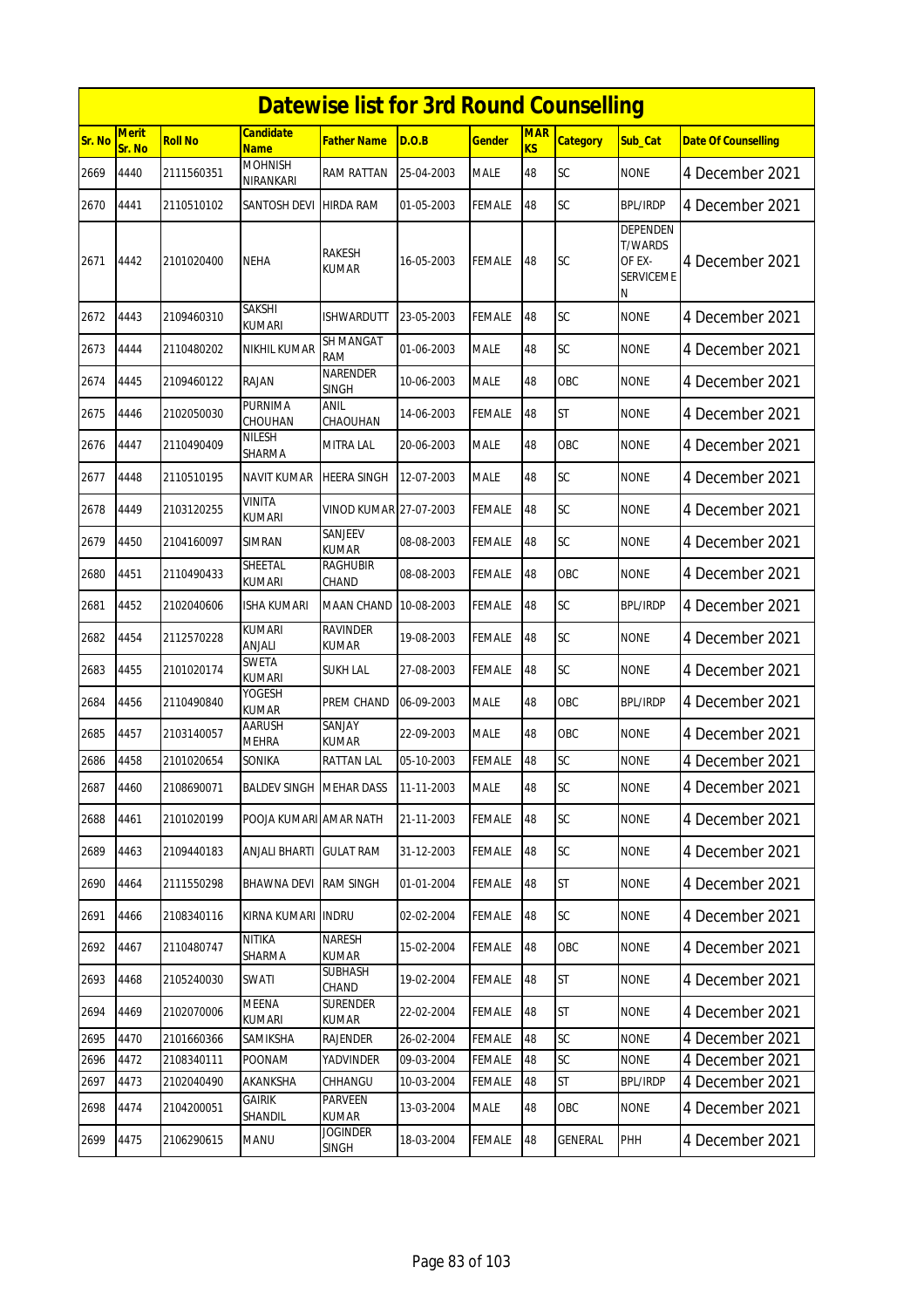|        |                 |                |                           | <b>Datewise list for 3rd Round Counselling</b> |            |               |                              |                 |                 |                            |
|--------|-----------------|----------------|---------------------------|------------------------------------------------|------------|---------------|------------------------------|-----------------|-----------------|----------------------------|
| Sr. No | Merit<br>Sr. No | <b>Roll No</b> | Candidate<br><b>Name</b>  | Father Name                                    | D.O.B      | <b>Gender</b> | <b>MAR</b><br>K <sub>S</sub> | <b>Category</b> | Sub_Cat         | <b>Date Of Counselling</b> |
| 2700   | 4476            | 2112600004     | <b>TARANPREET</b><br>Kaur | <b>MOHINDER</b><br><b>SINGH</b>                | 23-03-2004 | FEMALE        | 48                           | OBC             | <b>NONE</b>     | 4 December 2021            |
| 2701   | 4477            | 2103130074     | SALONI DEVI               | Gurudev<br><b>SINGH</b>                        | 25-03-2004 | <b>FEMALE</b> | 48                           | OBC             | BPL/IRDP        | 4 December 2021            |
| 2702   | 4479            | 2112590112     | <b>DISHA KUMARI</b>       | <b>KULDEEP</b><br><b>SINGH</b>                 | 18-04-2004 | <b>FEMALE</b> | 48                           | OBC             | <b>NONE</b>     | 4 December 2021            |
| 2703   | 4480            | 2110480862     | <b>BHARTI</b>             | SUBHASH<br>DUTT                                | 22-04-2004 | <b>FEMALE</b> | 48                           | OBC             | <b>NONE</b>     | 4 December 2021            |
| 2704   | 4481            | 2111550054     | SHAVETA SAINI             | <b>SOHAN SINGH</b>                             | 24-04-2004 | FEMALE        | 48                           | OBC             | <b>NONE</b>     | 4 December 2021            |
| 2705   | 4483            | 2106290679     | ANSHIKA                   | <b>VINOD KUMAR 28-04-2004</b>                  |            | FEMALE        | 48                           | SC              | <b>NONE</b>     | 4 December 2021            |
| 2706   | 4487            | 2104620027     | REENA KUMARI              | GURUCHARAN<br><b>SINGH</b>                     | 14-12-1989 | FEMALE        | 47                           | SC              | <b>NONE</b>     | 4 December 2021            |
| 2707   | 4488            | 2101010513     | POOJA DEVI                | KARTAR<br>CHAND                                | 05-11-1990 | FEMALE        | 47                           | SC              | <b>NONE</b>     | 4 December 2021            |
| 2708   | 4489            | 2110510053     | SUBHASH<br>CHAND          | <b>BHAG CHAND</b>                              | 29-09-1991 | <b>MALE</b>   | 47                           | <b>SC</b>       | <b>NONE</b>     | 4 December 2021            |
| 2709   | 4490            | 2108340196     | NISHA KUMARI              | <b>MURARI LAL</b>                              | 09-11-1991 | FEMALE        | 47                           | SC              | <b>NONE</b>     | 4 December 2021            |
| 2710   | 4491            | 2110490388     | PARIKSHA DEVI             | SHRI.JAGDISH<br>CHAND                          | 03-08-1993 | FEMALE        | 47                           | OBC             | <b>BPL/IRDP</b> | 4 December 2021            |
| 2711   | 4492            | 2108400432     | URMILA                    | <b>NAGNU RAM</b>                               | 22-12-1993 | FEMALE        | 47                           | SC              | <b>BPL/IRDP</b> | 4 December 2021            |
| 2712   | 4494            | 2110490692     | <b>MANISHA DEVI</b>       | <b>DHARAM</b><br><b>SINGH</b>                  | 01-06-1994 | FEMALE        | 47                           | SC              | <b>NONE</b>     | 4 December 2021            |
| 2713   | 4495            | 2110480888     | BARINDER<br>SINGH         | BHAMBHOOL<br><b>SINGH</b>                      | 30-01-1995 | <b>MALE</b>   | 47                           | <b>SC</b>       | <b>NONE</b>     | 4 December 2021            |
| 2714   | 4496            | 2101010426     | MONIKA                    | <b>GARJA RAM</b>                               | 07-06-1995 | FEMALE        | 47                           | SC              | <b>NONE</b>     | 4 December 2021            |
| 2715   | 4497            | 2109430138     | HITESH JOSHI              | SH. HITESH<br>JOSHI                            | 26-08-1995 | <b>MALE</b>   | 47                           | <b>SC</b>       | <b>NONE</b>     | 4 December 2021            |
| 2716   | 4498            | 2112600118     | <b>RENU BALA</b>          | <b>DEV RAJ</b>                                 | 08-11-1995 | FEMALE        | 47                           | OBC             | <b>NONE</b>     | 4 December 2021            |
| 2717   | 4499            | 2102040048     | ANKU                      | DEVI SINGH                                     | 12-12-1995 | MALE          | 47                           | SC              | none            | 4 December 2021            |
| 2718   | 4500            | 2110490142     | NISHA DEVI                | RAMESH<br>CHAND                                | 23-12-1995 | FEMALE        | 47                           | SC              | <b>NONE</b>     | 4 December 2021            |
| 2719   | 4501            | 2103110139     | <b>ARCHNA</b><br>kumari   | PARAS RAM                                      | 18-02-1996 | <b>FEMALE</b> | 47                           | SC              | <b>NONE</b>     | 4 December 2021            |
| 2720   | 4503            | 2101010033     | ANKIT KUMAR               | <b>ROOP LAL</b>                                | 23-04-1996 | <b>MALE</b>   | 47                           | SC              | <b>NONE</b>     | 4 December 2021            |
| 2721   | 4504            | 2110510038     | KARISHMA<br><b>DEVI</b>   | JAGAT RAM                                      | 21-07-1996 | FEMALE        | 47                           | SC              | <b>NONE</b>     | 4 December 2021            |
| 2722   | 4505            | 2111560441     | RANJANA<br><b>KUMARI</b>  | <b>JAGAR SINGH</b>                             | 20-12-1996 | <b>FEMALE</b> | 47                           | <b>SC</b>       | <b>NONE</b>     | 4 December 2021            |
| 2723   | 4506            | 2111560069     | <b>BHARTI DEVI</b>        | LACHHI RAM                                     | 08-01-1997 | <b>FEMALE</b> | 47                           | <b>SC</b>       | <b>NONE</b>     | 4 December 2021            |
| 2724   | 4507            | 2106280005     | PAWAN<br><b>KUMAR</b>     | REWATI RAM                                     | 28-01-1997 | MALE          | 47                           | <b>GENERAL</b>  | PHH             | 4 December 2021            |
| 2725   | 4508            | 2110480073     | SHWETA<br>SHARMA          | ANIL SHARMA                                    | 02-02-1997 | <b>FEMALE</b> | 47                           | OBC             | <b>NONE</b>     | 4 December 2021            |
| 2726   | 4509            | 2102090093     | dharmender                | <b>BALDEV</b>                                  | 05-02-1997 | MALE          | 47                           | SC              | <b>NONE</b>     | 4 December 2021            |
| 2727   | 4510            | 2106280101     | RAJENDER<br><b>SINGH</b>  | ANOOP RAM                                      | 07-03-1997 | MALE          | 47                           | <b>SC</b>       | <b>NONE</b>     | 4 December 2021            |
| 2728   | 4511            | 2102030094     | SUNIT KUMAR               | <b>MEGH RAJ</b>                                | 20-03-1997 | MALE          | 47                           | <b>ST</b>       | <b>NONE</b>     | 4 December 2021            |
| 2729   | 4512            | 2104150136     | SANMOHAN<br><b>SINGH</b>  | <b>BALDEV RAJ</b>                              | 27-03-1997 | <b>MALE</b>   | 47                           | OBC             | <b>BPL/IRDP</b> | 4 December 2021            |
| 2730   | 4513            | 2112570264     | <b>MEENA DEVI</b>         | <b>ANGAT RAM</b>                               | 09-04-1997 | FEMALE        | 47                           | SC              | <b>NONE</b>     | 4 December 2021            |
| 2731   | 4514            | 2110480644     | <b>NIRJLA</b>             | <b>GHASI RAM</b>                               | 27-04-1997 | <b>FEMALE</b> | 47                           | <b>SC</b>       | <b>BPL/IRDP</b> | 4 December 2021            |
| 2732   | 4515            | 2101660351     | <b>RAM LAL</b>            | KARAM SINGH 25-06-1997                         |            | <b>MALE</b>   | 47                           | <b>ST</b>       | <b>NONE</b>     | 4 December 2021            |
| 2733   | 4516            | 2110490332     | SUDESH<br>KUMARI          | HARICHAND                                      | 02-07-1997 | <b>FEMALE</b> | 47                           | OBC             | <b>NONE</b>     | 4 December 2021            |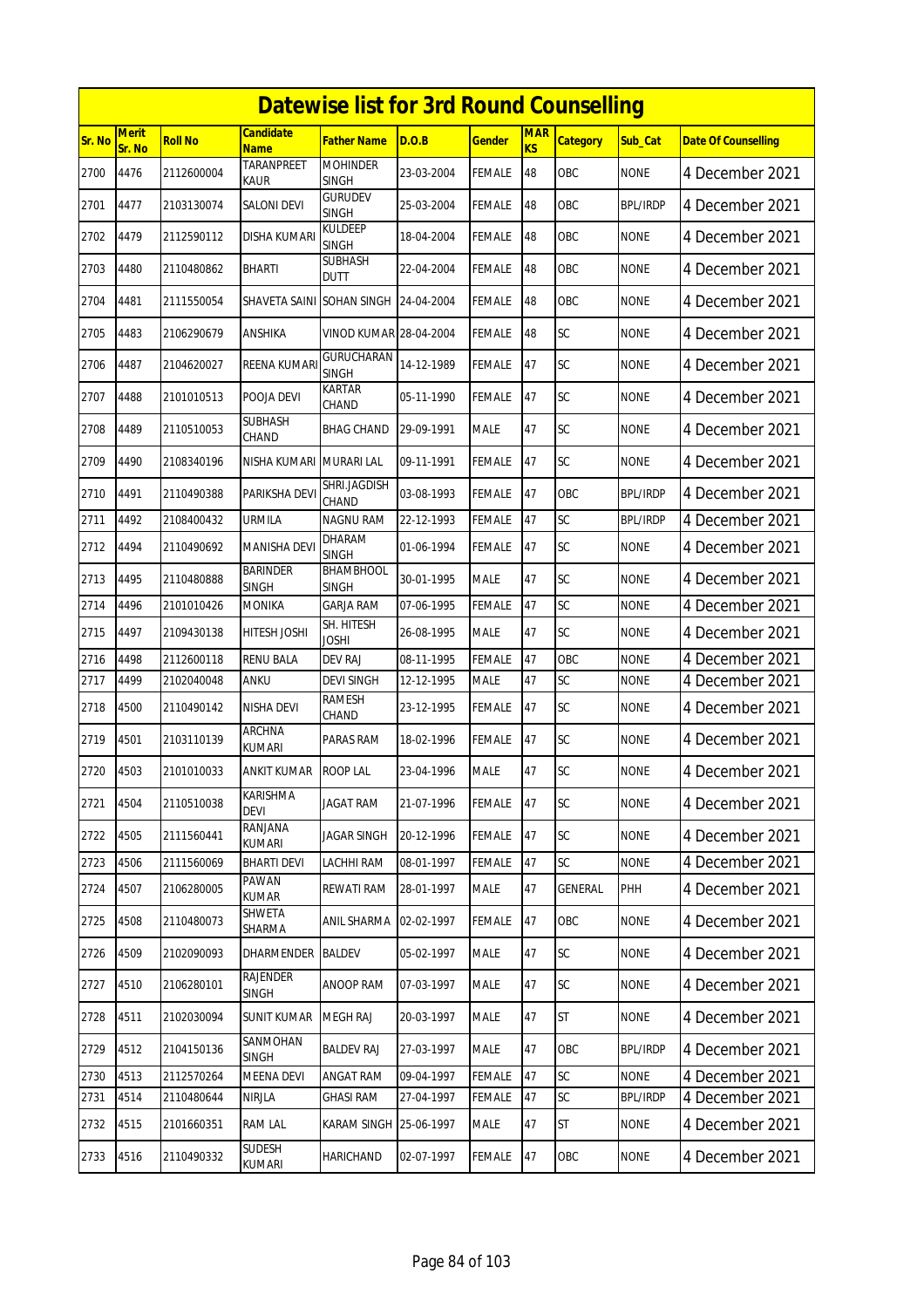|        | <b>Datewise list for 3rd Round Counselling</b><br><b>Candidate</b><br>Merit<br><b>MAR</b> |                |                                 |                                |            |               |                |                 |                 |                            |  |  |
|--------|-------------------------------------------------------------------------------------------|----------------|---------------------------------|--------------------------------|------------|---------------|----------------|-----------------|-----------------|----------------------------|--|--|
| Sr. No | Sr. No                                                                                    | <b>Roll No</b> | <b>Name</b>                     | <b>Father Name</b>             | D.O.B      | <b>Gender</b> | K <sub>S</sub> | <b>Category</b> | Sub_Cat         | <b>Date Of Counselling</b> |  |  |
| 2734   | 4518                                                                                      | 2103120075     | SHANU<br><b>KUMARI</b>          | <b>ISHWAR DASS</b>             | 20-09-1997 | <b>FEMALE</b> | 47             | SC              | <b>NONE</b>     | 4 December 2021            |  |  |
| 2735   | 4519                                                                                      | 2110500021     | SANJAY DUTT                     | <b>NARPAT</b>                  | 02-11-1997 | <b>MALE</b>   | 47             | OBC             | <b>NONE</b>     | 4 December 2021            |  |  |
| 2736   | 4522                                                                                      | 2112600395     | POOJA SAINI                     | <b>TILAK RAJ</b>               | 21-03-1998 | <b>FEMALE</b> | 47             | OBC             | <b>NONE</b>     | 4 December 2021            |  |  |
| 2737   | 4523                                                                                      | 2110490116     | <b>SHARUL KHAN</b>              | <b>SHAUKAT ALI</b>             | 10-04-1998 | <b>MALE</b>   | 47             | OBC             | <b>BPL/IRDP</b> | 4 December 2021            |  |  |
| 2738   | 4524                                                                                      | 2104220143     | SONAM                           | <b>RAGHBIR</b><br><b>SINGH</b> | 01-06-1998 | <b>FEMALE</b> | 47             | <b>OBC</b>      | EX-<br>N        | SERVICEME 4 December 2021  |  |  |
| 2739   | 4525                                                                                      | 2104150137     | <b>DIGVIJAY</b><br><b>SINGH</b> | SH. KALI DASS                  | 20-07-1998 | <b>MALE</b>   | 47             | OBC             | <b>NONE</b>     | 4 December 2021            |  |  |
| 2740   | 4526                                                                                      | 2111550194     | POOJA DEVI                      | <b>GURMEET</b><br><b>SINGH</b> | 24-08-1998 | <b>FEMALE</b> | 47             | <b>ST</b>       | <b>NONE</b>     | 4 December 2021            |  |  |
| 2741   | 4527                                                                                      | 2110490623     | <b>RAVINA</b><br>kumari         | MEHAR SINGH 12-09-1998         |            | <b>FEMALE</b> | 47             | SC              | <b>BPL/IRDP</b> | 4 December 2021            |  |  |
| 2742   | 4528                                                                                      | 2110480506     | NITIKA                          | <b>JAGDISH</b><br>CHAND        | 12-10-1998 | <b>FEMALE</b> | 47             | SC              | <b>NONE</b>     | 4 December 2021            |  |  |
| 2743   | 4529                                                                                      | 2111560381     | POONAM<br>SHARMA                | SH. AMAR<br><b>SINGH</b>       | 24-10-1998 | <b>FEMALE</b> | 47             | OBC             | <b>NONE</b>     | 4 December 2021            |  |  |
| 2744   | 4530                                                                                      | 2102030101     | <b>ARTI DEVI</b>                | <b>NANKU</b>                   | 10-11-1998 | <b>FEMALE</b> | 47             | <b>ST</b>       | <b>NONE</b>     | 4 December 2021            |  |  |
| 2745   | 4531                                                                                      | 2101660234     | <b>JYOTI DEVI</b>               | RAMESHWAR<br><b>SINGH</b>      | 01-12-1998 | <b>FEMALE</b> | 47             | SC              | <b>NONE</b>     | 4 December 2021            |  |  |
| 2746   | 4532                                                                                      | 2110490803     | VIPIN                           | <b>SITA RAM</b>                | 02-12-1998 | <b>MALE</b>   | 47             | OBC             | <b>NONE</b>     | 4 December 2021            |  |  |
| 2747   | 4533                                                                                      | 2110510041     | <b>RAVINA</b>                   | <b>RATTI RAM</b>               | 03-12-1998 | <b>FEMALE</b> | 47             | SC              | <b>NONE</b>     | 4 December 2021            |  |  |
| 2748   | 4534                                                                                      | 2106280009     | <b>GEETA DEVI</b>               | KAMLI RAM                      | 07-01-1999 | FEMALE        | 47             | SC              | <b>NONE</b>     | 4 December 2021            |  |  |
| 2749   | 4536                                                                                      | 2104220079     | RAVINDER<br><b>KUMAR</b>        | <b>DES RAJ</b>                 | 13-01-1999 | <b>MALE</b>   | 47             | <b>ST</b>       | <b>NONE</b>     | 4 December 2021            |  |  |
| 2750   | 4537                                                                                      | 2106290085     | MANISHA                         | <b>MANI RAM</b>                | 21-01-1999 | <b>FEMALE</b> | 47             | SC              | <b>NONE</b>     | 4 December 2021            |  |  |
| 2751   | 4538                                                                                      | 2104160158     | NIHARIKA                        | VIJAY KUMAR                    | 27-01-1999 | <b>FEMALE</b> | 47             | OBC             | <b>NONE</b>     | 4 December 2021            |  |  |
| 2752   | 4539                                                                                      | 2102040722     | DIVYA HANJAN                    | <b>PRITAM</b>                  | 09-02-1999 | <b>FEMALE</b> | 47             | OBC             | <b>NONE</b>     | 4 December 2021            |  |  |
| 2753   | 4540                                                                                      | 2104200013     | ANCHAL<br><b>CHOUDHARY</b>      | HAMIR CHAND 20-02-1999         |            | <b>MALE</b>   | 47             | OBC             | <b>NONE</b>     | 4 December 2021            |  |  |
| 2754   | 4541                                                                                      | 2110480079     | SOMPRAKASH                      | <b>ROOPRAM</b>                 | 08-03-1999 | <b>MALE</b>   | 47             | SC              | <b>NONE</b>     | 4 December 2021            |  |  |
| 2755   | 4542                                                                                      | 2110490196     | <b>MANJEET</b><br><b>KAUR</b>   | <b>AMAR SINGH</b>              | 25-05-1999 | <b>FEMALE</b> | <b>47</b>      | SC              | <b>NONE</b>     | 4 December 2021            |  |  |
| 2756   | 4543                                                                                      | 2104620069     | <b>KULDEEP</b><br><b>KUMAR</b>  | <b>JEEVAN</b><br><b>KUMAR</b>  | 15-06-1999 | <b>MALE</b>   | 47             | <b>SC</b>       | <b>NONE</b>     | 4 December 2021            |  |  |
| 2757   | 4544                                                                                      | 2110490357     | VANDANA<br>DHILLO               | <b>SHYAM LAL</b>               | 16-06-1999 | <b>FEMALE</b> | 47             | <b>SC</b>       | <b>NONE</b>     | 4 December 2021            |  |  |
| 2758   | 4545                                                                                      | 2102040194     | SRISHTA<br>KUMARI               | NARENDER<br>SINGH              | 28-06-1999 | <b>FEMALE</b> | 47             | <b>ST</b>       | <b>NONE</b>     | 4 December 2021            |  |  |
| 2759   | 4547                                                                                      | 2106290508     | <b>AJAY MAHANT</b>              | SANDESH<br><b>KUMAR</b>        | 25-07-1999 | <b>MALE</b>   | 47             | OBC             | <b>NONE</b>     | 4 December 2021            |  |  |
| 2760   | 4548                                                                                      | 2101660278     | POONAM DEVI                     | RAMESH<br>CHAND                | 27-07-1999 | <b>FEMALE</b> | 47             | ST              | <b>NONE</b>     | 4 December 2021            |  |  |
| 2761   | 4549                                                                                      | 2110490400     | POONAM                          | AMAR SINGH                     | 01-08-1999 | <b>FEMALE</b> | 47             | <b>SC</b>       | <b>NONE</b>     | 4 December 2021            |  |  |
| 2762   | 4550                                                                                      | 2101020671     | ANKITA<br>KUMARI                | <b>RAGHUVIR</b><br>SINGH       | 04-08-1999 | <b>FEMALE</b> | 47             | <b>SC</b>       | <b>BPL/IRDP</b> | 4 December 2021            |  |  |
| 2763   | 4551                                                                                      | 2104160214     | NISHA KUMARI                    | <b>SURESH</b><br>KUMAR         | 09-08-1999 | <b>FEMALE</b> | 47             | OBC             | <b>NONE</b>     | 4 December 2021            |  |  |
| 2764   | 4552                                                                                      | 2112570601     | <b>GAGAN TAKHI</b>              | <b>DES RAJ</b>                 | 15-08-1999 | <b>MALE</b>   | 47             | <b>SC</b>       | <b>NONE</b>     | 4 December 2021            |  |  |
| 2765   | 4553                                                                                      | 2102040749     | sahil                           | <b>KHEM RAJ</b>                | 20-08-1999 | MALE          | 47             | SC              | <b>BPL/IRDP</b> | 4 December 2021            |  |  |
| 2766   | 4555                                                                                      | 2108350301     | KAMINI DEVI                     | <b>BHAGAT RAM</b>              | 07-09-1999 | <b>FEMALE</b> | 47             | SC              | <b>NONE</b>     | 4 December 2021            |  |  |
| 2767   | 4556                                                                                      | 2110480841     | MAHESH<br>CHAUHAN               | YASHWANT<br><b>SINGH</b>       | 09-09-1999 | <b>MALE</b>   | 47             | <b>SC</b>       | <b>NONE</b>     | 4 December 2021            |  |  |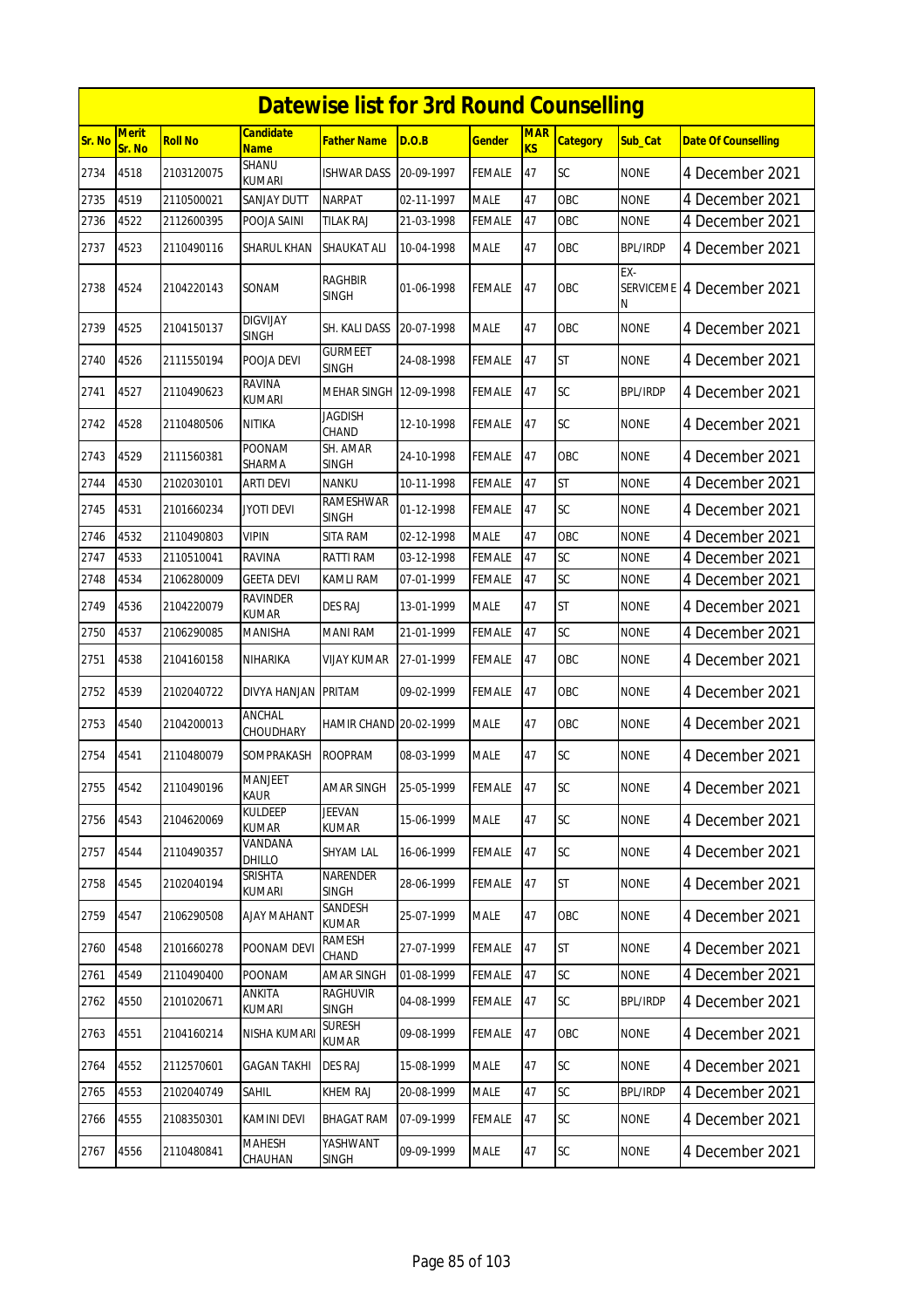|        |                        |                |                                 | <b>Datewise list for 3rd Round Counselling</b> |            |               |                              |                 |                 |                            |
|--------|------------------------|----------------|---------------------------------|------------------------------------------------|------------|---------------|------------------------------|-----------------|-----------------|----------------------------|
| Sr. No | <b>Merit</b><br>Sr. No | <b>Roll No</b> | <b>Candidate</b><br><b>Name</b> | <b>Father Name</b>                             | D.O.B      | <b>Gender</b> | <b>MAR</b><br>K <sub>S</sub> | <b>Category</b> | Sub_Cat         | <b>Date Of Counselling</b> |
| 2768   | 4560                   | 2110490713     | <b>MONITA DEVI</b>              | <b>BASTI RAM</b>                               | 01-12-1999 | <b>FEMALE</b> | 47                           | SC              | <b>NONE</b>     | 4 December 2021            |
| 2769   | 4561                   | 2110480116     | <b>GULSHAN</b>                  | <b>BHADUR</b><br><b>SINGH</b>                  | 14-12-1999 | <b>FEMALE</b> | 47                           | <b>SC</b>       | <b>BPL/IRDP</b> | 4 December 2021            |
| 2770   | 4562                   | 2104620112     | ANKITA                          | <b>KUSHAL</b><br>KUMAR                         | 21-12-1999 | <b>FEMALE</b> | 47                           | OBC             | <b>NONE</b>     | 4 December 2021            |
| 2771   | 4563                   | 2108360127     | POOJA                           | RAJ KUMAR                                      | 30-12-1999 | <b>FEMALE</b> | 47                           | SC              | <b>NONE</b>     | 4 December 2021            |
| 2772   | 4564                   | 2102040460     | KAMINI<br>kumari                | <b>PAVINDER</b><br><b>KUMAR</b>                | 19-01-2000 | <b>FEMALE</b> | 47                           | <b>SC</b>       | <b>BPL/IRDP</b> | 4 December 2021            |
| 2773   | 4565                   | 2103100243     | ANVI                            | <b>SURJEET</b><br>KUMAR                        | 24-01-2000 | <b>FEMALE</b> | 47                           | SC              | <b>NONE</b>     | 4 December 2021            |
| 2774   | 4566                   | 2108680455     | <b>ABHISHEK</b>                 | <b>BHAGAT RAM</b>                              | 29-01-2000 | <b>MALE</b>   | 47                           | <b>ST</b>       | <b>NONE</b>     | 4 December 2021            |
| 2775   | 4567                   | 2108350367     | LAXMI DEVI                      | CHAMARU                                        | 28-02-2000 | <b>FEMALE</b> | 47                           | OBC             | <b>NONE</b>     | 4 December 2021            |
| 2776   | 4568                   | 2110510047     | POOJA DEVI                      | <b>HUKAM</b><br>CHAND                          | 06-03-2000 | <b>FEMALE</b> | 47                           | <b>SC</b>       | <b>NONE</b>     | 4 December 2021            |
| 2777   | 4569                   | 2110480581     | VIJAY LAXMI                     | RAMESHWAR<br><b>SHARMA</b>                     | 09-03-2000 | <b>FEMALE</b> | 47                           | <b>OBC</b>      | <b>NONE</b>     | 4 December 2021            |
| 2778   | 4570                   | 2110480932     | SHALU                           | <b>TULA RAM</b>                                | 10-03-2000 | <b>FEMALE</b> | 47                           | OBC             | <b>NONE</b>     | 4 December 2021            |
| 2779   | 4571                   | 2108680104     | DIKSHA SAINI                    | RAMESH<br>CHAND                                | 20-03-2000 | <b>FEMALE</b> | 47                           | OBC             | <b>NONE</b>     | 4 December 2021            |
| 2780   | 4572                   | 2108400183     | YOGITA                          | MUNSHI RAM                                     | 11-04-2000 | FEMALE        | 47                           | SC              | <b>NONE</b>     | 4 December 2021            |
| 2781   | 4574                   | 2104170157     | SHABNAM                         | <b>VIKAS KUMAR</b>                             | 24-06-2000 | <b>FEMALE</b> | 47                           | <b>SC</b>       | <b>NONE</b>     | 4 December 2021            |
| 2782   | 4575                   | 2110490017     | MANISHA                         | RAGHUVEER<br><b>SNGH</b>                       | 03-07-2000 | <b>FEMALE</b> | 47                           | <b>OBC</b>      | <b>NONE</b>     | 4 December 2021            |
| 2783   | 4576                   | 2102080103     | JYOTI DEVI                      | TEJ SINGH                                      | 20-07-2000 | <b>FEMALE</b> | 47                           | <b>ST</b>       | <b>BPL/IRDP</b> | 4 December 2021            |
| 2784   | 4577                   | 2102040154     | MEHAK JARYAL                    | Virender<br><b>KUMAR</b>                       | 22-07-2000 | <b>FEMALE</b> | 47                           | SC              | <b>NONE</b>     | 4 December 2021            |
| 2785   | 4578                   | 2112570208     | PRIYA                           | VAKIL CHAND                                    | 01-08-2000 | <b>FEMALE</b> | 47                           | SC              | <b>NONE</b>     | 4 December 2021            |
| 2786   | 4579                   | 2104230072     | <b>SAKSHI</b>                   | CHAMAN LAL                                     | 06-08-2000 | <b>FEMALE</b> | 47                           | <b>SC</b>       | <b>NONE</b>     | 4 December 2021            |
| 2787   | 4580                   | 2104630056     | KANU PRIYA                      | SANJEEV<br><b>KUMAR</b>                        | 15-08-2000 | <b>FEMALE</b> | 47                           | OBC             | <b>BPL/IRDP</b> | 4 December 2021            |
| 2788   | 4581                   | 2111550513     | SUMAN DEVI                      | PREM DASS                                      | 17-08-2000 | <b>FEMALE</b> | 47                           | SC              | <b>NONE</b>     | 4 December 2021            |
| 2789   | 4582                   | 2102040266     | <b>ARTI DEVI</b>                | <b>DHAGAD</b><br><b>SINGH</b>                  | 20-08-2000 | <b>FEMALE</b> | 47                           | <b>ST</b>       | <b>BPL/IRDP</b> | 4 December 2021            |
| 2790   | 4583                   | 2108380056     | <b>ASHA KUMARI</b>              | <b>BELI RAM</b>                                | 26-08-2000 | <b>FEMALE</b> | 47                           | <b>ST</b>       | <b>NONE</b>     | 4 December 2021            |
| 2791   | 4584                   | 2110480610     | <b>MUKESH</b>                   | ROOP CHAND                                     | 31-08-2000 | <b>MALE</b>   | 47                           | <b>ST</b>       | <b>NONE</b>     | 4 December 2021            |
| 2792   | 4585                   | 2112590018     | <b>PARVEEN</b><br>KUMARI        | CHARANJIT                                      | 31-08-2000 | FEMALE        | 47                           | ST              | <b>NONE</b>     | 4 December 2021            |
| 2793   | 4586                   | 2104230199     | KAMAL JEET                      | <b>SURJEET</b><br><b>SINGH</b>                 | 08-09-2000 | <b>FEMALE</b> | 47                           | <b>SC</b>       | <b>NONE</b>     | 4 December 2021            |
| 2794   | 4588                   | 2110490198     | <b>DISHANT</b><br>CHAUDHARY     | TARSEM LAL                                     | 14-09-2000 | <b>MALE</b>   | 47                           | OBC             | <b>NONE</b>     | 4 December 2021            |
| 2795   | 4589                   | 2104200032     | ABHISHEK<br><b>KUMAR</b>        | <b>SUBHASH</b><br>CHAND                        | 05-10-2000 | <b>MALE</b>   | 47                           | OBC             | <b>NONE</b>     | 4 December 2021            |
| 2796   | 4590                   | 2108380069     | OM PRAKASH                      | <b>SANT RAM</b>                                | 06-10-2000 | <b>MALE</b>   | 47                           | OBC             | <b>NONE</b>     | 4 December 2021            |
| 2797   | 4591                   | 2108680009     | REENA DEVI                      | CHINT RAM                                      | 16-10-2000 | <b>FEMALE</b> | 47                           | <b>SC</b>       | <b>NONE</b>     | 4 December 2021            |
| 2798   | 4592                   | 2103100035     | KAVITA                          | <b>BANKU RAM</b>                               | 15-11-2000 | FEMALE        | 47                           | SC              | <b>NONE</b>     | 4 December 2021            |
| 2799   | 4593                   | 2108400435     | NISHA DEVI                      | <b>KATAKU URF</b><br><b>DHARAM</b><br>SINGH    | 04-12-2000 | <b>FEMALE</b> | 47                           | <b>SC</b>       | <b>NONE</b>     | 4 December 2021            |
| 2800   | 4594                   | 2102030116     | KAJAL SHARMA                    | NAROTAM<br>RAM                                 | 01-01-2001 | <b>FEMALE</b> | 47                           | ST              | <b>NONE</b>     | 4 December 2021            |
| 2801   | 4595                   | 2110500146     | PRAGTI                          | BALBIR                                         | 01-01-2001 | <b>FEMALE</b> | 47                           | OBC             | <b>NONE</b>     | 4 December 2021            |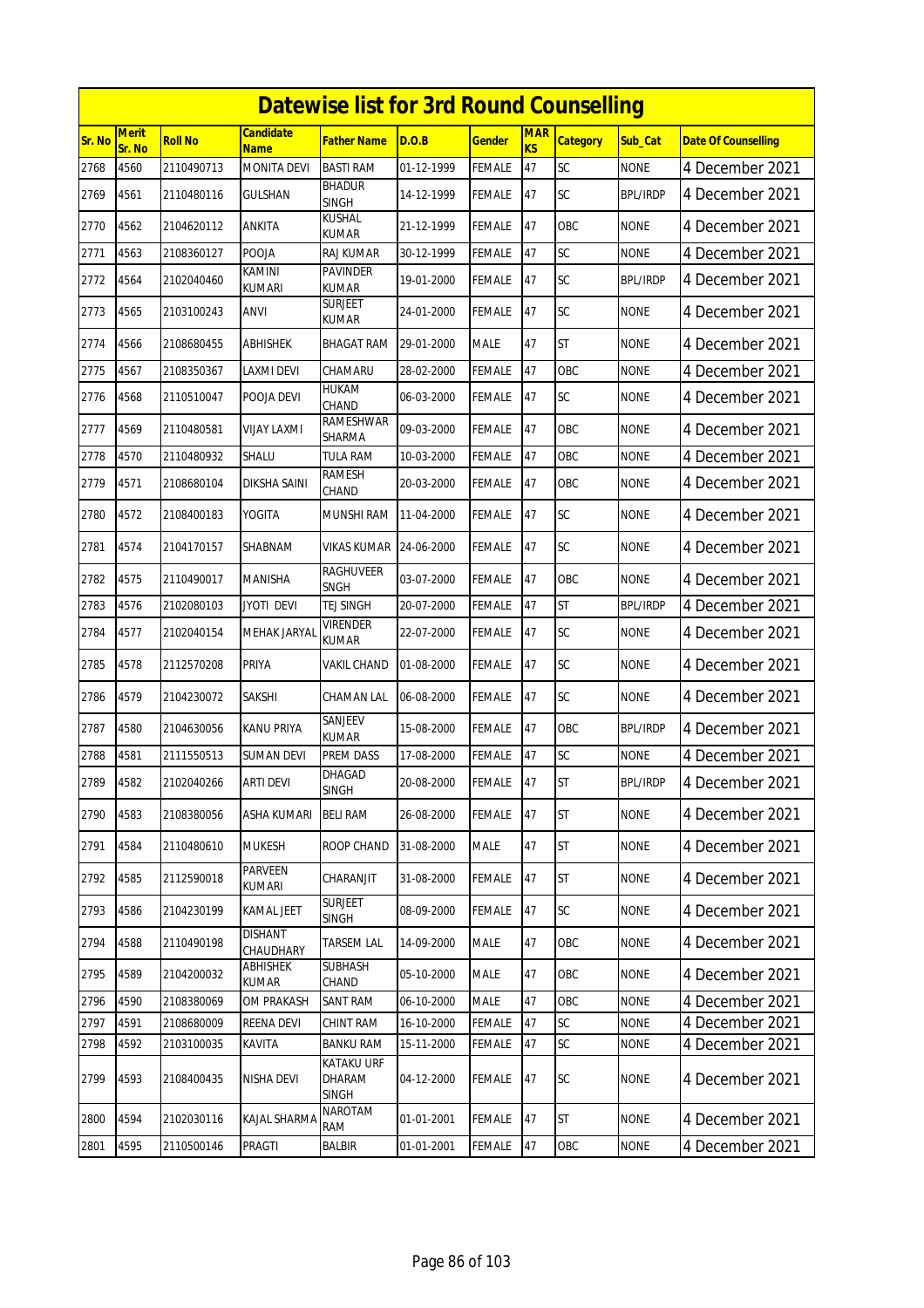|               | <b>Datewise list for 3rd Round Counselling</b> |                |                                 |                                        |            |               |                         |                 |                 |                            |  |  |
|---------------|------------------------------------------------|----------------|---------------------------------|----------------------------------------|------------|---------------|-------------------------|-----------------|-----------------|----------------------------|--|--|
| <b>Sr. No</b> | <b>Merit</b><br>Sr. No                         | <b>Roll No</b> | <b>Candidate</b><br><b>Name</b> | <b>Father Name</b>                     | D.O.B      | <b>Gender</b> | <b>MAR</b><br><b>KS</b> | <b>Category</b> | Sub Cat         | <b>Date Of Counselling</b> |  |  |
| 2802          | 4596                                           | 2110490807     | <b>MONIKA</b><br><b>KUMARI</b>  | SHER SINGH                             | 15-01-2001 | <b>FEMALE</b> | 47                      | OBC             | <b>NONE</b>     | 4 December 2021            |  |  |
| 2803          | 4598                                           | 2110480675     | PRIYANKA                        | DALEEP SINGH 02-02-2001                |            | <b>FEMALE</b> | 47                      | SC              | <b>NONE</b>     | 4 December 2021            |  |  |
| 2804          | 4599                                           | 2105240019     | ANIT                            | <b>RAM PAL</b>                         | 08-02-2001 | <b>MALE</b>   | 47                      | <b>ST</b>       | <b>NONE</b>     | 4 December 2021            |  |  |
| 2805          | 4600                                           | 2102030073     | SAWRNA DEVI                     | <b>DANO RAM</b>                        | 31-03-2001 | <b>FEMALE</b> | 47                      | <b>ST</b>       | <b>NONE</b>     | 4 December 2021            |  |  |
| 2806          | 4601                                           | 2112570613     | RANJANA DEVI                    | SATISH<br><b>KUMAR</b>                 | 09-04-2001 | <b>FEMALE</b> | 47                      | <b>OBC</b>      | <b>BPL/IRDP</b> | 4 December 2021            |  |  |
| 2807          | 4602                                           | 2104620016     | SONU BEGUM                      | MOHAMMAD<br><b>RAFIQ</b>               | 08-05-2001 | <b>FEMALE</b> | 47                      | OBC             | <b>BPL/IRDP</b> | 4 December 2021            |  |  |
| 2808          | 4603                                           | 2112600350     | SAMIKSHA                        | RAKESH<br><b>KUMAR</b>                 | 16-05-2001 | <b>FEMALE</b> | 47                      | OBC             | none            | 4 December 2021            |  |  |
| 2809          | 4604                                           | 2110500107     | KALPANA<br>KUMARI               | <b>RANJEET</b><br>SINGH                | 07-06-2001 | <b>FEMALE</b> | 47                      | SC              | <b>NONE</b>     | 4 December 2021            |  |  |
| 2810          | 4606                                           | 2110490654     | <b>SAVITA DEVI</b>              | <b>DHARAM PAL</b>                      | 21-06-2001 | <b>FEMALE</b> | 47                      | OBC             | <b>BPL/IRDP</b> | 4 December 2021            |  |  |
| 2811          | 4607                                           | 2109450071     | PRAKASH<br><b>KUMAR</b>         | <b>CHARAN DASS</b>                     | 06-07-2001 | <b>MALE</b>   | 47                      | SC              | <b>NONE</b>     | 4 December 2021            |  |  |
| 2812          | 4608                                           | 2107320019     | <b>BHAVNA DEVI</b>              | <b>ROSHAN LAL</b>                      | 19-07-2001 | <b>FEMALE</b> | 47                      | <b>ST</b>       | <b>NONE</b>     | 4 December 2021            |  |  |
| 2813          | 4610                                           | 2102040160     | SHIV KUMAR                      | <b>MOHINDER</b><br><b>KUMAR</b>        | 28-07-2001 | <b>MALE</b>   | 47                      | <b>ST</b>       | <b>NONE</b>     | 4 December 2021            |  |  |
| 2814          | 4611                                           | 2110520132     | <b>PINKI</b>                    | <b>GUMAN</b><br><b>SINGH</b>           | 01-08-2001 | <b>FEMALE</b> | 47                      | SC              | <b>NONE</b>     | 4 December 2021            |  |  |
| 2815          | 4612                                           | 2104220056     | PRIYANKA                        | <b>SURJEET</b><br>SINGH                | 13-08-2001 | <b>FEMALE</b> | 47                      | OBC             | <b>NONE</b>     | 4 December 2021            |  |  |
| 2816          | 4613                                           | 2104630097     | KAVITA DEVI                     | <b>DESH RAJ</b>                        | 23-08-2001 | <b>FEMALE</b> | 47                      | <b>ST</b>       | <b>NONE</b>     | 4 December 2021            |  |  |
| 2817          | 4614                                           | 2104640009     | DEEPAK<br><b>KUMAR</b>          | <b>DES RAJ</b>                         | 06-09-2001 | <b>MALE</b>   | 47                      | <b>OBC</b>      | <b>NONE</b>     | 4 December 2021            |  |  |
| 2818          | 4615                                           | 2111550035     | <b>SUMAN DEVI</b>               | AMAR CHAND                             | 12-09-2001 | <b>FEMALE</b> | 47                      | <b>ST</b>       | <b>NONE</b>     | 4 December 2021            |  |  |
| 2819          | 4616                                           | 2104180003     | REETIKA                         | <b>RAJESH</b><br><b>KUMAR</b>          | 30-09-2001 | <b>FEMALE</b> | 47                      | SC              | <b>NONE</b>     | 4 December 2021            |  |  |
| 2820          | 4617                                           | 2110480192     | PRIYANKA<br>VERMA               | MAHAR SINGH 01-10-2001                 |            | <b>FEMALE</b> | 47                      | SC              | <b>BPL/IRDP</b> | 4 December 2021            |  |  |
| 2821          | 4618                                           | 2101020531     | AKANKSHA                        | <b>SATISH</b><br><b>KUMAR</b>          | 11-11-2001 | <b>FEMALE</b> | 47                      | SC              | <b>NONE</b>     | 4 December 2021            |  |  |
| 2822          | 4619                                           | 2109430079     | <b>JITENDRA</b>                 | CHAMAN LAL                             | 21-11-2001 | <b>FEMALE</b> | 47                      | SC              | <b>NONE</b>     | 4 December 2021            |  |  |
| 2823          | 4620                                           | 2109450098     | <b>DIKSHA</b>                   | <b>ROSHAN LAL</b>                      | 25-11-2001 | <b>FEMALE</b> | 47                      | SC              | <b>NONE</b>     | 4 December 2021            |  |  |
| 2824          | 4621                                           | 2110480803     | PAWAN<br>SHARMA                 | KALYAN SINGH 20-01-2002                |            | <b>MALE</b>   | 47                      | OBC             | <b>NONE</b>     | 4 December 2021            |  |  |
| 2825          | 4623                                           | 2101010067     | KALPNA DEVI                     | SH.<br><b>MAHENDER</b><br><b>SINGH</b> | 18-02-2002 | <b>FEMALE</b> | 47                      | SC              | <b>BPL/IRDP</b> | 4 December 2021            |  |  |
| 2826          | 4624                                           | 2110500038     | <b>ADITI</b><br>CHAUHAN         | YADVINDER<br>CHAUHAN                   | 25-02-2002 | <b>FEMALE</b> | 47                      | SC              | <b>NONE</b>     | 4 December 2021            |  |  |
| 2827          | 4626                                           | 2108680417     | SWETA                           | <b>BALAK RAM</b>                       | 08-03-2002 | <b>FEMALE</b> | 47                      | SC              | <b>NONE</b>     | 4 December 2021            |  |  |
| 2828          | 4628                                           | 2110480593     | MANOJ<br>SHARMA                 | RAM LAL                                | 23-03-2002 | <b>MALE</b>   | 47                      | OBC             | NONE            | 4 December 2021            |  |  |
| 2829          | 4629                                           | 2103100025     | ANKITA<br>DHIMAN                | NEELAM<br><b>KUMAR</b>                 | 25-03-2002 | <b>FEMALE</b> | 47                      | SC              | <b>NONE</b>     | 4 December 2021            |  |  |
| 2830          | 4630                                           | 2108340146     | VIBHATI                         | KEWAL<br>KRISHAN                       | 02-04-2002 | <b>FEMALE</b> | 47                      | <b>SC</b>       | <b>NONE</b>     | 4 December 2021            |  |  |
| 2831          | 4632                                           | 2108400463     | SANDHAYA                        | <b>NATER SINGH</b>                     | 01-06-2002 | FEMALE        | 47                      | <b>SC</b>       | <b>NONE</b>     | 4 December 2021            |  |  |
| 2832          | 4633                                           | 2110510110     | KUMARI NITIKA MAST RAM          |                                        | 05-06-2002 | <b>FEMALE</b> | 47                      | SC              | <b>NONE</b>     | 4 December 2021            |  |  |
| 2833          | 4634                                           | 2104190044     | <b>NARGIS</b>                   | GULAM<br>RASOOL                        | 13-06-2002 | <b>FEMALE</b> | 47                      | ST              | <b>NONE</b>     | 4 December 2021            |  |  |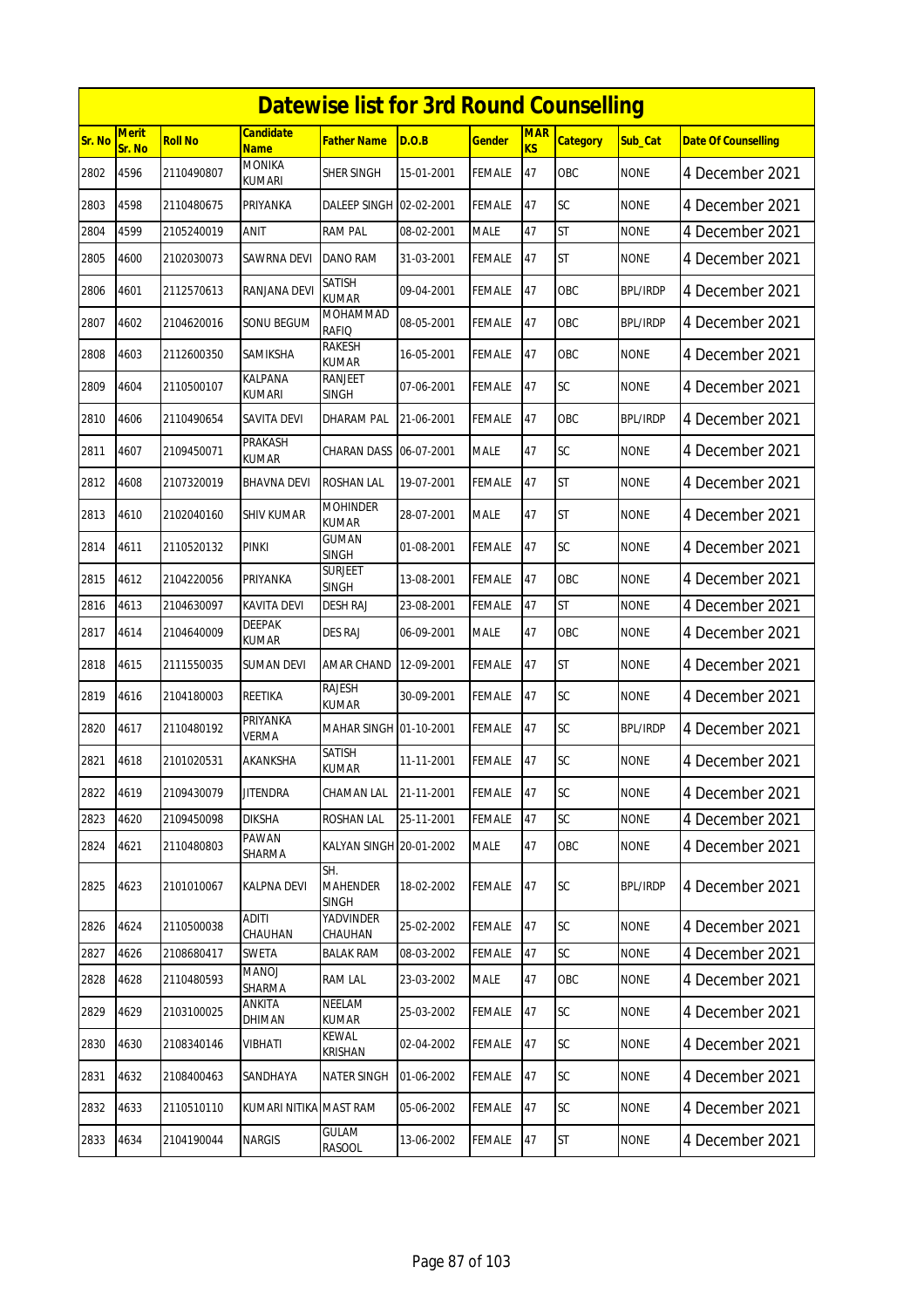|        | <b>Datewise list for 3rd Round Counselling</b> |                |                                 |                                 |            |               |                  |                 |                                                        |                            |  |  |
|--------|------------------------------------------------|----------------|---------------------------------|---------------------------------|------------|---------------|------------------|-----------------|--------------------------------------------------------|----------------------------|--|--|
| Sr. No | <b>Merit</b><br>Sr. No                         | <b>Roll No</b> | <b>Candidate</b><br><b>Name</b> | Father Name                     | D.O.B      | Gender        | <b>MAR</b><br>KS | <b>Category</b> | Sub Cat                                                | <b>Date Of Counselling</b> |  |  |
| 2834   | 4635                                           | 2110490424     | SHOBHAM<br>CHAUDHARY            | TARSEM LAL                      | 02-07-2002 | <b>FEMALE</b> | 47               | OBC             | <b>NONE</b>                                            | 4 December 2021            |  |  |
| 2835   | 4636                                           | 2108360027     | <b>KRISHNA DEVI</b>             | <b>KHEM RAJ</b>                 | 09-07-2002 | <b>FEMALE</b> | 47               | SC              | <b>NONE</b>                                            | 4 December 2021            |  |  |
| 2836   | 4637                                           | 2103100143     | KANCHAN<br><b>KUMARI</b>        | <b>RANJEET</b><br>SINGH         | 26-07-2002 | FEMALE        | 47               | SC              | <b>NONE</b>                                            | 4 December 2021            |  |  |
| 2837   | 4638                                           | 2108350226     | <b>KOMAL</b>                    | RAJESH<br><b>KUMAR</b>          | 01-08-2002 | <b>FEMALE</b> | 47               | OBC             | <b>NONE</b>                                            | 4 December 2021            |  |  |
| 2838   | 4639                                           | 2108360151     | <b>NEHA</b>                     | DUNI CHAND                      | 02-08-2002 | FEMALE        | 47               | OBC             | <b>NONE</b>                                            | 4 December 2021            |  |  |
| 2839   | 4640                                           | 2110490553     | SHUBHAM<br><b>KUMAR</b>         | <b>GUMAN</b><br><b>SINGH</b>    | 24-08-2002 | <b>MALE</b>   | 47               | OBC             | <b>BPL/IRDP</b>                                        | 4 December 2021            |  |  |
| 2840   | 4642                                           | 2103120346     | <b>KAREENA</b><br><b>KUMARI</b> | <b>KISHORE</b><br>CHAND         | 02-09-2002 | FEMALE        | 47               | <b>SC</b>       | DEPENDEN<br>T/WARDS<br>OF EX-<br><b>SERVICEME</b><br>Ν | 4 December 2021            |  |  |
| 2841   | 4643                                           | 2102040247     | <b>ADITYA</b>                   | SANJEEV<br><b>KUMAR</b>         | 18-09-2002 | <b>MALE</b>   | 47               | OBC             | <b>NONE</b>                                            | 4 December 2021            |  |  |
| 2842   | 4644                                           | 2102040282     | PAYAL                           | <b>BARINDER</b><br><b>KUMAR</b> | 25-09-2002 | FEMALE        | 47               | SC              | <b>NONE</b>                                            | 4 December 2021            |  |  |
| 2843   | 4645                                           | 2110510091     | <b>MEENAKSHI</b>                | <b>GUMAN</b><br><b>SINGH</b>    | 28-09-2002 | <b>FEMALE</b> | 47               | OBC             | <b>NONE</b>                                            | 4 December 2021            |  |  |
| 2844   | 4646                                           | 2110490503     | TANIYA                          | NASEEM<br>AHMED                 | 02-10-2002 | FEMALE        | 47               | OBC             | <b>NONE</b>                                            | 4 December 2021            |  |  |
| 2845   | 4648                                           | 2108400396     | <b>ANKIT</b>                    | <b>BHINDER</b><br><b>SINGH</b>  | 17-11-2002 | MALE          | 47               | SC              | <b>NONE</b>                                            | 4 December 2021            |  |  |
| 2846   | 4649                                           | 2105240082     | <b>DIPTI</b>                    | <b>DARA SINGH</b>               | 22-11-2002 | FEMALE        | 47               | <b>ST</b>       | <b>NONE</b>                                            | 4 December 2021            |  |  |
| 2847   | 4650                                           | 2110490210     | PRACHI<br>CHAUDHARY             | BHAJAN LAL                      | 26-11-2002 | FEMALE        | 47               | OBC             | <b>NONE</b>                                            | 4 December 2021            |  |  |
| 2848   | 4651                                           | 2112570011     | PRIYA KUMARI                    | <b>HARINDER</b><br><b>MOHAN</b> | 05-12-2002 | FEMALE        | 47               | SC              | <b>NONE</b>                                            | 4 December 2021            |  |  |
| 2849   | 4652                                           | 2110490536     | SNEHA                           | SITA RAM<br>SHARMA              | 11-12-2002 | FEMALE        | 47               | OBC             | <b>NONE</b>                                            | 4 December 2021            |  |  |
| 2850   | 4653                                           | 2102070028     | <b>SOURABH</b><br>SHARMA        | <b>DES RAJ</b>                  | 18-12-2002 | <b>MALE</b>   | 47               | <b>ST</b>       | <b>BPL/IRDP</b>                                        | 4 December 2021            |  |  |
| 2851   | 4654                                           | 2104220112     | <b>MITU</b><br>BHARDWAJ         | OM PARKASH                      | 24-12-2002 | FEMALE        | 47               | <b>ST</b>       | <b>NONE</b>                                            | 4 December 2021            |  |  |
| 2852   | 4655                                           | 2108380005     | <b>ANJALI DEVI</b>              | <b>HOSHIAR</b><br><b>SINGH</b>  | 28-12-2002 | <b>FEMALE</b> | 47               | <b>ST</b>       | <b>NONE</b>                                            | 4 December 2021            |  |  |
| 2853   | 4656                                           | 2103110101     | <b>MUSKAN</b>                   | <b>SURENDER</b><br><b>SINGH</b> | 31-12-2002 | <b>FEMALE</b> | 47               | <b>SC</b>       | <b>NONE</b>                                            | 4 December 2021            |  |  |
| 2854   | 4657                                           | 2110490259     | NAVJOT KAUR                     | <b>BALBIR SINGH</b>             | 02-01-2003 | FEMALE        | 47               | OBC             | <b>NONE</b>                                            | 4 December 2021            |  |  |
| 2855   | 4658                                           | 2110480586     | SACHIN<br><b>TOMAR</b>          | <b>SURESH</b><br><b>KUMAR</b>   | 05-01-2003 | MALE          | 47               | GENERAL         | PHH                                                    | 4 December 2021            |  |  |
| 2856   | 4659                                           | 2102080091     | <b>AJAY KUMAR</b>               | <b>SUNI RAM</b>                 | 12-01-2003 | MALE          | 47               | SC              | <b>NONE</b>                                            | 4 December 2021            |  |  |
| 2857   | 4660                                           | 2108400279     | MOHIT<br>KAUNDAL                | KRISHANU<br>RAM                 | 13-01-2003 | MALE          | 47               | <b>SC</b>       | <b>NONE</b>                                            | 4 December 2021            |  |  |
| 2858   | 4661                                           | 2111550533     | ANJALI                          | AMAR CHAND                      | 14-01-2003 | <b>FEMALE</b> | 47               | <b>ST</b>       | <b>NONE</b>                                            | 4 December 2021            |  |  |
| 2859   | 4662                                           | 2111560371     | PRIYANKA                        | <b>INDER DUTT</b>               | 28-01-2003 | FEMALE        | 47               | <b>SC</b>       | <b>NONE</b>                                            | 4 December 2021            |  |  |
| 2860   | 4663                                           | 2111560417     | ANJALI                          | <b>GURDEV</b><br>CHAND          | 03-02-2003 | <b>FEMALE</b> | 47               | <b>SC</b>       | <b>NONE</b>                                            | 4 December 2021            |  |  |
| 2861   | 4664                                           | 2104230168     | <b>KIRTI SYAL</b>               | HANS RAJ                        | 08-02-2003 | <b>FEMALE</b> | 47               | OBC             | <b>NONE</b>                                            | 4 December 2021            |  |  |
| 2862   | 4665                                           | 2103130159     | <b>ANSHIKA</b><br>CHOUDHARY     | SANJAY<br>kumar                 | 11-02-2003 | <b>FEMALE</b> | 47               | OBC             | <b>NONE</b>                                            | 4 December 2021            |  |  |
| 2863   | 4666                                           | 2103140053     | SONIKA<br>KUMARI                | <b>SUBHASH</b><br>CHAND         | 15-02-2003 | <b>FEMALE</b> | 47               | <b>SC</b>       | <b>NONE</b>                                            | 4 December 2021            |  |  |
| 2864   | 4667                                           | 2104150080     | NIKITA<br>BHARDWAJ              | <b>KASHMIR</b><br>CHAND         | 24-02-2003 | FEMALE        | 47               | ST              | <b>NONE</b>                                            | 4 December 2021            |  |  |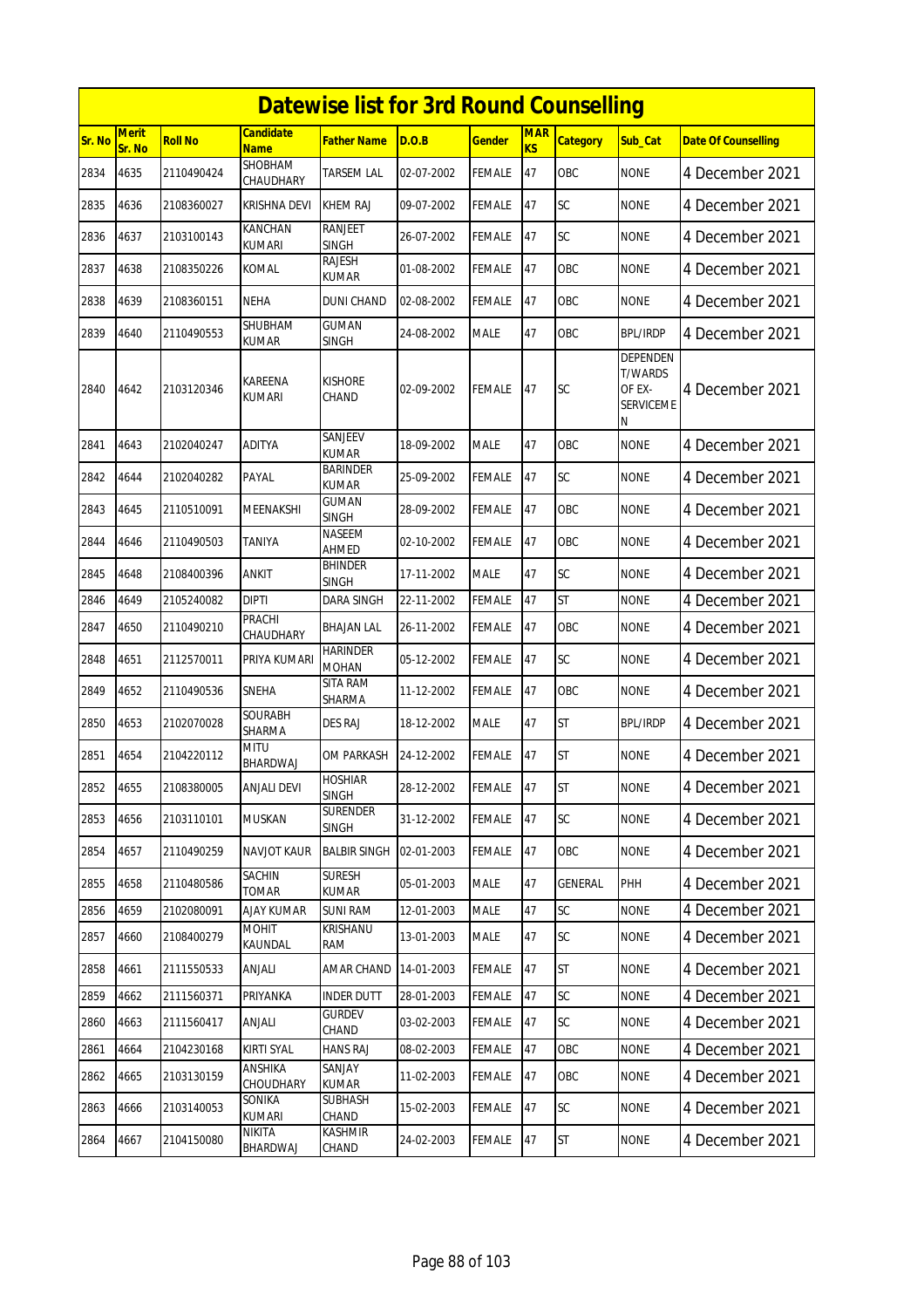|        | <b>Datewise list for 3rd Round Counselling</b> |                |                                 |                                 |            |               |                         |                 |                 |                            |  |  |  |
|--------|------------------------------------------------|----------------|---------------------------------|---------------------------------|------------|---------------|-------------------------|-----------------|-----------------|----------------------------|--|--|--|
| Sr. No | <b>Merit</b><br>Sr. No                         | <b>Roll No</b> | <b>Candidate</b><br><b>Name</b> | <b>Father Name</b>              | D.O.B      | <b>Gender</b> | <b>MAR</b><br><b>KS</b> | <b>Category</b> | Sub Cat         | <b>Date Of Counselling</b> |  |  |  |
| 2865   | 4668                                           | 2110490820     | NIKHIL KUMAR                    | <b>BHAGAT RAM</b>               | 24-02-2003 | <b>MALE</b>   | 47                      | OBC             | <b>NONE</b>     | 4 December 2021            |  |  |  |
| 2866   | 4669                                           | 2108340210     | <b>KULDEEP</b><br>CHAUHAN       | <b>MURARI LAL</b>               | 01-03-2003 | <b>MALE</b>   | 47                      | SC              | <b>NONE</b>     | 4 December 2021            |  |  |  |
| 2867   | 4670                                           | 2104150036     | SANJANA DEVI                    | RAJINDER<br><b>KUMAR</b>        | 17-03-2003 | <b>FEMALE</b> | 47                      | OBC             | <b>BPL/IRDP</b> | 4 December 2021            |  |  |  |
| 2868   | 4671                                           | 2101010289     | SANJANA                         | KAMAL DEV                       | 29-03-2003 | <b>FEMALE</b> | 47                      | SC              | <b>NONE</b>     | 4 December 2021            |  |  |  |
| 2869   | 4672                                           | 2112570220     | RITIKA KUMARI                   | <b>SHAM LAL</b>                 | 30-03-2003 | <b>FEMALE</b> | 47                      | <b>OBC</b>      | <b>NONE</b>     | 4 December 2021            |  |  |  |
| 2870   | 4673                                           | 2110490698     | TANISHA                         | <b>GUMAN</b><br><b>SINGH</b>    | 18-04-2003 | <b>FEMALE</b> | 47                      | <b>SC</b>       | <b>NONE</b>     | 4 December 2021            |  |  |  |
| 2871   | 4676                                           | 2101660027     | PRIYANKA                        | VISHAN DASS                     | 19-05-2003 | <b>FEMALE</b> | 47                      | SC              | none            | 4 December 2021            |  |  |  |
| 2872   | 4677                                           | 2101660132     | <b>AKSHAY</b><br>DHIMAN         | <b>RANJEET</b><br><b>SINGH</b>  | 26-05-2003 | <b>MALE</b>   | 47                      | SC              | <b>NONE</b>     | 4 December 2021            |  |  |  |
| 2873   | 4678                                           | 2109460164     | PRAVEEN<br><b>KUMAR</b>         | <b>BRIJ LAL</b>                 | 03-06-2003 | <b>MALE</b>   | 47                      | SC              | <b>NONE</b>     | 4 December 2021            |  |  |  |
| 2874   | 4679                                           | 2103100200     | ANCHAL<br>KUMARI                | <b>SUKH DEV</b>                 | 21-06-2003 | <b>FEMALE</b> | 47                      | OBC             | <b>NONE</b>     | 4 December 2021            |  |  |  |
| 2875   | 4680                                           | 2111560478     | CHETNA                          | <b>NEK RAM</b>                  | 25-06-2003 | FEMALE        | 47                      | SC              | <b>NONE</b>     | 4 December 2021            |  |  |  |
| 2876   | 4683                                           | 2108370377     | HAMESH<br>CHAND                 | DHANI RAM                       | 05-07-2003 | <b>MALE</b>   | 47                      | SC              | <b>BPL/IRDP</b> | 4 December 2021            |  |  |  |
| 2877   | 4684                                           | 2104170199     | ANIKET                          | <b>RAVIDASS</b>                 | 09-07-2003 | <b>MALE</b>   | 47                      | OBC             | <b>NONE</b>     | 4 December 2021            |  |  |  |
| 2878   | 4685                                           | 2110490414     | drishti<br><b>SHARMA</b>        | CHANDER<br>PRAKASH              | 19-07-2003 | <b>FEMALE</b> | 47                      | OBC             | <b>NONE</b>     | 4 December 2021            |  |  |  |
| 2879   | 4687                                           | 2101660177     | ANKUR                           | VIJAY KUMAR                     | 20-08-2003 | <b>MALE</b>   | 47                      | SC              | <b>NONE</b>     | 4 December 2021            |  |  |  |
| 2880   | 4688                                           | 2102040718     | PINKI DEVI                      | <b>PAWAN</b><br><b>KUMAR</b>    | 20-08-2003 | <b>FEMALE</b> | 47                      | <b>ST</b>       | <b>BPL/IRDP</b> | 4 December 2021            |  |  |  |
| 2881   | 4689                                           | 2108390027     | <b>ASHISH</b><br>KOUNDAL        | OM PRAKASH                      | 06-09-2003 | <b>MALE</b>   | 47                      | SC              | <b>NONE</b>     | 4 December 2021            |  |  |  |
| 2882   | 4691                                           | 2104160159     | HIMANSHU<br>CHOUDHARY           | <b>VIJAY KUMAR</b>              | 29-09-2003 | <b>MALE</b>   | 47                      | <b>OBC</b>      | <b>NONE</b>     | 4 December 2021            |  |  |  |
| 2883   | 4692                                           | 2101670105     | <b>BANDANA DEV</b>              | <b>NARINDER</b><br><b>SINGH</b> | 24-10-2003 | <b>FEMALE</b> | 47                      | <b>SC</b>       | <b>NONE</b>     | 4 December 2021            |  |  |  |
| 2884   | 4693                                           | 2111550157     | RANJNA DEVI                     | <b>RAJ KUMAR</b>                | 25-10-2003 | <b>FEMALE</b> | 47                      | <b>ST</b>       | <b>NONE</b>     | 4 December 2021            |  |  |  |
| 2885   | 4694                                           | 2108680422     | SHUBHAM                         | OM CHAND                        | 16-11-2003 | <b>MALE</b>   | 47                      | SC              | <b>NONE</b>     | 4 December 2021            |  |  |  |
| 2886   | 4695                                           | 2104160047     | SAPNA                           | <b>KISHORI LAL</b>              | 10-12-2003 | <b>FEMALE</b> | <b>47</b>               | OBC             | <b>NONE</b>     | 4 December 2021            |  |  |  |
| 2887   | 4696                                           | 2101020602     | SHIVANI<br>BANSAL               | KAMAL RAJ                       | 22-12-2003 | <b>FEMALE</b> | 47                      | SC              | <b>BPL/IRDP</b> | 4 December 2021            |  |  |  |
| 2888   | 4697                                           | 2108340098     | <b>AASTHA</b>                   | <b>NETAR SINGH</b>              | 03-01-2004 | <b>FEMALE</b> | 47                      | SC              | <b>NONE</b>     | 4 December 2021            |  |  |  |
| 2889   | 4698                                           | 2106270015     | RAHUL                           | <b>RAM SINGH</b>                | 08-01-2004 | <b>MALE</b>   | 47                      | <b>SC</b>       | <b>NONE</b>     | 4 December 2021            |  |  |  |
| 2890   | 4699                                           | 2112570379     | SUMAIYA                         | SIKINDER ALI                    | 10-01-2004 | <b>FEMALE</b> | 47                      | <b>ST</b>       | <b>NONE</b>     | 4 December 2021            |  |  |  |
| 2891   | 4700                                           | 2108340231     | <b>GULSHAN</b><br><b>KUMAR</b>  | CHAMAN LAL                      | 23-01-2004 | <b>MALE</b>   | 47                      | OBC             | <b>NONE</b>     | 4 December 2021            |  |  |  |
| 2892   | 4701                                           | 2108400378     | PREETI                          | PURAN CHAND 29-01-2004          |            | FEMALE        | 47                      | SC              | <b>NONE</b>     | 4 December 2021            |  |  |  |
| 2893   | 4702                                           | 2110490606     | <b>FARHAT</b><br><b>KHATOON</b> | SATTAR MOHD 31-01-2004          |            | <b>FEMALE</b> | 47                      | <b>ST</b>       | <b>NONE</b>     | 4 December 2021            |  |  |  |
| 2894   | 4703                                           | 2105240031     | <b>ISHITA ROY</b>               | <b>ROSHAN LAL</b>               | 12-02-2004 | <b>FEMALE</b> | 47                      | <b>ST</b>       | <b>NONE</b>     | 4 December 2021            |  |  |  |
| 2895   | 4704                                           | 2110510150     | POONAM DEVI                     | <b>RAMESH</b><br>CHAND          | 17-02-2004 | <b>FEMALE</b> | 47                      | <b>SC</b>       | <b>NONE</b>     | 4 December 2021            |  |  |  |
| 2896   | 4705                                           | 2101020549     | PALAK BHARTI                    | <b>DESH RAJ</b>                 | 19-02-2004 | <b>FEMALE</b> | 47                      | SC              | <b>BPL/IRDP</b> | 4 December 2021            |  |  |  |
| 2897   | 4706                                           | 2110490848     | ARYAN                           | <b>SURENDER</b><br>KUMAR        | 20-02-2004 | <b>MALE</b>   | 47                      | <b>SC</b>       | <b>NONE</b>     | 4 December 2021            |  |  |  |
| 2898   | 4707                                           | 2108680349     | <b>KIRAN</b>                    | <b>DAULAT RAM</b>               | 01-03-2004 | <b>FEMALE</b> | 47                      | OBC             | <b>NONE</b>     | 4 December 2021            |  |  |  |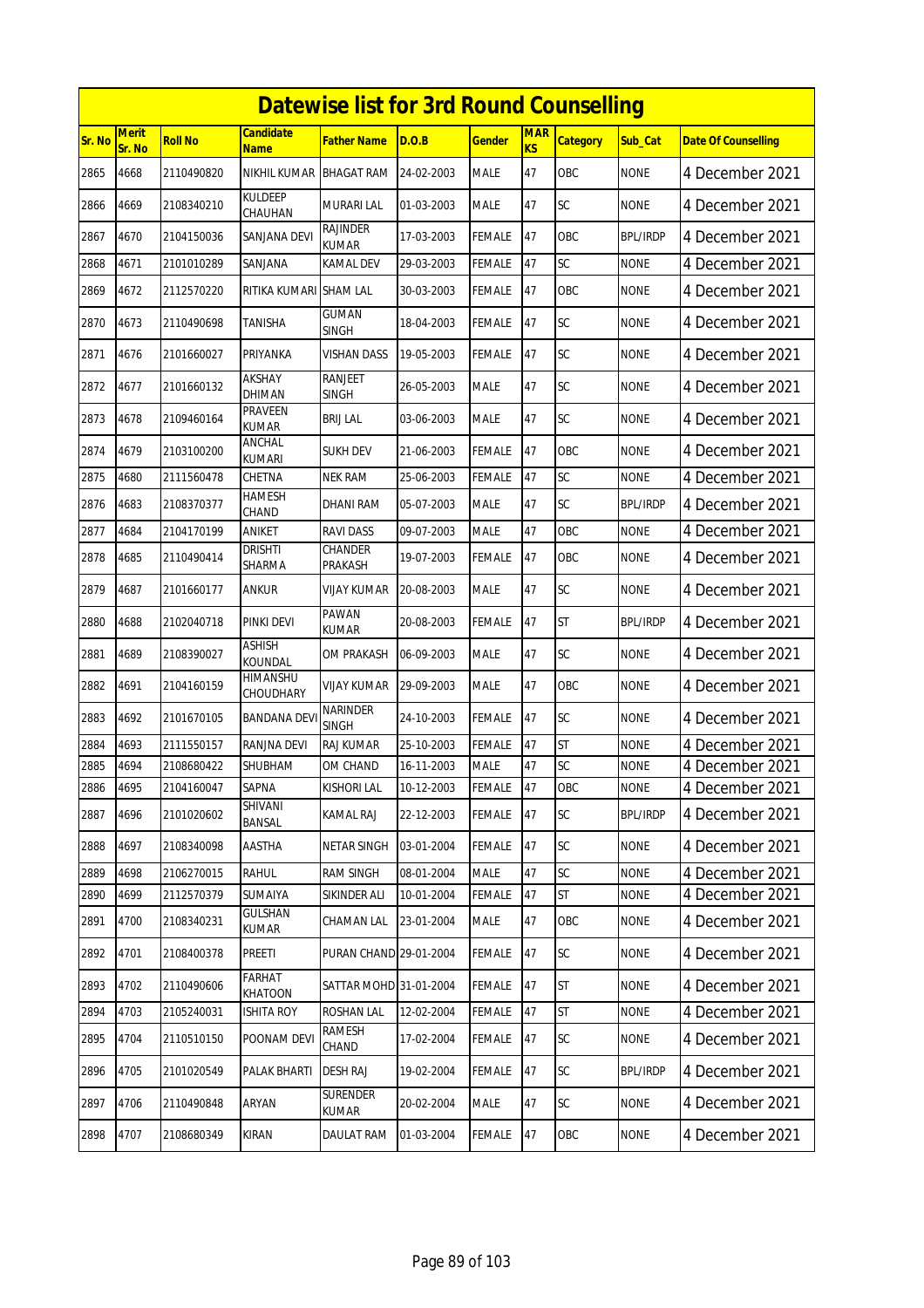|               | <b>Datewise list for 3rd Round Counselling</b> |                |                                 |                                  |            |               |                         |                 |                 |                            |  |  |
|---------------|------------------------------------------------|----------------|---------------------------------|----------------------------------|------------|---------------|-------------------------|-----------------|-----------------|----------------------------|--|--|
| <b>Sr. No</b> | <b>Merit</b><br>Sr. No                         | <b>Roll No</b> | <b>Candidate</b><br><b>Name</b> | <b>Father Name</b>               | D.O.B      | <b>Gender</b> | <b>MAR</b><br><b>KS</b> | <b>Category</b> | Sub Cat         | <b>Date Of Counselling</b> |  |  |
| 2899          | 4708                                           | 2108400474     | <b>KOMAL</b><br>CHAUHAN         | YADVINDER                        | 05-03-2004 | <b>FEMALE</b> | 47                      | SC              | <b>BPL/IRDP</b> | 4 December 2021            |  |  |
| 2900          | 4710                                           | 2108400283     | SANJANA                         | OM PRAKASH                       | 15-03-2004 | <b>FEMALE</b> | 47                      | SC              | <b>NONE</b>     | 4 December 2021            |  |  |
| 2901          | 4711                                           | 2111530072     | KOMAL<br>SEHGAL                 | <b>DEVIDASS</b><br>SEHGAL        | 29-03-2004 | <b>FEMALE</b> | 47                      | SC              | <b>NONE</b>     | 4 December 2021            |  |  |
| 2902          | 4712                                           | 2112600312     | RUPALI<br><b>KUMARI</b>         | VINOD KUMAR 07-04-2004           |            | <b>FEMALE</b> | 47                      | OBC             | <b>NONE</b>     | 4 December 2021            |  |  |
| 2903          | 4713                                           | 2107330053     | MEENAKSHI                       | <b>SITA RAM</b>                  | 09-04-2004 | <b>FEMALE</b> | 47                      | <b>ST</b>       | <b>NONE</b>     | 4 December 2021            |  |  |
| 2904          | 4714                                           | 2104180020     | <b>KARAN KUMAR</b>              | <b>SURESH</b><br><b>KUMAR</b>    | 20-04-2004 | <b>MALE</b>   | 47                      | <b>SC</b>       | <b>NONE</b>     | 4 December 2021            |  |  |
| 2905          | 4716                                           | 2112580097     | <b>RISHITA</b><br>KUMARI        | <b>BHUPENDER</b><br><b>KUMAR</b> | 20-05-2004 | <b>FEMALE</b> | 47                      | SC              | none            | 4 December 2021            |  |  |
| 2906          | 4717                                           | 2103110003     | <b>BHARTI</b>                   | <b>MOHINDER</b><br><b>SINGH</b>  | 01-06-2004 | <b>FEMALE</b> | 47                      | SC              | <b>NONE</b>     | 4 December 2021            |  |  |
| 2907          | 4718                                           | 2111560466     | <b>ABHISHEK</b><br><b>KUMAR</b> | <b>SUNIL KUMAR</b>               | 04-06-2004 | <b>MALE</b>   | 47                      | SC              | <b>NONE</b>     | 4 December 2021            |  |  |
| 2908          | 4719                                           | 2109460077     | <b>RAJENDER</b><br><b>SINGH</b> | <b>KARNAIL</b><br><b>SINGH</b>   | 10-11-1984 | <b>MALE</b>   | 46                      | SC              | <b>NONE</b>     | 4 December 2021            |  |  |
| 2909          | 4721                                           | 2102060023     | VEEN DEVI                       | <b>MANOHAR</b>                   | 07-02-1987 | <b>FEMALE</b> | 46                      | SC              | <b>NONE</b>     | 4 December 2021            |  |  |
| 2910          | 4722                                           | 2112590023     | <b>RENU BALA</b>                | <b>GARIB DASS</b>                | 06-03-1988 | <b>FEMALE</b> | 46                      | OBC             | <b>NONE</b>     | 4 December 2021            |  |  |
| 2911          | 4723                                           | 2112600465     | ANCHALA DEVI                    | <b>SUKHDEV RAJ</b>               | 27-11-1990 | <b>FEMALE</b> | 46                      | SC              | <b>NONE</b>     | 4 December 2021            |  |  |
| 2912          | 4724                                           | 2103110058     | <b>NEETA KUMARI</b>             | SH. RATTAN<br>CHAND              | 11-01-1992 | <b>FEMALE</b> | 46                      | SC              | <b>BPL/IRDP</b> | 4 December 2021            |  |  |
| 2913          | 4725                                           | 2112570390     | PRIYA                           | <b>GIRDHARI LAL</b>              | 27-01-1992 | <b>FEMALE</b> | 46                      | OBC             | <b>NONE</b>     | 4 December 2021            |  |  |
| 2914          | 4726                                           | 2111560403     | <b>TANZIN</b><br><b>TSOMO</b>   | <b>DONYOT</b>                    | 21-02-1992 | <b>FEMALE</b> | 46                      | <b>ST</b>       | <b>NONE</b>     | 4 December 2021            |  |  |
| 2915          | 4727                                           | 2111550367     | <b>HARPREET</b><br>Kaur         | <b>BHUPINDER</b><br>SINGH        | 01-03-1992 | <b>FEMALE</b> | 46                      | OBC             | <b>NONE</b>     | 4 December 2021            |  |  |
| 2916          | 4728                                           | 2109410117     | SANDEEP                         | DHANI RAM                        | 17-08-1992 | <b>MALE</b>   | 46                      | SC              | <b>NONE</b>     | 4 December 2021            |  |  |
| 2917          | 4729                                           | 2102040277     | PAYAL KUMARI                    | <b>VIAS NATH</b>                 | 21-09-1992 | <b>FEMALE</b> | 46                      | SC              | <b>NONE</b>     | 4 December 2021            |  |  |
| 2918          | 4730                                           | 2104210091     | RAJNEESH<br><b>KUMAR</b>        | MANOHAR LAL 15-04-1993           |            | <b>MALE</b>   | 46                      | OBC             | <b>NONE</b>     | 4 December 2021            |  |  |
| 2919          | 4731                                           | 2112570058     | RAJNI BALA                      | <b>TILAK RAJ</b>                 | 12-06-1993 | <b>FEMALE</b> | 46                      | OBC             | <b>NONE</b>     | 4 December 2021            |  |  |
| 2920          | 4732                                           | 2110490266     | <b>JYOTI SHARMA</b>             | <b>VIDYA DUTT</b>                | 18-11-1993 | <b>FEMALE</b> | 46                      | OBC             | <b>NONE</b>     | 4 December 2021            |  |  |
| 2921          | 4733                                           | 2102040458     | <b>NEELAM DEVI</b>              | DHARAM<br>CHAND                  | 28-02-1994 | <b>FEMALE</b> | 46                      | SC              | <b>BPL/IRDP</b> | 4 December 2021            |  |  |
| 2922          | 4734                                           | 2103130185     | <b>JYOTI DEVI</b>               | PURSHOTTAM<br><b>SINGH</b>       | 16-02-1995 | <b>FEMALE</b> | 46                      | <b>SC</b>       | <b>NONE</b>     | 4 December 2021            |  |  |
| 2923          | 4735                                           | 2109460250     | KAVITA DEVI                     | KALI RAM                         | 27-02-1995 | <b>FEMALE</b> | 46                      | SC              | <b>NONE</b>     | 4 December 2021            |  |  |
| 2924          | 4736                                           | 2110500104     | KUMARI<br>POONAM                | <b>NAIN SINGH</b>                | 18-04-1995 | FEMALE        | 46                      | <b>SC</b>       | <b>NONE</b>     | 4 December 2021            |  |  |
| 2925          | 4737                                           | 2101660255     | SONIKA<br>kumari                | OM PRAKASH                       | 24-04-1996 | <b>FEMALE</b> | 46                      | <b>SC</b>       | <b>NONE</b>     | 4 December 2021            |  |  |
| 2926          | 4739                                           | 2110500046     | <b>LALITA DEVI</b>              | <b>BHADUR</b><br><b>SINGH</b>    | 02-05-1996 | <b>FEMALE</b> | 46                      | SC              | <b>NONE</b>     | 4 December 2021            |  |  |
| 2927          | 4740                                           | 2110490251     | PRIYANKA<br>PANIHARI            | <b>GURU PYARA</b>                | 10-06-1996 | <b>FEMALE</b> | 46                      | OBC             | <b>NONE</b>     | 4 December 2021            |  |  |
| 2928          | 4741                                           | 2112600520     | <b>ALKA DEVI</b>                | SANTOKH<br>CHAND                 | 12-06-1996 | <b>FEMALE</b> | 46                      | SC              | <b>NONE</b>     | 4 December 2021            |  |  |
| 2929          | 4742                                           | 2111540016     | POOJA                           | SH. MADAN<br>LAL                 | 26-06-1996 | <b>FEMALE</b> | 46                      | <b>SC</b>       | <b>NONE</b>     | 4 December 2021            |  |  |
| 2930          | 4743                                           | 2110480690     | <b>MANISH</b>                   | <b>RAM KISHAN</b>                | 19-07-1996 | <b>MALE</b>   | 46                      | OBC             | <b>NONE</b>     | 4 December 2021            |  |  |
| 2931          | 4744                                           | 2108370141     | ARCHANA<br>KUMARI               | <b>HEM RAJ</b>                   | 28-07-1996 | <b>FEMALE</b> | 46                      | <b>SC</b>       | <b>NONE</b>     | 4 December 2021            |  |  |
| 2932          | 4745                                           | 2110490080     | PRATIKSHA                       | <b>MUKESH</b><br>KUMAR           | 05-08-1996 | <b>FEMALE</b> | 46                      | <b>SC</b>       | BPL/IRDP        | 4 December 2021            |  |  |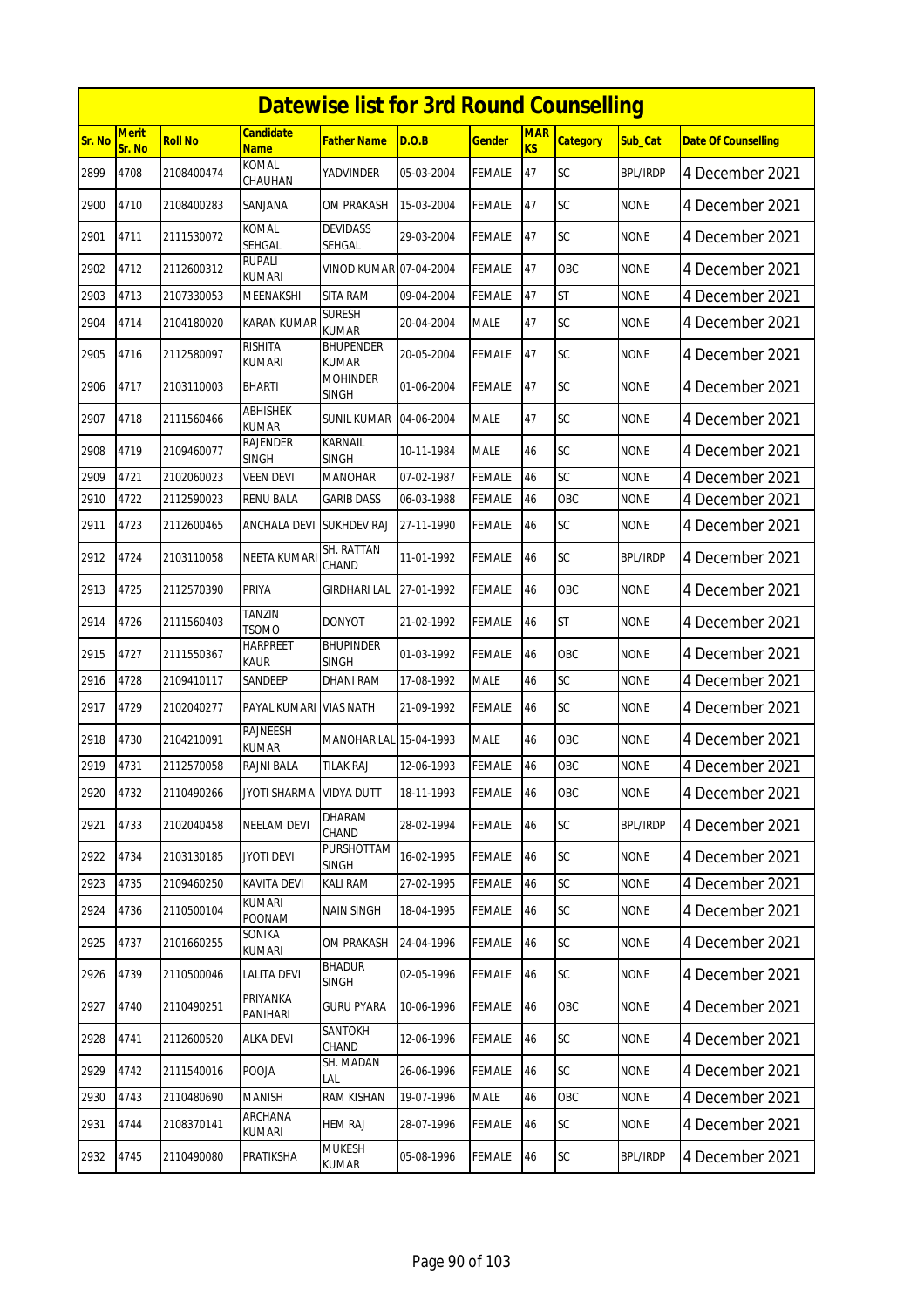|        | <b>Datewise list for 3rd Round Counselling</b> |                |                            |                                   |            |               |                              |                 |                 |                            |  |  |
|--------|------------------------------------------------|----------------|----------------------------|-----------------------------------|------------|---------------|------------------------------|-----------------|-----------------|----------------------------|--|--|
| Sr. No | <b>Merit</b><br>Sr. No                         | <b>Roll No</b> | Candidate<br><b>Name</b>   | Father Name                       | D.O.B      | <b>Gender</b> | <b>MAR</b><br>K <sub>S</sub> | <b>Category</b> | Sub Cat         | <b>Date Of Counselling</b> |  |  |
| 2933   | 4746                                           | 2111560294     | RAVINA                     | <b>GUMAN</b><br><b>SINGH</b>      | 22-08-1996 | <b>FEMALE</b> | 46                           | OBC             | <b>NONE</b>     | 4 December 2021            |  |  |
| 2934   | 4747                                           | 2110520001     | SANTOSH                    | KUNDAN<br>SINGH                   | 29-10-1996 | <b>FEMALE</b> | 46                           | OBC             | <b>NONE</b>     | 4 December 2021            |  |  |
| 2935   | 4748                                           | 2101020178     | SWETA<br>KUMARI            | <b>JAMNU RAM</b>                  | 01-04-1997 | <b>FEMALE</b> | 46                           | SC              | <b>NONE</b>     | 4 December 2021            |  |  |
| 2936   | 4749                                           | 2101660007     | ONKAR CHAND                | <b>BALBIR</b>                     | 23-06-1997 | <b>MALE</b>   | 46                           | SC              | <b>NONE</b>     | 4 December 2021            |  |  |
| 2937   | 4750                                           | 2102040383     | <b>RESHAV</b>              | PYAR SINGH                        | 23-06-1997 | <b>MALE</b>   | 46                           | SC              | <b>NONE</b>     | 4 December 2021            |  |  |
| 2938   | 4753                                           | 2110480960     | KIRAN DEVI                 | <b>MITAR SINGH</b>                | 20-08-1997 | <b>FEMALE</b> | 46                           | SC              | <b>BPL/IRDP</b> | 4 December 2021            |  |  |
| 2939   | 4755                                           | 2104700067     | NEHA                       | <b>SUDHIR</b><br>CHAUDHARY        | 11-09-1997 | <b>FEMALE</b> | 46                           | OBC             | <b>NONE</b>     | 4 December 2021            |  |  |
| 2940   | 4756                                           | 2110510170     | MANISHA                    | <b>MAM RAJ</b>                    | 02-11-1997 | <b>FEMALE</b> | 46                           | OBC             | <b>NONE</b>     | 4 December 2021            |  |  |
| 2941   | 4757                                           | 2109430210     | <b>MADHU BALA</b>          | <b>DHARM</b><br>CHAND             | 09-11-1997 | <b>FEMALE</b> | 46                           | SC              | <b>NONE</b>     | 4 December 2021            |  |  |
| 2942   | 4758                                           | 2102080039     | <b>AJAY KUMAR</b>          | <b>TEJ SINGH</b>                  | 13-11-1997 | <b>MALE</b>   | 46                           | SC              | <b>NONE</b>     | 4 December 2021            |  |  |
| 2943   | 4759                                           | 2108380194     | <b>RAJENDER</b><br>KUMAR   | KARAM SINGH                       | 26-12-1997 | <b>MALE</b>   | 46                           | OBC             | <b>NONE</b>     | 4 December 2021            |  |  |
| 2944   | 4760                                           | 2102040698     | MONIKA<br>kumari           | <b>BAJRO</b>                      | 20-01-1998 | <b>FEMALE</b> | 46                           | <b>ST</b>       | <b>NONE</b>     | 4 December 2021            |  |  |
| 2945   | 4761                                           | 2111560295     | RANJEET KAUR               | <b>RAJ KUMAR</b>                  | 21-02-1998 | <b>FEMALE</b> | 46                           | OBC             | <b>NONE</b>     | 4 December 2021            |  |  |
| 2946   | 4762                                           | 2102080025     | MAMTA<br><b>KUMARI</b>     | AMAR NATH                         | 20-03-1998 | <b>FEMALE</b> | 46                           | SC              | <b>BPL/IRDP</b> | 4 December 2021            |  |  |
| 2947   | 4763                                           | 2107330048     | Krishma                    | <b>HARI CHAND</b>                 | 20-03-1998 | <b>FEMALE</b> | 46                           | <b>ST</b>       | <b>NONE</b>     | 4 December 2021            |  |  |
| 2948   | 4764                                           | 2106290098     | <b>DIMPAL</b><br>KUMARI    | NAGENDER<br><b>SINGH</b>          | 10-05-1998 | <b>FEMALE</b> | 46                           | SC              | <b>BPL/IRDP</b> | 4 December 2021            |  |  |
| 2949   | 4765                                           | 2103120152     | ANKITA<br>KAUSHAL          | ASHWANI<br>KUMAR                  | 04-06-1998 | <b>FEMALE</b> | 46                           | SC              | <b>NONE</b>     | 4 December 2021            |  |  |
| 2950   | 4766                                           | 2102070049     | RAMESH<br>KUMAR            | JAGAT RAM                         | 07-08-1998 | <b>MALE</b>   | 46                           | <b>ST</b>       | <b>BPL/IRDP</b> | 4 December 2021            |  |  |
| 2951   | 4767                                           | 2106290019     | YAMINI                     | DALIP CHAND                       | 31-08-1998 | <b>FEMALE</b> | 46                           | SC              | <b>BPL/IRDP</b> | 4 December 2021            |  |  |
| 2952   | 4768                                           | 2110490537     | KAMLESH<br>KUMAR           | Naresh                            | 14-09-1998 | <b>MALE</b>   | 46                           | SC              | <b>NONE</b>     | 4 December 2021            |  |  |
| 2953   | 4769                                           | 2105240072     | MADHUMITA                  | KAMLA SUKH                        | 02-10-1998 | <b>FEMALE</b> | 46                           | <b>ST</b>       | <b>NONE</b>     | 4 December 2021            |  |  |
| 2954   | 4770                                           | 2110490291     | 5.65704E+11                | OM PARKASH                        | 22-11-1998 | <b>FEMALE</b> | 46                           | OBC             | <b>NONE</b>     | 4 December 2021            |  |  |
| 2955   | 4771                                           | 2102080070     | DHARANJNA<br><b>KUMARI</b> | <b>NEK RAM</b>                    | 03-01-1999 | <b>FEMALE</b> | 46                           | SC              | <b>NONE</b>     | 4 December 2021            |  |  |
| 2956   | 4772                                           | 2112580001     | ANKIT<br>CHAUDHARY         | <b>JOGINDER</b><br><b>SINGH</b>   | 19-01-1999 | <b>MALE</b>   | 46                           | OBC             | <b>NONE</b>     | 4 December 2021            |  |  |
| 2957   | 4773                                           | 2108690092     | POOJA KUMAR                | <b>HARDEV</b><br><b>SINGH</b>     | 04-02-1999 | <b>FEMALE</b> | 46                           | SC              | <b>NONE</b>     | 4 December 2021            |  |  |
| 2958   | 4774                                           | 2110500096     | SANDEEP<br><b>KUMAR</b>    | SH. TARA<br>CHAND                 | 06-02-1999 | <b>MALE</b>   | 46                           | SC              | <b>NONE</b>     | 4 December 2021            |  |  |
| 2959   | 4775                                           | 2110500080     | SACHIN                     | DEVENDER<br><b>SINGH</b>          | 17-03-1999 | <b>MALE</b>   | 46                           | SC              | <b>NONE</b>     | 4 December 2021            |  |  |
| 2960   | 4776                                           | 2104170180     | PRIYA<br><b>KASHYAP</b>    | <b>SUKHVINDER</b><br><b>SINGH</b> | 18-03-1999 | <b>FEMALE</b> | 46                           | OBC             | <b>NONE</b>     | 4 December 2021            |  |  |
| 2961   | 4777                                           | 2106270070     | ANJANA<br>KUMARI           | SALIG RAM                         | 02-04-1999 | FEMALE        | 46                           | SC              | <b>NONE</b>     | 4 December 2021            |  |  |
| 2962   | 4778                                           | 2108350288     | <b>VIPAN KUMAR</b>         | <b>KISHU RAM</b>                  | 02-04-1999 | <b>MALE</b>   | 46                           | OBC             | <b>BPL/IRDP</b> | 4 December 2021            |  |  |
| 2963   | 4779                                           | 2102040372     | SHILPA                     | PRITHU                            | 30-04-1999 | <b>FEMALE</b> | 46                           | <b>ST</b>       | <b>NONE</b>     | 4 December 2021            |  |  |
| 2964   | 4780                                           | 2111550552     | <b>BANTY</b>               | BAISHAKHI<br>RAM                  | 02-05-1999 | <b>MALE</b>   | 46                           | SC              | <b>NONE</b>     | 4 December 2021            |  |  |
| 2965   | 4781                                           | 2108680229     | NISHA                      | <b>RAMESH</b><br>KUMAR            | 02-06-1999 | <b>FEMALE</b> | 46                           | SC              | <b>NONE</b>     | 4 December 2021            |  |  |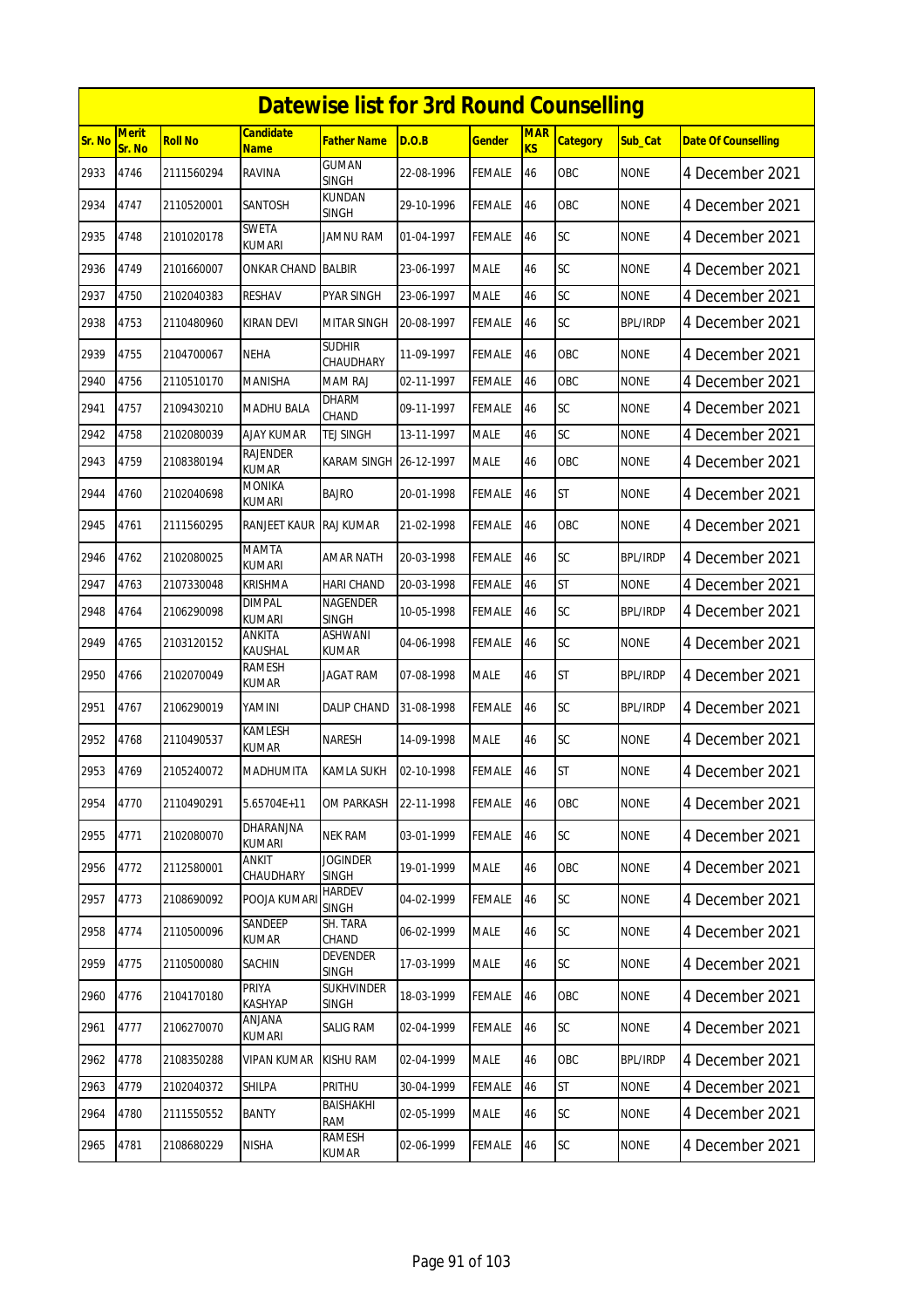|        | <b>Datewise list for 3rd Round Counselling</b> |                |                                 |                                 |            |               |                  |                 |                 |                            |  |  |
|--------|------------------------------------------------|----------------|---------------------------------|---------------------------------|------------|---------------|------------------|-----------------|-----------------|----------------------------|--|--|
| Sr. No | <b>Merit</b><br>Sr. No                         | <b>Roll No</b> | <b>Candidate</b><br>Name        | <b>Father Name</b>              | D.O.B      | <b>Gender</b> | <b>MAR</b><br>KS | <b>Category</b> | Sub_Cat         | <b>Date Of Counselling</b> |  |  |
| 2966   | 4782                                           | 2112590086     | SHRUTI RANI                     | <b>BALBIR SINGH</b>             | 02-08-1999 | <b>FEMALE</b> | 46               | SC              | <b>NONE</b>     | 4 December 2021            |  |  |
| 2967   | 4783                                           | 2108380212     | UMA DEVI                        | <b>RAM DEV</b>                  | 28-08-1999 | <b>FEMALE</b> | 46               | OBC             | <b>NONE</b>     | 4 December 2021            |  |  |
| 2968   | 4784                                           | 2108370014     | SUNITA DEVI                     | <b>NARESH</b><br>CHAND          | 29-08-1999 | <b>FEMALE</b> | 46               | SC              | <b>BPL/IRDP</b> | 4 December 2021            |  |  |
| 2969   | 4786                                           | 2103130129     | ANKITA RANA                     | SANSAR<br>CHAND                 | 21-09-1999 | <b>FEMALE</b> | 46               | OBC             | <b>BPL/IRDP</b> | 4 December 2021            |  |  |
| 2970   | 4788                                           | 2101660052     | ANJALI<br>kumari                | RAJ KUMAR                       | 05-10-1999 | <b>FEMALE</b> | 46               | SC              | <b>NONE</b>     | 4 December 2021            |  |  |
| 2971   | 4789                                           | 2112570367     | ASHU                            | <b>JOGINDER PAL</b>             | 15-10-1999 | <b>FEMALE</b> | 46               | <b>SC</b>       | <b>NONE</b>     | 4 December 2021            |  |  |
| 2972   | 4790                                           | 2112590055     | KULWINDER<br><b>KAUR</b>        | <b>JARNAIL</b><br><b>SINGH</b>  | 15-11-1999 | <b>FEMALE</b> | 46               | OBC             | none            | 4 December 2021            |  |  |
| 2973   | 4792                                           | 2108360063     | <b>UMESH</b><br><b>KUMAR</b>    | <b>NA</b>                       | 26-11-1999 | <b>MALE</b>   | 46               | SC              | <b>BPL/IRDP</b> | 4 December 2021            |  |  |
| 2974   | 4794                                           | 2103130073     | ANCHAL<br>KUMARI                | <b>JOGINDER</b><br><b>SINGH</b> | 20-12-1999 | <b>FEMALE</b> | 46               | OBC             | <b>BPL/IRDP</b> | 4 December 2021            |  |  |
| 2975   | 4795                                           | 2104170053     | ANKITA<br>CHOUDHARY             | <b>ISHWAR DASS</b>              | 24-12-1999 | FEMALE        | 46               | OBC             | <b>NONE</b>     | 4 December 2021            |  |  |
| 2976   | 4796                                           | 2111550221     | DIKSHA<br><b>KUMARI</b>         | RAJPAL                          | 02-01-2000 | <b>FEMALE</b> | 46               | SC              | <b>NONE</b>     | 4 December 2021            |  |  |
| 2977   | 4797                                           | 2110490302     | SAROJ DEVI                      | <b>GEETA RAM</b>                | 09-01-2000 | <b>FEMALE</b> | 46               | SC              | <b>NONE</b>     | 4 December 2021            |  |  |
| 2978   | 4798                                           | 2112600225     | SWATI                           | OM PRAKASH                      | 23-01-2000 | <b>FEMALE</b> | 46               | SC              | <b>NONE</b>     | 4 December 2021            |  |  |
| 2979   | 4799                                           | 2108370173     | BHISHAM LATA                    | <b>DEVI DUTT</b>                | 02-02-2000 | <b>FEMALE</b> | 46               | OBC             | <b>NONE</b>     | 4 December 2021            |  |  |
| 2980   | 4801                                           | 2104170215     | <b>SAMRITI</b><br>BHATT         | SUDERSHAN<br><b>KUMAR</b>       | 17-02-2000 | <b>FEMALE</b> | 46               | <b>ST</b>       | <b>NONE</b>     | 4 December 2021            |  |  |
| 2981   | 4802                                           | 2110480150     | <b>NAVITA</b>                   | <b>SUSHIL</b><br><b>KUMAR</b>   | 20-02-2000 | <b>FEMALE</b> | 46               | OBC             | <b>NONE</b>     | 4 December 2021            |  |  |
| 2982   | 4803                                           | 2109460032     | SUMAN                           | <b>BHINDER</b><br><b>SINGH</b>  | 05-03-2000 | FEMALE        | 46               | OBC             | <b>NONE</b>     | 4 December 2021            |  |  |
| 2983   | 4804                                           | 2111550506     | VEENA<br><b>KUMARI</b>          | <b>JAI RAM</b>                  | 13-03-2000 | <b>FEMALE</b> | 46               | <b>ST</b>       | <b>NONE</b>     | 4 December 2021            |  |  |
| 2984   | 4805                                           | 2105240050     | KAJAL                           | <b>LALIT SAIN</b>               | 23-03-2000 | <b>FEMALE</b> | 46               | <b>ST</b>       | <b>NONE</b>     | 4 December 2021            |  |  |
| 2985   | 4806                                           | 2102040162     | SOURABH<br>Kalia                | <b>BHURI SINGH</b>              | 28-03-2000 | <b>MALE</b>   | 46               | ST              | <b>NONE</b>     | 4 December 2021            |  |  |
| 2986   | 4807                                           | 2103130258     | <b>RASHIKA</b><br><b>KUMARI</b> | <b>TILAK RAJ</b>                | 02-05-2000 | FEMALE        | 46               | SC              | <b>NONE</b>     | 4 December 2021            |  |  |
| 2987   | 4808                                           | 2104170029     | AMAN<br>BHARDWAJ                | <b>KRISHAN</b><br>KUMAR         | 22-05-2000 | <b>MALE</b>   | 46               | <b>SC</b>       | <b>NONE</b>     | 4 December 2021            |  |  |
| 2988   | 4809                                           | 2104220043     | <b>VIKAS KUMAR</b>              | <b>LEKH RAJ</b>                 | 01-06-2000 | <b>MALE</b>   | 46               | SC              | <b>NONE</b>     | 4 December 2021            |  |  |
| 2989   | 4810                                           | 2109430198     | CHANDER<br><b>MOHAN</b>         | <b>DEVI SINGH</b>               | 14-06-2000 | <b>MALE</b>   | 46               | <b>SC</b>       | <b>BPL/IRDP</b> | 4 December 2021            |  |  |
| 2990   | 4811                                           | 2110480252     | PRIYANKA                        | MANSHA RAM 20-06-2000           |            | <b>FEMALE</b> | 46               | <b>SC</b>       | <b>NONE</b>     | 4 December 2021            |  |  |
| 2991   | 4812                                           | 2104220126     | EKTA KUMARI                     | <b>VIKRAM SINGH 26-06-2000</b>  |            | <b>FEMALE</b> | 46               | <b>ST</b>       | <b>NONE</b>     | 4 December 2021            |  |  |
| 2992   | 4813                                           | 2110490814     | RAMANDEEP<br><b>SINGH</b>       | JEEVAN SINGH 01-07-2000         |            | <b>MALE</b>   | 46               | OBC             | <b>NONE</b>     | 4 December 2021            |  |  |
| 2993   | 4814                                           | 2104620120     | SHIVANI<br>CHOUDHARY            | GIRDHARI LAL                    | 06-07-2000 | <b>FEMALE</b> | 46               | OBC             | <b>NONE</b>     | 4 December 2021            |  |  |
| 2994   | 4815                                           | 2101670036     | Rahul                           | RAJ KUMAR                       | 10-07-2000 | <b>MALE</b>   | 46               | <b>ST</b>       | <b>NONE</b>     | 4 December 2021            |  |  |
| 2995   | 4816                                           | 2104220053     | ANJALI                          | SATISH<br><b>KUMAR</b>          | 22-07-2000 | <b>FEMALE</b> | 46               | <b>SC</b>       | <b>NONE</b>     | 4 December 2021            |  |  |
| 2996   | 4817                                           | 2108350195     | <b>ABHISHEK</b><br>KUMAR        | SHESH RAM                       | 24-07-2000 | <b>MALE</b>   | 46               | OBC             | <b>NONE</b>     | 4 December 2021            |  |  |
| 2997   | 4818                                           | 2112590012     | PRIYANKA DEV                    | <b>SURESH</b><br><b>KUMAR</b>   | 02-08-2000 | <b>FEMALE</b> | 46               | <b>SC</b>       | <b>NONE</b>     | 4 December 2021            |  |  |
| 2998   | 4819                                           | 2112590027     | PALLVI                          | NARESH<br>KUMAR                 | 15-08-2000 | <b>FEMALE</b> | 46               | OBC             | <b>NONE</b>     | 4 December 2021            |  |  |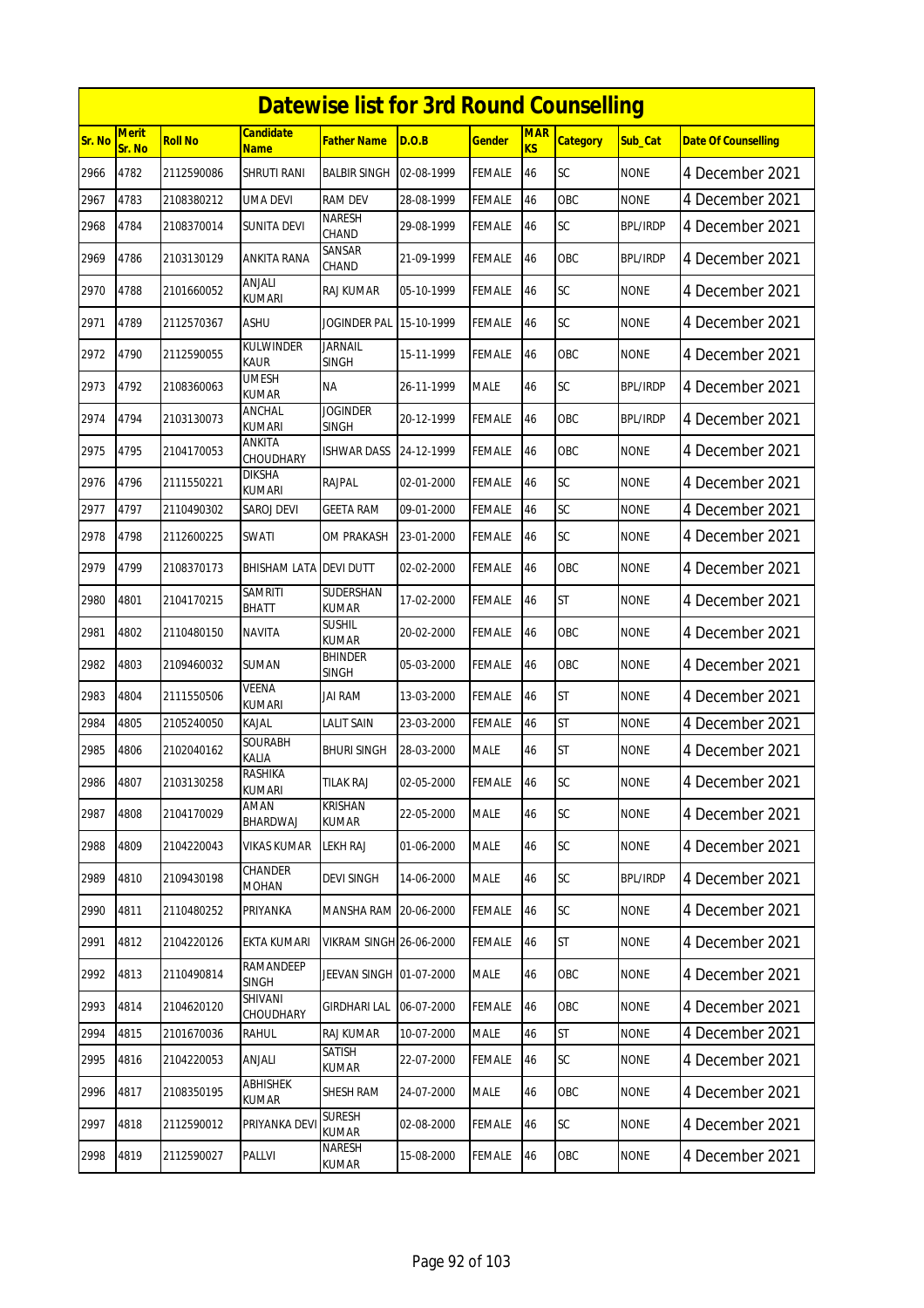|        |                        |            |                               | <b>Datewise list for 3rd Round Counselling</b> |            |               |                  |                 |                                                        |                            |
|--------|------------------------|------------|-------------------------------|------------------------------------------------|------------|---------------|------------------|-----------------|--------------------------------------------------------|----------------------------|
| Sr. No | <b>Merit</b><br>Sr. No | Roll No    | Candidate<br><b>Name</b>      | Father Name                                    | D.O.B      | <u>Gender</u> | <b>MAR</b><br>KS | <b>Category</b> | Sub_Cat                                                | <b>Date Of Counselling</b> |
| 2999   | 4820                   | 2112570566 | ANURADHA                      | ASHOK<br>KUMAR                                 | 19-08-2000 | FEMALE        | 46               | OBC             | <b>BPL/IRDP</b>                                        | 4 December 2021            |
| 3000   | 4821                   | 2110510155 | SUMAN DEVI                    | RAMESH<br>kumar                                | 23-08-2000 | <b>FEMALE</b> | 46               | <b>OBC</b>      | <b>SPORTS</b>                                          | 4 December 2021            |
| 3001   | 4823                   | 2104630002 | ANUJ KUMAR                    | Mohinder<br><b>SINGH</b>                       | 21-10-2000 | <b>MALE</b>   | 46               | <b>SC</b>       | DEPENDEN<br>T/WARDS<br>OF EX-<br><b>SERVICEME</b><br>Ν | 4 December 2021            |
| 3002   | 4824                   | 2108350338 | <b>ALKA THAKUR</b>            | <b>GULAB SINGH</b>                             | 29-10-2000 | FEMALE        | 46               | OBC             | <b>NONE</b>                                            | 4 December 2021            |
| 3003   | 4825                   | 2110490733 | <b>REKHA DEVI</b>             | MAYA RAM                                       | 10-12-2000 | <b>FEMALE</b> | 46               | OBC             | <b>NONE</b>                                            | 4 December 2021            |
| 3004   | 4826                   | 2111560077 | <b>AASHISH</b>                | <b>BASTI RAM</b>                               | 28-12-2000 | <b>MALE</b>   | 46               | OBC             | <b>BPL/IRDP</b>                                        | 4 December 2021            |
| 3005   | 4828                   | 2109440061 | AAINA                         | <b>NEETU</b>                                   | 03-01-2001 | FEMALE        | 46               | SC              | <b>BPL/IRDP</b>                                        | 4 December 2021            |
| 3006   | 4829                   | 2102040629 | ANJALI<br><b>KUMARI</b>       | KEWAL RAM                                      | 04-01-2001 | FEMALE        | 46               | ST              | <b>NONE</b>                                            | 4 December 2021            |
| 3007   | 4830                   | 2104630017 | ANKITA<br>CHOUDHARY           | ANIL KUMAR                                     | 07-02-2001 | FEMALE        | 46               | OBC             | <b>NONE</b>                                            | 4 December 2021            |
| 3008   | 4831                   | 2109410036 | <b>MEERA</b>                  | <b>KEWAL RAM</b>                               | 22-02-2001 | <b>FEMALE</b> | 46               | SC              | <b>BPL/IRDP</b>                                        | 4 December 2021            |
| 3009   | 4832                   | 2109460249 | SAROJ<br>CHAUHAN              | KALI RAM                                       | 03-03-2001 | FEMALE        | 46               | SC              | <b>NONE</b>                                            | 4 December 2021            |
| 3010   | 4833                   | 2102050021 | DEEKSHA                       | KEWAL SINGH                                    | 15-03-2001 | FEMALE        | 46               | <b>ST</b>       | <b>NONE</b>                                            | 4 December 2021            |
| 3011   | 4834                   | 2107320013 | <b>MAMTA</b>                  | PREM SINGH                                     | 15-03-2001 | FEMALE        | 46               | <b>ST</b>       | <b>NONE</b>                                            | 4 December 2021            |
| 3012   | 4835                   | 2110480702 | GAURAV<br>SHARMA              | <b>JAGAT RAM</b>                               | 19-04-2001 | <b>MALE</b>   | 46               | OBC             | <b>NONE</b>                                            | 4 December 2021            |
| 3013   | 4837                   | 2110480714 | <b>NITASHA</b>                | YAD RAM                                        | 09-05-2001 | FEMALE        | 46               | SC              | <b>NONE</b>                                            | 4 December 2021            |
| 3014   | 4839                   | 2108380042 | CHHAVINDER<br>PAL             | SHER SINGH                                     | 30-05-2001 | <b>MALE</b>   | 46               | SC              | PHH                                                    | 4 December 2021            |
| 3015   | 4840                   | 2109410097 | PRAJWAL                       | SITA RAM                                       | 01-06-2001 | FEMALE        | 46               | SC              | BPL/IRDP                                               | 4 December 2021            |
| 3016   | 4841                   | 2110510131 | <b>PADMA</b>                  | <b>SANIA RAM</b>                               | 18-06-2001 | FEMALE        | 46               | SC              | <b>NONE</b>                                            | 4 December 2021            |
| 3017   | 4842                   | 2104630042 | SAKSHI DEVI                   | CHUNI LAL                                      | 27-07-2001 | FEMALE        | 46               | <b>ST</b>       | <b>NONE</b>                                            | 4 December 2021            |
| 3018   | 4843                   | 2109470045 | MONIKA                        | RAKESH                                         | 12-08-2001 | FEMALE        | 46               | SC              | <b>NONE</b>                                            | 4 December 2021            |
| 3019   | 4844                   | 2109460041 | YASH PAL                      | MAN DASS                                       | 22-08-2001 | MALE          | 46               | SC              | <b>NONE</b>                                            | 4 December 2021            |
| 3020   | 4845                   | 2112570340 | TAMANNA                       | <b>ASHWANI</b><br>KUMAR                        | 24-08-2001 | <b>FEMALE</b> | 46               | OBC             | <b>NONE</b>                                            | 4 December 2021            |
| 3021   | 4846                   | 2104160041 | PALLAVI                       | RAMEL SINGH                                    | 01-09-2001 | FEMALE        | 46               | OBC             | <b>NONE</b>                                            | 4 December 2021            |
| 3022   | 4848                   | 2104170107 | SOURABH<br>KUMAR              | PRAVEEN<br><b>KUMAR</b>                        | 16-09-2001 | MALE          | 46               | OBC             | <b>NONE</b>                                            | 4 December 2021            |
| 3023   | 4849                   | 2108680293 | AYUSH                         | <b>CHAMAN LAL</b>                              | 30-09-2001 | MALE          | 46               | <b>SC</b>       | <b>NONE</b>                                            | 4 December 2021            |
| 3024   | 4851                   | 2109460307 | <b>DINESH</b><br><b>KUMAR</b> | GULAB SINGH                                    | 05-10-2001 | MALE          | 46               | <b>SC</b>       | <b>BPL/IRDP</b>                                        | 4 December 2021            |
| 3025   | 4852                   | 2108690111 | <b>BAL KRISHAN</b>            | GOKUL CHAND 07-10-2001                         |            | MALE          | 46               | <b>SC</b>       | <b>NONE</b>                                            | 4 December 2021            |
| 3026   | 4853                   | 2104230064 | <b>SAMRITI</b>                | <b>MADAN LAL</b>                               | 09-10-2001 | <b>FEMALE</b> | 46               | <b>ST</b>       | <b>NONE</b>                                            | 4 December 2021            |
| 3027   | 4855                   | 2112570421 | NANCY                         | <b>PARVEEN</b><br>KUMAR                        | 16-10-2001 | FEMALE        | 46               | OBC             | <b>NONE</b>                                            | 4 December 2021            |
| 3028   | 4856                   | 2110480817 | ANIL                          | JEET SINGH                                     | 23-10-2001 | MALE          | 46               | SC              | <b>NONE</b>                                            | 4 December 2021            |
| 3029   | 4857                   | 2110510193 | MANISHA<br><b>KUMARI</b>      | KAMAL DEV                                      | 18-12-2001 | <b>FEMALE</b> | 46               | <b>SC</b>       | <b>NONE</b>                                            | 4 December 2021            |
| 3030   | 4858                   | 2110520055 | POOJA                         | SHER SINGH                                     | 01-01-2002 | <b>FEMALE</b> | 46               | <b>SC</b>       | <b>NONE</b>                                            | 4 December 2021            |
| 3031   | 4859                   | 2108680360 | ANAMIKA                       | <b>DAULAT RAM</b>                              | 03-01-2002 | <b>FEMALE</b> | 46               | <b>SC</b>       | <b>NONE</b>                                            | 4 December 2021            |
| 3032   | 4860                   | 2112570470 | PRIYA                         | NARESH<br><b>KUMAR</b>                         | 06-01-2002 | FEMALE        | 46               | <b>SC</b>       | <b>NONE</b>                                            | 4 December 2021            |
| 3033   | 4861                   | 2108370114 | USHA                          | <b>BHIM SINGH</b>                              | 27-01-2002 | FEMALE        | 46               | OBC             | BPL/IRDP                                               | 4 December 2021            |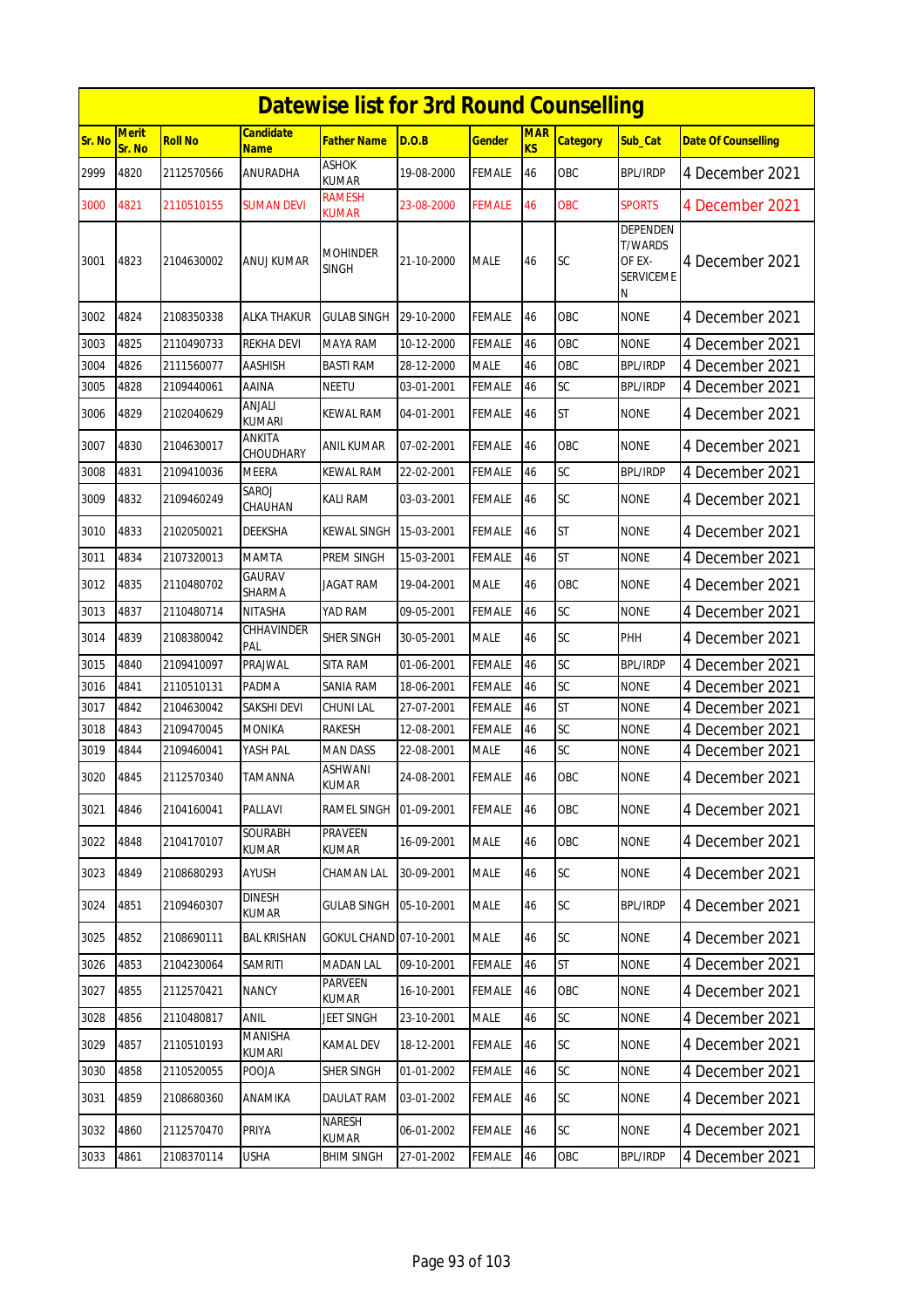|        | <b>Datewise list for 3rd Round Counselling</b> |                |                                      |                                   |            |               |                  |                 |                 |                            |  |  |
|--------|------------------------------------------------|----------------|--------------------------------------|-----------------------------------|------------|---------------|------------------|-----------------|-----------------|----------------------------|--|--|
| Sr. No | <b>Merit</b><br>Sr. No                         | <b>Roll No</b> | <b>Candidate</b><br><b>Name</b>      | <b>Father Name</b>                | D.O.B      | <b>Gender</b> | <b>MAR</b><br>KS | <b>Category</b> | Sub Cat         | <b>Date Of Counselling</b> |  |  |
| 3034   | 4862                                           | 2109470115     | <b>AMBIKA</b>                        | <b>JAGAT RAM</b>                  | 02-02-2002 | <b>FEMALE</b> | 46               | SC              | <b>NONE</b>     | 4 December 2021            |  |  |
| 3035   | 4863                                           | 2108680283     | <b>TUSHAR</b>                        | DHARAM PAL                        | 05-02-2002 | <b>MALE</b>   | 46               | SC              | <b>NONE</b>     | 4 December 2021            |  |  |
| 3036   | 4864                                           | 2110480128     | KAVITA                               | PRITAM SINGH 16-02-2002           |            | <b>FEMALE</b> | 46               | SC              | <b>NONE</b>     | 4 December 2021            |  |  |
| 3037   | 4865                                           | 2109460151     | <b>ASHISH</b><br><b>SHARMA</b>       | <b>SURAT SINGH</b>                | 19-02-2002 | <b>MALE</b>   | 46               | OBC             | <b>NONE</b>     | 4 December 2021            |  |  |
| 3038   | 4866                                           | 2110510156     | SEWATI                               | MANGA RAM                         | 27-02-2002 | <b>FEMALE</b> | 46               | SC              | <b>NONE</b>     | 4 December 2021            |  |  |
| 3039   | 4867                                           | 2110510219     | <b>MANJU BALA</b>                    | <b>BHAGWAN</b><br><b>DASS</b>     | 28-02-2002 | <b>FEMALE</b> | 46               | OBC             | <b>NONE</b>     | 4 December 2021            |  |  |
| 3040   | 4868                                           | 2112580154     | <b>ANJU DEVI</b>                     | <b>JOGINDER</b><br><b>SINGH</b>   | 11-03-2002 | <b>FEMALE</b> | 46               | <b>SC</b>       | <b>BPL/IRDP</b> | 4 December 2021            |  |  |
| 3041   | 4871                                           | 2108400498     | BANITA                               | <b>GURNAM</b><br><b>SINGH</b>     | 17-04-2002 | <b>FEMALE</b> | 46               | SC              | <b>NONE</b>     | 4 December 2021            |  |  |
| 3042   | 4872                                           | 2112580082     | <b>MONIKA DEVI</b>                   | <b>JOGINDER</b><br><b>SINGH</b>   | 17-06-2002 | <b>FEMALE</b> | 46               | SC              | <b>NONE</b>     | 4 December 2021            |  |  |
| 3043   | 4873                                           | 2108400382     | <b>BHAWANA</b>                       | SHARVAN<br><b>KUMAR</b>           | 23-07-2002 | <b>FEMALE</b> | 46               | SC              | <b>NONE</b>     | 4 December 2021            |  |  |
| 3044   | 4874                                           | 2108350170     | <b>MOHINI</b>                        | DHANU RAM                         | 27-07-2002 | <b>FEMALE</b> | 46               | OBC             | <b>BPL/IRDP</b> | 4 December 2021            |  |  |
| 3045   | 4875                                           | 2103130307     | <b>NITIKA</b>                        | <b>PAWAN</b><br><b>KUMAR</b>      | 29-07-2002 | <b>FEMALE</b> | 46               | OBC             | <b>NONE</b>     | 4 December 2021            |  |  |
| 3046   | 4876                                           | 2108380217     | NEELAM<br>KUMARI                     | RANGILA RAM                       | 09-08-2002 | <b>FEMALE</b> | 46               | <b>ST</b>       | <b>BPL/IRDP</b> | 4 December 2021            |  |  |
| 3047   | 4877                                           | 2111550467     | POONAM SAINI SATPAL SINGH 22-08-2002 |                                   |            | <b>FEMALE</b> | 46               | OBC             | <b>NONE</b>     | 4 December 2021            |  |  |
| 3048   | 4878                                           | 2101010397     | <b>HONEY</b><br>CHANDEL              | <b>GIAN</b><br>CHANDEL            | 04-09-2002 | <b>MALE</b>   | 46               | SC              | <b>NONE</b>     | 4 December 2021            |  |  |
| 3049   | 4879                                           | 2102040239     | <b>AKSHAY</b><br><b>KUMAR</b>        | <b>BIHARI</b>                     | 16-09-2002 | <b>MALE</b>   | 46               | <b>ST</b>       | <b>BPL/IRDP</b> | 4 December 2021            |  |  |
| 3050   | 4880                                           | 2108340183     | KHEMLATA                             | <b>DHANI RAM</b>                  | 17-09-2002 | <b>FEMALE</b> | 46               | SC              | <b>BPL/IRDP</b> | 4 December 2021            |  |  |
| 3051   | 4881                                           | 2101660224     | <b>VEENA DEVI</b>                    | <b>RAM LAL</b>                    | 22-09-2002 | <b>FEMALE</b> | 46               | <b>ST</b>       | <b>NONE</b>     | 4 December 2021            |  |  |
| 3052   | 4883                                           | 2104220103     | <b>SUNIDHI</b><br>DHIMAN             | <b>TILAK RAJ</b><br><b>DHIMAN</b> | 28-09-2002 | <b>FEMALE</b> | 46               | SC              | <b>NONE</b>     | 4 December 2021            |  |  |
| 3053   | 4884                                           | 2110490622     | Jaspreet<br>Kaur                     | <b>GURMEET</b><br>SINGH           | 29-09-2002 | <b>FEMALE</b> | 46               | SC              | <b>NONE</b>     | 4 December 2021            |  |  |
| 3054   | 4885                                           | 2108380173     | PARMILA<br>kumari                    | <b>NETAR LAL</b>                  | 06-10-2002 | <b>FEMALE</b> | 46               | <b>ST</b>       | <b>NONE</b>     | 4 December 2021            |  |  |
| 3055   | 4886                                           | 2110480420     | <b>RAJNI KAUR</b>                    | <b>GURMEET</b><br><b>SINGH</b>    | 08-10-2002 | <b>FEMALE</b> | 46               | SC              | <b>BPL/IRDP</b> | 4 December 2021            |  |  |
| 3056   | 4887                                           | 2109430124     | <b>SUSHMITA</b><br>KAUSHAL           | SATISH<br><b>KUMAR</b>            | 23-10-2002 | <b>FEMALE</b> | 46               | SC              | <b>NONE</b>     | 4 December 2021            |  |  |
| 3057   | 4888                                           | 2104230061     | SAKSHI                               | RAJINDER<br><b>KUMAR</b>          | 25-10-2002 | <b>FEMALE</b> | 46               | <b>SC</b>       | <b>NONE</b>     | 4 December 2021            |  |  |
| 3058   | 4892                                           | 2109650003     | ADITI MANGAL                         | <b>SURAT RAM</b>                  | 18-12-2002 | FEMALE        | 46               | <b>SC</b>       | <b>NONE</b>     | 4 December 2021            |  |  |
| 3059   | 4893                                           | 2111550191     | kriti                                | RAM LAL                           | 19-12-2002 | <b>FEMALE</b> | 46               | SC              | <b>NONE</b>     | 4 December 2021            |  |  |
| 3060   | 4894                                           | 2101020228     | <b>MANISH</b><br>KUMAR               | MOTI RAM                          | 25-12-2002 | <b>MALE</b>   | 46               | <b>ST</b>       | <b>NONE</b>     | 4 December 2021            |  |  |
| 3061   | 4895                                           | 2111560110     | SHUBHAM<br>KASHYAP                   | <b>RAJENDER</b><br><b>KUMAR</b>   | 31-12-2002 | <b>MALE</b>   | 46               | <b>SC</b>       | <b>NONE</b>     | 4 December 2021            |  |  |
| 3062   | 4896                                           | 2102040251     | RASHMITA                             | <b>SUNIL SINGH</b>                | 04-01-2003 | <b>FEMALE</b> | 46               | <b>ST</b>       | <b>NONE</b>     | 4 December 2021            |  |  |
| 3063   | 4897                                           | 2108350230     | SIMRAN                               | <b>MOHAN LAL</b>                  | 05-01-2003 | <b>FEMALE</b> | 46               | OBC             | <b>NONE</b>     | 4 December 2021            |  |  |
| 3064   | 4898                                           | 2108360104     | MEGHA<br>CHAUDHARY                   | RAJ KUMAR                         | 13-01-2003 | FEMALE        | 46               | <b>SC</b>       | <b>NONE</b>     | 4 December 2021            |  |  |
| 3065   | 4899                                           | 2108390123     | YOUQUITA<br>BHARTI                   | KAMLESH<br><b>KUMAR</b>           | 28-01-2003 | <b>FEMALE</b> | 46               | <b>SC</b>       | <b>NONE</b>     | 4 December 2021            |  |  |
| 3066   | 4900                                           | 2110480810     | <b>SUMIT</b><br>CHAUHAN              | KASHMIR<br>CHAND                  | 01-02-2003 | MALE          | 46               | SC              | <b>NONE</b>     | 4 December 2021            |  |  |
| 3067   | 4901                                           | 2112580163     | TAMANNA<br>KAUSHAL                   | YOG RAJ                           | 05-02-2003 | <b>FEMALE</b> | 46               | SC              | <b>NONE</b>     | 4 December 2021            |  |  |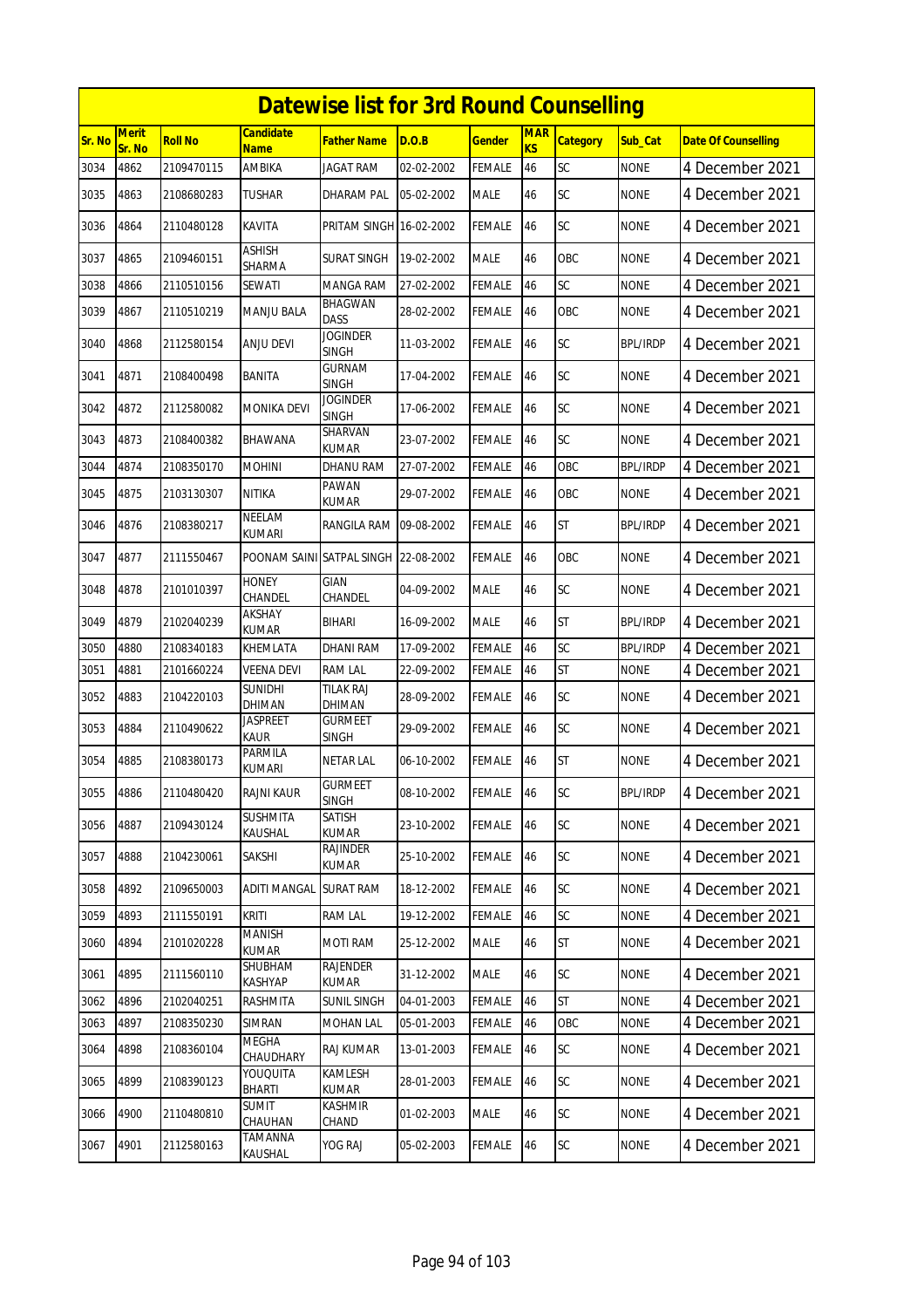|        | <b>Datewise list for 3rd Round Counselling</b> |                |                                  |                                   |            |               |                              |                 |                 |                            |  |  |
|--------|------------------------------------------------|----------------|----------------------------------|-----------------------------------|------------|---------------|------------------------------|-----------------|-----------------|----------------------------|--|--|
| Sr. No | Merit<br>Sr. No                                | <b>Roll No</b> | <b>Candidate</b><br><b>Name</b>  | <b>Father Name</b>                | D.O.B      | <b>Gender</b> | <b>MAR</b><br>K <sub>S</sub> | <b>Category</b> | Sub_Cat         | <b>Date Of Counselling</b> |  |  |
| 3068   | 4902                                           | 2108680094     | <b>AASHISH</b><br><b>CHAUHAN</b> | <b>BHUP CHAND</b>                 | 07-02-2003 | <b>MALE</b>   | 46                           | SC              | <b>SPORTS</b>   | 4 December 2021            |  |  |
| 3069   | 4903                                           | 2102030006     | <b>JEEVAN</b><br><b>KUMAR</b>    | LACHHIYA<br><b>RAM</b>            | 23-03-2003 | <b>MALE</b>   | 46                           | <b>ST</b>       | none            | 4 December 2021            |  |  |
| 3070   | 4904                                           | 2109450160     | <b>RHISHITA</b><br>SHARMA        | <b>PYARE LAL</b><br><b>SHARMA</b> | 24-03-2003 | <b>FEMALE</b> | 46                           | OBC             | <b>NONE</b>     | 4 December 2021            |  |  |
| 3071   | 4905                                           | 2109470024     | SAHIL                            | <b>RAMESH</b>                     | 27-03-2003 | <b>MALE</b>   | 46                           | SC              | <b>BPL/IRDP</b> | 4 December 2021            |  |  |
| 3072   | 4906                                           | 2112600019     | ANSHUL<br><b>AHITAN</b>          | SANJAY<br>KUMAR                   | 23-04-2003 | <b>MALE</b>   | 46                           | OBC             | <b>NONE</b>     | 4 December 2021            |  |  |
| 3073   | 4908                                           | 2103120100     | PRIYANKA<br>RANA                 | CHAMAN LAL                        | 11-05-2003 | <b>FEMALE</b> | 46                           | OBC             | <b>NONE</b>     | 4 December 2021            |  |  |
| 3074   | 4910                                           | 2103110317     | <b>MUSKAN</b>                    | KAMLESH<br><b>KUMAR</b>           | 08-06-2003 | <b>FEMALE</b> | 46                           | OBC             | <b>NONE</b>     | 4 December 2021            |  |  |
| 3075   | 4911                                           | 2110490732     | <b>SHRUTIKA</b><br>SHARMA        | <b>RATILAL</b>                    | 18-06-2003 | <b>FEMALE</b> | 46                           | OBC             | <b>NONE</b>     | 4 December 2021            |  |  |
| 3076   | 4912                                           | 2108680418     | DEEPIKA                          | PREM SINGH                        | 20-06-2003 | <b>FEMALE</b> | 46                           | SC              | <b>NONE</b>     | 4 December 2021            |  |  |
| 3077   | 4913                                           | 2110480934     | SHALINI<br><b>SHARMA</b>         | <b>MAHIMA</b><br><b>NAND</b>      | 01-07-2003 | <b>FEMALE</b> | 46                           | OBC             | <b>NONE</b>     | 4 December 2021            |  |  |
| 3078   | 4915                                           | 2101010129     | ISHA<br>SARMAAN                  | <b>RANGIL SINGH</b><br>SARMAAN    | 06-07-2003 | FEMALE        | 46                           | SC              | <b>NONE</b>     | 4 December 2021            |  |  |
| 3079   | 4916                                           | 2103110100     | AKHIL KUMAR                      | <b>BELI RAM</b>                   | 08-07-2003 | <b>MALE</b>   | 46                           | <b>SC</b>       | <b>NONE</b>     | 4 December 2021            |  |  |
| 3080   | 4918                                           | 2104190052     | ANIMESHA                         | <b>AMRESH</b><br><b>KUMAR</b>     | 14-07-2003 | FEMALE        | 46                           | SC              | <b>NONE</b>     | 4 December 2021            |  |  |
| 3081   | 4920                                           | 2103120212     | SONAM                            | RAJ KUMAR                         | 17-07-2003 | <b>FEMALE</b> | 46                           | SC              | <b>NONE</b>     | 4 December 2021            |  |  |
| 3082   | 4921                                           | 2104190014     | VANDNA                           | <b>MEHAR</b><br>CHAND             | 17-07-2003 | <b>FEMALE</b> | 46                           | SC              | <b>NONE</b>     | 4 December 2021            |  |  |
| 3083   | 4922                                           | 2101010464     | SHIVANI DEVI                     | <b>BRIJ LAL</b>                   | 18-07-2003 | <b>FEMALE</b> | 46                           | OBC             | <b>BPL/IRDP</b> | 4 December 2021            |  |  |
| 3084   | 4923                                           | 2111550076     | <b>ANJALI</b><br>CHAUDHARY       | RAM RATTAN                        | 21-07-2003 | <b>FEMALE</b> | 46                           | <b>ST</b>       | <b>NONE</b>     | 4 December 2021            |  |  |
| 3085   | 4925                                           | 2104190007     | SHAINA                           | ASHOK<br><b>KUMAR</b>             | 30-07-2003 | <b>FEMALE</b> | 46                           | OBC             | <b>NONE</b>     | 4 December 2021            |  |  |
| 3086   | 4926                                           | 2103130224     | SHEETAL                          | <b>KISHORI LAL</b>                | 03-08-2003 | <b>FEMALE</b> | 46                           | SC              | <b>BPL/IRDP</b> | 4 December 2021            |  |  |
| 3087   | 4927                                           | 2104160086     | VAISHALI                         | <b>SURINDER</b><br>KUMAR          | 09-08-2003 | <b>FEMALE</b> | 46                           | SC              | <b>NONE</b>     | 4 December 2021            |  |  |
| 3088   | 4928                                           | 2110480330     | RIYA SHARMA                      | SATPAL                            | 22-08-2003 | <b>FEMALE</b> | 46                           | OBC             | EX-<br>N        | SERVICEME 4 December 2021  |  |  |
| 3089   | 4929                                           | 2109430165     | SUDARSHAN                        | <b>RAMESH</b><br>CHAND            | 31-08-2003 | <b>MALE</b>   | 46                           | <b>SC</b>       | <b>NONE</b>     | 4 December 2021            |  |  |
| 3090   | 4930                                           | 2112570684     | TANU<br>CHOUDHARY                | SATPAL                            | 12-09-2003 | <b>FEMALE</b> | 46                           | OBC             | <b>NONE</b>     | 4 December 2021            |  |  |
| 3091   | 4931                                           | 2104210139     | TAMANNA<br>KOUSHAL               | <b>TILAK RAJ</b>                  | 20-09-2003 | <b>FEMALE</b> | 46                           | <b>SC</b>       | <b>BPL/IRDP</b> | 4 December 2021            |  |  |
| 3092   | 4932                                           | 2104210148     | PRIYANKA                         | <b>SUNIL KUMAR</b>                | 11-10-2003 | <b>FEMALE</b> | 46                           | OBC             | <b>NONE</b>     | 4 December 2021            |  |  |
| 3093   | 4933                                           | 2104200121     | KANU PRIYA                       | AKSHAY<br>KUMAR                   | 15-10-2003 | <b>FEMALE</b> | 46                           | <b>SC</b>       | <b>NONE</b>     | 4 December 2021            |  |  |
| 3094   | 4934                                           | 2102030103     | DEEPIKA<br>PATYAL                | <b>MILAP SINGH</b>                | 25-10-2003 | <b>FEMALE</b> | 46                           | ST              | <b>NONE</b>     | 4 December 2021            |  |  |
| 3095   | 4935                                           | 2111550097     | <b>SHRUTI</b>                    | SANJAY<br>KUMAR<br>CHOUDHARY      | 29-10-2003 | <b>FEMALE</b> | 46                           | OBC             | <b>NONE</b>     | 4 December 2021            |  |  |
| 3096   | 4936                                           | 2101020574     | KANIKA                           | <b>BRIJ LAL</b>                   | 08-11-2003 | <b>FEMALE</b> | 46                           | SC              | <b>BPL/IRDP</b> | 4 December 2021            |  |  |
| 3097   | 4937                                           | 2112570038     | AMAN                             | NARESH<br>KUMAR                   | 22-11-2003 | <b>MALE</b>   | 46                           | <b>SC</b>       | <b>NONE</b>     | 4 December 2021            |  |  |
| 3098   | 4938                                           | 2111550554     | <b>JASWINDER</b><br>KAUR         | DARSHAN PAL                       | 28-11-2003 | FEMALE        | 46                           | <b>ST</b>       | <b>NONE</b>     | 4 December 2021            |  |  |
| 3099   | 4939                                           | 2108390264     | <b>GAYATRI DEVI</b>              | RAKESH<br>KUMAR                   | 01-12-2003 | <b>FEMALE</b> | 46                           | OBC             | <b>NONE</b>     | 4 December 2021            |  |  |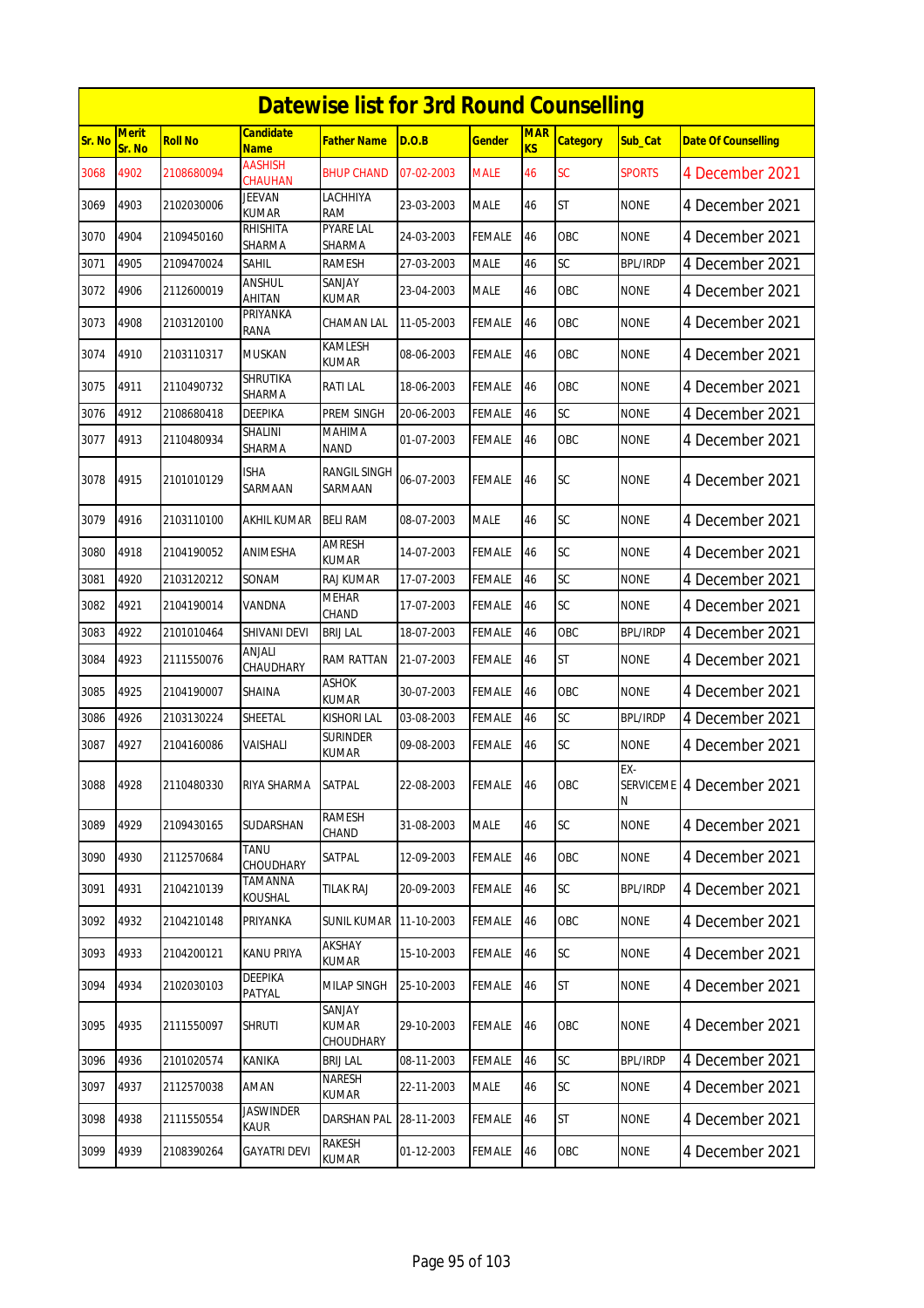|        | <b>Datewise list for 3rd Round Counselling</b> |                |                                 |                                 |            |               |                  |                 |                 |                            |  |  |
|--------|------------------------------------------------|----------------|---------------------------------|---------------------------------|------------|---------------|------------------|-----------------|-----------------|----------------------------|--|--|
| Sr. No | <b>Merit</b><br>Sr. No                         | <b>Roll No</b> | <b>Candidate</b><br><b>Name</b> | <b>Father Name</b>              | D.O.B      | <b>Gender</b> | <b>MAR</b><br>KS | <b>Category</b> | Sub Cat         | <b>Date Of Counselling</b> |  |  |
| 3100   | 4940                                           | 2108340051     | <b>RAKESH</b><br><b>KUMAR</b>   | <b>MADHAV</b>                   | 19-12-2003 | <b>MALE</b>   | 46               | SC              | <b>BPL/IRDP</b> | 4 December 2021            |  |  |
| 3101   | 4941                                           | 2110510034     | PRIYANSHU<br>SHARMA             | <b>MAHIMA</b><br><b>NAND</b>    | 20-12-2003 | <b>FEMALE</b> | 46               | OBC             | <b>NONE</b>     | 4 December 2021            |  |  |
| 3102   | 4942                                           | 2101010230     | SAKSHI<br>DHIMAN                | <b>RAJESH</b><br>KUMAR          | 23-12-2003 | <b>FEMALE</b> | 46               | SC              | <b>NONE</b>     | 4 December 2021            |  |  |
| 3103   | 4943                                           | 2108680242     | <b>ADITYA</b>                   | GHANSHYAM                       | 01-01-2004 | <b>MALE</b>   | 46               | <b>SC</b>       | <b>NONE</b>     | 4 December 2021            |  |  |
| 3104   | 4944                                           | 2101020201     | VANDNA DEVI                     | SOHAN LAL                       | 04-01-2004 | <b>FEMALE</b> | 46               | SC              | <b>NONE</b>     | 4 December 2021            |  |  |
| 3105   | 4945                                           | 2112570519     | <b>DIKSHA</b>                   | SH. DILBAG<br><b>SINGH</b>      | 05-01-2004 | <b>FEMALE</b> | 46               | SC              | <b>NONE</b>     | 4 December 2021            |  |  |
| 3106   | 4946                                           | 2102040571     | <b>PRATEEK</b>                  | <b>HIMO</b>                     | 15-01-2004 | <b>MALE</b>   | 46               | <b>ST</b>       | <b>BPL/IRDP</b> | 4 December 2021            |  |  |
| 3107   | 4947                                           | 2102040488     | SAKSHI BALA                     | <b>MANOJ</b><br><b>KUMAR</b>    | 02-02-2004 | <b>FEMALE</b> | 46               | <b>ST</b>       | <b>NONE</b>     | 4 December 2021            |  |  |
| 3108   | 4948                                           | 2103120078     | <b>ANKITA</b>                   | <b>KEWAL</b><br><b>KRISHAN</b>  | 06-02-2004 | <b>FEMALE</b> | 46               | OBC             | <b>NONE</b>     | 4 December 2021            |  |  |
| 3109   | 4949                                           | 2102030080     | <b>PALLVI</b>                   | <b>DILWER SINGH 14-02-2004</b>  |            | <b>FEMALE</b> | 46               | <b>ST</b>       | <b>NONE</b>     | 4 December 2021            |  |  |
| 3110   | 4950                                           | 2103110007     | <b>KAVITA BHART</b>             | <b>SURESH</b><br><b>KUMAR</b>   | 21-02-2004 | <b>FEMALE</b> | 46               | SC              | <b>NONE</b>     | 4 December 2021            |  |  |
| 3111   | 4951                                           | 2108390243     | <b>NEELAM</b><br><b>KUMARI</b>  | SH. BALBIR<br>SINGH             | 01-03-2004 | <b>FEMALE</b> | 46               | <b>ST</b>       | <b>NONE</b>     | 4 December 2021            |  |  |
| 3112   | 4952                                           | 2108370197     | PAYAL                           | RAJ KUMAR                       | 08-03-2004 | <b>FEMALE</b> | 46               | SC              | <b>NONE</b>     | 4 December 2021            |  |  |
| 3113   | 4953                                           | 2111530119     | <b>PARUL</b>                    | MANOHAR LAL 08-03-2004          |            | <b>FEMALE</b> | 46               | SC              | <b>NONE</b>     | 4 December 2021            |  |  |
| 3114   | 4955                                           | 2110510222     | <b>SUNIL KUMAR</b>              | <b>CHET RAM</b>                 | 13-04-2004 | <b>MALE</b>   | 46               | SC              | <b>NONE</b>     | 4 December 2021            |  |  |
| 3115   | 4956                                           | 2108350419     | PRITIKA                         | VIJAY KUMAR                     | 16-04-2004 | <b>FEMALE</b> | 46               | <b>SC</b>       | <b>NONE</b>     | 4 December 2021            |  |  |
| 3116   | 4957                                           | 2108390292     | UDAY KUMAR                      | RANVIR SINGH 06-05-2004         |            | <b>MALE</b>   | 46               | SC              | <b>NONE</b>     | 4 December 2021            |  |  |
| 3117   | 4958                                           | 2103130004     | <b>SHAILZA</b>                  | <b>RAJ KUMAR</b>                | 15-05-2004 | <b>FEMALE</b> | 46               | SC              | <b>NONE</b>     | 4 December 2021            |  |  |
| 3118   | 4960                                           | 2111550070     | <b>SAPNA DEVI</b>               | <b>BISNA RAM</b>                | 19-05-2004 | <b>FEMALE</b> | 46               | SC              | <b>NONE</b>     | 4 December 2021            |  |  |
| 3119   | 4961                                           | 2101010367     | AARUSHI                         | <b>ROOP LAL</b>                 | 21-05-2004 | <b>FEMALE</b> | 46               | SC              | <b>NONE</b>     | 4 December 2021            |  |  |
| 3120   | 4962                                           | 2112600113     | DEVESH<br>SHARMA                | <b>MANOJ</b><br><b>KUMAR</b>    | 01-06-2004 | <b>MALE</b>   | 46               | <b>GENERAL</b>  | PHH             | 4 December 2021            |  |  |
| 3121   | 4963                                           | 2109460088     | <b>NAIYA</b>                    | <b>TEK CHAND</b>                | 02-06-2004 | <b>FEMALE</b> | <b>46</b>        | SC              | <b>NONE</b>     | 4 December 2021            |  |  |
| 3122   | 4964                                           | 2112590068     | MADHU BALA                      | RAM PARKASH 03-04-1986          |            | <b>FEMALE</b> | 45               | SC              | <b>NONE</b>     | 4 December 2021            |  |  |
| 3123   | 4965                                           | 2107320001     | <b>DEVINA</b><br>THAKUR         | <b>THILLEY</b><br>THAKUR        | 22-02-1987 | <b>FEMALE</b> | 45               | <b>ST</b>       | <b>NONE</b>     | 4 December 2021            |  |  |
| 3124   | 4966                                           | 2103110239     | Shaili                          | PREM CHAND                      | 05-08-1987 | FEMALE        | 45               | <b>SC</b>       | <b>NONE</b>     | 4 December 2021            |  |  |
| 3125   | 4967                                           | 2108370219     | RICHIKA SAINI                   | PAWAN<br><b>KUMAR</b>           | 01-07-1989 | <b>FEMALE</b> | 45               | OBC             | <b>NONE</b>     | 4 December 2021            |  |  |
| 3126   | 4968                                           | 2111550378     | PRIYANKA                        | <b>MAHINDER</b><br><b>SINGH</b> | 02-08-1990 | <b>FEMALE</b> | 45               | <b>SC</b>       | <b>NONE</b>     | 4 December 2021            |  |  |
| 3127   | 4970                                           | 2106290052     | KALPANA<br>RASHPA               | PREM LAL                        | 09-12-1991 | <b>FEMALE</b> | 45               | <b>ST</b>       | <b>NONE</b>     | 4 December 2021            |  |  |
| 3128   | 4971                                           | 2110480370     | PROMILA DEVI                    | <b>CHET RAM</b>                 | 16-08-1992 | <b>FEMALE</b> | 45               | SC              | <b>NONE</b>     | 4 December 2021            |  |  |
| 3129   | 4972                                           | 2104170115     | <b>ASHA DEVI</b>                | RAMESH<br>CHAND                 | 19-08-1992 | <b>FEMALE</b> | 45               | <b>SC</b>       | <b>NONE</b>     | 4 December 2021            |  |  |
| 3130   | 4973                                           | 2104150043     | <b>BHARTI DEVI</b>              | RAMESH<br>CHAND                 | 27-11-1992 | <b>FEMALE</b> | 45               | OBC             | <b>NONE</b>     | 4 December 2021            |  |  |
| 3131   | 4974                                           | 2106270003     | <b>DEEPAK PAUL</b>              | <b>JIYA RAM</b>                 | 05-09-1993 | <b>MALE</b>   | 45               | SC              | <b>NONE</b>     | 4 December 2021            |  |  |
| 3132   | 4975                                           | 2108370634     | MEENAKSHI                       | SANT RAM                        | 05-12-1993 | <b>FEMALE</b> | 45               | SC              | <b>NONE</b>     | 4 December 2021            |  |  |
| 3133   | 4976                                           | 2106290111     | MOHAR SINGH                     | <b>PYARE LAL</b>                | 01-04-1994 | <b>MALE</b>   | 45               | <b>SC</b>       | <b>NONE</b>     | 4 December 2021            |  |  |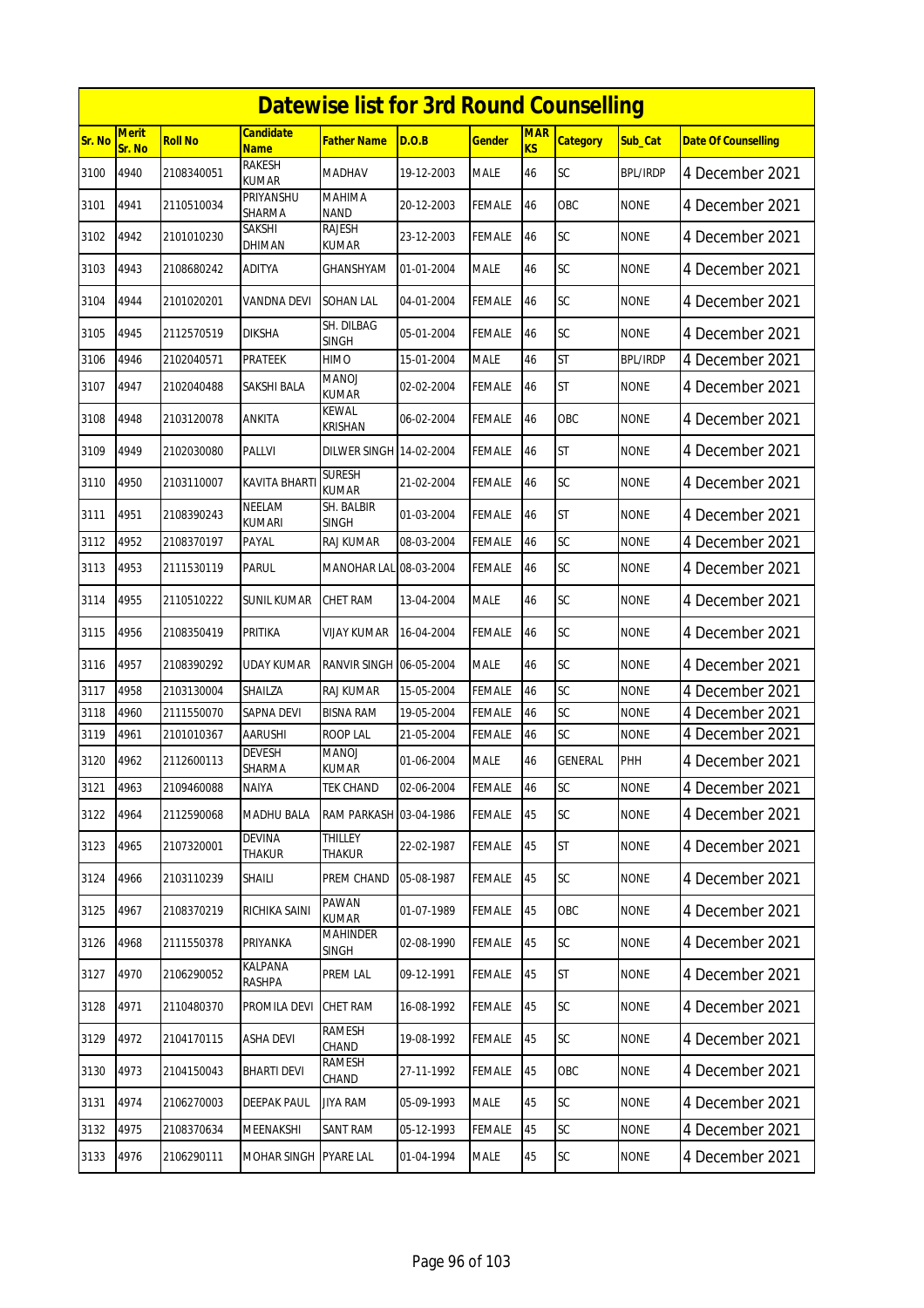|               | <b>Datewise list for 3rd Round Counselling</b> |                |                                 |                                            |            |               |                  |                 |                                                               |                            |  |
|---------------|------------------------------------------------|----------------|---------------------------------|--------------------------------------------|------------|---------------|------------------|-----------------|---------------------------------------------------------------|----------------------------|--|
| <b>Sr. No</b> | <b>Merit</b><br>Sr. No                         | <b>Roll No</b> | <b>Candidate</b><br>Name        | Father Name                                | D.O.B      | Gender        | <b>MAR</b><br>KS | <b>Category</b> | Sub Cat                                                       | <b>Date Of Counselling</b> |  |
| 3134          | 4977                                           | 2110510070     | <b>MANISHA</b>                  | <b>RAM LAL</b>                             | 23-04-1994 | FEMALE        | 45               | OBC             | <b>NONE</b>                                                   | 4 December 2021            |  |
| 3135          | 4978                                           | 2110480651     | <b>MANJU</b><br><b>TOMAR</b>    | PRITAM SINGH 20-05-1994                    |            | FEMALE        | 45               | SC              | <b>NONE</b>                                                   | 4 December 2021            |  |
| 3136          | 4979                                           | 2101660288     | KAMAL DEV                       | PRITAM SINGH 31-08-1994                    |            | MALE          | 45               | SC              | <b>NONE</b>                                                   | 4 December 2021            |  |
| 3137          | 4980                                           | 2102090106     | SANJNA<br>LOHARCH               | <b>RAJENDER</b><br><b>KUMAR</b><br>LOHARCH | 02-11-1994 | FEMALE        | 45               | SC              | <b>BPL/IRDP</b>                                               | 4 December 2021            |  |
| 3138          | 4981                                           | 2111540038     | KARUNA<br><b>KUMARI</b>         | SHAKAT RAM                                 | 19-11-1994 | FEMALE        | 45               | SC              | <b>BPL/IRDP</b>                                               | 4 December 2021            |  |
| 3139          | 4983                                           | 2110520209     | KIRAN                           | TOTA RAM                                   | 07-04-1995 | FEMALE        | 45               | OBC             | <b>NONE</b>                                                   | 4 December 2021            |  |
| 3140          | 4984                                           | 2104630110     | PRIYANKA                        | GAGAN SINGH 108-10-1995                    |            | FEMALE        | 45               | <b>SC</b>       | DEPENDEN<br><b>T/WARDS</b><br>OF EX-<br><b>SERVICEME</b><br>N | 4 December 2021            |  |
| 3141          | 4985                                           | 2111560011     | NEHA KUMARI                     | <b>ROMHARSHAN</b><br><b>DUTT</b>           | 23-01-1996 | FEMALE        | 45               | OBC             | <b>NONE</b>                                                   | 4 December 2021            |  |
| 3142          | 4987                                           | 2110480015     | <b>NISHA</b>                    | <b>BHAGAT RAM</b>                          | 11-04-1996 | FEMALE        | 45               | <b>SC</b>       | <b>NONE</b>                                                   | 4 December 2021            |  |
| 3143          | 4988                                           | 2109460252     | <b>RITU SHARMA</b>              | RAM<br><b>SWAROOP</b>                      | 18-05-1996 | FEMALE        | 45               | OBC             | <b>NONE</b>                                                   | 4 December 2021            |  |
| 3144          | 4989                                           | 2110480930     | REKHA DEVI                      | ROOP SINGH                                 | 17-06-1996 | FEMALE        | 45               | SC              | <b>NONE</b>                                                   | 4 December 2021            |  |
| 3145          | 4990                                           | 2112600409     | <b>ISHA DEVI</b>                | KASHMIRI LAL                               | 29-06-1996 | FEMALE        | 45               | OBC             | <b>NONE</b>                                                   | 4 December 2021            |  |
| 3146          | 4991                                           | 2102040097     | <b>MEEN DEI</b>                 | DEEL                                       | 05-09-1996 | FEMALE        | 45               | SC              | <b>NONE</b>                                                   | 4 December 2021            |  |
| 3147          | 4992                                           | 2101020635     | NEERAJ<br>KUMARI                | DALEL SINGH                                | 13-09-1996 | FEMALE        | 45               | <b>SC</b>       | DEPENDEN<br><b>T/WARDS</b><br>OF EX-<br><b>SERVICEME</b><br>N | 4 December 2021            |  |
| 3148          | 4993                                           | 2110490252     | <b>KAREENA</b>                  | <b>NEETA RAM</b>                           | 11-11-1996 | <b>FEMALE</b> | 45               | OBC             | <b>NONE</b>                                                   | 4 December 2021            |  |
| 3149          | 4994                                           | 2102040773     | <b>JYOTI DEVI</b>               | <b>HARIDYAL</b>                            | 13-01-1997 | FEMALE        | 45               | <b>ST</b>       | <b>BPL/IRDP</b>                                               | 4 December 2021            |  |
| 3150          | 4995                                           | 2110480886     | KRISHNA                         | BABU RAM                                   | 15-02-1997 | FEMALE        | 45               | OBC             | none                                                          | 4 December 2021            |  |
| 3151          | 4996                                           | 2106300023     | KARMAVATI                       | DINA NATH                                  | 18-02-1997 | FEMALE        | 45               | SC              | <b>NONE</b>                                                   | 4 December 2021            |  |
| 3152          | 4997                                           | 2101010131     | <b>MOIN KHAN</b>                | MOHAMMAD<br>akbar                          | 15-04-1997 | <b>MALE</b>   | 45               | OBC             | <b>BPL/IRDP</b>                                               | 4 December 2021            |  |
| 3153          | 4998                                           | 2109410007     | <b>GUDDI DEVI</b>               | DAULAT RAM                                 | 06-05-1997 | <b>FEMALE</b> | 45               | <b>SC</b>       | PHH                                                           | 4 December 2021            |  |
| 3154          | 4999                                           | 2104220036     | TANVI                           | RAJESH<br><b>KUMAR</b>                     | 26-09-1997 | FEMALE        | 45               | SC              | <b>NONE</b>                                                   | 4 December 2021            |  |
| 3155          | 5000                                           | 2104230200     | <b>ARTI DEVI</b>                | <b>BALI RAM</b>                            | 13-10-1997 | FEMALE        | 45               | SC              | <b>NONE</b>                                                   | 4 December 2021            |  |
| 3156          | 5001                                           | 2104700072     | SHILPA RANI                     | DALIP                                      | 28-10-1997 | <b>FEMALE</b> | 45               | OBC             | <b>BPL/IRDP</b>                                               | 4 December 2021            |  |
| 3157          | 5002                                           | 2108400436     | PRIYA KUMARI                    | DEV RAJ                                    | 19-12-1997 | FEMALE        | 45               | SC              | <b>NONE</b>                                                   | 4 December 2021            |  |
| 3158          | 5003                                           | 2111560006     | <b>MADHU BALA</b>               | <b>BALAK RAM</b>                           | 16-01-1998 | FEMALE        | 45               | <b>SC</b>       | <b>NONE</b>                                                   | 4 December 2021            |  |
| 3159          | 5004                                           | 2112570225     | PRIYANKA                        | JOGINDER PAL                               | 12-03-1998 | FEMALE        | 45               | <b>SC</b>       | <b>NONE</b>                                                   | 4 December 2021            |  |
| 3160          | 5005                                           | 2104170169     | AKSHAY<br><b>KUMAR</b>          | AJAY KUMAR                                 | 01-04-1998 | MALE          | 45               | OBC             | <b>NONE</b>                                                   | 4 December 2021            |  |
| 3161          | 5006                                           | 2108340197     | <b>JOGINDER</b><br><b>KUMAR</b> | LALA                                       | 14-04-1998 | MALE          | 45               | <b>SC</b>       | <b>NONE</b>                                                   | 4 December 2021            |  |
| 3162          | 5007                                           | 2108370514     | <b>BANDAN</b><br>KUMARI         | <b>DURGA SINGH</b>                         | 30-04-1998 | <b>FEMALE</b> | 45               | SC              | <b>NONE</b>                                                   | 4 December 2021            |  |
| 3163          | 5008                                           | 2109460223     | SIMMI                           | CHANDER<br><b>BHAN</b>                     | 01-06-1998 | <b>FEMALE</b> | 45               | OBC             | <b>NONE</b>                                                   | 4 December 2021            |  |
| 3164          | 5009                                           | 2112570542     | <b>DIKSHA</b><br>SANDHU         | <b>KASHMIR</b><br><b>SINGH</b>             | 04-06-1998 | <b>FEMALE</b> | 45               | <b>SC</b>       | <b>NONE</b>                                                   | 4 December 2021            |  |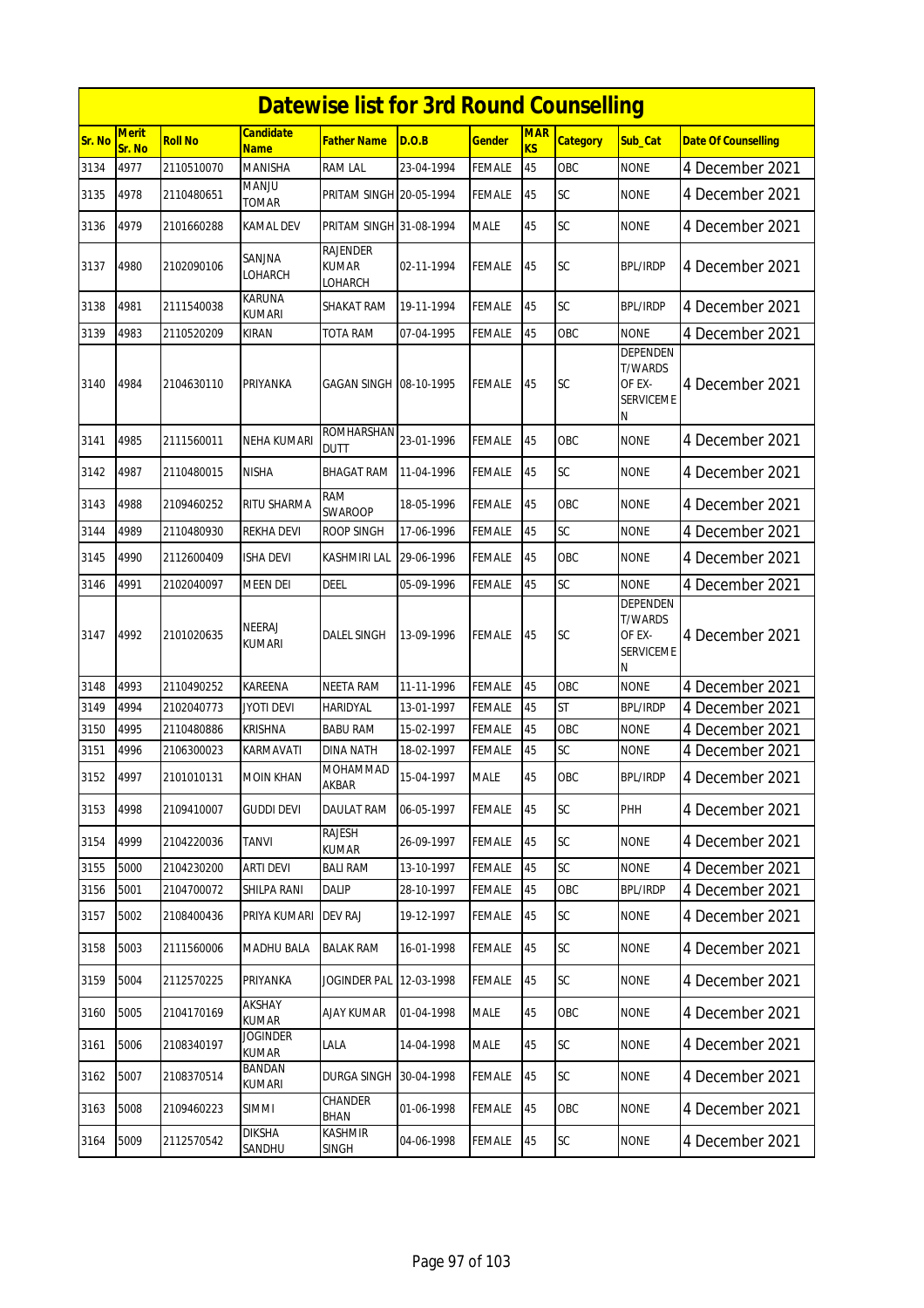|        | <b>Datewise list for 3rd Round Counselling</b> |                |                                 |                                 |            |               |                  |                 |                 |                            |  |
|--------|------------------------------------------------|----------------|---------------------------------|---------------------------------|------------|---------------|------------------|-----------------|-----------------|----------------------------|--|
| Sr. No | <b>Merit</b><br>Sr. No                         | <b>Roll No</b> | Candidate<br><b>Name</b>        | Father Name                     | D.O.B      | Gender        | <b>MAR</b><br>KS | <b>Category</b> | Sub_Cat         | <b>Date Of Counselling</b> |  |
| 3165   | 5010                                           | 2104620111     | SHAVETA                         | KAMAL<br>Kishore                | 09-08-1998 | <b>FEMALE</b> | 45               | SC              | <b>BPL/IRDP</b> | 4 December 2021            |  |
| 3166   | 5011                                           | 2108370327     | SHILPA<br>kumari                | SHYAM SINGH 09-08-1998          |            | <b>FEMALE</b> | 45               | SC              | <b>BPL/IRDP</b> | 4 December 2021            |  |
| 3167   | 5012                                           | 2110480355     | MANISH                          | RAGHUVEER<br>SINGH              | 12-08-1998 | <b>MALE</b>   | 45               | SC              | <b>NONE</b>     | 4 December 2021            |  |
| 3168   | 5013                                           | 2101020009     | POONAM<br>KUMARI                | <b>DEV RAJ</b>                  | 06-09-1998 | FEMALE        | 45               | OBC             | <b>NONE</b>     | 4 December 2021            |  |
| 3169   | 5014                                           | 2103110297     | KAVITA DEVI                     | <b>RANJEET</b><br><b>SINGH</b>  | 07-10-1998 | FEMALE        | 45               | SC              | <b>NONE</b>     | 4 December 2021            |  |
| 3170   | 5015                                           | 2109410157     | <b>PINKI</b>                    | <b>BASTI RAM</b>                | 14-11-1998 | <b>FEMALE</b> | 45               | <b>GENERAL</b>  | PHH             | 4 December 2021            |  |
| 3171   | 5016                                           | 2110490734     | NEERAJ                          | SANT RAM                        | 18-11-1998 | MALE          | 45               | SC              | <b>BPL/IRDP</b> | 4 December 2021            |  |
| 3172   | 5017                                           | 2104630046     | <b>AJAY KUMAR</b>               | PARAS RAM                       | 19-11-1998 | <b>MALE</b>   | 45               | SC              | <b>NONE</b>     | 4 December 2021            |  |
| 3173   | 5018                                           | 2104220117     | <b>ROBIN SINGH</b>              | NASIB SINGH                     | 17-12-1998 | MALE          | 45               | SC              | <b>NONE</b>     | 4 December 2021            |  |
| 3174   | 5019                                           | 2110490030     | <b>MALO DEVI</b>                | JAGAT SINGH                     | 28-12-1998 | FEMALE        | 45               | SC              | <b>NONE</b>     | 4 December 2021            |  |
| 3175   | 5020                                           | 2108340006     | <b>HUKMA DEVI</b>               | DOLE RAM                        | 02-01-1999 | FEMALE        | 45               | SC              | <b>NONE</b>     | 4 December 2021            |  |
| 3176   | 5021                                           | 2101660094     | <b>SHIVANI DEVI</b>             | KULDEEP<br><b>SINGH</b>         | 24-01-1999 | FEMALE        | 45               | <b>SC</b>       | <b>NONE</b>     | 4 December 2021            |  |
| 3177   | 5023                                           | 2108370463     | HEM LATA                        | LAXMAN                          | 02-02-1999 | <b>FEMALE</b> | 45               | OBC             | <b>NONE</b>     | 4 December 2021            |  |
| 3178   | 5024                                           | 2110490341     | <b>SARITA</b><br>kumari         | <b>SURENDER</b><br>SINGH        | 21-02-1999 | FEMALE        | 45               | SC              | <b>NONE</b>     | 4 December 2021            |  |
| 3179   | 5025                                           | 2112600509     | PARTIKSHA                       | <b>NAND LAL</b>                 | 09-03-1999 | FEMALE        | 45               | OBC             | <b>BPL/IRDP</b> | 4 December 2021            |  |
| 3180   | 5026                                           | 2110480965     | SHIVAMTOMA<br>R                 | Suresh<br>KUMAR<br>TOMAR        | 13-03-1999 | MALE          | 45               | SC              | <b>NONE</b>     | 4 December 2021            |  |
| 3181   | 5028                                           | 2104200152     | <b>DEEKSHA</b><br>CHOUDHARY     | <b>MAHENDER</b><br><b>SINGH</b> | 26-07-1999 | FEMALE        | 45               | OBC             | <b>NONE</b>     | 4 December 2021            |  |
| 3182   | 5029                                           | 2104190082     | SHIVANI                         | TILAK RAJ                       | 05-08-1999 | FEMALE        | 45               | SC              | <b>NONE</b>     | 4 December 2021            |  |
| 3183   | 5030                                           | 2111550443     | RAMAN<br>KUMAR                  | <b>SURJIT KUMAR 17-08-1999</b>  |            | MALE          | 45               | SC              | <b>NONE</b>     | 4 December 2021            |  |
| 3184   | 5031                                           | 2108370628     | ANJALI                          | <b>BRAHM DUTT</b>               | 02-09-1999 | FEMALE        | 45               | SC              | <b>NONE</b>     | 4 December 2021            |  |
| 3185   | 5032                                           | 2112570329     | <b>MANJEET</b><br><b>KUMARI</b> | RAM PAL                         | 09-09-1999 | FEMALE        | 45               | <b>OBC</b>      | <b>NONE</b>     | 4 December 2021            |  |
| 3186   | 5033                                           | 2112570515     | <b>PRIYANKA</b><br>CHAUDHARY    | <b>RAJENDER</b><br>KUMAR        | 13-10-1999 | <b>MALE</b>   | 45               | OBC             | <b>NONE</b>     | 4 December 2021            |  |
| 3187   | 5035                                           | 2108680060     | RIYA                            | TOTA RAM                        | 23-10-1999 | FEMALE        | 45               | SC              | <b>NONE</b>     | 4 December 2021            |  |
| 3188   | 5037                                           | 2102050086     | BHAWNA DEVI                     | <b>SURINDER</b><br>SINGH        | 16-11-1999 | FEMALE        | 45               | ST              | <b>NONE</b>     | 4 December 2021            |  |
| 3189   | 5038                                           | 2108400191     | SANDEEP<br>KUMAR                | <b>INDER SINGH</b>              | 18-11-1999 | MALE          | 45               | <b>SC</b>       | PHH             | 4 December 2021            |  |
| 3190   | 5039                                           | 2101020510     | SHANU                           | RAJ KUMAR                       | 25-11-1999 | <b>FEMALE</b> | 45               | SC              | <b>NONE</b>     | 4 December 2021            |  |
| 3191   | 5040                                           | 2108680249     | KIRAN KUMARI                    | KHEM CHAND                      | 25-11-1999 | FEMALE        | 45               | SC              | NONE            | 4 December 2021            |  |
| 3192   | 5041                                           | 2106280076     | JYOTI SANDHU                    | <b>BALDEV SINGH 11-01-2000</b>  |            | <b>FEMALE</b> | 45               | OBC             | <b>NONE</b>     | 4 December 2021            |  |
| 3193   | 5042                                           | 2110510057     | <b>KRISHNA</b><br>KUMARI        | KAMIYA RAM                      | 05-02-2000 | FEMALE        | 45               | <b>SC</b>       | <b>NONE</b>     | 4 December 2021            |  |
| 3194   | 5043                                           | 2109460327     | POOJA                           | DAULAT RAM                      | 19-02-2000 | FEMALE        | 45               | <b>SC</b>       | <b>NONE</b>     | 4 December 2021            |  |
| 3195   | 5044                                           | 2110490420     | <b>MANISHA</b>                  | <b>JAGGI RAM</b>                | 04-03-2000 | FEMALE        | 45               | SC              | <b>NONE</b>     | 4 December 2021            |  |
| 3196   | 5046                                           | 2110520205     | <b>NEELAM DEVI</b>              | RATI RAM                        | 12-03-2000 | <b>FEMALE</b> | 45               | <b>SC</b>       | <b>NONE</b>     | 4 December 2021            |  |
| 3197   | 5047                                           | 2108350266     | MANISHA<br>KUMARI               | <b>RAMESH</b><br>CHAND          | 28-03-2000 | FEMALE        | 45               | <b>SC</b>       | <b>NONE</b>     | 4 December 2021            |  |
| 3198   | 5048                                           | 2112570326     | SIMRAN DEVI                     | DILWAG<br><b>SINGH</b>          | 15-04-2000 | FEMALE        | 45               | OBC             | <b>NONE</b>     | 4 December 2021            |  |
| 3199   | 5049                                           | 2102040624     | <b>ANUP KUMAR</b>               | RAJ KUMAR                       | 13-05-2000 | MALE          | 45               | <b>ST</b>       | <b>NONE</b>     | 4 December 2021            |  |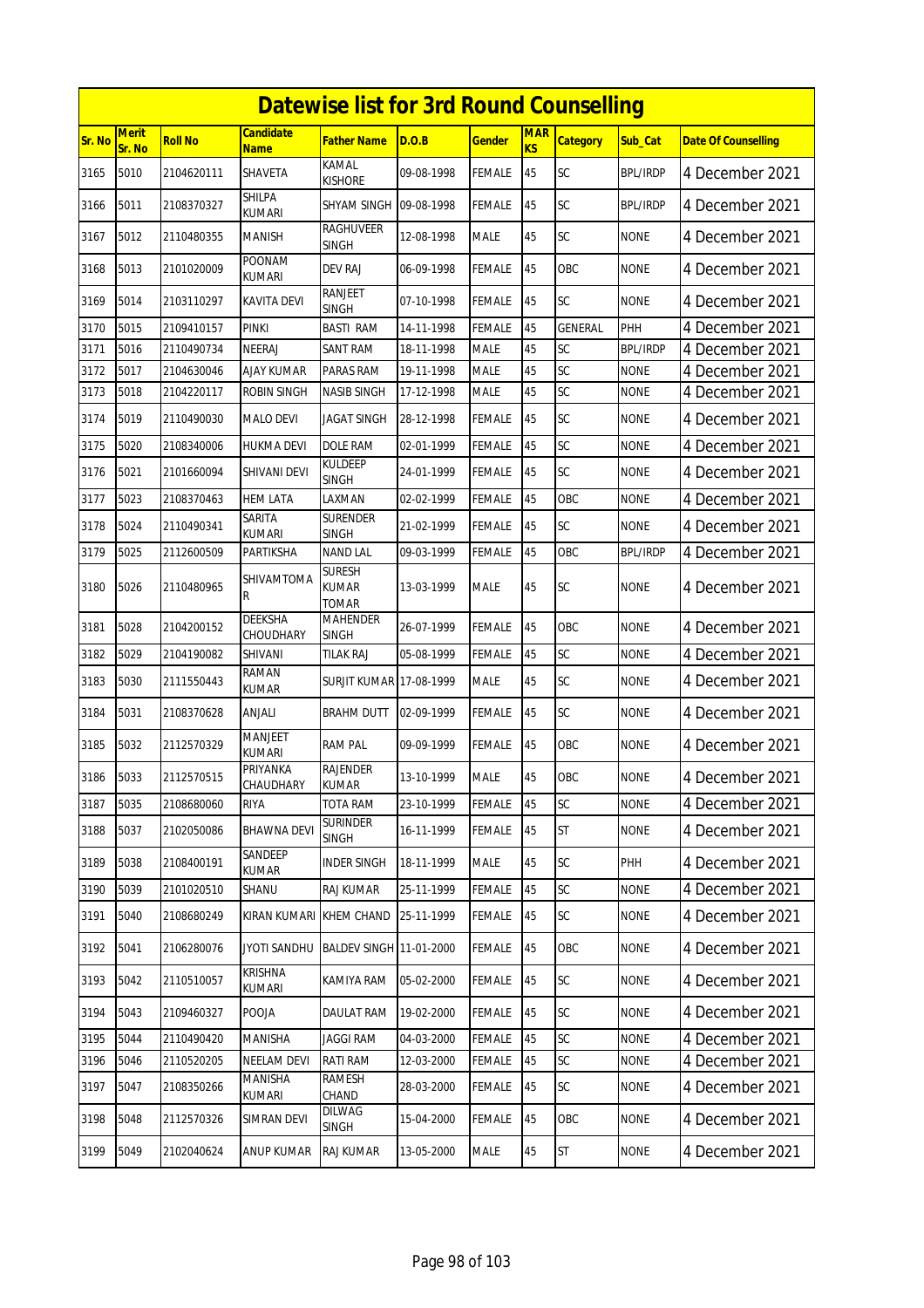|        | <b>Datewise list for 3rd Round Counselling</b> |                |                               |                                   |            |               |                         |                 |                 |                            |  |
|--------|------------------------------------------------|----------------|-------------------------------|-----------------------------------|------------|---------------|-------------------------|-----------------|-----------------|----------------------------|--|
| Sr. No | <b>Merit</b><br>Sr. No                         | <b>Roll No</b> | <b>Candidate</b><br>Name      | <b>Father Name</b>                | D.O.B      | <b>Gender</b> | <b>MAR</b><br><b>KS</b> | <b>Category</b> | Sub Cat         | <b>Date Of Counselling</b> |  |
| 3200   | 5050                                           | 2103120146     | <b>MANISHA DEVI</b>           | <b>DALIP CHAND</b>                | 28-05-2000 | <b>FEMALE</b> | 45                      | SC              | <b>BPL/IRDP</b> | 4 December 2021            |  |
| 3201   | 5053                                           | 2104160074     | AAINA                         | <b>ASHOK</b><br><b>KUMAR</b>      | 13-06-2000 | <b>FEMALE</b> | 45                      | OBC             | <b>NONE</b>     | 4 December 2021            |  |
| 3202   | 5054                                           | 2110480679     | <b>ROHIT</b><br>SHARMA        | <b>JIYA RAM</b>                   | 16-06-2000 | <b>MALE</b>   | 45                      | OBC             | <b>NONE</b>     | 4 December 2021            |  |
| 3203   | 5056                                           | 2112570144     | REENA                         | <b>SHER KHAN</b>                  | 30-07-2000 | <b>FEMALE</b> | 45                      | <b>ST</b>       | <b>NONE</b>     | 4 December 2021            |  |
| 3204   | 5057                                           | 2102040399     | ALISHA<br>KUMARI              | <b>MADAN</b><br>KUMAR             | 22-08-2000 | <b>FEMALE</b> | 45                      | <b>ST</b>       | <b>NONE</b>     | 4 December 2021            |  |
| 3205   | 5058                                           | 2104170011     | KANIKA                        | OM PRAKASH                        | 16-09-2000 | <b>FEMALE</b> | 45                      | <b>ST</b>       | <b>NONE</b>     | 4 December 2021            |  |
| 3206   | 5059                                           | 2101010291     | KARAN SINGH                   | JEET RAM                          | 20-09-2000 | <b>MALE</b>   | 45                      | SC              | <b>NONE</b>     | 4 December 2021            |  |
| 3207   | 5060                                           | 2102080081     | PINKI DEVI                    | <b>DUM RAM</b>                    | 01-10-2000 | <b>FEMALE</b> | 45                      | SC              | <b>BPL/IRDP</b> | 4 December 2021            |  |
| 3208   | 5061                                           | 2110480488     | ANITA<br><b>PANWAR</b>        | <b>SURESH</b><br>CHAND            | 04-10-2000 | <b>FEMALE</b> | 45                      | SC              | <b>NONE</b>     | 4 December 2021            |  |
| 3209   | 5063                                           | 2103120263     | POONAM<br><b>KUMARI</b>       | RAJ KUMAR                         | 15-10-2000 | <b>FEMALE</b> | 45                      | OBC             | <b>BPL/IRDP</b> | 4 December 2021            |  |
| 3210   | 5064                                           | 2110480658     | PARIKSHA<br>KUMARI            | RAM DUTT                          | 31-10-2000 | <b>FEMALE</b> | 45                      | SC              | <b>NONE</b>     | 4 December 2021            |  |
| 3211   | 5065                                           | 2101020508     | <b>MADHU BALA</b>             | <b>DUNI CHAND</b>                 | 01-12-2000 | <b>FEMALE</b> | 45                      | SC              | <b>NONE</b>     | 4 December 2021            |  |
| 3212   | 5066                                           | 2104210112     | ALKA                          | <b>RAJ KUMAR</b>                  | 15-12-2000 | <b>FEMALE</b> | 45                      | OBC             | <b>NONE</b>     | 4 December 2021            |  |
| 3213   | 5067                                           | 2104230030     | BABITA<br><b>KUMARI</b>       | <b>ASHOK</b><br><b>KUMAR</b>      | 03-01-2001 | <b>FEMALE</b> | 45                      | <b>ST</b>       | <b>NONE</b>     | 4 December 2021            |  |
| 3214   | 5069                                           | 2108340048     | ANKITA<br>KUMARI              | <b>DHARMENDER</b><br><b>KUMAR</b> | 15-01-2001 | FEMALE        | 45                      | SC              | <b>NONE</b>     | 4 December 2021            |  |
| 3215   | 5070                                           | 2101660230     | <b>DIVYA BHARTI</b>           | <b>JEET RAM</b>                   | 28-01-2001 | <b>FEMALE</b> | 45                      | SC              | <b>NONE</b>     | 4 December 2021            |  |
| 3216   | 5071                                           | 2103130011     | <b>RAJEEN</b><br><b>BEGUM</b> | WASHIR<br><b>MOHAMMAD</b>         | 29-01-2001 | <b>FEMALE</b> | 45                      | <b>ST</b>       | <b>NONE</b>     | 4 December 2021            |  |
| 3217   | 5072                                           | 2112570462     | SUNITA RANI                   | <b>DES RAJ</b>                    | 27-02-2001 | <b>FEMALE</b> | 45                      | SC              | <b>BPL/IRDP</b> | 4 December 2021            |  |
| 3218   | 5073                                           | 2108380081     | <b>MADAN LAL</b>              | ROSHAN LAL                        | 08-03-2001 | <b>MALE</b>   | 45                      | <b>ST</b>       | <b>NONE</b>     | 4 December 2021            |  |
| 3219   | 5075                                           | 2110490335     | TANU                          | <b>JAI PRAKASH</b>                | 03-04-2001 | <b>FEMALE</b> | 45                      | SC              | <b>NONE</b>     | 4 December 2021            |  |
| 3220   | 5077                                           | 2102040073     | <b>SHREYA</b>                 | <b>KISHOR</b><br><b>KUMAR</b>     | 09-04-2001 | <b>FEMALE</b> | 45                      | SC              | <b>BPL/IRDP</b> | 4 December 2021            |  |
| 3221   | 5078                                           | 2110490811     | SHIVAI BHATIA                 | <b>JOGINDER</b><br><b>SINGH</b>   | 05-05-2001 | <b>FEMALE</b> | 45                      | <b>SC</b>       | <b>NONE</b>     | 4 December 2021            |  |
| 3222   | 5079                                           | 2109460112     | <b>DIKSHA</b>                 | <b>RAMESH</b><br><b>KUAMR</b>     | 21-05-2001 | <b>FEMALE</b> | 45                      | <b>SC</b>       | <b>NONE</b>     | 4 December 2021            |  |
| 3223   | 5080                                           | 2112570210     | PRACHI<br>CHOUDHARY           | RAJESH<br><b>KUMAR</b>            | 11-07-2001 | <b>FEMALE</b> | 45                      | OBC             | <b>NONE</b>     | 4 December 2021            |  |
| 3224   | 5081                                           | 2108690064     | TAMANNA                       | PREM SINGH                        | 20-07-2001 | FEMALE        | 45                      | SC              | <b>NONE</b>     | 4 December 2021            |  |
| 3225   | 5082                                           | 2110490202     | BABITA<br>KUMARI              | <b>BAHADUR</b><br>SINGH           | 23-07-2001 | FEMALE        | 45                      | OBC             | <b>NONE</b>     | 4 December 2021            |  |
| 3226   | 5083                                           | 2101660272     | PROMILA DEVI                  | <b>ASHA RAM</b>                   | 06-08-2001 | <b>FEMALE</b> | 45                      | <b>SC</b>       | <b>NONE</b>     | 4 December 2021            |  |
| 3227   | 5084                                           | 2110490725     | MANISHA                       | MAYA RAM                          | 12-08-2001 | <b>FEMALE</b> | 45                      | OBC             | <b>NONE</b>     | 4 December 2021            |  |
| 3228   | 5085                                           | 2109460150     | LOBZANG<br>DECHEN             | <b>PHUNCHOK</b><br>NAMGIAL        | 02-09-2001 | <b>FEMALE</b> | 45                      | <b>ST</b>       | <b>NONE</b>     | 4 December 2021            |  |
| 3229   | 5086                                           | 2111560286     | GAVESH                        | <b>GIAN CHAND</b>                 | 28-09-2001 | <b>MALE</b>   | 45                      | SC              | <b>NONE</b>     | 4 December 2021            |  |
| 3230   | 5087                                           | 2102040551     | SHILPA                        | <b>DESH RAJ</b>                   | 04-10-2001 | <b>FEMALE</b> | 45                      | ST              | <b>NONE</b>     | 4 December 2021            |  |
| 3231   | 5088                                           | 2112600334     | ANCHAL                        | <b>JASWANT</b><br><b>SINGH</b>    | 04-11-2001 | <b>FEMALE</b> | 45                      | OBC             | <b>NONE</b>     | 4 December 2021            |  |
| 3232   | 5089                                           | 2111550144     | RANJNA DEVI                   | <b>JOGINDER</b>                   | 06-11-2001 | <b>FEMALE</b> | 45                      | SC              | <b>NONE</b>     | 4 December 2021            |  |
| 3233   | 5090                                           | 2102040146     | NEELAM                        | <b>DESHO</b>                      | 16-11-2001 | <b>FEMALE</b> | 45                      | <b>ST</b>       | <b>BPL/IRDP</b> | 4 December 2021            |  |
| 3234   | 5091                                           | 2110480454     | YAMAN                         | <b>RAMESH</b><br>CHAND            | 22-11-2001 | MALE          | 45                      | <b>SC</b>       | <b>NONE</b>     | 4 December 2021            |  |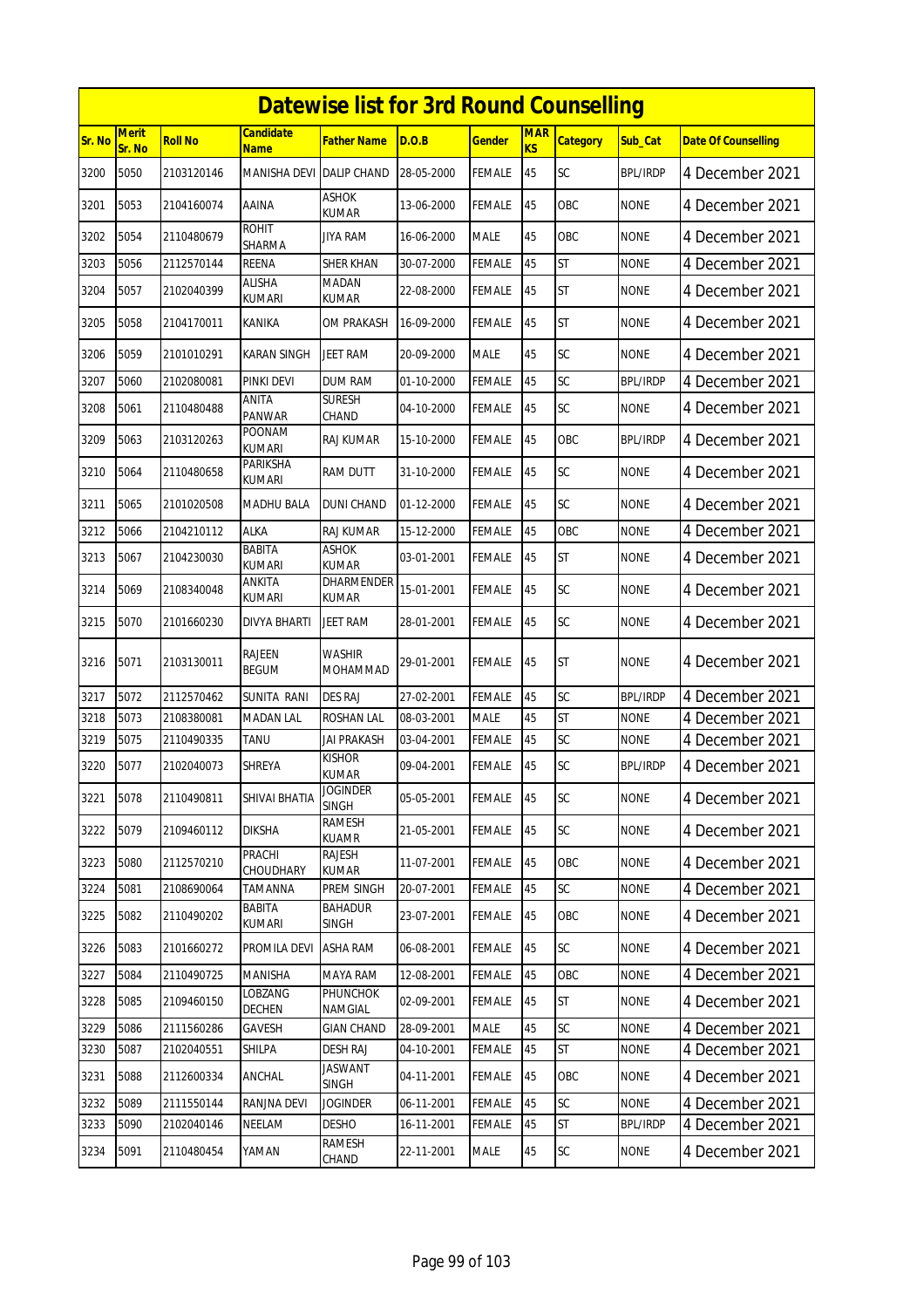|        | <b>Datewise list for 3rd Round Counselling</b> |                |                          |                                 |            |               |                              |                 |                 |                            |  |
|--------|------------------------------------------------|----------------|--------------------------|---------------------------------|------------|---------------|------------------------------|-----------------|-----------------|----------------------------|--|
| Sr. No | Merit<br>Sr. No                                | <b>Roll No</b> | Candidate<br>Name        | Father Name                     | D.O.B      | <b>Gender</b> | <b>MAR</b><br>K <sub>S</sub> | <b>Category</b> | Sub_Cat         | <b>Date Of Counselling</b> |  |
| 3235   | 5092                                           | 2101010108     | SHALU                    | <b>PARKASH</b>                  | 08-12-2001 | <b>FEMALE</b> | 45                           | SC              | <b>NONE</b>     | 4 December 2021            |  |
| 3236   | 5093                                           | 2102070034     | SHARMILA                 | HARI SINGH                      | 04-01-2002 | FEMALE        | 45                           | ST              | none            | 4 December 2021            |  |
| 3237   | 5094                                           | 2102070044     | KAJAL KUMARI             | <b>HARI NATH</b>                | 17-01-2002 | FEMALE        | 45                           | <b>ST</b>       | <b>BPL/IRDP</b> | 4 December 2021            |  |
| 3238   | 5095                                           | 2108400097     | SAPNA                    | SEWAK RAM                       | 27-01-2002 | FEMALE        | 45                           | SC              | BPL/IRDP        | 4 December 2021            |  |
| 3239   | 5096                                           | 2101660364     | SONAL                    | SANDEEP<br><b>KUMAR</b>         | 13-02-2002 | <b>FEMALE</b> | 45                           | <b>SC</b>       | <b>NONE</b>     | 4 December 2021            |  |
| 3240   | 5097                                           | 2108610019     | TANUJA                   | SANJAY<br>kumar                 | 14-02-2002 | FEMALE        | 45                           | SC              | <b>BPL/IRDP</b> | 4 December 2021            |  |
| 3241   | 5098                                           | 2102090007     | AAYUSH KALIA             | KISHORI KALIA 28-02-2002        |            | <b>MALE</b>   | 45                           | SC              | <b>NONE</b>     | 4 December 2021            |  |
| 3242   | 5099                                           | 2110520008     | ASHISH                   | BISHAN SINGH 01-03-2002         |            | <b>MALE</b>   | 45                           | SC              | BPL/IRDP        | 4 December 2021            |  |
| 3243   | 5100                                           | 2106290188     | <b>SIMRAN</b>            | <b>SUNIL KUMAR 07-03-2002</b>   |            | <b>FEMALE</b> | 45                           | <b>ST</b>       | <b>NONE</b>     | 4 December 2021            |  |
| 3244   | 5101                                           | 2112600017     | BHUPINDER<br>Kaur        | KHUSHAL<br>CHAND                | 20-03-2002 | <b>FEMALE</b> | 45                           | <b>SC</b>       | <b>NONE</b>     | 4 December 2021            |  |
| 3245   | 5102                                           | 2104230180     | PRIYA                    | MANOHAR LAL 28-03-2002          |            | <b>FEMALE</b> | 45                           | SC              | <b>BPL/IRDP</b> | 4 December 2021            |  |
| 3246   | 5103                                           | 2101020563     | NEHA                     | <b>SURESH</b><br>KUMAR          | 02-04-2002 | <b>FEMALE</b> | 45                           | SC              | <b>NONE</b>     | 4 December 2021            |  |
| 3247   | 5104                                           | 2103110152     | <b>ANJALI</b><br>KUMARI  | <b>NUTAN</b><br>KUMAR           | 12-04-2002 | <b>FEMALE</b> | 45                           | OBC             | <b>NONE</b>     | 4 December 2021            |  |
| 3248   | 5105                                           | 2105240032     | ROHIT KUMAR              | <b>SHYAM LAL</b>                | 14-04-2002 | <b>MALE</b>   | 45                           | <b>ST</b>       | <b>BPL/IRDP</b> | 4 December 2021            |  |
| 3249   | 5106                                           | 2104160184     | TANISHA                  | <b>GOVIND</b><br><b>SINGH</b>   | 25-04-2002 | FEMALE        | 45                           | SC              | <b>NONE</b>     | 4 December 2021            |  |
| 3250   | 5107                                           | 2111550392     | SUMAN<br><b>KUMARI</b>   | <b>NANAK</b><br>CHAND           | 07-05-2002 | <b>FEMALE</b> | 45                           | SC              | <b>BPL/IRDP</b> | 4 December 2021            |  |
| 3251   | 5108                                           | 2111550030     | SANTOSH DEVI             | <b>AVTAR SINGH</b>              | 16-05-2002 | FEMALE        | 45                           | OBC             | <b>BPL/IRDP</b> | 4 December 2021            |  |
| 3252   | 5109                                           | 2104700038     | ARTI                     | <b>RAJINDER</b><br><b>KUMAR</b> | 22-05-2002 | <b>FEMALE</b> | 45                           | OBC             | <b>NONE</b>     | 4 December 2021            |  |
| 3253   | 5110                                           | 2101010456     | SHILPA                   | RAJESH<br>KUMAR                 | 01-06-2002 | FEMALE        | 45                           | <b>SC</b>       | <b>NONE</b>     | 4 December 2021            |  |
| 3254   | 5112                                           | 2108380197     | PRIYA                    | <b>BHIM CHAND</b>               | 12-06-2002 | <b>FEMALE</b> | 45                           | OBC             | <b>NONE</b>     | 4 December 2021            |  |
| 3255   | 5113                                           | 2112600094     | <b>ADITI</b><br>KUTHARIA | <b>RAKESH</b><br><b>KUMAR</b>   | 12-06-2002 | <b>FEMALE</b> | 45                           | SC              | <b>NONE</b>     | 4 December 2021            |  |
| 3256   | 5114                                           | 2101020741     | PUNAM                    | RAKESH<br>kumar                 | 23-06-2002 | <b>FEMALE</b> | 45                           | SC              | <b>NONE</b>     | 4 December 2021            |  |
| 3257   | 5115                                           | 2108390107     | <b>DEEPA KUMARI</b>      | <b>RAMESH</b><br>CHAND          | 01-07-2002 | <b>FEMALE</b> | 45                           | <b>SC</b>       | <b>NONE</b>     | 4 December 2021            |  |
| 3258   | 5116                                           | 2108350183     | PRIYA KUMARI             | <b>HEM RAJ</b>                  | 03-08-2002 | FEMALE        | 45                           | <b>SC</b>       | <b>BPL/IRDP</b> | 4 December 2021            |  |
| 3259   | 5117                                           | 2109460293     | PRINCE ADITYA            | <b>HARDEV</b><br><b>SINGH</b>   | 11-08-2002 | MALE          | 45                           | <b>SC</b>       | <b>NONE</b>     | 4 December 2021            |  |
| 3260   | 5118                                           | 2102030075     | NIKITA DEVI              | <b>ARJUN</b>                    | 15-08-2002 | <b>FEMALE</b> | 45                           | <b>ST</b>       | <b>NONE</b>     | 4 December 2021            |  |
| 3261   | 5119                                           | 2112570215     | PRIYA HEERA              | SATNAM<br><b>SINGH</b>          | 18-08-2002 | <b>FEMALE</b> | 45                           | <b>SC</b>       | <b>BPL/IRDP</b> | 4 December 2021            |  |
| 3262   | 5120                                           | 2112570473     | NAINA                    | ASHWANI<br><b>KUMAR</b>         | 20-08-2002 | <b>FEMALE</b> | 45                           | OBC             | <b>NONE</b>     | 4 December 2021            |  |
| 3263   | 5121                                           | 2102050083     | IVA                      | <b>RAMESH</b><br><b>KUMAR</b>   | 23-08-2002 | FEMALE        | 45                           | OBC             | <b>NONE</b>     | 4 December 2021            |  |
| 3264   | 5122                                           | 2110510133     | <b>KRISHNA</b>           | <b>BHADAR</b><br><b>SINGH</b>   | 23-08-2002 | <b>FEMALE</b> | 45                           | <b>SC</b>       | <b>NONE</b>     | 4 December 2021            |  |
| 3265   | 5123                                           | 2105240017     | ANJAY KUMAR              | <b>VIDYA CHAND</b>              | 24-08-2002 | <b>MALE</b>   | 45                           | ST              | <b>NONE</b>     | 4 December 2021            |  |
| 3266   | 5124                                           | 2104210067     | VANSHIKA                 | ASHOK<br><b>KUMAR</b>           | 10-09-2002 | <b>FEMALE</b> | 45                           | OBC             | <b>NONE</b>     | 4 December 2021            |  |
| 3267   | 5125                                           | 2110480609     | <b>MAHAK</b><br>BHATIA   | JASWANT<br><b>SINGH</b>         | 10-09-2002 | <b>FEMALE</b> | 45                           | <b>SC</b>       | <b>NONE</b>     | 4 December 2021            |  |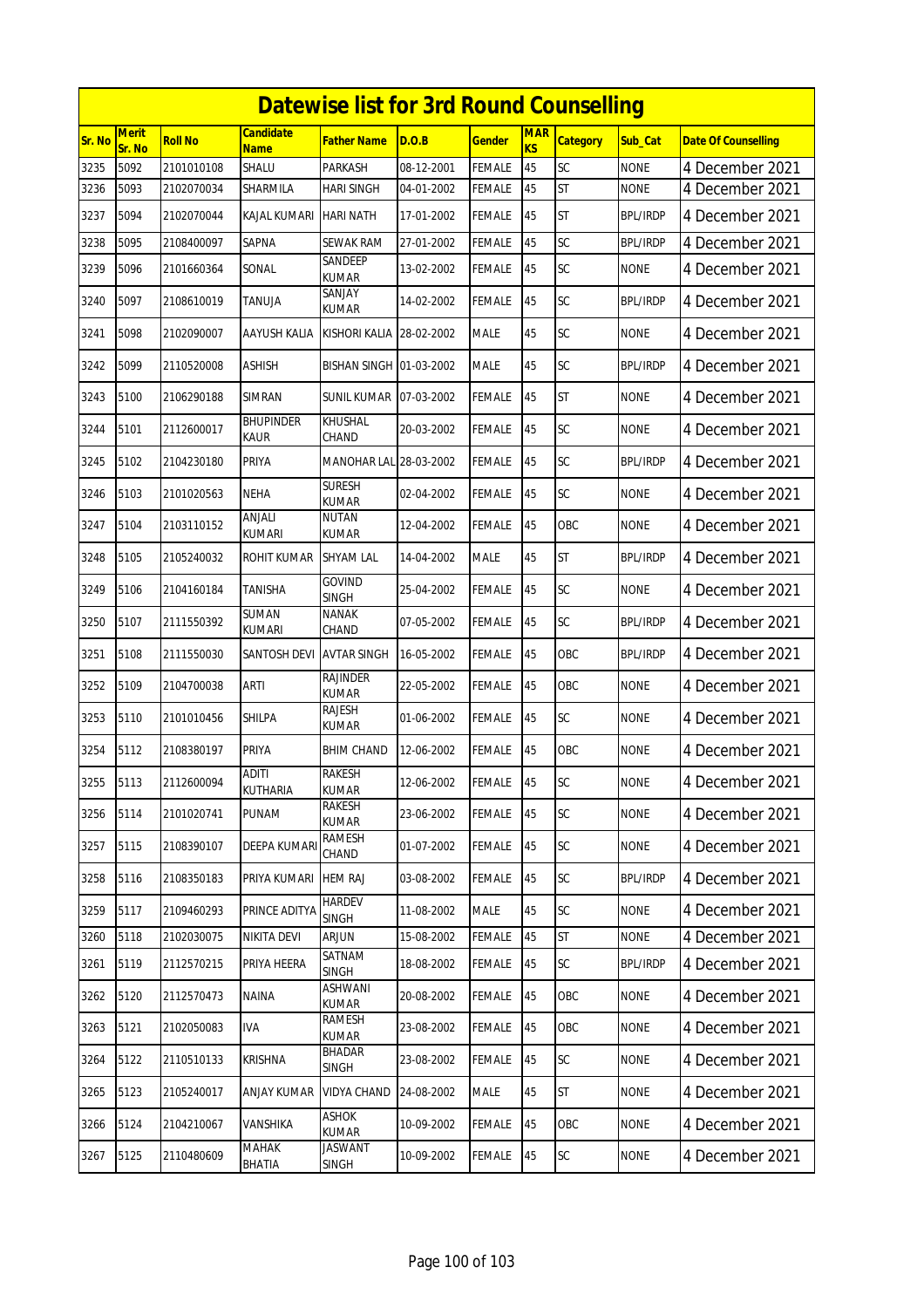|        | <b>Datewise list for 3rd Round Counselling</b> |                |                                 |                                   |            |               |                  |                 |                 |                            |  |
|--------|------------------------------------------------|----------------|---------------------------------|-----------------------------------|------------|---------------|------------------|-----------------|-----------------|----------------------------|--|
| Sr. No | <b>Merit</b><br>Sr. No                         | <b>Roll No</b> | <b>Candidate</b><br><b>Name</b> | <b>Father Name</b>                | D.O.B      | <b>Gender</b> | <b>MAR</b><br>KS | <b>Category</b> | Sub Cat         | <b>Date Of Counselling</b> |  |
| 3268   | 5126                                           | 2112600301     | ABHILASHA                       | <b>TJIWAN</b><br><b>KUMAR</b>     | 23-09-2002 | <b>FEMALE</b> | 45               | OBC             | <b>NONE</b>     | 4 December 2021            |  |
| 3269   | 5127                                           | 2111550282     | <b>INDU BALA</b>                | <b>HEM RAJ</b>                    | 26-09-2002 | <b>FEMALE</b> | 45               | SC              | <b>NONE</b>     | 4 December 2021            |  |
| 3270   | 5128                                           | 2110480064     | <b>MEGHNA</b><br>CHAUHAN        | YOGESH<br>CHAUHAN                 | 03-10-2002 | FEMALE        | 45               | SC              | <b>NONE</b>     | 4 December 2021            |  |
| 3271   | 5129                                           | 2106300008     | PRIYANKA                        | JEEVA NAND                        | 19-10-2002 | <b>FEMALE</b> | 45               | <b>ST</b>       | <b>NONE</b>     | 4 December 2021            |  |
| 3272   | 5130                                           | 2104200079     | <b>NIKHIL</b><br>CHOUDHARY      | <b>SURINDER</b><br><b>KUMAR</b>   | 25-10-2002 | <b>FEMALE</b> | 45               | <b>OBC</b>      | <b>NONE</b>     | 4 December 2021            |  |
| 3273   | 5131                                           | 2104630086     | PARUL RANA                      | ANIL KUMAR                        | 29-10-2002 | <b>FEMALE</b> | 45               | <b>ST</b>       | <b>NONE</b>     | 4 December 2021            |  |
| 3274   | 5132                                           | 2109460213     | <b>ATUL RANJAN</b>              | <b>SURAM SINGH</b>                | 01-11-2002 | <b>MALE</b>   | 45               | SC              | <b>NONE</b>     | 4 December 2021            |  |
| 3275   | 5133                                           | 2111550376     | <b>MONIKA</b><br>CHOUDHARY      | <b>DIWAN</b><br>CHAND             | 03-11-2002 | <b>MALE</b>   | 45               | <b>ST</b>       | <b>NONE</b>     | 4 December 2021            |  |
| 3276   | 5134                                           | 2112600284     | GAGANDEEP<br>KAUR               | <b>KULVEER</b><br><b>SINGH</b>    | 11-11-2002 | <b>FEMALE</b> | 45               | OBC             | <b>NONE</b>     | 4 December 2021            |  |
| 3277   | 5135                                           | 2103120227     | NISHA DEVI                      | SURESH<br><b>KUMAR</b>            | 17-11-2002 | <b>FEMALE</b> | 45               | <b>SC</b>       | None            | 4 December 2021            |  |
| 3278   | 5136                                           | 2104700132     | PRIYANKA<br><b>CHOUDHARY</b>    | SH. PAWAN<br><b>KUMAR</b>         | 19-11-2002 | <b>FEMALE</b> | 45               | OBC             | <b>NONE</b>     | 4 December 2021            |  |
| 3279   | 5137                                           | 2101020046     | TAMANNA<br>DHIMAN               | <b>ASHWANI</b><br><b>KUMAR</b>    | 30-11-2002 | <b>FEMALE</b> | 45               | SC              | <b>NONE</b>     | 4 December 2021            |  |
| 3280   | 5138                                           | 2101010627     | POOJA BHATTI                    | <b>DHANI RAM</b><br><b>BHATTI</b> | 01-12-2002 | <b>FEMALE</b> | 45               | SC              | <b>NONE</b>     | 4 December 2021            |  |
| 3281   | 5139                                           | 2108390120     | TANISHKA                        | RAJ KUMAR                         | 02-12-2002 | FEMALE        | 45               | SC              | <b>BPL/IRDP</b> | 4 December 2021            |  |
| 3282   | 5141                                           | 2111560051     | <b>AMRITA</b>                   | <b>RAVINDER</b><br><b>KUMAR</b>   | 08-12-2002 | <b>FEMALE</b> | 45               | SC              | <b>NONE</b>     | 4 December 2021            |  |
| 3283   | 5142                                           | 2102040444     | SHALU DEVI                      | UTTAM<br>CHAND                    | 14-12-2002 | <b>FEMALE</b> | 45               | <b>ST</b>       | <b>BPL/IRDP</b> | 4 December 2021            |  |
| 3284   | 5143                                           | 2101010199     | NIRMAL KAUR                     | <b>BELA SINGH</b>                 | 15-01-2003 | <b>FEMALE</b> | 45               | SC              | <b>NONE</b>     | 4 December 2021            |  |
| 3285   | 5144                                           | 2108390380     | SANTOSH<br><b>KUMAR</b>         | <b>PAWAN</b><br>KUMAR             | 17-01-2003 | <b>MALE</b>   | 45               | OBC             | <b>NONE</b>     | 4 December 2021            |  |
| 3286   | 5145                                           | 2110490041     | KHUSHI                          | JAI PRAKASH                       | 01-02-2003 | <b>FEMALE</b> | 45               | SC              | <b>BPL/IRDP</b> | 4 December 2021            |  |
| 3287   | 5146                                           | 2111530017     | <b>DIKSHA</b>                   | CHAMAN LAL                        | 06-02-2003 | <b>FEMALE</b> | 45               | SC              | <b>NONE</b>     | 4 December 2021            |  |
| 3288   | 5148                                           | 2102040256     | <b>PINKI</b>                    | <b>PAWAN</b><br><b>KUMAR</b>      | 09-02-2003 | <b>FEMALE</b> | 45               | ST              | <b>NONE</b>     | 4 December 2021            |  |
| 3289   | 5149                                           | 2105240059     | <b>DIKSHA</b>                   | RAM<br>CHANDER                    | 21-03-2003 | <b>FEMALE</b> | 45               | <b>ST</b>       | <b>NONE</b>     | 4 December 2021            |  |
| 3290   | 5150                                           | 2109450129     | <b>SUNIDHI</b><br>KUMARI        | <b>ASHOK</b><br><b>KUMAR</b>      | 28-03-2003 | FEMALE        | 45               | <b>SC</b>       | <b>NONE</b>     | 4 December 2021            |  |
| 3291   | 5151                                           | 2110480276     | PAYAL DEVI                      | DINESH                            | 28-03-2003 | <b>FEMALE</b> | 45               | SC              | <b>NONE</b>     | 4 December 2021            |  |
| 3292   | 5152                                           | 2104170221     | ANITA DEVI                      | PRAKASH<br>CHAND                  | 08-04-2003 | FEMALE        | 45               | <b>SC</b>       | <b>BPL/IRDP</b> | 4 December 2021            |  |
| 3293   | 5153                                           | 2106300024     | <b>BHAWNA</b>                   | <b>SURENDER</b><br><b>KUMAR</b>   | 21-04-2003 | <b>FEMALE</b> | 45               | <b>ST</b>       | <b>NONE</b>     | 4 December 2021            |  |
| 3294   | 5154                                           | 2102040598     | RISHAV<br>KUMAR                 | SORAM SINGH 23-04-2003            |            | <b>MALE</b>   | 45               | <b>SC</b>       | <b>NONE</b>     | 4 December 2021            |  |
| 3295   | 5155                                           | 2108690102     | SOM DUTT                        | <b>NIKE RAM</b>                   | 24-05-2003 | <b>MALE</b>   | 45               | OBC             | <b>NONE</b>     | 4 December 2021            |  |
| 3296   | 5156                                           | 2101660196     | MEENAKSHI                       | MADAN LAL                         | 21-06-2003 | <b>FEMALE</b> | 45               | SC              | <b>BPL/IRDP</b> | 4 December 2021            |  |
| 3297   | 5157                                           | 2102090038     | AJAY KUMAR                      | <b>BINDRO</b>                     | 24-06-2003 | <b>MALE</b>   | 45               | <b>SC</b>       | <b>BPL/IRDP</b> | 4 December 2021            |  |
| 3298   | 5158                                           | 2103110249     | ISHA                            | SANTOSH<br>kumar                  | 26-06-2003 | <b>FEMALE</b> | 45               | OBC             | <b>NONE</b>     | 4 December 2021            |  |
| 3299   | 5159                                           | 2103130204     | ANIKET<br>KAUSHAL               | RAKESH<br>KUMAR                   | 26-06-2003 | <b>MALE</b>   | 45               | SC              | <b>NONE</b>     | 4 December 2021            |  |
| 3300   | 5160                                           | 2101660310     | MEENAKSHI<br>KATARIA            | RAJENDER PAL                      | 14-07-2003 | <b>FEMALE</b> | 45               | <b>ST</b>       | <b>NONE</b>     | 4 December 2021            |  |
| 3301   | 5161                                           | 2104170237     | MADHU                           | MADAN LAL                         | 18-07-2003 | FEMALE        | 45               | ST              | <b>NONE</b>     | 4 December 2021            |  |
| 3302   | 5162                                           | 2108350239     | SUNIL KUMAR                     | <b>DESH RAJ</b>                   | 20-07-2003 | <b>MALE</b>   | 45               | OBC             | <b>NONE</b>     | 4 December 2021            |  |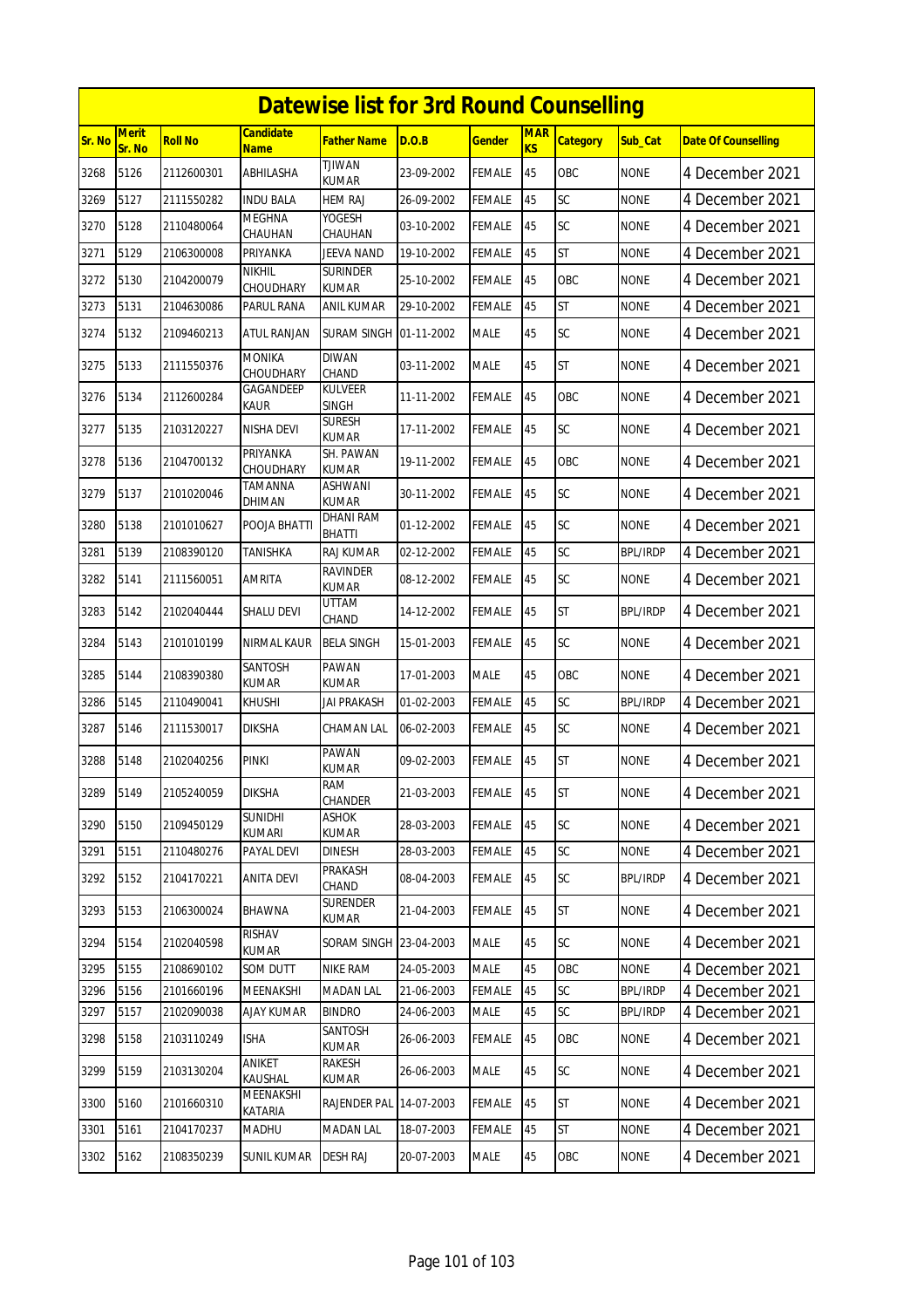|        | <b>Datewise list for 3rd Round Counselling</b> |                |                          |                                 |            |               |                  |                 |                 |                            |  |
|--------|------------------------------------------------|----------------|--------------------------|---------------------------------|------------|---------------|------------------|-----------------|-----------------|----------------------------|--|
| Sr. No | Merit<br>Sr. No                                | <b>Roll No</b> | Candidate<br><b>Name</b> | <b>Father Name</b>              | D.O.B      | <b>Gender</b> | <b>MAR</b><br>KS | <b>Category</b> | Sub Cat         | <b>Date Of Counselling</b> |  |
| 3303   | 5163                                           | 2110510213     | JYOTI                    | <b>RANVEER</b><br><b>SINGH</b>  | 21-07-2003 | FEMALE        | 45               | OBC             | <b>NONE</b>     | 4 December 2021            |  |
| 3304   | 5164                                           | 2111550012     | ANIKET<br><b>BANGAR</b>  | RAJINDER<br>KUMAR               | 24-07-2003 | <b>MALE</b>   | 45               | SC              | <b>NONE</b>     | 4 December 2021            |  |
| 3305   | 5165                                           | 2106290437     | DIYA GOEL                | ANIL KUMAR                      | 02-08-2003 | <b>FEMALE</b> | 45               | OBC             | <b>NONE</b>     | 4 December 2021            |  |
| 3306   | 5167                                           | 2104160204     | <b>SAKSHI</b>            | <b>RANJEET</b><br><b>SINGH</b>  | 16-08-2003 | FEMALE        | 45               | OBC             | <b>NONE</b>     | 4 December 2021            |  |
| 3307   | 5168                                           | 2108390088     | BANDANA<br>kumari        | SANDEEP<br><b>KUMAR</b>         | 22-08-2003 | FEMALE        | 45               | SC              | <b>NONE</b>     | 4 December 2021            |  |
| 3308   | 5170                                           | 2112590131     | PRIYA                    | SUBHASH<br>CHAND                | 05-09-2003 | FEMALE        | 45               | SC              | <b>NONE</b>     | 4 December 2021            |  |
| 3309   | 5172                                           | 2111560337     | Sonali<br>KASHYAP        | MAN SINGH                       | 13-09-2003 | <b>FEMALE</b> | 45               | SC              | <b>NONE</b>     | 4 December 2021            |  |
| 3310   | 5173                                           | 2110500131     | DIVYA KUMARI             | <b>SURESH</b>                   | 14-09-2003 | FEMALE        | 45               | OBC             | <b>NONE</b>     | 4 December 2021            |  |
| 3311   | 5174                                           | 2104220015     | <b>PINKY</b>             | Surinder<br><b>KUMAR</b>        | 16-09-2003 | <b>FEMALE</b> | 45               | OBC             | <b>NONE</b>     | 4 December 2021            |  |
| 3312   | 5175                                           | 2101660267     | <b>DIKSHA</b><br>kumari  | SHRAWAN<br>KUMAR                | 19-09-2003 | FEMALE        | 45               | SC              | <b>NONE</b>     | 4 December 2021            |  |
| 3313   | 5176                                           | 2103130019     | <b>NEHA</b>              | SANJEEV<br><b>KUMAR</b>         | 28-09-2003 | FEMALE        | 45               | OBC             | <b>NONE</b>     | 4 December 2021            |  |
| 3314   | 5177                                           | 2105240074     | <b>DEVENDER LAL</b>      | ROOP LAL                        | 29-09-2003 | <b>MALE</b>   | 45               | SC              | <b>NONE</b>     | 4 December 2021            |  |
| 3315   | 5178                                           | 2103120192     | PREETI RANA              | <b>HARBANS LAL</b>              | 04-10-2003 | <b>FEMALE</b> | 45               | <b>OBC</b>      | <b>NONE</b>     | 4 December 2021            |  |
| 3316   | 5179                                           | 2102040381     | JATIN KUMAR              | BALDEV<br>KUMAR                 | 05-10-2003 | <b>MALE</b>   | 45               | SC              | <b>BPL/IRDP</b> | 4 December 2021            |  |
| 3317   | 5180                                           | 2102030097     | PRIYANKA                 | <b>MOHINDER</b><br><b>SINGH</b> | 15-10-2003 | FEMALE        | 45               | <b>ST</b>       | <b>NONE</b>     | 4 December 2021            |  |
| 3318   | 5181                                           | 2109450090     | <b>NEHA GARG</b>         | ramesh<br>CHAND GARG            | 15-10-2003 | FEMALE        | 45               | SC              | <b>NONE</b>     | 4 December 2021            |  |
| 3319   | 5182                                           | 2112600285     | AMAN KUMAR               | <b>BANARSI DASS</b>             | 15-10-2003 | <b>MALE</b>   | 45               | SC              | <b>BPL/IRDP</b> | 4 December 2021            |  |
| 3320   | 5183                                           | 2101020358     | ANJALI                   | PRAVEEN<br>KUMAR                | 23-11-2003 | FEMALE        | 45               | SC              | <b>NONE</b>     | 4 December 2021            |  |
| 3321   | 5185                                           | 2108400021     | DAMINI                   | GHANSHYAM                       | 02-12-2003 | FEMALE        | 45               | OBC             | BPL/IRDP        | 4 December 2021            |  |
| 3322   | 5186                                           | 2101010370     | <b>SUKRITI</b><br>BHARTI | <b>ROSHAN LAL</b>               | 09-12-2003 | <b>FEMALE</b> | 45               | <b>SC</b>       | <b>NONE</b>     | 4 December 2021            |  |
| 3323   | 5187                                           | 2112600167     | <b>TANU BALA</b>         | <b>KULDEEP</b><br>SINGH         | 22-12-2003 | <b>FEMALE</b> | 45               | OBC             | <b>NONE</b>     | 4 December 2021            |  |
| 3324   | 5188                                           | 2112590031     | SHIVANI                  | <b>BALWINDER</b><br>kumar       | 28-12-2003 | FEMALE        | 45               | OBC             | <b>NONE</b>     | 4 December 2021            |  |
| 3325   | 5189                                           | 2104170046     | ROZY SHARMA              | <b>VIRENDER</b><br>KUMAR        | 29-12-2003 | <b>FEMALE</b> | 45               | <b>ST</b>       | <b>NONE</b>     | 4 December 2021            |  |
| 3326   | 5190                                           | 2108360073     | <b>BIPASHA</b>           | <b>MADAN LAL</b>                | 01-01-2004 | <b>FEMALE</b> | 45               | SC              | <b>NONE</b>     | 4 December 2021            |  |
| 3327   | 5191                                           | 2108680342     | ABHISHEK<br>YADAV        | <b>HANS RAJ</b>                 | 03-01-2004 | <b>MALE</b>   | 45               | ST              | <b>NONE</b>     | 4 December 2021            |  |
| 3328   | 5192                                           | 2109440154     | SUMAN                    | <b>ROSHAN LAL</b>               | 03-01-2004 | <b>FEMALE</b> | 45               | SC              | <b>NONE</b>     | 4 December 2021            |  |
| 3329   | 5193                                           | 2112570527     | Sahil                    | <b>JEEVAN</b><br>KUMAR          | 04-02-2004 | <b>MALE</b>   | 45               | SC              | <b>BPL/IRDP</b> | 4 December 2021            |  |
| 3330   | 5194                                           | 2104190076     | MAHAK                    | PYAR CHAND                      | 09-02-2004 | <b>FEMALE</b> | 45               | OBC             | <b>BPL/IRDP</b> | 4 December 2021            |  |
| 3331   | 5195                                           | 2112600366     | BHAVANA                  | TRILOK CHAND 16-02-2004         |            | FEMALE        | 45               | OBC             | <b>NONE</b>     | 4 December 2021            |  |
| 3332   | 5196                                           | 2101010164     | KANUPRIYA                | RAKESH<br>kumar                 | 25-02-2004 | <b>FEMALE</b> | 45               | SC              | <b>NONE</b>     | 4 December 2021            |  |
| 3333   | 5197                                           | 2109440011     | VANSH LALTA              | PRAKASH                         | 17-03-2004 | <b>MALE</b>   | 45               | SC              | <b>NONE</b>     | 4 December 2021            |  |
| 3334   | 5198                                           | 2102040605     | <b>KHUSHBOO</b>          | <b>MANOJ</b>                    | 18-03-2004 | <b>FEMALE</b> | 45               | SC              | <b>NONE</b>     | 4 December 2021            |  |
| 3335   | 5199                                           | 2103110321     | KOMAL<br>kumari          | <b>HEM RAJ</b>                  | 18-03-2004 | <b>FEMALE</b> | 45               | SC              | <b>NONE</b>     | 4 December 2021            |  |